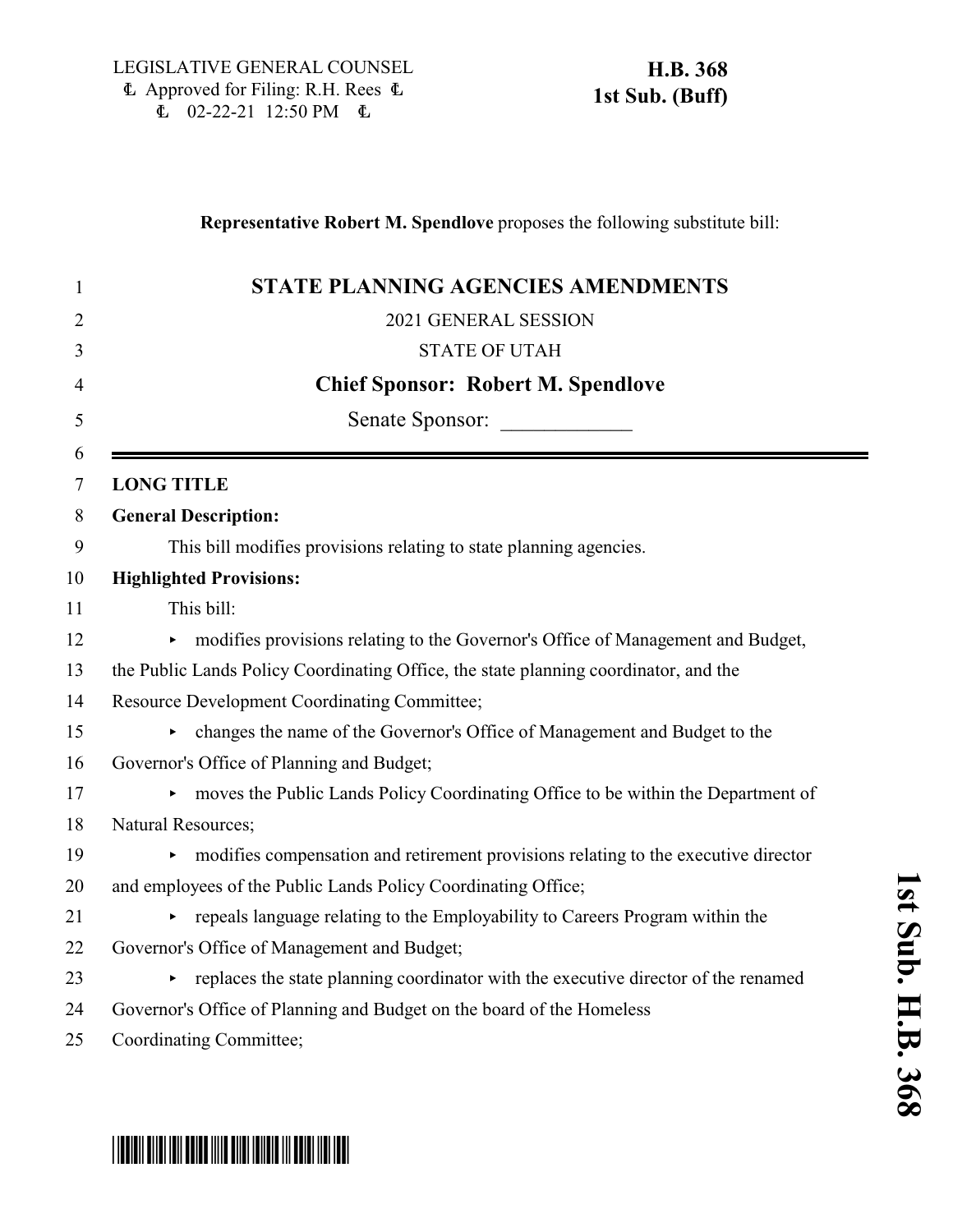| 26 | modifies the date for the submission of an estimate of ongoing General Fund             |
|----|-----------------------------------------------------------------------------------------|
| 27 | revenue that involves the renamed Governor's Office of Planning and Budget;             |
| 28 | • provides for the state planning coordinator to be appointed by the executive director |
| 29 | of the Governor's Office of Planning and Budget rather than by the governor;            |
| 30 | eliminates the responsibility of the state planning coordinator to oversee and          |
| 31 | supervise the activities and duties of the public lands policy coordinator;             |
| 32 | modifies the roles of the state planning coordinator and the Public Lands Policy<br>Þ.  |
| 33 | Coordinating Office; and                                                                |
| 34 | makes technical changes.                                                                |
| 35 | Money Appropriated in this Bill:                                                        |
| 36 | None                                                                                    |
| 37 | <b>Other Special Clauses:</b>                                                           |
| 38 | This bill provides a special effective date.                                            |
| 39 | This bill provides revisor instructions.                                                |
| 40 | <b>Utah Code Sections Affected:</b>                                                     |
| 41 | <b>AMENDS:</b>                                                                          |
| 42 | 4-20-103, as renumbered and amended by Laws of Utah 2017, Chapter 345                   |
| 43 | 11-38-201, as last amended by Laws of Utah 2020, Chapter 352                            |
| 44 | 11-38-203, as last amended by Laws of Utah 2013, Chapter 310                            |
| 45 | 17B-1-106, as last amended by Laws of Utah 2013, Chapter 445                            |
| 46 | 23-14-21, as last amended by Laws of Utah 2008, Chapter 382                             |
| 47 | 23-21-2.3, as last amended by Laws of Utah 2008, Chapter 382                            |
| 48 | 26-18-405.5, as enacted by Laws of Utah 2015, Chapter 288                               |
| 49 | 32B-2-505, as enacted by Laws of Utah 2018, Chapter 329                                 |
| 50 | 35A-1-109, as last amended by Laws of Utah 2018, Chapter 423                            |
| 51 | 35A-1-201, as last amended by Laws of Utah 2020, Chapter 352                            |
| 52 | 35A-8-601, as last amended by Laws of Utah 2018, Chapters 251 and 312                   |
| 53 | 36-2-4, as last amended by Laws of Utah 2013, Chapter 310                               |
| 54 | 49-11-406, as last amended by Laws of Utah 2020, Chapter 24                             |
| 55 | 49-12-203, as last amended by Laws of Utah 2020, Chapters 24 and 365                    |
| 56 | 49-20-410, as last amended by Laws of Utah 2018, Chapter 155                            |
|    |                                                                                         |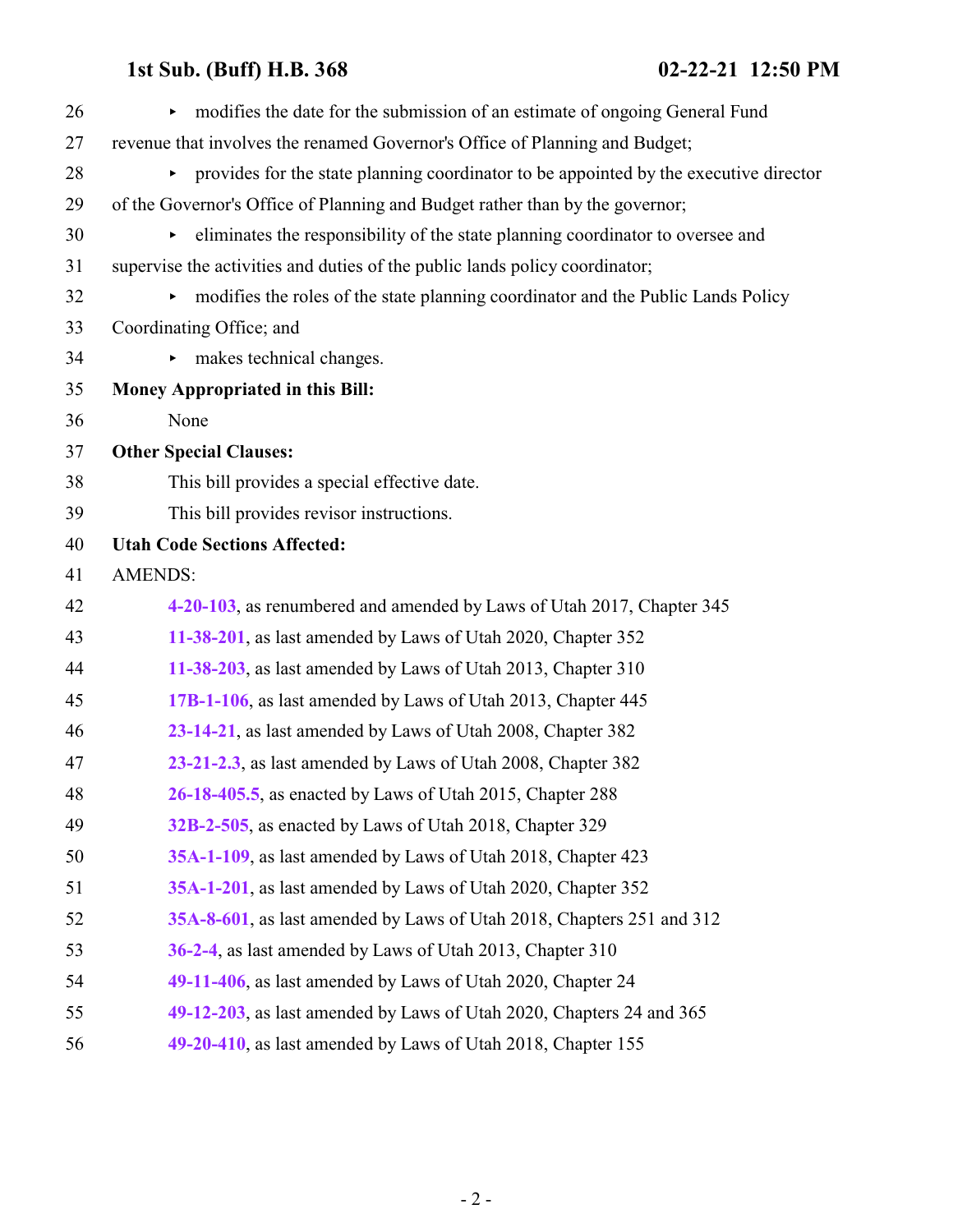| 57 | 49-22-205, as last amended by Laws of Utah 2020, Chapter 24                        |
|----|------------------------------------------------------------------------------------|
| 58 | 51-10-202, as enacted by Laws of Utah 2015, Chapter 319                            |
| 59 | 53-2c-201, as enacted by Laws of Utah 2020, Third Special Session, Chapter 1       |
| 60 | 53-17-402, as enacted by Laws of Utah 2015, Chapter 166                            |
| 61 | 53B-2a-110, as last amended by Laws of Utah 2020, Chapter 365                      |
| 62 | 53F-2-205, as last amended by Laws of Utah 2020, Chapter 330                       |
| 63 | 53F-2-208, as last amended by Laws of Utah 2020, Fifth Special Session, Chapter 14 |
| 64 | 53F-2-601, as last amended by Laws of Utah 2020, Fifth Special Session, Chapter 14 |
| 65 | 53F-9-201, as last amended by Laws of Utah 2020, Chapters 207 and 354              |
| 66 | 54-3-28, as last amended by Laws of Utah 2013, Chapter 445                         |
| 67 | 59-1-403, as last amended by Laws of Utah 2020, Chapter 294                        |
| 68 | 59-1-403.1, as enacted by Laws of Utah 2018, Chapter 4                             |
| 69 | 59-15-109, as last amended by Laws of Utah 2019, Chapter 336                       |
| 70 | 62A-15-612, as last amended by Laws of Utah 2013, Chapters 17 and 310              |
| 71 | 63A-1-114, as last amended by Laws of Utah 2018, Chapter 137                       |
| 72 | 63A-1-203, as renumbered and amended by Laws of Utah 2019, Chapter 370             |
| 73 | 63A-5b-201, as enacted by Laws of Utah 2020, Chapter 152                           |
| 74 | 63A-5b-702, as enacted by Laws of Utah 2020, Chapter 152                           |
| 75 | 63B-2-301, as last amended by Laws of Utah 2020, Chapter 152                       |
| 76 | 63B-3-301, as last amended by Laws of Utah 2019, Chapter 61                        |
| 77 | 63B-4-201, as last amended by Laws of Utah 2020, Chapter 152                       |
| 78 | 63B-4-301, as last amended by Laws of Utah 2013, Chapter 310                       |
| 79 | 63C-4a-308, as renumbered and amended by Laws of Utah 2019, Chapter 246            |
| 80 | 63C-4a-402, as last amended by Laws of Utah 2016, Chapter 378                      |
| 81 | 63C-9-301, as last amended by Laws of Utah 2016, Chapters 215 and 245              |
| 82 | 63C-20-103, as enacted by Laws of Utah 2018, Chapter 330                           |
| 83 | 63C-20-105, as enacted by Laws of Utah 2018, Chapter 330                           |
| 84 | 63F-1-104, as last amended by Laws of Utah 2020, Chapter 94                        |
| 85 | 63F-1-302, as last amended by Laws of Utah 2016, Chapter 287                       |
| 86 | 63F-1-508, as last amended by Laws of Utah 2013, Chapter 310                       |
| 87 | 63F-3-103, as last amended by Laws of Utah 2020, Chapter 270                       |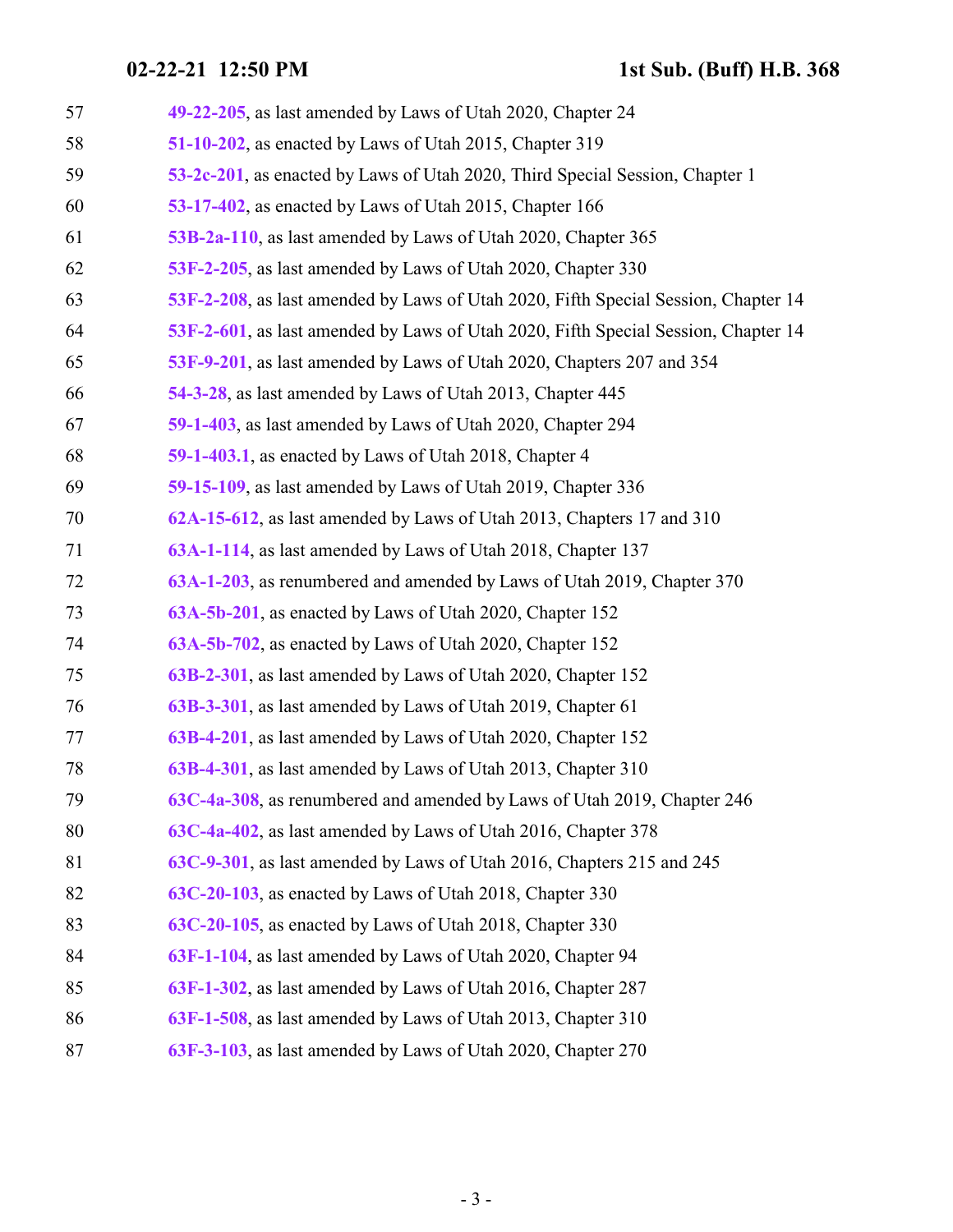| 88  | 63F-4-102, as enacted by Laws of Utah 2018, Chapter 144                             |
|-----|-------------------------------------------------------------------------------------|
| 89  | 63G-2-305, as last amended by Laws of Utah 2020, Chapters 112, 198, 339, 349, 382,  |
| 90  | and 393                                                                             |
| 91  | 63G-3-301, as last amended by Laws of Utah 2020, Chapter 408                        |
| 92  | 63G-25-202, as enacted by Laws of Utah 2020, Chapter 319                            |
| 93  | 63I-1-263, as last amended by Laws of Utah 2020, Chapters 82, 152, 154, 199, 230,   |
| 94  | 303, 322, 336, 354, 360, 375, 405 and last amended by Coordination Clause, Laws     |
| 95  | of Utah 2020, Chapter 360                                                           |
| 96  | 63I-2-263, as last amended by Laws of Utah 2020, Fifth Special Session, Chapter 12  |
| 97  | 63J-1-105, as last amended by Laws of Utah 2019, Chapter 182                        |
| 98  | 63J-1-201, as last amended by Laws of Utah 2020, Chapter 152                        |
| 99  | 63J-1-205, as last amended by Laws of Utah 2014, Chapter 430                        |
| 100 | 63J-1-209, as last amended by Laws of Utah 2018, Chapter 469                        |
| 101 | 63J-1-217, as last amended by Laws of Utah 2018, Chapter 469                        |
| 102 | 63J-1-220, as last amended by Laws of Utah 2019, Chapters 136 and 293               |
| 103 | 63J-1-411, as last amended by Laws of Utah 2013, Chapter 310                        |
| 104 | 63J-1-504, as last amended by Laws of Utah 2018, Chapter 229                        |
| 105 | 63J-1-602.1, as last amended by Laws of Utah 2020, Fifth Special Session, Chapter 4 |
| 106 | 63J-3-102, as last amended by Laws of Utah 2018, Chapter 415                        |
| 107 | 63J-3-103, as last amended by Laws of Utah 2020, Chapters 152 and 365               |
| 108 | 63J-3-202, as last amended by Laws of Utah 2013, Chapter 310                        |
| 109 | 63J-4-101, as last amended by Laws of Utah 2013, Chapter 310                        |
| 110 | 63J-4-102, as last amended by Laws of Utah 2013, Chapter 310                        |
| 111 | 63J-4-201, as last amended by Laws of Utah 2013, Chapter 310                        |
| 112 | 63J-4-202, as last amended by Laws of Utah 2013, Chapters 12 and 310                |
| 113 | 63J-4-301, as last amended by Laws of Utah 2018, Chapters 423 and 469               |
| 114 | 63J-4-401, as last amended by Laws of Utah 2013, Chapter 101                        |
| 115 | 63J-5-201, as last amended by Laws of Utah 2013, Chapter 310                        |
| 116 | 63J-5-202, as last amended by Laws of Utah 2016, Chapter 272                        |
| 117 | 63J-7-201, as last amended by Laws of Utah 2013, Chapter 310                        |
| 118 | 63J-8-102, as last amended by Laws of Utah 2017, Chapter 181                        |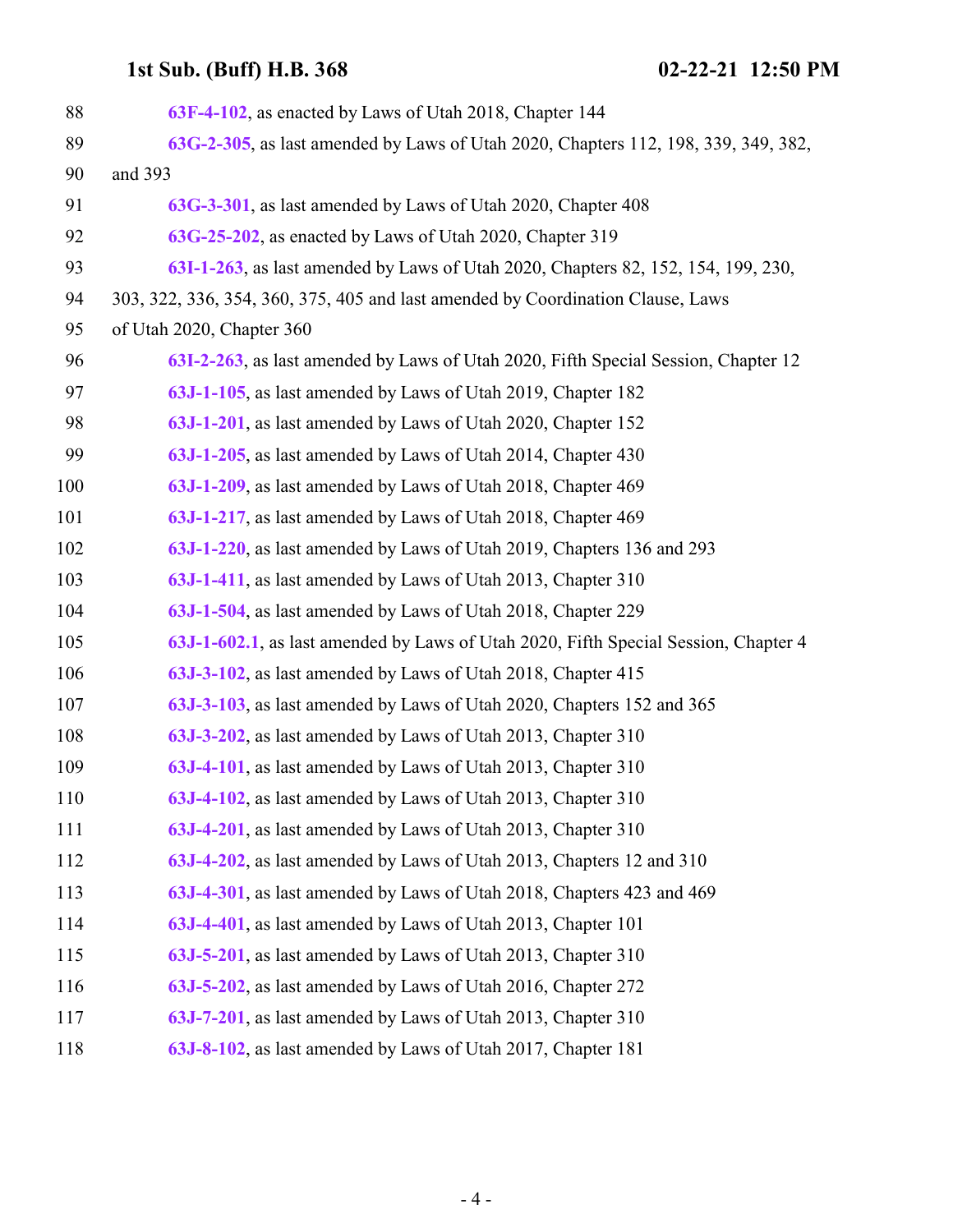| 119 | 63J-8-104, as last amended by Laws of Utah 2014, Chapter 328                       |
|-----|------------------------------------------------------------------------------------|
| 120 | 63J-8-105.2, as enacted by Laws of Utah 2015, Chapter 88                           |
| 121 | 63J-8-105.5, as last amended by Laws of Utah 2015, Chapter 88                      |
| 122 | 63J-8-105.7, as last amended by Laws of Utah 2014, Chapter 321                     |
| 123 | 63J-8-105.8, as last amended by Laws of Utah 2018, Chapter 50                      |
| 124 | 63J-8-105.9, as last amended by Laws of Utah 2015, Chapter 87                      |
| 125 | 63J-8-106, as repealed and reenacted by Laws of Utah 2012, Chapter 165             |
| 126 | 63L-2-301, as last amended by Laws of Utah 2020, Chapter 168                       |
| 127 | 63L-10-102, as last amended by Laws of Utah 2019, Chapter 246                      |
| 128 | 63N-1-203, as last amended by Laws of Utah 2018, Chapter 423                       |
| 129 | 63N-1-301, as last amended by Laws of Utah 2020, Chapter 365                       |
| 130 | 63N-2-107, as last amended by Laws of Utah 2016, Chapter 350                       |
| 131 | 63N-2-811, as renumbered and amended by Laws of Utah 2015, Chapter 283             |
| 132 | 63N-3-111, as last amended by Laws of Utah 2018, Chapter 182                       |
| 133 | 63N-9-104, as last amended by Laws of Utah 2016, Chapter 88                        |
| 134 | 64-13e-105, as last amended by Laws of Utah 2020, Chapter 410                      |
| 135 | 67-4-16, as last amended by Laws of Utah 2013, Chapter 310                         |
| 136 | 67-5-34, as enacted by Laws of Utah 2016, Chapter 120                              |
| 137 | 67-19-11, as last amended by Laws of Utah 2016, Chapters 228, 287 and last amended |
| 138 | by Coordination Clause, Laws of Utah 2016, Chapter 287                             |
| 139 | 67-19-15, as last amended by Laws of Utah 2020, Chapter 360                        |
| 140 | 67-19-43, as last amended by Laws of Utah 2016, Chapter 310                        |
| 141 | 67-19d-202, as last amended by Laws of Utah 2013, Chapter 310                      |
| 142 | 67-19f-202, as last amended by Laws of Utah 2015, Chapter 368                      |
| 143 | 67-22-2, as last amended by Laws of Utah 2018, Chapter 39                          |
| 144 | 79-2-201, as last amended by Laws of Utah 2020, Chapters 190 and 309               |
| 145 | <b>ENACTS:</b>                                                                     |
| 146 | 63L-11-101, Utah Code Annotated 1953                                               |
| 147 | 63L-11-103, Utah Code Annotated 1953                                               |
| 148 | 63L-11-301, Utah Code Annotated 1953                                               |
| 149 | 63L-11-302, Utah Code Annotated 1953                                               |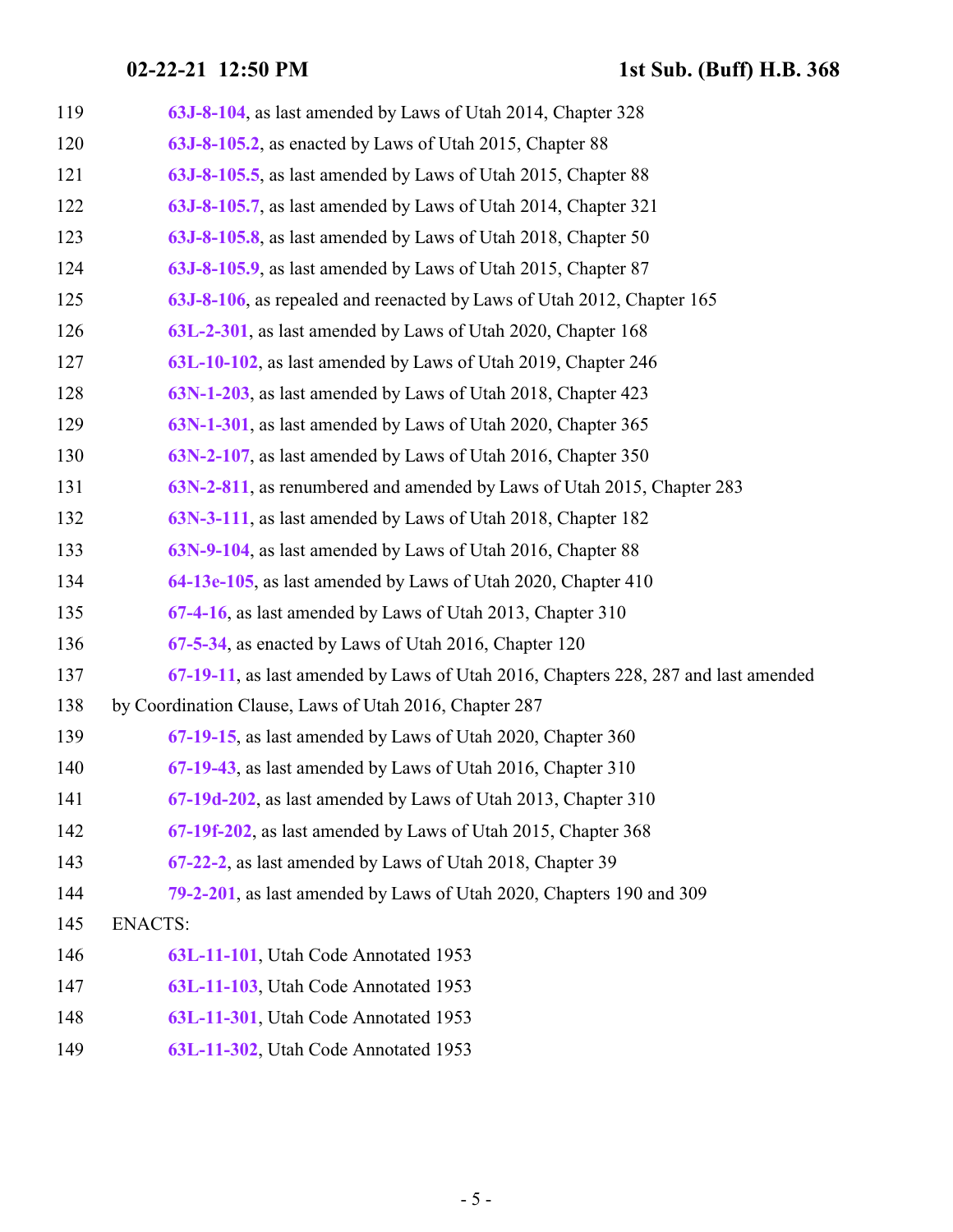| 63L-11-303, Utah Code Annotated 1953                                          |
|-------------------------------------------------------------------------------|
| <b>RENUMBERS AND AMENDS:</b>                                                  |
| 63L-11-102, (Renumbered from 63J-4-601, as last amended by Laws of Utah 2009, |
| Chapter 121)                                                                  |
| 63L-11-201, (Renumbered from 63J-4-602, as last amended by Laws of Utah 2020, |
| Chapter 352)                                                                  |
| 63L-11-202, (Renumbered from 63J-4-603, as last amended by Laws of Utah 2018, |
| Chapter 411)                                                                  |
| 63L-11-203, (Renumbered from 63J-4-607, as last amended by Laws of Utah 2020, |
| Chapter 434)                                                                  |
| 63L-11-304, (Renumbered from 63J-4-606, as last amended by Laws of Utah 2019, |
| Chapter 246)                                                                  |
| 63L-11-305, (Renumbered from 63J-4-608, as last amended by Laws of Utah 2020, |
| Chapter 354)                                                                  |
| 63L-11-401, (Renumbered from 63J-4-501, as last amended by Laws of Utah 2013, |
| Chapter 310)                                                                  |
| 63L-11-402, (Renumbered from 63J-4-502, as last amended by Laws of Utah 2015, |
| Chapter 451)                                                                  |
| 63L-11-403, (Renumbered from 63J-4-503, as last amended by Laws of Utah 2009, |
| Chapter 121)                                                                  |
| 63L-11-404, (Renumbered from 63J-4-504, as renumbered and amended by Laws of  |
| Utah 2008, Chapter 382)                                                       |
| 63L-11-405, (Renumbered from 63J-4-505, as renumbered and amended by Laws of  |
| Utah 2008, Chapter 382)                                                       |
| <b>REPEALS:</b>                                                               |
| 63J-4-701, as enacted by Laws of Utah 2017, Chapter 253                       |
| 63J-4-702, as last amended by Laws of Utah 2020, Chapter 352                  |
| 63J-4-703, as enacted by Laws of Utah 2017, Chapter 253                       |
| 63J-4-704, as enacted by Laws of Utah 2017, Chapter 253                       |
| 63J-4-705, as enacted by Laws of Utah 2017, Chapter 253                       |
| 63J-4-706, as enacted by Laws of Utah 2017, Chapter 253                       |
|                                                                               |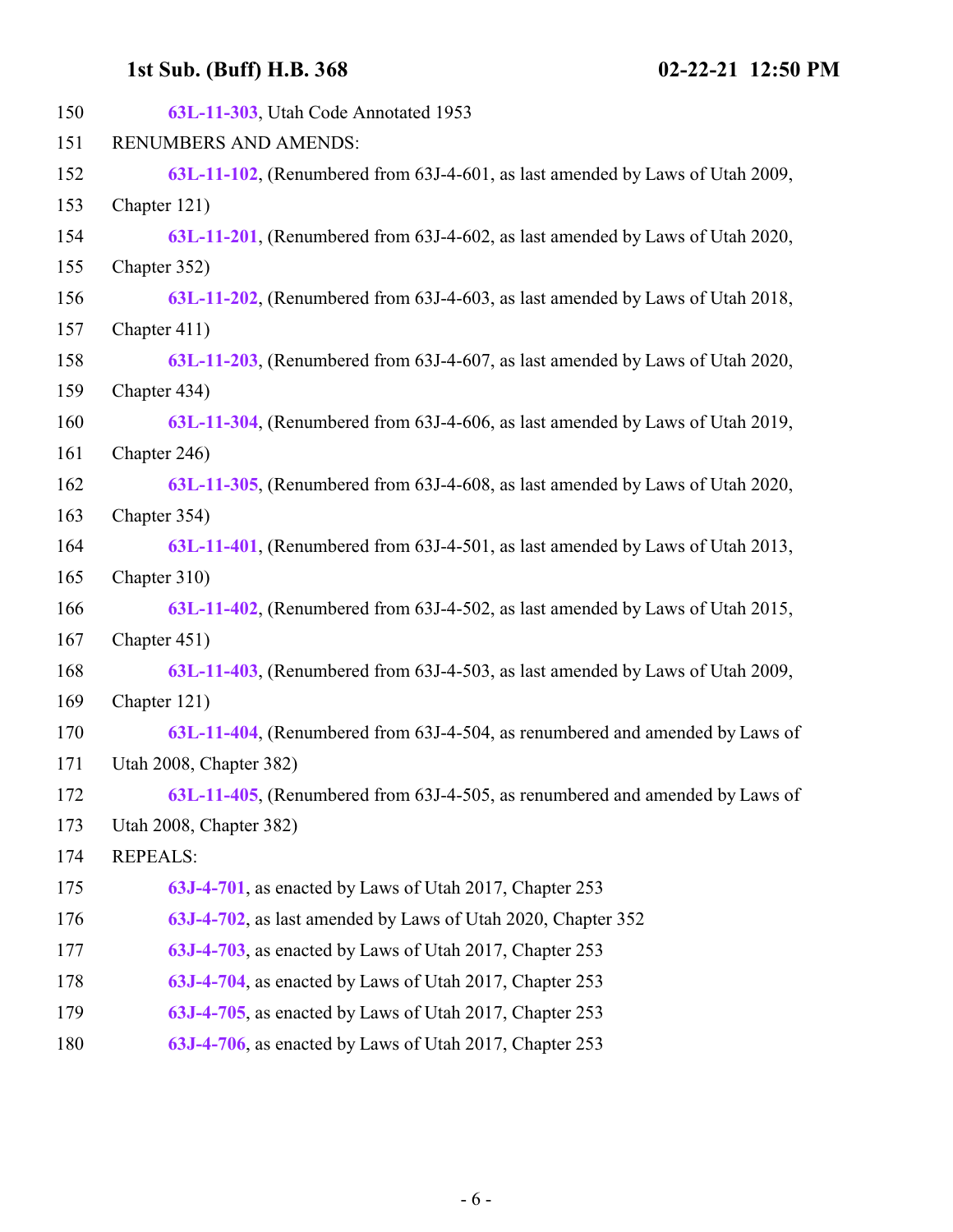<span id="page-6-0"></span>

| 181 | 63J-4-707, as enacted by Laws of Utah 2017, Chapter 253                                   |
|-----|-------------------------------------------------------------------------------------------|
| 182 | 63J-4-708, as last amended by Laws of Utah 2018, Chapter 423                              |
| 183 | <b>Uncodified Material Affected:</b>                                                      |
| 184 | ENACTS UNCODIFIED MATERIAL                                                                |
| 185 |                                                                                           |
| 186 | Be it enacted by the Legislature of the state of Utah:                                    |
| 187 | Section 1. Section 4-20-103 is amended to read:                                           |
| 188 | 4-20-103. State Grazing Advisory Board -- Duties.                                         |
| 189 | (1) (a) There is created within the department the State Grazing Advisory Board.          |
| 190 | (b) The commissioner shall appoint the following members:                                 |
| 191 | (i) one member from each regional board;                                                  |
| 192 | (ii) one member from the Conservation Commission, created in Section 4-18-104;            |
| 193 | (iii) one representative of the Department of Natural Resources;                          |
| 194 | (iv) two livestock producers at-large; and                                                |
| 195 | (v) one representative of the oil, gas, or mining industry.                               |
| 196 | The term of office for a state board member is four years.<br>(2)                         |
| 197 | (3) Members of the state board shall elect a chair, who shall serve for two years.        |
| 198 | (4) A member may not receive compensation or benefits for the member's service but        |
| 199 | may receive per diem and travel expenses in accordance with:                              |
| 200 | (a) Section $63A-3-106$ ;                                                                 |
| 201 | (b) Section $63A-3-107$ ; and                                                             |
| 202 | (c) rules made by the Division of Finance pursuant to Sections $63A-3-106$ and            |
| 203 | $63A-3-107$ .                                                                             |
| 204 | (5) The state board shall:                                                                |
| 205 | (a) receive:                                                                              |
| 206 | advice and recommendations from a regional board concerning:<br>(i)                       |
| 207 | (A) management plans for public lands, state lands, and school and institutional trust    |
| 208 | lands as defined in Section $53C-1-103$ , within the regional board's region; and         |
| 209 | (B) any issue that impacts grazing on private lands, public lands, state lands, or school |
| 210 | and institutional trust lands as defined in Section $53C-1-103$ , in its region; and      |
| 211 | (ii) requests for restricted account money from the entities described in Subsections     |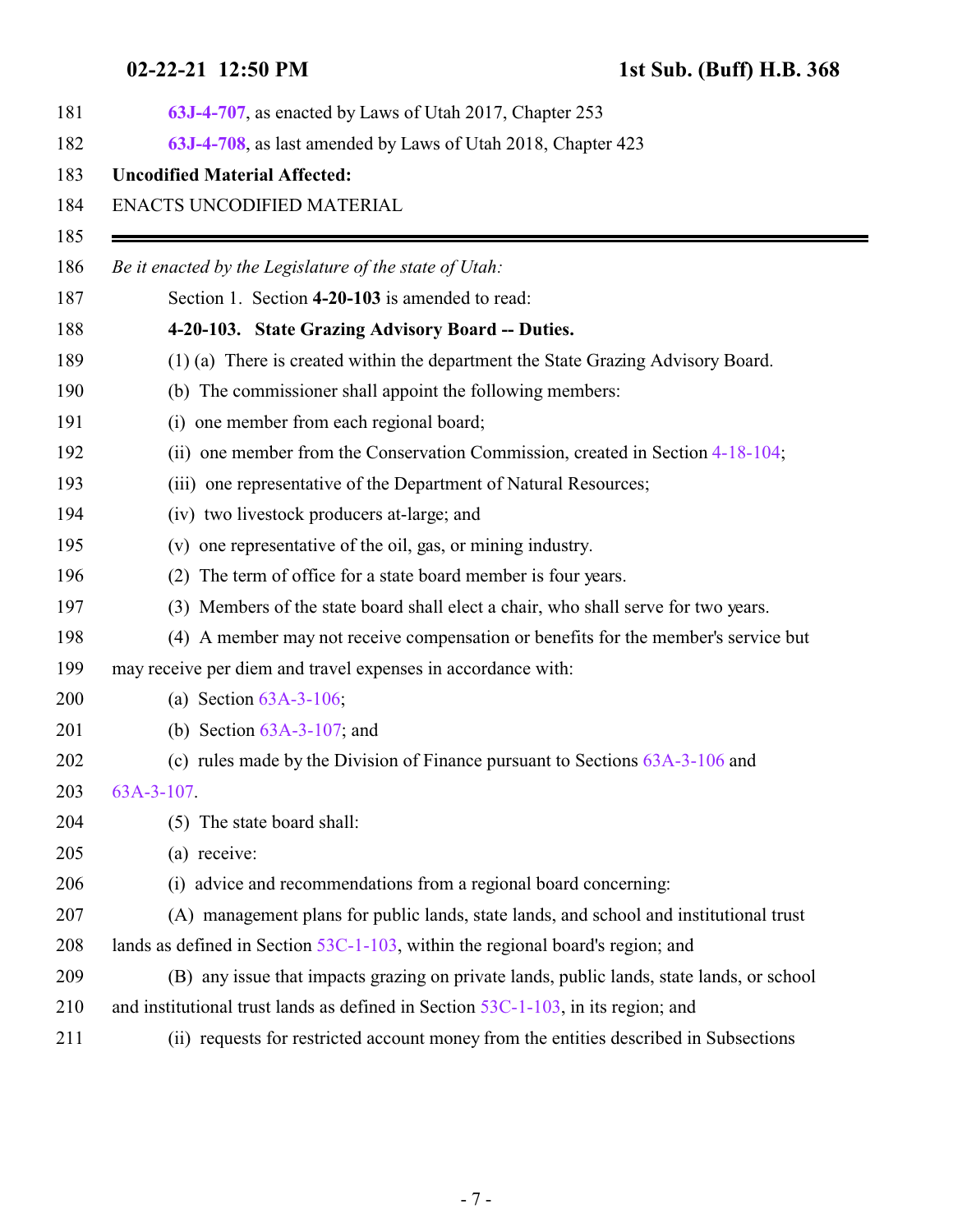<span id="page-7-0"></span>

| 212 | $(5)(c)(i)$ through (iv);                                                                     |
|-----|-----------------------------------------------------------------------------------------------|
| 213 | (b) recommend state policy positions and cooperative agency participation in federal          |
| 214 | and state land management plans to the department and to the Public Lands Policy              |
| 215 | Coordinating Office, created under Section [63J-4-602] 63L-11-201; and                        |
| 216 | (c) advise the department on the requests and recommendations of:                             |
| 217 | (i) regional boards;                                                                          |
| 218 | (ii) county weed control boards, created in Section 4-17-105;                                 |
| 219 | (iii) cooperative weed management associations; and                                           |
| 220 | (iv) conservation districts created under the authority of Title 17D, Chapter 3,              |
| 221 | Conservation District Act.                                                                    |
| 222 | Section 2. Section 11-38-201 is amended to read:                                              |
| 223 | 11-38-201. Quality Growth Commission -- Term of office -- Vacancy --                          |
| 224 | <b>Organization -- Expenses -- Staff.</b>                                                     |
| 225 | (1) (a) There is created a Quality Growth Commission consisting of:                           |
| 226 | (i) the director of the Department of Natural Resources;                                      |
| 227 | (ii) the commissioner of the Department of Agriculture and Food;                              |
| 228 | (iii) six elected officials at the local government level, three of whom may not be           |
| 229 | residents of a county of the first or second class; and                                       |
| 230 | (iv) five persons from the profit and nonprofit private sector, two of whom may not be        |
| 231 | residents of a county of the first or second class and no more than three of whom may be from |
| 232 | the same political party and one of whom shall be from the residential construction industry, |
| 233 | nominated by the Utah Home Builders Association, and one of whom shall be from the real       |
| 234 | estate industry, nominated by the Utah Association of Realtors.                               |
| 235 | (b) (i) The director of the Department of Natural Resources and the commissioner of           |
| 236 | the Department of Agriculture and Food may not assume their positions on the commission       |
| 237 | until:                                                                                        |
| 238 | $(A)$ after May 1, 2005; and                                                                  |
| 239 | (B) the term of the respective predecessor in office, who is a state government level         |
| 240 | appointee, expires.                                                                           |
| 241 | (ii) The term of a commission member serving on May 1, 2005 as one of the six                 |
| 242 | elected local officials or five private sector appointees may not be shortened because of     |
|     |                                                                                               |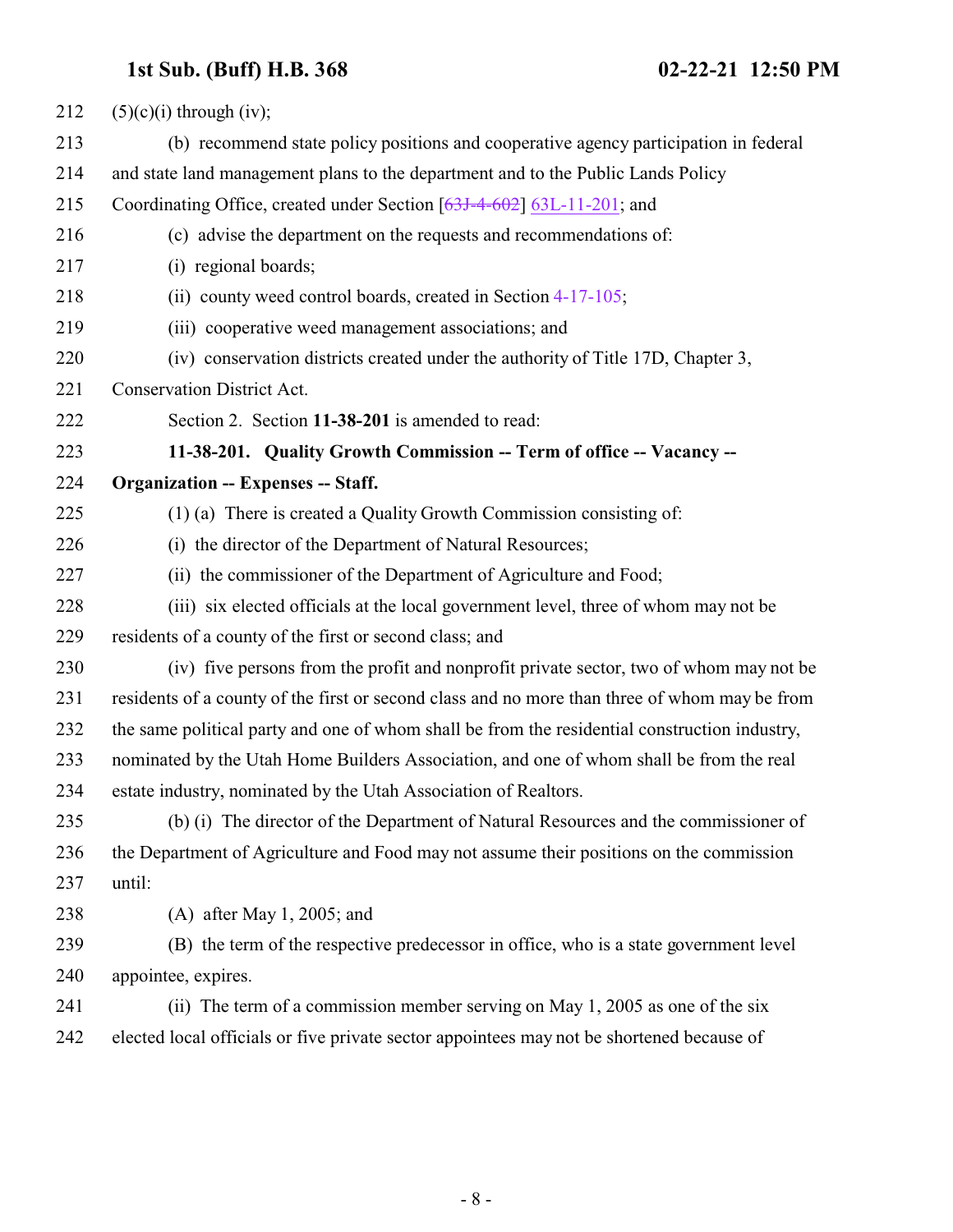| 243 | application of the restriction under Subsections $(1)(a)(iii)$ and $(iv)$ on the number of appointees |
|-----|-------------------------------------------------------------------------------------------------------|
| 244 | from counties of the first or second class.                                                           |
| 245 | (2) (a) Each commission member appointed under Subsection $(1)(a)(iii)$ or (iv) shall be              |
| 246 | appointed by the governor with the advice and consent of the Senate.                                  |
| 247 | (b) The governor shall select three of the six members under Subsection $(1)(a)(iii)$ from            |
| 248 | a list of names provided by the Utah League of Cities and Towns, and shall select the                 |
| 249 | remaining three from a list of names provided by the Utah Association of Counties.                    |
| 250 | (c) Two of the persons appointed under Subsection (1) shall be from the agricultural                  |
| 251 | community from a list of names provided by Utah farm organizations.                                   |
| 252 | (3) (a) The term of office of each member is four years, except that the governor shall               |
| 253 | appoint one of the persons at the state government level, three of the persons at the local           |
| 254 | government level, and two of the persons under Subsection $(1)(a)(iv)$ to an initial two-year         |
| 255 | term.                                                                                                 |
| 256 | (b) No member of the commission may serve more than two consecutive four-year                         |
| 257 | terms.                                                                                                |
| 258 | (4) Each mid-term vacancy shall be filled for the unexpired term in the same manner as                |
| 259 | an appointment under Subsection (2).                                                                  |
| 260 | (5) Commission members shall elect a chair from their number and establish rules for                  |
| 261 | the organization and operation of the commission.                                                     |
| 262 | (6) A member may not receive compensation or benefits for the member's service, but                   |
| 263 | may receive per diem and travel expenses in accordance with:                                          |
| 264 | (a) Section $63A-3-106$ ;                                                                             |
| 265 | (b) Section $63A-3-107$ ; and                                                                         |
| 266 | (c) rules made by the Division of Finance pursuant to Sections $63A-3-106$ and                        |
| 267 | 63A-3-107.                                                                                            |
| 268 | (7) A member is not required to give bond for the performance of official duties.                     |
| 269 | (8) Staff services to the commission:                                                                 |
| 270 | (a) shall be provided by the Governor's Office of [Management] Planning and Budget;                   |
| 271 | and                                                                                                   |
| 272 | (b) may be provided by local entities through the Utah Association of Counties and the                |
| 273 | Utah League of Cities and Towns, with funds approved by the commission from those                     |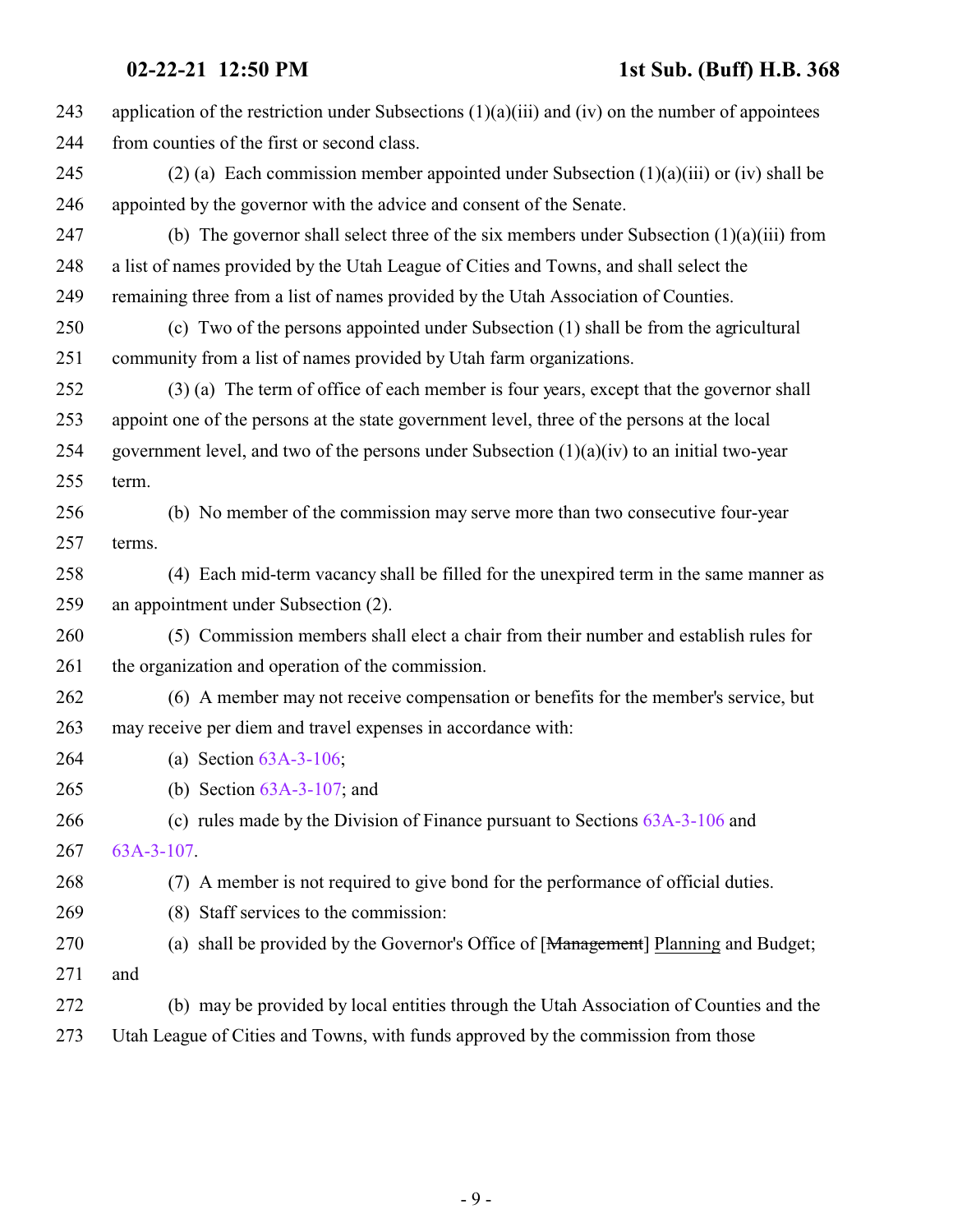<span id="page-9-1"></span><span id="page-9-0"></span>

| 274 | identified as available to local entities under Subsection $11-38-203(1)(a)$ .                       |
|-----|------------------------------------------------------------------------------------------------------|
| 275 | Section 3. Section 11-38-203 is amended to read:                                                     |
| 276 | 11-38-203. Commission may provide assistance to local entities.                                      |
| 277 | The commission may:                                                                                  |
| 278 | (1) from funds appropriated to the Governor's Office of [Management] Planning and                    |
| 279 | Budget by the Legislature for this purpose, grant money to local entities to help them obtain the    |
| 280 | technical assistance they need to:                                                                   |
| 281 | (a) conduct workshops or public hearings or use other similar methods to obtain public               |
| 282 | input and participation in the process of identifying for that entity the principles of quality      |
| 283 | growth referred to in Subsection $11-38-202(1)(f)$ ;                                                 |
| 284 | (b) identify where and how quality growth areas could be established within the local                |
| 285 | entity; and                                                                                          |
| 286 | (c) develop or modify the local entity's general plan to incorporate and implement the               |
| 287 | principles of quality growth developed by the local entity and to establish quality growth areas;    |
| 288 | and                                                                                                  |
| 289 | (2) require each local entity to which the commission grants money under Subsection                  |
| 290 | (1) to report to the commission, in a format and upon a timetable determined by the                  |
| 291 | commission, on that local entity's process of developing quality growth principles and on the        |
| 292 | quality growth principles developed by that local entity.                                            |
| 293 | Section 4. Section 17B-1-106 is amended to read:                                                     |
| 294 | 17B-1-106. Notice before preparing or amending a long-range plan or acquiring                        |
| 295 | certain property.                                                                                    |
| 296 | (1) As used in this section:                                                                         |
| 297 | (a) (i) "Affected entity" means each county, municipality, local district under this title,          |
| 298 | special service district, school district, interlocal cooperation entity established under Title 11, |
| 299 | Chapter 13, Interlocal Cooperation Act, and specified public utility:                                |
| 300 | (A) whose services or facilities are likely to require expansion or significant                      |
| 301 | modification because of an intended use of land; or                                                  |
| 302 | (B) that has filed with the local district a copy of the general or long-range plan of the           |
| 303 | county, municipality, local district, school district, interlocal cooperation entity, or specified   |
| 304 | public utility.                                                                                      |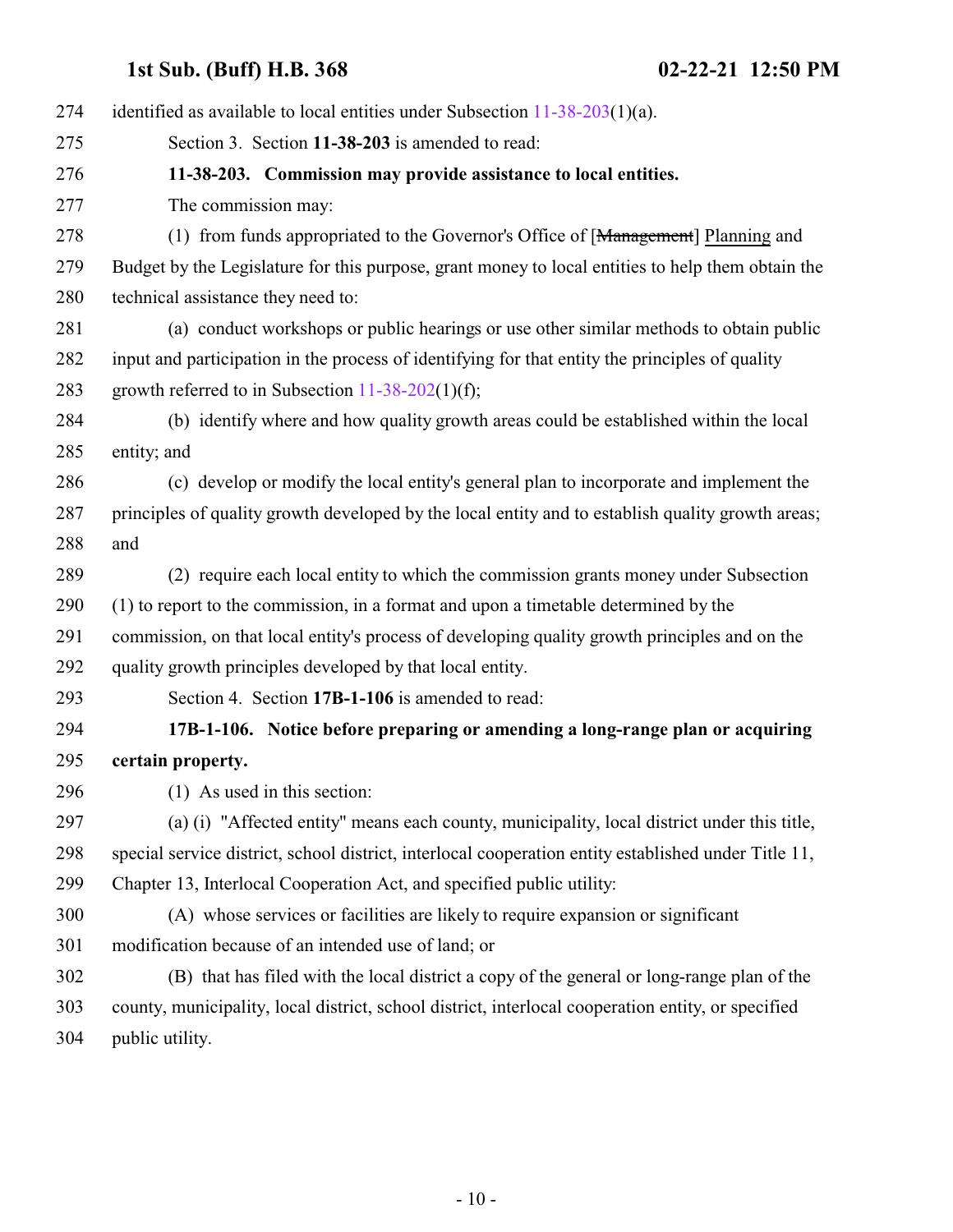| 305 | (ii) "Affected entity" does not include the local district that is required under this           |
|-----|--------------------------------------------------------------------------------------------------|
| 306 | section to provide notice.                                                                       |
| 307 | (b) "Specified public utility" means an electrical corporation, gas corporation, or              |
| 308 | telephone corporation, as those terms are defined in Section 54-2-1.                             |
| 309 | (2) (a) If a local district under this title located in a county of the first or second class    |
| 310 | prepares a long-range plan regarding its facilities proposed for the future or amends an already |
| 311 | existing long-range plan, the local district shall, before preparing a long-range plan or        |
| 312 | amendments to an existing long-range plan, provide written notice, as provided in this section,  |
| 313 | of its intent to prepare a long-range plan or to amend an existing long-range plan.              |
| 314 | (b) Each notice under Subsection $(2)(a)$ shall:                                                 |
| 315 | (i) indicate that the local district intends to prepare a long-range plan or to amend a          |
| 316 | long-range plan, as the case may be;                                                             |
| 317 | (ii) describe or provide a map of the geographic area that will be affected by the               |
| 318 | long-range plan or amendments to a long-range plan;                                              |
| 319 | $(iii)$ be:                                                                                      |
| 320 | (A) sent to each county in whose unincorporated area and each municipality in whose              |
| 321 | boundaries is located the land on which the proposed long-range plan or amendments to a          |
| 322 | long-range plan are expected to indicate that the proposed facilities will be located;           |
| 323 | (B) sent to each affected entity;                                                                |
| 324 | (C) sent to the Automated Geographic Reference Center created in Section 63F-1-506;              |
| 325 | (D) sent to each association of governments, established pursuant to an interlocal               |
| 326 | agreement under Title 11, Chapter 13, Interlocal Cooperation Act, of which a county or           |
| 327 | municipality described in Subsection $(2)(b)(iii)(A)$ is a member; and                           |
| 328 | (E) (I) placed on the Utah Public Notice Website created under Section $63F-1-701$ , if          |
| 329 | the local district:                                                                              |
| 330 | (Aa) is required under Subsection $52-4-203(3)$ to use that website to provide public            |
| 331 | notice of a meeting; or                                                                          |
| 332 | (Bb) voluntarily chooses to place notice on that website despite not being required to           |
| 333 | do so under Subsection $(2)(b)(iii)(E)(I)(Aa)$ ; or                                              |
| 334 | (II) the state planning coordinator appointed under Section $[63J-4-202]$ 63J-4-401, if          |
| 335 | the local district does not provide notice on the Utah Public Notice Website under Subsection    |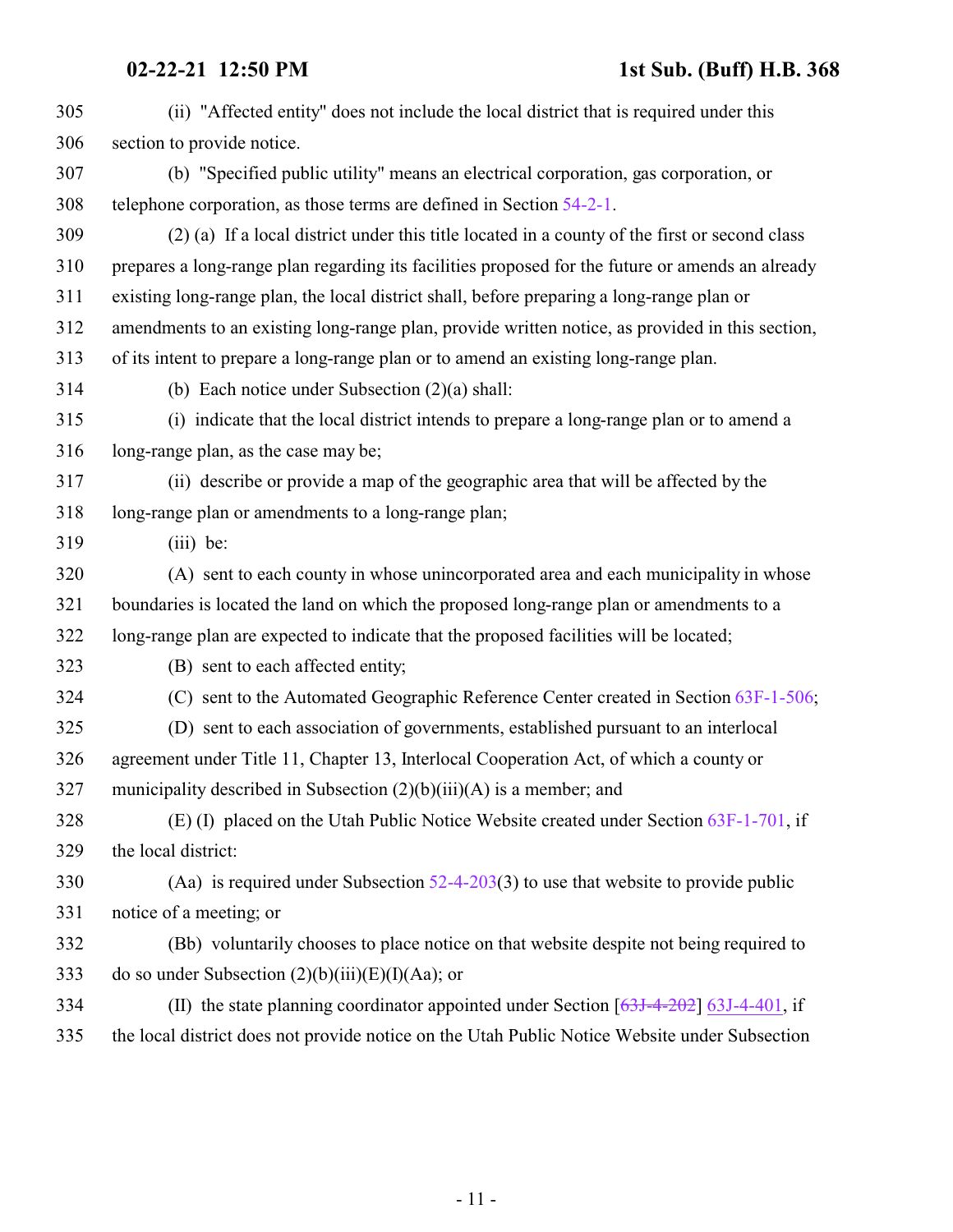| 336 | (2)(b)(iii)(E)(I);                                                                                                   |
|-----|----------------------------------------------------------------------------------------------------------------------|
| 337 | (iv) with respect to the notice to counties and municipalities described in Subsection                               |
| 338 | $(2)(b)(iii)(A)$ and affected entities, invite them to provide information for the local district to                 |
| 339 | consider in the process of preparing, adopting, and implementing the long-range plan or                              |
| 340 | amendments to a long-range plan concerning:                                                                          |
| 341 | (A) impacts that the use of land proposed in the proposed long-range plan or                                         |
| 342 | amendments to a long-range plan may have on the county, municipality, or affected entity; and                        |
| 343 | (B) uses of land that the county, municipality, or affected entity is planning or                                    |
| 344 | considering that may conflict with the proposed long-range plan or amendments to a long-range                        |
| 345 | plan; and                                                                                                            |
| 346 | (v) include the address of an Internet website, if the local district has one, and the name                          |
| 347 | and telephone number of a person where more information can be obtained concerning the                               |
| 348 | local district's proposed long-range plan or amendments to a long-range plan.                                        |
| 349 | $(3)$ (a) Except as provided in Subsection $(3)(d)$ , each local district intending to acquire                       |
| 350 | real property in a county of the first or second class for the purpose of expanding the district's                   |
| 351 | infrastructure or other facilities used for providing the services that the district is authorized to                |
| 352 | provide shall provide written notice, as provided in this Subsection $(3)$ , of $[t\ddot{\text{ts}}]$ the district's |
| 353 | intent to acquire the property if the intended use of the property is contrary to:                                   |
| 354 | (i) the anticipated use of the property under the county or municipality's general plan;                             |
| 355 | or                                                                                                                   |
| 356 | (ii) the property's current zoning designation.                                                                      |
| 357 | (b) Each notice under Subsection $(3)(a)$ shall:                                                                     |
| 358 | (i) indicate that the local district intends to acquire real property;                                               |
| 359 | (ii) identify the real property; and                                                                                 |
| 360 | (iii) be sent to:                                                                                                    |
| 361 | (A) each county in whose unincorporated area and each municipality in whose                                          |
| 362 | boundaries the property is located; and                                                                              |
| 363 | (B) each affected entity.                                                                                            |
| 364 | (c) A notice under this Subsection (3) is a protected record as provided in Subsection                               |
| 365 | $63G-2-305(8)$ .                                                                                                     |
| 366 | (d) (i) The notice requirement of Subsection $(3)(a)$ does not apply if the local district                           |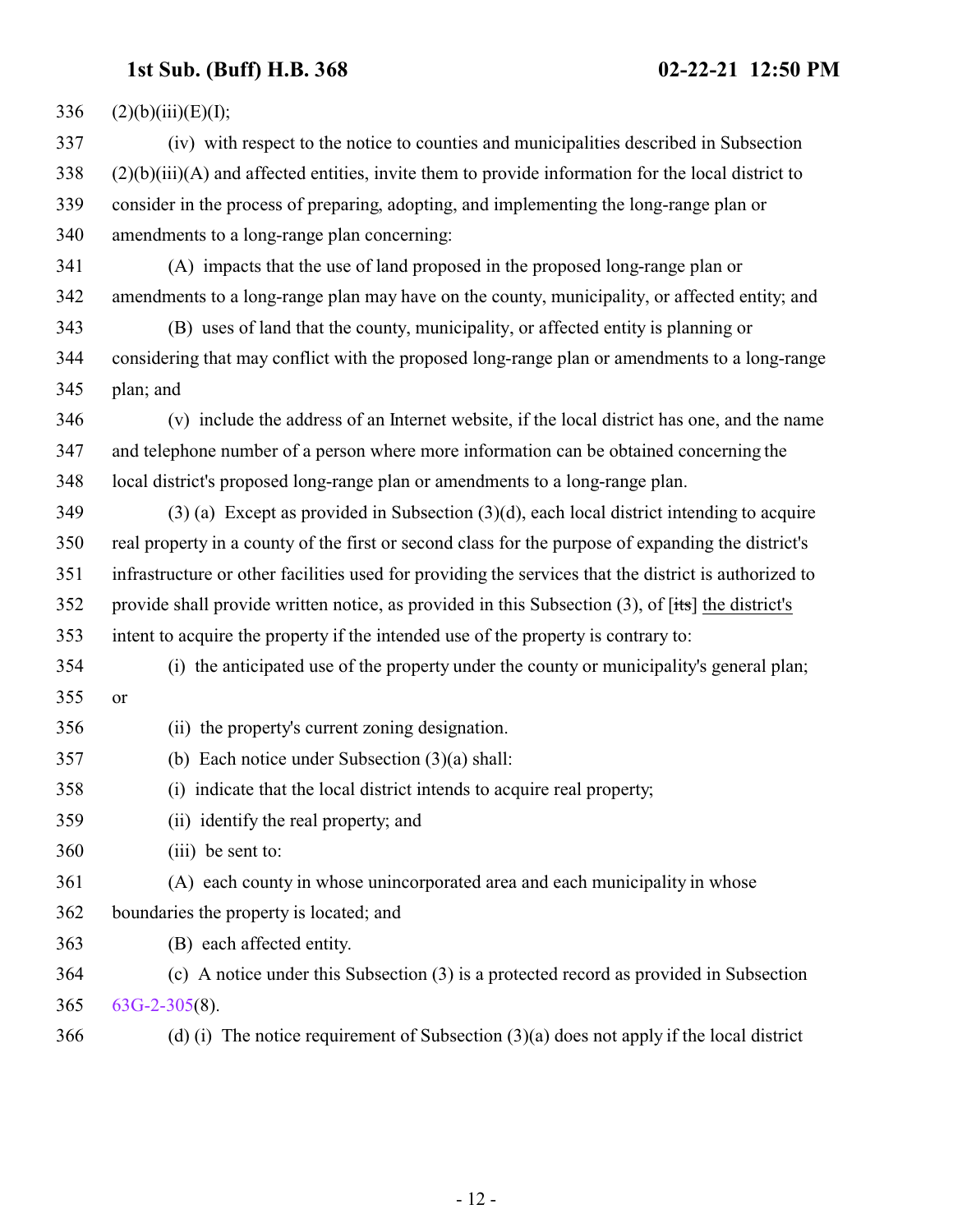<span id="page-12-0"></span>

| 367 | previously provided notice under Subsection (2) identifying the general location within the             |
|-----|---------------------------------------------------------------------------------------------------------|
| 368 | municipality or unincorporated part of the county where the property to be acquired is located.         |
| 369 | (ii) If a local district is not required to comply with the notice requirement of                       |
| 370 | Subsection $(3)(a)$ because of application of Subsection $(3)(d)(i)$ , the local district shall provide |
| 371 | the notice specified in Subsection $(3)(a)$ as soon as practicable after its acquisition of the real    |
| 372 | property.                                                                                               |
| 373 | Section 5. Section 23-14-21 is amended to read:                                                         |
| 374 | 23-14-21. Transplants of big game, turkeys, wolves, or sensitive species.                               |
| 375 | (1) The division may transplant big game, turkeys, wolves, or sensitive species only in                 |
| 376 | accordance with:                                                                                        |
| 377 | (a) a list of sites for the transplant of a particular species that is prepared and adopted in          |
| 378 | accordance with Subsections (2) through (5);                                                            |
| 379 | (b) a species management plan, such as a deer or elk management plan adopted under                      |
| 380 | Section 23-16-7 or a recovery plan for a threatened or endangered species, provided that:               |
| 381 | (i) the plan identifies sites for the transplant of the species or the lands or waters the              |
| 382 | species are expected to occupy; and                                                                     |
| 383 | (ii) the public has had an opportunity to comment and make recommendations on the                       |
| 384 | plan; or                                                                                                |
| 385 | (c) a legal agreement between the state and a tribal government that identifies potential               |
| 386 | transplants; and                                                                                        |
| 387 | (d) the Endangered Species Act of 1973, 16 U.S.C. Sec. 1531 et seq.                                     |
| 388 | (2) The division shall:                                                                                 |
| 389 | (a) consult with the landowner in determining the suitability of a site for the transplant              |
| 390 | of a species;                                                                                           |
| 391 | (b) prepare a list of proposed sites for the transplant of species;                                     |
| 392 | (c) provide notification of proposed sites for the transplant of species to:                            |
| 393 | (i) local government officials having jurisdiction over areas that may be affected by a                 |
| 394 | transplant; and                                                                                         |
| 395 | (ii) the Resource Development Coordinating Committee created in Section $[63J-4-50+]$                   |
| 396 | 63L-11-401.                                                                                             |
| 397 | (3) After receiving comments from local government officials and the Resource                           |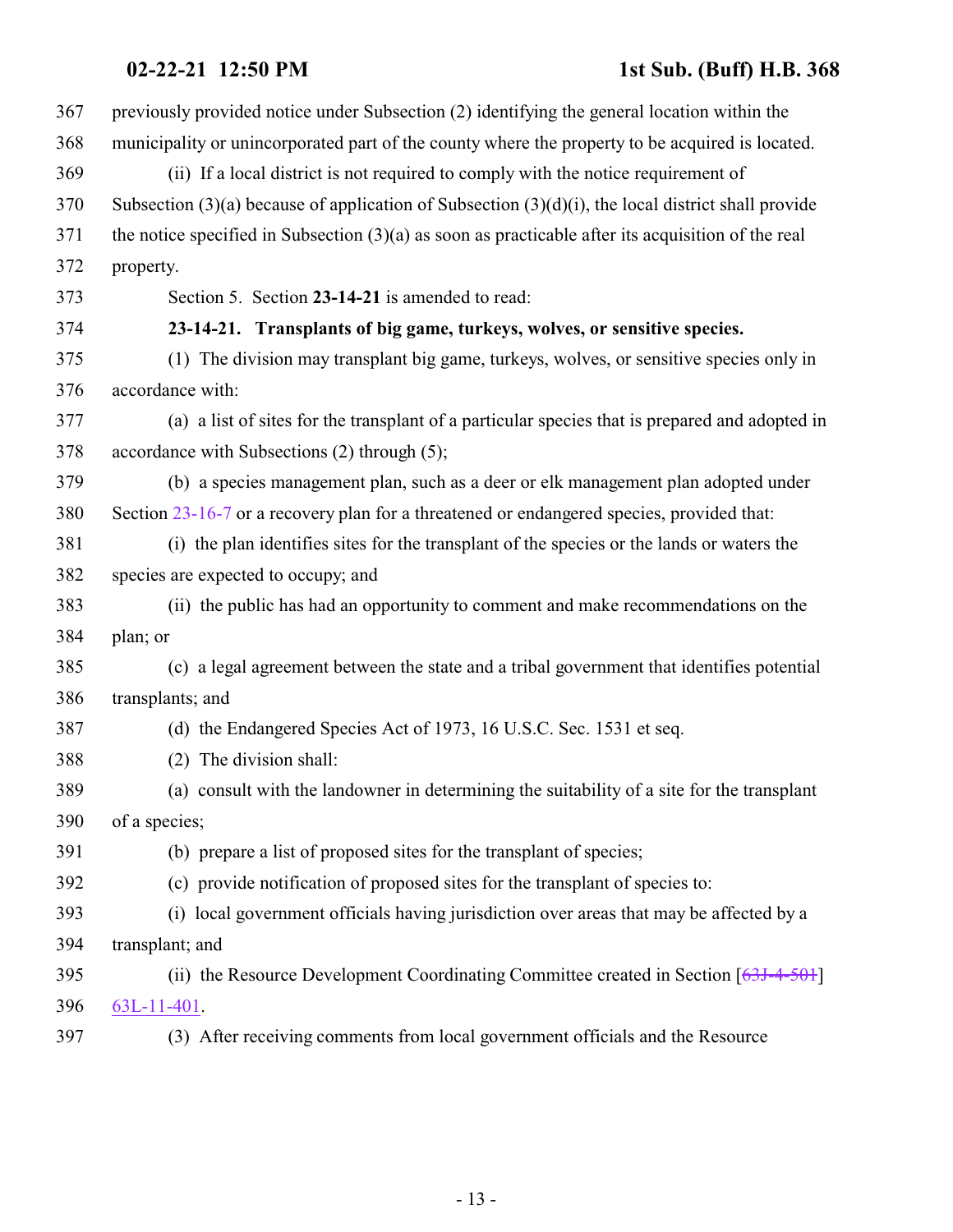<span id="page-13-0"></span>

| 398 | Development Coordinating Committee, the division shall submit the list of proposed transplant   |
|-----|-------------------------------------------------------------------------------------------------|
| 399 | sites, or a revised list, to regional advisory councils for regions that may be affected by the |
| 400 | transplants of species.                                                                         |
| 401 | (4) Each regional advisory council reviewing a list of proposed sites for the transplant        |
| 402 | of species may submit recommendations to the Wildlife Board.                                    |
| 403 | (5) The Wildlife Board shall approve, modify, or reject each proposal for the transplant        |
| 404 | of a species.                                                                                   |
| 405 | (6) Each list of proposed transplant sites approved by the Wildlife Board shall have a          |
| 406 | termination date after which a transplant may not occur.                                        |
| 407 | Section 6. Section 23-21-2.3 is amended to read:                                                |
| 408 | 23-21-2.3. Review and adoption of management plans.                                             |
| 409 | (1) The division shall submit the draft management plan to the Resource Development             |
| 410 | Coordinating Committee created in Section [63J-4-501] 63L-11-401 and the Habitat Council        |
| 411 | created by the division for their review and recommendations.                                   |
| 412 | (2) The division shall submit the draft management plan and any recommendations                 |
| 413 | received from the Resource Development Coordinating Committee and the Habitat Council to:       |
| 414 | (a) the regional advisory council for the wildlife region in which the lands covered by         |
| 415 | the management plan are located; and                                                            |
| 416 | (b) the regional advisory council for any wildlife region that may be affected by the           |
| 417 | management plan.                                                                                |
| 418 | (3) Each regional advisory council reviewing the draft management plan may make                 |
| 419 | recommendations to the division director.                                                       |
| 420 | (4) The division director has authority to adopt the management plan, adopt the plan            |
| 421 | with amendments, or reject the plan.                                                            |
| 422 | (5) At the request of the division director or any member of the Wildlife Board, the            |
| 423 | Wildlife Board may review a management plan to determine whether the plan is consistent         |
| 424 | with board policies.                                                                            |
| 425 | (6) The division director may amend a management plan in accordance with                        |
| 426 | recommendations made by the Wildlife Board.                                                     |
| 427 | Section 7. Section 26-18-405.5 is amended to read:                                              |
| 428 | 26-18-405.5. Base budget appropriations for Medicaid accountable care                           |

<span id="page-13-1"></span>- 14 -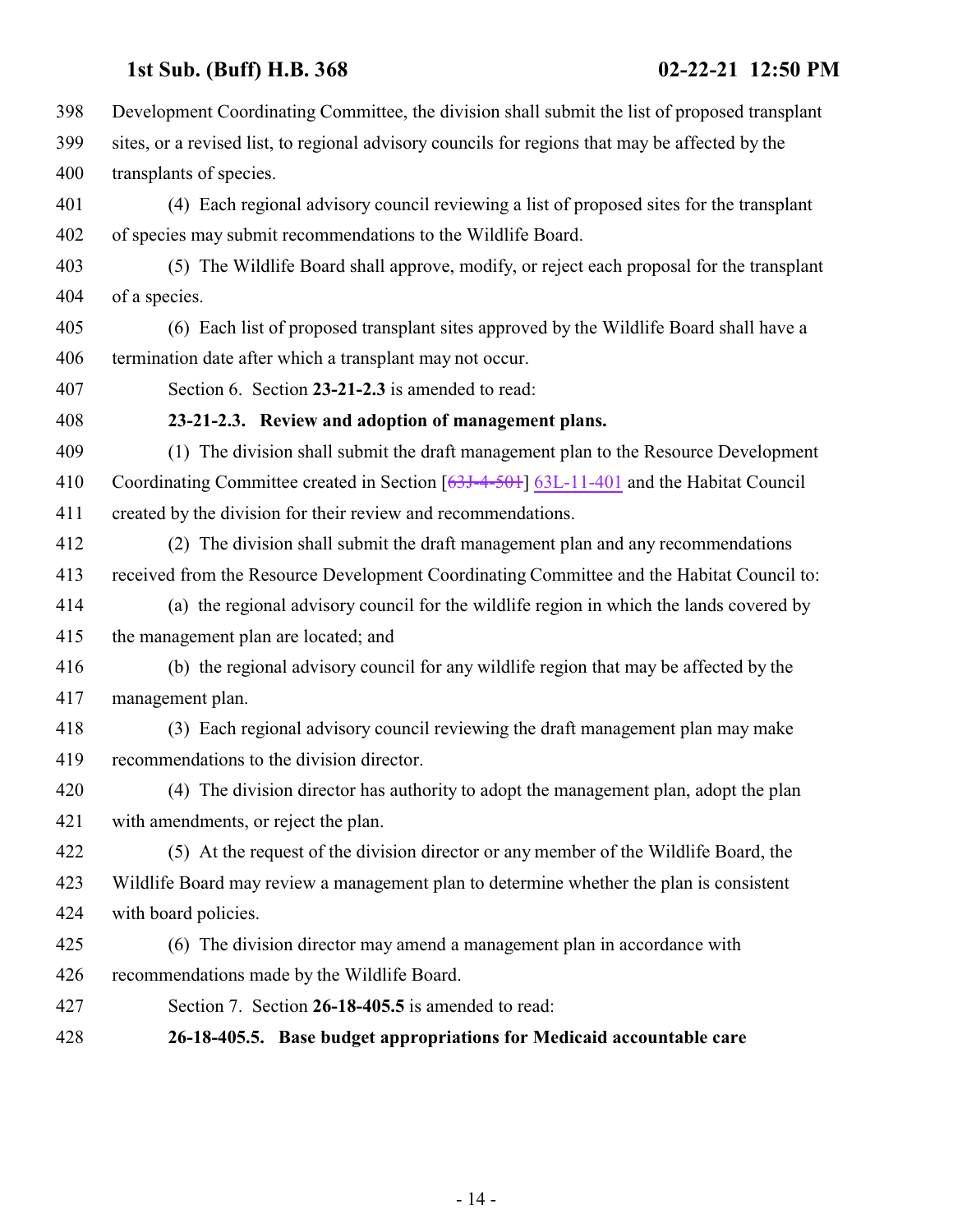| 429   | organizations.                                                                                                                                                                                                                                                                 |
|-------|--------------------------------------------------------------------------------------------------------------------------------------------------------------------------------------------------------------------------------------------------------------------------------|
| 430   | (1) For purposes of this section:                                                                                                                                                                                                                                              |
| 431   | (a) "ACOs" means accountable care organizations.                                                                                                                                                                                                                               |
| 432   | (b) "Base budget" means the same as that term is defined in legislative rule.                                                                                                                                                                                                  |
| 433   | (c) "Current fiscal year PMPM" means per-member-per-month funding for Medicaid                                                                                                                                                                                                 |
| 434   | accountable care organizations under the Department of Health in the current fiscal year.                                                                                                                                                                                      |
| 435   | (d) "General Fund growth factor" means the amount determined by dividing the next                                                                                                                                                                                              |
| 436   | fiscal year ongoing General Fund revenue estimate by current fiscal year ongoing                                                                                                                                                                                               |
| 437   | appropriations from the General Fund.                                                                                                                                                                                                                                          |
| 438   | (e) "Next fiscal year ongoing General Fund revenue estimate" means the next fiscal                                                                                                                                                                                             |
| 439   | year ongoing General Fund revenue estimate identified by the Executive Appropriations                                                                                                                                                                                          |
| 440   | Subcommittee, in accordance with legislative rule, for use by the Office of the Legislative                                                                                                                                                                                    |
| 441   | Fiscal Analyst in preparing budget recommendations.                                                                                                                                                                                                                            |
| 442   | (f) "Next fiscal year PMPM" means per-member-per-month funding for Medicaid                                                                                                                                                                                                    |
| 443   | accountable care organizations under the Department of Health for the next fiscal year.                                                                                                                                                                                        |
| 444   | (2) If the General Fund growth factor is less than 100%, the next fiscal year base                                                                                                                                                                                             |
| 445   | budget shall include an appropriation to the Department of Health for Medicaid ACOs in an                                                                                                                                                                                      |
| 446   | amount necessary to ensure that next fiscal year PMPM equals current fiscal year PMPM                                                                                                                                                                                          |
| 447   | multiplied by 100%.                                                                                                                                                                                                                                                            |
| 448   | (3) If the General Fund growth factor is greater than or equal to 100%, but less than                                                                                                                                                                                          |
| 449   | 102%, the next fiscal year base budget shall include an appropriation to the Department of                                                                                                                                                                                     |
| 450   | Health for Medicaid ACOs in an amount necessary to ensure that next fiscal year PMPM                                                                                                                                                                                           |
| 451   | equals current fiscal year PMPM multiplied by the General Fund growth factor.                                                                                                                                                                                                  |
| 452   | (4) If the General Fund growth factor is greater than or equal to 102%, the next fiscal                                                                                                                                                                                        |
| 453   | year base budget shall include an appropriation to the Department of Health for Medicaid                                                                                                                                                                                       |
| 454   | ACOs in an amount necessary to ensure that next fiscal year PMPM is greater than or equal to                                                                                                                                                                                   |
| 455   | PMPM multiplied by 102% and less than or equal to current fiscal year PMPM multiplied by                                                                                                                                                                                       |
| 456   | the General Fund growth factor.                                                                                                                                                                                                                                                |
| 457   | (5) In order for the department to estimate the impact of Subsections (2) through (4)                                                                                                                                                                                          |
| 1 F O | $\mathcal{L} \mathcal{L}$ , and $\mathcal{L} \mathcal{L}$ and $\mathcal{L} \mathcal{L}$ , and $\mathcal{L} \mathcal{L}$ , and $\mathcal{L} \mathcal{L}$<br>$\mathcal{L}_{\text{max}}$ $\mathcal{L}_{\text{max}}$ and $\mathcal{L}_{\text{max}}$ and $\mathcal{L}_{\text{max}}$ |

 prior to identification of the next fiscal year ongoing General Fund revenue estimate under 459 Subsection (1)(e), the Governor's Office of [Management] Planning and Budget shall, in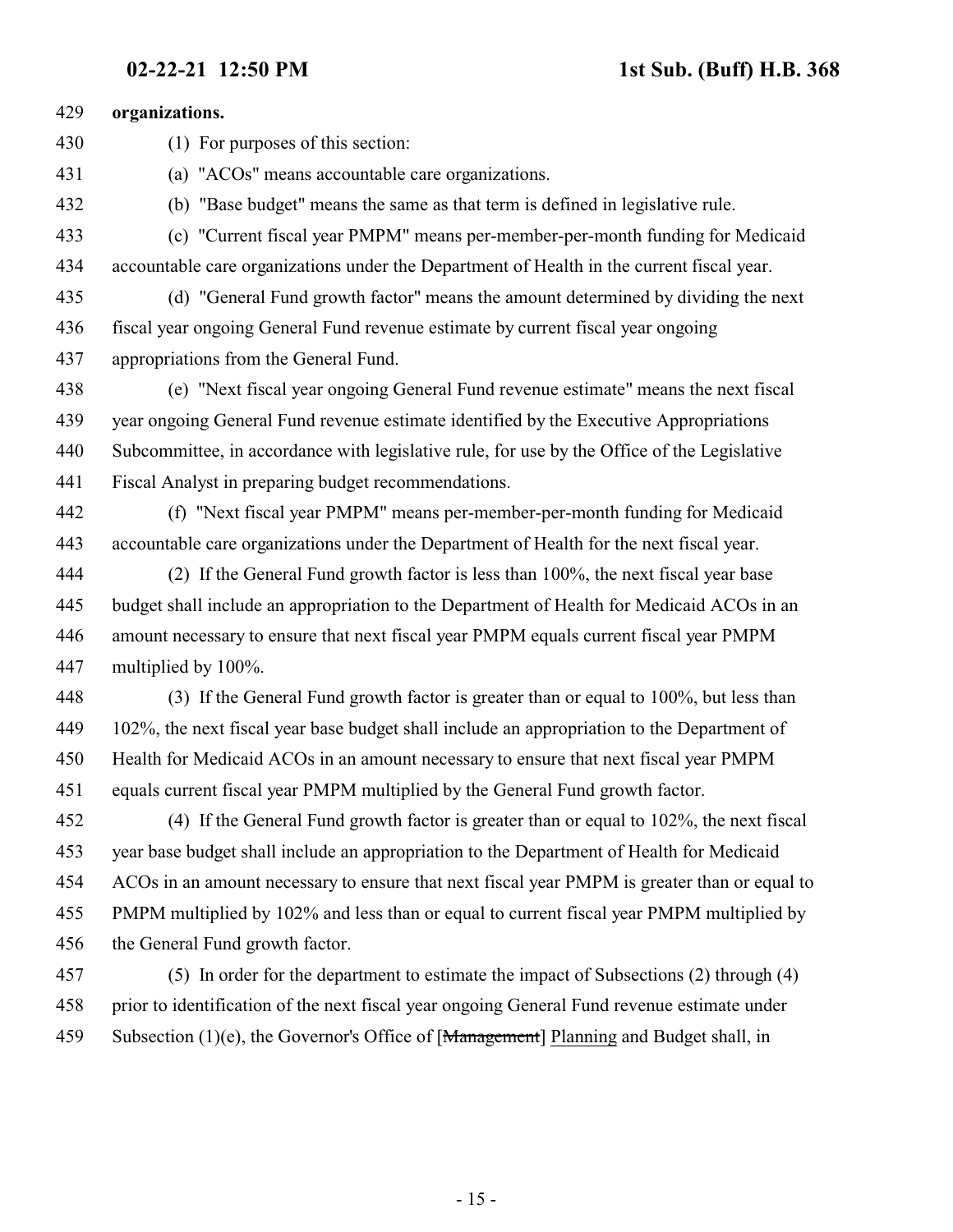- cooperation with the Office of the Legislative Fiscal Analyst, develop an estimate of ongoing
- General Fund revenue for the next fiscal year and provide it to the department no later than
- 462 [September] November 1 of each year.
- <span id="page-15-0"></span>Section 8. Section **32B-2-505** is amended to read:

### **32B-2-505. Reporting requirements -- Building plan and market survey required -- Department performance measures.**

- (1) In 2018 and each year thereafter, the department shall present a five-year building plan to the Infrastructure and General Government Appropriations Subcommittee that describes the department's anticipated property acquisition, building, and remodeling for the five years following the day on which the department presents the five-year building plan.
- (2) (a) In 2018 and every other year thereafter, the department shall complete a market survey to inform the department's five-year building plan described in Subsection (1).
- (b) The department shall:
- (i) provide a copy of each market survey to the Infrastructure and General Government Appropriations Subcommittee and the Business and Labor Interim Committee; and
- (ii) upon request, appear before the Infrastructure and General Government Appropriations Subcommittee to present the results of the market survey.
- (3) For fiscal year 2018-19 and each fiscal year thereafter, before the fiscal year begins, 478 the Governor's Office of [Management] Planning and Budget, in consultation with the department and the Office of the Legislative Fiscal Analyst, shall establish performance measures and goals to evaluate the department's operations during the fiscal year.
- (4) (a) The department may not submit a request to the State Building Board for a capital development project unless the department first obtains approval from the Governor's 483 Office of [Management] Planning and Budget.
- (b) In determining whether to grant approval for a request described in Subsection 485 (4)(a), the Governor's Office of [Management] Planning and Budget shall evaluate the extent to which the department met the performance measures and goals described in Subsection (3) during the previous fiscal year.
- <span id="page-15-1"></span>Section 9. Section **35A-1-109** is amended to read:
- **35A-1-109. Annual report -- Content -- Format.**
- (1) The department shall prepare and submit to the governor and the Legislature, by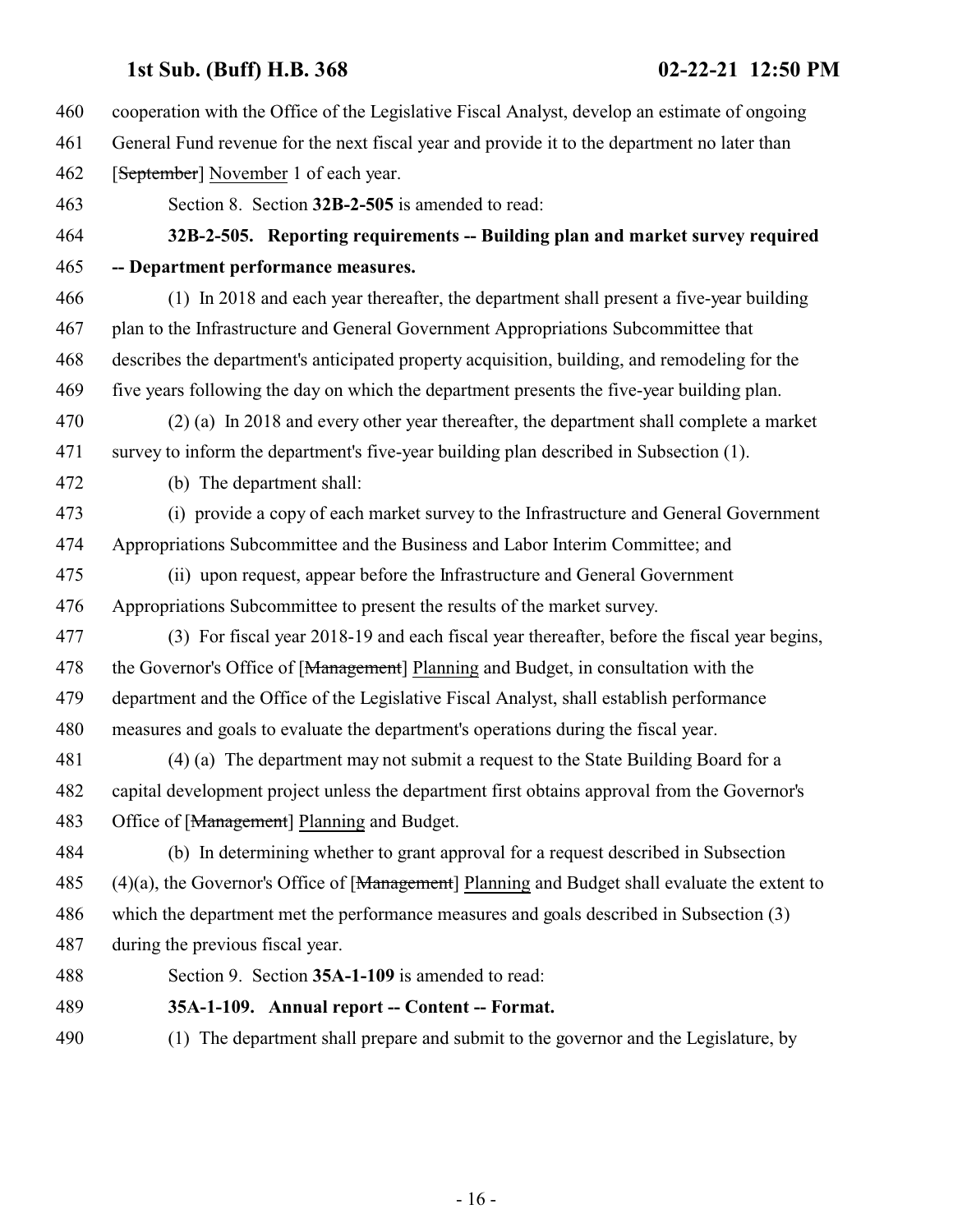| 491 | October 1 of each year, an annual written report of the operations, activities, programs, and    |
|-----|--------------------------------------------------------------------------------------------------|
| 492 | services of the department, including its divisions, offices, boards, commissions, councils, and |
| 493 | committees, for the preceding fiscal year.                                                       |
| 494 | (2) For each operation, activity, program, or service provided by the department, the            |
| 495 | annual report shall include:                                                                     |
| 496 | (a) a description of the operation, activity, program, or service;                               |
| 497 | (b) data and metrics:                                                                            |
| 498 | (i) selected and used by the department to measure progress, performance,                        |
| 499 | effectiveness, and scope of the operation, activity, program, or service, including summary      |
| 500 | data; and                                                                                        |
| 501 | (ii) that are consistent and comparable for each state operation, activity, program, or          |
| 502 | service that primarily involves employment training or placement as determined by the            |
| 503 | executive directors of the department, the Governor's Office of Economic Development, and        |
| 504 | the Governor's Office of [Management] Planning and Budget;                                       |
| 505 | (c) budget data, including the amount and source of funding, expenses, and allocation            |
| 506 | of full-time employees for the operation, activity, program, or service;                         |
| 507 | (d) historical data from previous years for comparison with data reported under                  |
| 508 | Subsections $(2)(b)$ and $(c)$ ;                                                                 |
| 509 | (e) goals, challenges, and achievements related to the operation, activity, program, or          |
| 510 | service;                                                                                         |
| 511 | (f) relevant federal and state statutory references and requirements;                            |
| 512 | (g) contact information of officials knowledgeable and responsible for each operation,           |
| 513 | activity, program, or service; and                                                               |
| 514 | (h) other information determined by the department that:                                         |
| 515 | (i) may be needed, useful, or of historical significance; or                                     |
| 516 | (ii) promotes accountability and transparency for each operation, activity, program, or          |
| 517 | service with the public and elected officials.                                                   |
| 518 | (3) The annual report shall be designed to provide clear, accurate, and accessible               |
| 519 | information to the public, the governor, and the Legislature.                                    |
| 520 | (4) The department shall:                                                                        |
| 521 | (a) submit the annual report in accordance with Section $68-3-14$ ;                              |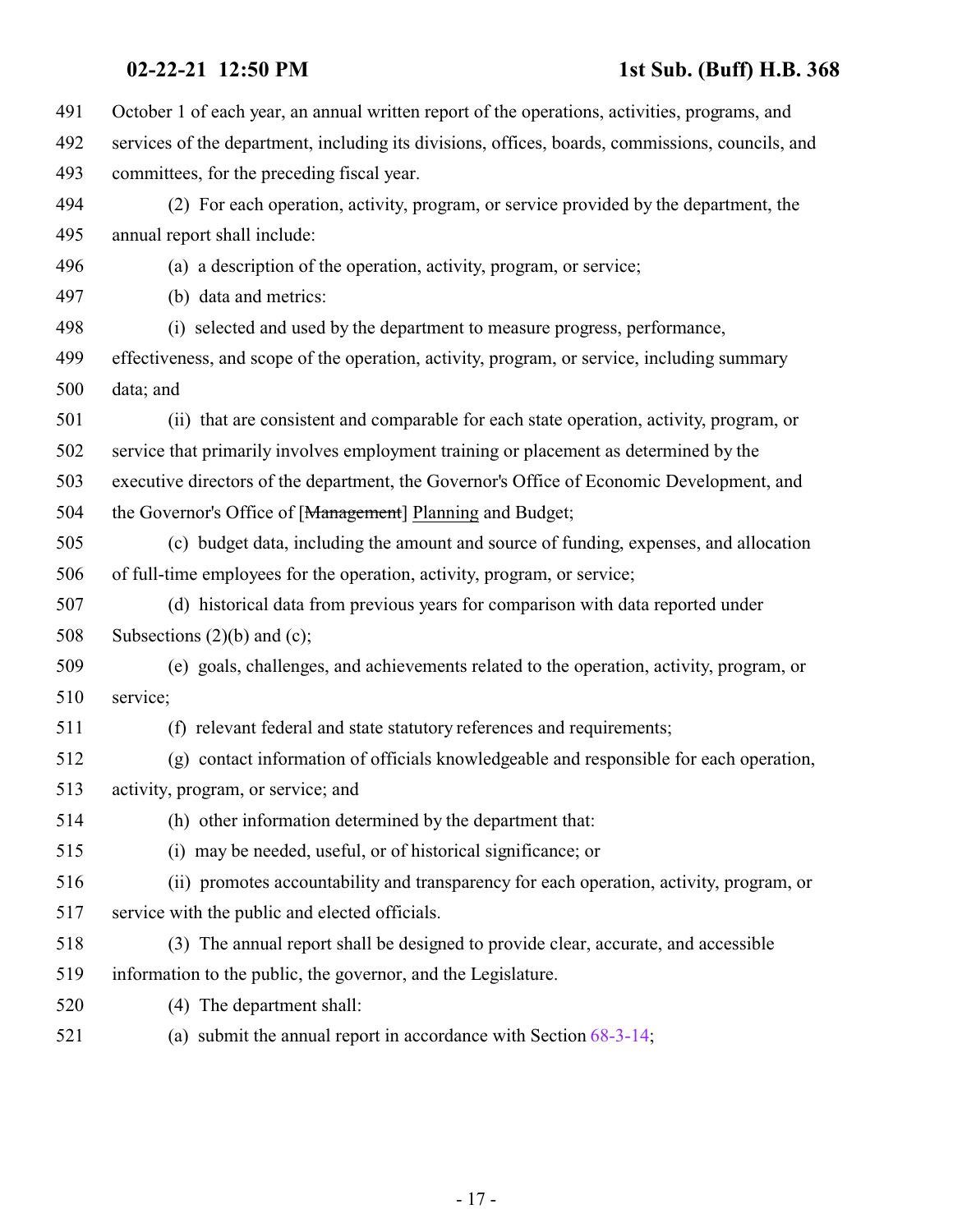<span id="page-17-0"></span>

| 522 | (b) make the annual report, and previous annual reports, accessible to the public by             |
|-----|--------------------------------------------------------------------------------------------------|
| 523 | placing a link to the reports on the department's website; and                                   |
| 524 | (c) provide the data and metrics described in Subsection $(2)(b)$ to the Talent Ready            |
| 525 | Utah Board created in Section 63N-12-503.                                                        |
| 526 | Section 10. Section 35A-1-201 is amended to read:                                                |
| 527 | 35A-1-201. Executive director -- Appointment -- Removal -- Compensation --                       |
| 528 | <b>Qualifications -- Responsibilities -- Deputy directors.</b>                                   |
| 529 | (1) (a) The chief administrative officer of the department is the executive director, who        |
| 530 | is appointed by the governor with the advice and consent of the Senate.                          |
| 531 | (b) The executive director serves at the pleasure of the governor.                               |
| 532 | (c) The executive director shall receive a salary established by the governor within the         |
| 533 | salary range fixed by the Legislature in Title 67, Chapter 22, State Officer Compensation.       |
| 534 | (d) The executive director shall be experienced in administration, management, and               |
| 535 | coordination of complex organizations.                                                           |
| 536 | (2) The executive director shall:                                                                |
| 537 | (a) administer and supervise the department in compliance with Title 67, Chapter 19,             |
| 538 | Utah State Personnel Management Act;                                                             |
| 539 | (b) supervise and coordinate between the economic service areas and directors created            |
| 540 | under Chapter 2, Economic Service Areas;                                                         |
| 541 | (c) coordinate policies and program activities conducted through the divisions and               |
| 542 | economic service areas of the department;                                                        |
| 543 | (d) approve the proposed budget of each division, the Workforce Appeals Board, and               |
| 544 | each economic service area within the department;                                                |
| 545 | (e) approve all applications for federal grants or assistance in support of any                  |
| 546 | department program;                                                                              |
| 547 | (f) coordinate with the executive directors of the Governor's Office of Economic                 |
| 548 | Development and the Governor's Office of [Management] Planning and Budget to review data         |
| 549 | and metrics to be reported to the Legislature as described in Subsection $35A-1-109(2)(b)$ ; and |
| 550 | (g) fulfill such other duties as assigned by the Legislature or as assigned by the               |
| 551 | governor that are not inconsistent with this title.                                              |
| 552 | (3) The executive director may appoint deputy or assistant directors to assist the               |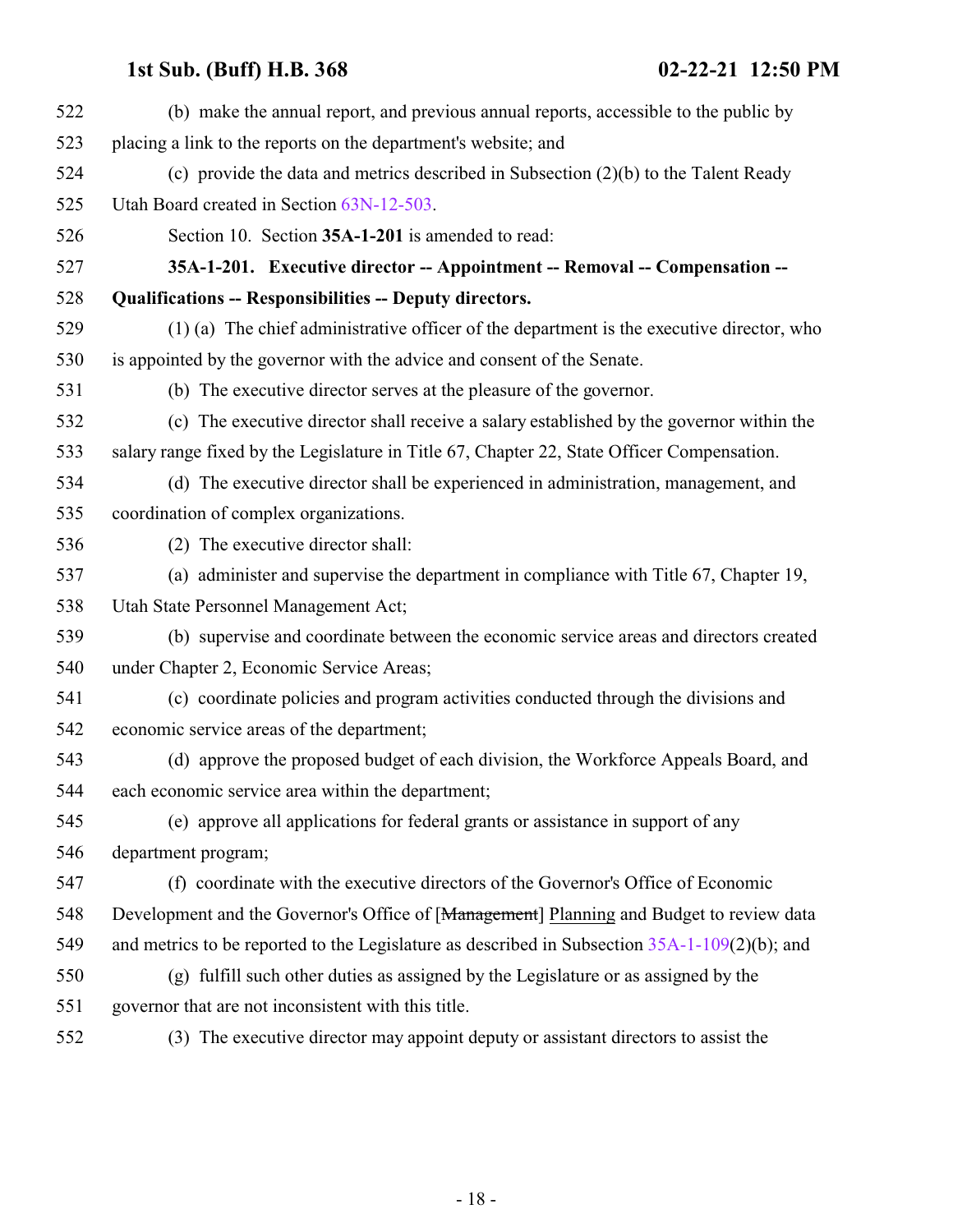<span id="page-18-0"></span>

| 553 | executive director in carrying out the department's responsibilities.                     |
|-----|-------------------------------------------------------------------------------------------|
| 554 | (4) The executive director shall at least annually provide for the sharing of information |
| 555 | between the advisory councils established under this title.                               |
| 556 | Section 11. Section 35A-8-601 is amended to read:                                         |
| 557 | 35A-8-601. Creation.                                                                      |
| 558 | (1) There is created within the division the Homeless Coordinating Committee.             |
| 559 | $(2)$ (a) The committee shall consist of the following members:                           |
| 560 | (i) the lieutenant governor or the lieutenant governor's designee;                        |
| 561 | (ii) the [state planning coordinator or the coordinator's designee] executive director of |
| 562 | the Governor's Office of Planning and Budget or the executive director's designee;        |
| 563 | (iii) the state superintendent of public instruction or the superintendent's designee;    |
| 564 | (iv) the chair of the board of trustees of the Utah Housing Corporation or the chair's    |
| 565 | designee;                                                                                 |
| 566 | (v) the executive director of the Department of Workforce Services or the executive       |
| 567 | director's designee;                                                                      |
| 568 | (vi) the executive director of the Department of Corrections or the executive director's  |
| 569 | designee;                                                                                 |
| 570 | (vii) the executive director of the Department of Health or the executive director's      |
| 571 | designee;                                                                                 |
| 572 | (viii) the executive director of the Department of Human Services or the executive        |
| 573 | director's designee;                                                                      |
| 574 | (ix) the mayor of Salt Lake City or the mayor's designee;                                 |
| 575 | (x) the mayor of Salt Lake County or the mayor's designee;                                |
| 576 | (xi) the mayor of Ogden or the mayor's designee;                                          |
| 577 | (xii) the mayor of Midvale or the mayor's designee;                                       |
| 578 | (xiii) the mayor of St. George or the mayor's designee; and                               |
| 579 | (xiv) the mayor of South Salt Lake or the mayor's designee.                               |
| 580 | (b) (i) The lieutenant governor shall serve as the chair of the committee.                |
| 581 | (ii) The lieutenant governor may appoint a vice chair from among committee members,       |
| 582 | who shall conduct committee meetings in the absence of the lieutenant governor.           |
| 583 | (3) The governor may appoint as members of the committee:                                 |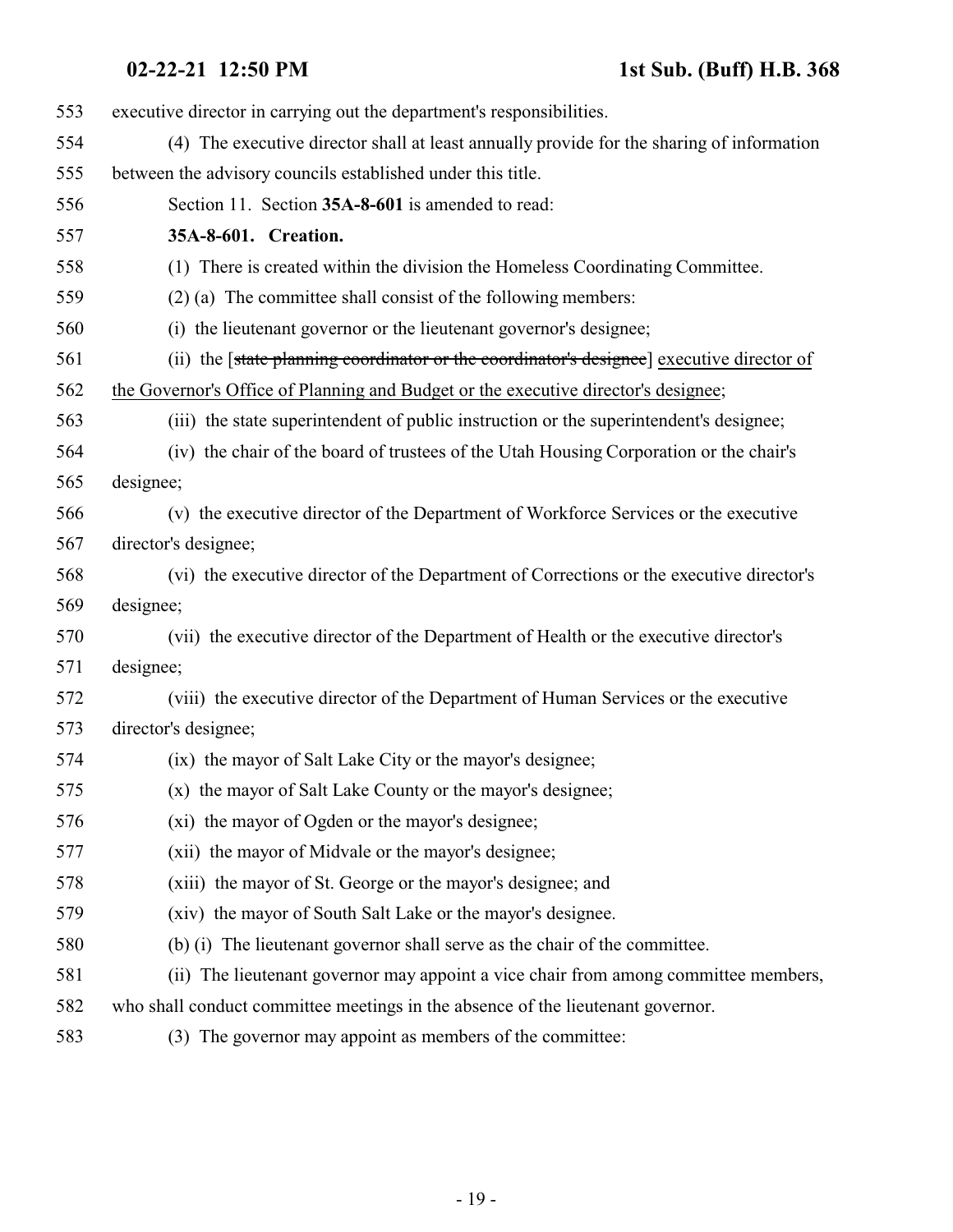<span id="page-19-0"></span>

| 584 | (a) representatives of local governments, local housing authorities, local law                   |
|-----|--------------------------------------------------------------------------------------------------|
| 585 | enforcement agencies;                                                                            |
| 586 | (b) representatives of federal and private agencies and organizations concerned with             |
| 587 | the homeless, persons with a mental illness, the elderly, single-parent families, persons with a |
| 588 | substance use disorder, and persons with a disability; and                                       |
| 589 | (c) a resident of Salt Lake County.                                                              |
| 590 | (4) (a) Except as required by Subsection (4)(b), as terms of current committee members           |
| 591 | appointed under Subsection (3) expire, the governor shall appoint each new member or             |
| 592 | reappointed member to a four-year term.                                                          |
| 593 | (b) Notwithstanding the requirements of Subsection $(4)(a)$ , the governor shall, at the         |
| 594 | time of appointment or reappointment, adjust the length of terms to ensure that the terms of     |
| 595 | committee members are staggered so that approximately half of the committee is appointed         |
| 596 | every two years.                                                                                 |
| 597 | (c) A member appointed under Subsection (3) may not be appointed to serve more than              |
| 598 | three consecutive terms.                                                                         |
| 599 | (5) When a vacancy occurs in the membership for any reason, the replacement is                   |
| 600 | appointed for the unexpired term.                                                                |
| 601 | (6) A member may not receive compensation or benefits for the member's service, but              |
| 602 | may receive per diem and travel expenses in accordance with:                                     |
| 603 | (a) Section $63A-3-106$ ;                                                                        |
| 604 | (b) Section $63A-3-107$ ; and                                                                    |
| 605 | (c) rules made by the Division of Finance pursuant to Sections $63A-3-106$ and                   |
| 606 | $63A-3-107$ .                                                                                    |
| 607 | Section 12. Section 36-2-4 is amended to read:                                                   |
| 608 | 36-2-4. Legislative Compensation Commission created -- Governor's                                |
| 609 | considerations in appointments -- Organization and expenses.                                     |
| 610 | (1) There is created a state Legislative Compensation Commission composed of seven               |
| 611 | members appointed by the governor, not more than four of whom shall be from the same             |
| 612 | political party.                                                                                 |
| 613 | $(2)$ (a) Except as required by Subsection $(2)(b)$ , the members shall be appointed for         |
| 614 | four-year terms.                                                                                 |
|     |                                                                                                  |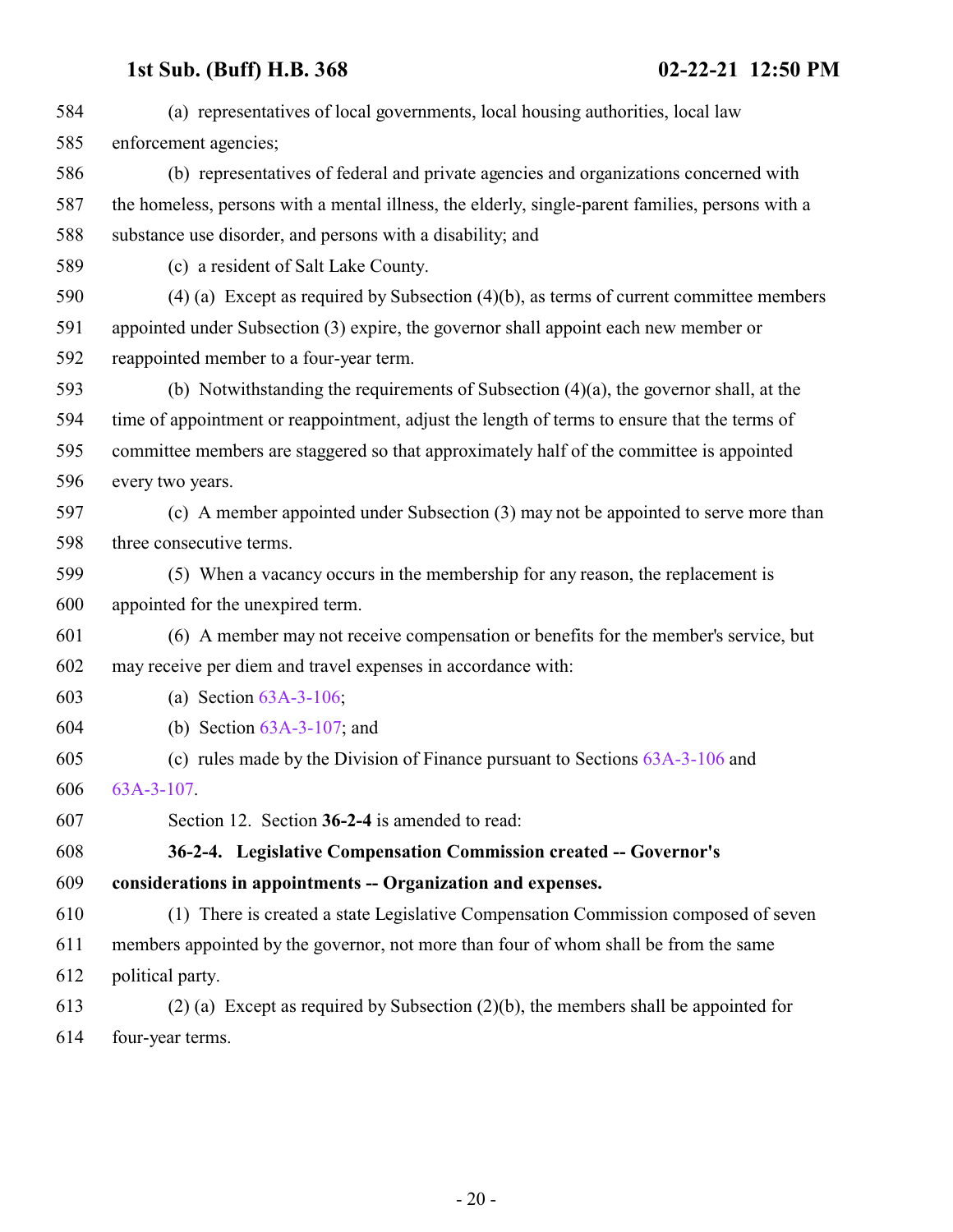<span id="page-20-0"></span>

| 615 | (b) Notwithstanding the requirements of Subsection $(2)(a)$ , the governor shall, at the       |
|-----|------------------------------------------------------------------------------------------------|
| 616 | time of appointment or reappointment, adjust the length of terms to ensure that the terms of   |
| 617 | board members are staggered so that approximately half of the board is appointed every two     |
| 618 | years.                                                                                         |
| 619 | (c) When a vacancy occurs in the membership for any reason, the replacement shall be           |
| 620 | appointed for the unexpired term in the same manner as the vacated member was chosen.          |
| 621 | (3) In appointing members of the commission, the governor shall give consideration to          |
| 622 | achieving representation from the major geographic areas of the state, and representation from |
| 623 | a broad cross section of occupational, professional, employee, and management interests.       |
| 624 | (4) The commission shall select a chair. Four members of the commission shall                  |
| 625 | constitute a quorum. The commission shall not make any final determination without the         |
| 626 | concurrence of a majority of [its] the commission's members appointed and serving on the       |
| 627 | commission being present.                                                                      |
| 628 | (5) A member may not receive compensation or benefits for the member's service, but            |
| 629 | may receive per diem and travel expenses in accordance with:                                   |
| 630 | (a) Section $63A-3-106$ ;                                                                      |
| 631 | (b) Section $63A-3-107$ ; and                                                                  |
| 632 | (c) rules made by the Division of Finance pursuant to Sections $63A-3-106$ and                 |
| 633 | $63A-3-107$ .                                                                                  |
| 634 | (6) (a) The commission shall be a citizen commission and no member or employee of              |
| 635 | the legislative, judicial, or executive branch is eligible for appointment to the commission.  |
| 636 | (b) The executive director of the Governor's Office of [Management] Planning and               |
| 637 | Budget:                                                                                        |
| 638 | (i) shall provide staff to the commission; and                                                 |
| 639 | (ii) is responsible for administration, budgeting, procurement, and related management         |
| 640 | functions for the commission.                                                                  |
| 641 | Section 13. Section 49-11-406 is amended to read:                                              |
| 642 | 49-11-406. Governor's appointed executives and senior staff -- Appointed                       |
| 643 | legislative employees -- Transfer of value of accrued defined benefit -- Procedures.           |
| 644 | (1) As used in this section:                                                                   |
| 645 | (a) "Defined benefit balance" means the total amount of the contributions made on              |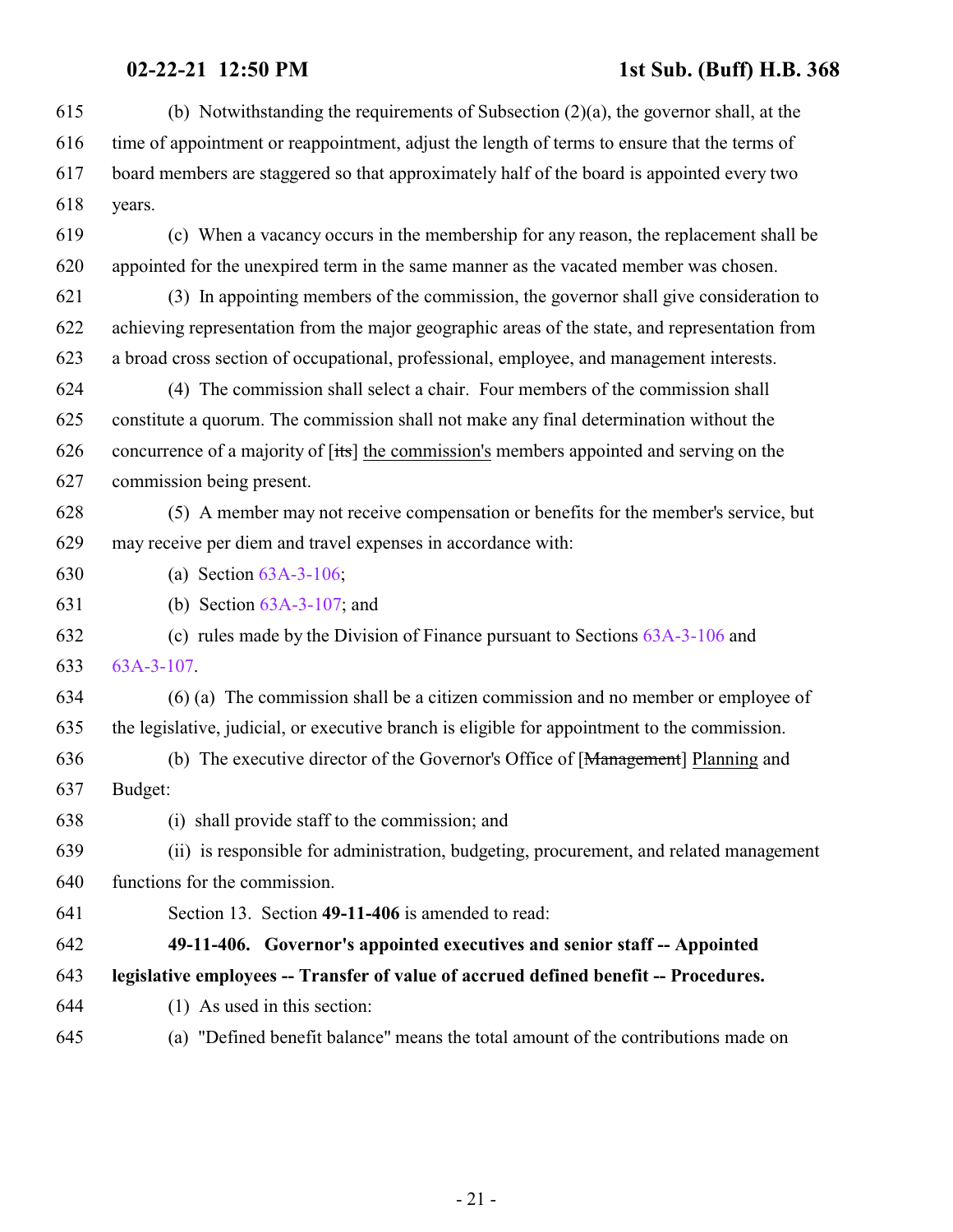| 646 | behalf of a member to a defined benefit system plus refund interest.                                           |
|-----|----------------------------------------------------------------------------------------------------------------|
| 647 | (b) "Senior staff" means an at-will employee who reports directly to an elected official,                      |
| 648 | executive director, or director and includes a deputy director and other similar, at-will                      |
| 649 | employee positions designated by the governor, the speaker of the House, or the president of                   |
| 650 | the Senate and filed with the Department of Human Resource Management and the Utah State                       |
| 651 | Retirement Office.                                                                                             |
| 652 | (2) In accordance with this section and subject to requirements under federal law and                          |
| 653 | rules made by the board, a member who has service credit from a system may elect to be                         |
| 654 | exempt from coverage under a defined benefit system and to have the member's defined benefit                   |
| 655 | balance transferred from the defined benefit system or plan to a defined contribution plan in the              |
| 656 | member's own name if the member is:                                                                            |
| 657 | (a) the state auditor;                                                                                         |
| 658 | (b) the state treasurer;                                                                                       |
| 659 | (c) an appointed executive under Subsection $67-22-2(1)(a)$ ;                                                  |
| 660 | (d) an employee in the Governor's Office;                                                                      |
| 661 | (e) senior staff in the Governor's Office of [Management] Planning and Budget;                                 |
| 662 | (f) senior staff in the Governor's Office of Economic Development;                                             |
| 663 | (g) senior staff in the Commission on Criminal and Juvenile Justice;                                           |
| 664 | (h) senior staff in the Public Lands Policy Coordinating Office, created in Section                            |
| 665 | $63L-11-201;$                                                                                                  |
| 666 | $[\text{th}]$ (i) a legislative employee appointed under Subsection 36-12-7(3)(a); or                          |
| 667 | $\left[\frac{f(t)}{f(t)}\right]$ (i) a legislative employee appointed by the speaker of the House of           |
| 668 | Representatives, the House of Representatives minority leader, the president of the Senate, or                 |
| 669 | the Senate minority leader $\left[\frac{1}{2}, \frac{1}{2}, \frac{1}{2}\right]$ .                              |
| 670 | $\left[\right(\mathfrak{f})$ senior staff of the Utah Science Technology and Research Initiative created under |
| 671 | Title 63M, Chapter 2, Utah Science Technology and Research Governing Authority Act.]                           |
| 672 | (3) An election made under Subsection (2):                                                                     |
| 673 | (a) is final, and no right exists to make any further election;                                                |
| 674 | (b) is considered a request to be exempt from coverage under a defined benefits                                |
| 675 | system; and                                                                                                    |
| 676 | (c) shall be made on forms provided by the office.                                                             |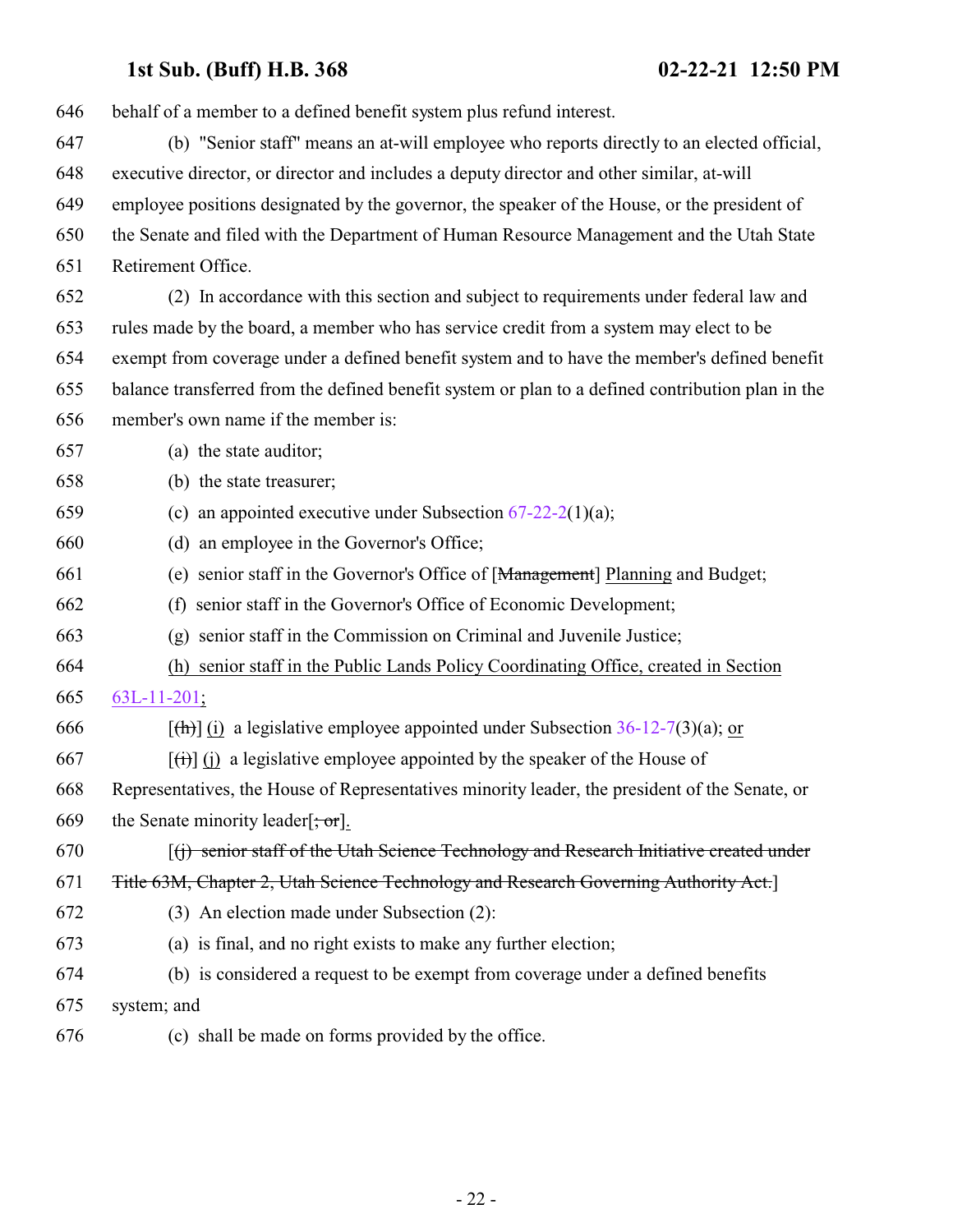<span id="page-22-0"></span>

| 677 | (4) The board shall adopt rules to implement and administer this section.                         |
|-----|---------------------------------------------------------------------------------------------------|
| 678 | Section 14. Section 49-12-203 is amended to read:                                                 |
| 679 | 49-12-203. Exclusions from membership in system.                                                  |
| 680 | (1) The following employees are not eligible for service credit in this system:                   |
| 681 | (a) subject to the requirements of Subsection (2), an employee whose employment                   |
| 682 | status is temporary in nature due to the nature or the type of work to be performed;              |
| 683 | (b) except as provided under Subsection $(3)(a)$ , an employee of an institution of higher        |
| 684 | education who participates in a retirement system with a public or private retirement system,     |
| 685 | organization, or company designated by the Utah Board of Higher Education, or the technical       |
| 686 | college board of trustees for an employee of each technical college, during any period in which   |
| 687 | required contributions based on compensation have been paid on behalf of the employee by the      |
| 688 | employer;                                                                                         |
| 689 | (c) an employee serving as an exchange employee from outside the state for an                     |
| 690 | employer who has not elected to make all of the employer's exchange employees eligible for        |
| 691 | service credit in this system;                                                                    |
| 692 | (d) an executive department head of the state, a member of the State Tax Commission,              |
| 693 | the Public Service Commission, and a member of a full-time or part-time board or commission       |
| 694 | who files a formal request for exemption;                                                         |
| 695 | (e) an employee of the Department of Workforce Services who is covered under                      |
| 696 | another retirement system allowed under Title 35A, Chapter 4, Employment Security Act;            |
| 697 | (f) an employee who is employed on or after July 1, 2009, with an employer that has               |
| 698 | elected, prior to July 1, 2009, to be excluded from participation in this system under Subsection |
| 699 | $49-12-202(2)(c)$ ;                                                                               |
| 700 | (g) an employee who is employed on or after July 1, 2014, with an employer that has               |
| 701 | elected, prior to July 1, 2014, to be excluded from participation in this system under Subsection |
| 702 | 49-12-202 $(2)(d)$ ;                                                                              |
| 703 | (h) an employee who is employed with a withdrawing entity that has elected under                  |
| 704 | Section $49-11-623$ , prior to January 1, 2017, to exclude:                                       |
| 705 | (i) new employees from participation in this system under Subsection $49-11-623(3)(a)$ ;          |
| 706 | <b>or</b>                                                                                         |
| 707 | (ii) all employees from participation in this system under Subsection $49-11-623(3)(b)$ ;         |
|     |                                                                                                   |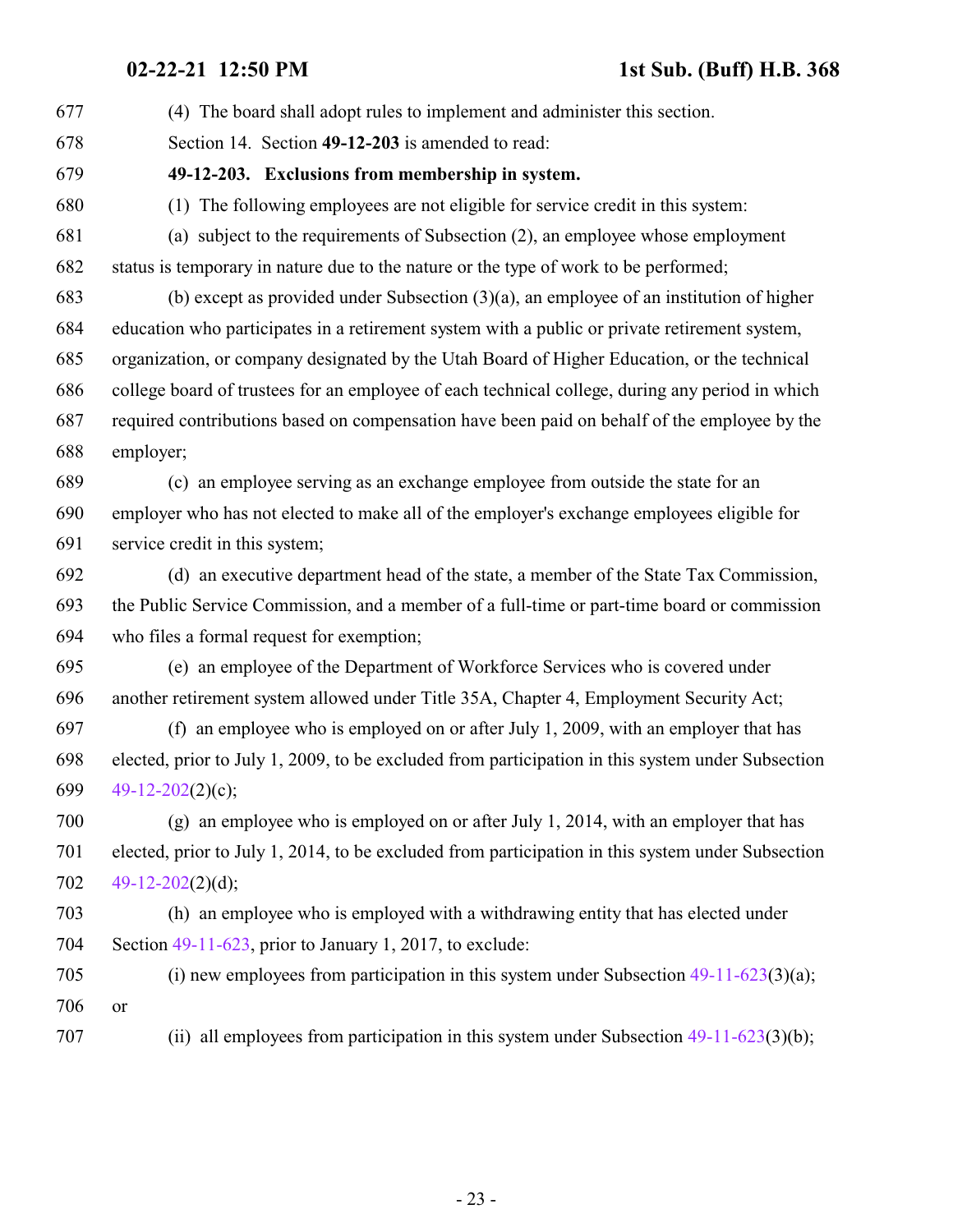| 708 | <sub>or</sub>                                                                                       |
|-----|-----------------------------------------------------------------------------------------------------|
| 709 | (i) an employee described in Subsection $(1)(i)(i)$ or $(ii)$ who is employed with a                |
| 710 | withdrawing entity that has elected under Section 49-11-624, before January 1, 2018, to             |
| 711 | exclude:                                                                                            |
| 712 | (i) new employees from participation in this system under Subsection $49-11-624(3)(a)$ ;            |
| 713 | or                                                                                                  |
| 714 | (ii) all employees from participation in this system under Subsection $49-11-624(3)(b)$ .           |
| 715 | (2) If an employee whose status is temporary in nature due to the nature of type of                 |
| 716 | work to be performed:                                                                               |
| 717 | (a) is employed for a term that exceeds six months and the employee otherwise                       |
| 718 | qualifies for service credit in this system, the participating employer shall report and certify to |
| 719 | the office that the employee is a regular full-time employee effective the beginning of the         |
| 720 | seventh month of employment; or                                                                     |
| 721 | (b) was previously terminated prior to being eligible for service credit in this system             |
| 722 | and is reemployed within three months of termination by the same participating employer, the        |
| 723 | participating employer shall report and certify that the member is a regular full-time employee     |
| 724 | when the total of the periods of employment equals six months and the employee otherwise            |
| 725 | qualifies for service credits in this system.                                                       |
| 726 | (3) (a) Upon cessation of the participating employer contributions, an employee under               |
| 727 | Subsection $(1)(b)$ is eligible for service credit in this system.                                  |
| 728 | (b) Notwithstanding the provisions of Subsection $(1)(f)$ , any eligibility for service             |
| 729 | credit earned by an employee under this chapter before July 1, 2009 is not affected under           |
| 730 | Subsection $(1)(f)$ .                                                                               |
| 731 | (c) Notwithstanding the provisions of Subsection $(1)(g)$ , any eligibility for service             |
| 732 | credit earned by an employee under this chapter before July 1, 2014, is not affected under          |
| 733 | Subsection $(1)(g)$ .                                                                               |
| 734 | (4) Upon filing a written request for exemption with the office, the following                      |
| 735 | employees shall be exempt from coverage under this system:                                          |
| 736 | (a) a full-time student or the spouse of a full-time student and individuals employed in            |
| 737 | a trainee relationship;                                                                             |
| 738 | (b) an elected official;                                                                            |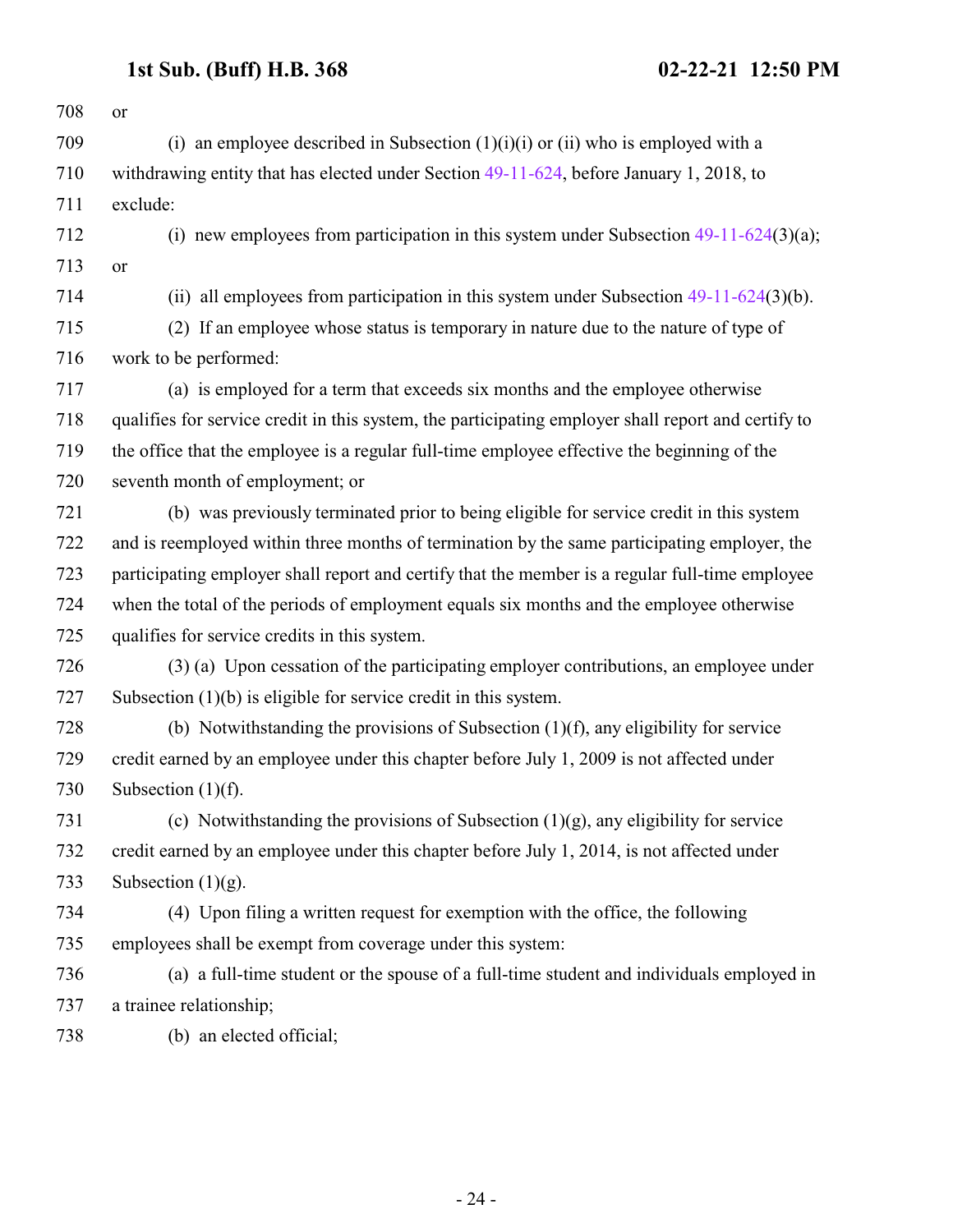(c) an executive department head of the state, a member of the State Tax Commission, a member of the Public Service Commission, and a member of a full-time or part-time board or commission; (d) an employee of the Governor's Office of [Management] Planning and Budget; (e) an employee of the Governor's Office of Economic Development; (f) an employee of the Commission on Criminal and Juvenile Justice; (g) an employee of the Governor's Office; (h) an employee of the Public Lands Policy Coordinating Office, created in Section [63L-11-201](#page-221-1);  $\left[\frac{(\mathbf{h})}{(\mathbf{h})}\right]$  (i) an employee of the State Auditor's Office;  $[(\overrightarrow{t})]$  (j) an employee of the State Treasurer's Office;  $[(\dagger)\]$  (k) any other member who is permitted to make an election under Section [49-11-406](#page-20-0);  $[(k)]$  (l) a person appointed as a city manager or chief city administrator or another person employed by a municipality, county, or other political subdivision, who is an at-will employee;  $\left[\left(\frac{H}{H}\right)\right]$  (m) an employee of an interlocal cooperative agency created under Title 11, Chapter 13, Interlocal Cooperation Act, who is engaged in a specialized trade customarily 757 provided through membership in a labor organization that provides retirement benefits to [its] the organization's members; and  $\lceil (m) \rceil$  (n) an employee serving as an exchange employee from outside the state for an employer who has elected to make all of the employer's exchange employees eligible for service credit in this system. (5) (a) Each participating employer shall prepare and maintain a list designating those positions eligible for exemption under Subsection (4). (b) An employee may not be exempted unless the employee is employed in an exempted position designated by the participating employer. (6) (a) In accordance with this section, Section [49-13-203](http://le.utah.gov/UtahCode/SectionLookup.jsp?section=49-13-203&session=2021GS), and Section [49-22-205](#page-27-0), a municipality, county, or political subdivision may not exempt a total of more than 50 positions or a number equal to 10% of the eligible employees of the municipality, county, or political subdivision, whichever is less.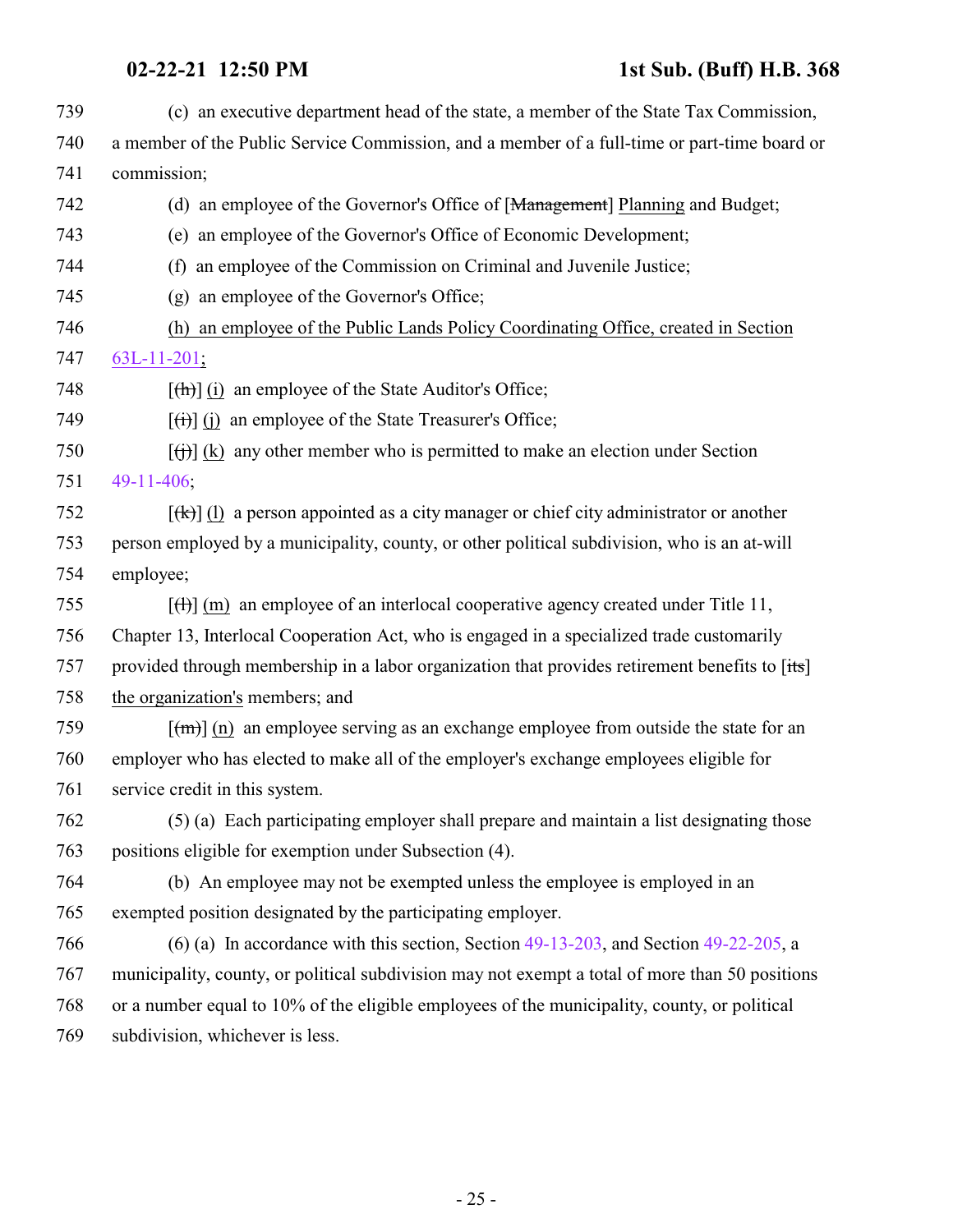<span id="page-25-0"></span>

| 770 | (b) A municipality, county, or political subdivision may exempt at least one regular                 |
|-----|------------------------------------------------------------------------------------------------------|
| 771 | full-time employee.                                                                                  |
| 772 | (7) Each participating employer shall:                                                               |
| 773 | (a) maintain a list of employee exemptions; and                                                      |
| 774 | (b) update the employee exemptions in the event of any change.                                       |
| 775 | (8) The office may make rules to implement this section.                                             |
| 776 | (9) An employee's exclusion, exemption, participation, or election described in this                 |
| 777 | section:                                                                                             |
| 778 | (a) shall be made in accordance with this section; and                                               |
| 779 | (b) is subject to requirements under federal law and rules made by the board.                        |
| 780 | Section 15. Section 49-20-410 is amended to read:                                                    |
| 781 | 49-20-410. High deductible health plan -- Health savings account --                                  |
| 782 | Contributions.                                                                                       |
| 783 | (1) (a) In addition to other employee benefit plans offered under Subsection                         |
| 784 | $49-20-201(1)$ , the office shall offer at least one federally qualified high deductible health plan |
| 785 | with a health savings account as an optional health plan.                                            |
| 786 | (b) The provisions and limitations of the plan shall be:                                             |
| 787 | (i) determined by the office in accordance with federal requirements and limitations;                |
| 788 | and                                                                                                  |
| 789 | (ii) designed to promote appropriate health care utilization by consumers, including                 |
| 790 | preventive health care services.                                                                     |
| 791 | (c) A state employee hired on or after July 1, 2011, who is offered a plan under                     |
| 792 | Subsection $49-20-202(1)(a)$ , shall be enrolled in a federally qualified high deductible health     |
| 793 | plan unless the employee chooses a different health benefit plan during the employee's open          |
| 794 | enrollment period.                                                                                   |
| 795 | (2) The office shall:                                                                                |
| 796 | (a) administer the high deductible health plan in coordination with a health savings                 |
| 797 | account for medical expenses for each covered individual in the high deductible health plan;         |
| 798 | (b) offer to all employees training regarding all health plans offered to employees;                 |
| 799 | (c) prepare online training as an option for the training required by Subsections $(2)(b)$           |
| 800 | and $(4)$ ;                                                                                          |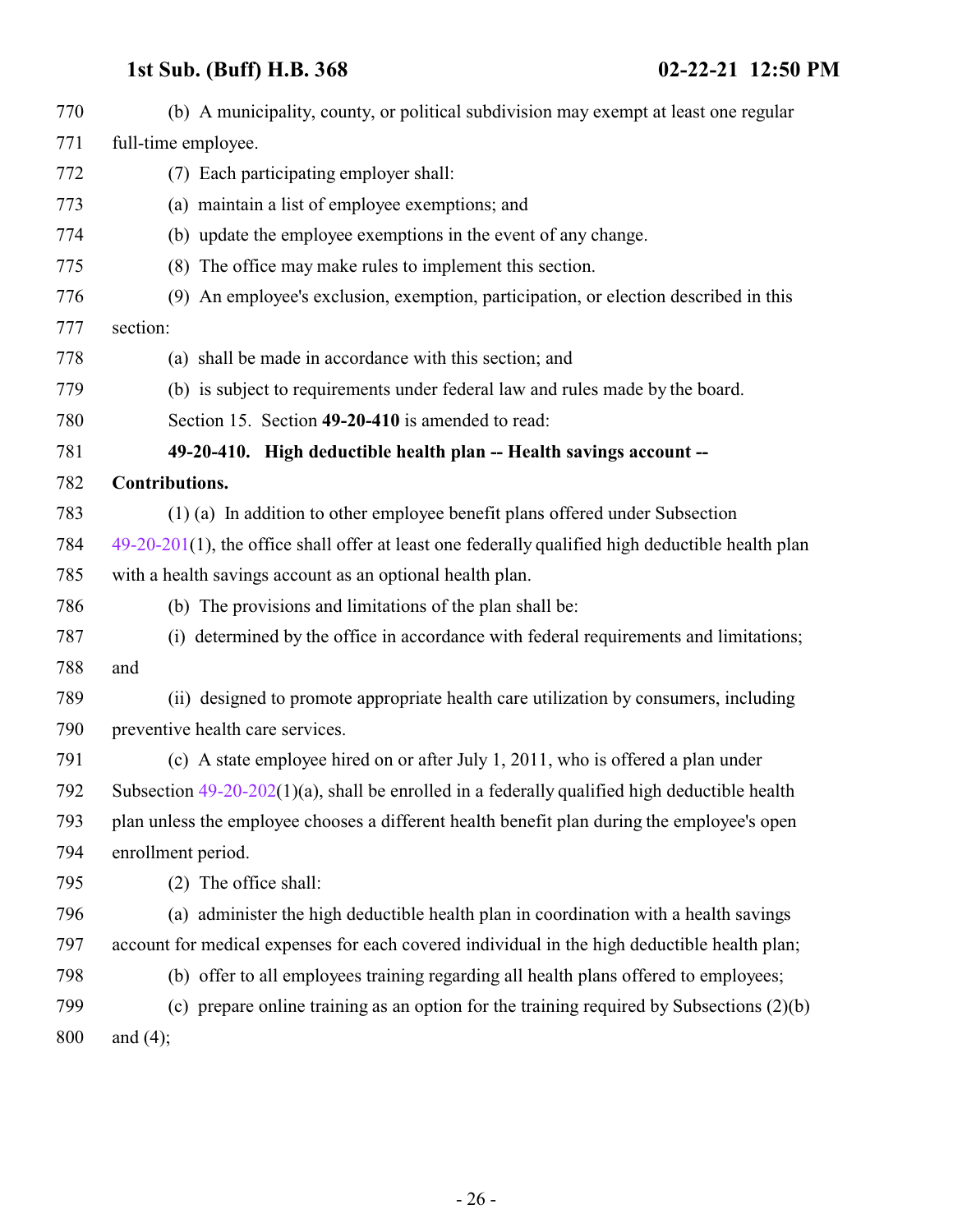(d) ensure the training offered under Subsections (2)(b) and (c) includes information on changing coverages to the high deductible plan with a health savings account, including coordination of benefits with other insurances, restrictions on other insurance coverages, and general tax implications; and (e) coordinate annual open enrollment with the Department of Human Resource Management to give state employees the opportunity to affirmatively select preferences from among insurance coverage options.

(3) (a) Contributions to the health savings account may be made by the employer.

 (b) The amount of the employer contributions under Subsection (3)(a) shall be determined annually by the office, after consultation with the Department of Human Resource 811 Management and the Governor's Office of [Management] Planning and Budget so that the annual employer contribution amount is not less than the difference in the actuarial value between the program's health maintenance organization coverage and the federally qualified high deductible health plan coverage, after taking into account any difference in employee premium contribution.

 (c) The office shall distribute the annual amount determined under Subsection (3)(b) to employees in two equal amounts with a pay date in January and a pay date in July of each plan year.

(d) An employee may also make contributions to the health savings account.

 (e) If an employee is ineligible for a contribution to a health savings account under federal law and would otherwise be eligible for the contribution under Subsection (3)(a), the contribution shall be distributed into a health reimbursement account or other tax-advantaged arrangement authorized under the Internal Revenue Code for the benefit of the employee.

 (4) (a) An employer participating in a plan offered under Subsection [49-20-202](http://le.utah.gov/UtahCode/SectionLookup.jsp?section=49-20-202&session=2021GS)(1)(a) shall require each employee to complete training on the health plan options available to the employee.

827 (b) The training required by Subsection  $(4)(a)$ :

(i) shall include materials prepared by the office under Subsection (2);

- (ii) may be completed online; and
- (iii) shall be completed:
- (A) before the end of the 2012 open enrollment period for current enrollees in the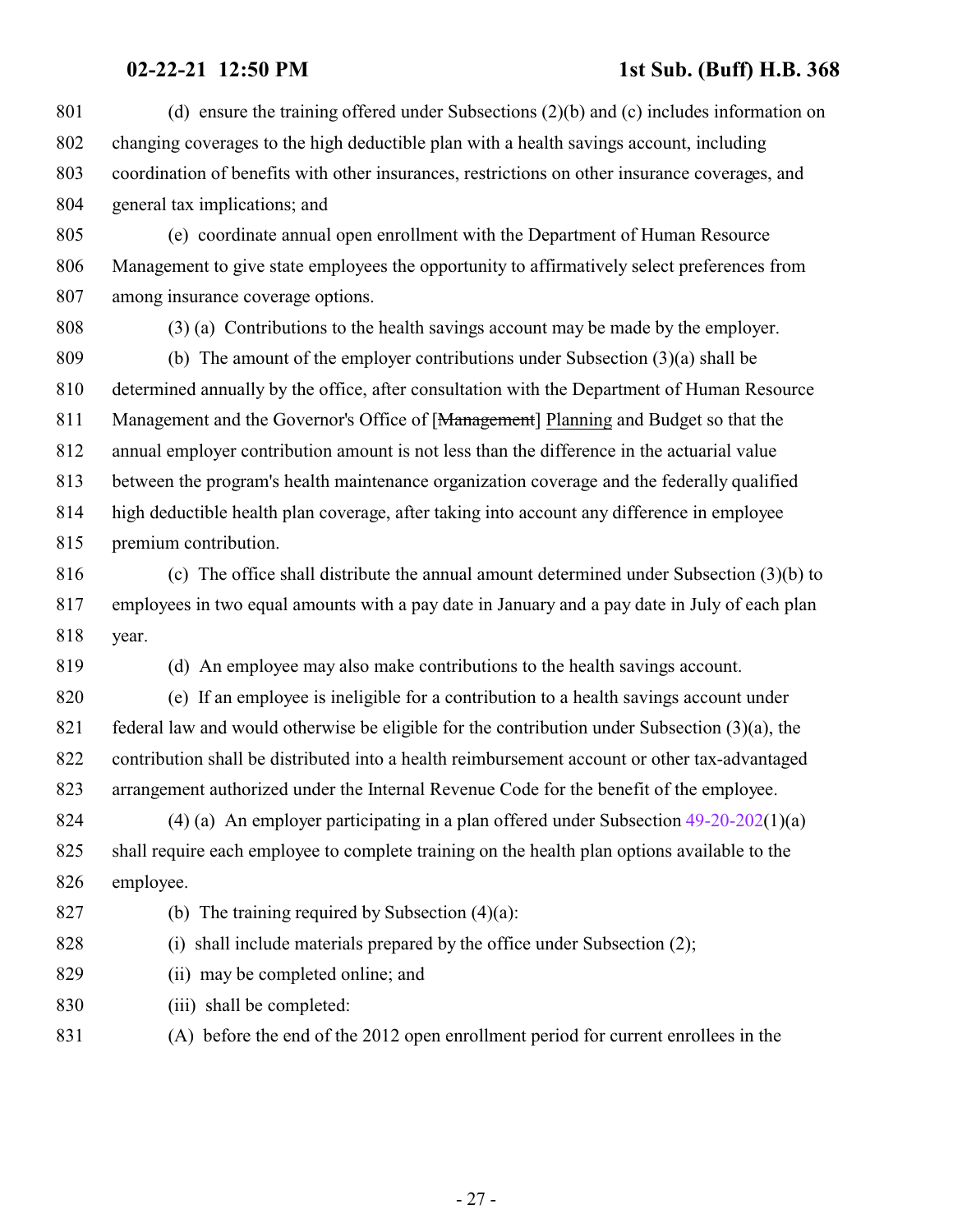<span id="page-27-0"></span>

| 832 | program; and                                                                                  |
|-----|-----------------------------------------------------------------------------------------------|
| 833 | (B) for employees hired on or after July 1, 2011, before the employee's selection of a        |
| 834 | plan in the program.                                                                          |
| 835 | Section 16. Section 49-22-205 is amended to read:                                             |
| 836 | 49-22-205. Exemptions from participation in system.                                           |
| 837 | (1) Upon filing a written request for exemption with the office, the following                |
| 838 | employees are exempt from participation in the system as provided in this section:            |
| 839 | (a) an executive department head of the state;                                                |
| 840 | (b) a member of the State Tax Commission;                                                     |
| 841 | (c) a member of the Public Service Commission;                                                |
| 842 | (d) a member of a full-time or part-time board or commission;                                 |
| 843 | (e) an employee of the Governor's Office of [Management] Planning and Budget;                 |
| 844 | an employee of the Governor's Office of Economic Development;<br>(f)                          |
| 845 | (g) an employee of the Commission on Criminal and Juvenile Justice;                           |
| 846 | (h) an employee of the Governor's Office;                                                     |
| 847 | an employee of the State Auditor's Office;<br>(i)                                             |
| 848 | an employee of the State Treasurer's Office;<br>(i)                                           |
| 849 | (k) any other member who is permitted to make an election under Section $49-11-406$ ;         |
| 850 | a person appointed as a city manager or appointed as a city administrator or another<br>(1)   |
| 851 | at-will employee of a municipality, county, or other political subdivision;                   |
| 852 | (m) an employee of an interlocal cooperative agency created under Title 11, Chapter           |
| 853 | 13, Interlocal Cooperation Act, who is engaged in a specialized trade customarily provided    |
| 854 | through membership in a labor organization that provides retirement benefits to its members;  |
| 855 | and                                                                                           |
| 856 | $\lceil$ (n) an employee of the Utah Science Technology and Research Initiative created under |
| 857 | Title 63M, Chapter 2, Utah Science Technology and Research Governing Authority Act; and       |
| 858 | $\lceil$ (o) an employee serving as an exchange employee from outside the state for an        |
| 859 | employer who has elected to make all of the employer's exchange employees eligible for        |
| 860 | service credit in this system.                                                                |
| 861 | (2) (a) A participating employer shall prepare and maintain a list designating those          |
| 862 | positions eligible for exemption under Subsection (1).                                        |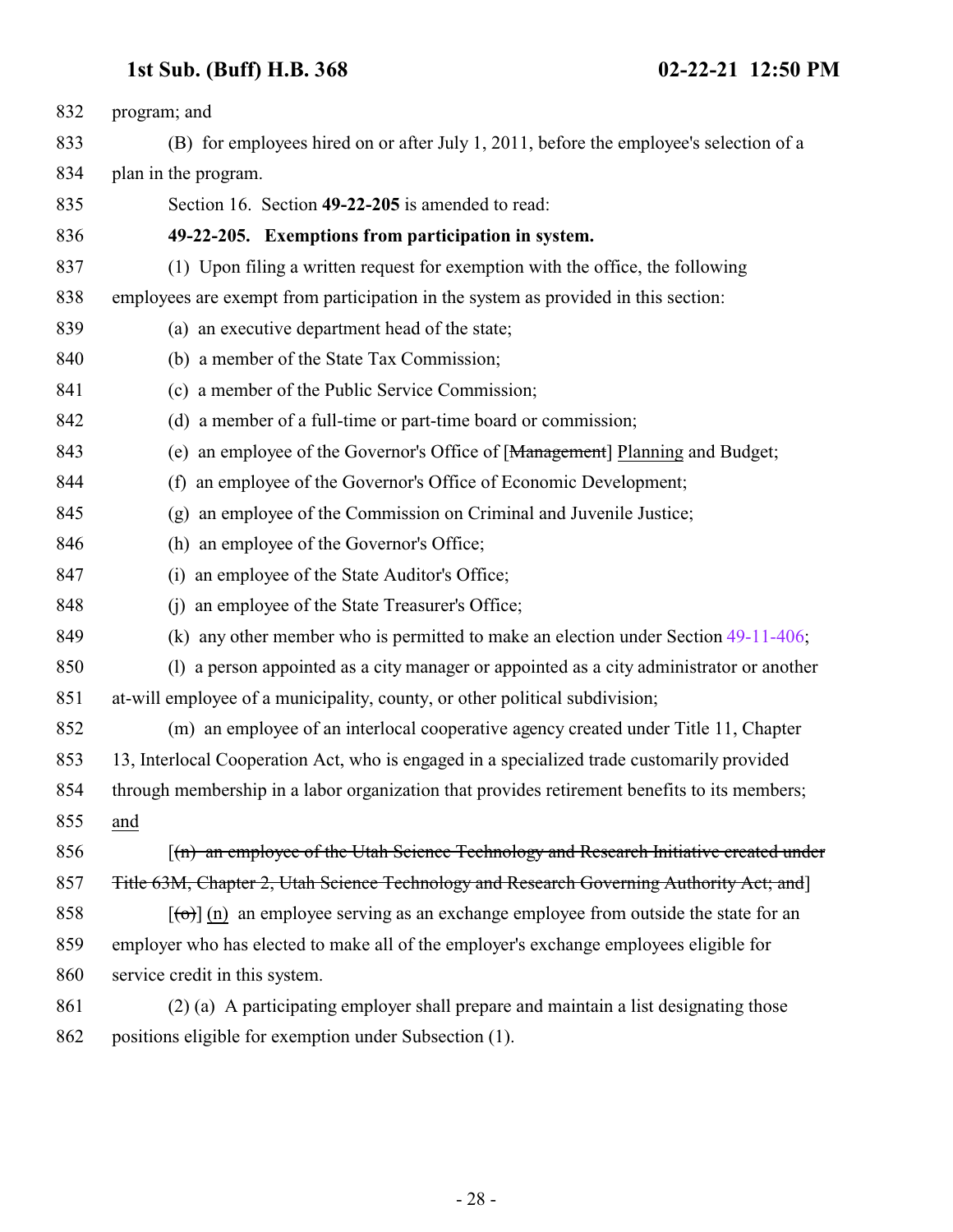| 863 | (b) An employee may not be exempted unless the employee is employed in a position                |
|-----|--------------------------------------------------------------------------------------------------|
| 864 | designated by the participating employer under Subsection (1).                                   |
| 865 | $(3)$ (a) In accordance with this section, Section 49-12-203, and Section 49-13-203, a           |
| 866 | municipality, county, or political subdivision may not exempt a total of more than 50 positions  |
| 867 | or a number equal to 10% of the eligible employees of the municipality, county, or political     |
| 868 | subdivision, whichever is less.                                                                  |
| 869 | (b) A municipality, county, or political subdivision may exempt at least one regular             |
| 870 | full-time employee.                                                                              |
| 871 | (4) Each participating employer shall:                                                           |
| 872 | (a) maintain a list of employee exemptions; and                                                  |
| 873 | (b) update an employee exemption in the event of any change.                                     |
| 874 | (5) Beginning on the effective date of the exemption for an employee who elects to be            |
| 875 | exempt in accordance with Subsection (1):                                                        |
| 876 | (a) for a member of the Tier II defined contribution plan:                                       |
| 877 | (i) the participating employer shall contribute the nonelective contribution and the             |
| 878 | amortization rate described in Section $49-22-401$ , except that the nonelective contribution is |
| 879 | exempt from the vesting requirements of Subsection $49-22-401(3)(a)$ ; and                       |
| 880 | (ii) the member may make voluntary deferrals as provided in Section $49-22-401$ ; and            |
| 881 | (b) for a member of the Tier II hybrid retirement system:                                        |
| 882 | (i) the participating employer shall contribute the nonelective contribution and the             |
| 883 | amortization rate described in Section $49-22-401$ , except that the contribution is exempt from |
| 884 | the vesting requirements of Subsection $49-22-401(3)(a)$ ;                                       |
| 885 | (ii) the member may make voluntary deferrals as provided in Section 49-22-401; and               |
| 886 | (iii) the member is not eligible for additional service credit in the system.                    |
| 887 | (6) If an employee who is a member of the Tier II hybrid retirement system                       |
| 888 | subsequently revokes the election of exemption made under Subsection (1), the provisions         |
| 889 | described in Subsection $(5)(b)$ shall no longer be applicable and the coverage for the employee |
| 890 | shall be effective prospectively as provided in Part 3, Tier II Hybrid Retirement System.        |
| 891 | (7) (a) All employer contributions made on behalf of an employee shall be invested in            |
| 892 | accordance with Subsection $49-22-303(3)(a)$ or $49-22-401(4)(a)$ until the one-year election    |
| 893 | period under Subsection $49-22-201(2)(c)$ is expired if the employee:                            |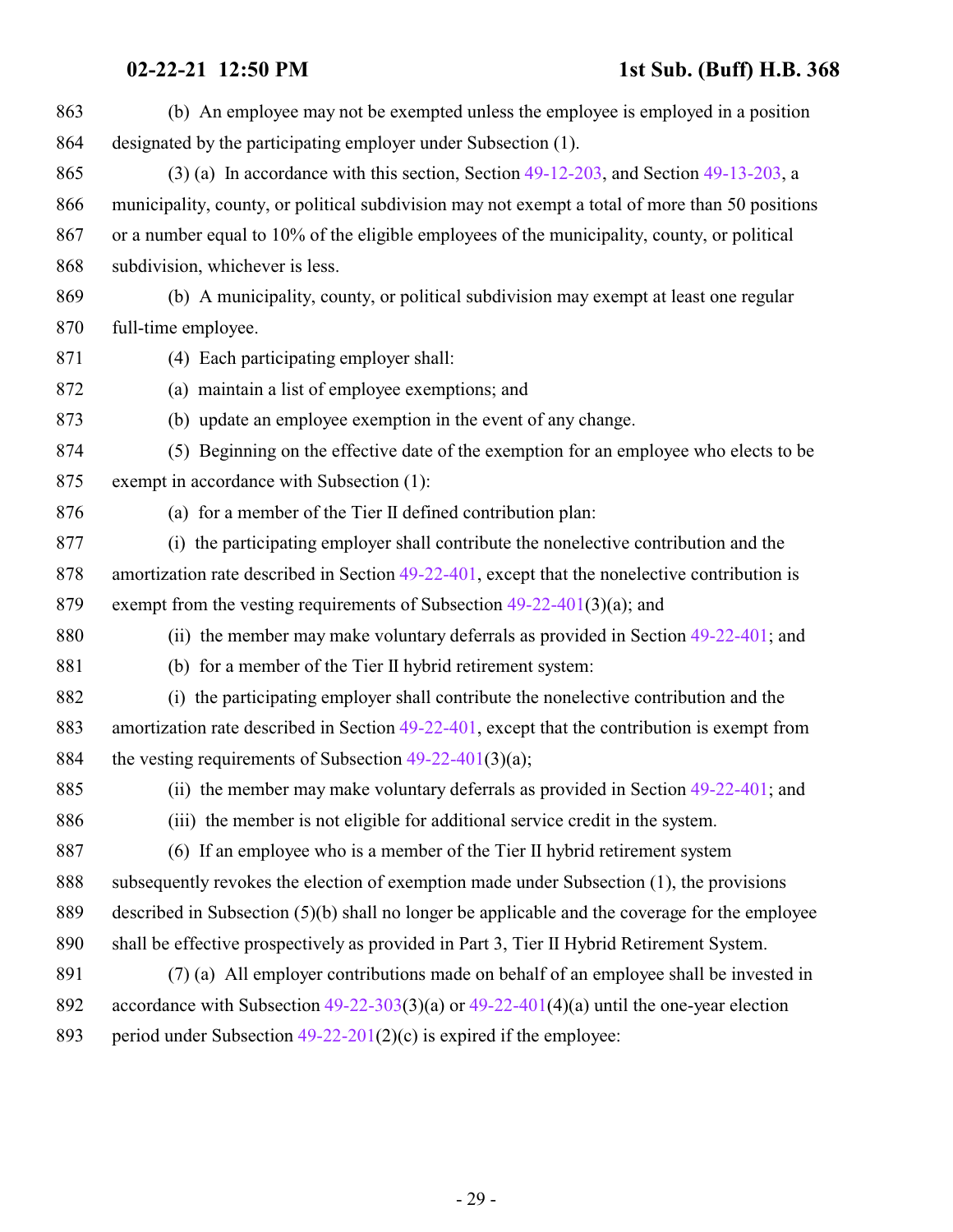<span id="page-29-0"></span>

| 894 | (i) elects to be exempt in accordance with Subsection $(1)$ ; and                              |
|-----|------------------------------------------------------------------------------------------------|
| 895 | (ii) continues employment with the participating employer through the one-year                 |
| 896 | election period under Subsection $49-22-201(2)(c)$ .                                           |
| 897 | (b) An employee is entitled to receive a distribution of the employer contributions            |
| 898 | made on behalf of the employee and all associated investment gains and losses if the employee: |
| 899 | (i) elects to be exempt in accordance with Subsection $(1)$ ; and                              |
| 900 | (ii) terminates employment prior to the one-year election period under Subsection              |
| 901 | 49-22-201(2)(c).                                                                               |
| 902 | $(8)$ (a) The office shall make rules to implement this section.                               |
| 903 | (b) The rules made under this Subsection (8) shall include provisions to allow the             |
| 904 | exemption provided under Subsection (1) to apply to all contributions made beginning on or     |
| 905 | after July 1, 2011, on behalf of an exempted employee who began the employment before May      |
| 906 | 8, 2012.                                                                                       |
| 907 | (9) An employee's exemption, participation, or election described in this section:             |
| 908 | (a) shall be made in accordance with this section; and                                         |
| 909 | (b) is subject to requirements under federal law and rules made by the board.                  |
| 910 | Section 17. Section 51-10-202 is amended to read:                                              |
| 911 | 51-10-202. Board of trustees of the fund -- Trust administrator.                               |
| 912 | (1) (a) There is created a board of trustees of the fund composed of the following three       |
| 913 | members:                                                                                       |
| 914 | (i) the state treasurer;                                                                       |
| 915 | (ii) the director of the Division of Finance; and                                              |
| 916 | (iii) the director of the Governor's Office of [Management] Planning and Budget or the         |
| 917 | director's designee.                                                                           |
| 918 | (b) The state treasurer is chair of the board.                                                 |
| 919 | (c) Three members of the board is a quorum.                                                    |
| 920 | (d) A member may not receive compensation or benefits for the member's service, but            |
| 921 | may receive per diem and travel expenses in accordance with:                                   |
| 922 | (i) Section $63A-3-106$ ;                                                                      |
| 923 | (ii) Section $63A-3-107$ ; and                                                                 |
| 924 | (iii) rules made by the Division of Finance pursuant to Sections $63A-3-106$ and               |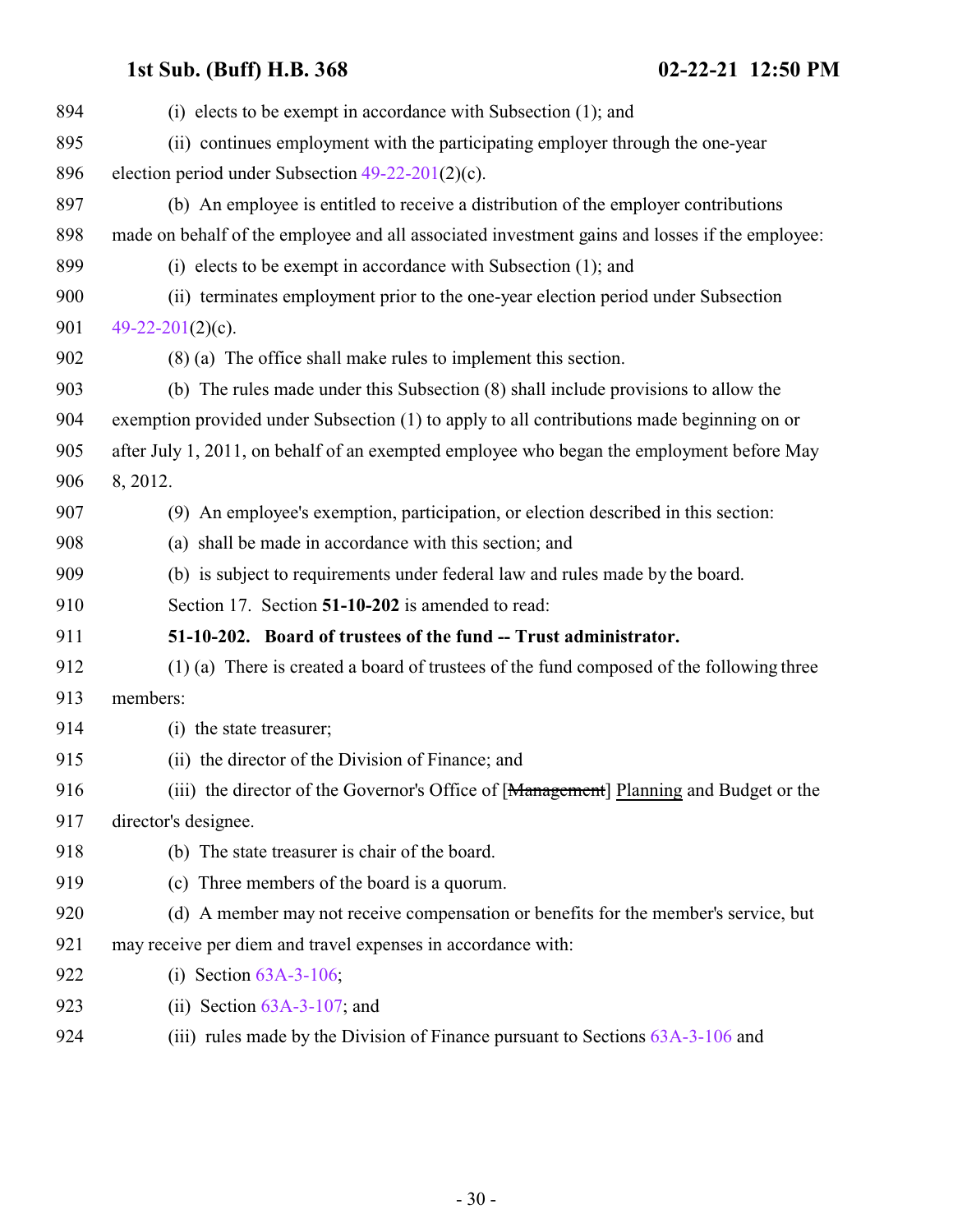<span id="page-30-0"></span>

| 925 | $63A-3-107$ .                                                                                   |
|-----|-------------------------------------------------------------------------------------------------|
| 926 | $(2)$ (a) The board shall:                                                                      |
| 927 | (i) contract with a person to act as trust administrator in accordance with Title 63G,          |
| 928 | Chapter 6a, Utah Procurement Code, and when not provided for by this chapter, define the trust  |
| 929 | administrator's duties; or                                                                      |
| 930 | (ii) if unable to find a qualified person under Subsection $(2)(a)(i)$ to act as trust          |
| 931 | administrator for a reasonable cost, hire a qualified person to act as trust administrator and, |
| 932 | when not provided for in this chapter, define the trust administrator's duties.                 |
| 933 | (b) If the board hires a trust administrator under Subsection $(2)(a)(ii)$ , the board may      |
| 934 | hire or authorize the trust administrator to hire other persons necessary to assist the trust   |
| 935 | administrator and the board to perform the duties required by this chapter.                     |
| 936 | (3) The board shall:                                                                            |
| 937 | (a) on behalf of the state, act as trustee of the fund and exercise the state's fiduciary       |
| 938 | responsibilities;                                                                               |
| 939 | (b) meet at least once every other month;                                                       |
| 940 | (c) review and approve the policies, projections, rules, criteria, procedures, forms,           |
| 941 | standards, and performance goals established by the trust administrator;                        |
| 942 | (d) review and approve the fund budget prepared by the trust administrator;                     |
| 943 | (e) review the progress reports from programs financed by the fund;                             |
| 944 | (f) review financial records of the fund, including fund receipts, expenditures, and            |
| 945 | investments; and                                                                                |
| 946 | (g) do any other thing necessary to perform the state's fiduciary obligations under the         |
| 947 | fund.                                                                                           |
| 948 | (4) The attorney general shall:                                                                 |
| 949 | (a) act as legal counsel and provide legal representation to the board; and                     |
| 950 | (b) attend or direct an attorney from the attorney general's office to attend each meeting      |
| 951 | of the board.                                                                                   |
| 952 | (5) The board may consult with knowledgeable state personnel to advise the board on             |
| 953 | policy and technical matters.                                                                   |
| 954 | Section 18. Section 53-2c-201 is amended to read:                                               |
| 955 | 53-2c-201. Public Health and Economic Emergency Commission -- Creation --                       |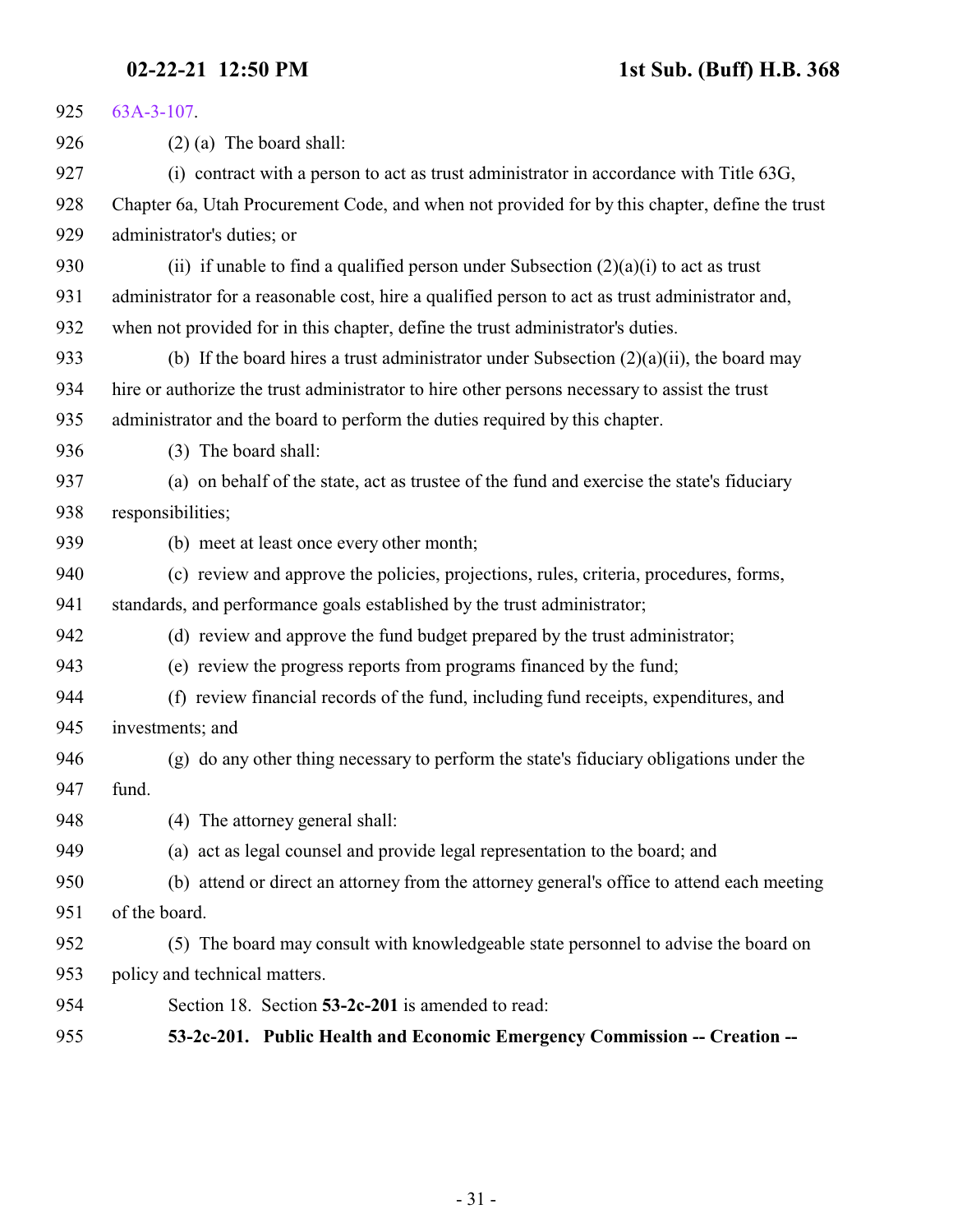| 956 | Membership -- Quorum -- Per diem -- Staff support -- Meetings.                                            |
|-----|-----------------------------------------------------------------------------------------------------------|
| 957 | (1) There is created the Public Health and Economic Emergency Commission                                  |
| 958 | consisting of the following members:                                                                      |
| 959 | (a) the executive director of the Department of Health, or the executive director's                       |
| 960 | designee;                                                                                                 |
| 961 | (b) four individuals, appointed by the governor, including:                                               |
| 962 | (i) the chief executive of a for profit health care organization that operates at least one               |
| 963 | hospital in the state;                                                                                    |
| 964 | (ii) the chief executive of a not-for-profit health care organization that operates at least              |
| 965 | one hospital in the state; and                                                                            |
| 966 | (iii) two other individuals;                                                                              |
| 967 | (c) two individuals appointed by the president of the Senate;                                             |
| 968 | (d) two individuals appointed by the speaker of the House of Representatives; and                         |
| 969 | (e) one individual appointed by the chief executive officer of the Utah Association of                    |
| 970 | Counties.                                                                                                 |
| 971 | (2) (a) The president of the Senate and the speaker of the House of Representatives                       |
| 972 | shall jointly designate one of the members appointed under Subsection $(1)(c)$ or $(d)$ as chair of       |
| 973 | the commission.                                                                                           |
| 974 | (b) For an appointment under Subsection $(1)(c)$ or $(d)$ , the president of the Senate or                |
| 975 | the speaker of the House of Representatives may appoint a legislator or a non-legislator.                 |
| 976 | $(3)$ (a) If a vacancy occurs in the membership of the commission appointed under                         |
| 977 | Subsection $(1)(b)$ , $(c)$ , $(d)$ , or $(e)$ , the member shall be replaced in the same manner in which |
| 978 | the original appointment was made.                                                                        |
| 979 | (b) A member of the commission serves until the member's successor is appointed and                       |
| 980 | qualified.                                                                                                |
| 981 | $(4)$ (a) A majority of the commission members constitutes a quorum.                                      |
| 982 | The action of a majority of a quorum constitutes an action of the commission.<br>(b)                      |
| 983 | (5) (a) The salary and expenses of a commission member who is a legislator shall be                       |
| 984 | paid in accordance with Section 36-2-2, Legislative Joint Rules, Title 5, Chapter 2, Lodging,             |
| 985 | Meal, and Transportation Expenses, and Legislative Joint Rules, Title 5, Chapter 3, Legislator            |
| 986 | Compensation.                                                                                             |

- 32 -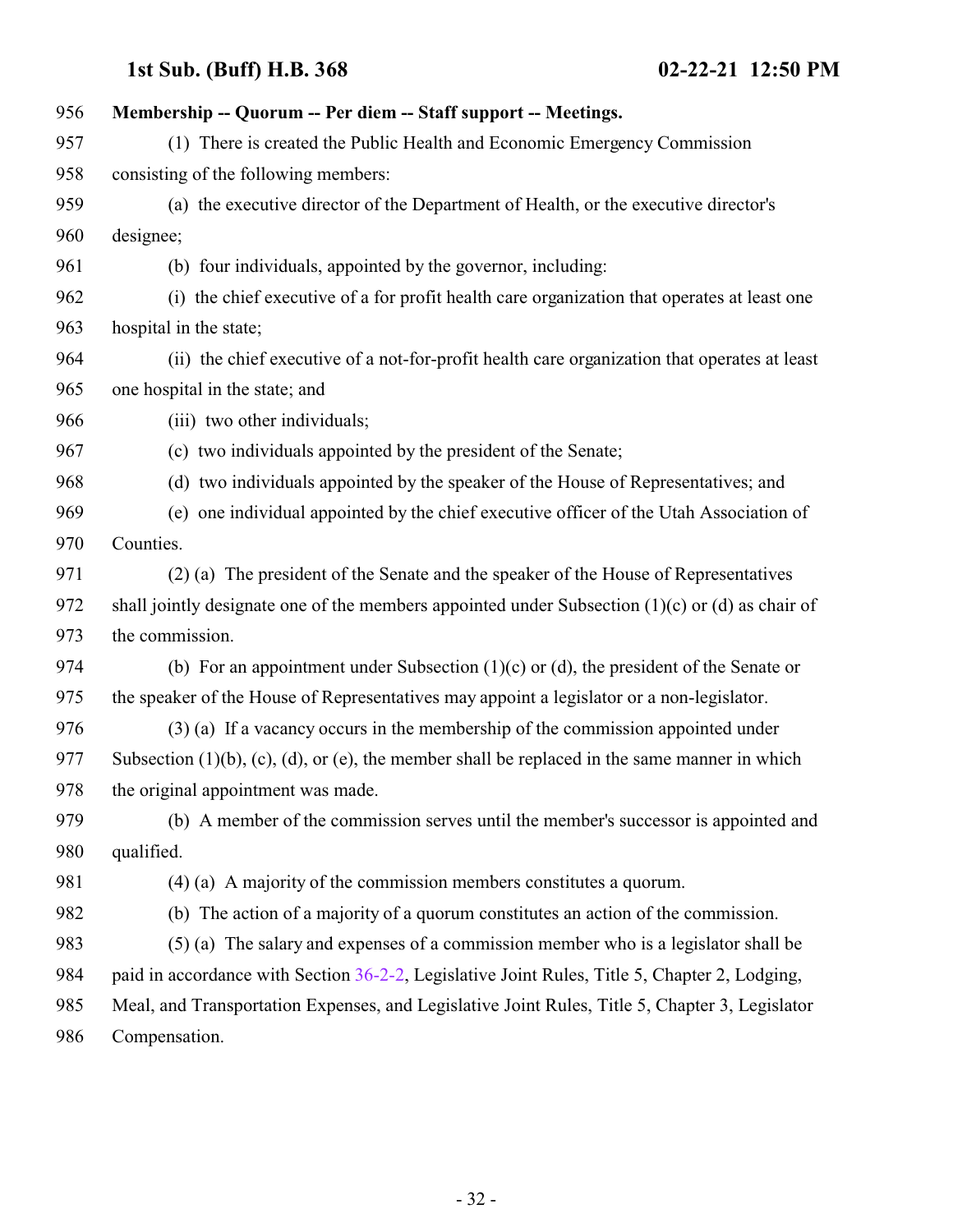<span id="page-32-0"></span>

| 987  | (b) A commission member who is not a legislator may not receive compensation or               |
|------|-----------------------------------------------------------------------------------------------|
| 988  | benefits for the member's service on the commission, but may receive per diem and             |
| 989  | reimbursement for travel expenses incurred as a commission member at the rates established by |
| 990  | the Division of Finance under:                                                                |
| 991  | (i) Sections $63A-3-106$ and $63A-3-107$ ; and                                                |
| 992  | (ii) rules made by the Division of Finance pursuant to Sections $63A-3-106$ and               |
| 993  | $63A-3-107$ .                                                                                 |
| 994  | (6) The Governor's Office of [Management] Planning and Budget shall:                          |
| 995  | (a) provide staff support to the commission; and                                              |
| 996  | (b) coordinate with the Office of Legislative Research and General Counsel regarding          |
| 997  | the commission.                                                                               |
| 998  | (7) A meeting of the commission that takes place during a public health emergency is          |
| 999  | not subject to Title 52, Chapter 4, Open and Public Meetings Act.                             |
| 1000 | Section 19. Section 53-17-402 is amended to read:                                             |
| 1001 | 53-17-402. Local Public Safety and Firefighter Surviving Spouse Trust Fund                    |
| 1002 | Board of Trustees -- Quorum -- Duties -- Establish rates.                                     |
| 1003 | (1) (a) There is created the Local Public Safety and Firefighter Surviving Spouse Trust       |
| 1004 | Fund Board of Trustees composed of four members:                                              |
| 1005 | (i) the commissioner of public safety or the commissioner's designee;                         |
| 1006 | (ii) the executive director of the Governor's Office of [Management] Planning and             |
| 1007 | Budget or the executive director's designee;                                                  |
| 1008 | (iii) one person representing municipalities, designated by the Utah League of Cities         |
| 1009 | and Towns; and                                                                                |
| 1010 | (iv) one person representing counties, designated by the Utah Association of Counties.        |
| 1011 | (b) The commissioner of public safety, or the commissioner's designee, is chair of the        |
| 1012 | board.                                                                                        |
| 1013 | (c) Three members of the board are a quorum.                                                  |
| 1014 | (d) A member may not receive compensation or benefits for the member's service, but           |
| 1015 | may receive per diem and travel expenses in accordance with:                                  |
| 1016 | (i) Section $63A-3-106$ ;                                                                     |
| 1017 | (ii) Section $63A-3-107$ ; and                                                                |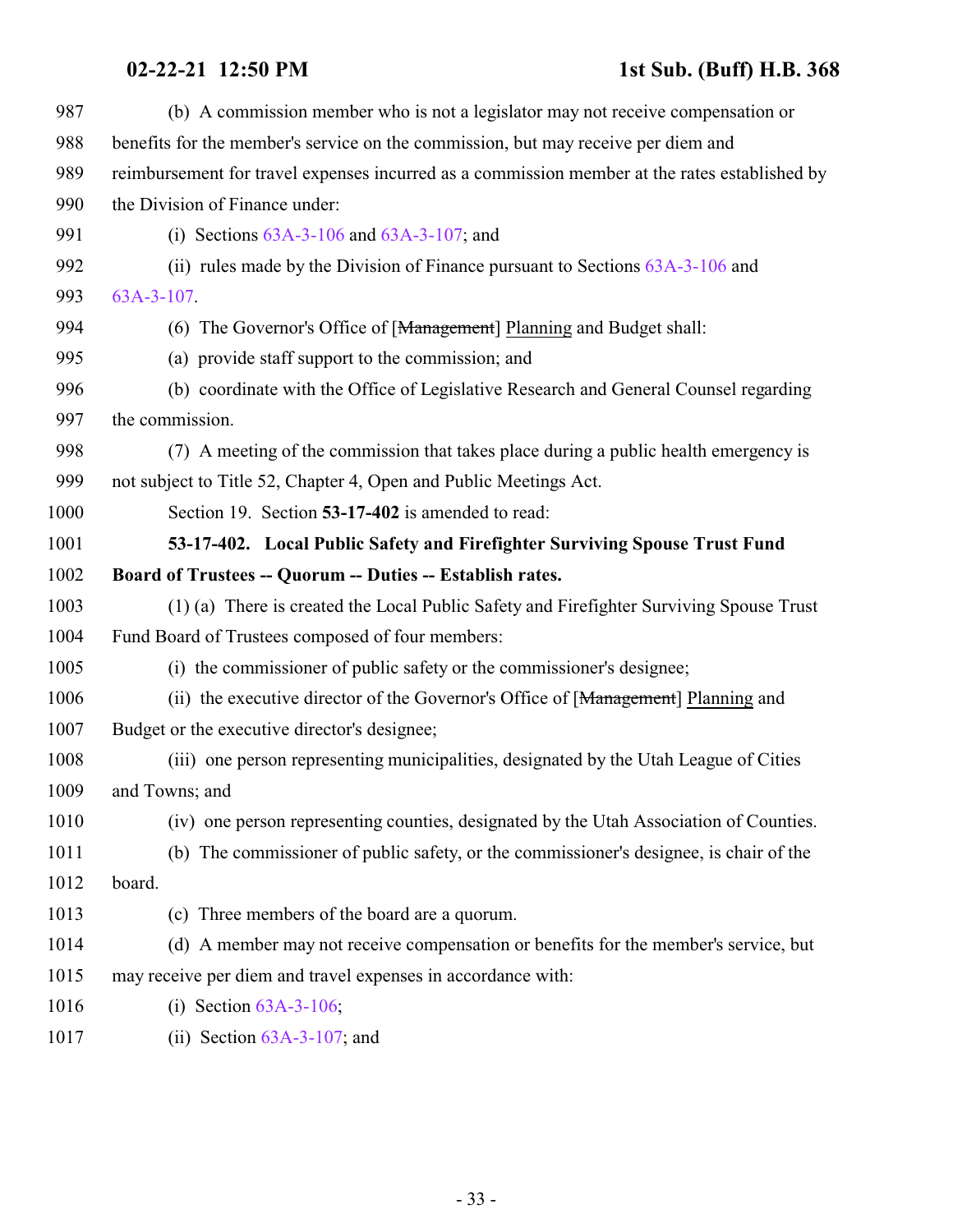<span id="page-33-0"></span>

| 1018 | (iii) rules made by the Division of Finance according to Sections $63A-3-106$ and            |
|------|----------------------------------------------------------------------------------------------|
| 1019 | $63A-3-107$                                                                                  |
| 1020 | (e) (i) The Department of Public Safety shall staff the board of trustees.                   |
| 1021 | (ii) The department shall provide accounting services for the trust fund.                    |
| 1022 | (2) The board shall:                                                                         |
| 1023 | (a) establish rates to charge each employer based on the number of public safety             |
| 1024 | service employees and firefighter service employees who are eligible for the health coverage |
| 1025 | under this chapter;                                                                          |
| 1026 | (b) act as trustee of the trust fund and exercise the state's fiduciary responsibilities;    |
| 1027 | (c) meet at least once per year;                                                             |
| 1028 | (d) review and approve all policies, projections, rules, criteria, procedures, forms,        |
| 1029 | standards, performance goals, and actuarial reports;                                         |
| 1030 | (e) review and approve the budget for the trust fund;                                        |
| 1031 | (f) review financial records of the trust fund, including trust fund receipts,               |
| 1032 | expenditures, and investments;                                                               |
| 1033 | (g) commission and obtain financial or actuarial studies of the liabilities for the trust    |
| 1034 | fund;                                                                                        |
| 1035 | (h) calculate and approve administrative expenses of the trust fund; and                     |
| 1036 | (i) do any other things necessary to perform the fiduciary obligations under the trust.      |
| 1037 | Section 20. Section 53B-2a-110 is amended to read:                                           |
| 1038 | 53B-2a-110. Technical college board of trustees' powers and duties.                          |
| 1039 | (1) A technical college board of trustees shall:                                             |
| 1040 | (a) assist the technical college president in preparing a budget request for the technical   |
| 1041 | college's annual operations to the board;                                                    |
| 1042 | (b) after consulting with the board, other higher education institutions, school districts,  |
| 1043 | and charter schools within the technical college's region, prepare a comprehensive strategic |
| 1044 | plan for delivering technical education within the region;                                   |
| 1045 | (c) consult with business, industry, the Department of Workforce Services, the               |
| 1046 | Governor's Office of Economic Development, and the Governor's Office of [Management]         |
| 1047 | Planning and Budget on an ongoing basis to determine what workers and skills are needed for  |
| 1048 | employment in Utah businesses and industries;                                                |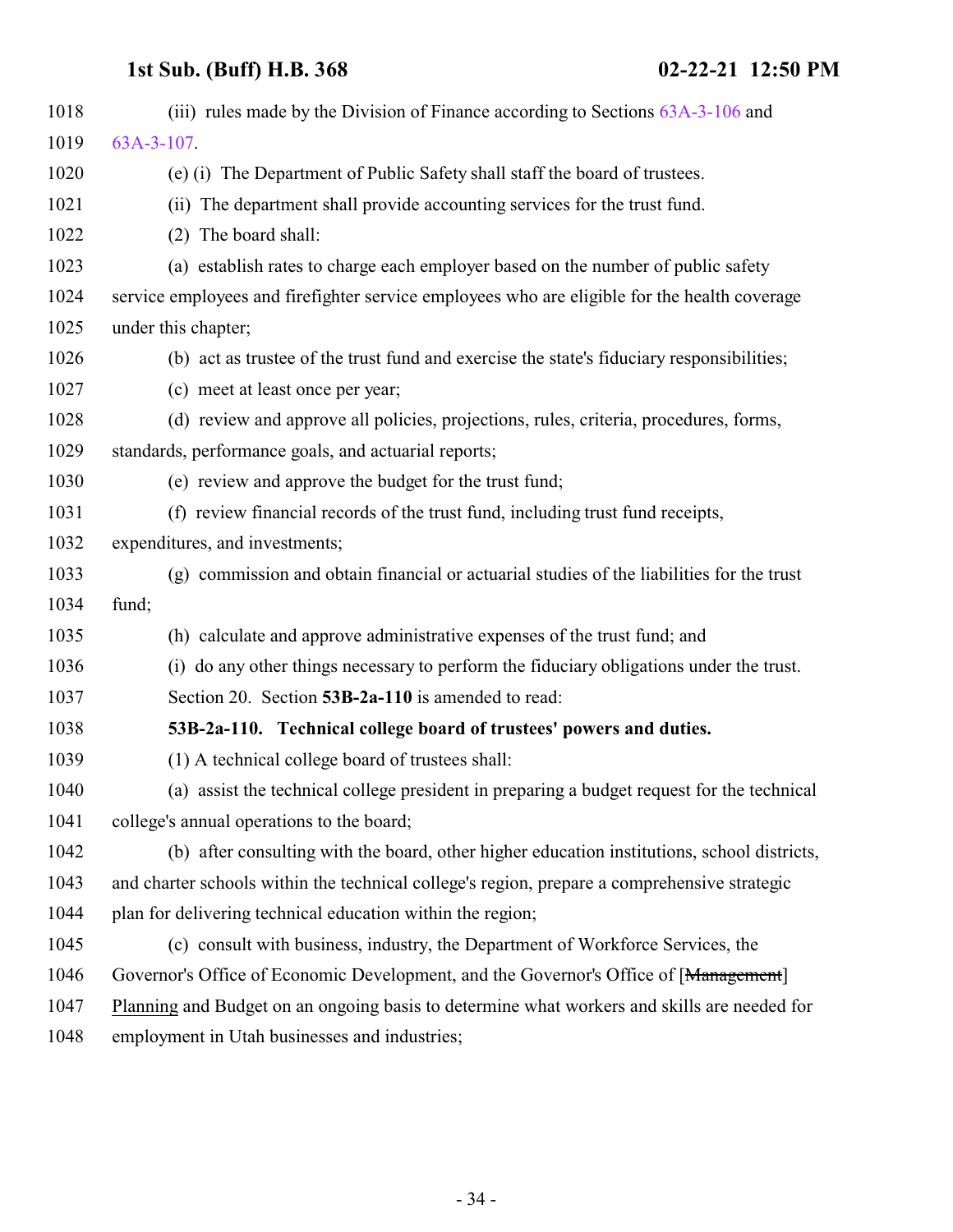(d) in accordance with Section [53B-16-102](http://le.utah.gov/UtahCode/SectionLookup.jsp?section=53b-16-102&session=2021GS), develop programs based upon the information described in Subsection (1)(c), including expedited program approval and termination procedures to meet market needs; (e) adopt an annual budget and fund balances; (f) develop policies for the operation of technical education facilities under the technical college board of trustees' jurisdiction; (g) establish human resources and compensation policies for all employees in accordance with policies of the board; (h) approve credentials for employees and assign employees to duties in accordance with board policies and accreditation guidelines; (i) conduct annual program evaluations; (j) appoint program advisory committees and other advisory groups to provide counsel, support, and recommendations for updating and improving the effectiveness of training programs and services; (k) approve regulations, both regular and emergency, to be issued and executed by the technical college president; (l) coordinate with local school boards, school districts, and charter schools to meet the technical education needs of secondary students; (m) develop policies and procedures for the admission, classification, instruction, and examination of students in accordance with the policies and accreditation guidelines of the board and the State Board of Education; and (n) (i) approve a strategic plan for the technical college that is aligned with: (A) state attainment goals; (B) workforce needs; and (C) the technical college's role, mission, and distinctiveness; and (ii) monitor the technical college's progress toward achieving the strategic plan. 1075 (2) A policy described in Subsection  $(1)(g)$  does not apply to compensation for a technical college president. (3) A technical college board of trustees may not exercise jurisdiction over career and technical education provided by a school district or charter school or provided by a higher education institution independently of the technical college.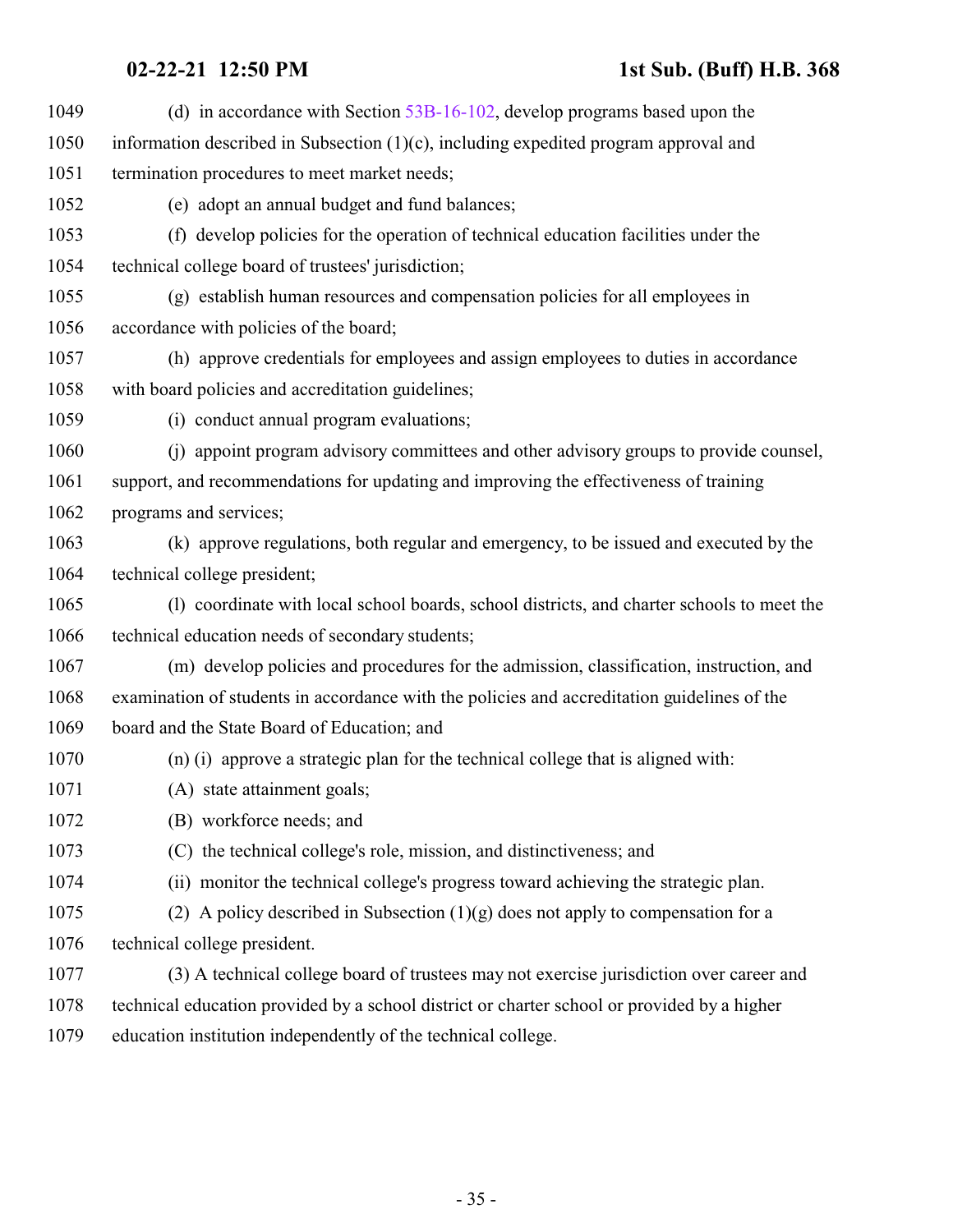<span id="page-35-0"></span>

| 1080 | (4) If a program advisory committee or other advisory group submits a printed                     |
|------|---------------------------------------------------------------------------------------------------|
| 1081 | recommendation to a technical college board of trustees, the technical college board of trustees  |
| 1082 | shall acknowledge the recommendation with a printed response that explains the technical          |
| 1083 | college board of trustees' action regarding the recommendation and the reasons for the action.    |
| 1084 | Section 21. Section 53F-2-205 is amended to read:                                                 |
| 1085 | 53F-2-205. Powers and duties of state board to adjust Minimum School Program                      |
| 1086 | allocations -- Use of remaining funds at the end of a fiscal year.                                |
| 1087 | (1) As used in this section:                                                                      |
| 1088 | (a) "ESEA" means the Elementary and Secondary Education Act of 1965, 20 U.S.C.                    |
| 1089 | Sec. 6301 et seq.                                                                                 |
| 1090 | (b) "Program" means a program or allocation funded by a line item appropriation or                |
| 1091 | other appropriation designated as:                                                                |
| 1092 | (i) Basic Program;                                                                                |
| 1093 | (ii) Related to Basic Programs;                                                                   |
| 1094 | (iii) Voted and Board Levy Programs; or                                                           |
| 1095 | (iv) Minimum School Program.                                                                      |
| 1096 | (2) Except as provided in Subsection $(3)$ or $(5)$ , if the number of weighted pupil units       |
| 1097 | in a program is underestimated, the state board shall reduce the value of the weighted pupil unit |
| 1098 | in that program so that the total amount paid for the program does not exceed the amount          |
| 1099 | appropriated for the program.                                                                     |
| 1100 | (3) If the number of weighted pupil units in a program is overestimated, the state board          |
| 1101 | shall spend excess money appropriated for the following purposes giving priority to the           |
| 1102 | purpose described in Subsection $(3)(a)$ :                                                        |
| 1103 | (a) to support the value of the weighted pupil unit in a program within the basic                 |
| 1104 | state-supported school program in which the number of weighted pupil units is underestimated;     |
| 1105 | (b) to support the state guaranteed local levy increments as defined in Section                   |
| 1106 | 53F-2-601, if:                                                                                    |
| 1107 | (i) local contributions to the voted local levy program or board local levy program are           |
| 1108 | overestimated; or                                                                                 |
| 1109 | (ii) the number of weighted pupil units within school districts qualifying for a                  |
| 1110 | guarantee is underestimated;                                                                      |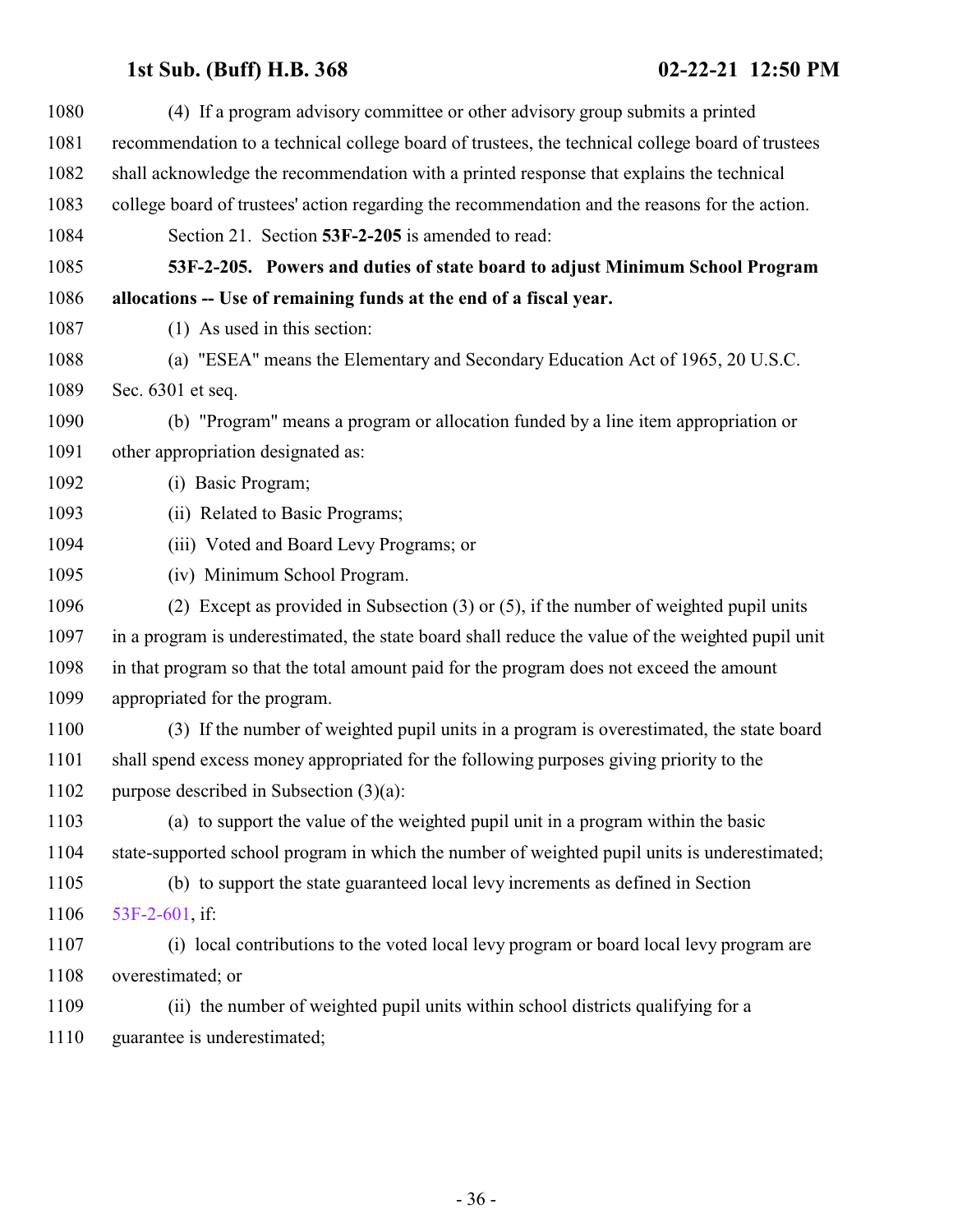- (c) to support the state supplement to local property taxes allocated to charter schools, if the state supplement is less than the amount prescribed by Section [53F-2-704](http://le.utah.gov/UtahCode/SectionLookup.jsp?section=53f-2-704&session=2021GS); (d) to fund the cost of the salary supplements described in Section [53F-2-504](http://le.utah.gov/UtahCode/SectionLookup.jsp?section=53f-2-504&session=2021GS); or (e) to support a school district with a loss in student enrollment as provided in Section [53F-2-207](http://le.utah.gov/UtahCode/SectionLookup.jsp?section=53f-2-207&session=2021GS). (4) If local contributions from the minimum basic tax rate imposed under Section [53F-2-301](http://le.utah.gov/UtahCode/SectionLookup.jsp?section=53f-2-301&session=2021GS) or [53F-2-301.5](http://le.utah.gov/UtahCode/SectionLookup.jsp?section=53f-2-301.5&session=2021GS), as applicable, are overestimated, the state board shall reduce the value of the weighted pupil unit for all programs within the basic state-supported school 1119 program so the total state contribution to the basic state-supported school program does not exceed the amount of state funds appropriated. (5) If local contributions from the minimum basic tax rate imposed under Section [53F-2-301](http://le.utah.gov/UtahCode/SectionLookup.jsp?section=53f-2-301&session=2021GS) or [53F-2-301.5](http://le.utah.gov/UtahCode/SectionLookup.jsp?section=53f-2-301.5&session=2021GS), as applicable, are underestimated, the state board shall: (a) spend the excess local contributions for the purposes specified in Subsection (3), giving priority to supporting the value of the weighted pupil unit in programs within the basic state-supported school program in which the number of weighted pupil units is underestimated; and (b) reduce the state contribution to the basic state-supported school program so the total cost of the basic state-supported school program does not exceed the total state and local funds appropriated to the basic state-supported school program plus the local contributions necessary to support the value of the weighted pupil unit in programs within the basic state-supported school program in which the number of weighted pupil units is underestimated. (6) Except as provided in Subsection (3) or (5), the state board shall reduce the state guarantee per weighted pupil unit provided under the local levy state guarantee program described in Section [53F-2-601](#page-38-0), if: (a) local contributions to the voted local levy program or board local levy program are overestimated; or (b) the number of weighted pupil units within school districts qualifying for a guarantee is underestimated. (7) Money appropriated to the state board is nonlapsing, including appropriations to the Minimum School Program and all agencies, line items, and programs under the jurisdiction of
- 1141 the state board.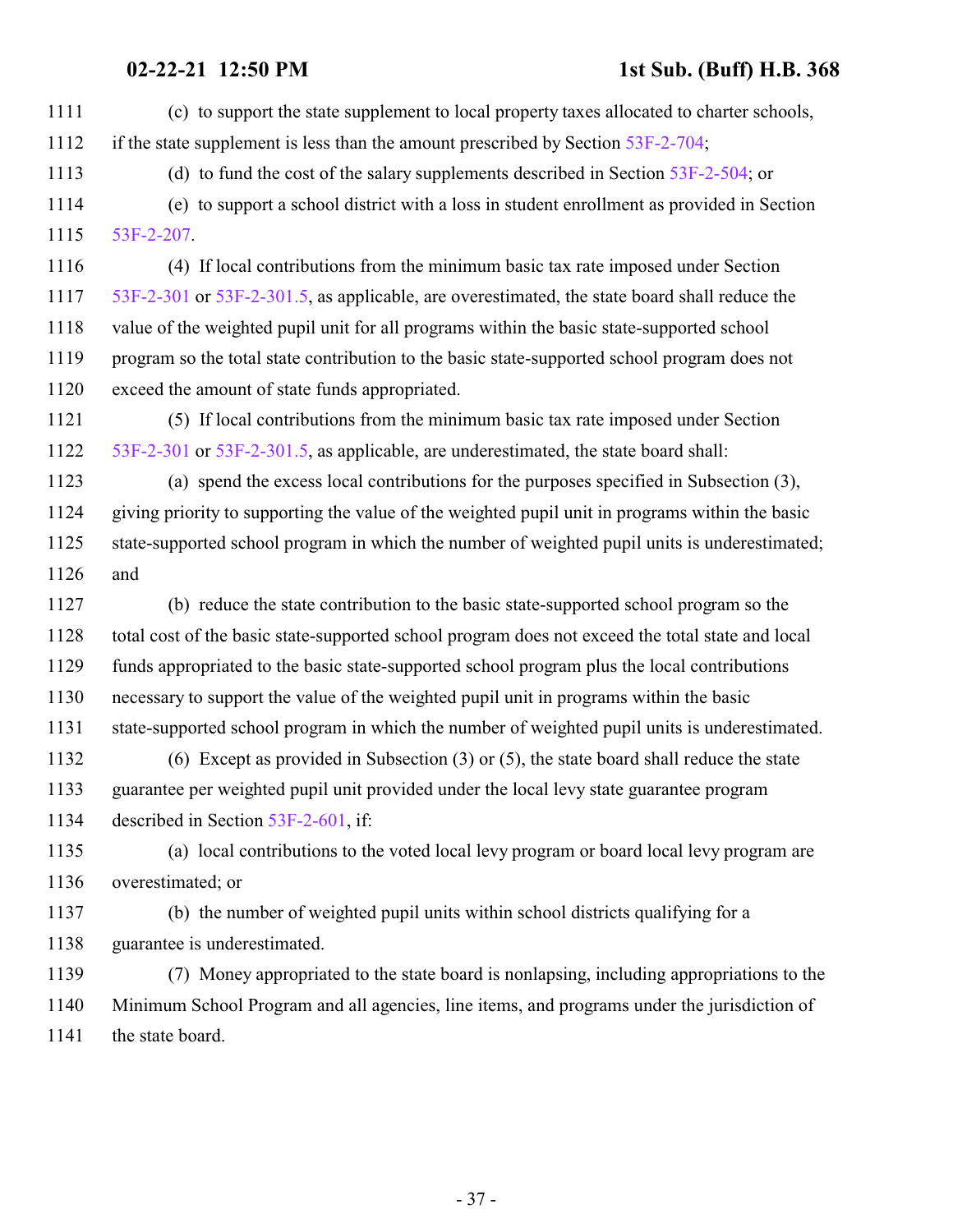| 1142 | (8) The state board shall report actions taken by the state board under this section to the        |
|------|----------------------------------------------------------------------------------------------------|
| 1143 | Office of the Legislative Fiscal Analyst and the Governor's Office of [Management] Planning        |
| 1144 | and Budget.                                                                                        |
| 1145 | Section 22. Section 53F-2-208 is amended to read:                                                  |
| 1146 | 53F-2-208. Cost of adjustments for growth and inflation.                                           |
| 1147 | (1) In accordance with Subsection (2), the Legislature shall annually determine:                   |
| 1148 | (a) the estimated state cost of adjusting for inflation in the next fiscal year, based on a        |
| 1149 | rolling five-year average ending in the current fiscal year, ongoing state tax fund appropriations |
| 1150 | to the following programs:                                                                         |
| 1151 | (i) education for youth in custody, described in Section $53E-3-503$ ;                             |
| 1152 | (ii) the Basic Program, described in Title 53F, Chapter 2, Part 3, Basic Program                   |
| 1153 | (Weighted Pupil Units);                                                                            |
| 1154 | (iii) the Adult Education Program, described in Section 53F-2-401;                                 |
| 1155 | (iv) state support of pupil transportation, described in Section $[53F-4-402]$ 53F-2-402;          |
| 1156 | (v) the Enhancement for Accelerated Students Program, described in Section                         |
| 1157 | 53F-2-408;                                                                                         |
| 1158 | (vi) the Concurrent Enrollment Program, described in Section 53F-2-409; and                        |
| 1159 | (vii) the Enhancement for At-Risk Students Program, described in Section 53F-2-410;                |
| 1160 | and                                                                                                |
| 1161 | (b) the estimated state cost of adjusting for enrollment growth, in the next fiscal year,          |
| 1162 | the current fiscal year's ongoing state tax fund appropriations to the following programs:         |
| 1163 | (i) a program described in Subsection $(1)(a)$ ;                                                   |
| 1164 | (ii) educator salary adjustments, described in Section 53F-2-405;                                  |
| 1165 | (iii) the Teacher Salary Supplement Program, described in Section 53F-2-504;                       |
| 1166 | (iv) the Voted and Board Local Levy Guarantee programs, described in Section                       |
| 1167 | 53F-2-601; and                                                                                     |
| 1168 | (v) charter school local replacement funding, described in Section 53F-2-702.                      |
| 1169 | (2) (a) In or before December each year, the Executive Appropriations Committee shall              |
| 1170 | determine:                                                                                         |
| 1171 | (i) the cost of the inflation adjustment described in Subsection $(1)(a)$ ; and                    |
| 1172 | (ii) the cost of the enrollment growth adjustment described in Subsection $(1)(b)$ .               |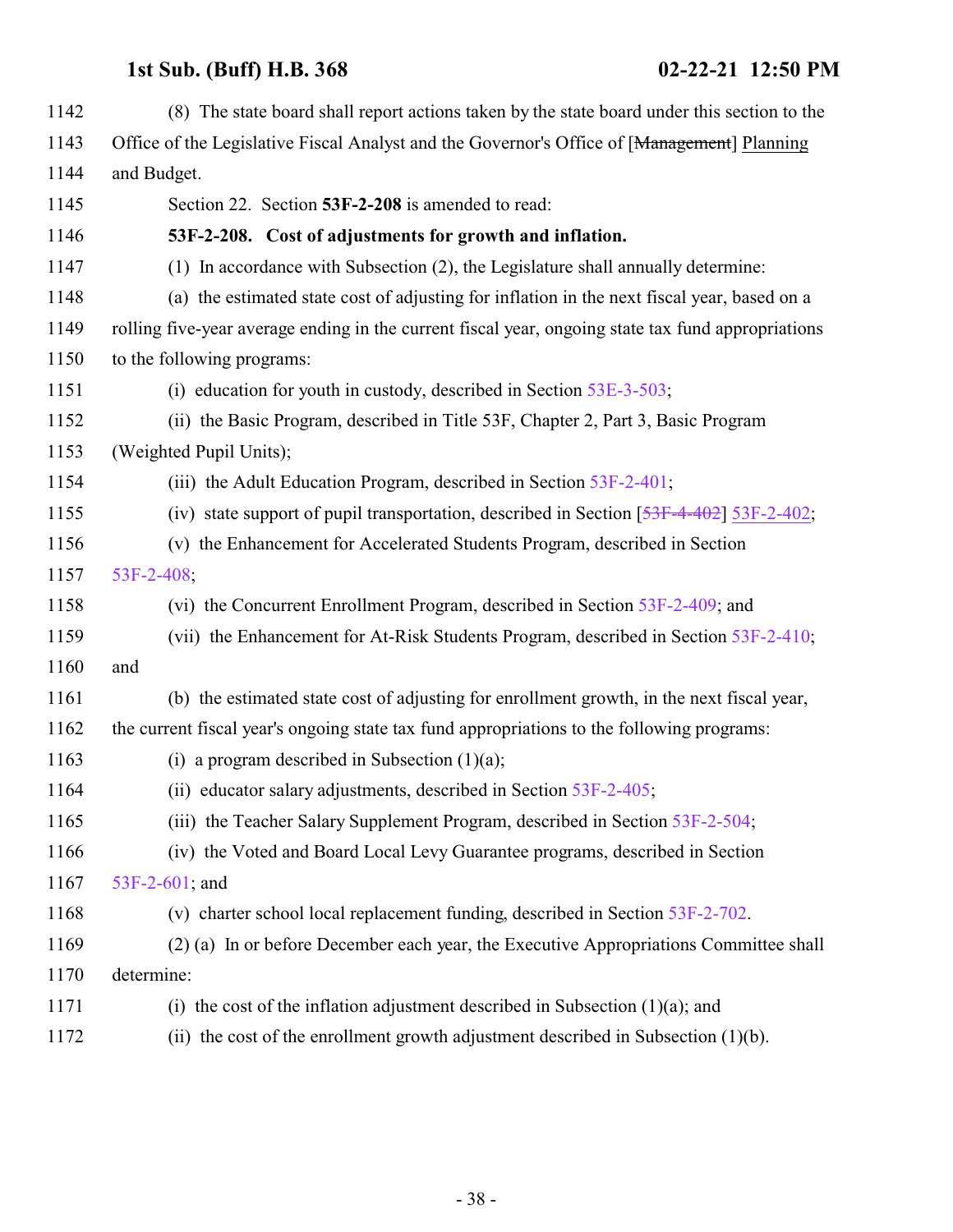<span id="page-38-0"></span>

| 1173 | (b) The Executive Appropriations Committee shall make the determinations described                 |
|------|----------------------------------------------------------------------------------------------------|
| 1174 | in Subsection $(2)(a)$ based on recommendations developed by the Office of the Legislative         |
| 1175 | Fiscal Analyst, in consultation with the state board and the Governor's Office of [Management]     |
| 1176 | Planning and Budget.                                                                               |
| 1177 | Section 23. Section 53F-2-601 is amended to read:                                                  |
| 1178 | 53F-2-601. State guaranteed local levy increments -- Appropriation to increase                     |
| 1179 | number of guaranteed local levy increments -- No effect of change of minimum basic tax             |
| 1180 | rate -- Voted and board local levy funding balance -- Use of guaranteed local levy                 |
| 1181 | increment funds.                                                                                   |
| 1182 | (1) As used in this section:                                                                       |
| 1183 | (a) "Board local levy" means a local levy described in Section 53F-8-302.                          |
| 1184 | (b) "Guaranteed local levy increment" means a local levy increment guaranteed by the               |
| 1185 | state:                                                                                             |
| 1186 | for the board local levy, described in Subsections $(2)(a)(ii)(A)$ and $(2)(b)(ii)(B)$ ; or<br>(i) |
| 1187 | (ii) for the voted local levy, described in Subsections $(2)(a)(ii)(B)$ and $(2)(b)(ii)(A)$ .      |
| 1188 | (c) "Local levy increment" means .0001 per dollar of taxable value.                                |
| 1189 | (d) (i) "Voted and board local levy funding balance" means the difference between:                 |
| 1190 | (A) the amount appropriated for the guaranteed local levy increments in a fiscal year;             |
| 1191 | and                                                                                                |
| 1192 | (B) the amount necessary to fund in the same fiscal year the guaranteed local levy                 |
| 1193 | increments as determined under this section.                                                       |
| 1194 | (ii) "Voted and board local levy funding balance" does not include appropriations                  |
| 1195 | described in Subsection $(2)(b)(i)$ .                                                              |
| 1196 | (e) "Voted local levy" means a local levy described in Section 53F-8-301.                          |
| 1197 | $(2)$ (a) (i) In addition to the revenue collected from the imposition of a voted local levy       |
| 1198 | or a board local levy, the state shall guarantee that a school district receives, subject to       |
| 1199 | Subsections $(2)(b)(ii)(C)$ and $(3)(a)$ , for each guaranteed local levy increment, an amount     |
| 1200 | sufficient to guarantee for a fiscal year that begins on July 1, 2018, \$43.10 per weighted pupil  |
| 1201 | unit.                                                                                              |
| 1202 | (ii) Except as provided in Subsection $(2)(b)(ii)$ , the number of local levy increments           |
| 1203 | that are subject to the guarantee amount described in Subsection $(2)(a)(i)$ are:                  |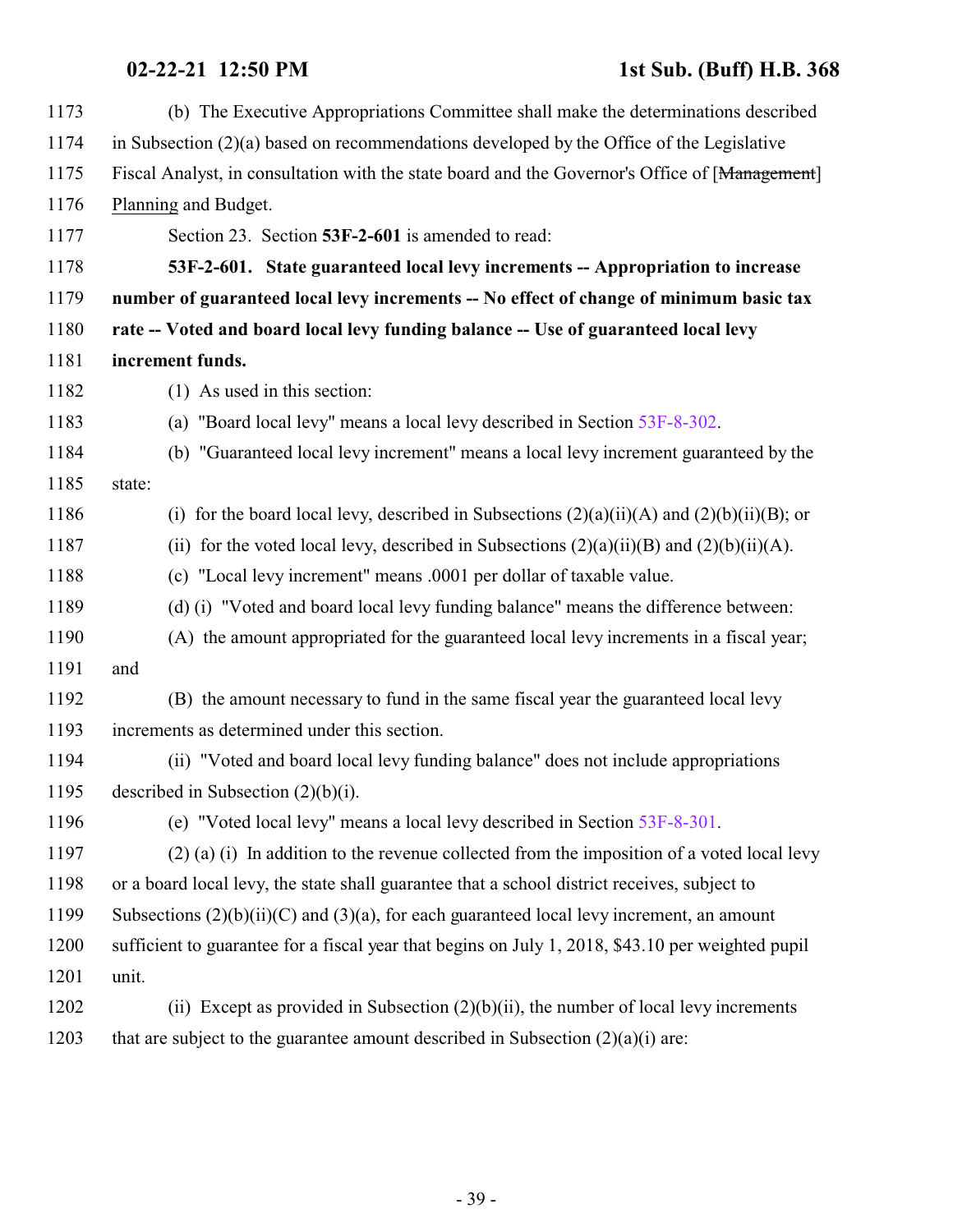| 1204 | (A) for a board local levy, the first four local levy increments a local school board          |
|------|------------------------------------------------------------------------------------------------|
| 1205 | imposes under the board local levy; and                                                        |
| 1206 | (B) for a voted local levy, the first 16 local levy increments a local school board            |
| 1207 | imposes under the voted local levy.                                                            |
| 1208 | (b) (i) Subject to future budget constraints and Subsection $(2)(c)$ , the Legislature shall   |
| 1209 | annually appropriate money from the Local Levy Growth Account established in Section           |
| 1210 | 53F-9-305 for purposes described in Subsection $(2)(b)(ii)$ .                                  |
| 1211 | (ii) The state board shall, for a fiscal year beginning on or after July 1, 2018, and          |
| 1212 | subject to Subsection (2)(c), allocate funds appropriated under Subsection (2)(b)(i) in the    |
| 1213 | following order of priority by increasing:                                                     |
| 1214 | (A) by up to four increments the number of voted local levy guaranteed local levy              |
| 1215 | increments above 16;                                                                           |
| 1216 | (B) by up to 16 increments the number of board local levy guaranteed local levy                |
| 1217 | increments above four; and                                                                     |
| 1218 | (C) the guaranteed amount described in Subsection $(2)(a)(i)$ .                                |
| 1219 | (c) The number of guaranteed local levy increments under this Subsection (2) for a             |
| 1220 | school district may not exceed 20 guaranteed local levy increments, regardless of whether the  |
| 1221 | guaranteed local levy increments are from the imposition of a voted local levy, a board local  |
| 1222 | levy, or a combination of the two.                                                             |
| 1223 | $(3)$ (a) The guarantee described in Subsection $(2)(a)(i)$ is indexed each year to the value  |
| 1224 | of the weighted pupil unit by making the value of the guarantee equal to .011962 times the     |
| 1225 | value of the prior year's weighted pupil unit.                                                 |
| 1226 | (b) The guarantee shall increase by .0005 times the value of the prior year's weighted         |
| 1227 | pupil unit for each year subject to the Legislature appropriating funds for an increase in the |
| 1228 | guarantee.                                                                                     |
| 1229 | (4) (a) The amount of state guarantee money that a school district would otherwise be          |
| 1230 | entitled to receive under this section may not be reduced for the sole reason that the school  |
| 1231 | district's board local levy or voted local levy is reduced as a consequence of changes in the  |
| 1232 | certified tax rate under Section 59-2-924 pursuant to changes in property valuation.           |
| 1233 | (b) Subsection $(4)(a)$ applies for a period of five years following a change in the           |
| 1234 | certified tax rate as described in Subsection $(4)(a)$ .                                       |
|      |                                                                                                |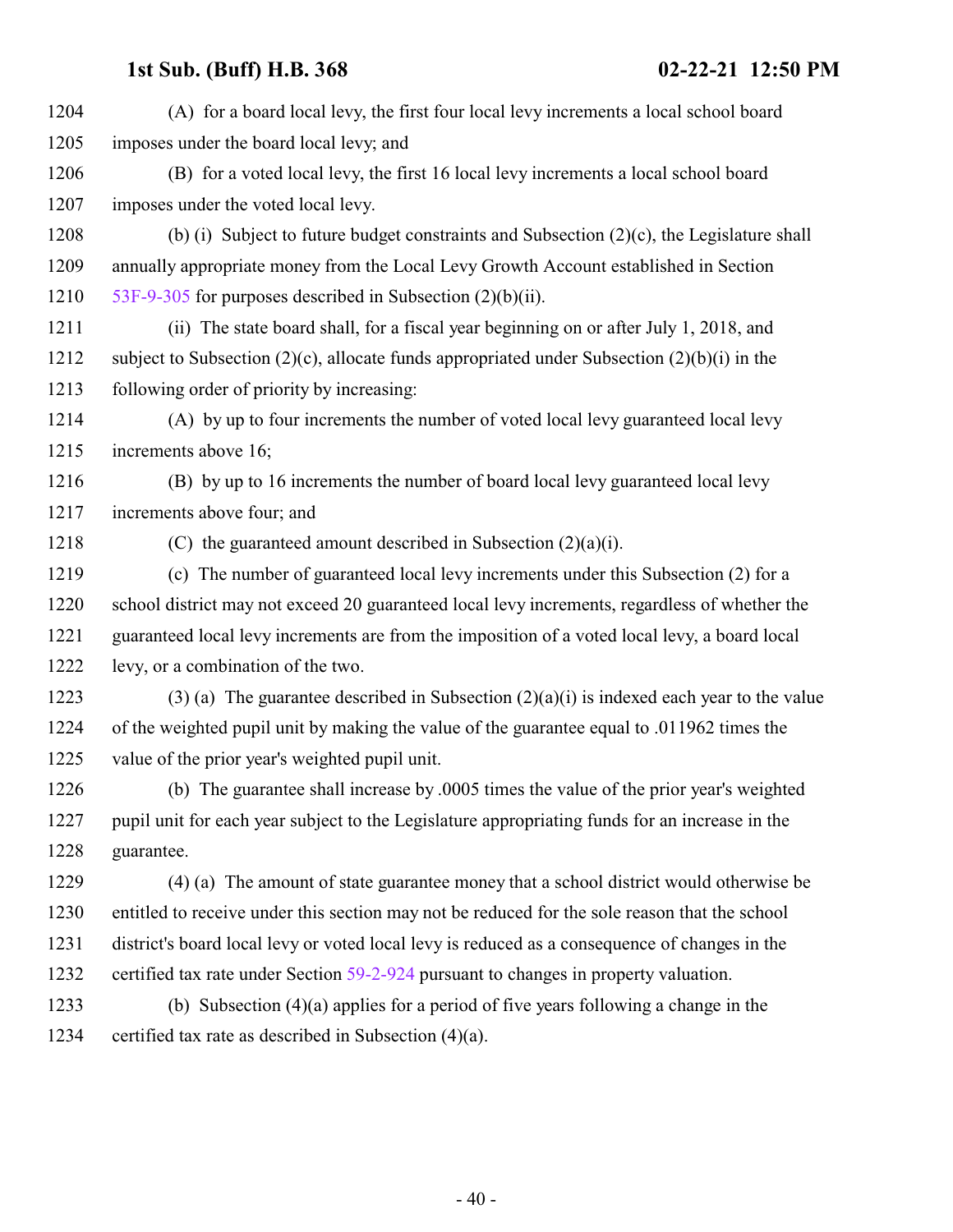| 1235 | (5) The guarantee provided under this section does not apply to the portion of a voted               |
|------|------------------------------------------------------------------------------------------------------|
| 1236 | local levy rate that exceeds the voted local levy rate that was in effect for the previous fiscal    |
| 1237 | year, unless an increase in the voted local levy rate was authorized in an election conducted on     |
| 1238 | or after July 1 of the previous fiscal year and before December 2 of the previous fiscal year.       |
| 1239 | (6) (a) If a voted and board local levy funding balance exists for the prior fiscal year,            |
| 1240 | the state board shall:                                                                               |
| 1241 | (i) use the voted and board local levy funding balance to increase the value of the state            |
| 1242 | guarantee per weighted pupil unit described in Subsection $(3)(a)$ in the current fiscal year; and   |
| 1243 | (ii) distribute guaranteed local levy increment funds to school districts based on the               |
| 1244 | increased value of the state guarantee per weighted pupil unit described in Subsection $(6)(a)(i)$ . |
| 1245 | (b) The state board shall report action taken under Subsection $(6)(a)$ to the Office of the         |
| 1246 | Legislative Fiscal Analyst and the Governor's Office of [Management] Planning and Budget.            |
| 1247 | (7) A local school board of a school district that receives funds described in this section          |
| 1248 | shall budget and expend the funds for public education purposes.                                     |
| 1249 | Section 24. Section 53F-9-201 is amended to read:                                                    |
| 1250 | 53F-9-201. Uniform School Fund -- Contents -- Trust Distribution Account.                            |
| 1251 | (1) As used in this section:                                                                         |
| 1252 | (a) "Annual distribution calculation" means, for a given fiscal year, the average of:                |
| 1253 | 4% of the average market value of the State School Fund for that fiscal year; and<br>(i)             |
| 1254 | (ii) the distribution amount for the prior fiscal year, multiplied by the sum of:                    |
| 1255 | $(A)$ one;                                                                                           |
| 1256 | (B) the percent change in student enrollment from the school year two years prior to                 |
| 1257 | the prior school year; and                                                                           |
| 1258 | (C) the actual total percent change of the consumer price index during the last 12                   |
| 1259 | months as measured in June of the prior fiscal year.                                                 |
| 1260 | (b) "Average market value of the State School Fund" means the results of a calculation               |
| 1261 | completed by the SITFO director each fiscal year that averages the value of the State School         |
| 1262 | Fund for the past 12 consecutive quarters ending in the prior fiscal year.                           |
| 1263 | (c) "Consumer price index" means the Consumer Price Index for All Urban                              |
| 1264 | Consumers: All Items Less Food & Energy, as published by the Bureau of Labor Statistics of           |
| 1265 | the United States Department of Labor.                                                               |
|      |                                                                                                      |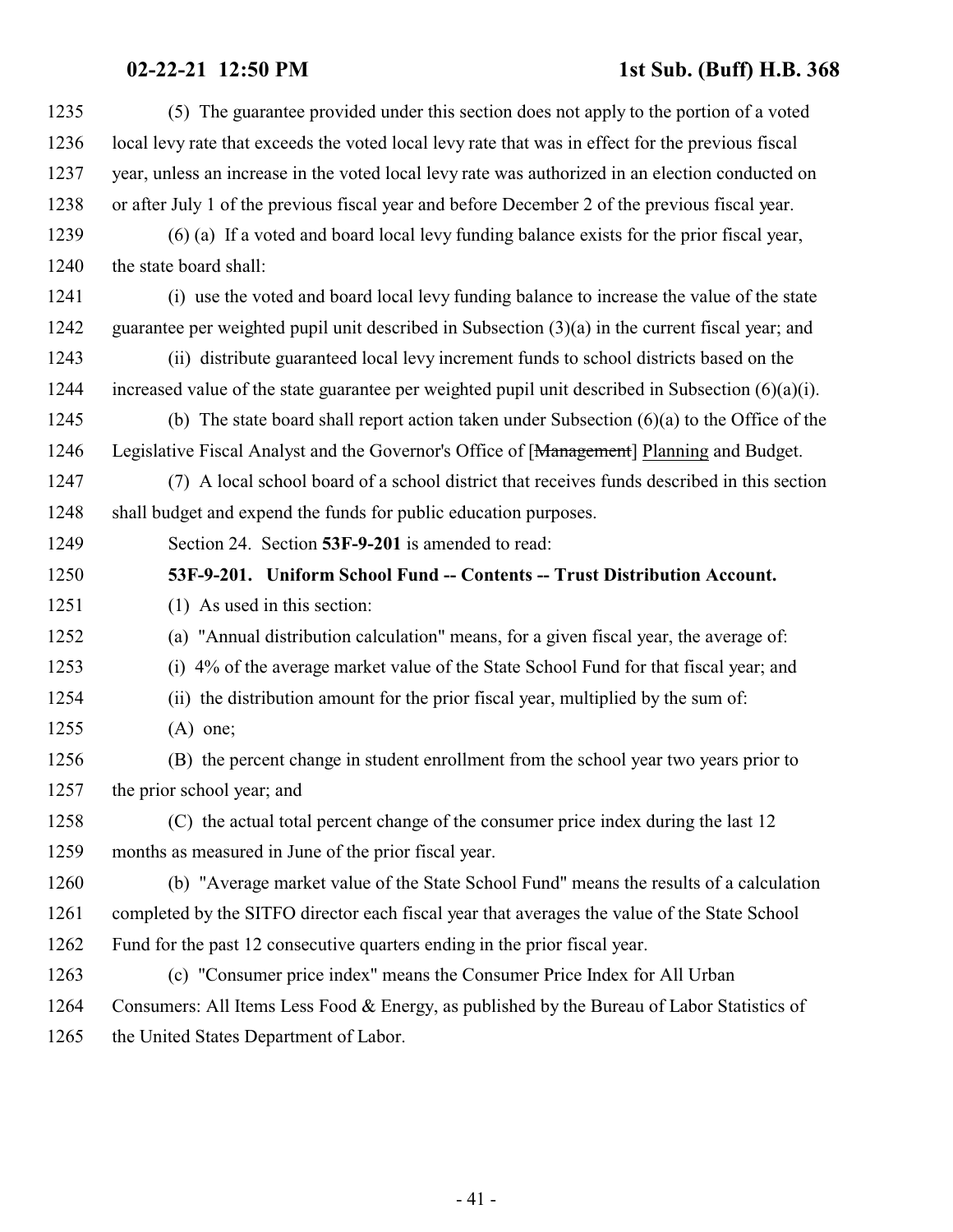| 1266 | (d) "SITFO director" means the director of the School and Institutional Trust Fund                |
|------|---------------------------------------------------------------------------------------------------|
| 1267 | Office appointed under Section 53D-1-401.                                                         |
| 1268 | (e) "State School Fund investment earnings distribution amount" or "distribution"                 |
| 1269 | amount" means, for a fiscal year, the lesser of:                                                  |
| 1270 | (i) the annual distribution calculation; or                                                       |
| 1271 | (ii) 4% of the average market value of the State School Fund.                                     |
| 1272 | (2) The Uniform School Fund, a special revenue fund within the Education Fund,                    |
| 1273 | established by Utah Constitution, Article X, Section 5, consists of:                              |
| 1274 | (a) distributions derived from the investment of money in the permanent State School              |
| 1275 | Fund established by Utah Constitution, Article X, Section 5;                                      |
| 1276 | (b) money transferred to the fund pursuant to Title 67, Chapter 4a, Revised Uniform               |
| 1277 | Unclaimed Property Act; and                                                                       |
| 1278 | (c) all other constitutional or legislative allocations to the fund, including:                   |
| 1279 | (i) appropriations for the Minimum School Program, enrollment growth, and inflation               |
| 1280 | under Section $53F-9-201.1$ ; and                                                                 |
| 1281 | (ii) revenues received by donation.                                                               |
| 1282 | (3) (a) There is created within the Uniform School Fund a restricted account known as             |
| 1283 | the Trust Distribution Account.                                                                   |
| 1284 | (b) The Trust Distribution Account consists of:                                                   |
| 1285 | (i) in accordance with Subsection (4), quarterly deposits of the State School Fund                |
| 1286 | investment earnings distribution amount from the prior fiscal year;                               |
| 1287 | (ii) all interest earned on the Trust Distribution Account in the prior fiscal year; and          |
| 1288 | (iii) any unused appropriation for the administration of the School LAND Trust                    |
| 1289 | Program, as described in Subsection 53F-2-404(1)(c).                                              |
| 1290 | (4) If, at the end of a fiscal year, the Trust Distribution Account has a balance                 |
| 1291 | remaining after subtracting the appropriation amount described in Subsection $53F-2-404(1)(a)$    |
| 1292 | for the next fiscal year, the SITFO director shall, during the next fiscal year, apply the amount |
| 1293 | of the remaining balance from the prior fiscal year toward the current fiscal year's distribution |
| 1294 | amount by reducing a quarterly deposit to the Trust Distribution Account by the amount of the     |
| 1295 | remaining balance from the prior fiscal year.                                                     |
|      |                                                                                                   |

(5) On or before October 1 of each year, the SITFO director shall: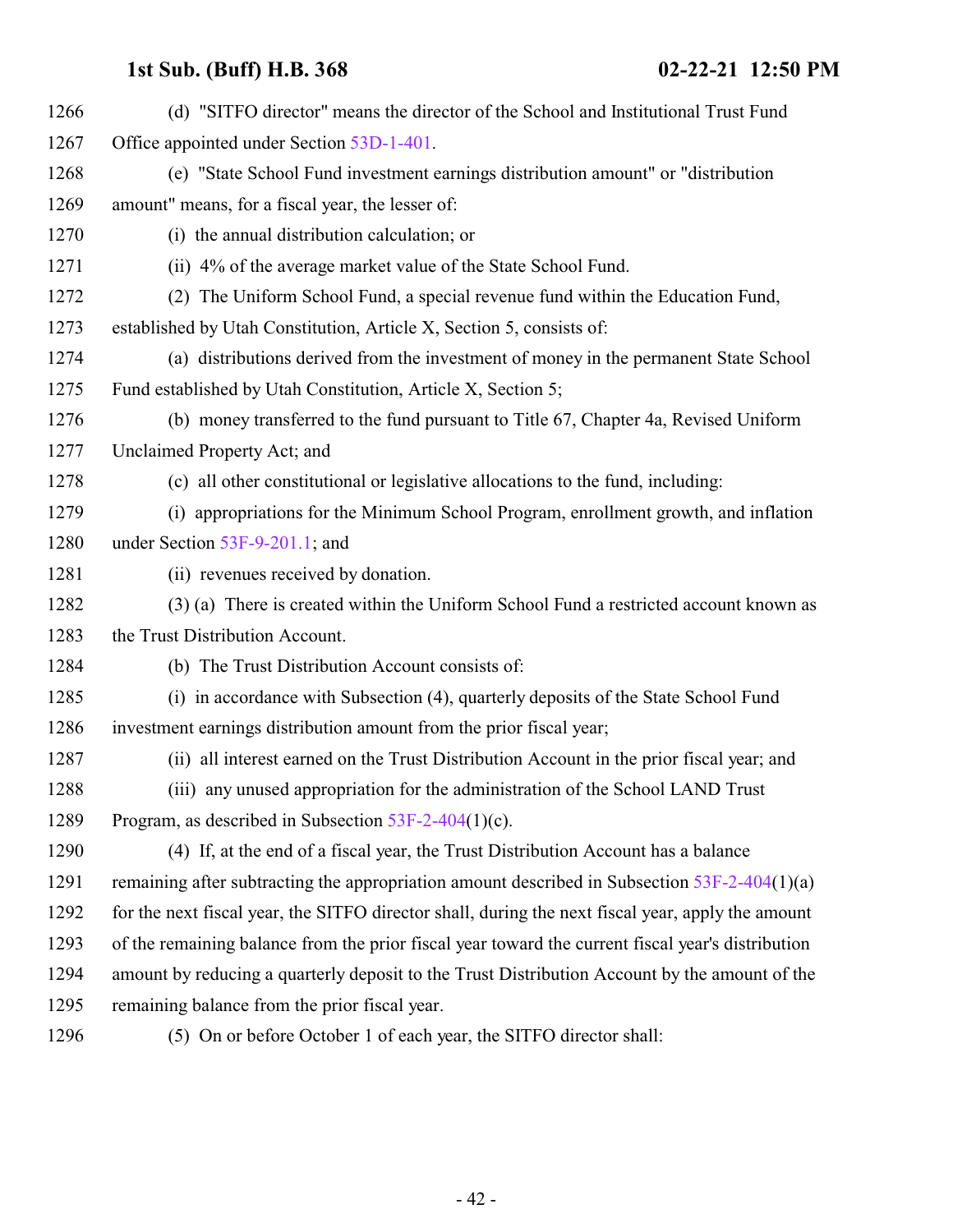| 1297 | (a) in accordance with this section, determine the distribution amount for the following      |
|------|-----------------------------------------------------------------------------------------------|
| 1298 | fiscal year; and                                                                              |
| 1299 | (b) report the amount described in Subsection $(5)(a)$ as the funding amount, described       |
| 1300 | in Subsection $53F-2-404(1)(c)$ , for the School LAND Trust Program, to:                      |
| 1301 | (i) the State Treasurer;                                                                      |
| 1302 | (ii) the Legislative Fiscal Analyst;                                                          |
| 1303 | (iii) the Division of Finance;                                                                |
| 1304 | (iv) the director of the Land Trusts Protection and Advocacy Office, appointed under          |
| 1305 | Section 53D-2-203;                                                                            |
| 1306 | (v) the School and Institutional Trust Lands Administration created in Section                |
| 1307 | $53C-1-201$ ;                                                                                 |
| 1308 | (vi) the state board; and                                                                     |
| 1309 | (vii) the Governor's Office of [Management] Planning and Budget.                              |
| 1310 | (6) The School and Institutional Trust Fund Board of Trustees created in Section              |
| 1311 | 53D-1-301 shall:                                                                              |
| 1312 | (a) annually review the distribution amount; and                                              |
| 1313 | (b) make recommendations, if necessary, to the Legislature for changes to the formula         |
| 1314 | for calculating the distribution amount.                                                      |
| 1315 | (7) Upon appropriation by the Legislature, the SITFO director shall place in the Trust        |
| 1316 | Distribution Account funds for the School LAND Trust Program as described in Subsections      |
| 1317 | 53F-2-404(1)(a) and (c).                                                                      |
| 1318 | Section 25. Section 54-3-28 is amended to read:                                               |
| 1319 | 54-3-28. Notice required of certain public utilities before preparing or amending             |
| 1320 | a long-range plan or acquiring certain property.                                              |
| 1321 | $(1)$ As used in this section:                                                                |
| 1322 | (a) (i) "Affected entity" means each county, municipality, local district under Title 17B,    |
| 1323 | Limited Purpose Local Government Entities - Local Districts, special service district, school |
| 1324 | district, interlocal cooperation entity established under Title 11, Chapter 13, Interlocal    |
| 1325 | Cooperation Act, and specified public utility:                                                |
| 1326 | (A) whose services or facilities are likely to require expansion or significant               |
| 1327 | modification because of expected uses of land under a proposed long-range plan or under       |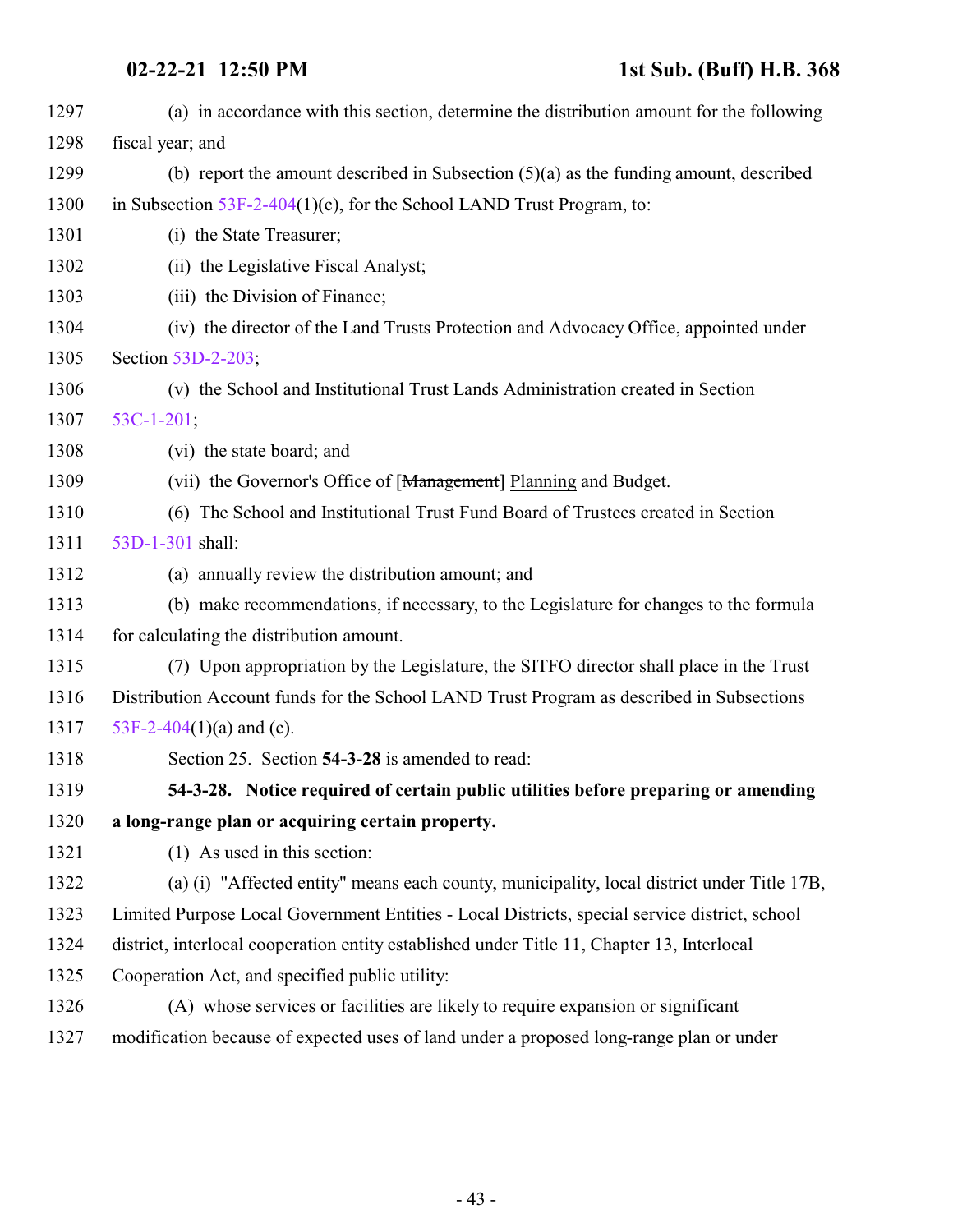| 1328 | proposed amendments to a long-range plan; or                                                            |
|------|---------------------------------------------------------------------------------------------------------|
| 1329 | (B) that has filed with the specified public utility a copy of the general or long-range                |
| 1330 | plan of the county, municipality, local district, special service district, school district, interlocal |
| 1331 | cooperation entity, or specified public utility.                                                        |
| 1332 | (ii) "Affected entity" does not include the specified public utility that is required under             |
| 1333 | Subsection (2) to provide notice.                                                                       |
| 1334 | (b) "Specified public utility" means an electrical corporation, gas corporation, or                     |
| 1335 | telephone corporation, as those terms are defined in Section 54-2-1.                                    |
| 1336 | (2) (a) If a specified public utility prepares a long-range plan regarding its facilities               |
| 1337 | proposed for the future in a county of the first or second class or amends an already existing          |
| 1338 | long-range plan, the specified public utility shall, before preparing a long-range plan or              |
| 1339 | amendments to an existing long-range plan, provide written notice, as provided in this section,         |
| 1340 | of its intent to prepare a long-range plan or to amend an existing long-range plan.                     |
| 1341 | (b) Each notice under Subsection (2) shall:                                                             |
| 1342 | (i) indicate that the specified public utility intends to prepare a long-range plan or to               |
| 1343 | amend a long-range plan, as the case may be;                                                            |
| 1344 | (ii) describe or provide a map of the geographic area that will be affected by the                      |
| 1345 | long-range plan or amendments to a long-range plan;                                                     |
| 1346 | $(iii)$ be sent to:                                                                                     |
| 1347 | (A) each county in whose unincorporated area and each municipality in whose                             |
| 1348 | boundaries is located the land on which the proposed long-range plan or amendments to a                 |
| 1349 | long-range plan are expected to indicate that the proposed facilities will be located;                  |
| 1350 | (B) each affected entity;                                                                               |
| 1351 | (C) the Automated Geographic Reference Center created in Section 63F-1-506;                             |
| 1352 | (D) each association of governments, established pursuant to an interlocal agreement                    |
| 1353 | under Title 11, Chapter 13, Interlocal Cooperation Act, of which a county or municipality               |
| 1354 | described in Subsection $(2)(b)(iii)(A)$ is a member; and                                               |
| 1355 | (E) the state planning coordinator appointed under Section $[63J-4-202]$ 63J-4-401;                     |
| 1356 | (iv) with respect to the notice to counties and municipalities described in Subsection                  |
| 1357 | $(2)(b)(iii)(A)$ and affected entities, invite them to provide information for the specified public     |
| 1358 | utility to consider in the process of preparing, adopting, and implementing the long-range plan         |
|      |                                                                                                         |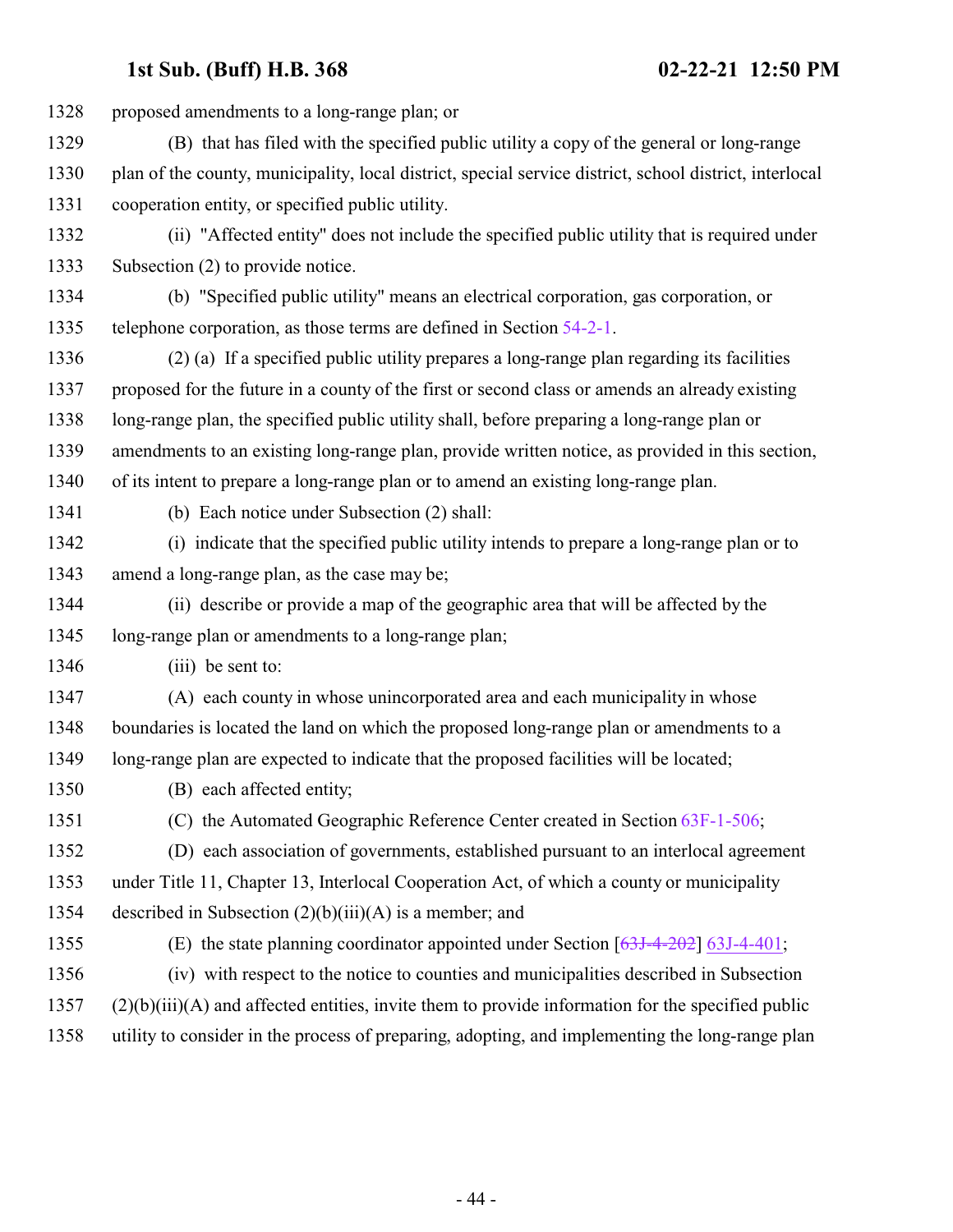| 1359 | or amendments to a long-range plan concerning:                                                       |
|------|------------------------------------------------------------------------------------------------------|
| 1360 | (A) impacts that the use of land proposed in the proposed long-range plan or                         |
| 1361 | amendments to a long-range plan may have on the county, municipality, or affected entity; and        |
| 1362 | (B) uses of land that the county, municipality, or affected entity is planning or                    |
| 1363 | considering that may conflict with the proposed long-range plan or amendments to a long-range        |
| 1364 | plan; and                                                                                            |
| 1365 | (v) include the address of an Internet website, if the specified public utility has one, and         |
| 1366 | the name and telephone number of a person where more information can be obtained                     |
| 1367 | concerning the specified public utility's proposed long-range plan or amendments to a                |
| 1368 | long-range plan.                                                                                     |
| 1369 | $(3)$ (a) Except as provided in Subsection $(3)(d)$ , each specified public utility intending        |
| 1370 | to acquire real property in a county of the first or second class for the purpose of expanding its   |
| 1371 | infrastructure or other facilities used for providing the services that the specified public utility |
| 1372 | is authorized to provide shall provide written notice, as provided in this Subsection (3), of its    |
| 1373 | intent to acquire the property if the intended use of the property is contrary to:                   |
| 1374 | (i) the anticipated use of the property under the county or municipality's general plan;             |
| 1375 | or                                                                                                   |
| 1376 | (ii) the property's current zoning designation.                                                      |
| 1377 | (b) Each notice under Subsection $(3)(a)$ shall:                                                     |
| 1378 | (i) indicate that the specified public utility intends to acquire real property;                     |
| 1379 | (ii) identify the real property; and                                                                 |
| 1380 | (iii) be sent to:                                                                                    |
| 1381 | (A) each county in whose unincorporated area and each municipality in whose                          |
| 1382 | boundaries the property is located; and                                                              |
| 1383 | (B) each affected entity.                                                                            |
| 1384 | (c) A notice under this Subsection (3) is a protected record as provided in Subsection               |
| 1385 | $63G-2-305(8)$ .                                                                                     |
| 1386 | (d) (i) The notice requirement of Subsection $(3)(a)$ does not apply if the specified                |
| 1387 | public utility previously provided notice under Subsection (2) identifying the general location      |
| 1388 | within the municipality or unincorporated part of the county where the property to be acquired       |
| 1389 | is located.                                                                                          |
|      |                                                                                                      |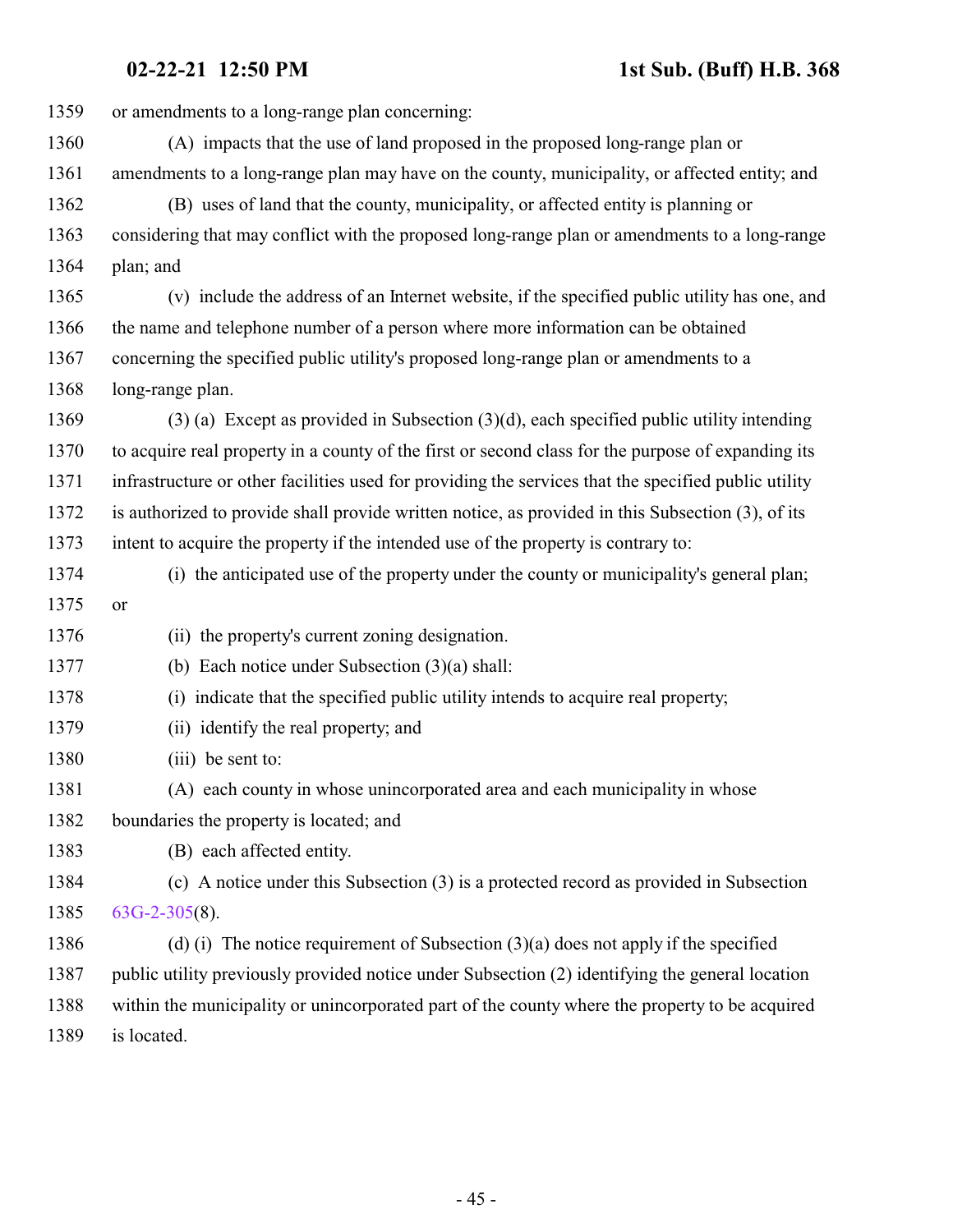<span id="page-45-0"></span>

| 1390 | (ii) If a specified public utility is not required to comply with the notice requirement of            |
|------|--------------------------------------------------------------------------------------------------------|
| 1391 | Subsection $(3)(a)$ because of application of Subsection $(3)(d)(i)$ , the specified public utility    |
| 1392 | shall provide the notice specified in Subsection $(3)(a)$ as soon as practicable after its acquisition |
| 1393 | of the real property.                                                                                  |
| 1394 | Section 26. Section 59-1-403 is amended to read:                                                       |
| 1395 | 59-1-403. Confidentiality -- Exceptions -- Penalty -- Application to property tax.                     |
| 1396 | (1) (a) Any of the following may not divulge or make known in any manner any                           |
| 1397 | information gained by that person from any return filed with the commission:                           |
| 1398 | (i) a tax commissioner;                                                                                |
| 1399 | (ii) an agent, clerk, or other officer or employee of the commission; or                               |
| 1400 | (iii) a representative, agent, clerk, or other officer or employee of any county, city, or             |
| 1401 | town.                                                                                                  |
| 1402 | (b) An official charged with the custody of a return filed with the commission is not                  |
| 1403 | required to produce the return or evidence of anything contained in the return in any action or        |
| 1404 | proceeding in any court, except:                                                                       |
| 1405 | (i) in accordance with judicial order;                                                                 |
| 1406 | (ii) on behalf of the commission in any action or proceeding under:                                    |
| 1407 | $(A)$ this title; or                                                                                   |
| 1408 | (B) other law under which persons are required to file returns with the commission;                    |
| 1409 | (iii) on behalf of the commission in any action or proceeding to which the commission                  |
| 1410 | is a party; or                                                                                         |
| 1411 | (iv) on behalf of any party to any action or proceeding under this title if the report or              |
| 1412 | facts shown by the return are directly involved in the action or proceeding.                           |
| 1413 | (c) Notwithstanding Subsection $(1)(b)$ , a court may require the production of, and may               |
| 1414 | admit in evidence, any portion of a return or of the facts shown by the return, as are specifically    |
| 1415 | pertinent to the action or proceeding.                                                                 |
| 1416 | (2) This section does not prohibit:                                                                    |
| 1417 | (a) a person or that person's duly authorized representative from receiving a copy of                  |
| 1418 | any return or report filed in connection with that person's own tax;                                   |
| 1419 | (b) the publication of statistics as long as the statistics are classified to prevent the              |
| 1420 | identification of particular reports or returns; and                                                   |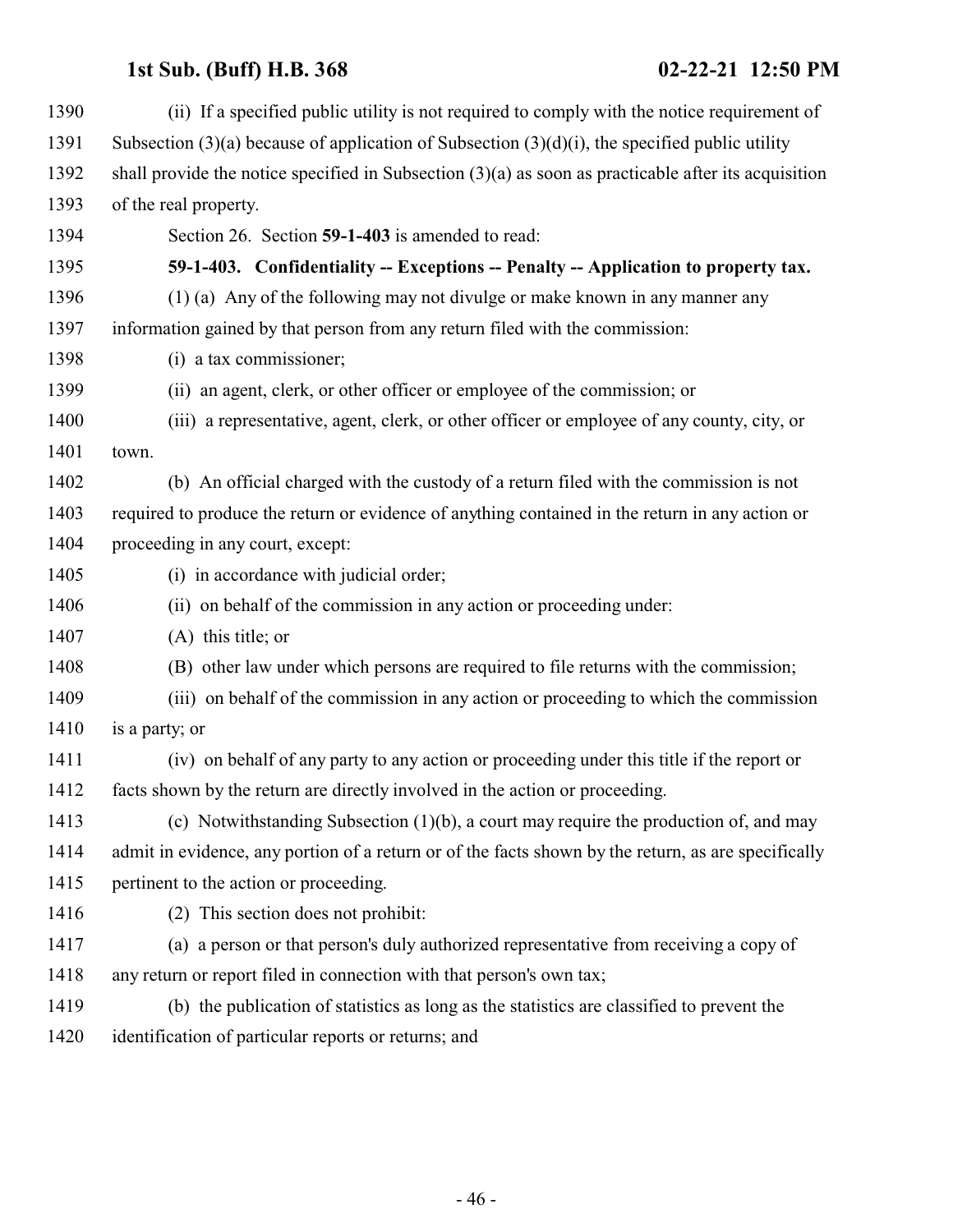(c) the inspection by the attorney general or other legal representative of the state of the report or return of any taxpayer: (i) who brings action to set aside or review a tax based on the report or return; (ii) against whom an action or proceeding is contemplated or has been instituted under 1425 this title; or (iii) against whom the state has an unsatisfied money judgment. (3) (a) Notwithstanding Subsection (1) and for purposes of administration, the commission may by rule, made in accordance with Title 63G, Chapter 3, Utah Administrative Rulemaking Act, provide for a reciprocal exchange of information with: (i) the United States Internal Revenue Service; or (ii) the revenue service of any other state. (b) Notwithstanding Subsection (1) and for all taxes except individual income tax and corporate franchise tax, the commission may by rule, made in accordance with Title 63G, Chapter 3, Utah Administrative Rulemaking Act, share information gathered from returns and other written statements with the federal government, any other state, any of the political 1436 subdivisions of another state, or any political subdivision of this state, except as limited by Sections [59-12-209](http://le.utah.gov/UtahCode/SectionLookup.jsp?section=59-12-209&session=2021GS) and [59-12-210](http://le.utah.gov/UtahCode/SectionLookup.jsp?section=59-12-210&session=2021GS), if the political subdivision, other state, or the federal government grant substantially similar privileges to this state. (c) Notwithstanding Subsection (1) and for all taxes except individual income tax and corporate franchise tax, the commission may by rule, in accordance with Title 63G, Chapter 3,

 Utah Administrative Rulemaking Act, provide for the issuance of information concerning the identity and other information of taxpayers who have failed to file tax returns or to pay any tax due.

 (d) Notwithstanding Subsection (1), the commission shall provide to the director of the Division of Environmental Response and Remediation, as defined in Section [19-6-402](http://le.utah.gov/UtahCode/SectionLookup.jsp?section=19-6-402&session=2021GS), as requested by the director of the Division of Environmental Response and Remediation, any records, returns, or other information filed with the commission under Chapter 13, Motor and Special Fuel Tax Act, or Section [19-6-410.5](http://le.utah.gov/UtahCode/SectionLookup.jsp?section=19-6-410.5&session=2021GS) regarding the environmental assurance program participation fee.

 (e) Notwithstanding Subsection (1), at the request of any person the commission shall provide that person sales and purchase volume data reported to the commission on a report,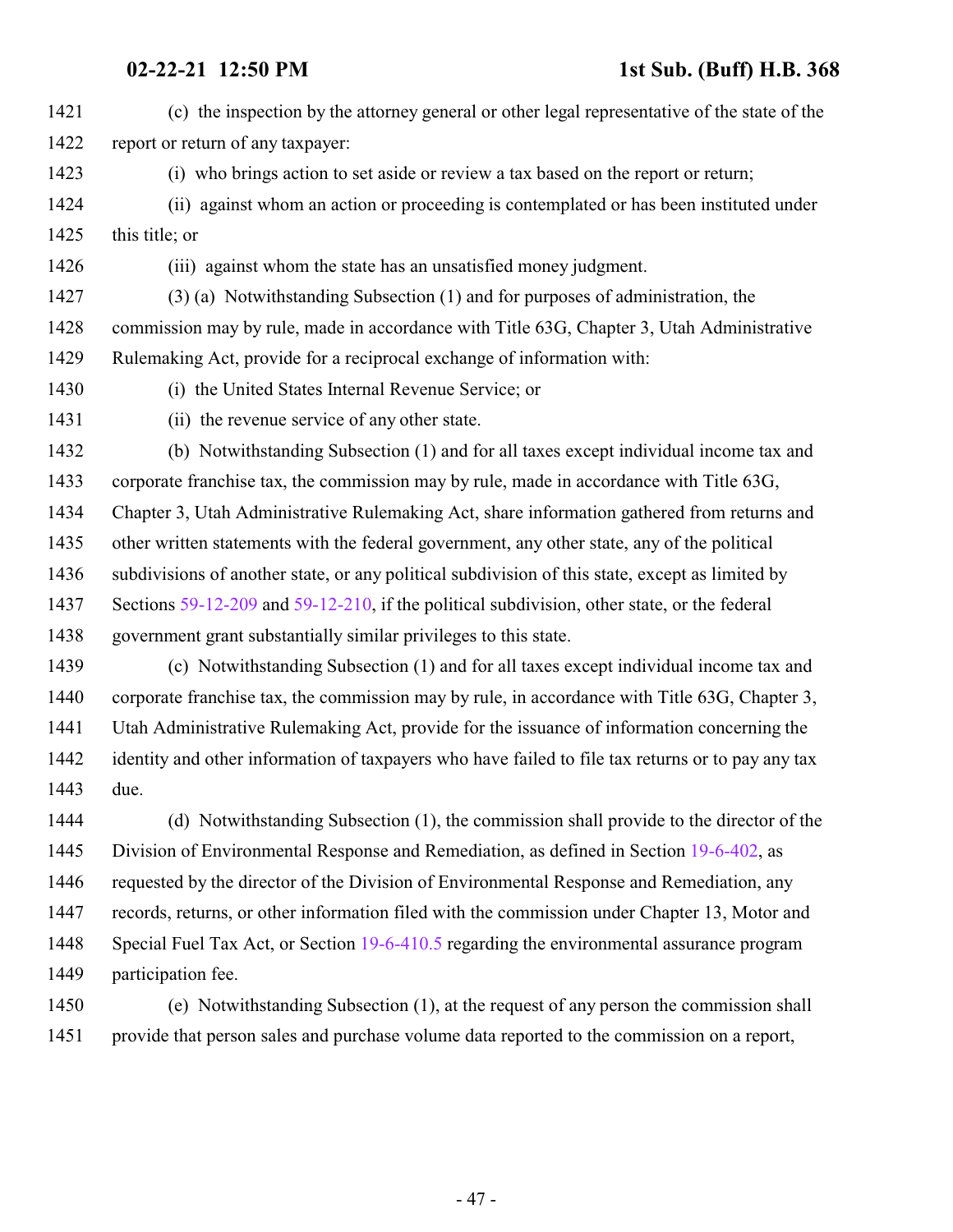| 1452 | return, or other information filed with the commission under:                                      |
|------|----------------------------------------------------------------------------------------------------|
| 1453 | (i) Chapter 13, Part 2, Motor Fuel; or                                                             |
| 1454 | (ii) Chapter 13, Part 4, Aviation Fuel.                                                            |
| 1455 | (f) Notwithstanding Subsection (1), upon request from a tobacco product manufacturer,              |
| 1456 | as defined in Section 59-22-202, the commission shall report to the manufacturer:                  |
| 1457 | (i) the quantity of cigarettes, as defined in Section $59-22-202$ , produced by the                |
| 1458 | manufacturer and reported to the commission for the previous calendar year under Section           |
| 1459 | 59-14-407; and                                                                                     |
| 1460 | (ii) the quantity of cigarettes, as defined in Section 59-22-202, produced by the                  |
| 1461 | manufacturer for which a tax refund was granted during the previous calendar year under            |
| 1462 | Section 59-14-401 and reported to the commission under Subsection 59-14-401(1)(a)(v).              |
| 1463 | (g) Notwithstanding Subsection (1), the commission shall notify manufacturers,                     |
| 1464 | distributors, wholesalers, and retail dealers of a tobacco product manufacturer that is prohibited |
| 1465 | from selling cigarettes to consumers within the state under Subsection 59-14-210(2).               |
| 1466 | (h) Notwithstanding Subsection (1), the commission may:                                            |
| 1467 | (i) provide to the Division of Consumer Protection within the Department of                        |
| 1468 | Commerce and the attorney general data:                                                            |
| 1469 | (A) reported to the commission under Section $59-14-212$ ; or                                      |
| 1470 | (B) related to a violation under Section 59-14-211; and                                            |
| 1471 | (ii) upon request, provide to any person data reported to the commission under                     |
| 1472 | Subsections 59-14-212(1)(a) through (c) and Subsection 59-14-212(1)(g).                            |
| 1473 | (i) Notwithstanding Subsection (1), the commission shall, at the request of a committee            |
| 1474 | of the Legislature, the Office of the Legislative Fiscal Analyst, or the Governor's Office of      |
| 1475 | [Management] Planning and Budget, provide to the committee or office the total amount of           |
| 1476 | revenues collected by the commission under Chapter 24, Radioactive Waste Facility Tax Act,         |
| 1477 | for the time period specified by the committee or office.                                          |
| 1478 | (i) Notwithstanding Subsection (1), the commission shall make the directory required               |
| 1479 | by Section $59-14-603$ available for public inspection.                                            |
| 1480 | (k) Notwithstanding Subsection (1), the commission may share information with                      |
| 1481 | federal, state, or local agencies as provided in Subsection $59-14-606(3)$ .                       |
| 1482 | (1) (i) Notwithstanding Subsection (1), the commission shall provide the Office of                 |
|      |                                                                                                    |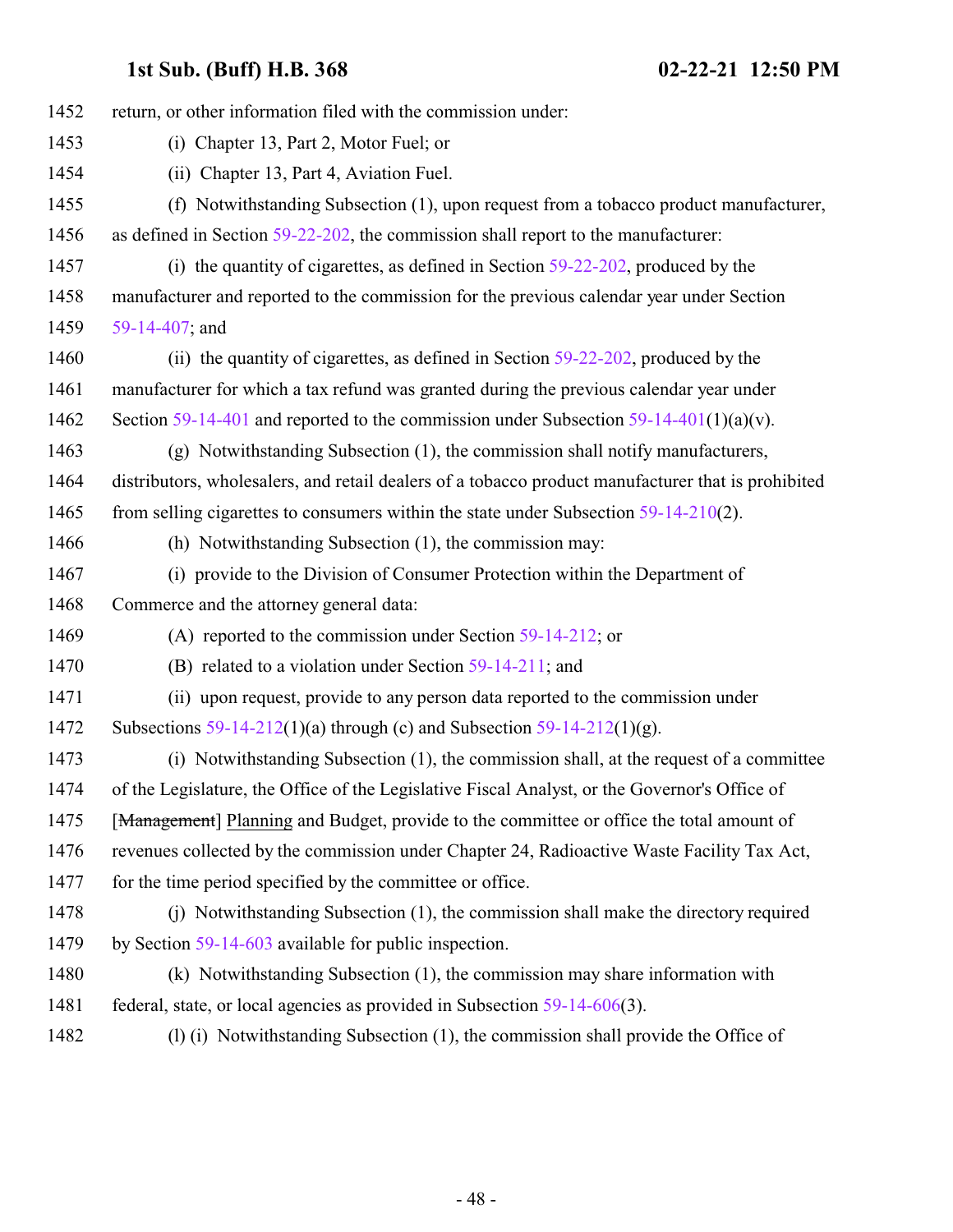- Recovery Services within the Department of Human Services any relevant information
- obtained from a return filed under Chapter 10, Individual Income Tax Act, regarding a taxpayer who has become obligated to the Office of Recovery Services.
- (ii) The information described in Subsection (3)(l)(i) may be provided by the Office of Recovery Services to any other state's child support collection agency involved in enforcing 1488 that support obligation.
- (m) (i) Notwithstanding Subsection (1), upon request from the state court 1490 administrator, the commission shall provide to the state court administrator, the name, address, telephone number, county of residence, and social security number on resident returns filed under Chapter 10, Individual Income Tax Act.
- (ii) The state court administrator may use the information described in Subsection 1494  $(3)(m)(i)$  only as a source list for the master jury list described in Section [78B-1-106](http://le.utah.gov/UtahCode/SectionLookup.jsp?section=78b-1-106&session=2021GS).
- 1495 (n) (i) As used in this Subsection  $(3)(n)$ :
- (A) "GOED" means the Governor's Office of Economic Development created in Section [63N-1-201](http://le.utah.gov/UtahCode/SectionLookup.jsp?section=63n-1-201&session=2021GS).
- (B) "Income tax information" means information gained by the commission that is required to be attached to or included in a return filed with the commission under Chapter 7, Corporate Franchise and Income Taxes, or Chapter 10, Individual Income Tax Act.
- (C) "Other tax information" means information gained by the commission that is required to be attached to or included in a return filed with the commission except for a return filed under Chapter 7, Corporate Franchise and Income Taxes, or Chapter 10, Individual Income Tax Act.
- (D) "Tax information" means income tax information or other tax information.
- (ii) (A) Notwithstanding Subsection (1) and except as provided in Subsection (3)(n)(ii)(B) or (C), the commission shall at the request of GOED provide to GOED all income tax information.
- (B) For purposes of a request for income tax information made under Subsection  $(3)(n)(ii)(A)$ , GOED may not request and the commission may not provide to GOED a person's address, name, social security number, or taxpayer identification number.
- (C) In providing income tax information to GOED, the commission shall in all 1513 instances protect the privacy of a person as required by Subsection  $(3)(n)(ii)(B)$ .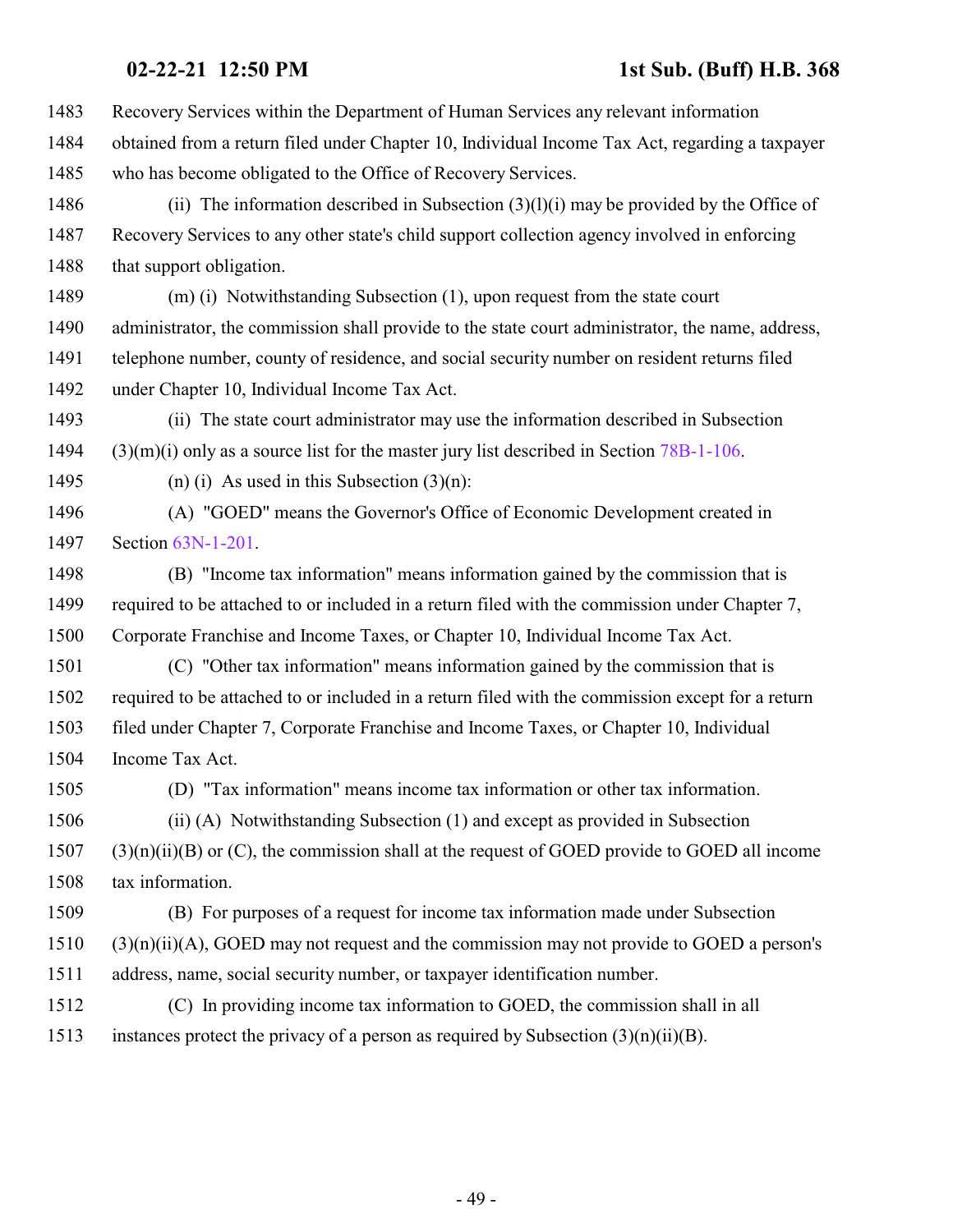| 1514 | (iii) (A) Notwithstanding Subsection (1) and except as provided in Subsection                      |
|------|----------------------------------------------------------------------------------------------------|
| 1515 | $(3)(n)(iii)(B)$ , the commission shall at the request of GOED provide to GOED other tax           |
| 1516 | information.                                                                                       |
| 1517 | (B) Before providing other tax information to GOED, the commission shall redact or                 |
| 1518 | remove any name, address, social security number, or taxpayer identification number.               |
| 1519 | (iv) GOED may provide tax information received from the commission in accordance                   |
| 1520 | with this Subsection $(3)(n)$ only:                                                                |
| 1521 | (A) as a fiscal estimate, fiscal note information, or statistical information; and                 |
| 1522 | (B) if the tax information is classified to prevent the identification of a particular             |
| 1523 | return.                                                                                            |
| 1524 | (v) (A) A person may not request tax information from GOED under Title $63G$ ,                     |
| 1525 | Chapter 2, Government Records Access and Management Act, or this section, if GOED                  |
| 1526 | received the tax information from the commission in accordance with this Subsection $(3)(n)$ .     |
| 1527 | (B) GOED may not provide to a person that requests tax information in accordance                   |
| 1528 | with Subsection $(3)(n)(v)(A)$ any tax information other than the tax information GOED             |
| 1529 | provides in accordance with Subsection $(3)(n)(iv)$ .                                              |
| 1530 | (o) Notwithstanding Subsection (1), the commission may provide to the governing                    |
| 1531 | board of the agreement or a taxing official of another state, the District of Columbia, the United |
| 1532 | States, or a territory of the United States:                                                       |
| 1533 | (i) the following relating to an agreement sales and use tax:                                      |
| 1534 | (A) information contained in a return filed with the commission;                                   |
| 1535 | (B) information contained in a report filed with the commission;                                   |
| 1536 | (C) a schedule related to Subsection $(3)(0)(i)(A)$ or (B); or                                     |
| 1537 | (D) a document filed with the commission; or                                                       |
| 1538 | (ii) a report of an audit or investigation made with respect to an agreement sales and             |
| 1539 | use tax.                                                                                           |
| 1540 | (p) Notwithstanding Subsection (1), the commission may provide information                         |
| 1541 | concerning a taxpayer's state income tax return or state income tax withholding information to     |
| 1542 | the Driver License Division if the Driver License Division:                                        |
| 1543 | (i) requests the information; and                                                                  |
| 1544 | (ii) provides the commission with a signed release form from the taxpayer allowing the             |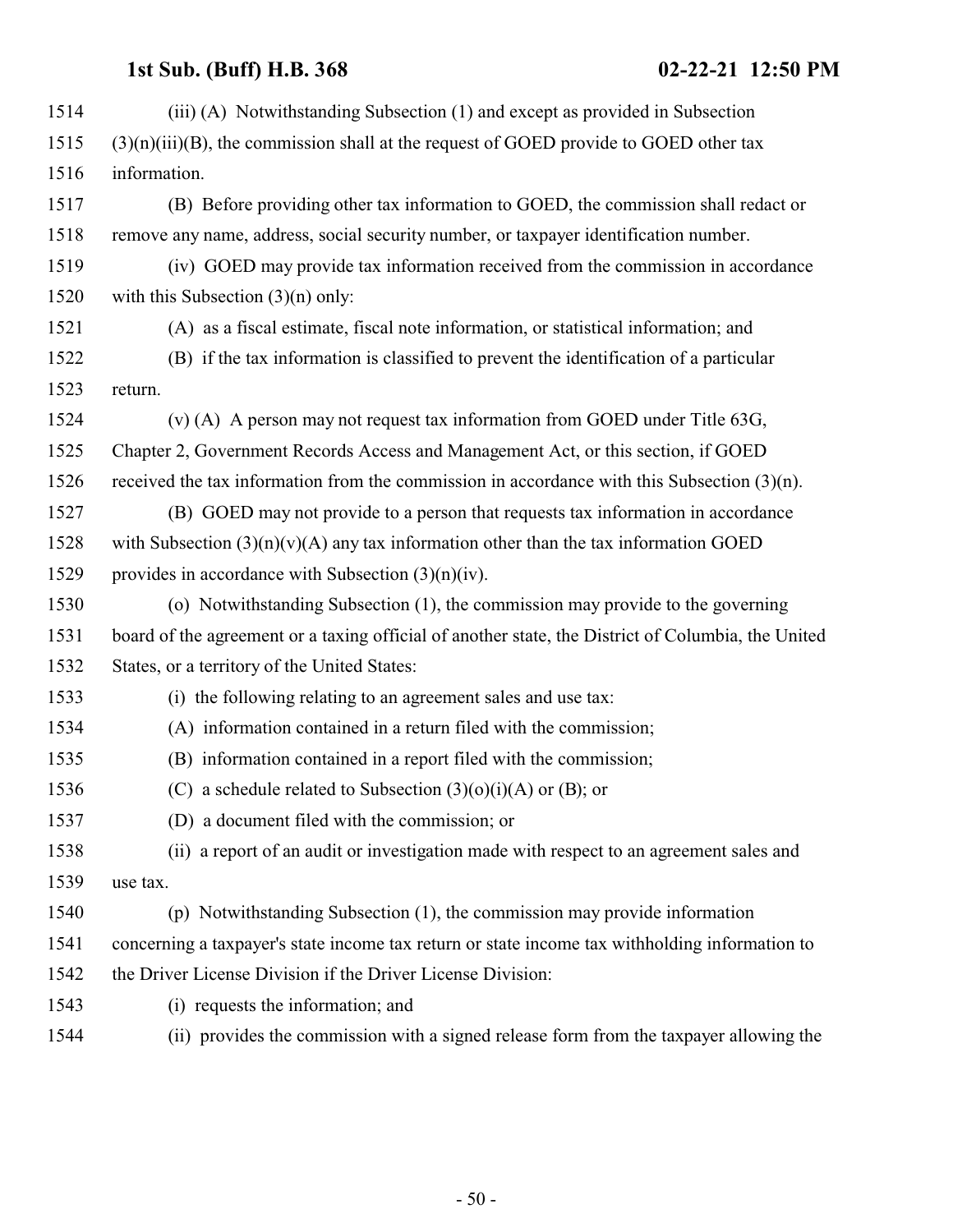Driver License Division access to the information.

- (q) Notwithstanding Subsection (1), the commission shall provide to the Utah Communications Authority, or a division of the Utah Communications Authority, the information requested by the authority under Sections [63H-7a-302](http://le.utah.gov/UtahCode/SectionLookup.jsp?section=63h-7a-302&session=2021GS), [63H-7a-402](http://le.utah.gov/UtahCode/SectionLookup.jsp?section=63h-7a-402&session=2021GS), and [63H-7a-502](http://le.utah.gov/UtahCode/SectionLookup.jsp?section=63h-7a-502&session=2021GS).
- (r) Notwithstanding Subsection (1), the commission shall provide to the Utah Educational Savings Plan information related to a resident or nonresident individual's contribution to a Utah Educational Savings Plan account as designated on the resident or nonresident's individual income tax return as provided under Section [59-10-1313](http://le.utah.gov/UtahCode/SectionLookup.jsp?section=59-10-1313&session=2021GS).
- (s) Notwithstanding Subsection (1), for the purpose of verifying eligibility under 1555 Sections [26-18-2.5](http://le.utah.gov/UtahCode/SectionLookup.jsp?section=26-18-2.5&session=2021GS) and [26-40-105](http://le.utah.gov/UtahCode/SectionLookup.jsp?section=26-40-105&session=2021GS), the commission shall provide an eligibility worker with the Department of Health or its designee with the adjusted gross income of an individual if:
- (i) an eligibility worker with the Department of Health or its designee requests the information from the commission; and
- (ii) the eligibility worker has complied with the identity verification and consent provisions of Sections [26-18-2.5](http://le.utah.gov/UtahCode/SectionLookup.jsp?section=26-18-2.5&session=2021GS) and [26-40-105](http://le.utah.gov/UtahCode/SectionLookup.jsp?section=26-40-105&session=2021GS).
- (t) Notwithstanding Subsection (1), the commission may provide to a county, as determined by the commission, information declared on an individual income tax return in accordance with Section [59-10-103.1](http://le.utah.gov/UtahCode/SectionLookup.jsp?section=59-10-103.1&session=2021GS) that relates to eligibility to claim a residential exemption authorized under Section [59-2-103](http://le.utah.gov/UtahCode/SectionLookup.jsp?section=59-2-103&session=2021GS).
- (u) Notwithstanding Subsection (1), the commission shall provide a report regarding any access line provider that is over 90 days delinquent in payment to the commission of amounts the access line provider owes under Title 69, Chapter 2, Part 4, Prepaid Wireless Telecommunications Service Charges, to the board of the Utah Communications Authority created in Section [63H-7a-201](http://le.utah.gov/UtahCode/SectionLookup.jsp?section=63h-7a-201&session=2021GS).
- (v) Notwithstanding Subsection (1), the commission shall provide the Department of Environmental Quality a report on the amount of tax paid by a radioactive waste facility for the previous calendar year under Section [59-24-103.5](http://le.utah.gov/UtahCode/SectionLookup.jsp?section=59-24-103.5&session=2021GS).
- (w) Notwithstanding Subsection (1), the commission may, upon request, provide to the Department of Workforce Services any information received under Chapter 10, Part 4, Withholding of Tax, that is relevant to the duties of the Department of Workforce Services.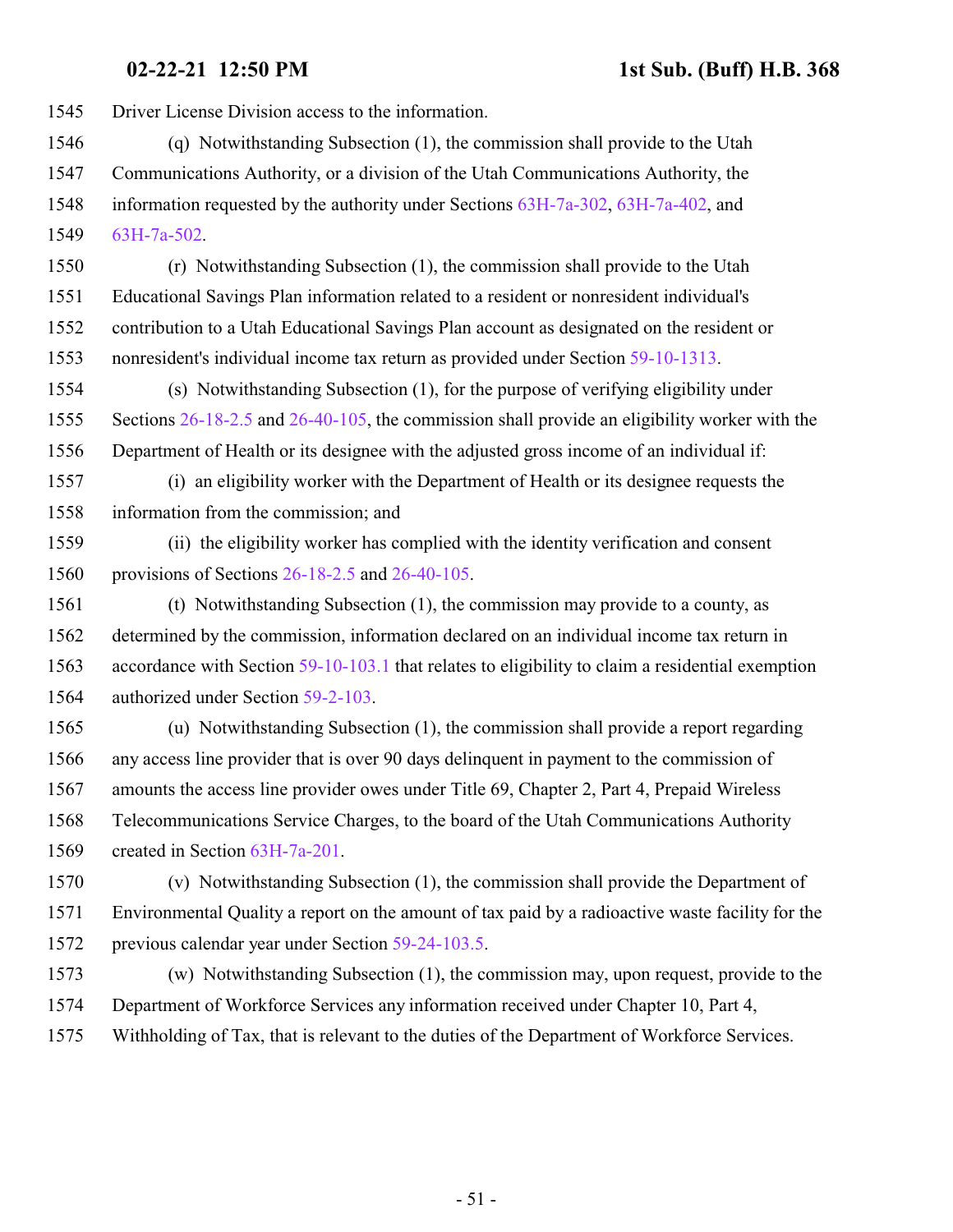| 1576 | (x) Notwithstanding Subsection (1), the commission may provide the Public Service                  |
|------|----------------------------------------------------------------------------------------------------|
| 1577 | Commission or the Division of Public Utilities information related to a seller that collects and   |
| 1578 | remits to the commission a charge described in Subsection $69-2-405(2)$ , including the seller's   |
| 1579 | identity and the number of charges described in Subsection $69-2-405(2)$ that the seller collects. |
| 1580 | (4) (a) Each report and return shall be preserved for at least three years.                        |
| 1581 | (b) After the three-year period provided in Subsection $(4)(a)$ the commission may                 |
| 1582 | destroy a report or return.                                                                        |
| 1583 | (5) (a) Any individual who violates this section is guilty of a class A misdemeanor.               |
| 1584 | (b) If the individual described in Subsection $(5)(a)$ is an officer or employee of the            |
| 1585 | state, the individual shall be dismissed from office and be disqualified from holding public       |
| 1586 | office in this state for a period of five years thereafter.                                        |
| 1587 | (c) Notwithstanding Subsection $(5)(a)$ or (b), GOED, when requesting information in               |
| 1588 | accordance with Subsection $(3)(n)(iii)$ , or an individual who requests information in            |
| 1589 | accordance with Subsection $(3)(n)(v)$ :                                                           |
| 1590 | (i) is not guilty of a class A misdemeanor; and                                                    |
| 1591 | (ii) is not subject to:                                                                            |
| 1592 | (A) dismissal from office in accordance with Subsection $(5)(b)$ ; or                              |
| 1593 | (B) disqualification from holding public office in accordance with Subsection $(5)(b)$ .           |
| 1594 | (6) Except as provided in Section $59-1-404$ , this part does not apply to the property tax.       |
| 1595 | Section 27. Section 59-1-403.1 is amended to read:                                                 |
| 1596 | 59-1-403.1. Disclosure of return information.                                                      |
| 1597 | (1) As used in this section:                                                                       |
| 1598 | (a) "Office" means:                                                                                |
| 1599 | (i) the Office of the Legislative Fiscal Analyst, established in Section $36-12-13$ ;              |
| 1600 | (ii) the Office of Legislative Research and General Counsel, established in Section                |
| 1601 | $36-12-12$ ; or                                                                                    |
| 1602 | (iii) the Governor's Office of [Management] Planning and Budget, created in Section                |
| 1603 | 63J-4-201.                                                                                         |
| 1604 | (b) (i) "Return information" means information gained by the commission that is                    |
| 1605 | required to be attached to or included in a return filed with the commission.                      |
| 1606 | "Return information" does not include information that the commission is<br>(ii)                   |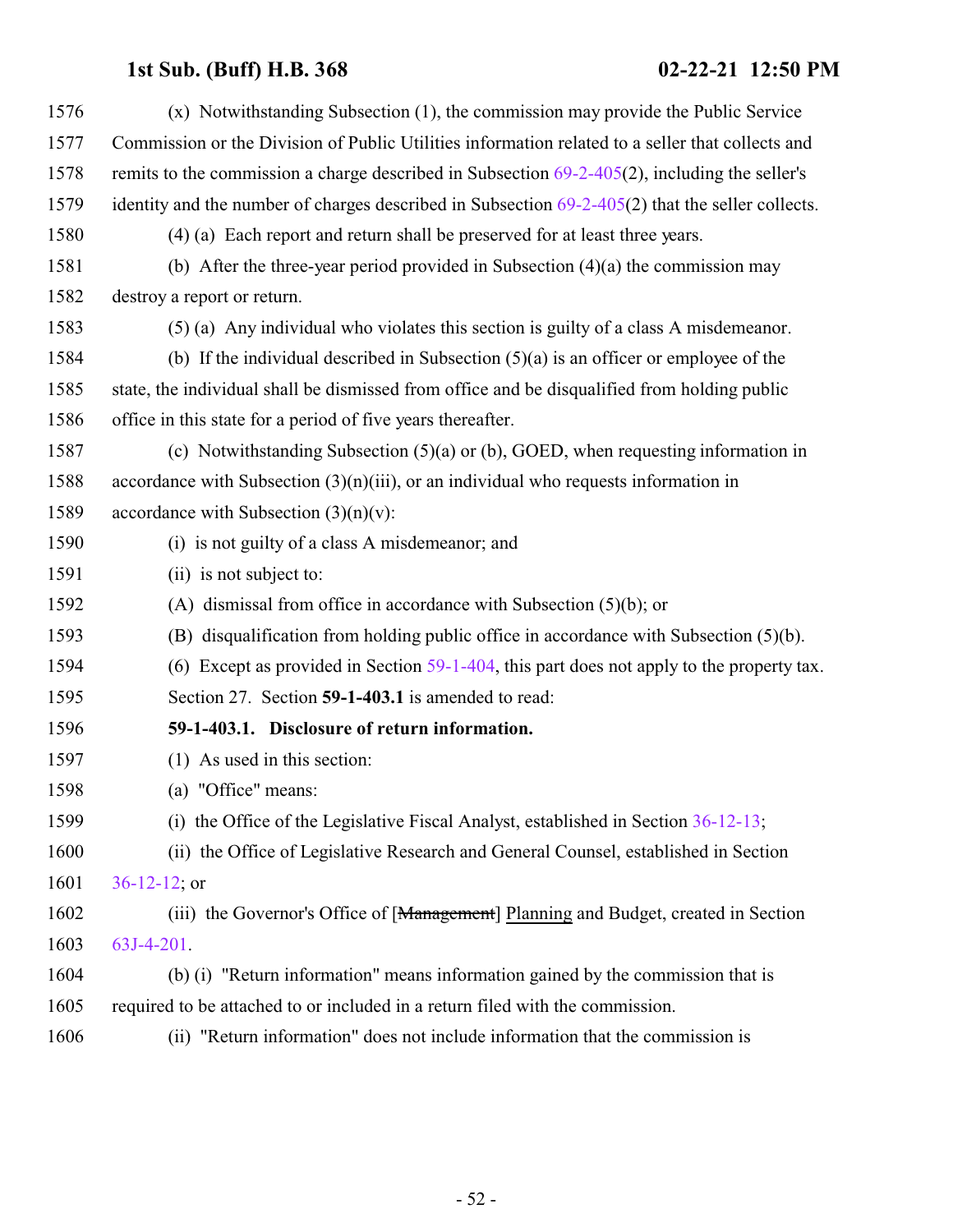prohibited from disclosing by federal law, federal regulation, or federal publication.

- (2) (a) Notwithstanding Subsection [59-1-403](#page-45-0)(1), the commission, at the request of an office, shall provide to the office all return information with the items described in Subsection (2)(b) removed.
- (b) For purposes of a request for return information made under Subsection (2)(a), the commission shall redact or remove any name, address, social security number, or taxpayer identification number.
- (3) (a) An office may disclose return information received from the commission in accordance with this section only:
- (i) (A) as a fiscal estimate, fiscal note information, or statistical information; and
- (B) in a manner that reasonably protects the identification of a particular taxpayer; or
- 1618 (ii) to another office.
- (b) A person may not request return information, other than the return information that the office discloses in accordance with Subsection (3)(a), from an office under Title 63G,
- Chapter 2, Government Records Access and Management Act, or this section, if that office
- received the return information from the commission in accordance with this section.
- (c) An office may not disclose to a person that requests return information any return information other than the return information that the office discloses in accordance with 1625 Subsection  $(3)(a)$ .
- (4) Any individual who violates Subsection (3)(a):
- (a) is guilty of a class A misdemeanor; and
- (b) shall be:
- (i) dismissed from office; and
- (ii) disqualified from holding public office in this state for a period of five years after dismissal.
- (5) (a) An office and the commission may enter into an agreement specifying the procedures for accessing, storing, and destroying return information requested in accordance with this section.
- (b) An office's access to return information is governed by this section, and except as provided in Subsection (5)(a), may not be limited by any agreement.
- Section 28. Section **59-15-109** is amended to read: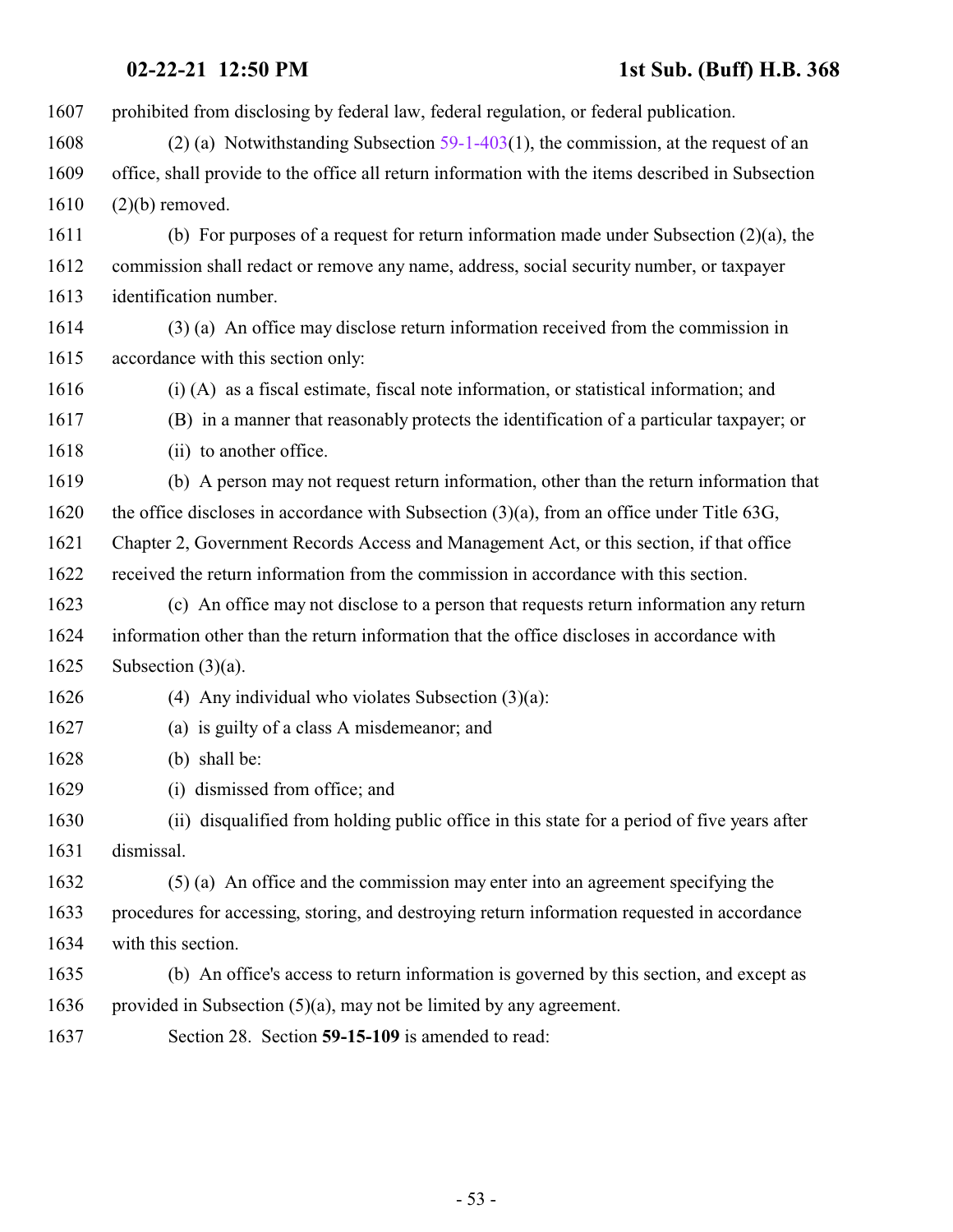| 1638 | 59-15-109. Tax money to be paid to state treasurer.                                           |
|------|-----------------------------------------------------------------------------------------------|
| 1639 | (1) Except as provided in Subsection (2), taxes collected under this chapter shall be         |
| 1640 | paid by the commission to the state treasurer daily for deposit as follows:                   |
| 1641 | (a) the greater of the following shall be deposited into the Alcoholic Beverage               |
| 1642 | Enforcement and Treatment Restricted Account created in Section 32B-2-403:                    |
| 1643 | (i) an amount calculated by:                                                                  |
| 1644 | (A) determining an amount equal to 40% of the revenue collected for the fiscal year           |
| 1645 | two years preceding the fiscal year for which the deposit is made; and                        |
| 1646 | (B) subtracting \$30,000 from the amount determined under Subsection $(1)(a)(i)(A)$ ; or      |
| 1647 | (ii) $$4,350,000$ ; and                                                                       |
| 1648 | (b) the revenue collected in excess of the amount deposited in accordance with                |
| 1649 | Subsection (1)(a) shall be deposited into the General Fund.                                   |
| 1650 | (2) For a fiscal year beginning on or after July 1, 2020, the state treasurer shall annually  |
| 1651 | deposit into the Alcoholic Beverage Enforcement and Treatment Restricted Account created in   |
| 1652 | Section 32B-2-403 an amount equal to the amount of revenue generated in the current fiscal    |
| 1653 | year by the portion of the tax imposed under Section 59-15-101 that exceeds:                  |
| 1654 | (a) \$12.80 per 31-gallon barrel for beer imported or manufactured:                           |
| 1655 | (i) on or after July 1, 2003; and                                                             |
| 1656 | (ii) for sale, use, or distribution in this state; and                                        |
| 1657 | (b) a proportionate rate to the rate described in Subsection $(2)(a)$ for:                    |
| 1658 | any quantity of beer other than a 31-gallon barrel; or<br>(i)                                 |
| 1659 | (ii) the fractional parts of a 31-gallon barrel.                                              |
| 1660 | $(3)$ (a) The commission shall notify the entities described in Subsection $(3)(b)$ not later |
| 1661 | than the September 1 preceding the fiscal year of the deposit of:                             |
| 1662 | (i) the amount of the proceeds of the beer excise tax collected in accordance with this       |
| 1663 | section for the fiscal year two years preceding the fiscal year of deposit; and               |
| 1664 | (ii) an amount equal to 40% of the amount listed in Subsection $(3)(a)(i)$ .                  |
| 1665 | (b) The notification required by Subsection $(3)(a)$ shall be sent to:                        |
| 1666 | the Governor's Office of [Management] Planning and Budget; and<br>(i)                         |
| 1667 | (ii) the Legislative Fiscal Analyst.                                                          |
| 1668 | Section 29. Section 62A-15-612 is amended to read:                                            |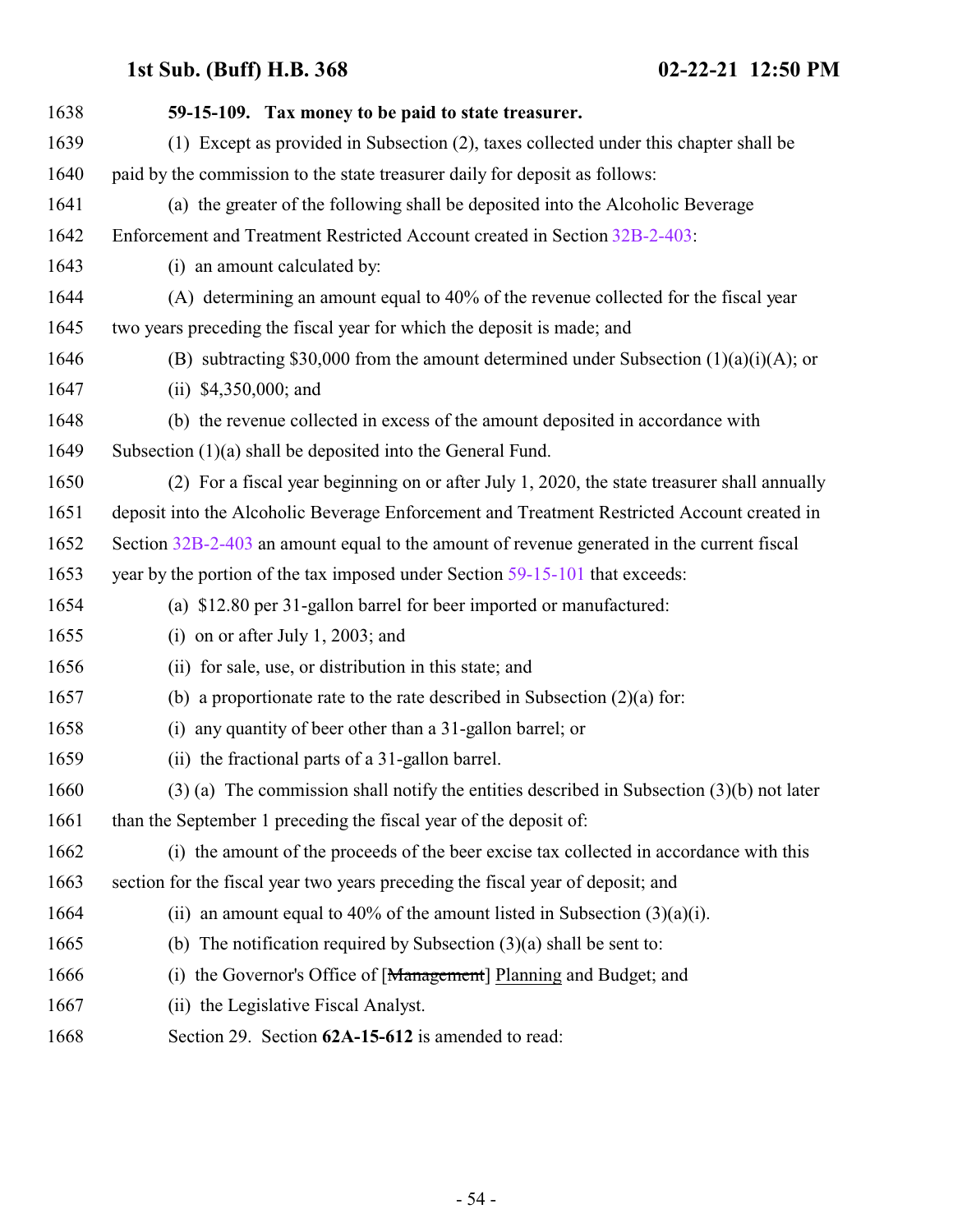### **62A-15-612. Allocation of pediatric state hospital beds -- Formula.**

(1) As used in this section:

 (a) "Mental health catchment area" means a county or group of counties governed by a local mental health authority.

 (b) "Pediatric beds" means the total number of patient beds located in the children's unit and the youth units at the state hospital, as determined by the superintendent of the state hospital.

 (2) On July 1, 1996, 72 pediatric beds shall be allocated to local mental health authorities under this section. The division shall review and adjust the number of pediatric beds as necessary every three years according to the state's population of persons under 18 years of age. All population figures utilized shall reflect the most recent available population estimates 1680 from the Governor's Office of [Management] Planning and Budget.

 (3) The allocation of beds shall be based on the percentage of the state's population of persons under the age of 18 located within a mental health catchment area. Each community mental health center shall be allocated at least one bed.

 (4) A local mental health authority may sell or loan its allocation of beds to another local mental health authority.

 (5) The division shall allocate 72 pediatric beds at the state hospital to local mental health authorities for their use in accordance with the formula established under this section. If a local mental health authority is unable to access a bed allocated to it under that formula, the division shall provide that local mental health authority with funding equal to the reasonable, average daily cost of an acute care bed purchased by the local mental health authority.

Section 30. Section **63A-1-114** is amended to read:

**63A-1-114. Rate committee -- Membership -- Duties.**

 (1) (a) There is created a rate committee consisting of the executive directors, commissioners, or superintendents of seven state agencies, which may include the State Board of Education, that use services and pay rates to one of the department internal service funds, or their designee, that the governor appoints for a two-year term.

 (b) (i) Of the seven state agencies represented on the rate committee under Subsection (1)(a), only one of the following may be represented on the committee, if at all, at any one time: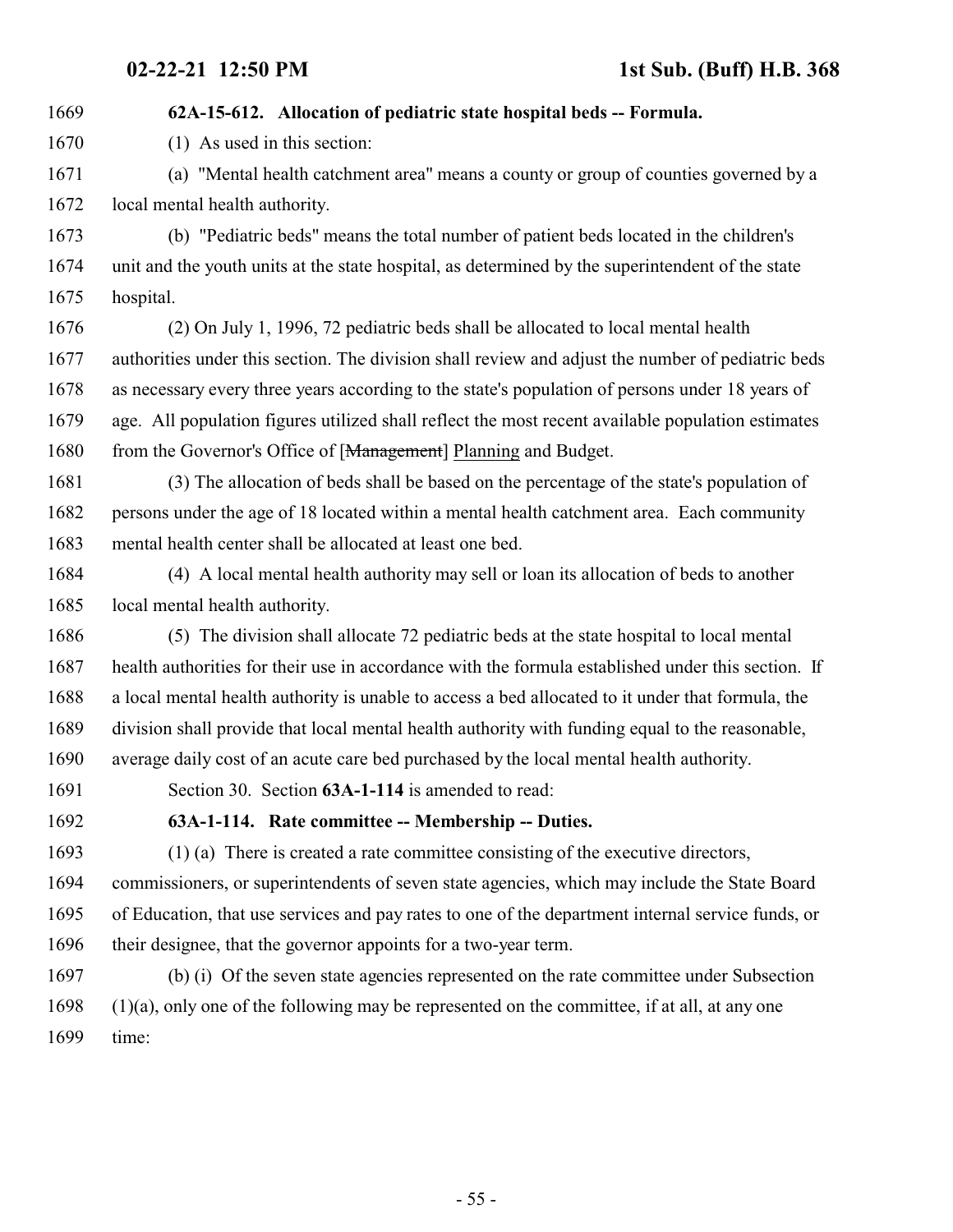| 1700 | (A) the Governor's Office of [Management] Planning and Budget; or                                |
|------|--------------------------------------------------------------------------------------------------|
| 1701 | (B) the Department of Technology Services.                                                       |
| 1702 | (ii) The department may not have a representative on the rate committee.                         |
| 1703 | (c) (i) The committee shall elect a chair from its members.                                      |
| 1704 | (ii) Members of the committee who are state government employees and who do not                  |
| 1705 | receive salary, per diem, or expenses from their agency for their service on the committee shall |
| 1706 | receive no compensation, benefits, per diem, or expenses for the members' service on the         |
| 1707 | committee.                                                                                       |
| 1708 | (d) The Department of Administrative Services shall provide staff services to the                |
| 1709 | committee.                                                                                       |
| 1710 | (2) (a) A division described in Section $63A-1-109$ that manages an internal service             |
| 1711 | fund shall submit to the committee a proposed rate and fee schedule for services rendered by     |
| 1712 | the division to an executive branch entity or an entity that subscribes to services rendered by  |
| 1713 | the division.                                                                                    |
| 1714 | (b) The committee shall:                                                                         |
| 1715 | (i) conduct meetings in accordance with Title 52, Chapter 4, Open and Public Meetings            |
| 1716 | Act;                                                                                             |
| 1717 | (ii) meet at least once each calendar year to:                                                   |
| 1718 | (A) discuss the service performance of each internal service fund;                               |
| 1719 | (B) review the proposed rate and fee schedules;                                                  |
| 1720 | (C) at the rate committee's discretion, approve, increase, or decrease the rate and fee          |
| 1721 | schedules described in Subsection $(2)(b)(ii)(B)$ ; and                                          |
| 1722 | (D) discuss any prior or potential adjustments to the service level received by state            |
| 1723 | agencies that pay rates to an internal service fund;                                             |
| 1724 | (iii) recommend a proposed rate and fee schedule for each internal service fund to:              |
| 1725 | (A) the Governor's Office of [Management] Planning and Budget; and                               |
| 1726 | (B) each legislative appropriations subcommittee that, in accordance with Section                |
| 1727 | 63J-1-410, approves the internal service fund agency's rates, fees, and budget; and              |
| 1728 | (iv) review and approve, increase or decrease an interim rate, fee, or amount when an            |
| 1729 | internal service fund agency begins a new service or introduces a new product between annual     |
| 1730 | general sessions of the Legislature.                                                             |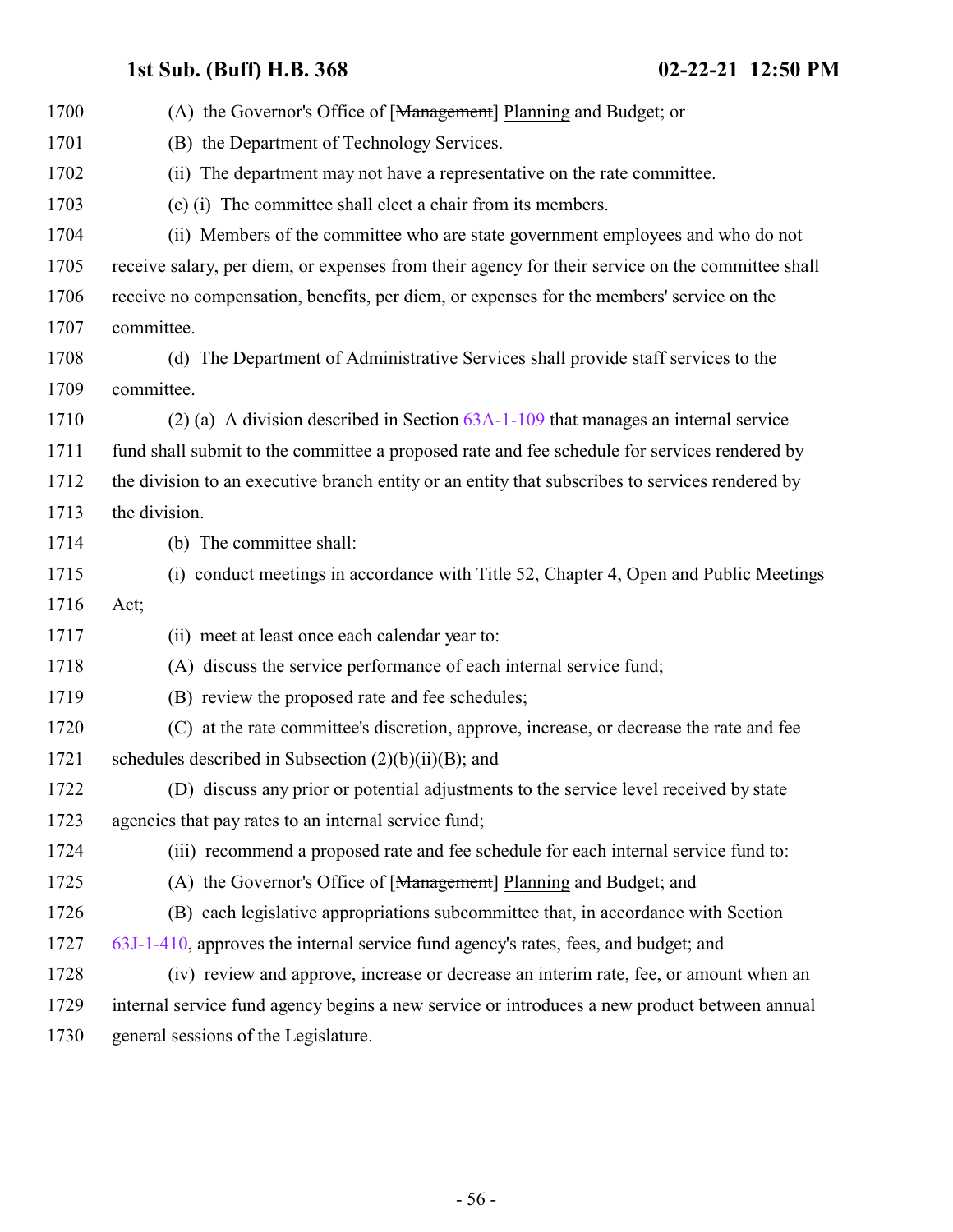| 1731 | (c) The committee may in accordance with Subsection $63J-1-410(4)$ , decrease a rate,        |
|------|----------------------------------------------------------------------------------------------|
| 1732 | fee, or amount that has been approved by the Legislature.                                    |
| 1733 | Section 31. Section 63A-1-203 is amended to read:                                            |
| 1734 | 63A-1-203. Utah Transparency Advisory Board -- Creation -- Membership --                     |
| 1735 | Duties.                                                                                      |
| 1736 | (1) There is created within the department the Utah Transparency Advisory Board              |
| 1737 | comprised of members knowledgeable about public finance or providing public access to        |
| 1738 | public information.                                                                          |
| 1739 | (2) The board consists of:                                                                   |
| 1740 | (a) the state auditor or the state auditor's designee;                                       |
| 1741 | (b) an individual appointed by the executive director of the department;                     |
| 1742 | (c) an individual appointed by the executive director of the Governor's Office of            |
| 1743 | [Management] Planning and Budget;                                                            |
| 1744 | (d) an individual appointed by the governor on advice from the Legislative Fiscal            |
| 1745 | Analyst;                                                                                     |
| 1746 | (e) one member of the Senate, appointed by the governor on advice from the president         |
| 1747 | of the Senate;                                                                               |
| 1748 | (f) one member of the House of Representatives, appointed by the governor on advice          |
| 1749 | from the speaker of the House of Representatives;                                            |
| 1750 | (g) an individual appointed by the director of the Department of Technology Services;        |
| 1751 | (h) the director of the Division of Archives and Records Service created in Section          |
| 1752 | 63A-12-101 or the director's designee;                                                       |
| 1753 | (i) an individual who is a member of the State Records Committee created in Section          |
| 1754 | 63G-2-501, appointed by the governor;                                                        |
| 1755 | (i) an individual representing counties, appointed by the governor;                          |
| 1756 | (k) an individual representing municipalities, appointed by the governor;                    |
| 1757 | (1) an individual representing special districts, appointed by the governor;                 |
| 1758 | (m) an individual representing the State Board of Education, appointed by the State          |
| 1759 | Board of Education; and                                                                      |
| 1760 | (n) one individual who is a member of the public and who has knowledge, expertise, or        |
| 1761 | experience in matters relating to the board's duties under Subsection (10), appointed by the |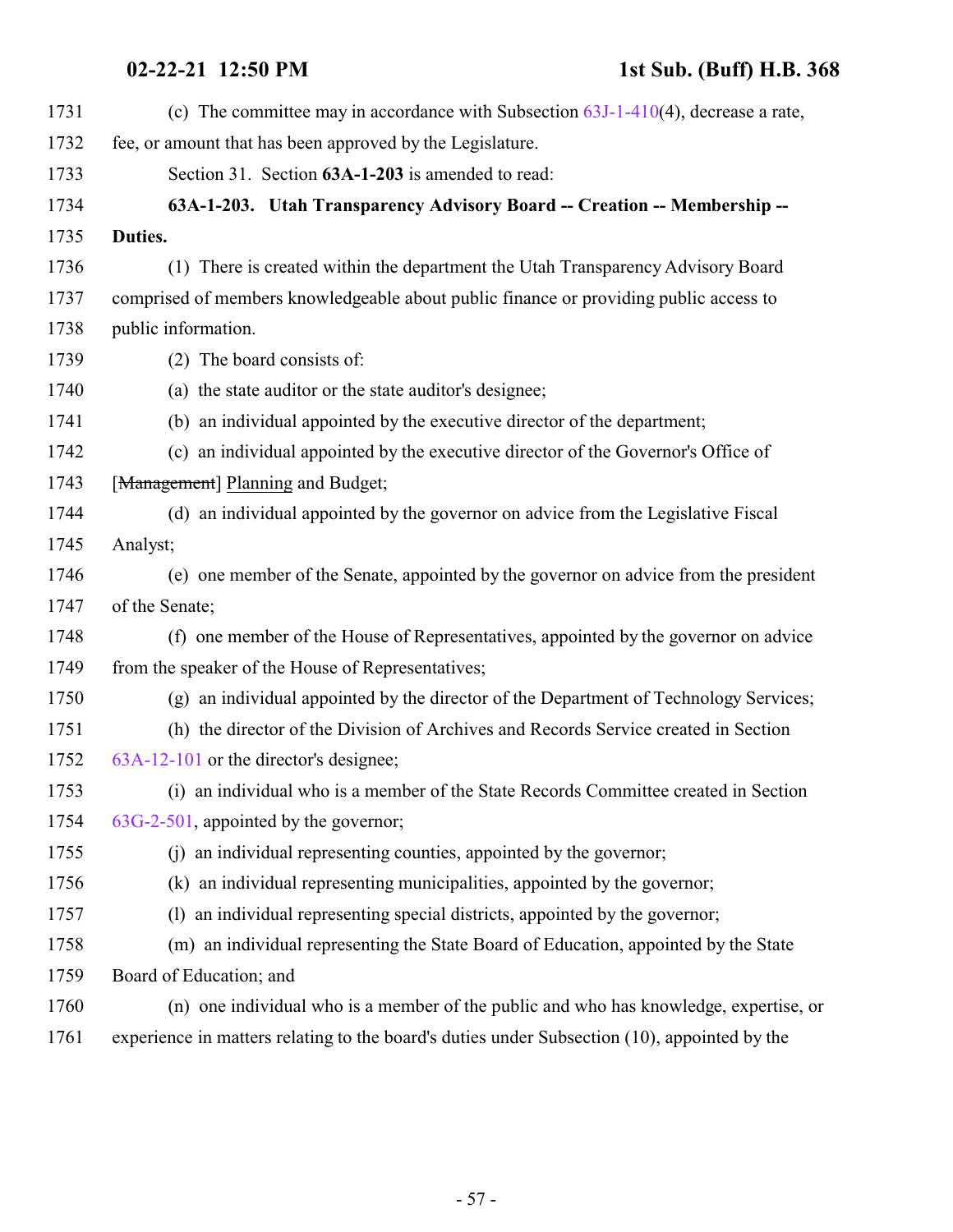board members identified in Subsections (2)(a) through (m). (3) The board shall: (a) advise the state auditor and the department on matters related to the implementation and administration of this part; (b) develop plans, make recommendations, and assist in implementing the provisions 1767 of this part; (c) determine what public financial information shall be provided by a participating state entity, independent entity, and participating local entity, if the public financial information: (i) only includes records that: (A) are classified as public under Title 63G, Chapter 2, Government Records Access and Management Act, or, subject to any specific limitations and requirements regarding the 1774 provision of financial information from the entity described in Section [63A-1-202](http://le.utah.gov/UtahCode/SectionLookup.jsp?section=63a-1-202&session=2021GS), if an entity is exempt from Title 63G, Chapter 2, Government Records Access and Management Act, records that would normally be classified as public if the entity were not exempt from Title 63G, Chapter 2, Government Records Access and Management Act; (B) are an accounting of money, funds, accounts, bonds, loans, expenditures, or revenues, regardless of the source; and (C) are owned, held, or administered by the participating state entity, independent entity, or participating local entity that is required to provide the record; and (ii) is of the type or nature that should be accessible to the public via a website based on considerations of: (A) the cost effectiveness of providing the information; (B) the value of providing the information to the public; and (C) privacy and security considerations; (d) evaluate the cost effectiveness of implementing specific information resources and features on the website; (e) require participating local entities to provide public financial information in accordance with the requirements of this part, with a specified content, reporting frequency, and form; (f) require an independent entity's website or a participating local entity's website to be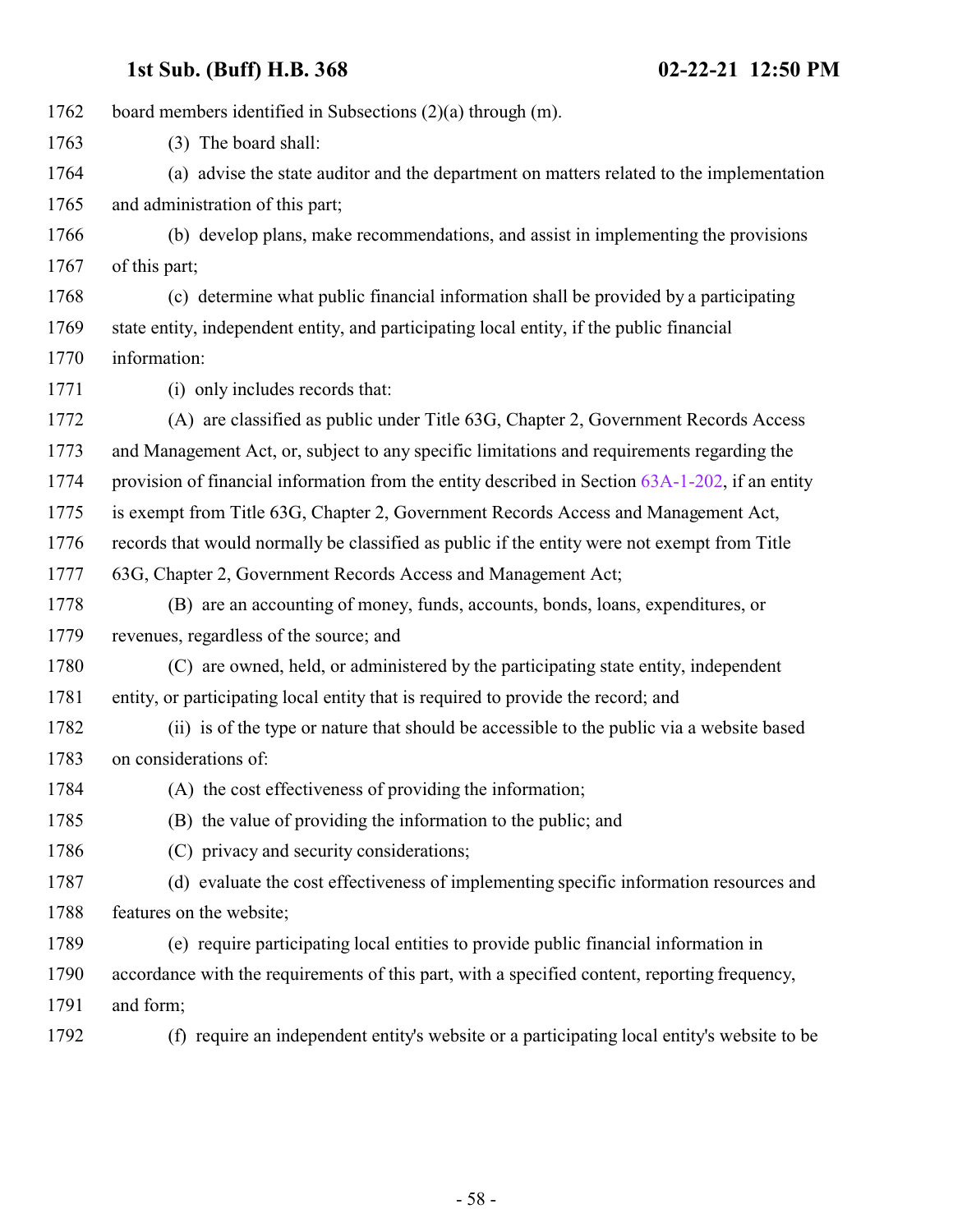| 1793 | accessible by link or other direct route from the Utah Public Finance Website if the           |
|------|------------------------------------------------------------------------------------------------|
| 1794 | independent entity or participating local entity does not use the Utah Public Finance Website; |
| 1795 | (g) determine the search methods and the search criteria that shall be made available to       |
| 1796 | the public as part of a website used by an independent entity or a participating local entity  |
| 1797 | under the requirements of this part, which criteria may include:                               |
| 1798 | (i) fiscal year;                                                                               |
| 1799 | (ii) expenditure type;                                                                         |
| 1800 | (iii) name of the agency;                                                                      |
| 1801 | (iv) payee;                                                                                    |
| 1802 | $(v)$ date; and                                                                                |
| 1803 | (vi) amount; and                                                                               |
| 1804 | (h) analyze ways to improve the information on the Utah Public Finance Website so              |
| 1805 | the information is more relevant to citizens, including through the use of:                    |
| 1806 | (i) infographics that provide more context to the data; and                                    |
| 1807 | (ii) geolocation services, if possible.                                                        |
| 1808 | (4) Every two years, the board shall elect a chair and a vice chair from its members.          |
| 1809 | (5) (a) Each member shall serve a four-year term.                                              |
| 1810 | (b) When a vacancy occurs in the membership for any reason, the replacement shall be           |
| 1811 | appointed for a four-year term.                                                                |
| 1812 | (6) To accomplish its duties, the board shall meet as it determines necessary.                 |
| 1813 | (7) Reasonable notice shall be given to each member of the board before any meeting.           |
| 1814 | (8) A majority of the board constitutes a quorum for the transaction of business.              |
| 1815 | $(9)$ (a) A member who is not a legislator may not receive compensation or benefits for        |
| 1816 | the member's service, but may receive per diem and travel expenses as allowed in:              |
| 1817 | (i) Section $63A-3-106$ ;                                                                      |
| 1818 | (ii) Section $63A-3-107$ ; and                                                                 |
| 1819 | (iii) rules made by the Division of Finance according to Sections $63A-3-106$ and              |
| 1820 | 63A-3-107.                                                                                     |
| 1821 | (b) Compensation and expenses of a member who is a legislator are governed by                  |
| 1822 | Section 36-2-2 and Legislative Joint Rules, Title 5, Legislative Compensation and Expenses.    |
| 1823 | $(10)$ (a) As used in Subsections $(10)$ and $(11)$ :                                          |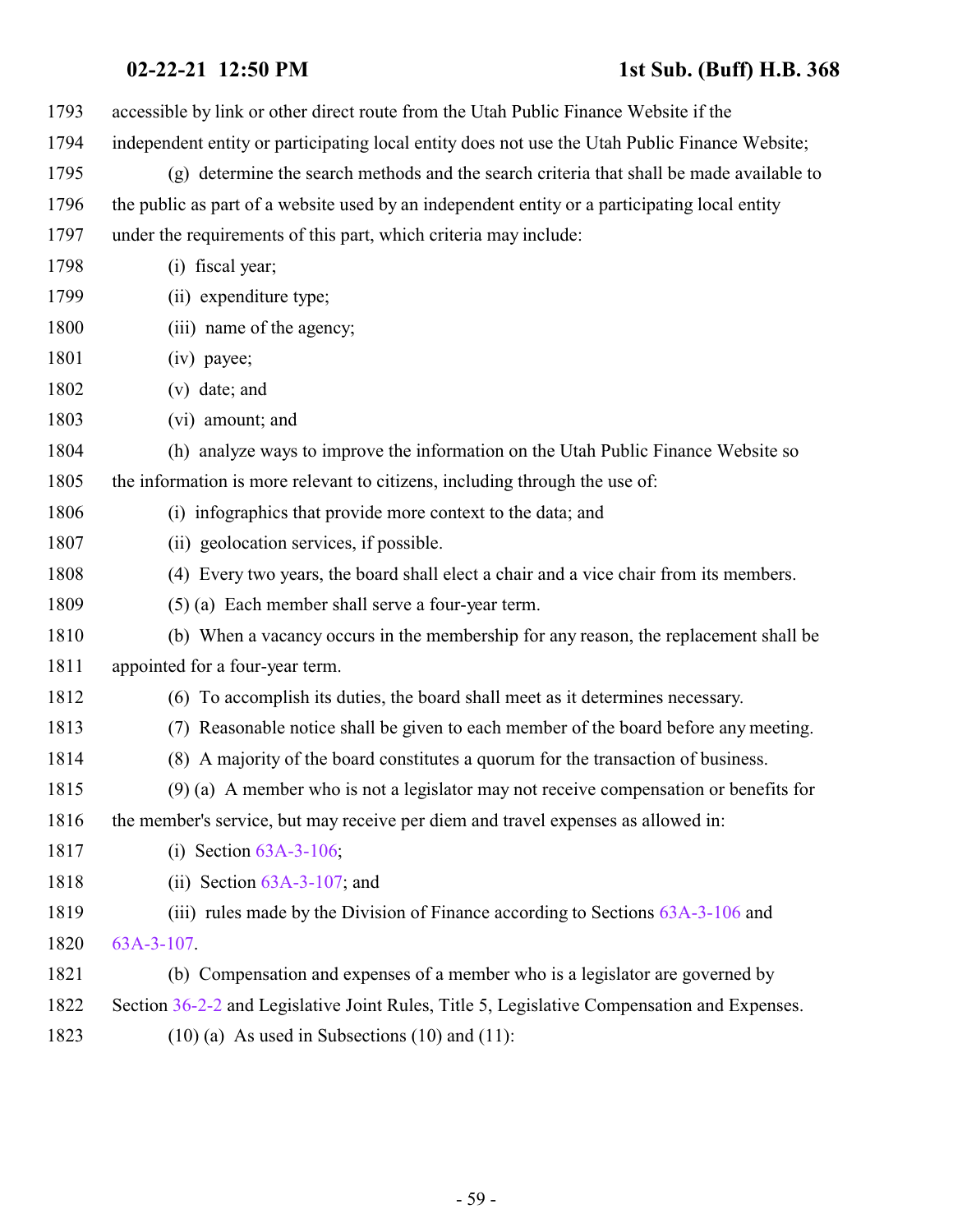| 1824 | (i) "Information website" means a single Internet website containing public information     |
|------|---------------------------------------------------------------------------------------------|
| 1825 | or links to public information.                                                             |
| 1826 | (ii) "Public information" means records of state government, local government, or an        |
| 1827 | independent entity that are classified as public under Title 63G, Chapter 2, Government     |
| 1828 | Records Access and Management Act, or, subject to any specific limitations and requirements |
| 1829 | regarding the provision of financial information from the entity described in Section       |
| 1830 | 63A-1-202, if an entity is exempt from Title 63G, Chapter 2, Government Records Access and  |
| 1831 | Management Act, records that would normally be classified as public if the entity were not  |
| 1832 | exempt from Title 63G, Chapter 2, Government Records Access and Management Act.             |
| 1833 | (b) The board shall:                                                                        |
| 1834 | (i) study the establishment of an information website and develop recommendations for       |
| 1835 | its establishment;                                                                          |
| 1836 | (ii) develop recommendations about how to make public information more readily              |
| 1837 | available to the public through the information website;                                    |
| 1838 | (iii) develop standards to make uniform the format and accessibility of public              |
| 1839 | information posted to the information website; and                                          |
| 1840 | (iv) identify and prioritize public information in the possession of a state agency or      |
| 1841 | political subdivision that may be appropriate for publication on the information website.   |
| 1842 | (c) In fulfilling its duties under Subsection $(10)(b)$ , the board shall be guided by      |
| 1843 | principles that encourage:                                                                  |
| 1844 | (i) (A) the establishment of a standardized format of public information that makes the     |
| 1845 | information more easily accessible by the public;                                           |
| 1846 | (B) the removal of restrictions on the reuse of public information;                         |
| 1847 | (C) minimizing limitations on the disclosure of public information while appropriately      |
| 1848 | safeguarding sensitive information; and                                                     |
| 1849 | (D) balancing factors in favor of excluding public information from an information          |
| 1850 | website against the public interest in having the information accessible on an information  |
| 1851 | website;                                                                                    |
| 1852 | (ii) (A) permanent, lasting, open access to public information; and                         |
| 1853 | (B) the publication of bulk public information;                                             |
| 1854 | (iii) the implementation of well-designed public information systems that ensure data       |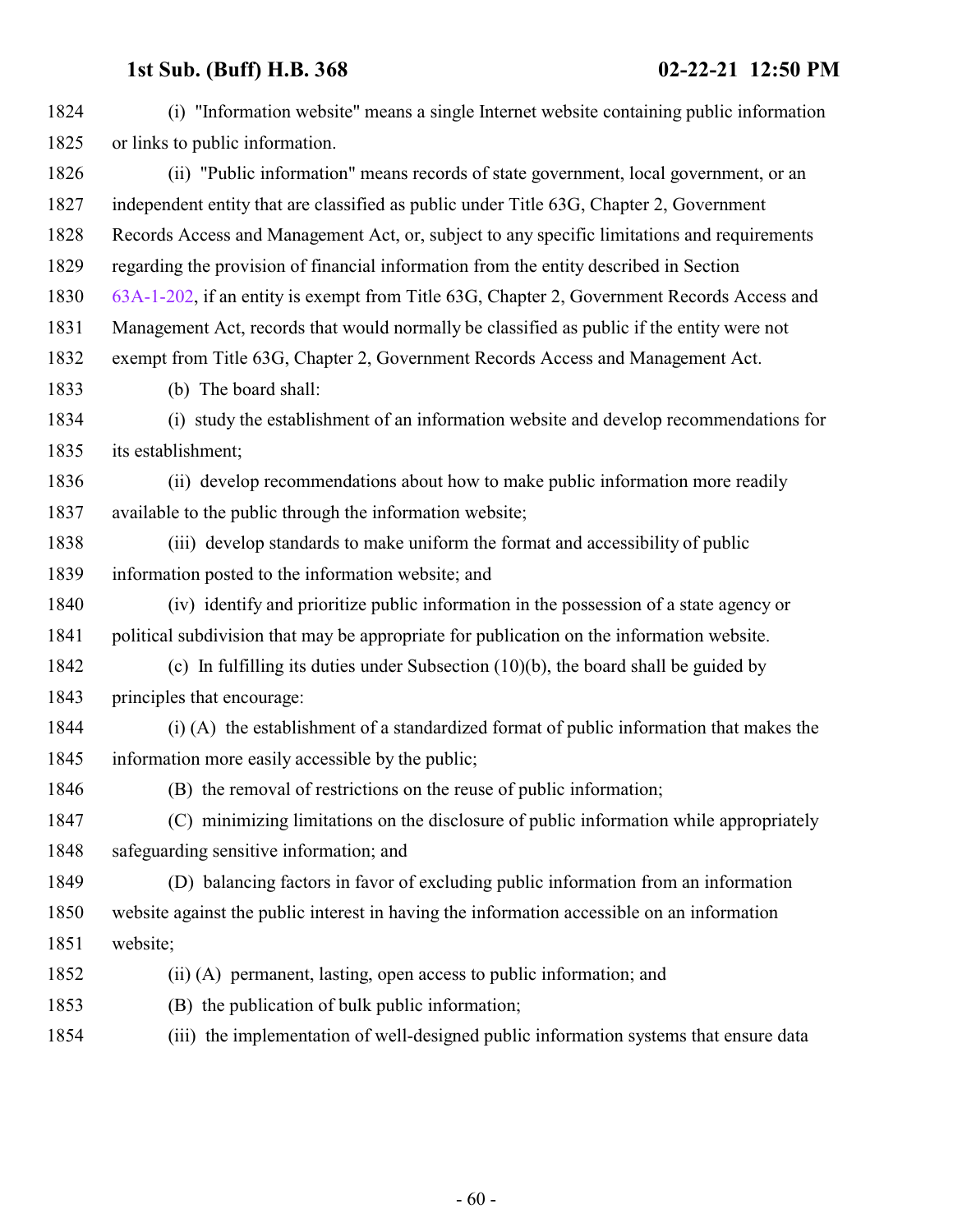| 1855 | quality, create a public, comprehensive list or index of public information, and define a process |
|------|---------------------------------------------------------------------------------------------------|
| 1856 | for continuous publication of and updates to public information;                                  |
| 1857 | (iv) the identification of public information not currently made available online and the         |
| 1858 | implementation of a process, including a timeline and benchmarks, for making that public          |
| 1859 | information available online; and                                                                 |
| 1860 | (v) accountability on the part of those who create, maintain, manage, or store public             |
| 1861 | information or post it to an information website.                                                 |
| 1862 | (d) The department shall implement the board's recommendations, including the                     |
| 1863 | establishment of an information website, to the extent that implementation:                       |
| 1864 | (i) is approved by the Legislative Management Committee;                                          |
| 1865 | (ii) does not require further legislative appropriation; and                                      |
| 1866 | (iii) is within the department's existing statutory authority.                                    |
| 1867 | (11) The department shall, in consultation with the board and as funding allows,                  |
| 1868 | modify the information website described in Subsection (10) to:                                   |
| 1869 | (a) by January 1, 2015, serve as a point of access for Government Records Access and              |
| 1870 | Management Act requests for executive agencies;                                                   |
| 1871 | (b) by January 1, 2016, serve as a point of access for Government Records Access and              |
| 1872 | Management Act requests for:                                                                      |
| 1873 | (i) school districts;                                                                             |
| 1874 | (ii) charter schools;                                                                             |
| 1875 | (iii) public transit districts created under Title 17B, Chapter 2a, Part 8, Public Transit        |
| 1876 | District Act;                                                                                     |
| 1877 | (iv) counties; and                                                                                |
| 1878 | (v) municipalities;                                                                               |
| 1879 | (c) by January 1, 2017, serve as a point of access for Government Records Access and              |
| 1880 | Management Act requests for:                                                                      |
| 1881 | (i) local districts under Title 17B, Limited Purpose Local Government Entities - Local            |
| 1882 | Districts; and                                                                                    |
| 1883 | (ii) special service districts under Title 17D, Chapter 1, Special Service District Act;          |
| 1884 | (d) except as provided in Subsection $(12)(a)$ , provide link capabilities to other existing      |
| 1885 | repositories of public information, including maps, photograph collections, legislatively         |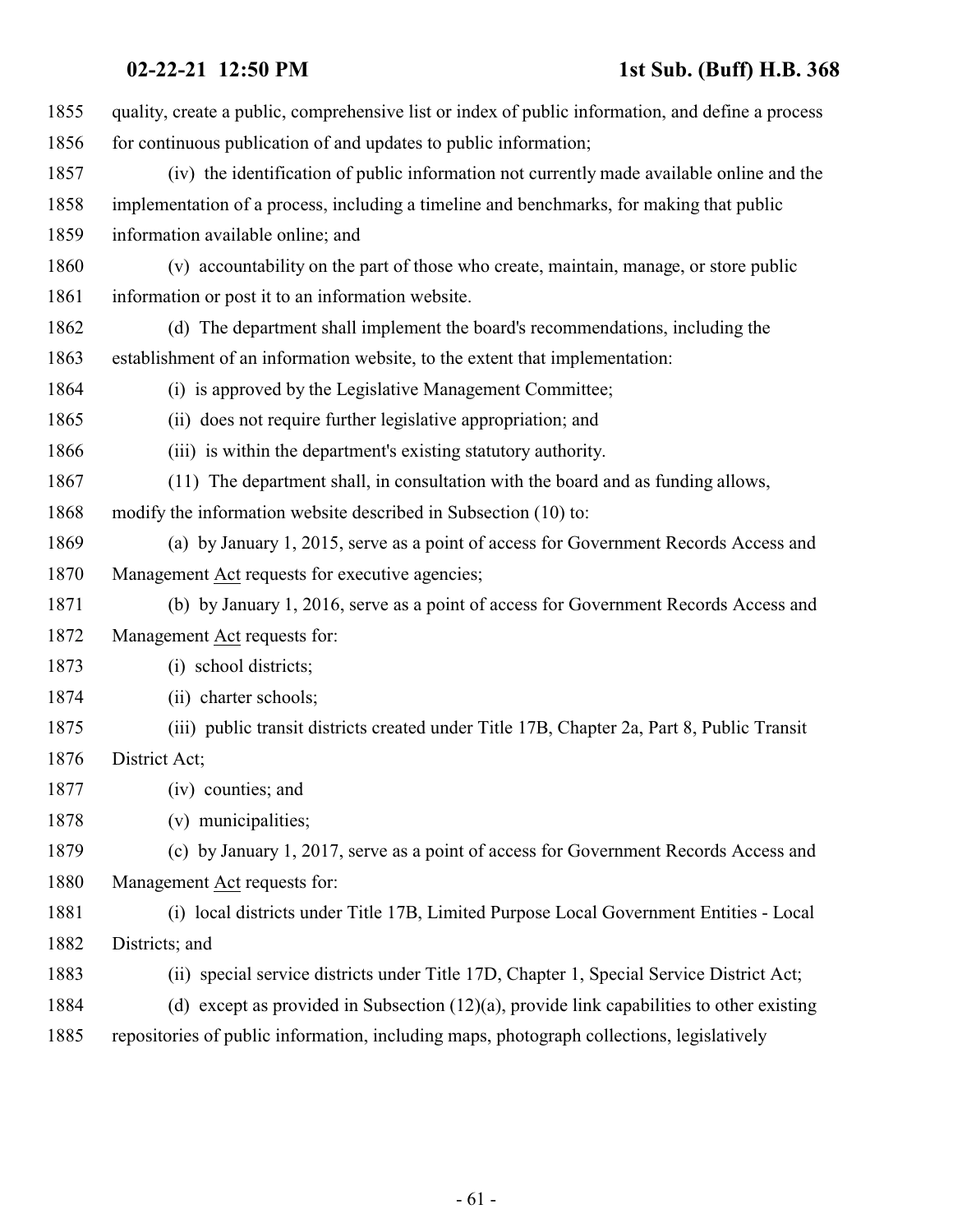| 1886 | required reports, election data, statute, rules, regulations, and local ordinances that exist on |
|------|--------------------------------------------------------------------------------------------------|
| 1887 | other agency and political subdivision websites;                                                 |
| 1888 | (e) provide multiple download options in different formats, including nonproprietary,            |
| 1889 | open formats where possible;                                                                     |
| 1890 | (f) provide any other public information that the board, under Subsection (10),                  |
| 1891 | identifies as appropriate for publication on the information website; and                        |
| 1892 | (g) incorporate technical elements the board identifies as useful to a citizen using the         |
| 1893 | information website.                                                                             |
| 1894 | (12) (a) The department, in consultation with the board, shall establish by rule any             |
| 1895 | restrictions on the inclusion of maps and photographs, as described in Subsection $(11)(d)$ , on |
| 1896 | the website described in Subsection (10) if the inclusion would pose a potential security        |
| 1897 | concern.                                                                                         |
| 1898 | (b) The website described in Subsection (10) may not publish any record that is                  |
| 1899 | classified as private, protected, or controlled under Title 63G, Chapter 2, Government Records   |
| 1900 | Access and Management Act.                                                                       |
| 1901 | Section 32. Section 63A-5b-201 is amended to read:                                               |
| 1902 | 63A-5b-201. Creation of state building board -- Composition -- Appointment --                    |
| 1903 | Per diem and expenses -- Board officers.                                                         |
| 1904 | (1) There is created within the department the state building board.                             |
| 1905 | (2) (a) The board is composed of eight members, seven of whom are voting members                 |
| 1906 | appointed by the governor.                                                                       |
| 1907 | (b) The executive director of the Governor's Office of [Management] Planning and                 |
| 1908 | Budget, or the executive director's designee, is a nonvoting member of the board.                |
| 1909 | (3) The term of a voting board member is four years, except that the governor shall, at          |
| 1910 | the time of a member's appointment or reappointment, adjust the length of the member's term,     |
| 1911 | as necessary, to ensure that approximately half of the board is appointed every two years.       |
| 1912 | (4) When a vacancy occurs in the membership of the voting members of the board for               |
| 1913 | any reason, the governor shall appoint a replacement for the unexpired term of the member        |
| 1914 | who created the vacancy.                                                                         |
| 1915 | (5) (a) A voting board member shall hold office until a successor is appointed and               |
| 1916 | qualified.                                                                                       |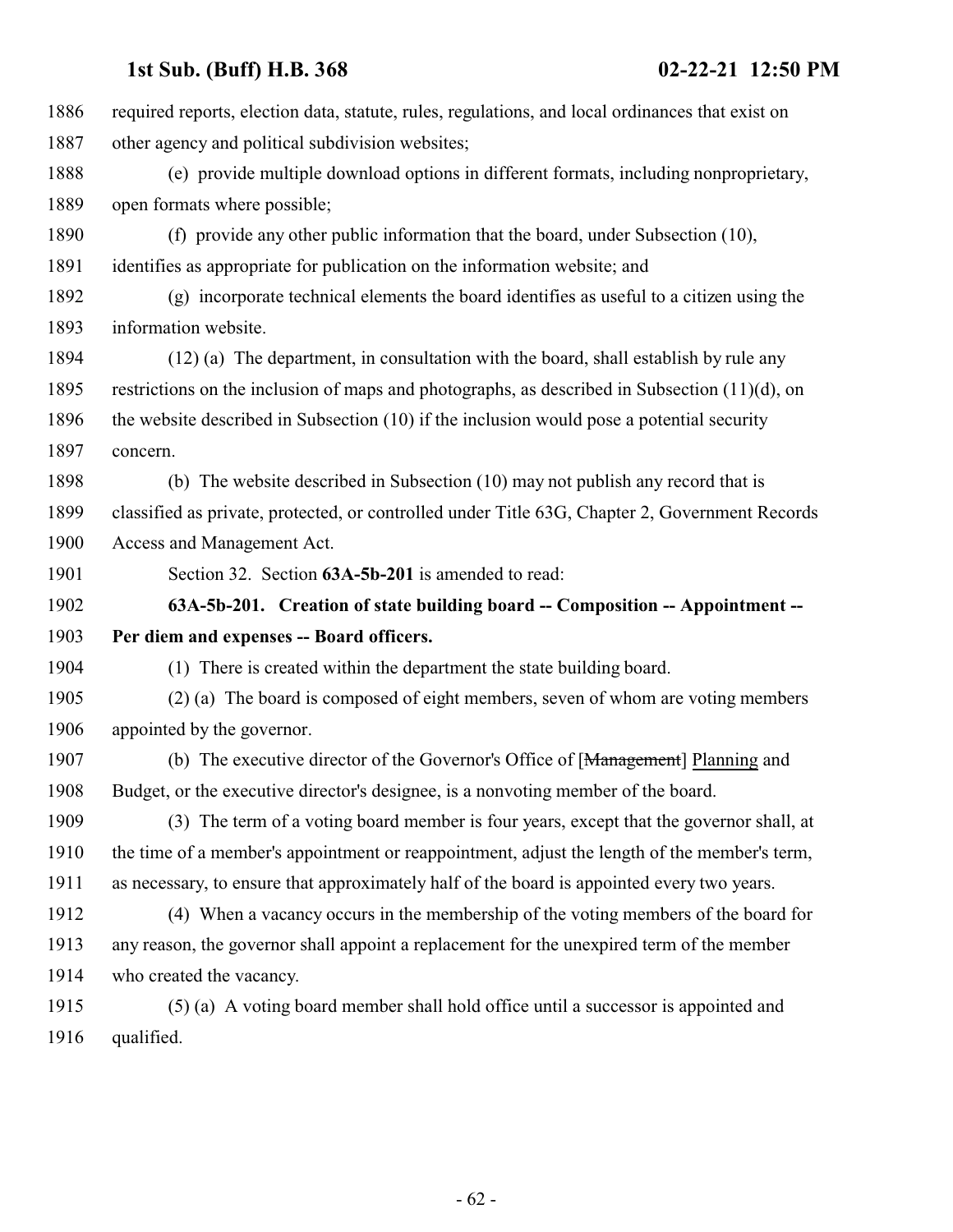| 1917 | (b) A voting board member may not serve more than two consecutive terms.                           |
|------|----------------------------------------------------------------------------------------------------|
| 1918 | (6) The governor shall designate one board member as the board chair.                              |
| 1919 | (7) A member of the board may not receive compensation or benefits for the member's                |
| 1920 | service on the board, but may receive per diem and travel expenses in accordance with:             |
| 1921 | (a) Sections $63A-3-106$ and $63A-3-107$ ; and                                                     |
| 1922 | (b) rules made by the Division of Finance in accordance with Sections $63A-3-106$ and              |
| 1923 | 63A-3-107.                                                                                         |
| 1924 | (8) A member of the board is not required to post a bond for the performance of the                |
| 1925 | member's official duties.                                                                          |
| 1926 | (9) The executive director or the executive director's designee shall serve as secretary           |
| 1927 | to the board and shall:                                                                            |
| 1928 | (a) manage scheduling for the board and the board's calendar;                                      |
| 1929 | (b) establish and manage the agenda for meetings of the board;                                     |
| 1930 | (c) keep the minutes of board meetings;                                                            |
| 1931 | (d) assist the board in the board's obligation to comply with Title 52, Chapter 4, Open            |
| 1932 | and Public Meetings Act;                                                                           |
| 1933 | (e) (i) assist the board in the board's obligation to comply with Title 63G, Chapter 2,            |
| 1934 | Government Records Access and Management Act; and                                                  |
| 1935 | (ii) act as the board's records officer, as defined in Section $63G-2-103$ ; and                   |
| 1936 | (f) assist the board in the board's obligation to comply with Title 63G, Chapter 3, Utah           |
| 1937 | Administrative Rulemaking Act.                                                                     |
| 1938 | Section 33. Section 63A-5b-702 is amended to read:                                                 |
| 1939 | 63A-5b-702. Standards and requirements for state facilities -- Life-cycle cost                     |
| 1940 | effectiveness.                                                                                     |
| 1941 | (1) As used in this section:                                                                       |
| 1942 | (a) "Life cycle cost-effective" means the most prudent cost of owning, operating, and              |
| 1943 | maintaining a facility, including the initial cost, energy costs, operation and maintenance costs, |
| 1944 | repair costs, and the costs of energy conservation and renewable energy systems.                   |
| 1945 | (b) "Renewable energy system" means a system designed to use solar, wind,                          |
| 1946 | geothermal power, wood, or other replenishable energy source to heat, cool, or provide             |
| 1947 | electricity to a building.                                                                         |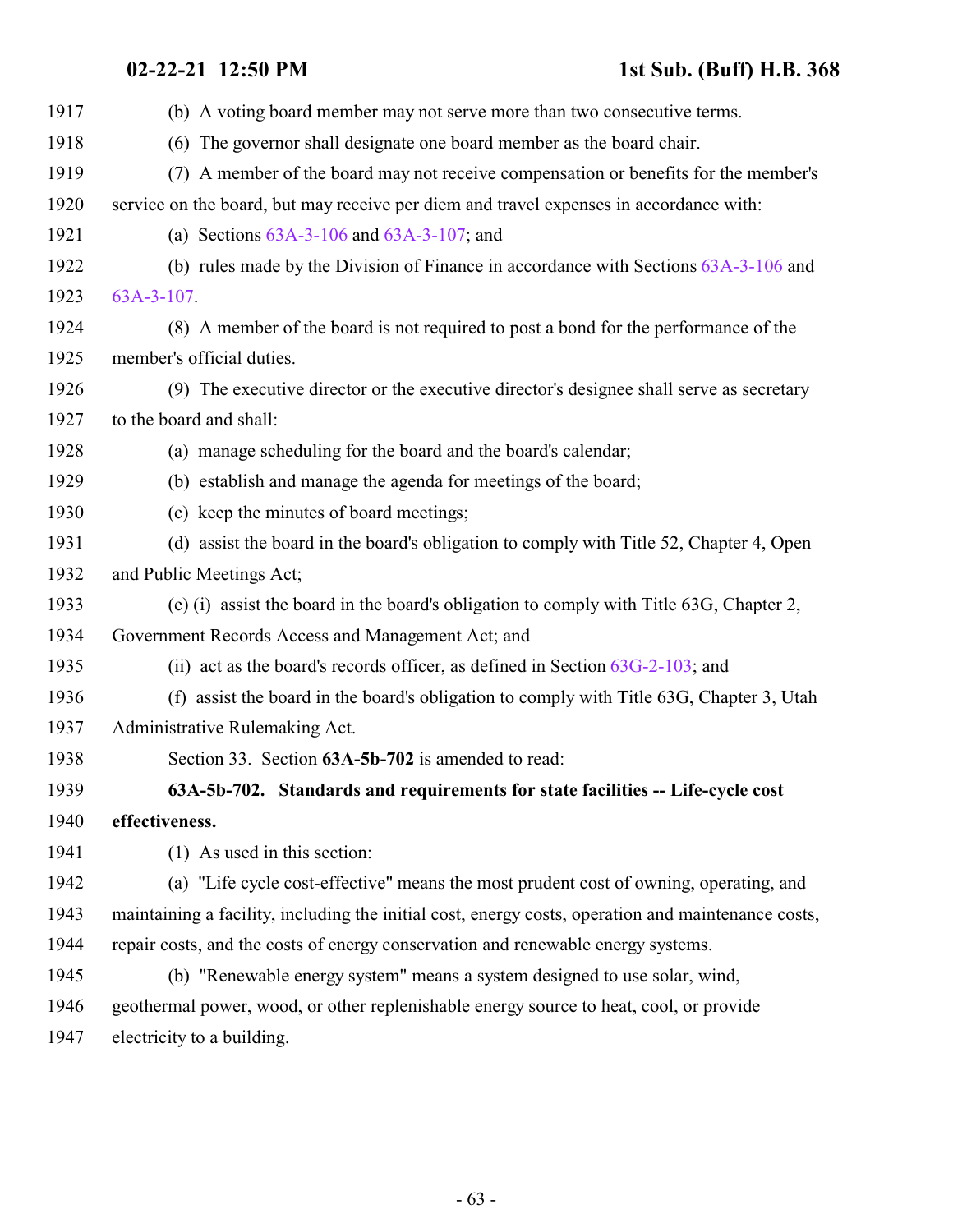| 1948 | (2) The director shall, in accordance with Title 63G, Chapter 3, Utah Administrative           |
|------|------------------------------------------------------------------------------------------------|
| 1949 | Rulemaking Act, make rules:                                                                    |
| 1950 | (a) that establish standards and requirements for determining whether a state facility         |
| 1951 | project is life cycle cost-effective;                                                          |
| 1952 | (b) for the monitoring of an agency's operation and maintenance expenditures for a             |
| 1953 | state-owned facility;                                                                          |
| 1954 | (c) to establish standards and requirements for utility metering;                              |
| 1955 | (d) that create an operation and maintenance program for an agency's facilities;               |
| 1956 | (e) that establish a methodology for determining reasonably anticipated inflationary           |
| 1957 | costs for each operation and maintenance program described in Subsection $(2)(d)$ ;            |
| 1958 | (f) that require an agency to report the amount the agency receives and expends on             |
| 1959 | operation and maintenance; and                                                                 |
| 1960 | (g) that provide for determining the actual cost for operation and maintenance requests        |
| 1961 | for a new facility.                                                                            |
| 1962 | (3) The director shall:                                                                        |
| 1963 | (a) ensure that state-owned facilities, except for facilities under the control of the State   |
| 1964 | Capitol Preservation Board, are life cycle cost-effective;                                     |
| 1965 | (b) conduct ongoing facilities audits of state-owned facilities; and                           |
| 1966 | (c) monitor an agency's operation and maintenance expenditures for state-owned                 |
| 1967 | facilities as provided in rules made under Subsection $(2)(b)$ .                               |
| 1968 | (4) (a) An agency shall comply with the rules made under Subsection (2) for new                |
| 1969 | facility requests submitted to the Legislature for a session of the Legislature after the 2017 |
| 1970 | General Session.                                                                               |
| 1971 | (b) The Office of the Legislative Fiscal Analyst and the Governor's Office of                  |
| 1972 | [Management] Planning and Budget shall, for each agency with operation and maintenance         |
| 1973 | expenses, ensure that each required budget for the agency is adjusted in accordance with the   |
| 1974 | rules described in Subsection $(2)(e)$ .                                                       |
| 1975 | Section 34. Section 63B-2-301 is amended to read:                                              |
| 1976 | 63B-2-301. Legislative intent -- Additional projects.                                          |
| 1977 | It is the intent of the Legislature that:                                                      |
| 1978 | (1) The Department of Employment Security use money in the special administrative              |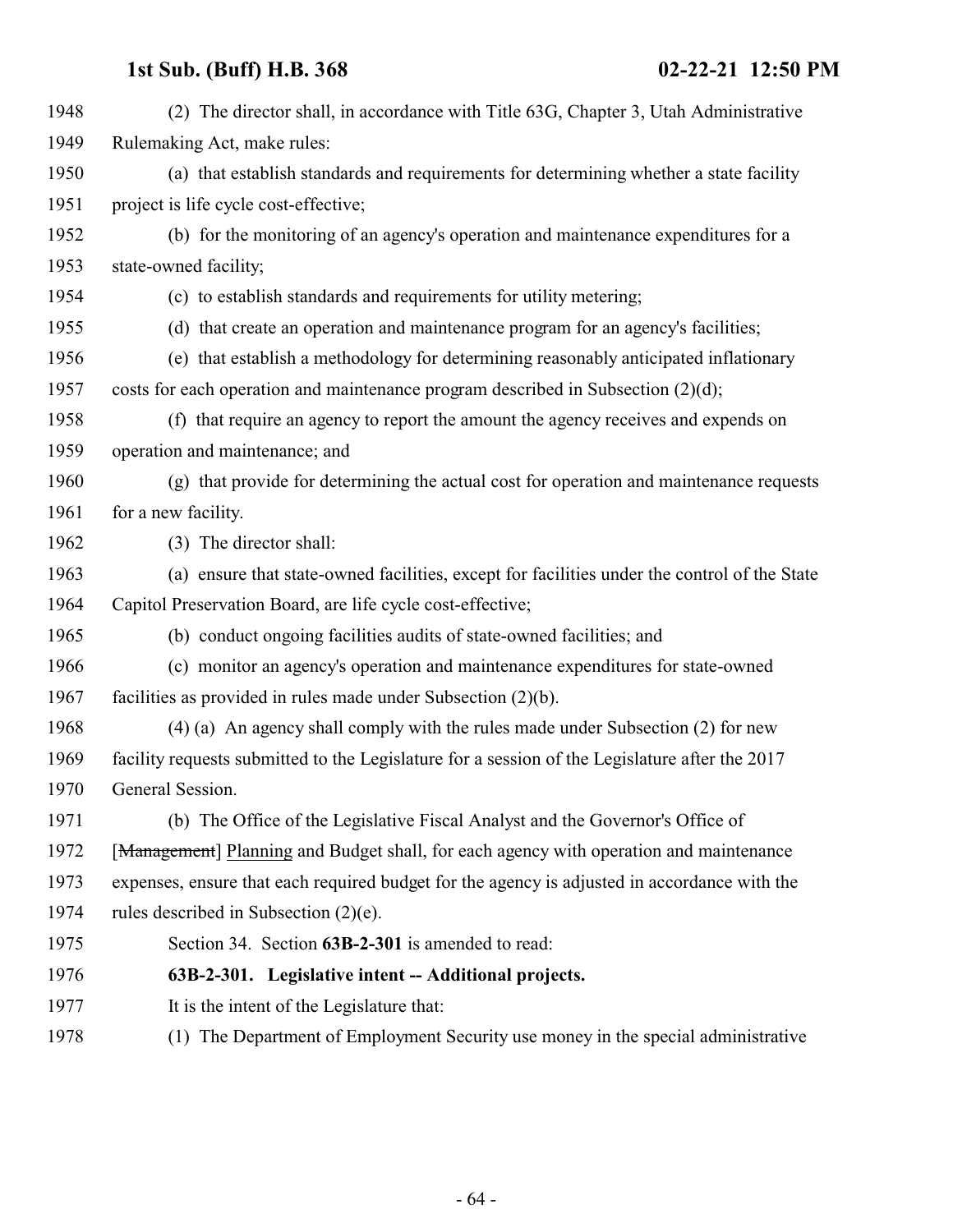- fund to plan, design, and construct a Davis County facility under the supervision of the director of the Division of Facilities Construction and Management unless supervisory authority is delegated by him as authorized by Section [63A-5b-604](http://le.utah.gov/UtahCode/SectionLookup.jsp?section=63a-5b-604&session=2021GS).
- (2) The University of Utah may use donated funds to plan, design, and construct the Nora Eccles Harrison addition under the supervision of the director of the Division of Facilities Construction and Management unless supervisory authority is delegated by him as authorized by Section [63A-5b-604](http://le.utah.gov/UtahCode/SectionLookup.jsp?section=63a-5b-604&session=2021GS).
- (3) The University of Utah may use hospital funds to plan, design, and construct the West Patient Services Building under the supervision of the director of the Division of Facilities Construction and Management unless supervisory authority is delegated by him as authorized by Section [63A-5b-604](http://le.utah.gov/UtahCode/SectionLookup.jsp?section=63a-5b-604&session=2021GS).
- (4) The University of Utah may use federal funds to plan, design, and construct the Computational Science Building under the supervision of the director of the Division of Facilities Construction and Management unless supervisory authority is delegated by him as authorized by Section [63A-5b-604](http://le.utah.gov/UtahCode/SectionLookup.jsp?section=63a-5b-604&session=2021GS).
- 

(5) The Board of Regents may issue revenue bonds to provide:

- (a) \$6,700,000 to plan, design, and construct single student housing at Utah State University under the supervision of the director of the Division of Facilities Construction and Management unless supervisory authority is delegated by him as authorized by Section [63A-5b-604](http://le.utah.gov/UtahCode/SectionLookup.jsp?section=63a-5b-604&session=2021GS); and
- 

(b) additional money necessary to:

- (i) pay costs incident to the issuance and sale of the bonds;
- (ii) pay interest on the bonds that accrues during construction and acquisition of the project and for up to one year after construction is completed; and
- 
- (iii) fund any reserve requirements for the bonds.
- (6) Utah State University may use federal funds to plan, design, and construct the Natural Resources Lab addition under the supervision of the director of the Division of Facilities Construction and Management unless supervisory authority is delegated by him as authorized by Section [63A-5b-604](http://le.utah.gov/UtahCode/SectionLookup.jsp?section=63a-5b-604&session=2021GS).
- (7) Utah State University may use funds derived from property sales to plan, design, and construct emergency relocation facilities for the Farmington Botanical Gardens under the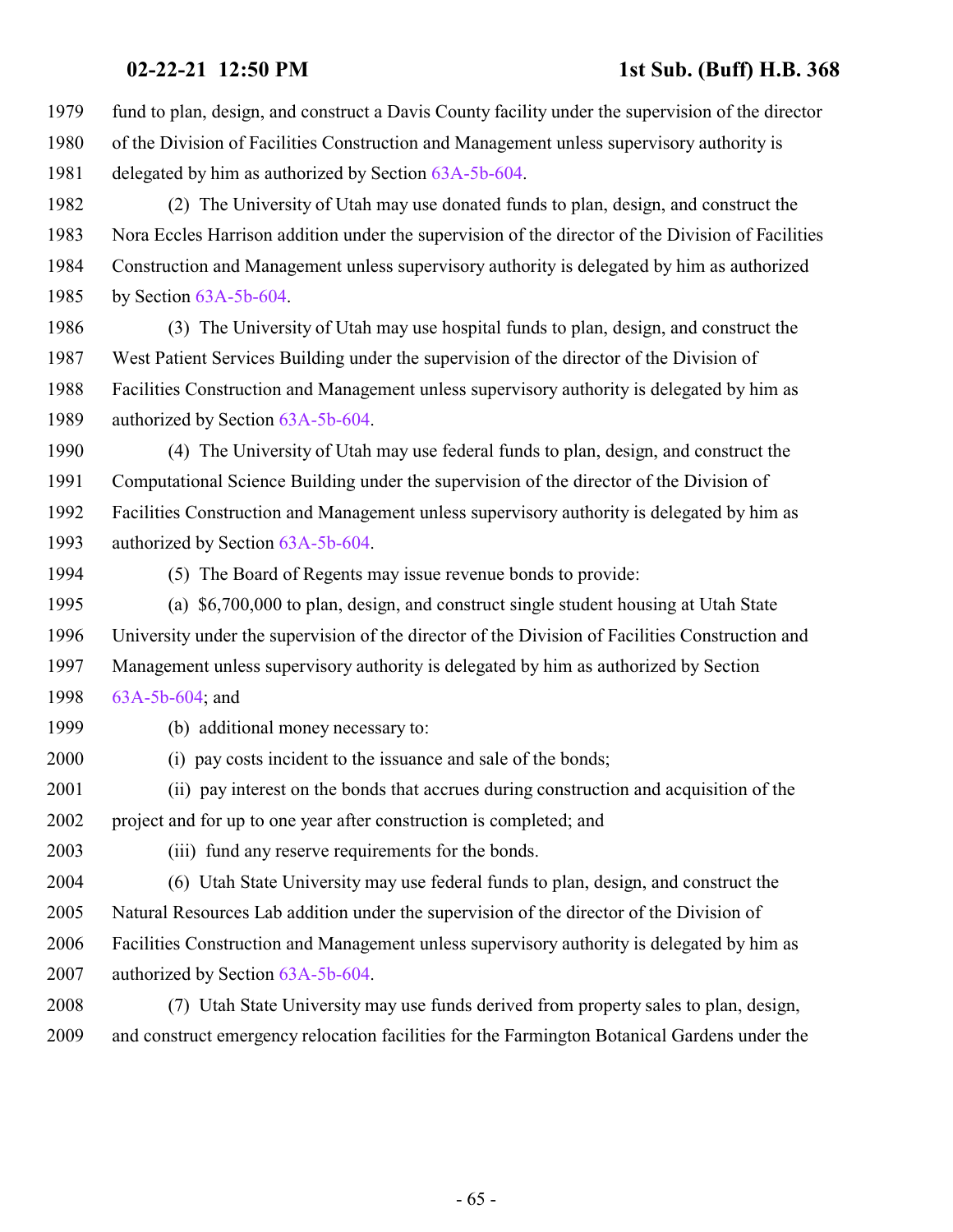supervision of the director of the Division of Facilities Construction and Management unless supervisory authority is delegated by him as authorized by Section [63A-5b-604](http://le.utah.gov/UtahCode/SectionLookup.jsp?section=63a-5b-604&session=2021GS).

 (8) Utah State University may use institutional funds to plan, design, and construct an institutional residence for the president under the supervision of the director of the Division of Facilities Construction and Management unless supervisory authority is delegated by him as authorized by Section [63A-5b-604](http://le.utah.gov/UtahCode/SectionLookup.jsp?section=63a-5b-604&session=2021GS).

 (9) Weber State University may use discretionary funds to construct a remodel and expansion of the stores building and mail service facilities under the supervision of the director of the Division of Facilities Construction and Management unless supervisory authority is delegated by him as authorized by Section [63A-5b-604](http://le.utah.gov/UtahCode/SectionLookup.jsp?section=63a-5b-604&session=2021GS).

 (10) Weber State University may use fees and auxiliary revenue to plan, design, and construct a remodel and expansion of the Shepherd Student Union Building under the supervision of the director of the Division of Facilities Construction and Management unless supervisory authority is delegated by him as authorized by Section [63A-5b-604](http://le.utah.gov/UtahCode/SectionLookup.jsp?section=63a-5b-604&session=2021GS).

 (11) Southern Utah University may use donated funds to plan, design, and construct an alumni house under the supervision of the director of the Division of Facilities Construction and Management unless supervisory authority is delegated by him as authorized by Section [63A-5b-604](http://le.utah.gov/UtahCode/SectionLookup.jsp?section=63a-5b-604&session=2021GS).

(12) Utah State University Eastern may use auxiliary revenues and other fees to:

(a) make lease or other payments;

(b) redeem revenue bonds or repay loans issued on behalf of the college; and

 (c) plan, design, and construct a 200 person residence hall under the supervision of the director of the Division of Facilities Construction and Management unless supervisory authority is delegated by him as authorized by Section [63A-5b-604](http://le.utah.gov/UtahCode/SectionLookup.jsp?section=63a-5b-604&session=2021GS).

 (13) The Sevier Valley Applied Technology Center may use private and Community Impact Board funds, if approved, to plan, design, and construct a performing arts/multi-use facility under the supervision of the director of the Division of Facilities Construction and Management unless supervisory authority is delegated by him as authorized by Section [63A-5b-604](http://le.utah.gov/UtahCode/SectionLookup.jsp?section=63a-5b-604&session=2021GS).

 (14) Ogden City and Weber County may have offices and related space for their attorneys included in the Ogden Courts building if the city and county are able to provide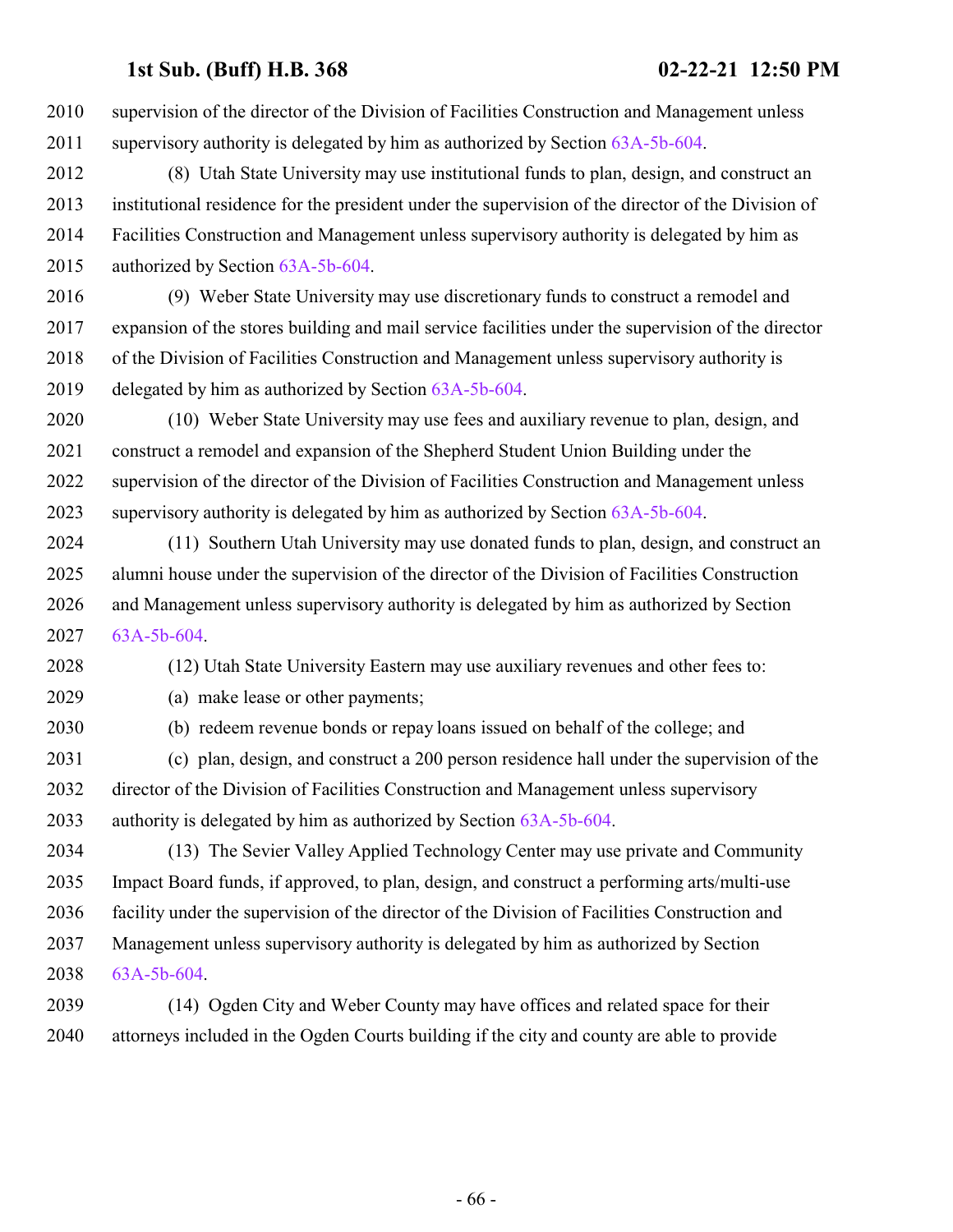upfront funding to cover all costs associated with the design and construction of that space. In addition, the city and county shall cover their proportionate share of all operations and maintenance costs of their facility, including future major repairs to the building. (15) If the Legislature authorizes the Division of Facilities Construction and Management to enter into a lease purchase agreement for the Department of Human Services facility at 1385 South State Street in Salt Lake City or for the State Board of Education facility and adjacent space in Salt Lake City, or for both of those facilities, the State Building Ownership Authority, at the reasonable rates and amounts it may determine, and with technical assistance from the state treasurer, the director of the Division of Finance, and the executive 2050 director of the Governor's Office of [Management] Planning and Budget, may seek out the most cost effective lease purchase plans available to the state and may, pursuant to Title 63B, Chapter 1, Part 3, State Building Ownership Authority Act, certificate out interests in, or obligations of the authority pertaining to: (a) the lease purchase obligation; or (b) lease rental payments under the lease purchase obligation. (16) Salt Lake Community College may use donated funds to plan, design, and construct an amphitheater under the supervision of the director of the Division of Facilities Construction and Management unless supervisory authority is delegated by him as authorized by Section [63A-5b-604](http://le.utah.gov/UtahCode/SectionLookup.jsp?section=63a-5b-604&session=2021GS). (17) For the Tax Commission building, that: (a) All costs associated with the construction and furnishing of the Tax Commission building that are incurred before the issuance of the 1993 general obligation bonds be reimbursed by bond proceeds. (b) The maximum amount of cost that may be reimbursed from the 1993 general obligation bond proceeds for the Tax Commission building and furnishings may not exceed \$14,230,000. (c) This intent statement for Subsection (17) constitutes a declaration of official intent under Section 1.103-18 of the U.S. Treasury Regulations. Section 35. Section **63B-3-301** is amended to read: **63B-3-301. Legislative intent -- Additional projects.** (1) It is the intent of the Legislature that, for any lease purchase agreement that the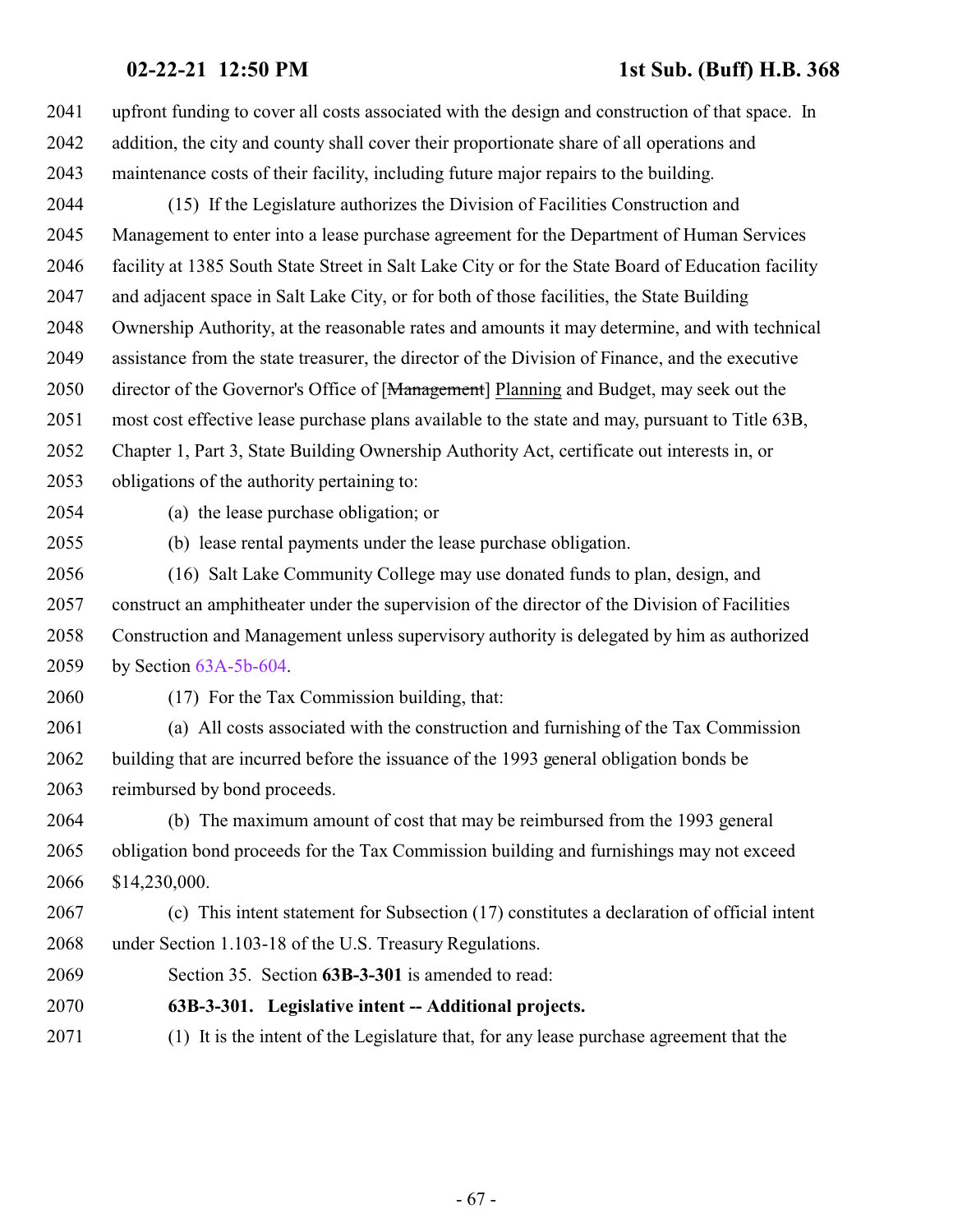Legislature may authorize the Division of Facilities Construction and Management to enter into during its 1994 Annual General Session, the State Building Ownership Authority, at the reasonable rates and amounts it may determine, and with technical assistance from the state treasurer, the director of the Division of Finance, and the executive director of the Governor's 2076 Office of [Management] Planning and Budget, may seek out the most cost effective and prudent lease purchase plans available to the state and may, pursuant to Chapter 1, Part 3, State Building Ownership Authority Act, certificate out interests in, or obligations of the authority pertaining to:

(a) the lease purchase obligation; or

(b) lease rental payments under the lease purchase obligation.

 (2) It is the intent of the Legislature that the Department of Transportation dispose of surplus real properties and use the proceeds from those properties to acquire or construct through the Division of Facilities Construction and Management a new District Two Complex.

 (3) It is the intent of the Legislature that the State Building Board allocate funds from the Capital Improvement appropriation and donations to cover costs associated with the upgrade of the Governor's Residence that go beyond the restoration costs which can be covered by insurance proceeds.

 (4) (a) It is the intent of the Legislature to authorize the State Building Ownership Authority under authority of Chapter 1, Part 3, State Building Ownership Authority Act, to issue or execute obligations or enter into or arrange for a lease purchase agreement in which participation interests may be created, to provide up to \$10,600,000 for the construction of a Natural Resources Building in Salt Lake City, together with additional amounts necessary to:

- (i) pay costs of issuance;
- (ii) pay capitalized interest; and
- (iii) fund any debt service reserve requirements.

 (b) It is the intent of the Legislature that the authority seek out the most cost effective and prudent lease purchase plan available with technical assistance from the state treasurer, the director of the Division of Finance, and the executive director of the Governor's Office of 2100 [Management] Planning and Budget.

 (c) It is the intent of the Legislature that the operating budget for the Department of Natural Resources not be increased to fund these lease payments.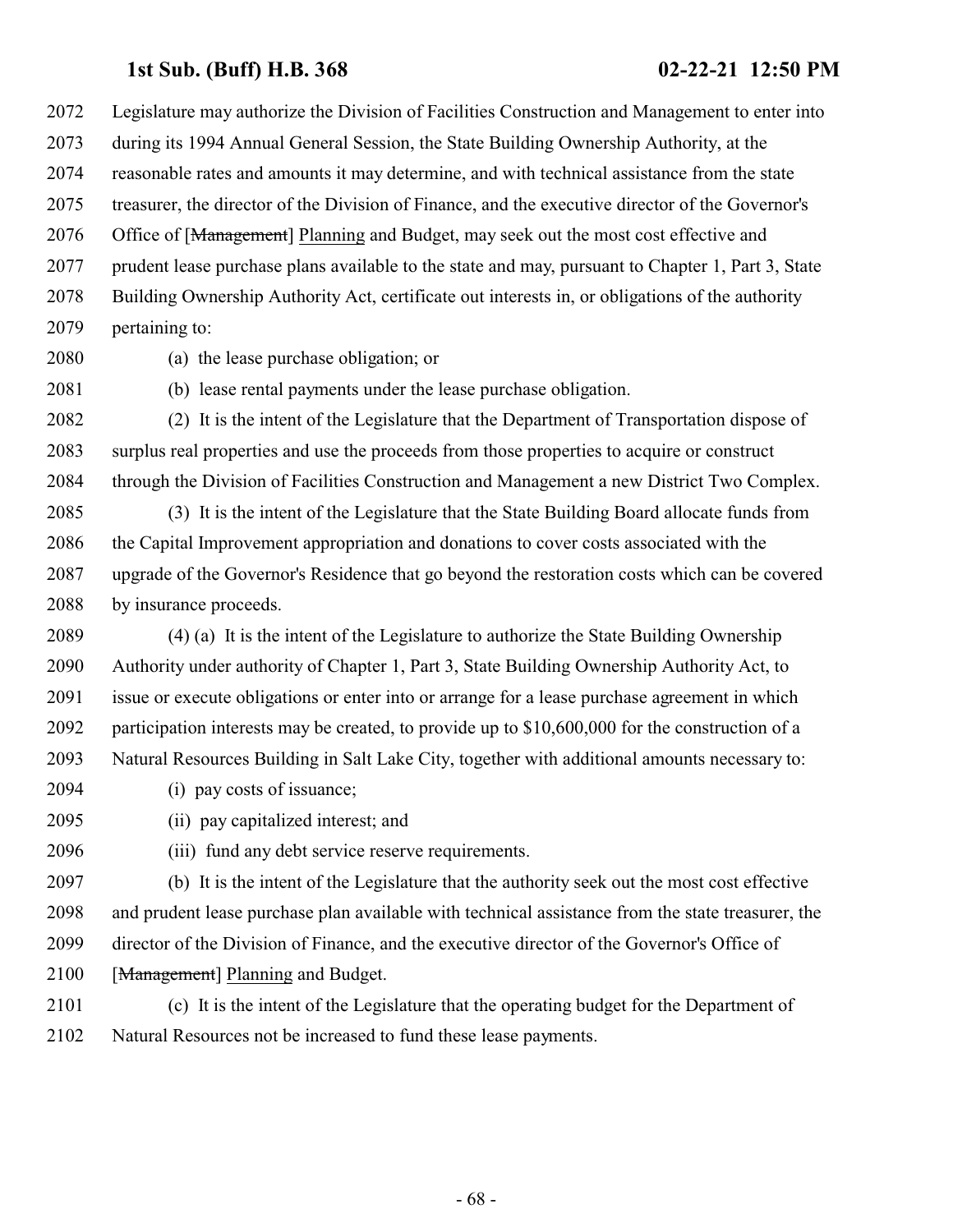(5) (a) It is the intent of the Legislature to authorize the State Building Ownership Authority under authority of Chapter 1, Part 3, State Building Ownership Authority Act, to issue or execute obligations or enter into or arrange for a lease purchase agreement in which participation interests may be created, to provide up to \$8,300,000 for the acquisition of the office buildings currently occupied by the Department of Environmental Quality and approximately 19 acres of additional vacant land at the Airport East Business Park in Salt Lake City, together with additional amounts necessary to:

- (i) pay costs of issuance;
- (ii) pay capitalized interest; and

(iii) fund any debt service reserve requirements.

 (b) It is the intent of the Legislature that the authority seek out the most cost effective and prudent lease purchase plan available with technical assistance from the state treasurer, the director of the Division of Finance, and the executive director of the Governor's Office of 2116 [Management] Planning and Budget.

 (6) (a) It is the intent of the Legislature to authorize the State Building Ownership Authority under authority of Chapter 1, Part 3, State Building Ownership Authority Act, to issue or execute obligations or enter into or arrange for a lease purchase agreement in which participation interests may be created, to provide up to \$9,000,000 for the acquisition or construction of up to two field offices for the Department of Human Services in the southwestern portion of Salt Lake County, together with additional amounts necessary to:

- (i) pay costs of issuance;
- (ii) pay capitalized interest; and
- (iii) fund any debt service reserve requirements.

 (b) It is the intent of the Legislature that the authority seek out the most cost effective and prudent lease purchase plan available with technical assistance from the state treasurer, the director of the Division of Finance, and the executive director of the Governor's Office of 2129 [Management] Planning and Budget.

 (7) (a) It is the intent of the Legislature to authorize the State Building Ownership Authority under authority of Chapter 1, Part 3, State Building Ownership Authority Act, to issue or execute obligations or enter into or arrange for lease purchase agreements in which participation interests may be created, to provide up to \$5,000,000 for the acquisition or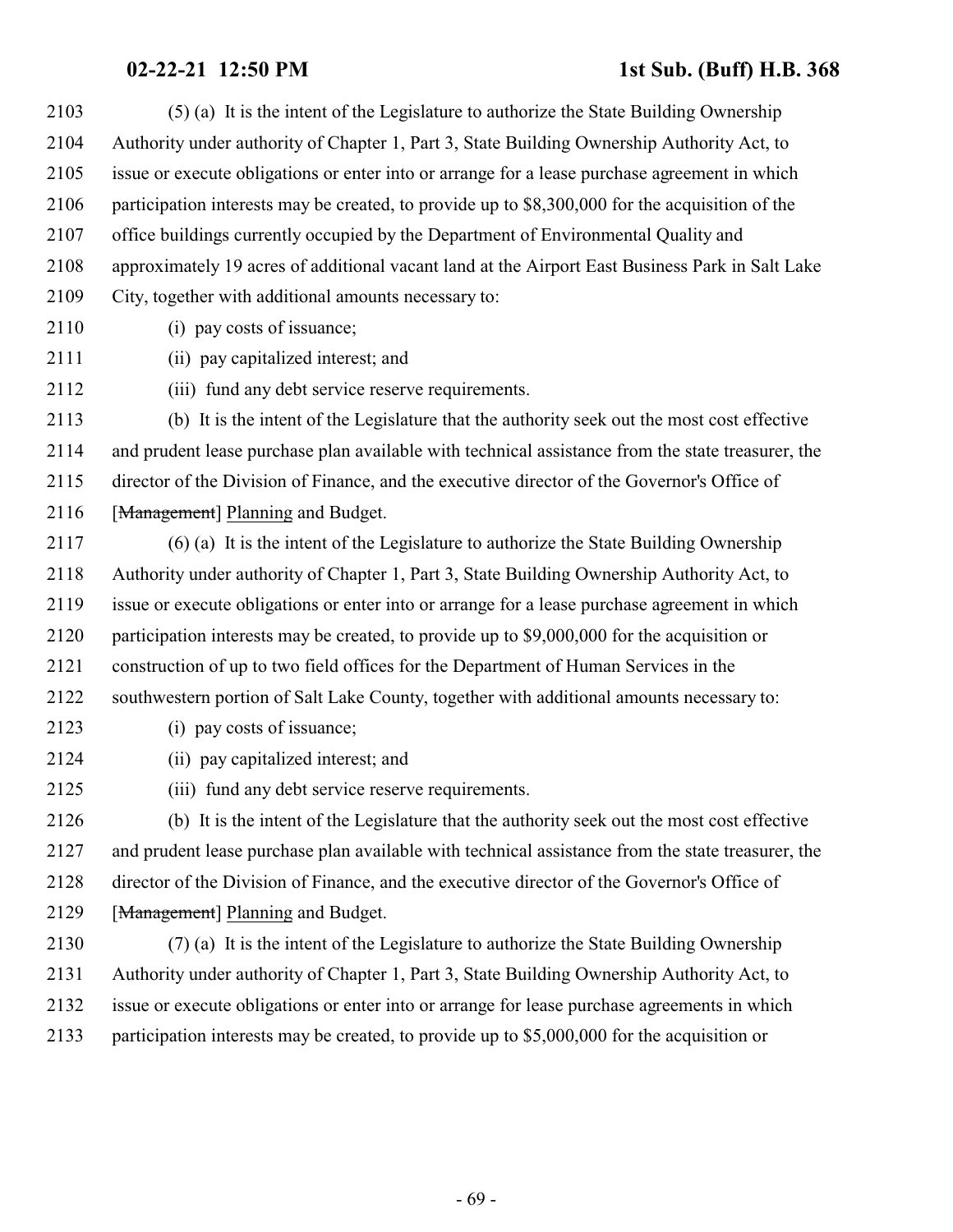construction of up to 13 stores for the Department of Alcoholic Beverage Control, together with additional amounts necessary to: (i) pay costs of issuance; (ii) pay capitalized interest; and (iii) fund any debt service reserve requirements. (b) It is the intent of the Legislature that the authority seek out the most cost effective

 and prudent lease purchase plan available with technical assistance from the state treasurer, the director of the Division of Finance, and the executive director of the Governor's Office of 2142 [Management] Planning and Budget.

 (c) It is the intent of the Legislature that the operating budget for the Department of Alcoholic Beverage Control not be increased to fund these lease payments.

 (8) (a) It is the intent of the Legislature to authorize the State Building Ownership Authority under authority of Chapter 1, Part 3, State Building Ownership Authority Act, to issue or execute obligations or enter into or arrange for a lease purchase agreement in which participation interests may be created, to provide up to \$6,800,000 for the construction of a Prerelease and Parole Center for the Department of Corrections, containing a minimum of 300

beds, together with additional amounts necessary to:

(i) pay costs of issuance;

- (ii) pay capitalized interest; and
- (iii) fund any debt service reserve requirements.
- (b) It is the intent of the Legislature that the authority seek out the most cost effective and prudent lease purchase plan available with technical assistance from the state treasurer, the director of the Division of Finance, and the executive director of the Governor's Office of 2157 [Management] Planning and Budget.
- (9) If S.B. 275, 1994 General Session, which authorizes funding for a Courts Complex in Salt Lake City, becomes law, it is the intent of the Legislature that:

 (a) the Legislative Management Committee, the Interim Appropriation Subcommittees 2161 for General Government and Capital Facilities and Executive Offices, Courts, and Corrections, 2162 the Office of the Legislative Fiscal Analyst, the Governor's Office of [Management] Planning and Budget, and the State Building Board participate in a review of the proposed facility design 2164 for the Courts Complex no later than December 1994; and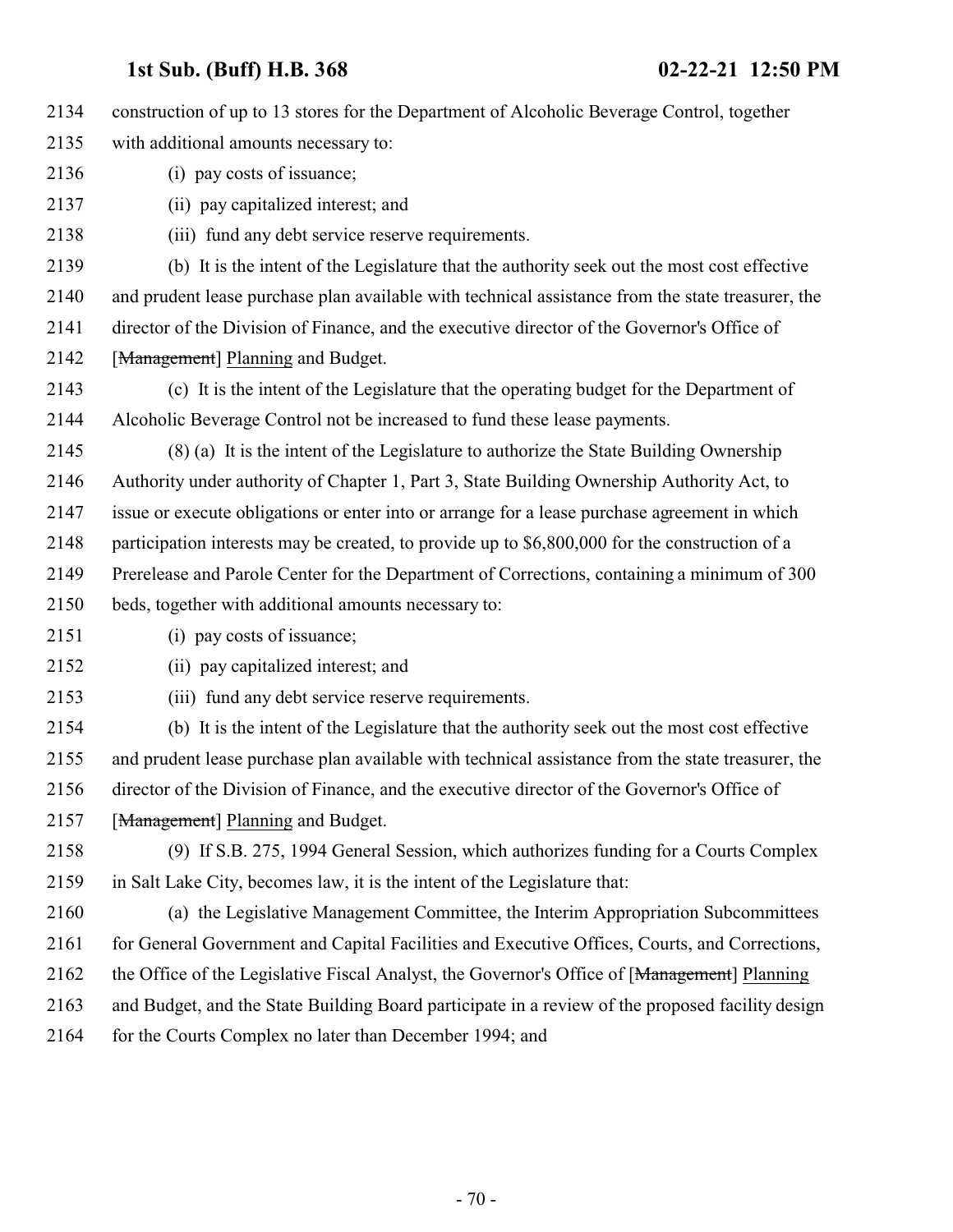| 2165 | (b) although this review will not affect the funding authorization issued by the 1994           |
|------|-------------------------------------------------------------------------------------------------|
| 2166 | Legislature, it is expected that Division of Facilities Construction and Management will give   |
| 2167 | proper attention to concerns raised in these reviews and make appropriate design changes        |
| 2168 | pursuant to the review.                                                                         |
| 2169 | (10) It is the intent of the Legislature that:                                                  |
| 2170 | (a) the Division of Facilities Construction and Management, in cooperation with the             |
| 2171 | Division of Youth Corrections renamed in 2003 to the Division of Juvenile Justice Services,     |
| 2172 | develop a flexible use prototype facility for the Division of Youth Corrections renamed in 2003 |
| 2173 | to the Division of Juvenile Justice Services;                                                   |
| 2174 | (b) the development process use existing prototype proposals unless it can be                   |
| 2175 | quantifiably demonstrated that the proposals cannot be used;                                    |
| 2176 | (c) the facility is designed so that with minor modifications, it can accommodate               |
| 2177 | detention, observation and assessment, transition, and secure programs as needed at specific    |
| 2178 | geographical locations;                                                                         |
| 2179 | (d) (i) funding as provided in the fiscal year 1995 bond authorization for the Division         |
| 2180 | of Youth Corrections renamed in 2003 to the Division of Juvenile Justice Services is used to    |
| 2181 | design and construct one facility and design the other;                                         |
| 2182 | (ii) the Division of Youth Corrections renamed in 2003 to the Division of Juvenile              |
| 2183 | Justice Services shall:                                                                         |
| 2184 | (A) determine the location for the facility for which design and construction are fully         |
| 2185 | funded; and                                                                                     |
| 2186 | (B) in conjunction with the Division of Facilities Construction and Management,                 |
| 2187 | determine the best methodology for design and construction of the fully funded facility;        |
| 2188 | (e) the Division of Facilities Construction and Management submit the prototype as              |
| 2189 | soon as possible to the Infrastructure and General Government Appropriations Subcommittee       |
| 2190 | and Executive Offices, Criminal Justice, and Legislature Appropriation Subcommittee for         |
| 2191 | review;                                                                                         |
| 2192 | (f) the Division of Facilities Construction and Management issue a Request for                  |
| 2193 | Proposal for one of the facilities, with that facility designed and constructed entirely by the |
| 2194 | winning firm;                                                                                   |
| 2195 | (g) the other facility be designed and constructed under the existing Division of               |
|      |                                                                                                 |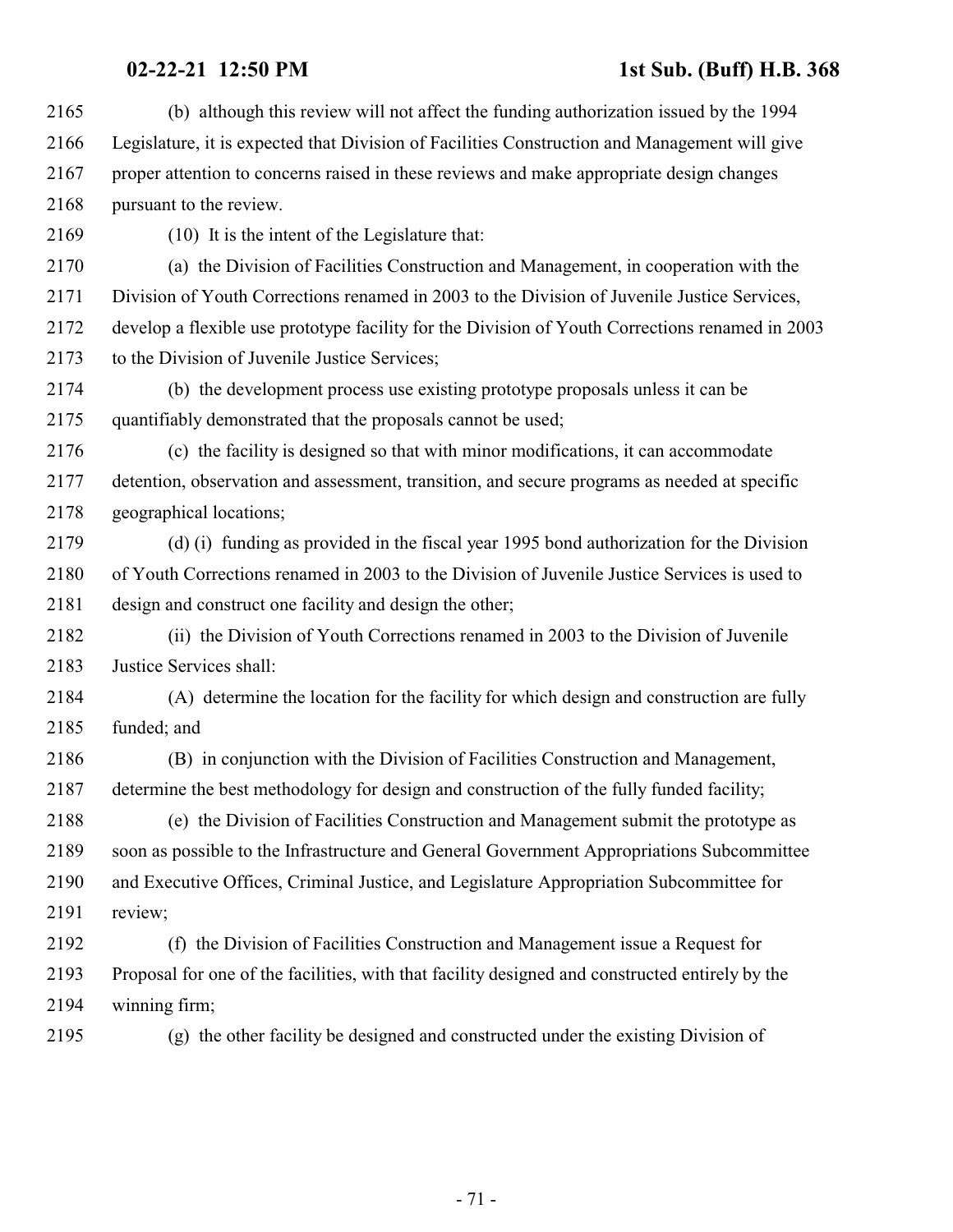| 2196 | Facilities Construction and Management process;                                                 |
|------|-------------------------------------------------------------------------------------------------|
| 2197 | (h) that both facilities follow the program needs and specifications as identified by           |
| 2198 | Division of Facilities Construction and Management and the Division of Youth Corrections        |
| 2199 | renamed in 2003 to the Division of Juvenile Justice Services in the prototype; and              |
| 2200 | (i) the fully funded facility should be ready for occupancy by September 1, 1995.               |
| 2201 | (11) It is the intent of the Legislature that the fiscal year 1995 funding for the State Fair   |
| 2202 | Park Master Study be used by the Division of Facilities Construction and Management to          |
| 2203 | develop a master plan for the State Fair Park that:                                             |
| 2204 | (a) identifies capital facilities needs, capital improvement needs, building                    |
| 2205 | configuration, and other long term needs and uses of the State Fair Park and its buildings; and |
| 2206 | (b) establishes priorities for development, estimated costs, and projected timetables.          |
| 2207 | (12) It is the intent of the Legislature that:                                                  |
| 2208 | (a) the Division of Facilities Construction and Management, in cooperation with the             |
| 2209 | Division of Parks and Recreation and surrounding counties, develop a master plan and general    |
| 2210 | program for the phased development of Antelope Island;                                          |
| 2211 | (b) the master plan:                                                                            |
| 2212 | (i) establish priorities for development;                                                       |
| 2213 | (ii) include estimated costs and projected time tables; and                                     |
| 2214 | (iii) include recommendations for funding methods and the allocation of                         |
| 2215 | responsibilities between the parties; and                                                       |
| 2216 | (c) the results of the effort be reported to the Natural Resources, Agriculture, and            |
| 2217 | Environmental Quality Appropriations Subcommittee and Infrastructure and General                |
| 2218 | Government Appropriations Subcommittee.                                                         |
| 2219 | (13) It is the intent of the Legislature to authorize the University of Utah to use:            |
| 2220 | (a) bond reserves to plan, design, and construct the Kingsbury Hall renovation under            |
| 2221 | the supervision of the director of the Division of Facilities Construction and Management       |
| 2222 | unless supervisory authority is delegated by the director; and                                  |
| 2223 | (b) donated and other nonappropriated funds to plan, design, and construct the Biology          |
| 2224 | Research Building under the supervision of the director of the Division of Facilities           |
| 2225 | Construction and Management unless supervisory authority is delegated by the director.          |
| 2226 | (14) It is the intent of the Legislature to authorize Utah State University to use:             |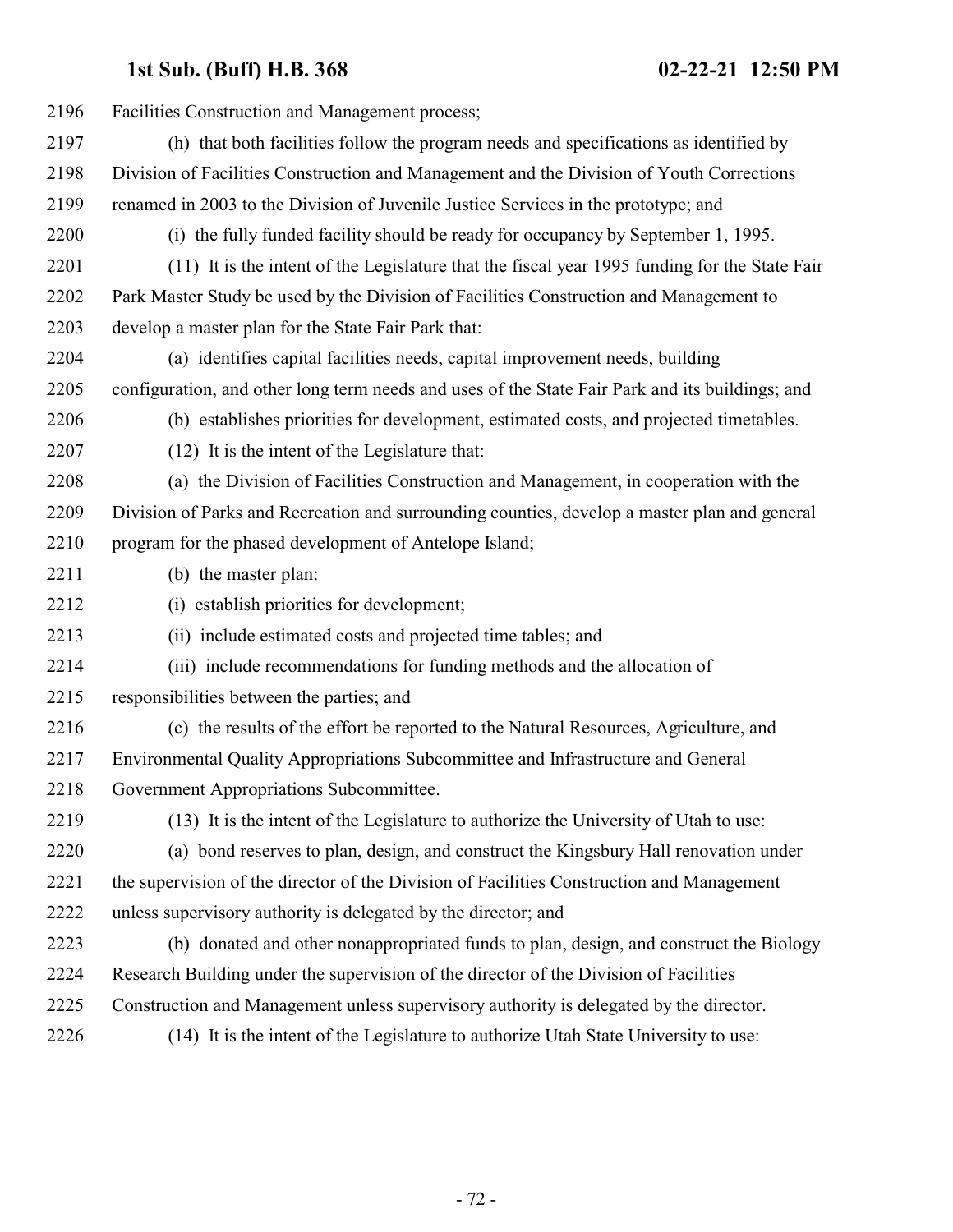(a) federal and other funds to plan, design, and construct the Bee Lab under the supervision of the director of the Division of Facilities Construction and Management unless supervisory authority is delegated by the director;

 (b) donated and other nonappropriated funds to plan, design, and construct an Athletic Facility addition and renovation under the supervision of the director of the Division of Facilities Construction and Management unless supervisory authority is delegated by the director;

 (c) donated and other nonappropriated funds to plan, design, and construct a renovation to the Nutrition and Food Science Building under the supervision of the director of the Division of Facilities Construction and Management unless supervisory authority is delegated by the director; and

 (d) federal and private funds to plan, design, and construct the Millville Research Facility under the supervision of the director of the Division of Facilities Construction and Management unless supervisory authority is delegated by the director.

 (15) It is the intent of the Legislature to authorize Salt Lake Community College to use: (a) institutional funds to plan, design, and construct a remodel to the Auto Trades

 Office and Learning Center under the supervision of the director of the Division of Facilities Construction and Management unless supervisory authority is delegated by the director;

 (b) institutional funds to plan, design, and construct the relocation and expansion of a temporary maintenance compound under the supervision of the director of the Division of Facilities Construction and Management unless supervisory authority is delegated by the director; and

 (c) institutional funds to plan, design, and construct the Alder Amphitheater under the supervision of the director of the Division of Facilities Construction and Management unless supervisory authority is delegated by the director.

(16) It is the intent of the Legislature to authorize Southern Utah University to use:

 (a) federal funds to plan, design, and construct a Community Services Building under the supervision of the director of the Division of Facilities Construction and Management unless supervisory authority is delegated by the director; and

 (b) donated and other nonappropriated funds to plan, design, and construct a stadium expansion under the supervision of the director of the Division of Facilities Construction and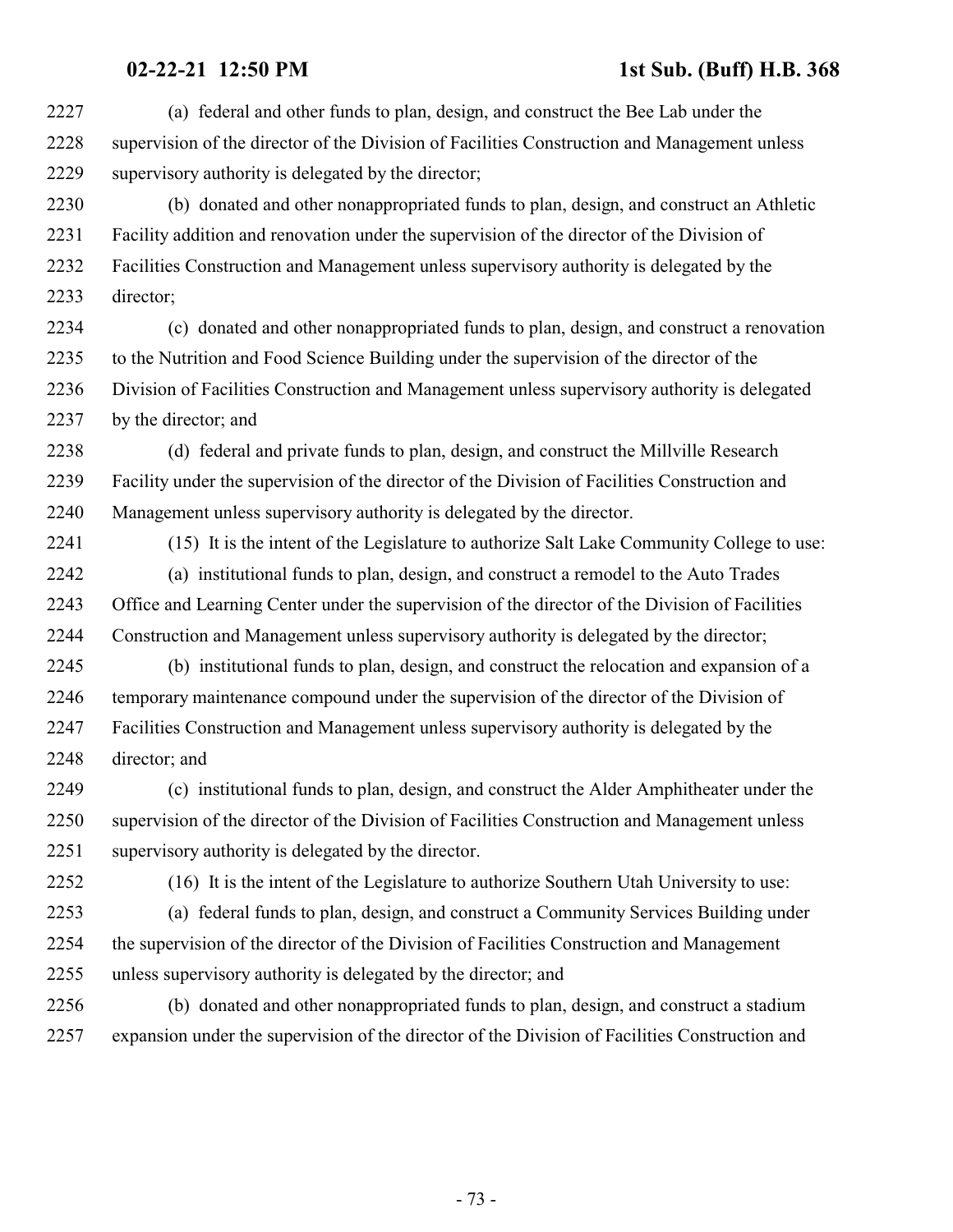Management unless supervisory authority is delegated by the director.

- (17) It is the intent of the Legislature to authorize the Department of Corrections to use donated funds to plan, design, and construct a Prison Chapel at the Central Utah Correctional Facility in Gunnison under the supervision of the director of the Division of Facilities Construction and Management unless supervisory authority is delegated by the director.
- (18) If the Utah National Guard does not relocate in the Signetics Building, it is the intent of the Legislature to authorize the Guard to use federal funds and funds from Provo City to plan and design an Armory in Provo, Utah, under the supervision of the director of the Division of Facilities Construction and Management unless supervisory authority is delegated 2267 by the director.
- (19) It is the intent of the Legislature that the Utah Department of Transportation use 2269 \$250,000 of the fiscal year 1995 highway appropriation to fund an environmental study in Ogden, Utah of the 2600 North Corridor between Washington Boulevard and I-15.
- (20) It is the intent of the Legislature that the Ogden-Weber Applied Technology Center use the money appropriated for fiscal year 1995 to design the Metal Trades Building and purchase equipment for use in that building that could be used in metal trades or other programs in other Applied Technology Centers.
- (21) It is the intent of the Legislature that the Bridgerland Applied Technology Center and the Ogden-Weber Applied Technology Center projects as designed in fiscal year 1995 be considered as the highest priority projects for construction funding in fiscal year 1996.
- 
- (22) It is the intent of the Legislature that:
- (a) the Division of Facilities Construction and Management complete physical space utilization standards by June 30, 1995, for the use of technology education activities;
- (b) these standards are to be developed with and approved by the State Board of Education, the Board of Regents, and the Utah State Building Board;
- 
- (c) these physical standards be used as the basis for:
- (i) determining utilization of any technology space based on number of stations capable and occupied for any given hour of operation; and
- 
- (ii) requests for any new space or remodeling;
- (d) the fiscal year 1995 projects at the Bridgerland Applied Technology Center and the Ogden-Weber Applied Technology Center are exempt from this process; and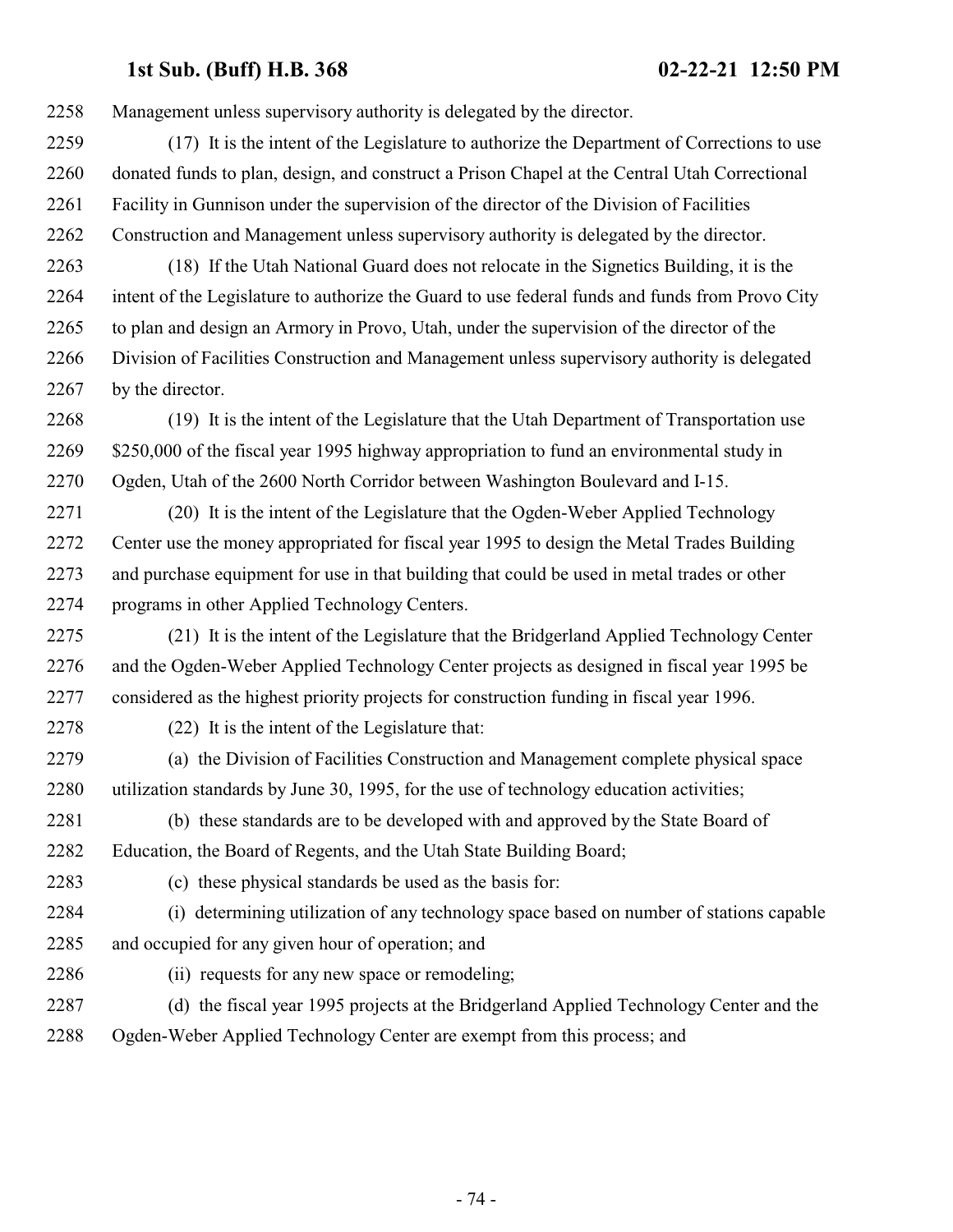(e) the design of the Davis Applied Technology Center take into account the utilization formulas established by the Division of Facilities Construction and Management.

 (23) It is the intent of the Legislature that Utah Valley State College may use the money from the bond allocated to the remodel of the Signetics building to relocate its technical education programs at other designated sites or facilities under the supervision of the director of the Division of Facilities Construction and Management unless supervisory authority is delegated by the director.

 (24) It is the intent of the Legislature that the money provided for the fiscal year 1995 project for the Bridgerland Applied Technology Center be used to design and construct the space associated with Utah State University and design the technology center portion of the project.

 (25) It is the intent of the Legislature that the governor provide periodic reports on the expenditure of the funds provided for electronic technology, equipment, and hardware to the Infrastructure and General Government Appropriations Subcommittee, and the Legislative Management Committee.

Section 36. Section **63B-4-201** is amended to read:

### **63B-4-201. Legislative intent statements -- Capital facilities.**

 (1) (a) It is the intent of the Legislature that the University of Utah use institutional and other funds to plan, design, and construct two campus child care centers under the supervision of the director of the Division of Facilities Construction and Management unless supervisory authority is delegated by the director.

 (b) The university shall work with Salt Lake City and the surrounding neighborhood to ensure site compatibility for future recreational development by the city.

 (2) It is the intent of the Legislature that the University of Utah use institutional funds to plan, design, and construct:

 (a) the Union Parking structure under the supervision of the director of the Division of Facilities Construction and Management unless supervisory authority is delegated by the director;

 (b) the stadium renovation under the supervision of the director of the Division of Facilities Construction and Management unless supervisory authority is delegated by the director;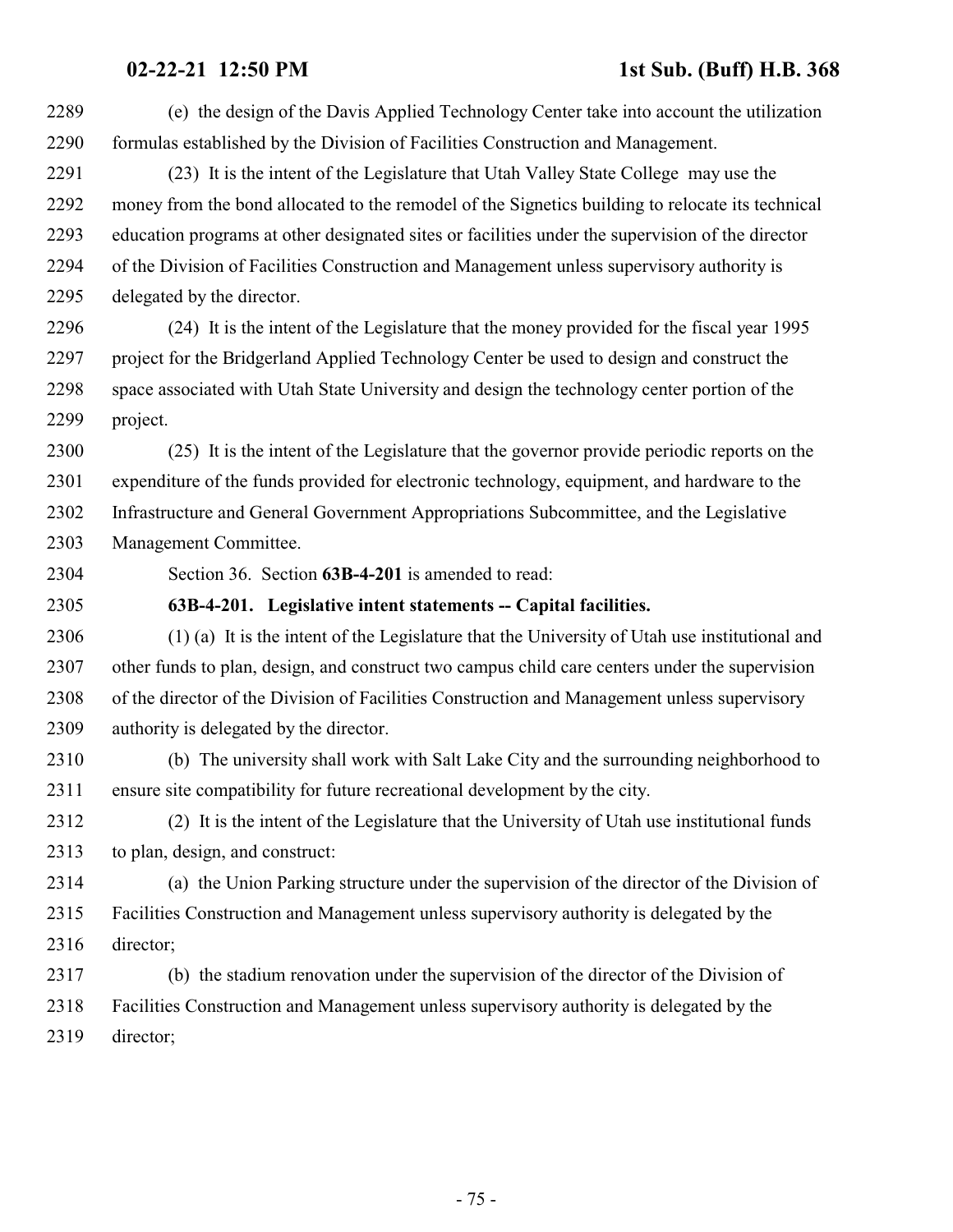| 2320 | (c) the Huntsman Cancer Institute under the supervision of the director of the Division       |
|------|-----------------------------------------------------------------------------------------------|
| 2321 | of Facilities Construction and Management unless supervisory authority is delegated by the    |
| 2322 | director;                                                                                     |
| 2323 | (d) the Business Case Method Building under the supervision of the director of the            |
| 2324 | Division of Facilities Construction and Management unless supervisory authority is delegated  |
| 2325 | by the director; and                                                                          |
| 2326 | (e) the Fine Arts Museum expansion under the supervision of the director of the               |
| 2327 | Division of Facilities Construction and Management unless supervisory authority is delegated  |
| 2328 | by the director.                                                                              |
| 2329 | (3) It is the intent of the Legislature that Utah State University use institutional funds to |
| 2330 | plan, design, and construct:                                                                  |
| 2331 | (a) a student health services facility under the supervision of the director of the           |
| 2332 | Division of Facilities Construction and Management unless supervisory authority is delegated  |
| 2333 | by the director;                                                                              |
| 2334 | (b) a women's softball field under the supervision of the director of the Division of         |
| 2335 | Facilities Construction and Management unless supervisory authority is delegated by the       |
| 2336 | director;                                                                                     |
| 2337 | (c) an addition to the Nutrition and Food Services Building under the supervision of          |
| 2338 | the director of the Division of Facilities Construction and Management unless supervisory     |
| 2339 | authority is delegated by the director; and                                                   |
| 2340 | (d) a Human Resource Research Center under the supervision of the director of the             |
| 2341 | Division of Facilities Construction and Management unless supervisory authority is delegated  |
| 2342 | by the director.                                                                              |
| 2343 | (4) It is the intent of the Legislature that Weber State University use institutional funds   |
| 2344 | to plan, design, and construct:                                                               |
| 2345 | (a) a track renovation under the supervision of the director of the Division of Facilities    |
| 2346 | Construction and Management unless supervisory authority is delegated by the director; and    |
| 2347 | (b) the Dee Events Center offices under the supervision of the director of the Division       |
| 2348 | of Facilities Construction and Management unless supervisory authority is delegated by the    |
| 2349 | director.                                                                                     |
| 2350 | (5) It is the intent of the Legislature that Southern Utah University use:                    |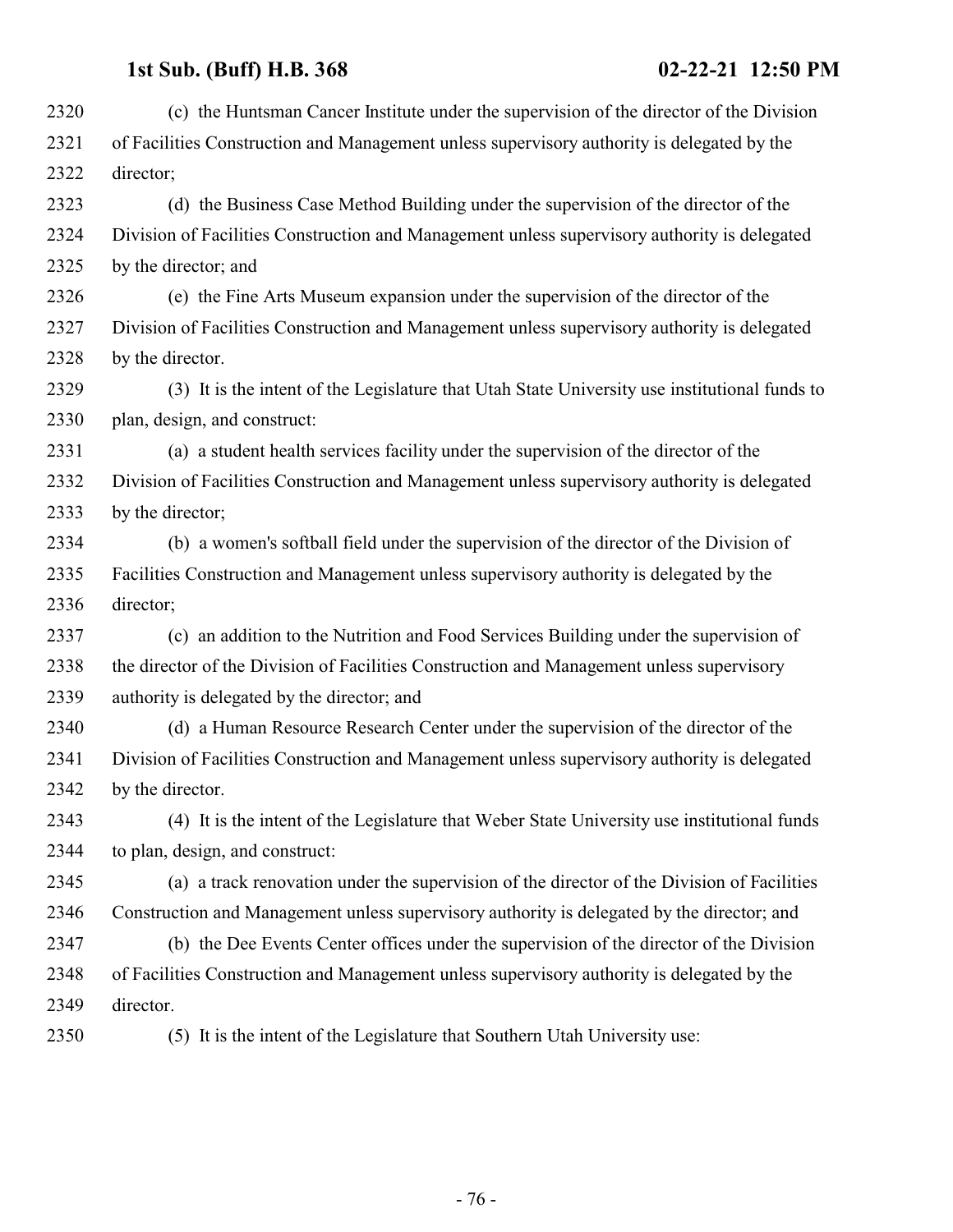(a) institutional funds to plan, design, and construct an institutional residence under the supervision of the director of the Division of Facilities Construction and Management unless supervisory authority is delegated by the director; and

 (b) project revenues and other funds to plan, design, and construct the Shakespearean Festival support facilities under the supervision of the director of the Division of Facilities Construction and Management unless supervisory authority is delegated by the director.

 (6) It is the intent of the Legislature that Dixie College use institutional funds to plan, design, and construct an institutional residence under the supervision of the director of the Division of Facilities Construction and Management unless supervisory authority is delegated by the director.

 (7) It is the intent of the Legislature that the Division of Forestry, Fire, and State Lands use federal and other funds to plan, design, and construct a wetlands enhancement facility under the supervision of the director of the Division of Facilities Construction and Management unless supervisory authority is delegated by the director.

 (8) (a) As provided in Subsection [63A-5b-609](http://le.utah.gov/UtahCode/SectionLookup.jsp?section=63a-5b-609&session=2021GS)(2), the funds appropriated to the Project Reserve Fund may only be used for the award of contracts in excess of the construction budget if these funds are required to meet the intent of the project.

(b) It is the intent of the Legislature that:

 (i) up to \$2,000,000 of the amount may be used to award the construction contract for the Ogden Court Building; and

 (ii) the need for any funds remaining as of December 31, 1995 be reviewed by the 1996 Legislature.

 (9) (a) It is the intent of the Legislature that the State Building Ownership Authority, under authority of Title 63B, Chapter 1, Part 3, State Building Ownership Authority Act, issue or execute obligations or enter into or arrange for a lease purchase agreement in which participation interests may be created to provide up to \$539,700 for the purchase and demolition of the Keyston property and construction of parking facilities adjacent to the State Board of Education building in Salt Lake City, with additional amounts necessary to: (i) pay costs of issuance; (ii) pay capitalized interest; and

(iii) fund any debt service reserve requirements.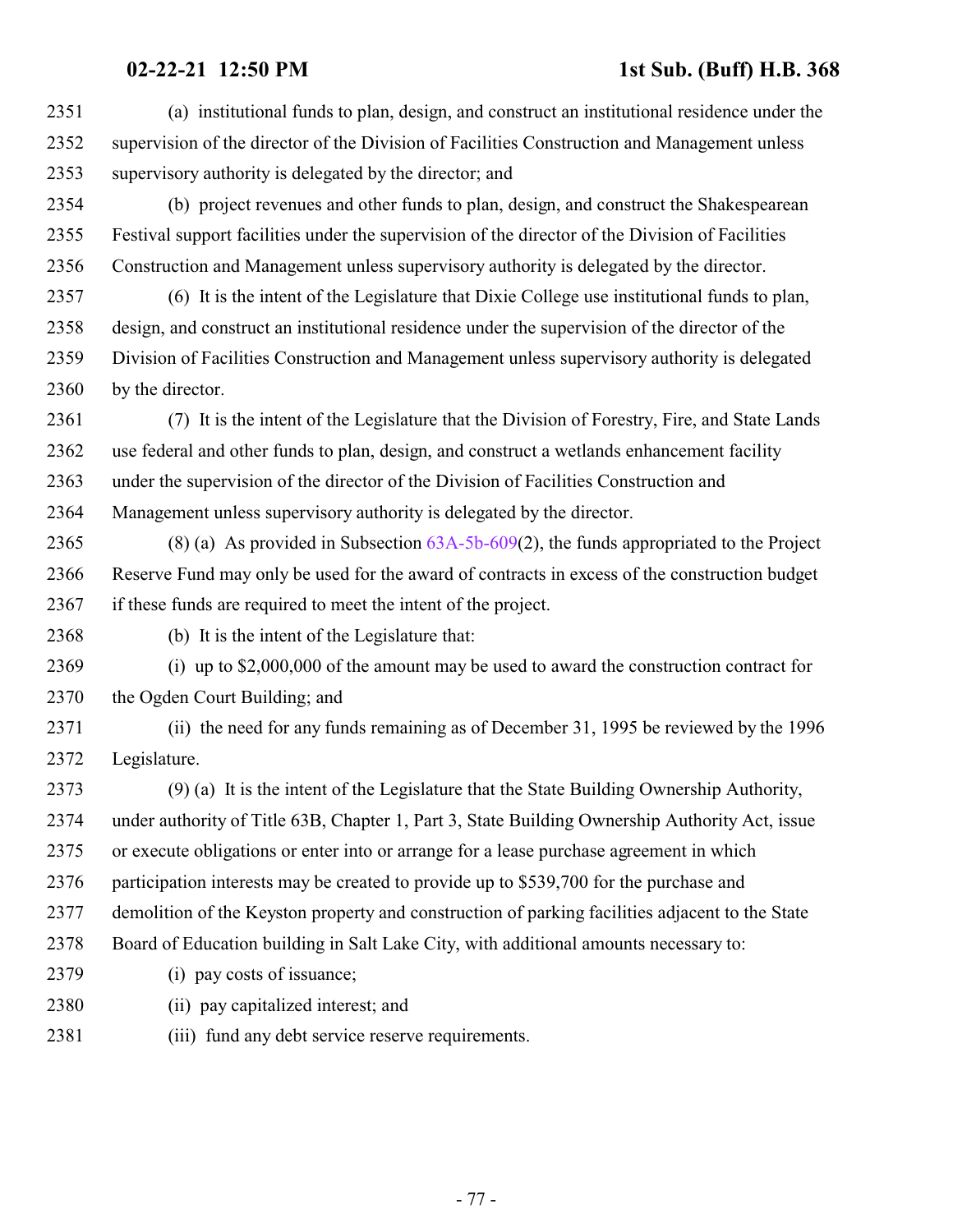(b) It is the intent of the Legislature that the authority seek out the most cost effective and prudent lease purchase plan available with technical assistance from the state treasurer, the director of the Division of Finance, and the executive director of the Governor's Office of 2385 [Management] Planning and Budget. (10) (a) It is the intent of the Legislature that the money appropriated for Phase One of the Remodeling/Life Safety Upgrades of the Browning Fine Arts Center at Weber State University is to include design of full code compliance, life safety, space necessary to maintain required programs, and seismic upgrades. (b) The design shall identify the full scope and cost of Phase Two of the remodeling for funding consideration in the fiscal year 1997 budget cycle. (11) It is the intent of the Legislature that: (a) the fiscal year 1996 appropriation for the Davis County Higher Education land purchase includes up to \$250,000 for planning purposes; (b) the Division of Facilities Construction and Management, the Board of Regents, and the assigned institution of higher education work jointly to ensure the following elements are part of the planning process: (i) projections of student enrollment and programmatic needs for the next 10 years; (ii) review and make recommendations for better use of existing space, current technologies, public/private partnerships, and other alternatives as a means to reduce the need 2401 for new facilities and still accommodate the projected student needs; and (iii) use of a master plan that includes issues of utilities, access, traffic circulation, drainage, rights of way, future developments, and other infrastructure items considered appropriate; and (c) every effort is used to minimize expenditures for this part until a definitive decision has been made by BRACC relative to Hill Air Force Base. (12) (a) It is the intent of the Legislature that the State Building Ownership Authority, under authority of Title 63B, Chapter 1, Part 3, State Building Ownership Authority Act, issue or execute obligations or enter into or arrange for a lease purchase agreement in which participation interests may be created, to provide up to \$7,400,000 for the acquisition and 2411 improvement of the Human Services Building located at 120 North 200 West, Salt Lake City, Utah, with associated parking for the Department of Human Services together with additional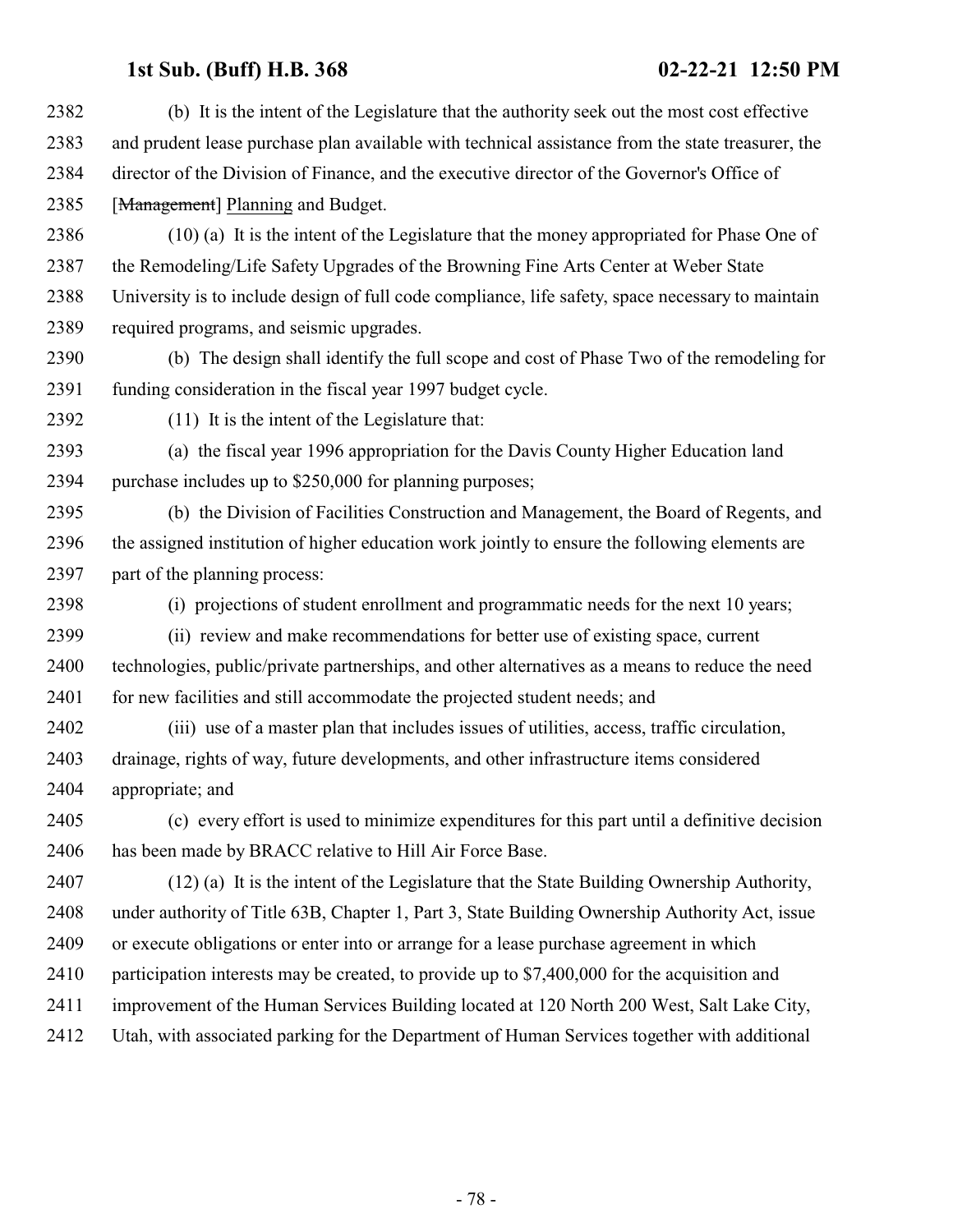| 2413 | amounts necessary to:                                                                             |
|------|---------------------------------------------------------------------------------------------------|
| 2414 | (i) pay costs of issuance;                                                                        |
| 2415 | (ii) pay capitalized interest; and                                                                |
| 2416 | (iii) fund any debt service reserve requirements.                                                 |
| 2417 | (b) It is the intent of the Legislature that the authority seek out the most cost effective       |
| 2418 | and prudent lease purchase plan available with technical assistance from the state treasurer, the |
| 2419 | director of the Division of Finance, and the executive director of the Governor's Office of       |
| 2420 | [Management] Planning and Budget.                                                                 |
| 2421 | (13) (a) It is the intent of the Legislature that the State Building Ownership Authority,         |
| 2422 | under authority of Title 63B, Chapter 1, Part 3, State Building Ownership Authority Act, issue    |
| 2423 | or execute obligations or enter into or arrange for a lease purchase agreement in which           |
| 2424 | participation interests may be created to provide up to \$63,218,600 for the construction of a    |
| 2425 | Salt Lake Courts Complex together with additional amounts necessary to:                           |
| 2426 | (i) pay costs of issuance;                                                                        |
| 2427 | (ii) pay capitalized interest; and                                                                |
| 2428 | (iii) fund any debt service reserve requirements.                                                 |
| 2429 | (b) It is the intent of the Legislature that the authority seek out the most cost effective       |
| 2430 | and prudent lease purchase plan available with technical assistance from the state treasurer, the |
| 2431 | director of the Division of Finance, and the executive director of the Governor's Office of       |
| 2432 | [Management] Planning and Budget.                                                                 |
| 2433 | (c) It is the intent of the Legislature that the Division of Facilities Construction and          |
| 2434 | Management lease land to the State Building Ownership Authority for the construction of a         |
| 2435 | Salt Lake Courts Complex.                                                                         |
| 2436 | (14) It is the intent of the Legislature that:                                                    |
| 2437 | (a) the Board of Regents use the higher education design project money to design no               |
| 2438 | more than two higher education projects from among the following projects:                        |
| 2439 | (i) Utah State University Eastern - Student Center;                                               |
| 2440 | (ii) Snow College - Noyes Building;                                                               |
| 2441 | (iii) University of Utah - Gardner Hall;                                                          |
| 2442 | (iv) Utah State University - Widtsoe Hall; or                                                     |
| 2443 | (v) Southern Utah University - Physical Education Building; and                                   |
|      |                                                                                                   |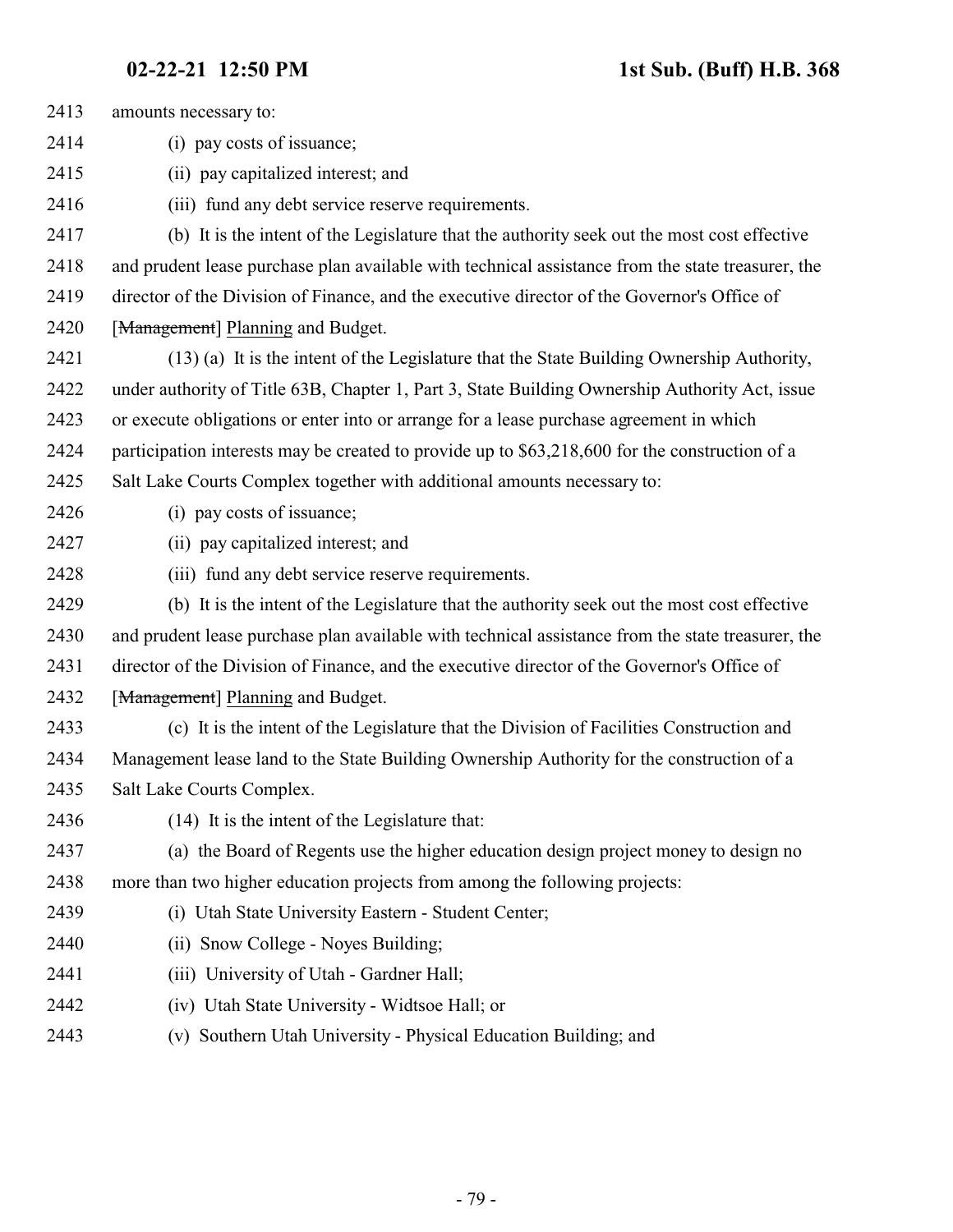| 2444 | (b) the higher education institutions that receive approval from the Board of Regents to          |
|------|---------------------------------------------------------------------------------------------------|
| 2445 | design projects under this chapter design those projects under the supervision of the director of |
| 2446 | the Division of Facilities Construction and Management unless supervisory authority is            |
| 2447 | delegated by the director.                                                                        |
| 2448 | (15) It is the intent of the Legislature that:                                                    |
| 2449 | (a) the Board of Regents may authorize the University of Utah to use institutional                |
| 2450 | funds and donated funds to design Gardner Hall; and                                               |
| 2451 | (b) if authorized by the Board of Regents, the University of Utah may use institutional           |
| 2452 | funds and donated funds to design Gardner Hall under the supervision of the director of the       |
| 2453 | Division of Facilities Construction and Management unless supervisory authority is delegated      |
| 2454 | by the director.                                                                                  |
| 2455 | (16) It is the intent of the Legislature that the Division of Facilities Construction and         |
| 2456 | Management use up to \$250,000 of the capital improvement money to fund the site                  |
| 2457 | improvements required at the San Juan campus of the Utah State University Eastern.                |
| 2458 | Section 37. Section 63B-4-301 is amended to read:                                                 |
| 2459 | 63B-4-301. Bonds for golf course at Wasatch Mountain State Park.                                  |
| 2460 | (1) The State Building Ownership Authority under authority of Title 63B, Chapter 1,               |
| 2461 | Part 3, State Building Ownership Authority Act, may issue or execute obligations, or enter into   |
| 2462 | or arrange for a lease purchase agreement in which participation interests may be created, to     |
| 2463 | provide up to \$2,500,000 for a new nine-hole golf course at Wasatch Mountain State Park for      |
| 2464 | the Division of Parks and Recreation, together with additional amounts necessary to:              |
| 2465 | (a) pay costs of issuance;                                                                        |
| 2466 | (b) pay capitalized interest; and                                                                 |
| 2467 | (c) fund any debt service reserve requirements.                                                   |
| 2468 | (2) (a) The State Building Ownership Authority shall work cooperatively with the                  |
| 2469 | Division of Parks and Recreation to seek out the most cost effective and prudent lease purchase   |
| 2470 | plan available.                                                                                   |
| 2471 | (b) The state treasurer, the director of the Division of Finance, and the executive               |
| 2472 | director of the Governor's Office of [Management] Planning and Budget shall provide technical     |
| 2473 | assistance to accomplish the purpose specified in Subsection $(2)(a)$ .                           |
| 2474 | Section 38. Section 63C-4a-308 is amended to read:                                                |
|      |                                                                                                   |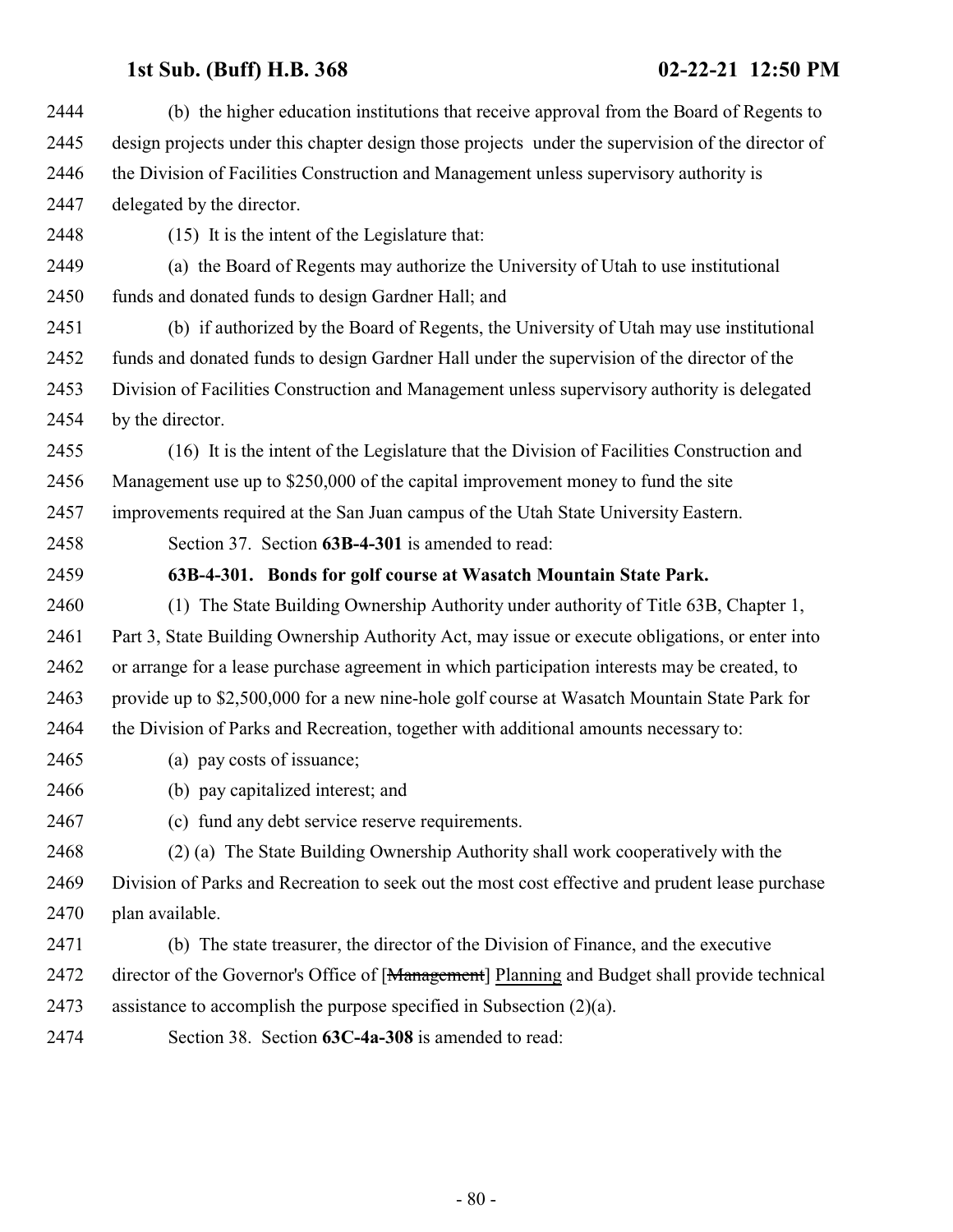**63C-4a-308. Commission duties with regards to federal lands.** The commission shall: (1) review and make recommendations on the transfer of federally controlled public lands to the state; (2) review and make recommendations regarding the state's sovereign right to protect the health, safety, and welfare of its citizens as it relates to public lands, including recommendations concerning the use of funds in the account created in Section [63C-4a-404](http://le.utah.gov/UtahCode/SectionLookup.jsp?section=63c-4a-404&session=2021GS); (3) study and evaluate the recommendations of the public lands transfer study and economic analysis conducted by the Public Lands Policy Coordinating Office in accordance 2484 with Section [\[63J-4-606](http://le.utah.gov/UtahCode/SectionLookup.jsp?section=63j-4-606&session=2021GS)] [63L-11-304](#page-241-0); (4) coordinate with and report on the efforts of the executive branch, the counties and political subdivisions of the state, the state congressional delegation, western governors, other states, and other stakeholders concerning the transfer of federally controlled public lands to the 2488 state including convening working groups, such as a working group composed of members of 2489 the Utah Association of Counties; (5) study and make recommendations regarding the appropriate designation of public lands transferred to the state, including stewardship of the land and appropriate uses of the land; (6) study and make recommendations regarding the use of funds received by the state from the public lands transferred to the state; and (7) receive reports from and make recommendations to the attorney general, the Legislature, and other stakeholders involved in litigation on behalf of the state's interest in the transfer of public lands to the state, regarding: (a) preparation for potential litigation; (b) selection of outside legal counsel; (c) ongoing legal strategy for the transfer of public lands; and (d) use of money: (i) appropriated by the Legislature for the purpose of securing the transfer of public lands to the state under Section [63C-4a-404](http://le.utah.gov/UtahCode/SectionLookup.jsp?section=63c-4a-404&session=2021GS); and (ii) disbursed from the Public Lands Litigation Expendable Special Revenue Fund created in Section [63C-4a-405](http://le.utah.gov/UtahCode/SectionLookup.jsp?section=63c-4a-405&session=2021GS).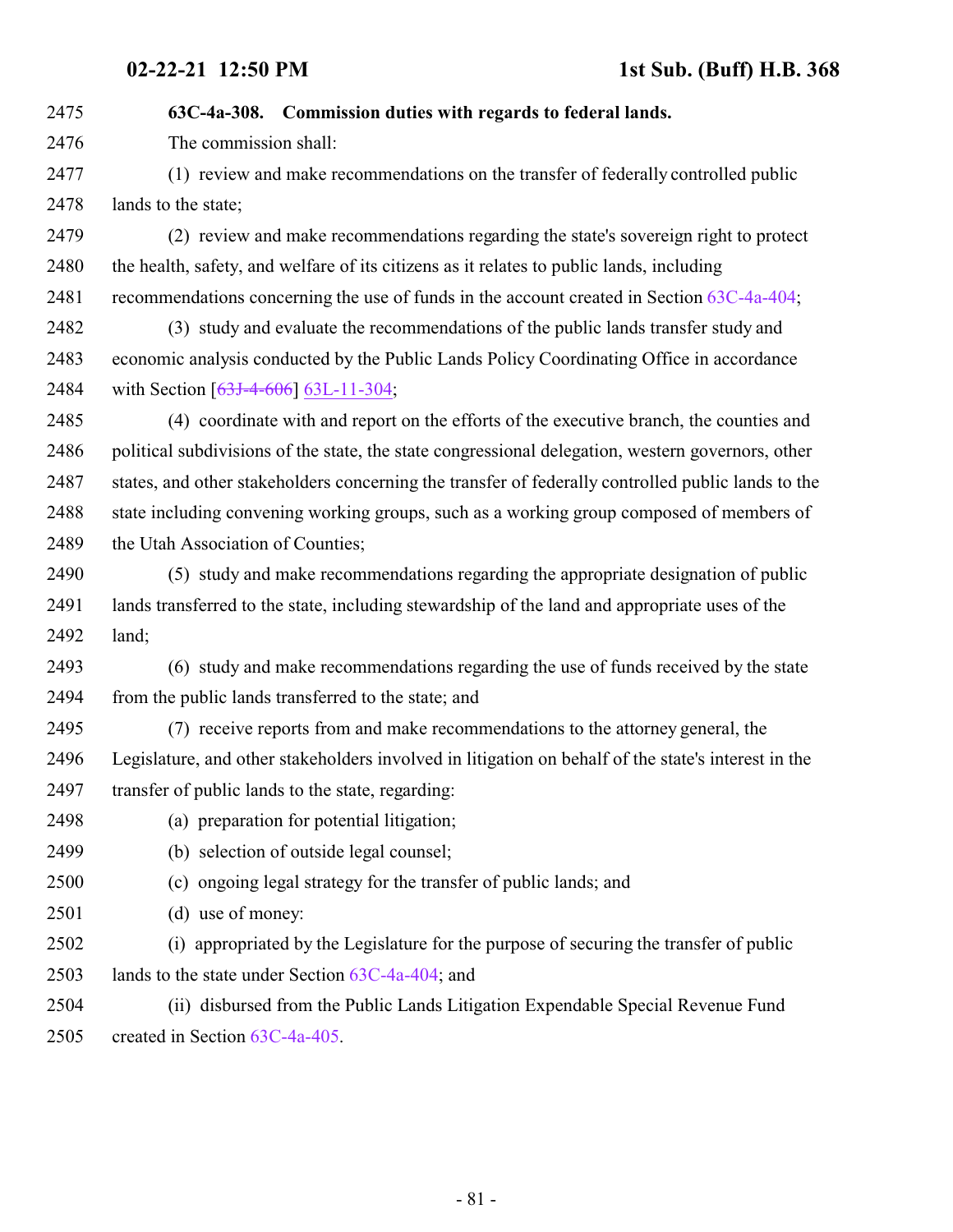| 2506 | Section 39. Section 63C-4a-402 is amended to read:                                          |
|------|---------------------------------------------------------------------------------------------|
| 2507 | 63C-4a-402. Creation of Constitutional Defense Restricted Account -- Sources of             |
| 2508 | funds -- Uses of funds -- Reports.                                                          |
| 2509 | (1) There is created a restricted account within the General Fund known as the              |
| 2510 | <b>Constitutional Defense Restricted Account.</b>                                           |
| 2511 | (2) The account consists of money from the following revenue sources:                       |
| 2512 | (a) money deposited to the account as required by Section $53C-3-203$ ;                     |
| 2513 | (b) voluntary contributions;                                                                |
| 2514 | (c) money received by the council from other state agencies; and                            |
| 2515 | (d) appropriations made by the Legislature.                                                 |
| 2516 | (3) The Legislature may annually appropriate money from the Constitutional Defense          |
| 2517 | Restricted Account to one or more of the following:                                         |
| 2518 | (a) the commission, to fund the commission and for the commission's duties;                 |
| 2519 | (b) the council, to fund the council and for the council's duties;                          |
| 2520 | (c) the Public Lands Policy Coordinating Office to carry out its duties in Section          |
| 2521 | $[63J-4-603]$ 63L-11-202;                                                                   |
| 2522 | (d) the Office of the Governor, to be used only for the purpose of asserting, defending,    |
| 2523 | or litigating:                                                                              |
| 2524 | (i) an issue arising with another state regarding the use or ownership of water; or         |
| 2525 | (ii) state and local government rights under R.S. 2477, in accordance with a plan           |
| 2526 | developed and approved as provided in Section 63C-4a-403;                                   |
| 2527 | (e) a county or association of counties to assist counties, consistent with the purposes    |
| 2528 | of the council, in pursuing issues affecting the counties;                                  |
| 2529 | (f) the Office of the Attorney General, to be used only:                                    |
| 2530 | (i) for public lands counsel and assistance and litigation to the state or local            |
| 2531 | governments including asserting, defending, or litigating state and local government rights |
| 2532 | under R.S. 2477 in accordance with a plan developed and approved as provided in Section     |
| 2533 | $63C-4a-403$ ;                                                                              |
| 2534 | (ii) for an action filed in accordance with Section $67-5-29$ ;                             |
| 2535 | (iii) to advise the council; or                                                             |
| 2536 | (iv) for asserting, defending, or litigating an issue arising with another state regarding  |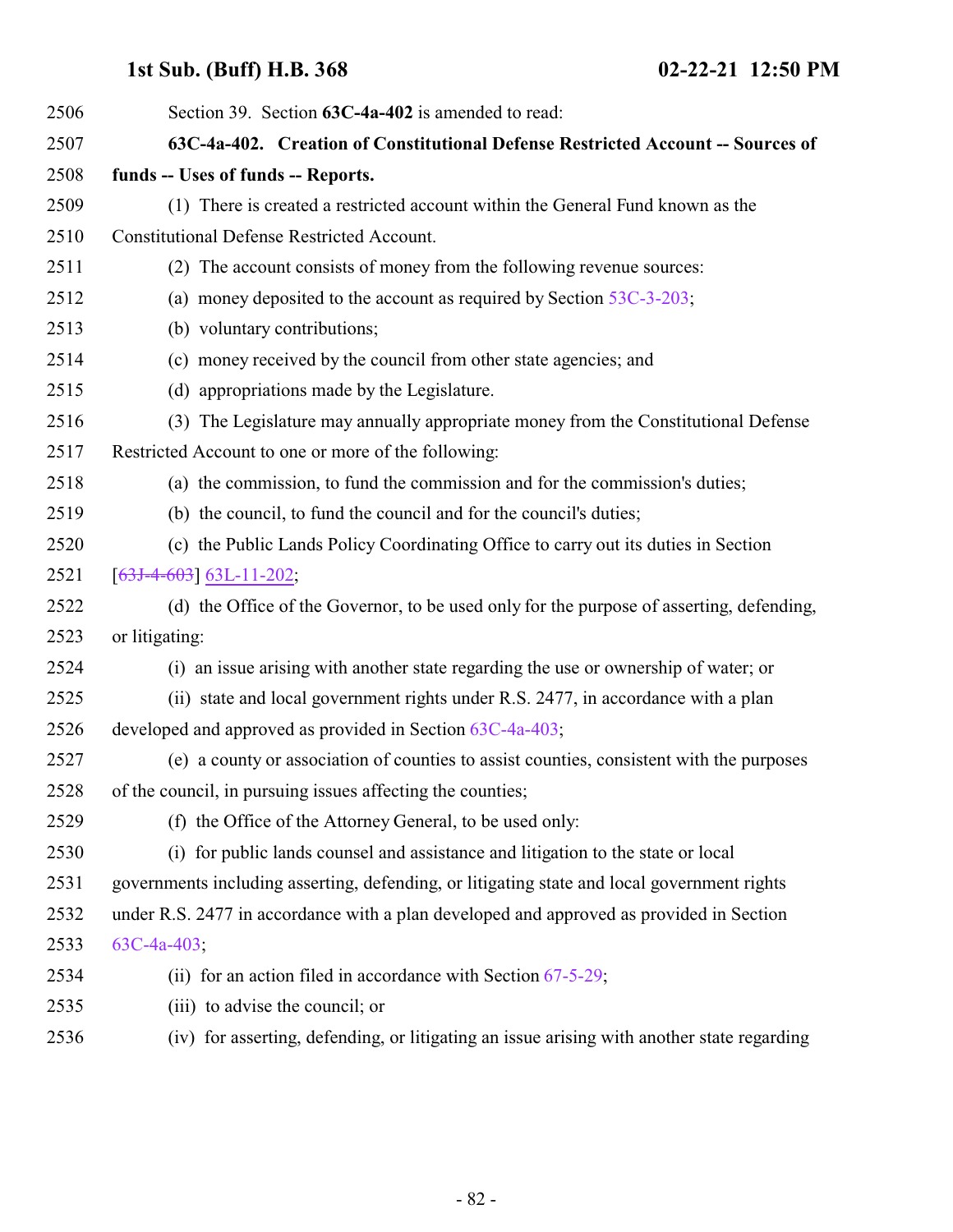| 2537 | the use or ownership of water;                                                                     |
|------|----------------------------------------------------------------------------------------------------|
| 2538 | (g) the Office of the Attorney General or any other state or local government entity to            |
| 2539 | bring an action to establish the right of a state or local government officer or employee to enter |
| 2540 | onto federal land or use a federal road or an R.S. 2477 road, in the officer's or employee's       |
| 2541 | official capacity, to protect the health, safety, or welfare of a citizen of the state; or         |
| 2542 | (h) the Office of Legislative Research and General Counsel, to provide staff support to            |
| 2543 | the commission.                                                                                    |
| 2544 | (4) (a) The council shall require that any entity, other than the commission, that                 |
| 2545 | receives money from the account provide financial reports and litigation reports to the council.   |
| 2546 | (b) Nothing in this Subsection (4) prohibits the commission or the council from closing            |
| 2547 | a meeting under Title 52, Chapter 4, Open and Public Meetings Act, or prohibits the                |
| 2548 | commission or the council from complying with Title 63G, Chapter 2, Government Records             |
| 2549 | Access and Management Act.                                                                         |
| 2550 | Section 40. Section 63C-9-301 is amended to read:                                                  |
| 2551 | 63C-9-301. Board powers -- Subcommittees.                                                          |
| 2552 | (1) The board shall:                                                                               |
| 2553 | (a) except as provided in Subsection (2), exercise complete jurisdiction and                       |
| 2554 | stewardship over capitol hill facilities, capitol hill grounds, and the capitol hill complex;      |
| 2555 | (b) preserve, maintain, and restore the capitol hill complex, capitol hill facilities,             |
| 2556 | capitol hill grounds, and their contents;                                                          |
| 2557 | (c) before October 1 of each year, review and approve the executive director's annual              |
| 2558 | budget request for submittal to the governor and Legislature;                                      |
| 2559 | (d) by October 1 of each year, prepare and submit a recommended budget request for                 |
| 2560 | the upcoming fiscal year for the capitol hill complex to:                                          |
| 2561 | (i) the governor, through the Governor's Office of [Management] Planning and Budget;               |
| 2562 | and                                                                                                |
| 2563 | (ii) the Legislature's appropriations subcommittee responsible for capitol hill facilities,        |
| 2564 | through the Office of the Legislative Fiscal Analyst;                                              |
| 2565 | (e) review and approve the executive director's:                                                   |
| 2566 | annual work plan;<br>(i)                                                                           |
| 2567 | (ii) long-range master plan for the capitol hill complex, capitol hill facilities, and             |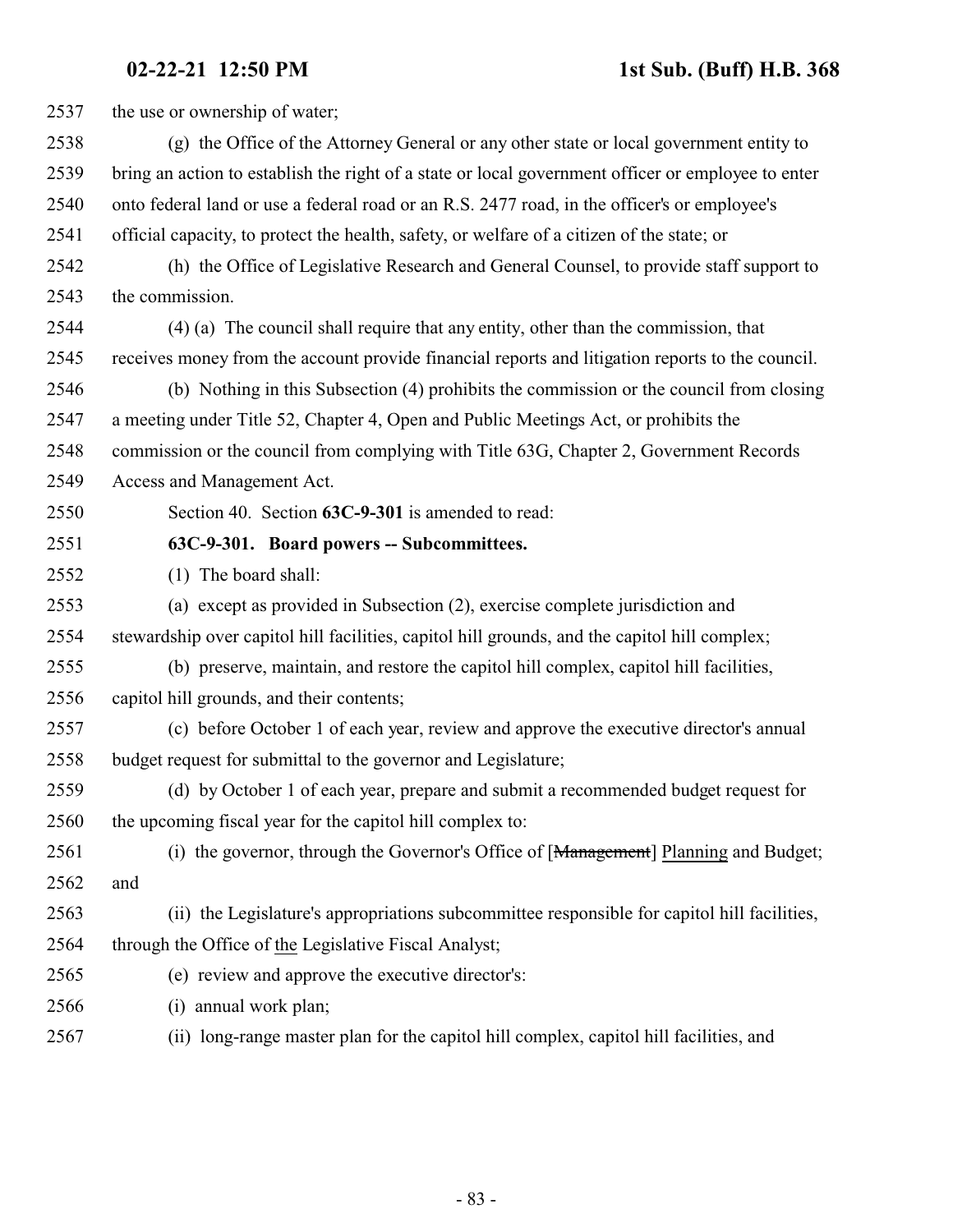| 2568 | capitol hill grounds; and                                                                          |
|------|----------------------------------------------------------------------------------------------------|
| 2569 | (iii) furnishings plan for placement and care of objects under the care of the board;              |
| 2570 | (f) approve all changes to the buildings and their grounds, including:                             |
| 2571 | (i) restoration, remodeling, and rehabilitation projects;                                          |
| 2572 | (ii) usual maintenance program; and                                                                |
| 2573 | (iii) any transfers or loans of objects under the board's care;                                    |
| 2574 | (g) define and identify all significant aspects of the capitol hill complex, capitol hill          |
| 2575 | facilities, and capitol hill grounds, after consultation with the:                                 |
| 2576 | (i) Division of Facilities Construction and Management;                                            |
| 2577 | (ii) State Library Division;                                                                       |
| 2578 | (iii) Division of Archives and Records Service;                                                    |
| 2579 | (iv) Division of State History;                                                                    |
| 2580 | (v) Office of Museum Services; and                                                                 |
| 2581 | (vi) Arts Council;                                                                                 |
| 2582 | (h) inventory, define, and identify all significant contents of the buildings and all              |
| 2583 | state-owned items of historical significance that were at one time in the buildings, after         |
| 2584 | consultation with the:                                                                             |
| 2585 | (i) Division of Facilities Construction and Management;                                            |
| 2586 | (ii) State Library Division;                                                                       |
| 2587 | (iii) Division of Archives and Records Service;                                                    |
| 2588 | (iv) Division of State History;                                                                    |
| 2589 | (v) Office of Museum Services; and                                                                 |
| 2590 | (vi) Arts Council;                                                                                 |
| 2591 | (i) maintain archives relating to the construction and development of the buildings, the           |
| 2592 | contents of the buildings and their grounds, including documents such as plans, specifications,    |
| 2593 | photographs, purchase orders, and other related documents, the original copies of which shall      |
| 2594 | be maintained by the Division of Archives and Records Service;                                     |
| 2595 | (i) comply with federal and state laws related to program and facility accessibility; and          |
| 2596 | (k) establish procedures for receiving, hearing, and deciding complaints or other issues           |
| 2597 | raised about the capitol hill complex, capitol hill facilities, and capitol hill grounds, or their |
| 2598 | use.                                                                                               |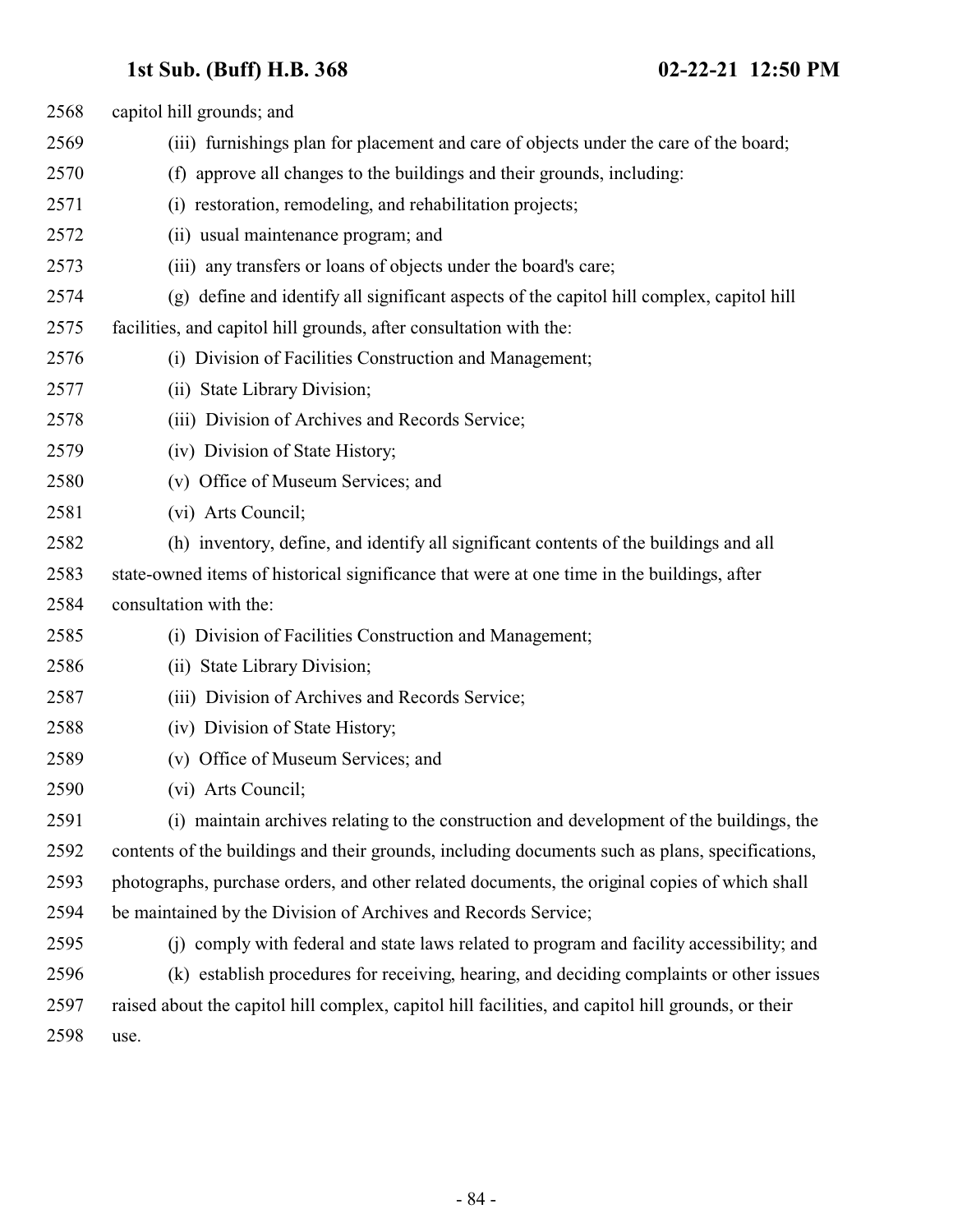| 2599 | $(2)$ (a) Notwithstanding Subsection (1)(a), the supervision and control of the legislative       |
|------|---------------------------------------------------------------------------------------------------|
| 2600 | area, as defined in Section $36-5-1$ , is reserved to the Legislature; and                        |
| 2601 | (b) the supervision and control of the governor's area, as defined in Section $67-1-16$ , is      |
| 2602 | reserved to the governor.                                                                         |
| 2603 | (3) (a) The board shall make rules to govern, administer, and regulate the capitol hill           |
| 2604 | complex, capitol hill facilities, and capitol hill grounds by following the procedures and        |
| 2605 | requirements of Title 63G, Chapter 3, Utah Administrative Rulemaking Act.                         |
| 2606 | (b) A violation of a rule relating to the use of the capitol hill complex adopted by the          |
| 2607 | board under the authority of this Subsection (3) is an infraction.                                |
| 2608 | (c) If an act violating a rule under Subsection $(3)(b)$ also amounts to an offense subject       |
| 2609 | to a greater penalty under this title, Title 32B, Alcoholic Beverage Control Act, Title 41, Motor |
| 2610 | Vehicles, Title 76, Utah Criminal Code, or other provision of state law, Subsection (3)(b) does   |
| 2611 | not prohibit prosecution and sentencing for the more serious offense.                             |
| 2612 | (d) In addition to any punishment allowed under Subsections $(3)(b)$ and $(c)$ , a person         |
| 2613 | who violates a rule adopted by the board under the authority of this Subsection (3) is subject to |
| 2614 | a civil penalty not to exceed \$2,500 for each violation, plus the amount of any actual damages,  |
| 2615 | expenses, and costs related to the violation of the rule that are incurred by the state.          |
| 2616 | (e) The board may take any other legal action allowed by law.                                     |
| 2617 | (f) The board may not apply this section or rules adopted under the authority of this             |
| 2618 | section in a manner that violates a person's rights under the Utah Constitution or the First      |
| 2619 | Amendment to the United States Constitution, including the right of persons to peaceably          |
| 2620 | assemble.                                                                                         |
| 2621 | (g) The board shall send proposed rules under this section to the legislative general             |
| 2622 | counsel and the governor's general counsel for review and comment before the board adopts the     |
| 2623 | rules.                                                                                            |
| 2624 | (4) The board is exempt from the requirements of Title 63G, Chapter 6a, Utah                      |
| 2625 | Procurement Code, but shall adopt procurement rules substantially similar to the requirements     |
| 2626 | of that chapter.                                                                                  |
| 2627 | (5) The board shall name the House Building, that is defined in Section $36-5-1$ , the            |
| 2628 | "Rebecca D. Lockhart House Building."                                                             |
| 2629 | $(6)$ (a) The board may:                                                                          |
|      |                                                                                                   |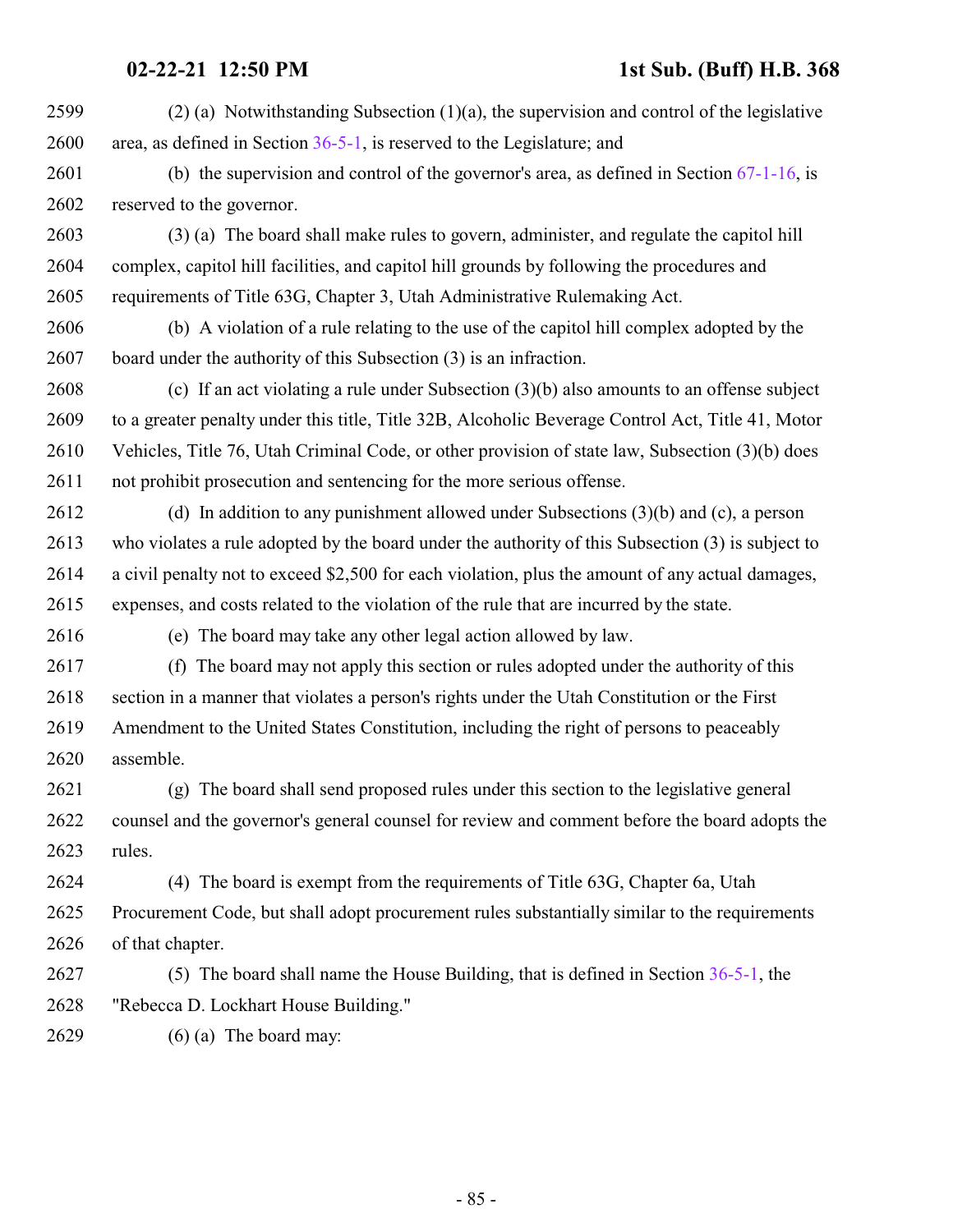| 2630 | (i) establish subcommittees made up of board members and members of the public to                |
|------|--------------------------------------------------------------------------------------------------|
| 2631 | assist and support the executive director in accomplishing the executive director's duties;      |
| 2632 | (ii) establish fees for the use of capitol hill facilities and capitol hill grounds;             |
| 2633 | (iii) assign and allocate specific duties and responsibilities to any other state agency, if     |
| 2634 | the other agency agrees to perform the duty or accept the responsibility;                        |
| 2635 | (iv) contract with another state agency to provide services;                                     |
| 2636 | (v) delegate by specific motion of the board any authority granted to it by this section         |
| 2637 | to the executive director;                                                                       |
| 2638 | (vi) in conjunction with Salt Lake City, expend money to improve or maintain public              |
| 2639 | property contiguous to East Capitol Boulevard and capitol hill;                                  |
| 2640 | (vii) provide wireless Internet service to the public without a fee in any capitol hill          |
| 2641 | facility; and                                                                                    |
| 2642 | (viii) when necessary, consult with the:                                                         |
| 2643 | (A) Division of Facilities Construction and Management;                                          |
| 2644 | (B) State Library Division;                                                                      |
| 2645 | (C) Division of Archives and Records Service;                                                    |
| 2646 | (D) Division of State History;                                                                   |
| 2647 | (E) Office of Museum Services; and                                                               |
| 2648 | (F) Arts Council.                                                                                |
| 2649 | (b) The board's provision of wireless Internet service under Subsection $(6)(a)(vii)$ shall      |
| 2650 | be discontinued in the legislative area if the president of the Senate and the speaker of the    |
| 2651 | House of Representatives each submit a signed letter to the board indicating that the service is |
| 2652 | disruptive to the legislative process and is to be discontinued.                                 |
| 2653 | (c) If a budget subcommittee is established by the board, the following shall serve as ex        |
| 2654 | officio, nonvoting members of the budget subcommittee:                                           |
| 2655 | (i) the legislative fiscal analyst, or the analyst's designee, who shall be from the Office      |
| 2656 | of the Legislative Fiscal Analyst; and                                                           |
| 2657 | (ii) the executive director of the Governor's Office of [Management] Planning and                |
| 2658 | Budget, or the executive director's designee, who shall be from the Governor's Office of         |
| 2659 | [Management] Planning and Budget.                                                                |
| 2660 | (d) If a preservation and maintenance subcommittee is established by the board, the              |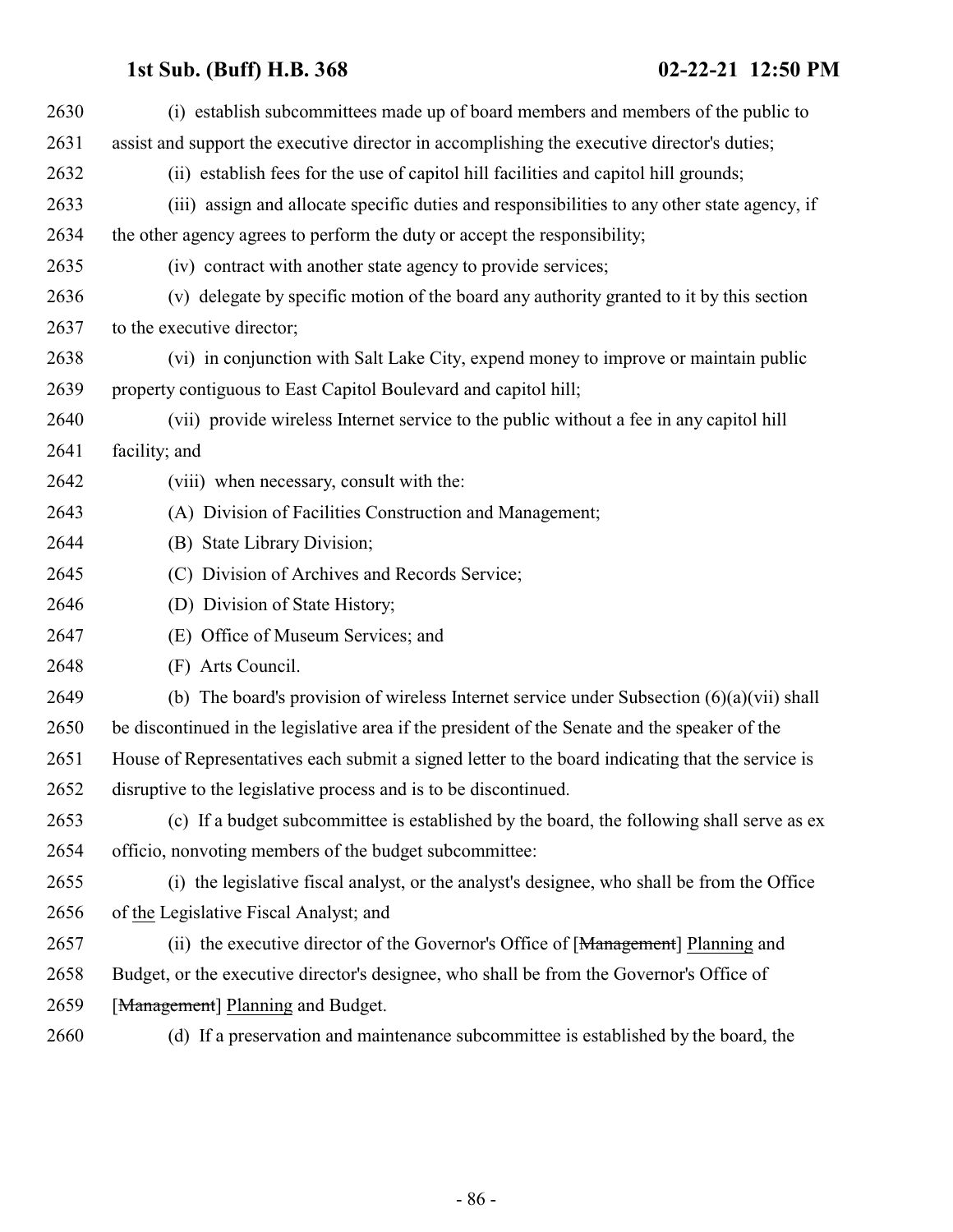| 2661 | board may, by majority vote, appoint one or each of the following to serve on the                |
|------|--------------------------------------------------------------------------------------------------|
| 2662 | subcommittee as voting members of the subcommittee:                                              |
| 2663 | (i) an architect, who shall be selected from a list of three architects submitted by the         |
| 2664 | American Institute of Architects; or                                                             |
| 2665 | (ii) an engineer, who shall be selected from a list of three engineers submitted by the          |
| 2666 | American Civil Engineers Council.                                                                |
| 2667 | (e) If the board establishes any subcommittees, the board may, by majority vote,                 |
| 2668 | appoint up to two people who are not members of the board to serve, at the will of the board, as |
| 2669 | nonvoting members of a subcommittee.                                                             |
| 2670 | (f) Members of each subcommittee shall, at the first meeting of each calendar year,              |
| 2671 | select one individual to act as chair of the subcommittee for a one-year term.                   |
| 2672 | (7) (a) The board, and the employees of the board, may not move the office of the                |
| 2673 | governor, lieutenant governor, president of the Senate, speaker of the House of                  |
| 2674 | Representatives, or a member of the Legislature from the State Capitol unless the removal is     |
| 2675 | approved by:                                                                                     |
| 2676 | (i) the governor, in the case of the governor's office;                                          |
| 2677 | (ii) the lieutenant governor, in the case of the lieutenant governor's office;                   |
| 2678 | (iii) the president of the Senate, in the case of the president's office or the office of a      |
| 2679 | member of the Senate; or                                                                         |
| 2680 | (iv) the speaker of the House of Representatives, in the case of the speaker's office or         |
| 2681 | the office of a member of the House.                                                             |
| 2682 | (b) The board and the employees of the board have no control over the furniture,                 |
| 2683 | furnishings, and decorative objects in the offices of the governor, lieutenant governor, or the  |
| 2684 | members of the Legislature except as necessary to inventory or conserve items of historical      |
| 2685 | significance owned by the state.                                                                 |
| 2686 | (c) The board and the employees of the board have no control over records and                    |
| 2687 | documents produced by or in the custody of a state agency, official, or employee having an       |
| 2688 | office in a building on the capitol hill complex.                                                |
| 2689 | (d) Except for items identified by the board as having historical significance, and              |
| 2690 | except as provided in Subsection $(7)(b)$ , the board and the employees of the board have no     |
| 2691 | control over moveable furnishings and equipment in the custody of a state agency, official, or   |
|      |                                                                                                  |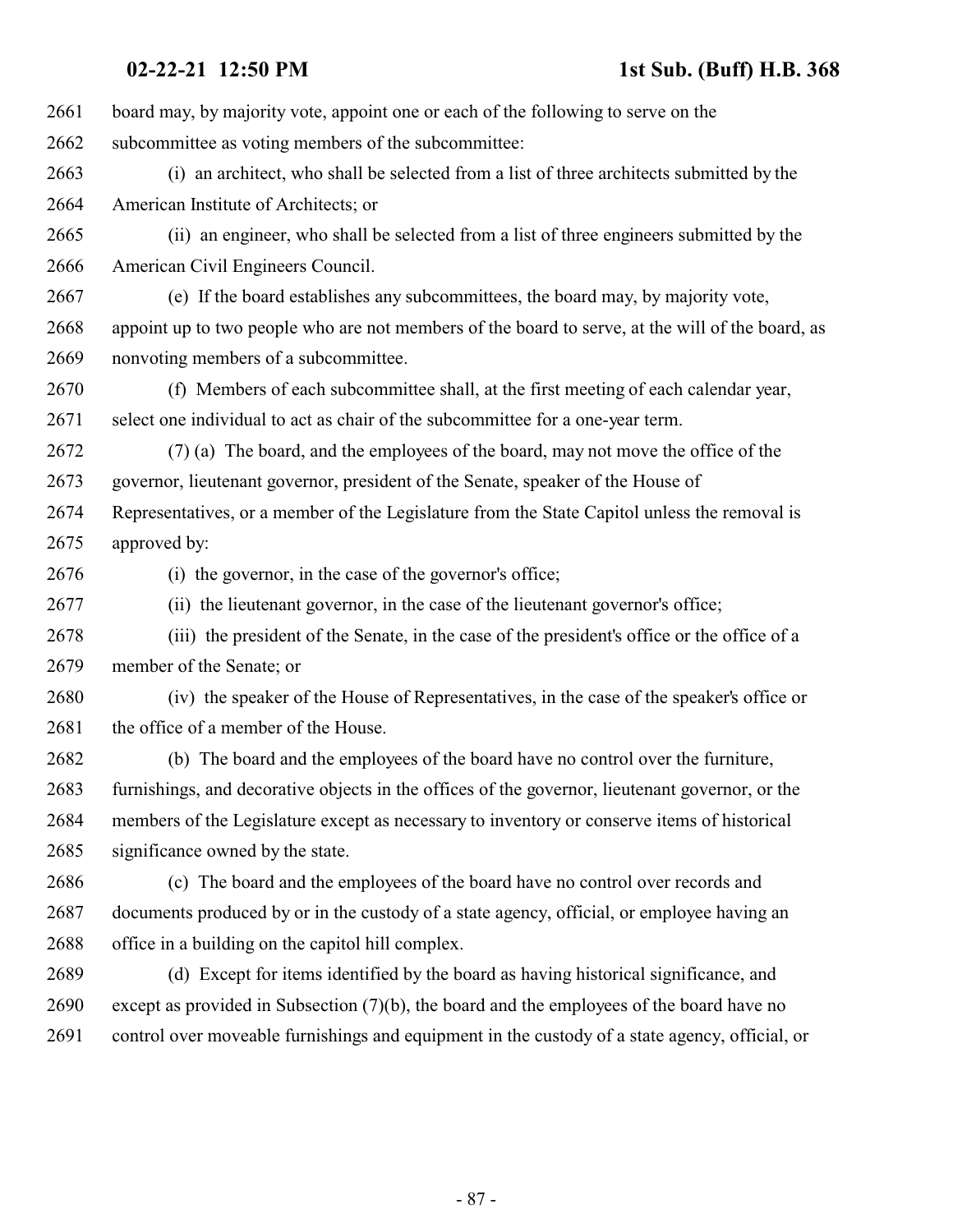| employee having an office in a building on the capitol hill complex.                                 |
|------------------------------------------------------------------------------------------------------|
|                                                                                                      |
|                                                                                                      |
| (1) There is created the Utah Population Committee composed of the following                         |
|                                                                                                      |
| (a) the director of the Kem C. Gardner Policy Institute at the University of Utah or the             |
|                                                                                                      |
| (b) the director of the Population Research Laboratory at Utah State University or the               |
|                                                                                                      |
| (c) the state planning coordinator appointed under Section $[63J-4-202]$ 63J-4-401;                  |
| (d) the director of the Workforce Research and Analysis Division within the                          |
|                                                                                                      |
| (e) the director of the Office of Vital Records and Statistics or the director's designee;           |
| (f) the state superintendent of public instruction or the superintendent's designee;                 |
| (g) the chair of the State Tax Commission or the chair's designee;                                   |
| (h) the legislative fiscal analyst or the legislative fiscal analyst's designee;                     |
| (i) the commissioner of higher education or the commissioner's designee; and                         |
| (j) any additional member appointed under Subsection (2).                                            |
| (2) (a) By a majority vote of the members of the committee, the committee may                        |
| appoint one or more additional members to serve on the committee at the pleasure of the              |
|                                                                                                      |
| (b) The committee shall ensure that each additional member appointed under                           |
| Subsection $(2)(a)$ is a data provider or a representative of a data provider.                       |
| (3) The director of the Kem C. Gardner Policy Institute or the director's designee                   |
|                                                                                                      |
|                                                                                                      |
| 63C-20-105. State use of committee estimates -- Compliance.                                          |
| (1) Except as provided in Subsection (2), and unless otherwise provided in statute or                |
| rule, if an executive branch entity, legislative branch entity, or independent entity is required to |
| perform an action or make a determination based on a population estimate, the entity shall use       |
|                                                                                                      |
|                                                                                                      |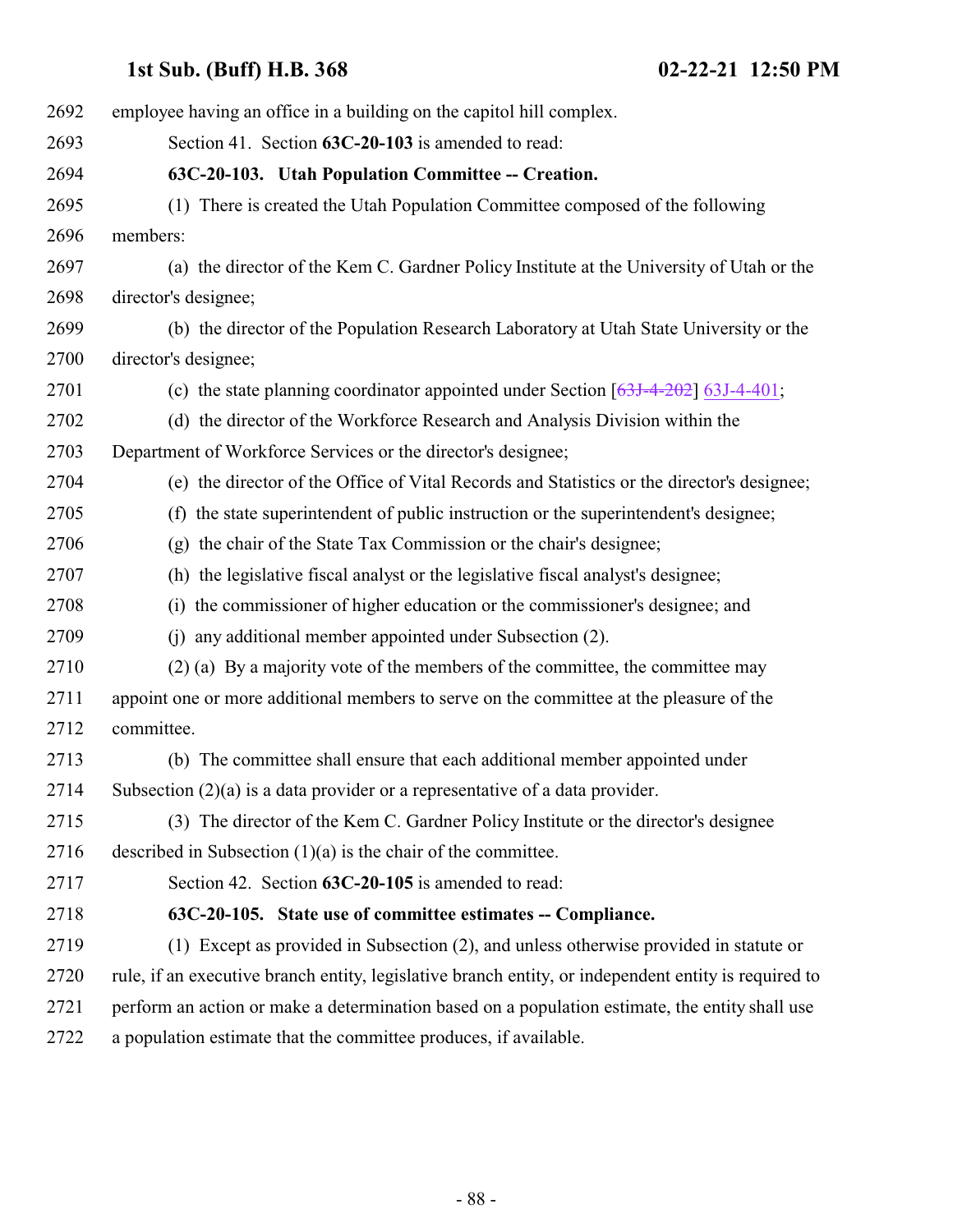| 2723 | (2) (a) The Governor's Office of [Management] Planning and Budget may make rules                |
|------|-------------------------------------------------------------------------------------------------|
| 2724 | in accordance with Title 63G, Chapter 3, Utah Administrative Rulemaking Act, to use a           |
| 2725 | population estimate other than a population estimate that the committee produces.               |
| 2726 | (b) For the purpose of creating a revenue estimate, the Governor's Office of                    |
| 2727 | [Management] Planning and Budget and the Office of the Legislative Fiscal Analyst are not       |
| 2728 | required to use a population estimate that the committee produces.                              |
| 2729 | (c) For redistricting purposes, a legislative branch entity shall give priority to a            |
| 2730 | population estimate that is produced by the United States Bureau of the Census.                 |
| 2731 | (3) A newly incorporated political subdivision shall provide the committee with a list          |
| 2732 | of residential building permits issued within the boundaries of the political subdivision since |
| 2733 | the last decennial census.                                                                      |
| 2734 | Section 43. Section 63F-1-104 is amended to read:                                               |
| 2735 | 63F-1-104. Duties of Department of Technology Services.                                         |
| 2736 | The department shall:                                                                           |
| 2737 | (1) lead state executive branch agency efforts to establish and reengineer the state's          |
| 2738 | information technology architecture with the goal of coordinating central and individual agency |
| 2739 | information technology in a manner that:                                                        |
| 2740 | (a) ensures compliance with the executive branch agency strategic plan; and                     |
| 2741 | (b) ensures that cost-effective, efficient information and communication systems and            |
| 2742 | resources are being used by agencies to:                                                        |
| 2743 | (i) reduce data, hardware, and software redundancy;                                             |
| 2744 | (ii) improve system interoperability and data accessibility between agencies; and               |
| 2745 | (iii) meet the agency's and user's business and service needs;                                  |
| 2746 | (2) coordinate an executive branch strategic plan for all agencies;                             |
| 2747 | (3) develop and implement processes to replicate information technology best practices          |
| 2748 | and standards throughout the executive branch;                                                  |
| 2749 | (4) at least once every odd-numbered year:                                                      |
| 2750 | (a) evaluate the adequacy of the department's and the executive branch agencies' data           |
| 2751 | and information technology system security standards through an independent third party         |
| 2752 | assessment; and                                                                                 |
| 2753 | (b) communicate the results of the independent third party assessment to the                    |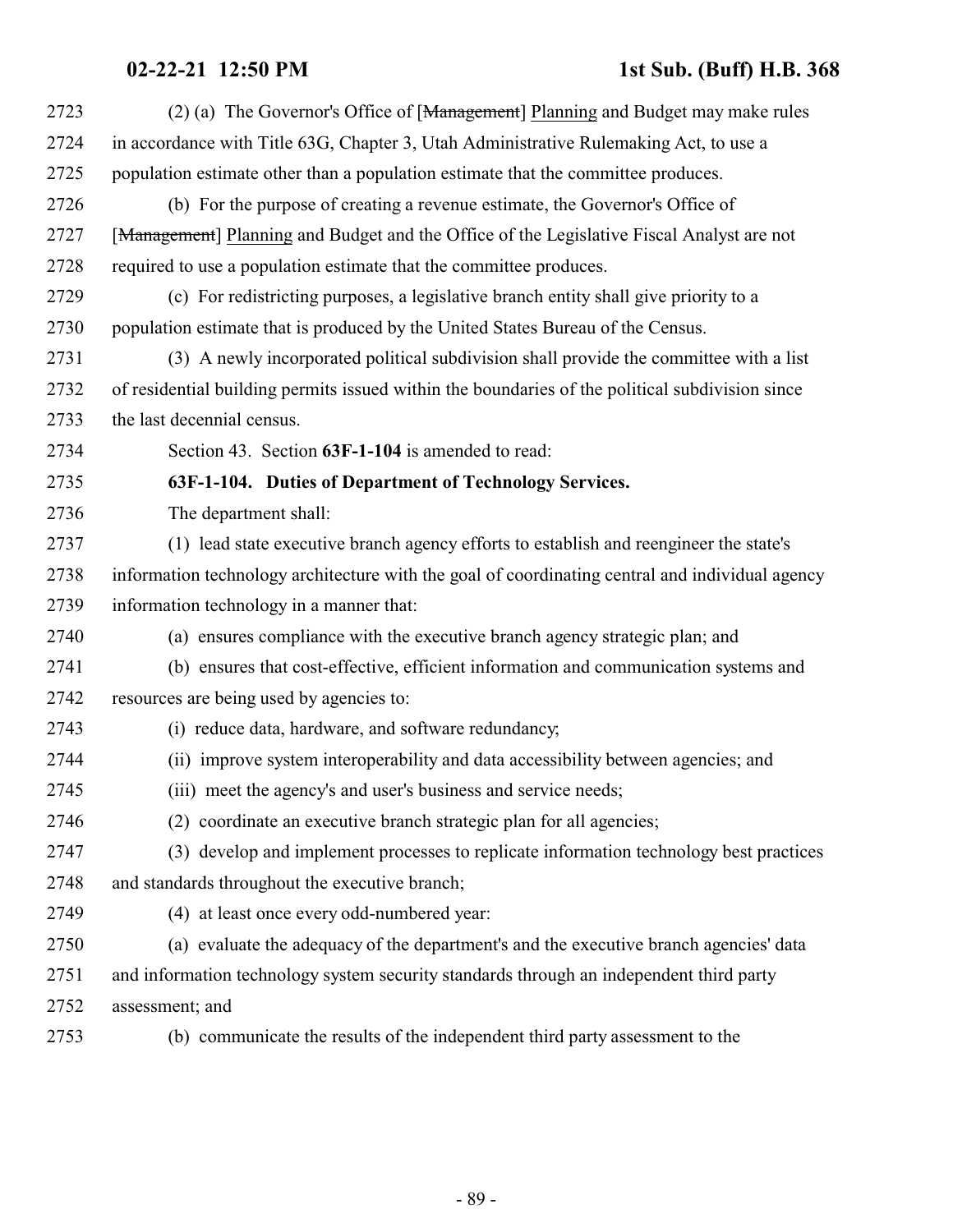| 2754 | appropriate executive branch agencies and to the president of the Senate and the speaker of the   |
|------|---------------------------------------------------------------------------------------------------|
| 2755 | House of Representatives;                                                                         |
| 2756 | (5) oversee the expanded use and implementation of project and contract management                |
| 2757 | principles as they relate to information technology projects within the executive branch;         |
| 2758 | (6) serve as general contractor between the state's information technology users and              |
| 2759 | private sector providers of information technology products and services;                         |
| 2760 | (7) work toward building stronger partnering relationships with providers;                        |
| 2761 | (8) develop service level agreements with executive branch departments and agencies               |
| 2762 | to ensure quality products and services are delivered on schedule and within budget;              |
| 2763 | (9) develop standards for application development including a standard methodology                |
| 2764 | and cost-benefit analysis that all agencies shall utilize for application development activities; |
| 2765 | (10) determine and implement statewide efforts to standardize data elements;                      |
| 2766 | (11) coordinate with executive branch agencies to provide basic website standards for             |
| 2767 | agencies that address common design standards and navigation standards, including:                |
| 2768 | (a) accessibility for individuals with disabilities in accordance with:                           |
| 2769 | (i) the standards of 29 U.S.C. Sec. 794d; and                                                     |
| 2770 | (ii) Section $63F-1-210$ ;                                                                        |
| 2771 | (b) consistency with standardized government security standards;                                  |
| 2772 | (c) designing around user needs with data-driven analysis influencing management and              |
| 2773 | development decisions, using qualitative and quantitative data to determine user goals, needs,    |
| 2774 | and behaviors, and continual testing of the website, web-based form, web-based application, or    |
| 2775 | digital service to ensure that user needs are addressed;                                          |
| 2776 | (d) providing users of the website, web-based form, web-based application, or digital             |
| 2777 | service with the option for a more customized digital experience that allows users to complete    |
| 2778 | digital transactions in an efficient and accurate manner; and                                     |
| 2779 | (e) full functionality and usability on common mobile devices;                                    |
| 2780 | (12) consider, when making a purchase for an information system, cloud computing                  |
| 2781 | options, including any security benefits, privacy, data retention risks, and cost savings         |
| 2782 | associated with cloud computing options;                                                          |
| 2783 | (13) develop systems and methodologies to review, evaluate, and prioritize existing               |
| 2784 | information technology projects within the executive branch and report to the governor and the    |

- 90 -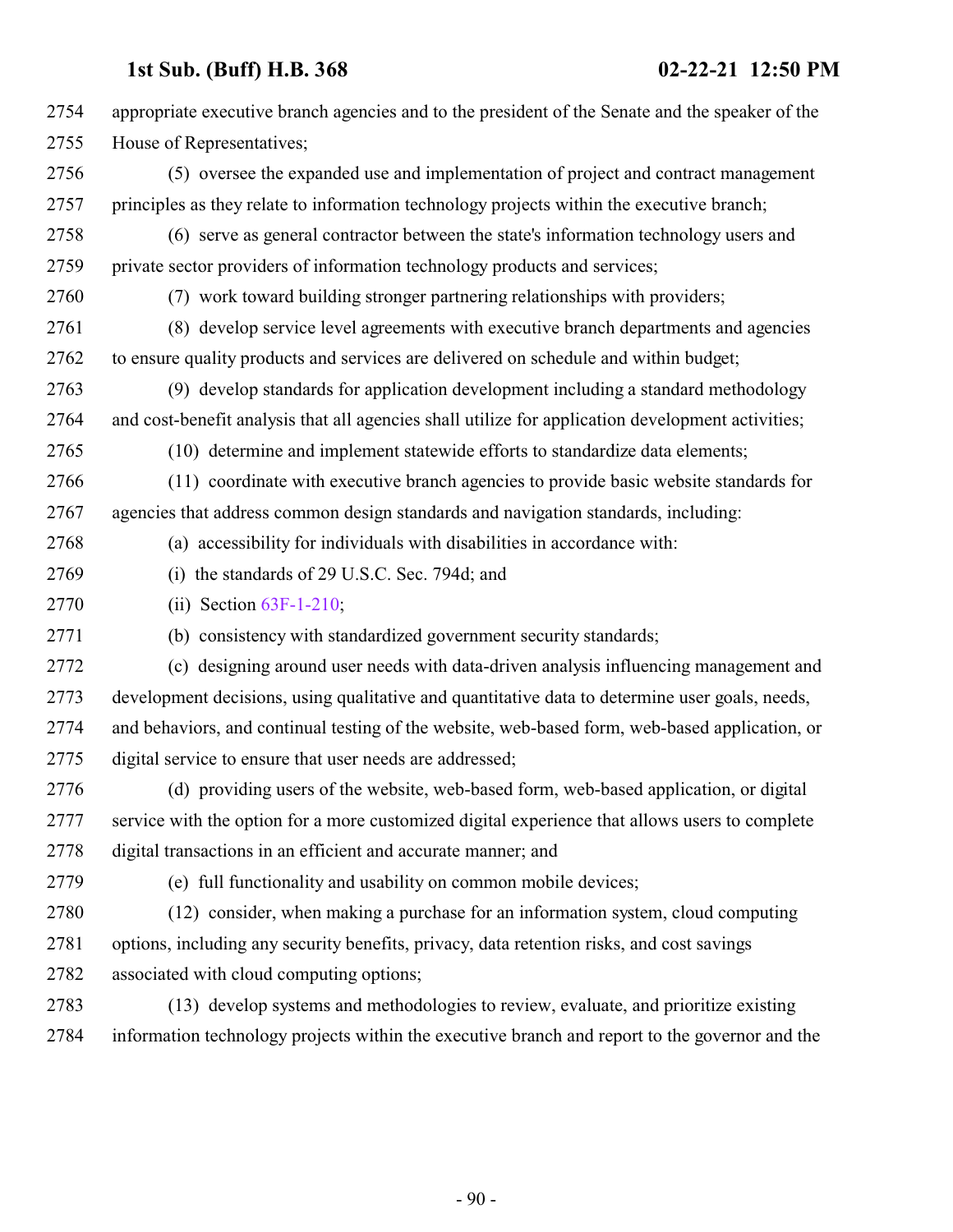| 2785 | Public Utilities, Energy, and Technology Interim Committee in accordance with 63F-1-201 on         |
|------|----------------------------------------------------------------------------------------------------|
| 2786 | a semiannual basis regarding the status of information technology projects;                        |
| 2787 | (14) assist the Governor's Office of [Management] Planning and Budget with the                     |
| 2788 | development of information technology budgets for agencies; and                                    |
| 2789 | (15) ensure that any training or certification required of a public official or public             |
| 2790 | employee, as those terms are defined in Section 63G-22-102, complies with Title 63G, Chapter       |
| 2791 | 22, State Training and Certification Requirements, if the training or certification is required:   |
| 2792 | (a) under this title;                                                                              |
| 2793 | (b) by the department; or                                                                          |
| 2794 | (c) by an agency or division within the department.                                                |
| 2795 | Section 44. Section 63F-1-302 is amended to read:                                                  |
| 2796 | 63F-1-302. Information Technology Rate Committee -- Membership -- Duties.                          |
| 2797 | (1) (a) There is created an Information Technology Rate Committee, which shall                     |
| 2798 | consist of the executive directors, or the executive director's designee, of seven executive       |
| 2799 | branch agencies that use services and pay rates to one of the department internal service funds,   |
| 2800 | appointed by the governor for a two-year term.                                                     |
| 2801 | (b) (i) Of the seven executive agencies represented on the rate committee under                    |
| 2802 | Subsection $(1)(a)$ , only one of the following may be represented on the committee, if at all, at |
| 2803 | any one time:                                                                                      |
| 2804 | (A) the Governor's Office of [Management] Planning and Budget;                                     |
| 2805 | (B) the Division of Finance; or                                                                    |
| 2806 | (C) the Department of Administrative Services.                                                     |
| 2807 | (ii) The department may not have a representative on the rate committee.                           |
| 2808 | (c) (i) The committee shall elect a chair from $[its]$ the committee's members.                    |
| 2809 | (ii) Members of the committee who are state government employees and who do not                    |
| 2810 | receive salary, per diem, or expenses from their agency for their service on the committee shall   |
| 2811 | receive no compensation, benefits, per diem, or expenses for the member's service on the           |
| 2812 | committee.                                                                                         |
| 2813 | (d) The department shall provide staff services to the committee.                                  |
| 2814 | (2) (a) Any internal service funds managed by the department shall submit to the                   |
| 2815 | committee a proposed rate and fee schedule for services rendered by the department to an           |
|      |                                                                                                    |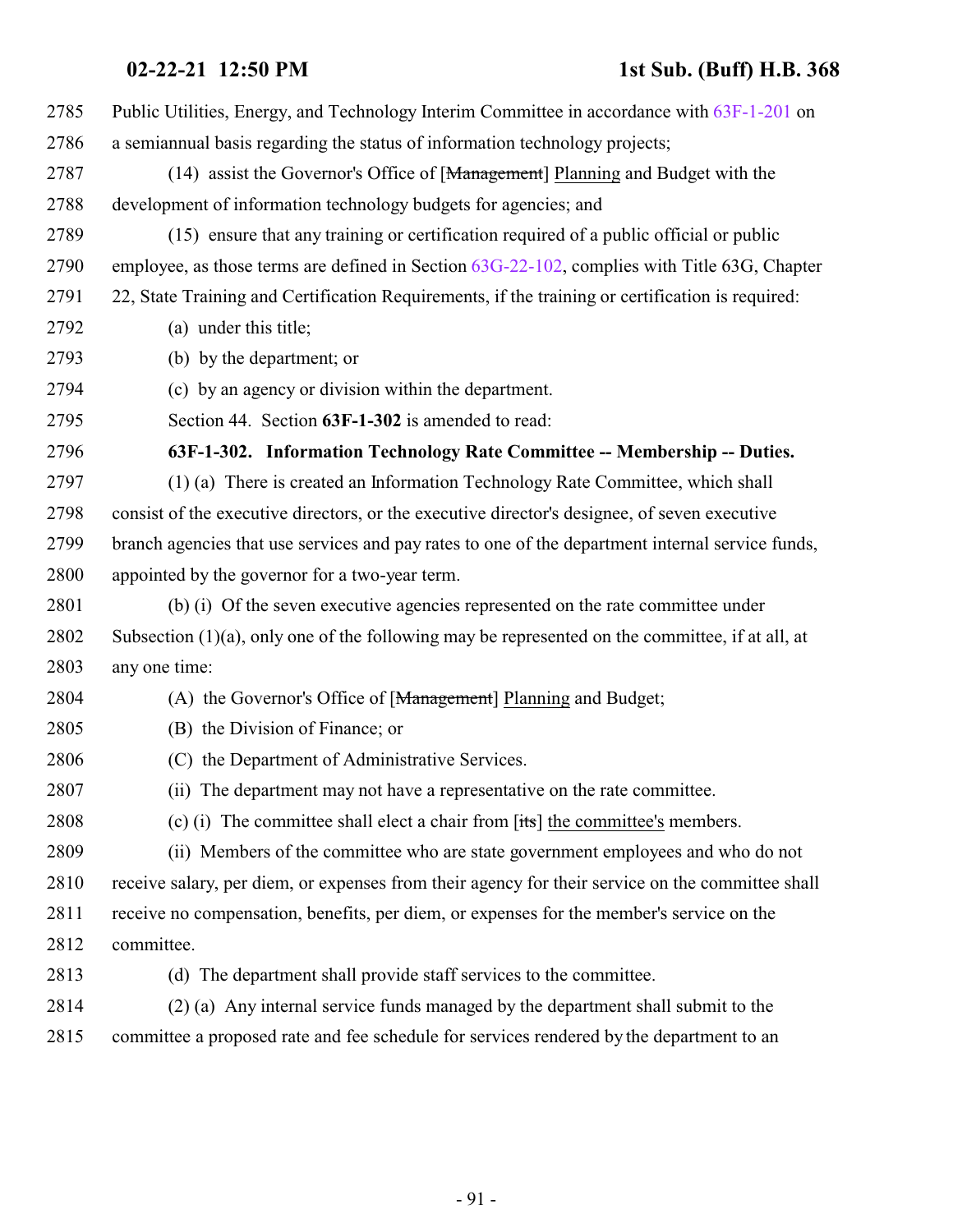| 2816 | executive branch agency or an entity that subscribes to services rendered by the department.     |
|------|--------------------------------------------------------------------------------------------------|
| 2817 | (b) The committee shall:                                                                         |
| 2818 | (i) conduct meetings in accordance with Title 52, Chapter 4, Open and Public Meetings            |
| 2819 | Act;                                                                                             |
| 2820 | (ii) meet at least once each calendar year to:                                                   |
| 2821 | (A) discuss the service performance of each internal service fund;                               |
| 2822 | (B) review the proposed rate and fee schedules;                                                  |
| 2823 | (C) determine whether each proposed fee is based on cost recovery as required by                 |
| 2824 | Subsection $63F-1-301(2)(b)$ ;                                                                   |
| 2825 | (D) at the rate committee's discretion, approve, increase, or decrease the rate and fee          |
| 2826 | schedules described in Subsection $(2)(b)(ii)(B)$ ; and                                          |
| 2827 | (E) discuss any prior or potential adjustments to the service level received by state            |
| 2828 | agencies that pay rates to an internal service fund;                                             |
| 2829 | (iii) recommend a proposed rate and fee schedule for each internal service fund to:              |
| 2830 | (A) the Governor's Office of [Management] Planning and Budget; and                               |
| 2831 | (B) the Office of the Legislative Fiscal Analyst for review by the Legislature in                |
| 2832 | accordance with Section 63J-1-410, which requires the Legislature to approve the internal        |
| 2833 | service fund agency's rates, fees, and budget in an appropriations act; and                      |
| 2834 | (iv) in accordance with Section $63J-1-410$ , review and approve, increase or decrease an        |
| 2835 | interim rate, fee, or amount when an internal service fund agency begins a new service or        |
| 2836 | introduces a new product between annual general sessions of the Legislature, which rate, fee, or |
| 2837 | amount shall be submitted to the Legislature at the next annual general session.                 |
| 2838 | (c) The committee may, in accordance with Subsection $63J-1-410(4)$ , decrease a rate,           |
| 2839 | fee, or amount that has been approved by the Legislature.                                        |
| 2840 | Section 45. Section 63F-1-508 is amended to read:                                                |
| 2841 | 63F-1-508. Committee to award grants to counties for inventory and mapping of                    |
| 2842 | R.S. 2477 rights-of-way -- Use of grants -- Request for proposals.                               |
| 2843 | (1) There is created within the center a committee to award grants to counties to                |
| 2844 | inventory and map R.S. 2477 rights-of-way, associated structures, and other features as          |
| 2845 | provided by Subsection (5).                                                                      |
| 2846 | $(2)$ (a) The committee shall consist of:                                                        |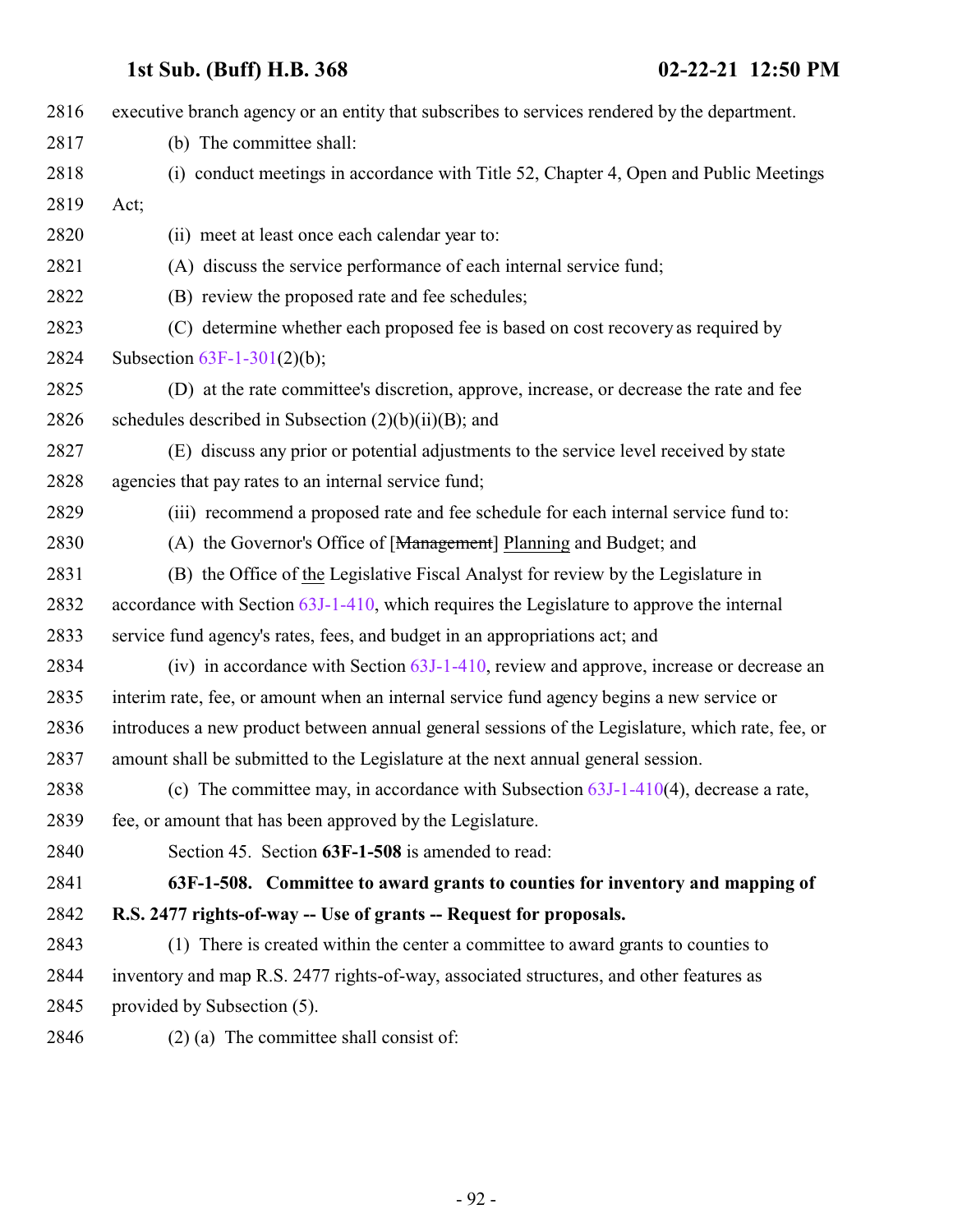| 2847 | (i) the center manager;                                                                          |
|------|--------------------------------------------------------------------------------------------------|
| 2848 | (ii) a representative of the Governor's Office of [ <del>Management</del> ] Planning and Budget; |
| 2849 | (iii) a representative of Utah State University Extension;                                       |
| 2850 | (iv) a representative of the Utah Association of Counties; and                                   |
| 2851 | (v) three county commissioners.                                                                  |
| 2852 | (b) The committee members specified in Subsections $(2)(a)(ii)$ through $(2)(a)(iv)$ shall       |
| 2853 | be selected by the organizations they represent.                                                 |
| 2854 | (c) The committee members specified in Subsection $(2)(a)(v)$ shall be:                          |
| 2855 | (i) selected by the Utah Association of Counties;                                                |
| 2856 | (ii) from rural counties; and                                                                    |
| 2857 | (iii) from different regions of the state.                                                       |
| 2858 | $(3)$ (a) The committee shall select a chair from [its] the committee's membership.              |
| 2859 | (b) The committee shall meet upon the call of the chair or a majority of the committee           |
| 2860 | members.                                                                                         |
| 2861 | (c) Four members shall constitute a quorum.                                                      |
| 2862 | (4) (a) Committee members who are state government employees shall receive no                    |
| 2863 | additional compensation for their work on the committee.                                         |
| 2864 | (b) Committee members who are not state government employees shall receive no                    |
| 2865 | compensation or expenses from the state for their work on the committee.                         |
| 2866 | $(5)$ (a) The committee shall award grants to counties to:                                       |
| 2867 | (i) inventory and map R.S. 2477 rights-of-way using Global Positioning System (GPS)              |
| 2868 | technology; and                                                                                  |
| 2869 | (ii) photograph:                                                                                 |
| 2870 | (A) roads and other evidence of construction of R.S. 2477 rights-of-way;                         |
| 2871 | (B) structures or natural features that may be indicative of the purpose for which an            |
| 2872 | R.S. 2477 right-of-way was created, such as mines, agricultural facilities, recreational         |
| 2873 | facilities, or scenic overlooks; and                                                             |
| 2874 | (C) evidence of valid and existing rights on federal lands, such as mines and                    |
| 2875 | agricultural facilities.                                                                         |
| 2876 | (b) (i) The committee may allow counties, while they are conducting the activities               |
| 2877 | described in Subsection $(5)(a)$ , to use grant money to inventory, map, or photograph other     |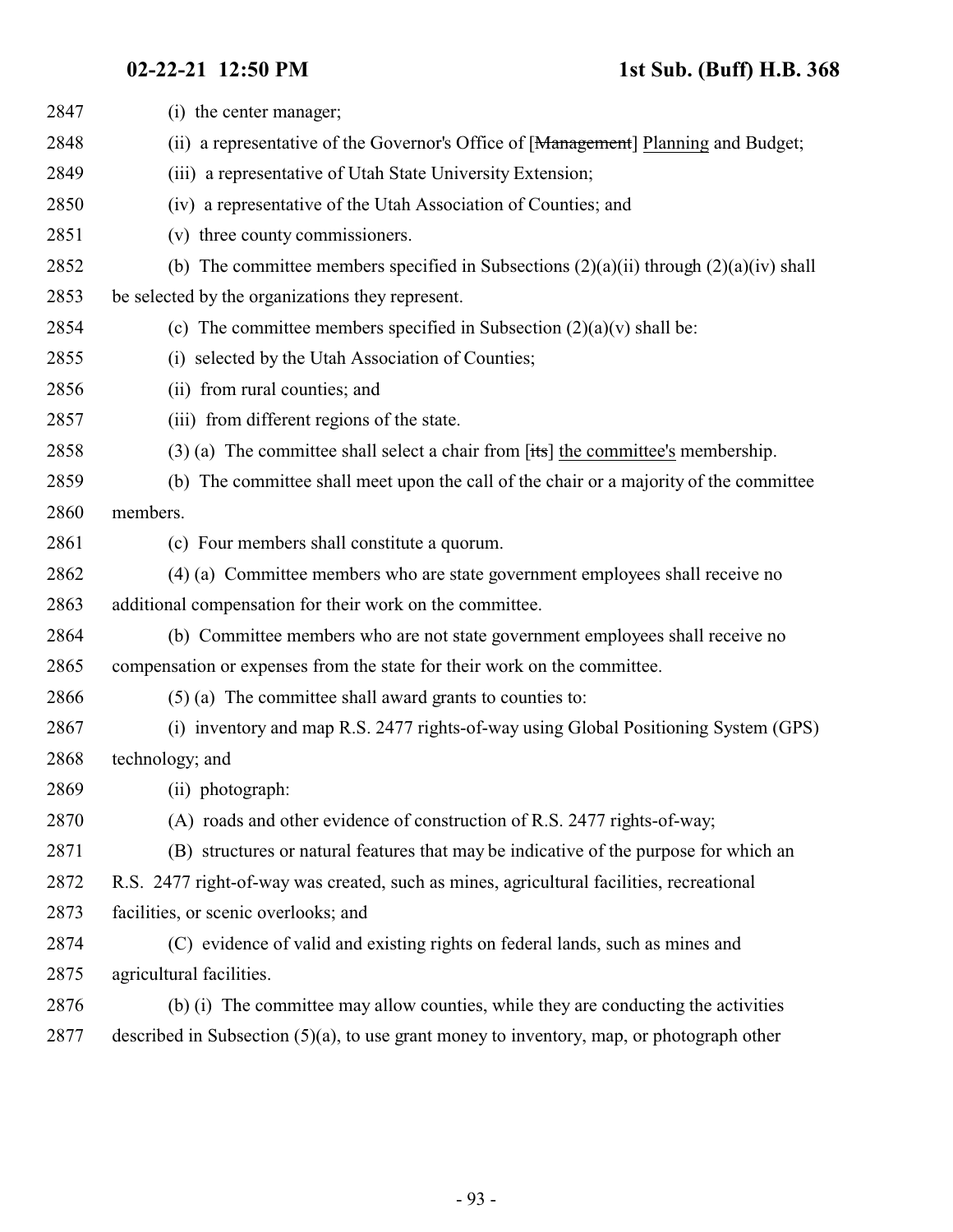natural or cultural resources. (ii) Activities funded under Subsection (5)(b)(i) must be integrated with existing programs underway by state agencies, counties, or institutions of higher education. (c) Maps and other data acquired through the grants shall become a part of the State Geographic Information Database. (d) Counties shall provide an opportunity to interested parties to submit information relative to the mapping and photographing of R.S. 2477 rights-of-way and other structures as 2885 provided in Subsections  $(5)(a)$  and  $(5)(b)$ . (6) (a) The committee shall develop a request for proposals process and issue a request for proposals. (b) The request for proposals shall require each grant applicant to submit an implementation plan and identify any monetary or in-kind contributions from the county. (c) In awarding grants, the committee shall give priority to proposals to inventory, map, and photograph R.S. 2477 rights-of-way and other structures as specified in Subsection (5)(a) which are located on federal lands that: (i) a federal land management agency proposes for special management, such as lands to be managed as an area of critical environmental concern or primitive area; or (ii) are proposed to receive a special designation by Congress, such as lands to be designated as wilderness or a national conservation area. (7) Each county that receives a grant under the provision of this section shall provide a copy of all data regarding inventory and mapping to the AGRC for inclusion in the state database. Section 46. Section **63F-3-103** is amended to read: **63F-3-103. Single sign-on business portal -- Creation.** (1) The department shall, in consultation with the entities described in Subsection (4), design and create a single sign-on business portal that is: (a) a web portal through which a person may access data described in Subsection (2), as agreed upon by the entities described in Subsection (4); and (b) secure, centralized, and interconnected. (2) The department shall ensure that the single sign-on business portal allows a person doing business in the state to access, at a single point of entry, all relevant state-collected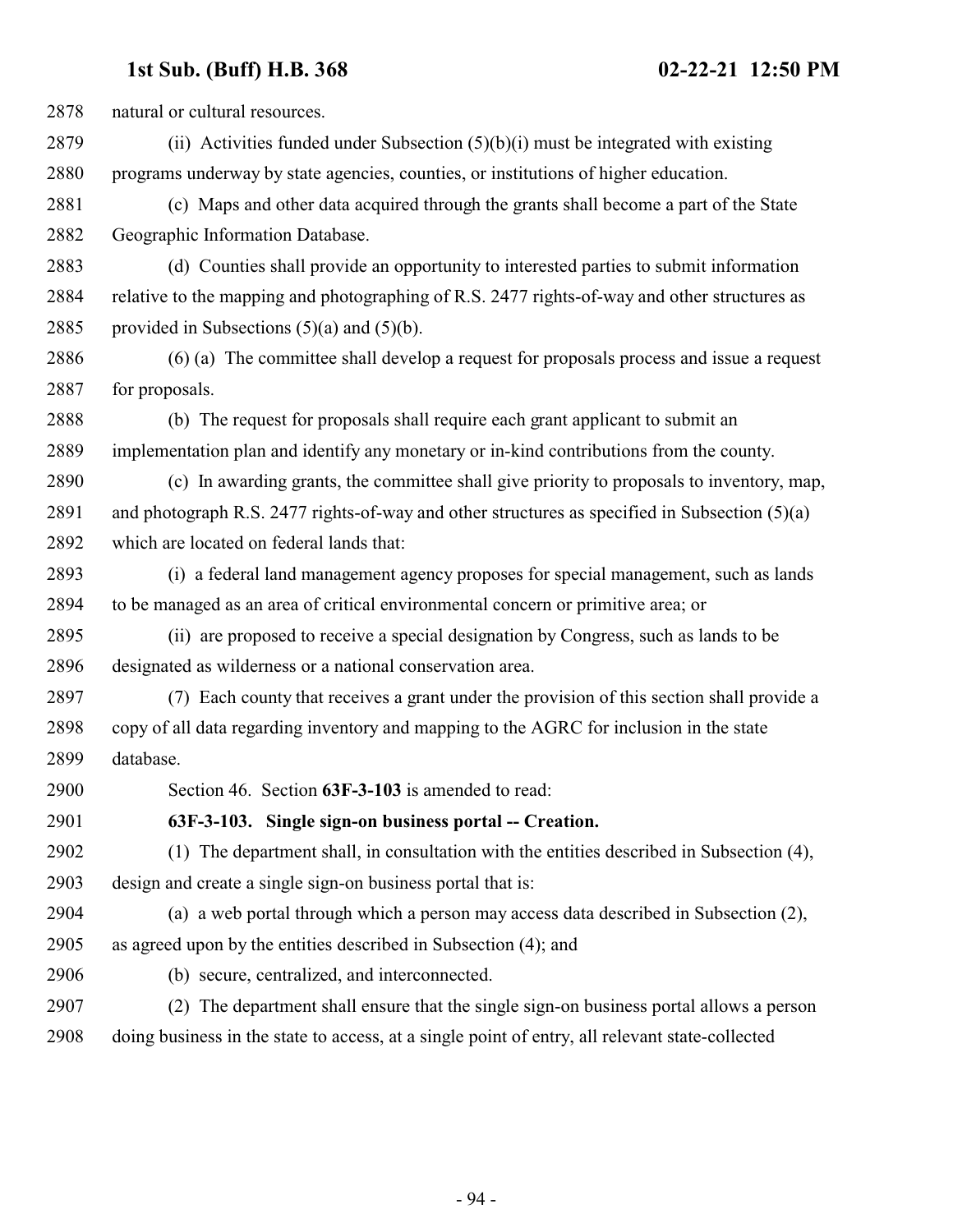| 2909 | business data about the person, including information related to:                        |
|------|------------------------------------------------------------------------------------------|
| 2910 | (a) business registration;                                                               |
| 2911 | (b) workers' compensation;                                                               |
| 2912 | (c) beginning December 1, 2020, tax liability and payment; and                           |
| 2913 | (d) other information collected by the state that the department determines is relevant  |
| 2914 | to a person doing business in the state.                                                 |
| 2915 | (3) The department shall develop the single sign-on business portal:                     |
| 2916 | (a) using an open platform that:                                                         |
| 2917 | facilitates participation in the web portal by a state entity;<br>(i)                    |
| 2918 | (ii) allows for optional participation by a political subdivision of the state; and      |
| 2919 | (iii) contains a link to the State Tax Commission website; and                           |
| 2920 | (b) in a manner that anticipates the creation of the single sign-on citizen portal       |
| 2921 | described in Section 63F-3-103.5.                                                        |
| 2922 | (4) In developing the single sign-on business portal, the department shall consult with: |
| 2923 | (a) the Department of Commerce;                                                          |
| 2924 | (b) the State Tax Commission;                                                            |
| 2925 | (c) the Labor Commission;                                                                |
| 2926 | (d) the Department of Workforce Services;                                                |
| 2927 | (e) the Governor's Office of [Management] Planning and Budget;                           |
| 2928 | (f) the Utah League of Cities and Towns;                                                 |
| 2929 | (g) the Utah Association of Counties; and                                                |
| 2930 | (h) the business community that is likely to use the single sign-on business portal.     |
| 2931 | (5) The department shall ensure that the single sign-on business portal is fully         |
| 2932 | operational no later than May 1, 2021.                                                   |
| 2933 | Section 47. Section 63F-4-102 is amended to read:                                        |
| 2934 | 63F-4-102. Definitions.                                                                  |
| 2935 | As used in this chapter:                                                                 |
| 2936 | (1) "Executive branch agency" means a department, division, or other agency within       |
| 2937 | the executive branch of state government.                                                |
| 2938 | (2) "Governor's budget office" means the Governor's Office of [Management] Planning      |
| 2939 | and Budget, created in Section 63J-4-201.                                                |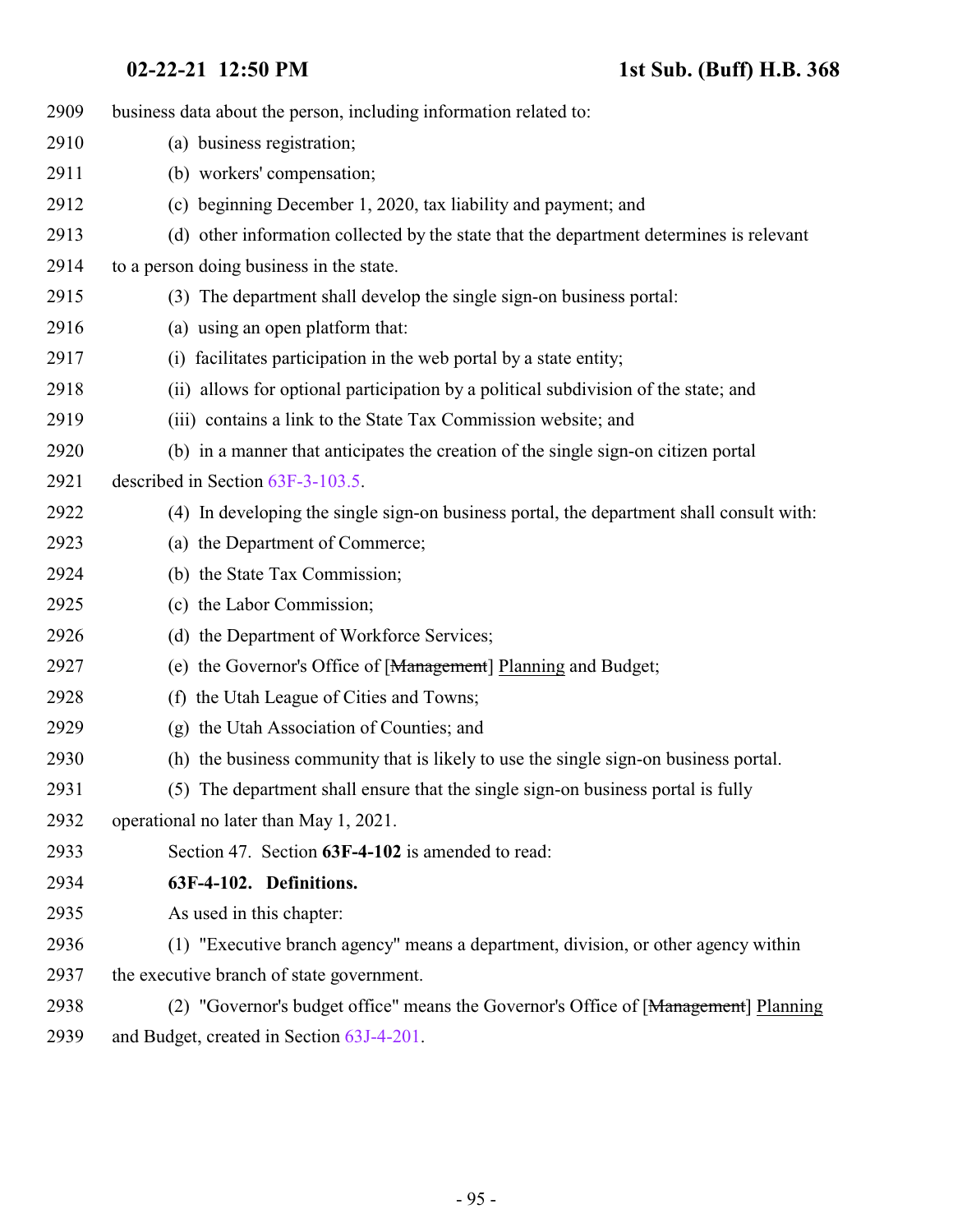| 2940 | (3) "Review board" means the Architecture Review Board established within the                    |
|------|--------------------------------------------------------------------------------------------------|
| 2941 | department.                                                                                      |
| 2942 | (4) "Technology innovation" means a new information technology not previously in                 |
| 2943 | use or a substantial adaptation or modification of an existing information technology.           |
| 2944 | (5) "Technology proposal" means a proposal to implement a technology innovation                  |
| 2945 | designed to result in a greater efficiency in a government process or a cost saving in the       |
| 2946 | delivery of a government service, or both.                                                       |
| 2947 | Section 48. Section 63G-2-305 is amended to read:                                                |
| 2948 | 63G-2-305. Protected records.                                                                    |
| 2949 | The following records are protected if properly classified by a governmental entity:             |
| 2950 | (1) trade secrets as defined in Section $13-24-2$ if the person submitting the trade secret      |
| 2951 | has provided the governmental entity with the information specified in Section 63G-2-309;        |
| 2952 | (2) commercial information or nonindividual financial information obtained from a                |
| 2953 | person if:                                                                                       |
| 2954 | (a) disclosure of the information could reasonably be expected to result in unfair               |
| 2955 | competitive injury to the person submitting the information or would impair the ability of the   |
| 2956 | governmental entity to obtain necessary information in the future;                               |
| 2957 | (b) the person submitting the information has a greater interest in prohibiting access           |
| 2958 | than the public in obtaining access; and                                                         |
| 2959 | (c) the person submitting the information has provided the governmental entity with              |
| 2960 | the information specified in Section $63G-2-309$ ;                                               |
| 2961 | (3) commercial or financial information acquired or prepared by a governmental entity            |
| 2962 | to the extent that disclosure would lead to financial speculations in currencies, securities, or |
| 2963 | commodities that will interfere with a planned transaction by the governmental entity or cause   |
| 2964 | substantial financial injury to the governmental entity or state economy;                        |
| 2965 | (4) records, the disclosure of which could cause commercial injury to, or confer a               |
| 2966 | competitive advantage upon a potential or actual competitor of, a commercial project entity as   |
| 2967 | defined in Subsection $11-13-103(4)$ ;                                                           |
| 2968 | (5) test questions and answers to be used in future license, certification, registration,        |
| 2969 | employment, or academic examinations;                                                            |
| 2970 | (6) records, the disclosure of which would impair governmental procurement                       |

- 96 -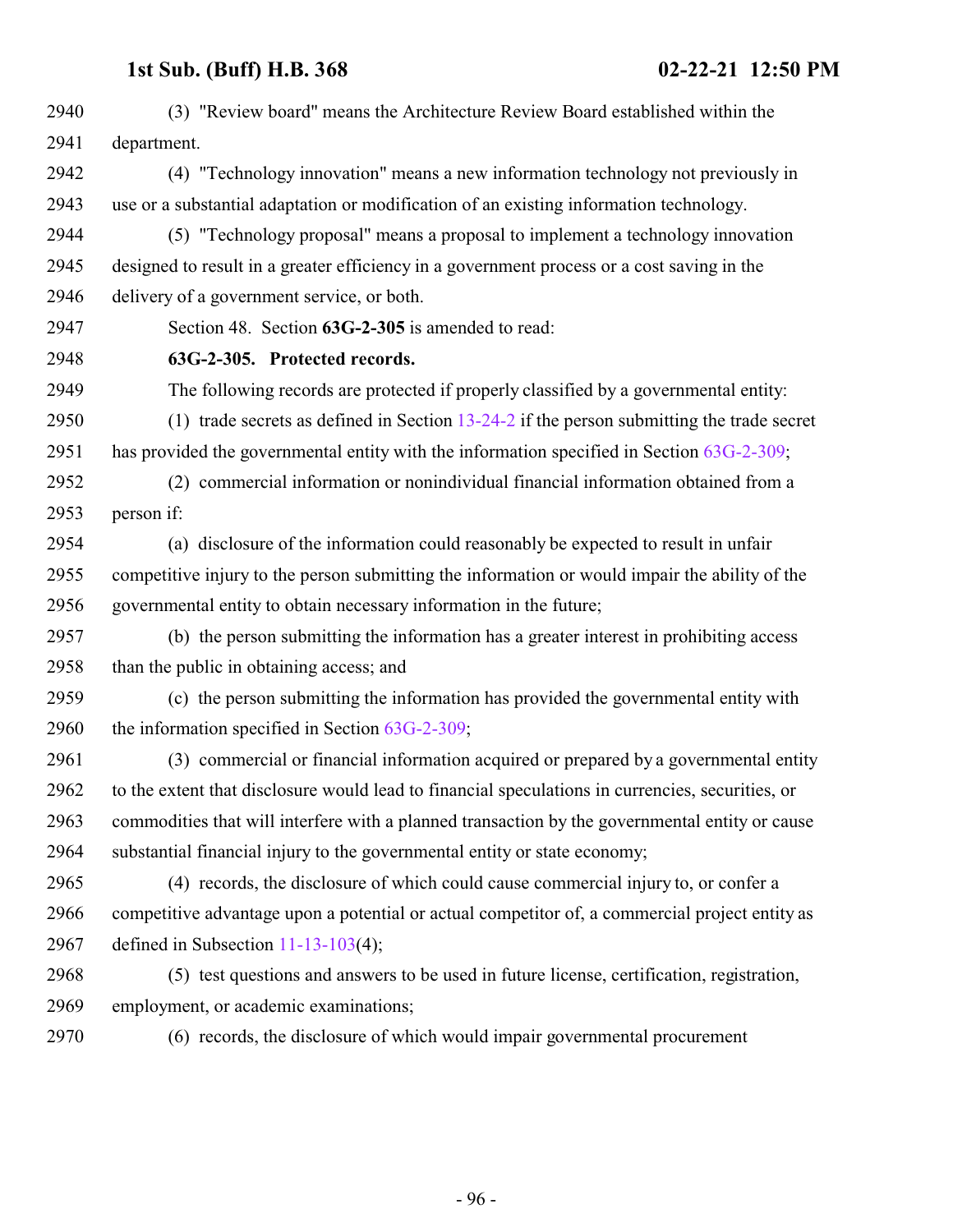| 2971 | proceedings or give an unfair advantage to any person proposing to enter into a contract or         |
|------|-----------------------------------------------------------------------------------------------------|
| 2972 | agreement with a governmental entity, except, subject to Subsections (1) and (2), that this         |
| 2973 | Subsection (6) does not restrict the right of a person to have access to, after the contract or     |
| 2974 | grant has been awarded and signed by all parties:                                                   |
| 2975 | (a) a bid, proposal, application, or other information submitted to or by a governmental            |
| 2976 | entity in response to:                                                                              |
| 2977 | (i) an invitation for bids;                                                                         |
| 2978 | (ii) a request for proposals;                                                                       |
| 2979 | (iii) a request for quotes;                                                                         |
| 2980 | $(iv)$ a grant; or                                                                                  |
| 2981 | (v) other similar document; or                                                                      |
| 2982 | (b) an unsolicited proposal, as defined in Section $63G-6a-712$ ;                                   |
| 2983 | (7) information submitted to or by a governmental entity in response to a request for               |
| 2984 | information, except, subject to Subsections (1) and (2), that this Subsection (7) does not restrict |
| 2985 | the right of a person to have access to the information, after:                                     |
| 2986 | (a) a contract directly relating to the subject of the request for information has been             |
| 2987 | awarded and signed by all parties; or                                                               |
| 2988 | (b) (i) a final determination is made not to enter into a contract that relates to the              |
| 2989 | subject of the request for information; and                                                         |
| 2990 | (ii) at least two years have passed after the day on which the request for information is           |
| 2991 | issued;                                                                                             |
| 2992 | (8) records that would identify real property or the appraisal or estimated value of real           |
| 2993 | or personal property, including intellectual property, under consideration for public acquisition   |
| 2994 | before any rights to the property are acquired unless:                                              |
| 2995 | (a) public interest in obtaining access to the information is greater than or equal to the          |
| 2996 | governmental entity's need to acquire the property on the best terms possible;                      |
| 2997 | (b) the information has already been disclosed to persons not employed by or under a                |
| 2998 | duty of confidentiality to the entity;                                                              |
| 2999 | (c) in the case of records that would identify property, potential sellers of the described         |
| 3000 | property have already learned of the governmental entity's plans to acquire the property;           |
| 3001 | (d) in the case of records that would identify the appraisal or estimated value of                  |
|      |                                                                                                     |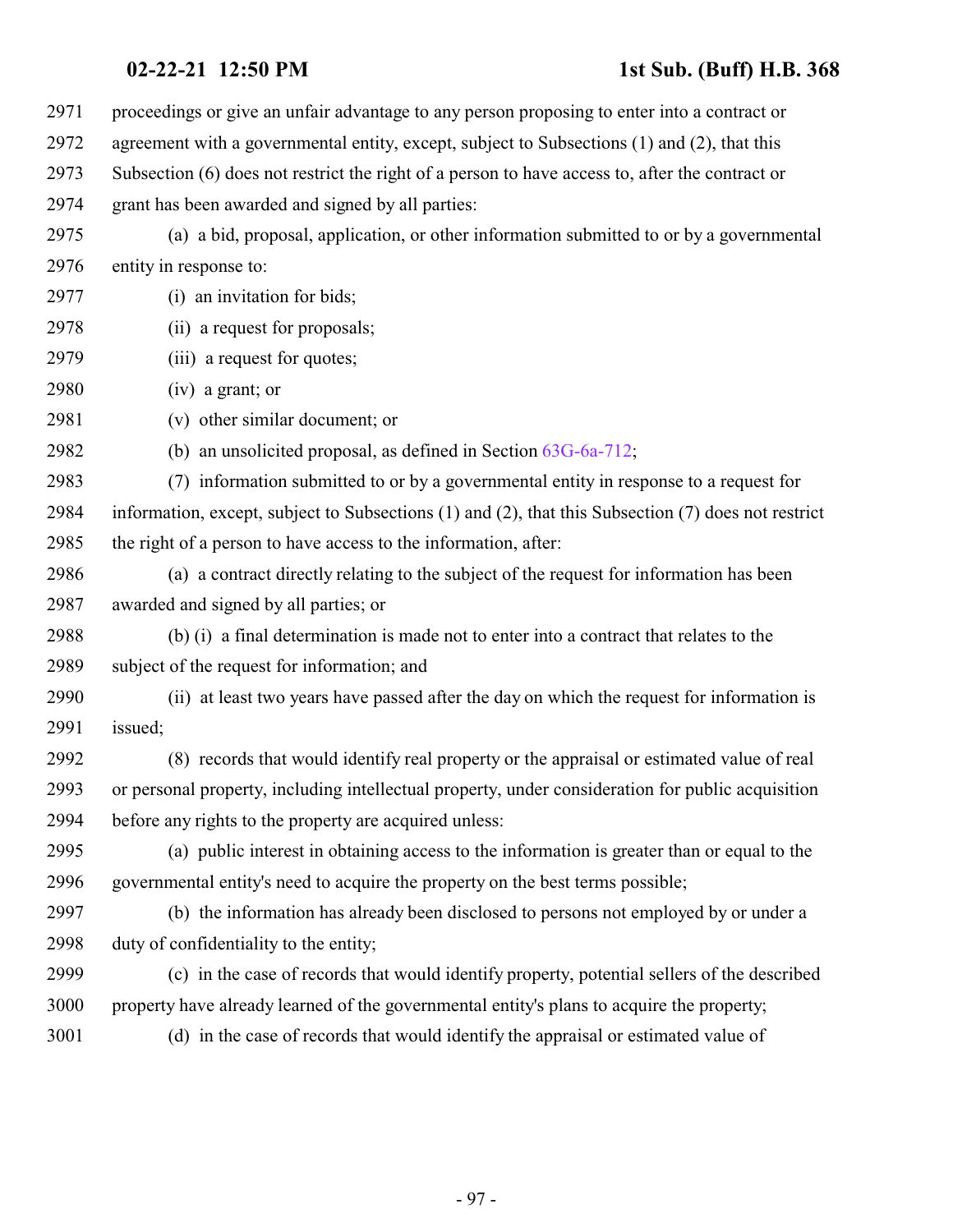property, the potential sellers have already learned of the governmental entity's estimated value of the property; or

 (e) the property under consideration for public acquisition is a single family residence and the governmental entity seeking to acquire the property has initiated negotiations to acquire the property as required under Section [78B-6-505](http://le.utah.gov/UtahCode/SectionLookup.jsp?section=78b-6-505&session=2021GS);

 (9) records prepared in contemplation of sale, exchange, lease, rental, or other compensated transaction of real or personal property including intellectual property, which, if disclosed prior to completion of the transaction, would reveal the appraisal or estimated value of the subject property, unless:

 (a) the public interest in access is greater than or equal to the interests in restricting access, including the governmental entity's interest in maximizing the financial benefit of the transaction; or

 (b) when prepared by or on behalf of a governmental entity, appraisals or estimates of the value of the subject property have already been disclosed to persons not employed by or under a duty of confidentiality to the entity;

 (10) records created or maintained for civil, criminal, or administrative enforcement purposes or audit purposes, or for discipline, licensing, certification, or registration purposes, if release of the records:

 (a) reasonably could be expected to interfere with investigations undertaken for enforcement, discipline, licensing, certification, or registration purposes;

 (b) reasonably could be expected to interfere with audits, disciplinary, or enforcement proceedings;

 (c) would create a danger of depriving a person of a right to a fair trial or impartial hearing;

 (d) reasonably could be expected to disclose the identity of a source who is not generally known outside of government and, in the case of a record compiled in the course of an investigation, disclose information furnished by a source not generally known outside of government if disclosure would compromise the source; or

 (e) reasonably could be expected to disclose investigative or audit techniques, procedures, policies, or orders not generally known outside of government if disclosure would interfere with enforcement or audit efforts;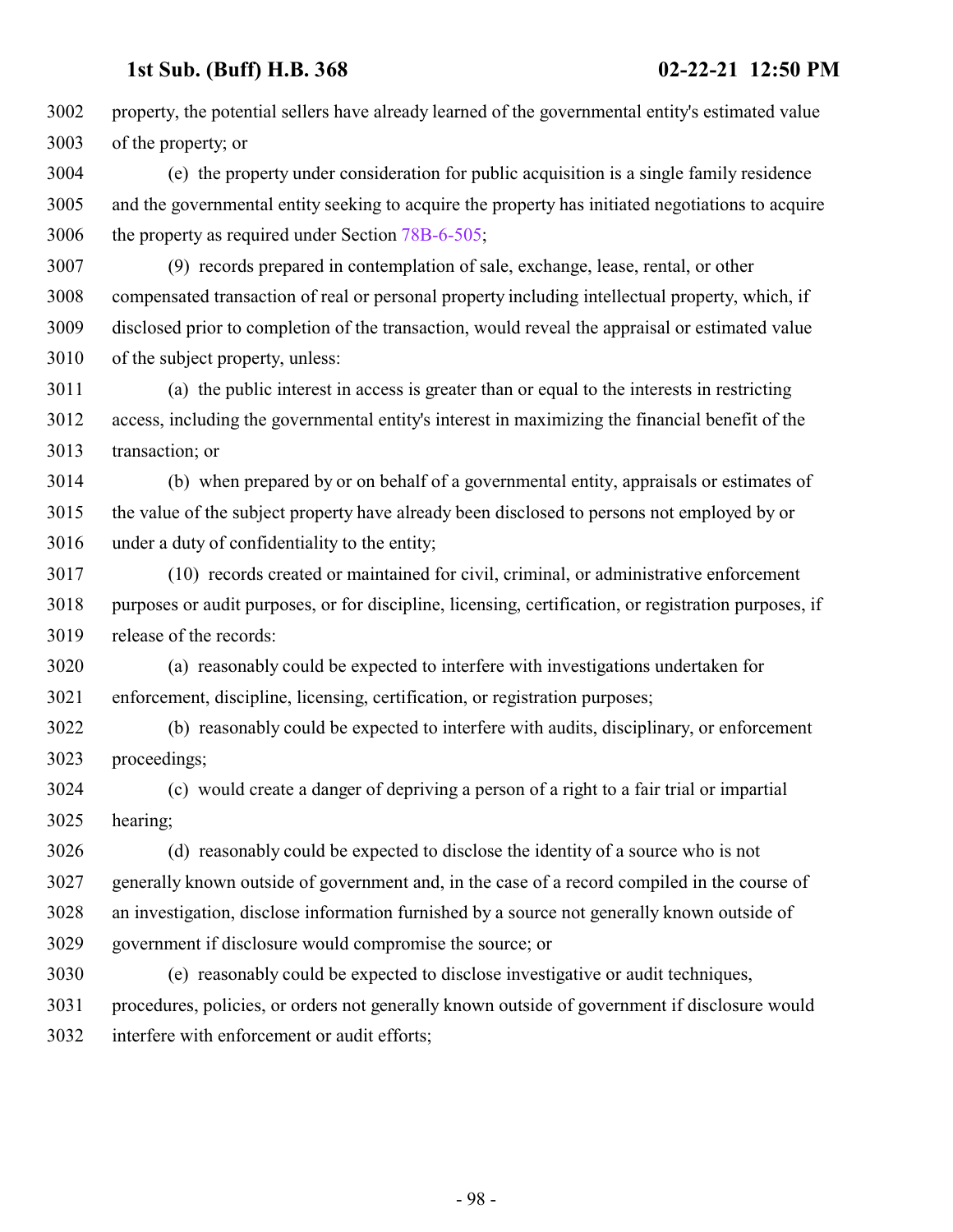**02-22-21 12:50 PM 1st Sub. (Buff) H.B. 368** (11) records the disclosure of which would jeopardize the life or safety of an individual; (12) records the disclosure of which would jeopardize the security of governmental property, governmental programs, or governmental recordkeeping systems from damage, theft, or other appropriation or use contrary to law or public policy; (13) records that, if disclosed, would jeopardize the security or safety of a correctional facility, or records relating to incarceration, treatment, probation, or parole, that would interfere with the control and supervision of an offender's incarceration, treatment, probation, or parole; (14) records that, if disclosed, would reveal recommendations made to the Board of Pardons and Parole by an employee of or contractor for the Department of Corrections, the Board of Pardons and Parole, or the Department of Human Services that are based on the employee's or contractor's supervision, diagnosis, or treatment of any person within the board's jurisdiction; (15) records and audit workpapers that identify audit, collection, and operational procedures and methods used by the State Tax Commission, if disclosure would interfere with audits or collections; (16) records of a governmental audit agency relating to an ongoing or planned audit until the final audit is released; (17) records that are subject to the attorney client privilege; (18) records prepared for or by an attorney, consultant, surety, indemnitor, insurer, employee, or agent of a governmental entity for, or in anticipation of, litigation or a judicial, quasi-judicial, or administrative proceeding; (19) (a) (i) personal files of a state legislator, including personal correspondence to or from a member of the Legislature; and (ii) notwithstanding Subsection (19)(a)(i), correspondence that gives notice of legislative action or policy may not be classified as protected under this section; and (b) (i) an internal communication that is part of the deliberative process in connection with the preparation of legislation between: (A) members of a legislative body; (B) a member of a legislative body and a member of the legislative body's staff; or

(C) members of a legislative body's staff; and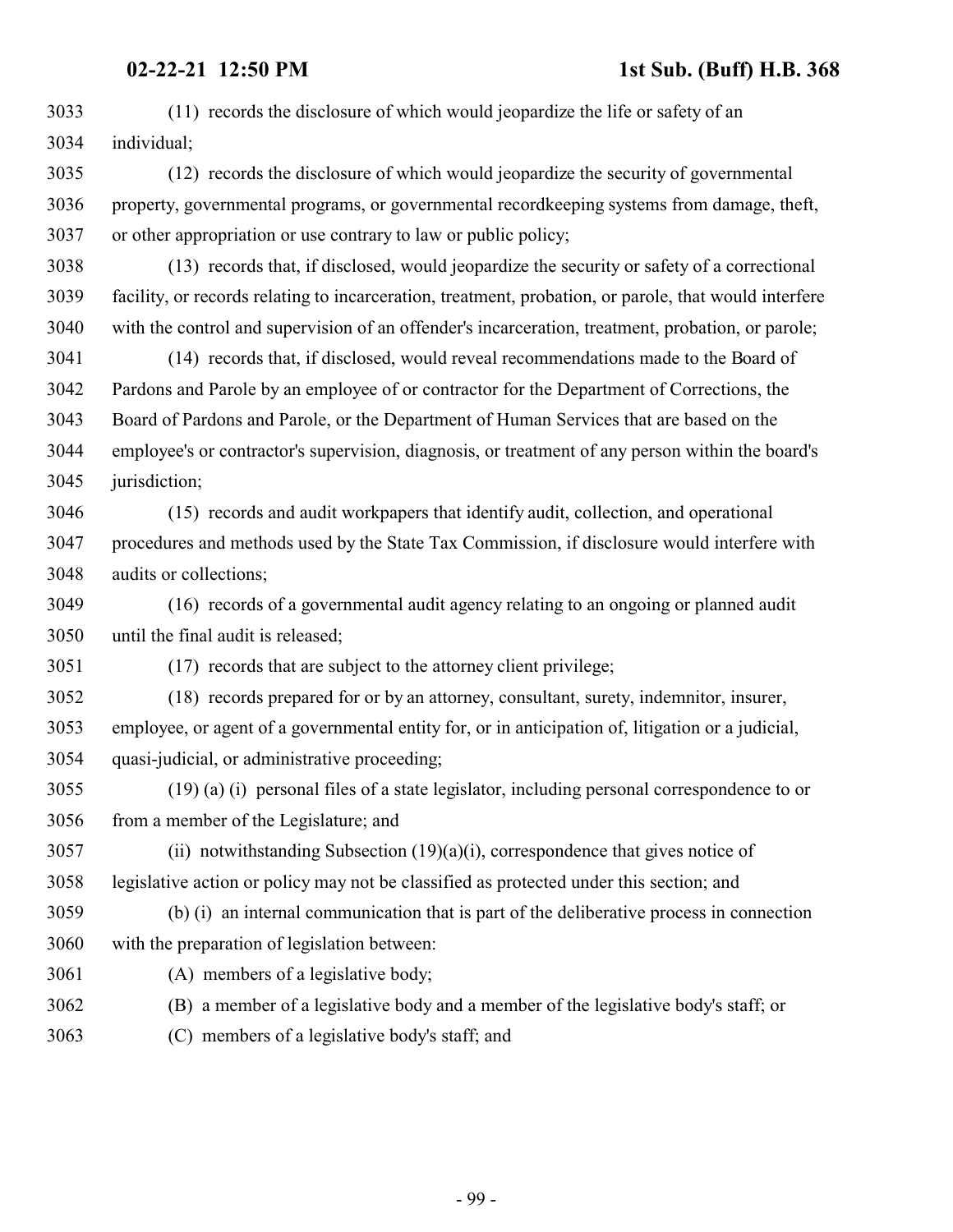| 3064 | (ii) notwithstanding Subsection $(19)(b)(i)$ , a communication that gives notice of            |
|------|------------------------------------------------------------------------------------------------|
| 3065 | legislative action or policy may not be classified as protected under this section;            |
| 3066 | (20) (a) records in the custody or control of the Office of Legislative Research and           |
| 3067 | General Counsel, that, if disclosed, would reveal a particular legislator's contemplated       |
| 3068 | legislation or contemplated course of action before the legislator has elected to support the  |
| 3069 | legislation or course of action, or made the legislation or course of action public; and       |
| 3070 | (b) notwithstanding Subsection $(20)(a)$ , the form to request legislation submitted to the    |
| 3071 | Office of Legislative Research and General Counsel is a public document unless a legislator    |
| 3072 | asks that the records requesting the legislation be maintained as protected records until such |
| 3073 | time as the legislator elects to make the legislation or course of action public;              |
| 3074 | (21) research requests from legislators to the Office of Legislative Research and              |
| 3075 | General Counsel or the Office of the Legislative Fiscal Analyst and research findings prepared |
| 3076 | in response to these requests;                                                                 |
| 3077 | (22) drafts, unless otherwise classified as public;                                            |
| 3078 | (23) records concerning a governmental entity's strategy about:                                |
| 3079 | (a) collective bargaining; or                                                                  |
| 3080 | (b) imminent or pending litigation;                                                            |
| 3081 | (24) records of investigations of loss occurrences and analyses of loss occurrences that       |
| 3082 | may be covered by the Risk Management Fund, the Employers' Reinsurance Fund, the               |
| 3083 | Uninsured Employers' Fund, or similar divisions in other governmental entities;                |
| 3084 | (25) records, other than personnel evaluations, that contain a personal recommendation         |
| 3085 | concerning an individual if disclosure would constitute a clearly unwarranted invasion of      |
| 3086 | personal privacy, or disclosure is not in the public interest;                                 |
| 3087 | (26) records that reveal the location of historic, prehistoric, paleontological, or            |
| 3088 | biological resources that if known would jeopardize the security of those resources or of      |
| 3089 | valuable historic, scientific, educational, or cultural information;                           |
| 3090 | (27) records of independent state agencies if the disclosure of the records would              |
| 3091 | conflict with the fiduciary obligations of the agency;                                         |
| 3092 | (28) records of an institution within the state system of higher education defined in          |
| 3093 | Section 53B-1-102 regarding tenure evaluations, appointments, applications for admissions,     |
| 3094 | retention decisions, and promotions, which could be properly discussed in a meeting closed in  |
|      |                                                                                                |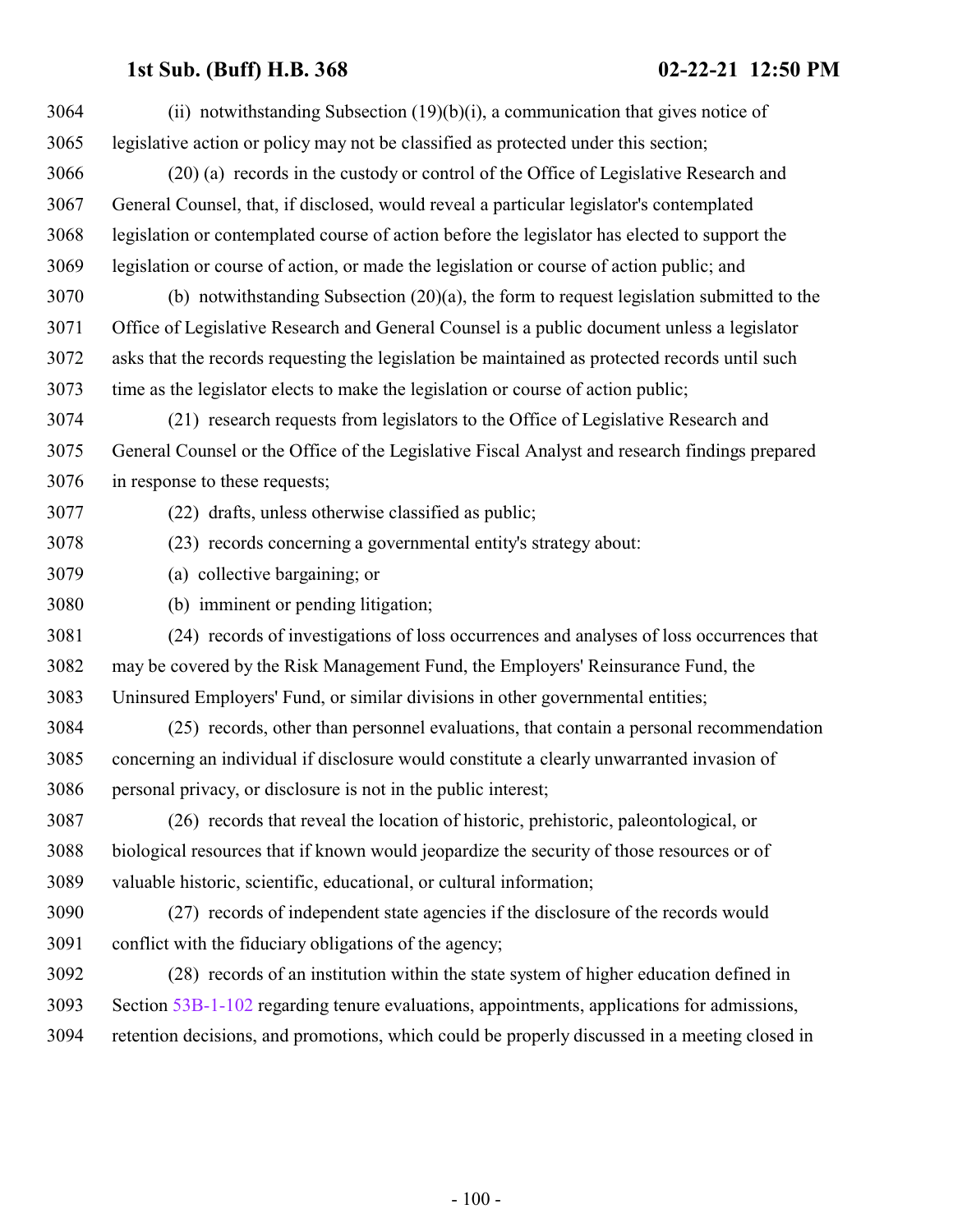accordance with Title 52, Chapter 4, Open and Public Meetings Act, provided that records of the final decisions about tenure, appointments, retention, promotions, or those students admitted, may not be classified as protected under this section;

 (29) records of the governor's office, including budget recommendations, legislative proposals, and policy statements, that if disclosed would reveal the governor's contemplated policies or contemplated courses of action before the governor has implemented or rejected 3101 those policies or courses of action or made them public;

 (30) records of the Office of the Legislative Fiscal Analyst relating to budget analysis, revenue estimates, and fiscal notes of proposed legislation before issuance of the final recommendations in these areas;

 (31) records provided by the United States or by a government entity outside the state that are given to the governmental entity with a requirement that they be managed as protected records if the providing entity certifies that the record would not be subject to public disclosure if retained by it;

 (32) transcripts, minutes, recordings, or reports of the closed portion of a meeting of a 3110 public body except as provided in Section  $52-4-206$ ;

 (33) records that would reveal the contents of settlement negotiations but not including final settlements or empirical data to the extent that they are not otherwise exempt from disclosure;

 (34) memoranda prepared by staff and used in the decision-making process by an administrative law judge, a member of the Board of Pardons and Parole, or a member of any other body charged by law with performing a quasi-judicial function;

 (35) records that would reveal negotiations regarding assistance or incentives offered by or requested from a governmental entity for the purpose of encouraging a person to expand or locate a business in Utah, but only if disclosure would result in actual economic harm to the person or place the governmental entity at a competitive disadvantage, but this section may not be used to restrict access to a record evidencing a final contract;

 (36) materials to which access must be limited for purposes of securing or maintaining the governmental entity's proprietary protection of intellectual property rights including patents, copyrights, and trade secrets;

(37) the name of a donor or a prospective donor to a governmental entity, including an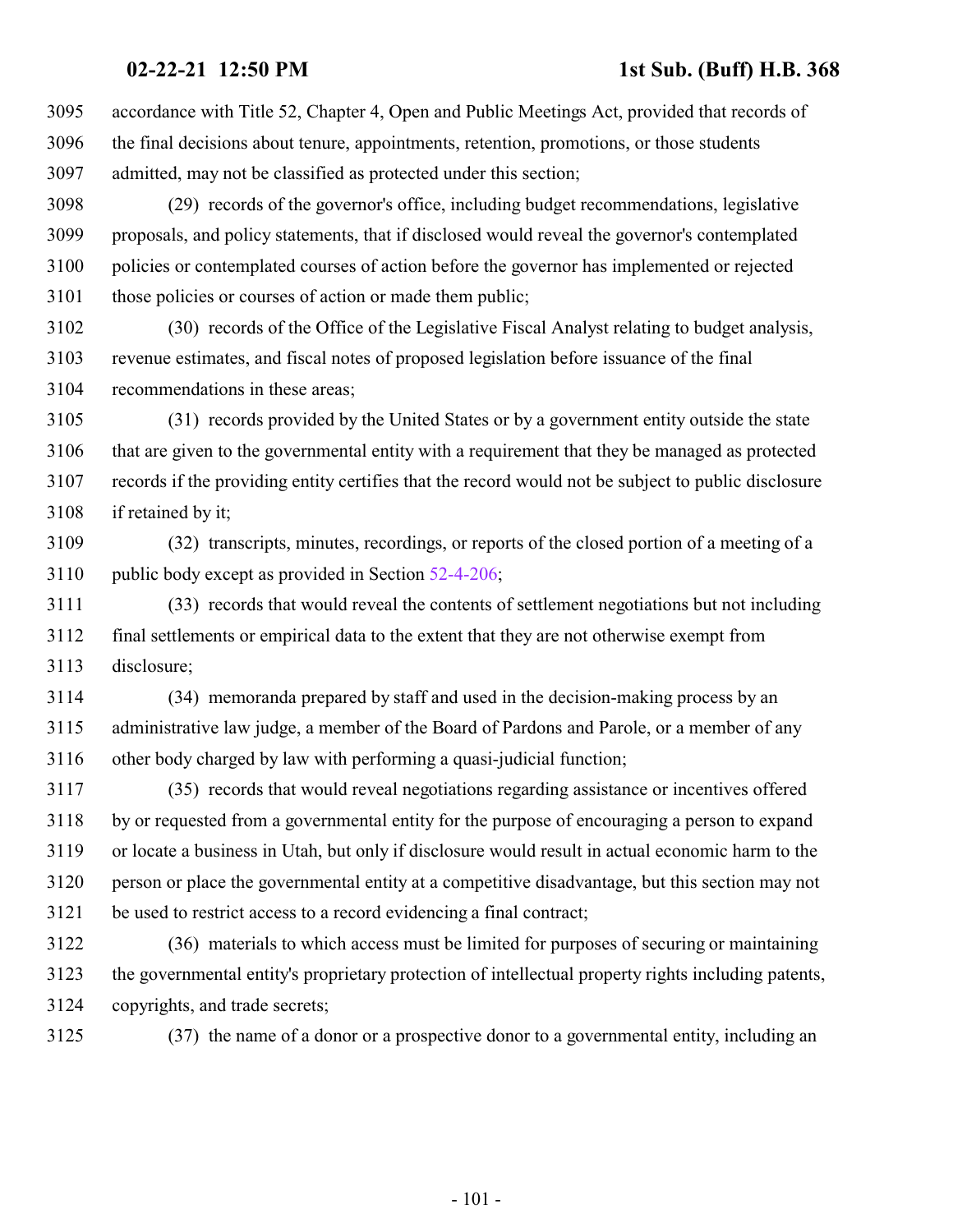| 3126 | institution within the state system of higher education defined in Section $53B-1-102$ , and other |
|------|----------------------------------------------------------------------------------------------------|
| 3127 | information concerning the donation that could reasonably be expected to reveal the identity of    |
| 3128 | the donor, provided that:                                                                          |
| 3129 | (a) the donor requests anonymity in writing;                                                       |
| 3130 | (b) any terms, conditions, restrictions, or privileges relating to the donation may not be         |
| 3131 | classified protected by the governmental entity under this Subsection (37); and                    |
| 3132 | (c) except for an institution within the state system of higher education defined in               |
| 3133 | Section 53B-1-102, the governmental unit to which the donation is made is primarily engaged        |
| 3134 | in educational, charitable, or artistic endeavors, and has no regulatory or legislative authority  |
| 3135 | over the donor, a member of the donor's immediate family, or any entity owned or controlled        |
| 3136 | by the donor or the donor's immediate family;                                                      |
| 3137 | (38) accident reports, except as provided in Sections 41-6a-404, 41-12a-202, and                   |
| 3138 | $73 - 18 - 13$                                                                                     |
| 3139 | (39) a notification of workers' compensation insurance coverage described in Section               |
| 3140 | 34A-2-205;                                                                                         |
| 3141 | (40) (a) the following records of an institution within the state system of higher                 |
| 3142 | education defined in Section 53B-1-102, which have been developed, discovered, disclosed to,       |
| 3143 | or received by or on behalf of faculty, staff, employees, or students of the institution:          |
| 3144 | (i) unpublished lecture notes;                                                                     |
| 3145 | (ii) unpublished notes, data, and information:                                                     |
| 3146 | (A) relating to research; and                                                                      |
| 3147 | $(B)$ of:                                                                                          |
| 3148 | (I) the institution within the state system of higher education defined in Section                 |
| 3149 | 53B-1-102; or                                                                                      |
| 3150 | (II) a sponsor of sponsored research;                                                              |
| 3151 | (iii) unpublished manuscripts;                                                                     |
| 3152 | (iv) creative works in process;                                                                    |
| 3153 | (v) scholarly correspondence; and                                                                  |
| 3154 | (vi) confidential information contained in research proposals;                                     |
| 3155 | (b) Subsection $(40)(a)$ may not be construed to prohibit disclosure of public                     |
| 3156 | information required pursuant to Subsection $53B-16-302(2)(a)$ or (b); and                         |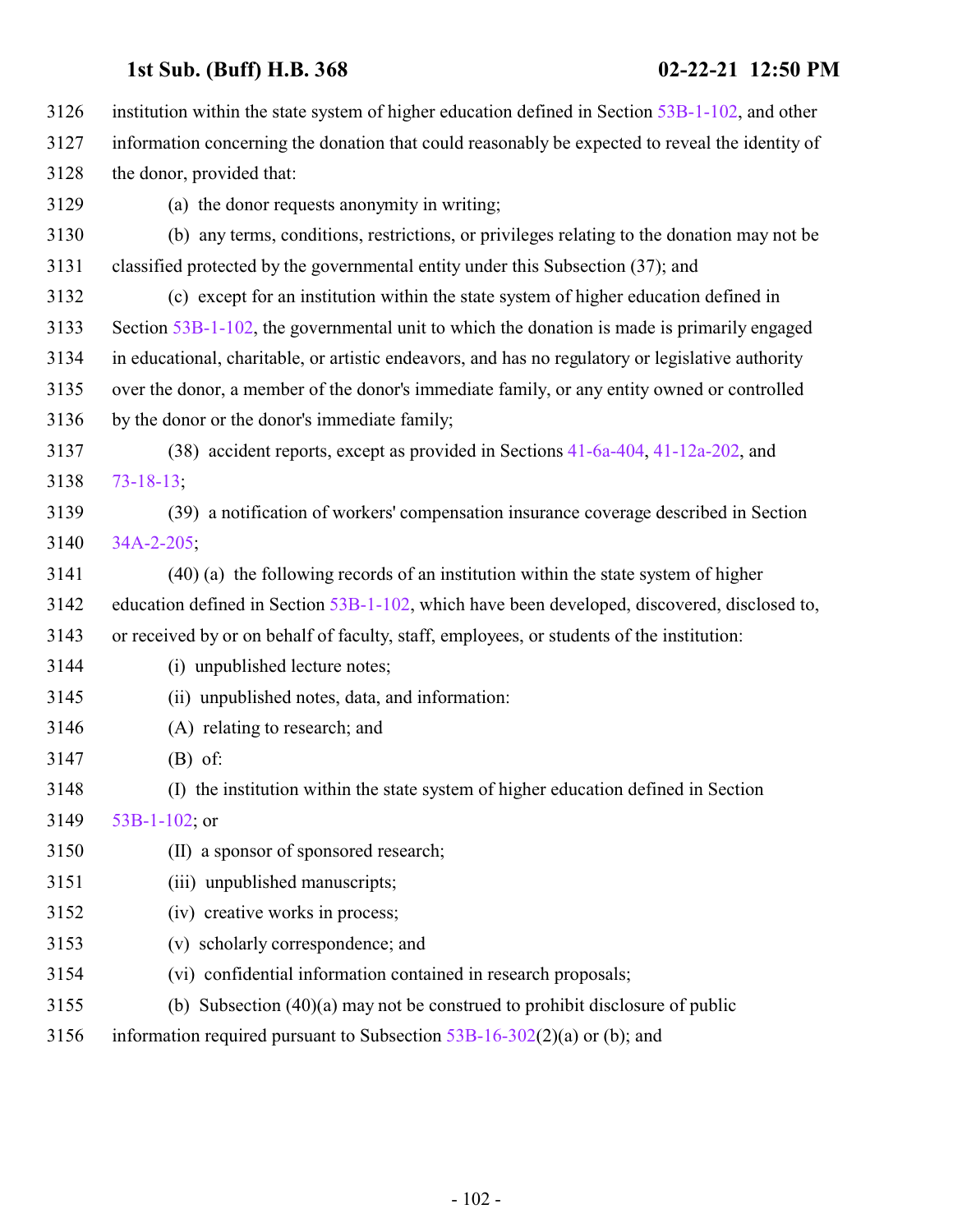| 3157 | (c) Subsection $(40)(a)$ may not be construed to affect the ownership of a record;                |
|------|---------------------------------------------------------------------------------------------------|
| 3158 | (41) (a) records in the custody or control of the Office of the Legislative Auditor               |
| 3159 | General that would reveal the name of a particular legislator who requests a legislative audit    |
| 3160 | prior to the date that audit is completed and made public; and                                    |
| 3161 | (b) notwithstanding Subsection $(41)(a)$ , a request for a legislative audit submitted to the     |
| 3162 | Office of the Legislative Auditor General is a public document unless the legislator asks that    |
| 3163 | the records in the custody or control of the Office of the Legislative Auditor General that would |
| 3164 | reveal the name of a particular legislator who requests a legislative audit be maintained as      |
| 3165 | protected records until the audit is completed and made public;                                   |
| 3166 | (42) records that provide detail as to the location of an explosive, including a map or           |
| 3167 | other document that indicates the location of:                                                    |
| 3168 | (a) a production facility; or                                                                     |
| 3169 | (b) a magazine;                                                                                   |
| 3170 | (43) information:                                                                                 |
| 3171 | (a) contained in the statewide database of the Division of Aging and Adult Services               |
| 3172 | created by Section $62A-3-311.1$ ; or                                                             |
| 3173 | (b) received or maintained in relation to the Identity Theft Reporting Information                |
| 3174 | System (IRIS) established under Section 67-5-22;                                                  |
| 3175 | (44) information contained in the Management Information System and Licensing                     |
| 3176 | Information System described in Title 62A, Chapter 4a, Child and Family Services;                 |
| 3177 | (45) information regarding National Guard operations or activities in support of the              |
| 3178 | National Guard's federal mission;                                                                 |
| 3179 | (46) records provided by any pawn or second hand business to a law enforcement                    |
| 3180 | agency or to the central database in compliance with Title 13, Chapter 32a, Pawnshop and          |
| 3181 | Secondhand Merchandise Transaction Information Act;                                               |
| 3182 | (47) information regarding food security, risk, and vulnerability assessments performed           |
| 3183 | by the Department of Agriculture and Food;                                                        |
| 3184 | (48) except to the extent that the record is exempt from this chapter pursuant to Section         |
| 3185 | 63G-2-106, records related to an emergency plan or program, a copy of which is provided to or     |
| 3186 | prepared or maintained by the Division of Emergency Management, and the disclosure of             |
| 3187 | which would jeopardize:                                                                           |
|      |                                                                                                   |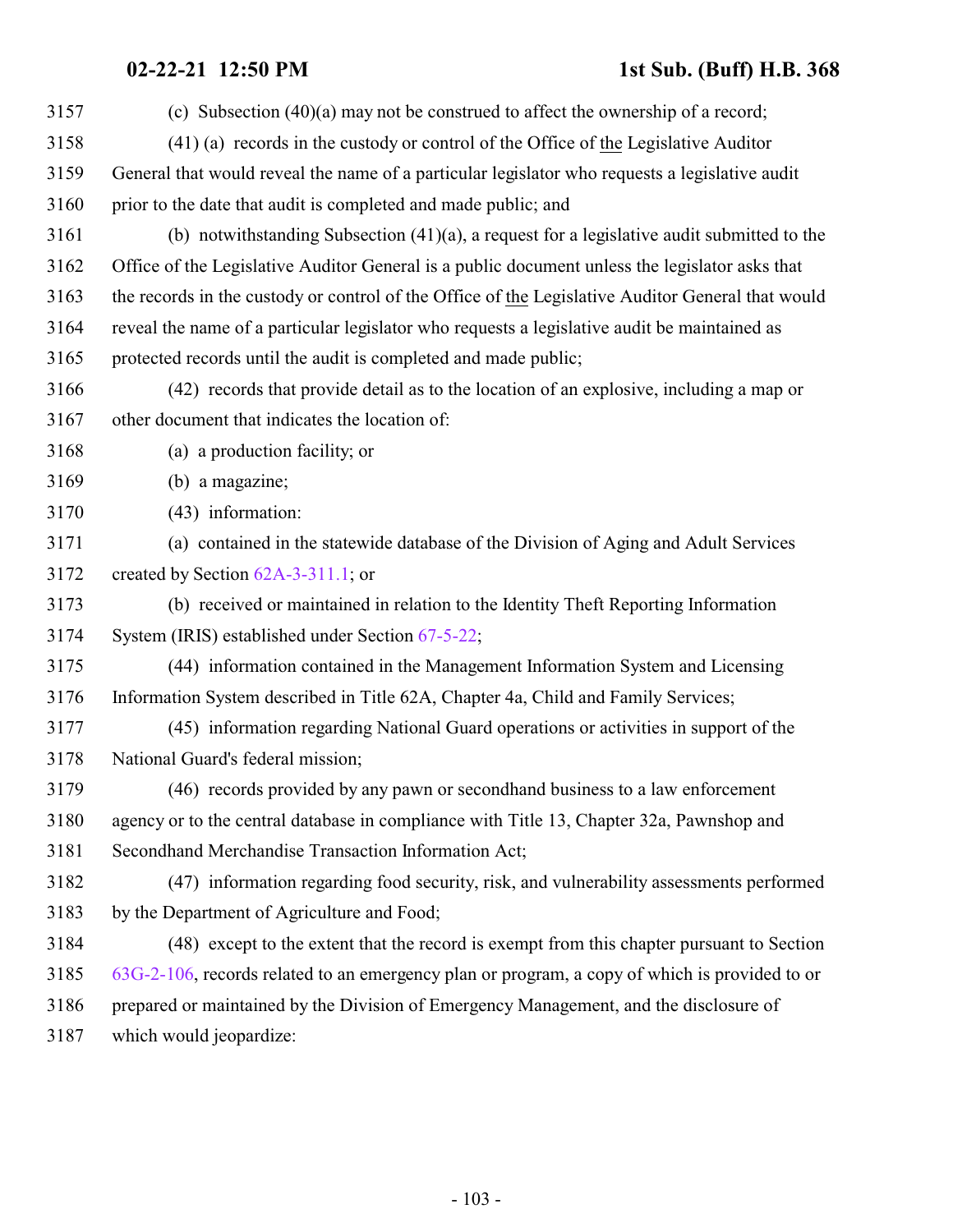| 3188 | (a) the safety of the general public; or                                                           |
|------|----------------------------------------------------------------------------------------------------|
| 3189 | (b) the security of:                                                                               |
| 3190 | (i) governmental property;                                                                         |
| 3191 | (ii) governmental programs; or                                                                     |
| 3192 | (iii) the property of a private person who provides the Division of Emergency                      |
| 3193 | Management information;                                                                            |
| 3194 | (49) records of the Department of Agriculture and Food that provides for the                       |
| 3195 | identification, tracing, or control of livestock diseases, including any program established under |
| 3196 | Title 4, Chapter 24, Utah Livestock Brand and Anti-Theft Act, or Title 4, Chapter 31, Control      |
| 3197 | of Animal Disease;                                                                                 |
| 3198 | $(50)$ as provided in Section $26-39-501$ :                                                        |
| 3199 | (a) information or records held by the Department of Health related to a complaint                 |
| 3200 | regarding a child care program or residential child care which the department is unable to         |
| 3201 | substantiate; and                                                                                  |
| 3202 | (b) information or records related to a complaint received by the Department of Health             |
| 3203 | from an anonymous complainant regarding a child care program or residential child care;            |
| 3204 | $(51)$ unless otherwise classified as public under Section $63G-2-301$ and except as               |
| 3205 | provided under Section 41-1a-116, an individual's home address, home telephone number, or          |
| 3206 | personal mobile phone number, if:                                                                  |
| 3207 | (a) the individual is required to provide the information in order to comply with a law,           |
| 3208 | ordinance, rule, or order of a government entity; and                                              |
| 3209 | (b) the subject of the record has a reasonable expectation that this information will be           |
| 3210 | kept confidential due to:                                                                          |
| 3211 | (i) the nature of the law, ordinance, rule, or order; and                                          |
| 3212 | (ii) the individual complying with the law, ordinance, rule, or order;                             |
| 3213 | (52) the portion of the following documents that contains a candidate's residential or             |
| 3214 | mailing address, if the candidate provides to the filing officer another address or phone number   |
| 3215 | where the candidate may be contacted:                                                              |
| 3216 | (a) a declaration of candidacy, a nomination petition, or a certificate of nomination,             |
| 3217 | described in Section 20A-9-201, 20A-9-202, 20A-9-203, 20A-9-404, 20A-9-405, 20A-9-408,             |
| 3218 | 20A-9-408.5, 20A-9-502, or 20A-9-601;                                                              |
|      |                                                                                                    |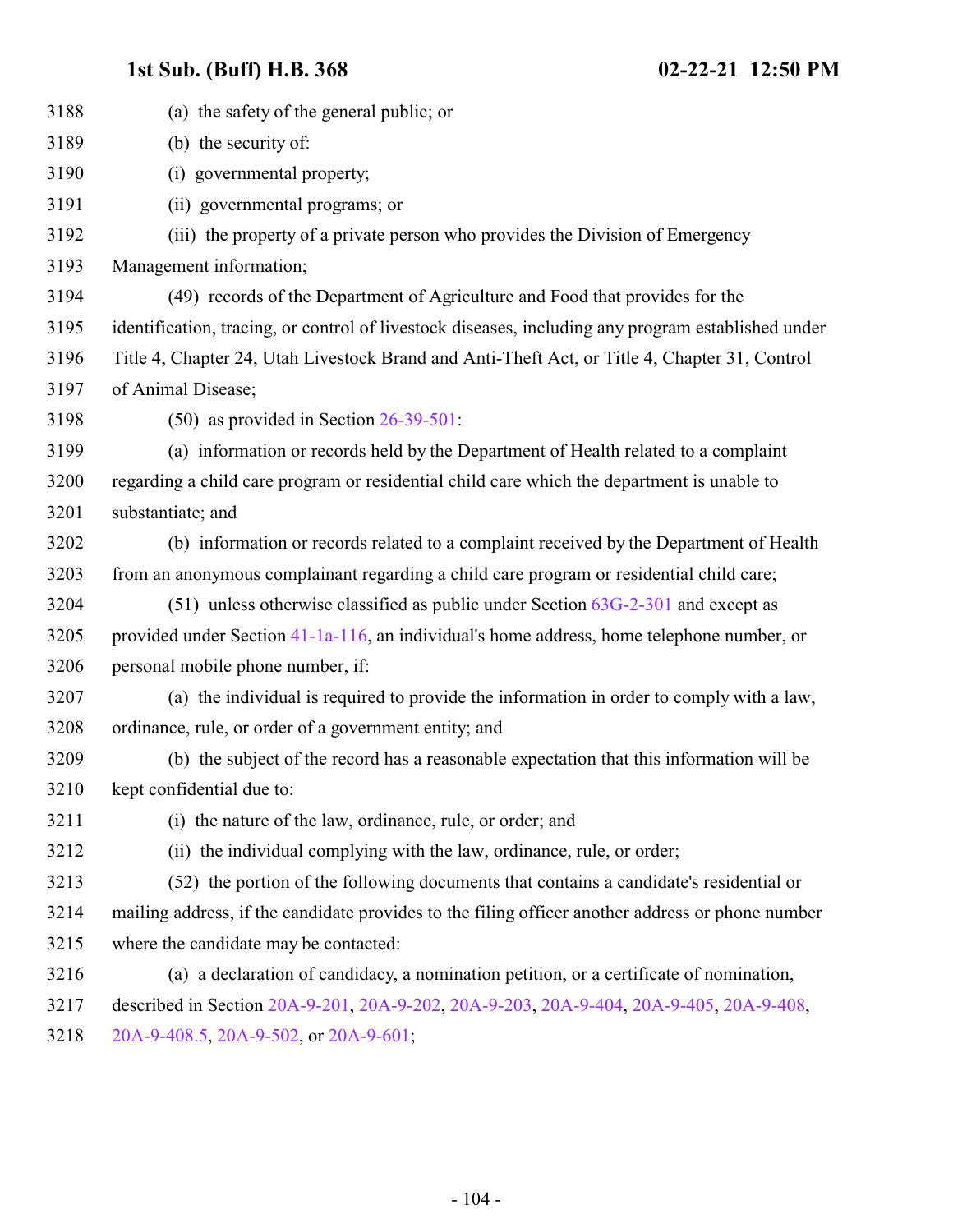| 3219 | (b) an affidavit of impecuniosity, described in Section $20A-9-201$ ; or                            |
|------|-----------------------------------------------------------------------------------------------------|
| 3220 | (c) a notice of intent to gather signatures for candidacy, described in Section                     |
| 3221 | 20A-9-408;                                                                                          |
| 3222 | (53) the name, home address, work addresses, and telephone numbers of an individual                 |
| 3223 | that is engaged in, or that provides goods or services for, medical or scientific research that is: |
| 3224 | (a) conducted within the state system of higher education, as defined in Section                    |
| 3225 | 53B-1-102; and                                                                                      |
| 3226 | (b) conducted using animals;                                                                        |
| 3227 | (54) in accordance with Section 78A-12-203, any record of the Judicial Performance                  |
| 3228 | Evaluation Commission concerning an individual commissioner's vote on whether or not to             |
| 3229 | recommend that the voters retain a judge including information disclosed under Subsection           |
| 3230 | 78A-12-203(5)(e);                                                                                   |
| 3231 | (55) information collected and a report prepared by the Judicial Performance                        |
| 3232 | Evaluation Commission concerning a judge, unless Section 20A-7-702 or Title 78A, Chapter            |
| 3233 | 12, Judicial Performance Evaluation Commission Act, requires disclosure of, or makes public,        |
| 3234 | the information or report;                                                                          |
| 3235 | (56) records contained in the Management Information System created in Section                      |
| 3236 | $62A-4a-1003$ ;                                                                                     |
| 3237 | (57) records provided or received by the Public Lands Policy Coordinating Office in                 |
| 3238 | furtherance of any contract or other agreement made in accordance with Section $[63J-4-603]$        |
| 3239 | $63L-11-202$ ;                                                                                      |
| 3240 | (58) information requested by and provided to the 911 Division under Section                        |
| 3241 | 63H-7a-302;                                                                                         |
| 3242 | $(59)$ in accordance with Section $73-10-33$ :                                                      |
| 3243 | (a) a management plan for a water conveyance facility in the possession of the Division             |
| 3244 | of Water Resources or the Board of Water Resources; or                                              |
| 3245 | (b) an outline of an emergency response plan in possession of the state or a county or              |
| 3246 | municipality;                                                                                       |
| 3247 | (60) the following records in the custody or control of the Office of Inspector General             |
| 3248 | of Medicaid Services, created in Section 63A-13-201:                                                |
| 3249 | (a) records that would disclose information relating to allegations of personal                     |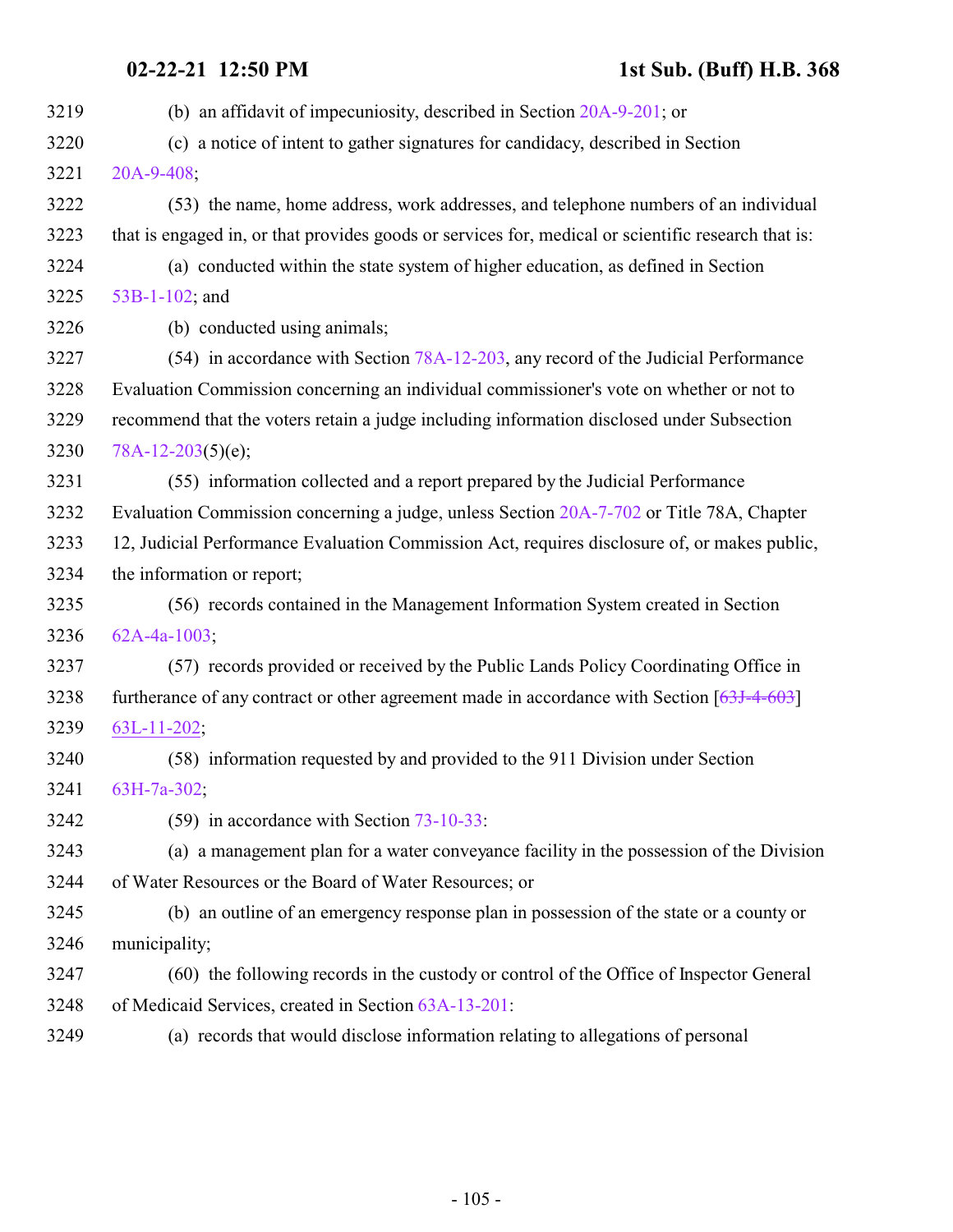misconduct, gross mismanagement, or illegal activity of a person if the information or allegation cannot be corroborated by the Office of Inspector General of Medicaid Services through other documents or evidence, and the records relating to the allegation are not relied upon by the Office of Inspector General of Medicaid Services in preparing a final investigation report or final audit report;

 (b) records and audit workpapers to the extent they would disclose the identity of a person who, during the course of an investigation or audit, communicated the existence of any Medicaid fraud, waste, or abuse, or a violation or suspected violation of a law, rule, or regulation adopted under the laws of this state, a political subdivision of the state, or any recognized entity of the United States, if the information was disclosed on the condition that the identity of the person be protected;

 (c) before the time that an investigation or audit is completed and the final investigation or final audit report is released, records or drafts circulated to a person who is not an employee or head of a governmental entity for the person's response or information;

 (d) records that would disclose an outline or part of any investigation, audit survey plan, or audit program; or

 (e) requests for an investigation or audit, if disclosure would risk circumvention of an investigation or audit;

 (61) records that reveal methods used by the Office of Inspector General of Medicaid Services, the fraud unit, or the Department of Health, to discover Medicaid fraud, waste, or abuse;

 (62) information provided to the Department of Health or the Division of Occupational and Professional Licensing under Subsections [58-67-304](http://le.utah.gov/UtahCode/SectionLookup.jsp?section=58-67-304&session=2021GS)(3) and (4) and Subsections [58-68-304](http://le.utah.gov/UtahCode/SectionLookup.jsp?section=58-68-304&session=2021GS)(3) and (4);

(63) a record described in Section [63G-12-210](http://le.utah.gov/UtahCode/SectionLookup.jsp?section=63g-12-210&session=2021GS);

 (64) captured plate data that is obtained through an automatic license plate reader 3276 system used by a governmental entity as authorized in Section  $41-6a-2003$ ;

 (65) any record in the custody of the Utah Office for Victims of Crime relating to a victim, including:

- (a) a victim's application or request for benefits;
- (b) a victim's receipt or denial of benefits; and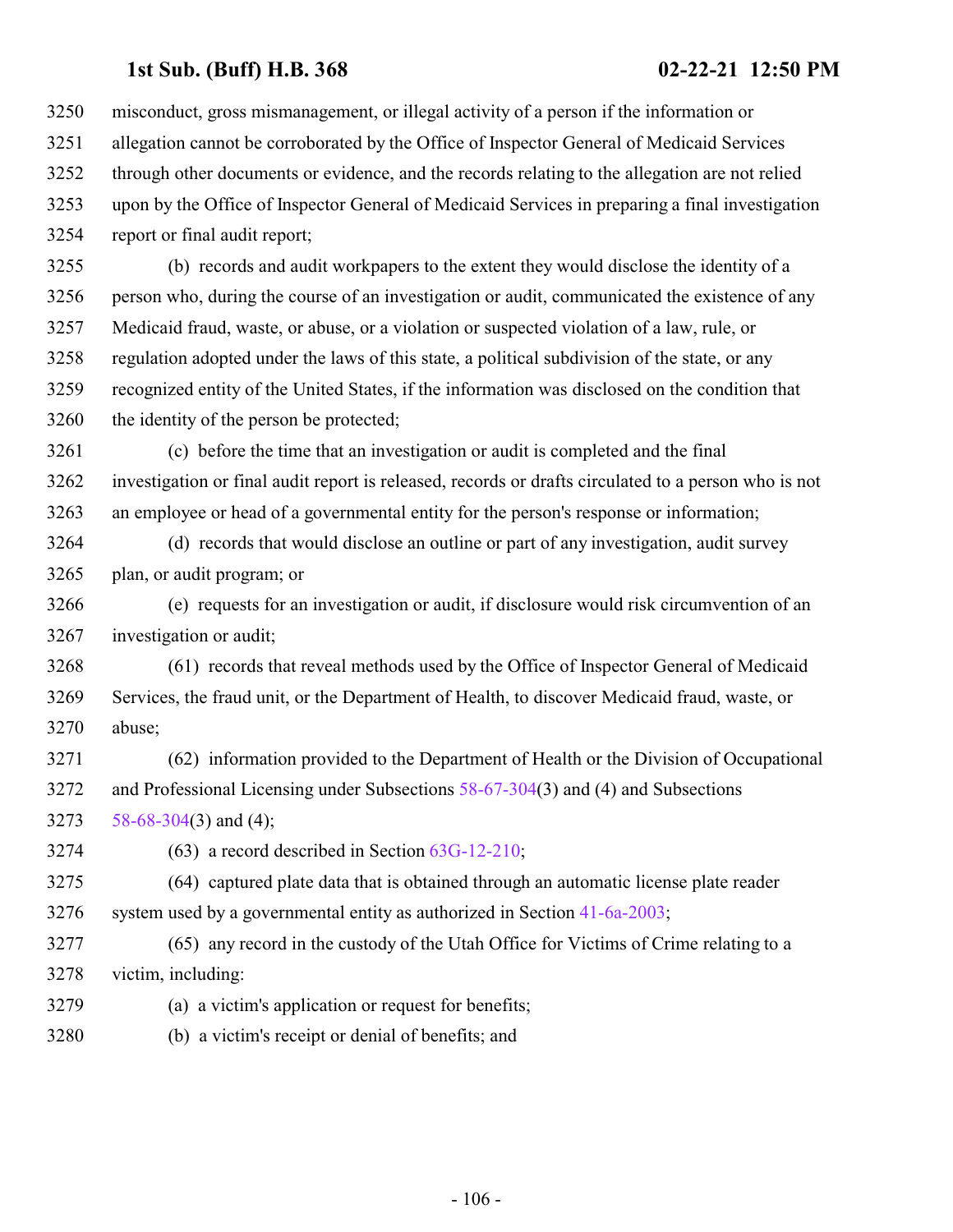| 3281 | (c) any administrative notes or records made or created for the purpose of, or used to,        |
|------|------------------------------------------------------------------------------------------------|
| 3282 | evaluate or communicate a victim's eligibility for or denial of benefits from the Crime Victim |
| 3283 | Reparations Fund;                                                                              |
| 3284 | (66) an audio or video recording created by a body-worn camera, as that term is                |
| 3285 | defined in Section 77-7a-103, that records sound or images inside a hospital or health care    |
| 3286 | facility as those terms are defined in Section 78B-3-403, inside a clinic of a health care     |
| 3287 | provider, as that term is defined in Section 78B-3-403, or inside a human service program as   |
| 3288 | that term is defined in Section $62A-2-101$ , except for recordings that:                      |
| 3289 | (a) depict the commission of an alleged crime;                                                 |
| 3290 | (b) record any encounter between a law enforcement officer and a person that results in        |
| 3291 | death or bodily injury, or includes an instance when an officer fires a weapon;                |
| 3292 | (c) record any encounter that is the subject of a complaint or a legal proceeding against      |
| 3293 | a law enforcement officer or law enforcement agency;                                           |
| 3294 | (d) contain an officer involved critical incident as defined in Subsection                     |
| 3295 | 76-2-408(1)(f); or                                                                             |
| 3296 | (e) have been requested for reclassification as a public record by a subject or                |
| 3297 | authorized agent of a subject featured in the recording;                                       |
| 3298 | (67) a record pertaining to the search process for a president of an institution of higher     |
| 3299 | education described in Section 53B-2-102, except for application materials for a publicly      |
| 3300 | announced finalist;                                                                            |
| 3301 | (68) an audio recording that is:                                                               |
| 3302 | (a) produced by an audio recording device that is used in conjunction with a device or         |
| 3303 | piece of equipment designed or intended for resuscitating an individual or for treating an     |
| 3304 | individual with a life-threatening condition;                                                  |
| 3305 | (b) produced during an emergency event when an individual employed to provide law              |
| 3306 | enforcement, fire protection, paramedic, emergency medical, or other first responder service:  |
| 3307 | (i) is responding to an individual needing resuscitation or with a life-threatening            |
| 3308 | condition; and                                                                                 |
| 3309 | (ii) uses a device or piece of equipment designed or intended for resuscitating an             |
| 3310 | individual or for treating an individual with a life-threatening condition; and                |
| 3311 | (c) intended and used for purposes of training emergency responders how to improve             |
|      |                                                                                                |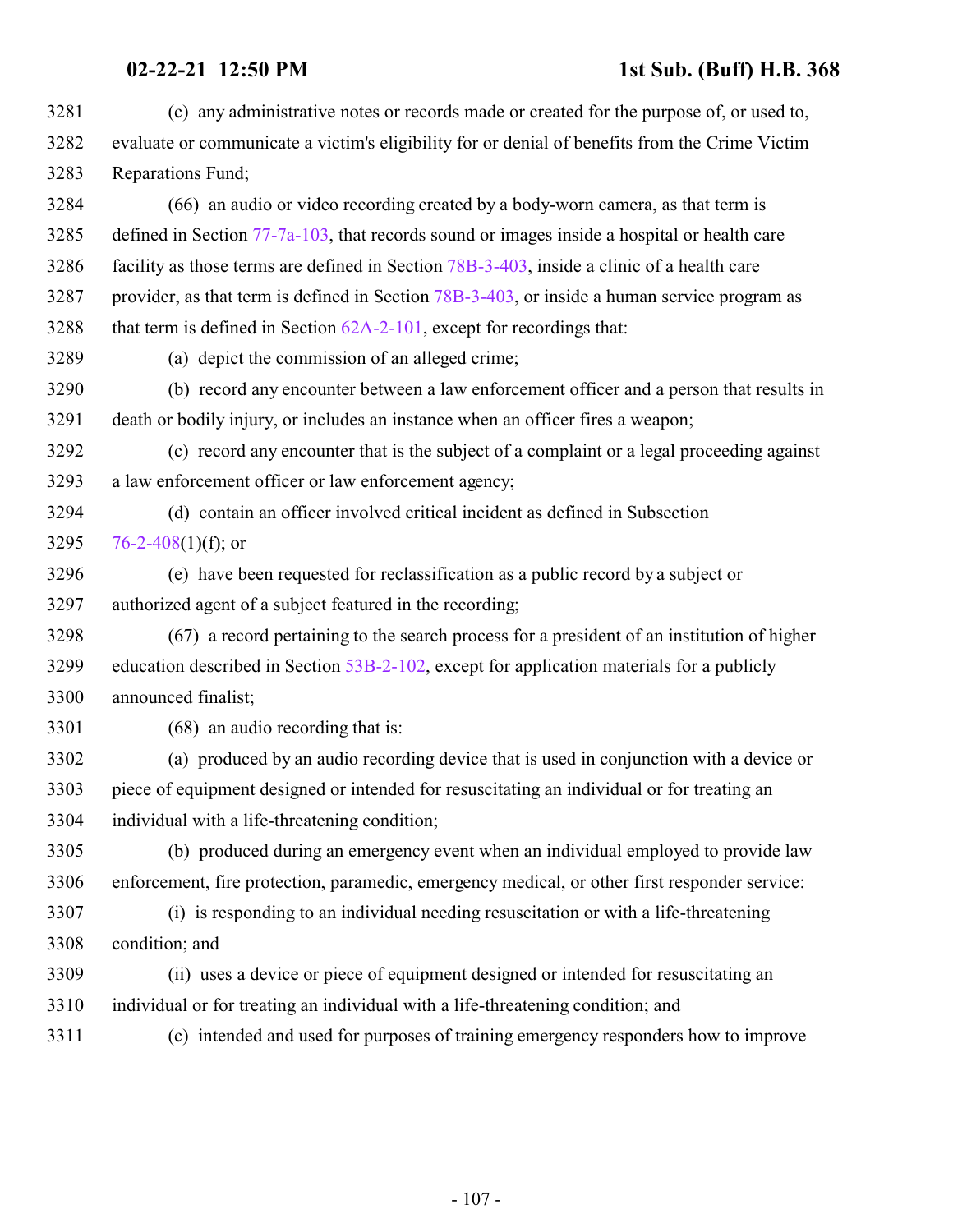| 3312 | their response to an emergency situation;                                                           |
|------|-----------------------------------------------------------------------------------------------------|
| 3313 | (69) records submitted by or prepared in relation to an applicant seeking a                         |
| 3314 | recommendation by the Research and General Counsel Subcommittee, the Budget                         |
| 3315 | Subcommittee, or the Audit Subcommittee, established under Section 36-12-8, for an                  |
| 3316 | employment position with the Legislature;                                                           |
| 3317 | $(70)$ work papers as defined in Section $31A-2-204$ ;                                              |
| 3318 | (71) a record made available to Adult Protective Services or a law enforcement agency               |
| 3319 | under Section 61-1-206;                                                                             |
| 3320 | (72) a record submitted to the Insurance Department in accordance with Section                      |
| 3321 | 31A-37-201 or 31A-22-653;                                                                           |
| 3322 | $(73)$ a record described in Section 31A-37-503.                                                    |
| 3323 | (74) any record created by the Division of Occupational and Professional Licensing as               |
| 3324 | a result of Subsection 58-37f-304(5) or 58-37f-702(2)(a)(ii);                                       |
| 3325 | $(75)$ a record described in Section 72-16-306 that relates to the reporting of an injury           |
| 3326 | involving an amusement ride;                                                                        |
| 3327 | (76) except as provided in Subsection $63G-2-305.5(1)$ , the signature of an individual             |
| 3328 | on a political petition, or on a request to withdraw a signature from a political petition,         |
| 3329 | including a petition or request described in the following titles:                                  |
| 3330 | (a) Title 10, Utah Municipal Code;                                                                  |
| 3331 | (b) Title 17, Counties;                                                                             |
| 3332 | (c) Title 17B, Limited Purpose Local Government Entities - Local Districts;                         |
| 3333 | (d) Title 17D, Limited Purpose Local Government Entities - Other Entities; and                      |
| 3334 | (e) Title 20A, Election Code;                                                                       |
| 3335 | (77) except as provided in Subsection $63G-2-305.5(2)$ , the signature of an individual in          |
| 3336 | a voter registration record;                                                                        |
| 3337 | (78) except as provided in Subsection $63G-2-305.5(3)$ , any signature, other than a                |
| 3338 | signature described in Subsection $(76)$ or $(77)$ , in the custody of the lieutenant governor or a |
| 3339 | local political subdivision collected or held under, or in relation to, Title 20A, Election Code;   |
| 3340 | (79) a Form I-918 Supplement B certification as described in Title 77, Chapter 38, Part             |
| 3341 | 5, Victims Guidelines for Prosecutors Act;                                                          |
| 3342 | (80) a record submitted to the Insurance Department under Subsection                                |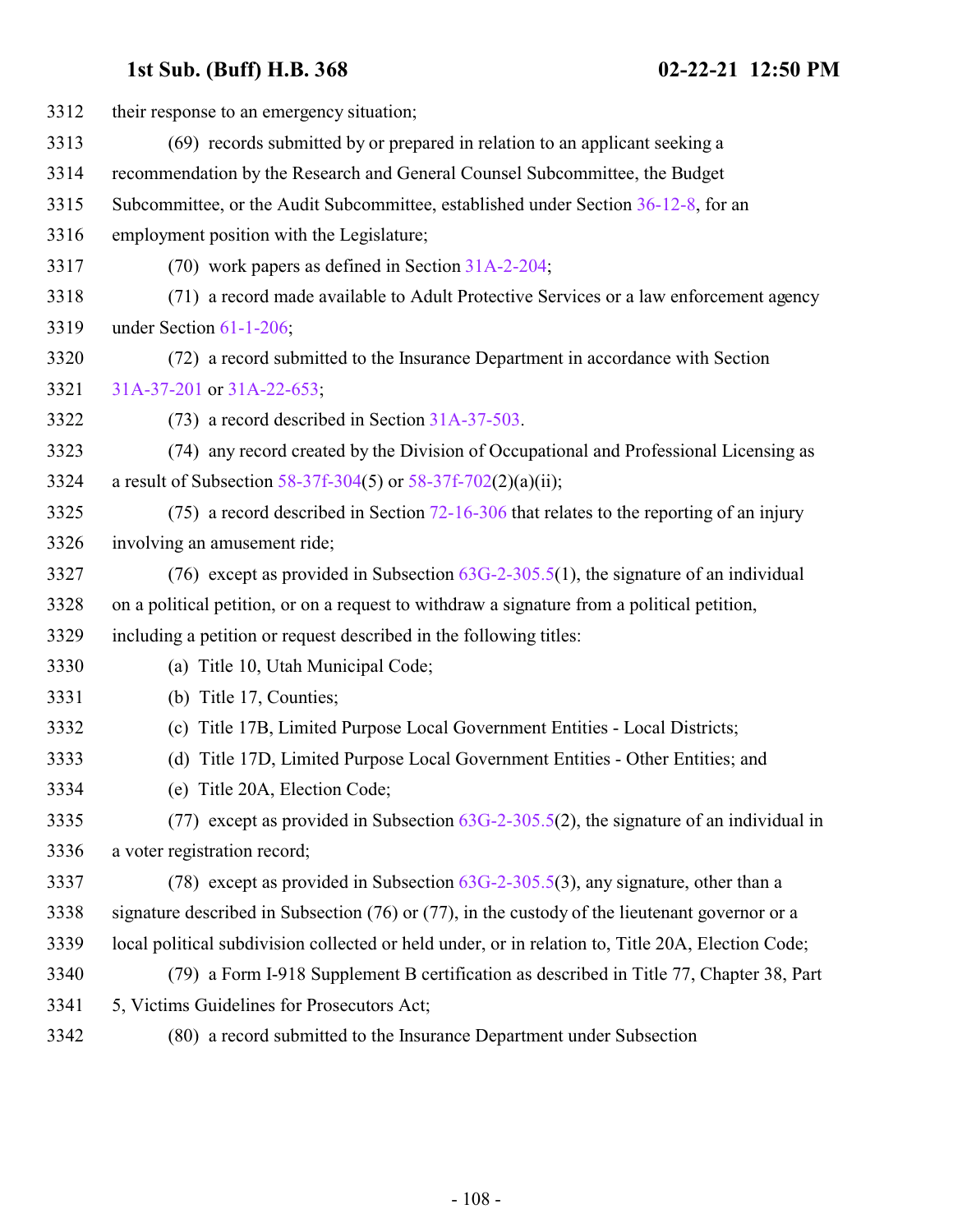### **02-22-21 12:50 PM 1st Sub. (Buff) H.B. 368**

 [31A-47-103](http://le.utah.gov/UtahCode/SectionLookup.jsp?section=31a-47-103&session=2021GS)(1)(b); and (81) personal information, as defined in Section [63G-26-102](http://le.utah.gov/UtahCode/SectionLookup.jsp?section=63g-26-102&session=2021GS), to the extent disclosure is prohibited under Section [63G-26-103](http://le.utah.gov/UtahCode/SectionLookup.jsp?section=63g-26-103&session=2021GS). Section 49. Section **63G-3-301** is amended to read: **63G-3-301. Rulemaking procedure.** (1) An agency authorized to make rules is also authorized to amend or repeal those rules. (2) Except as provided in Sections [63G-3-303](http://le.utah.gov/UtahCode/SectionLookup.jsp?section=63g-3-303&session=2021GS) and [63G-3-304](http://le.utah.gov/UtahCode/SectionLookup.jsp?section=63g-3-304&session=2021GS), when making, amending, or repealing a rule agencies shall comply with: (a) the requirements of this section; (b) consistent procedures required by other statutes; (c) applicable federal mandates; and (d) rules made by the office to implement this chapter. (3) Subject to the requirements of this chapter, each agency shall develop and use flexible approaches in drafting rules that meet the needs of the agency and that involve persons affected by the agency's rules. (4) (a) Each agency shall file the agency's proposed rule and rule analysis with the office. (b) Rule amendments shall be marked with new language underlined and deleted language struck out. (c) (i) The office shall publish the information required under Subsection (8) on the rule analysis and the text of the proposed rule in the next issue of the bulletin. (ii) For rule amendments, only the section or subsection of the rule being amended need be printed. (iii) If the director determines that the rule is too long to publish, the office shall publish the rule analysis and shall publish the rule by reference to a copy on file with the office. (5) Before filing a rule with the office, the agency shall conduct a thorough analysis, 3370 consistent with the criteria established by the Governor's Office of [Management] Planning and Budget, of the fiscal impact a rule may have on businesses, which criteria may include: (a) the type of industries that will be impacted by the rule, and for each identified industry, an estimate of the total number of businesses within the industry, and an estimate of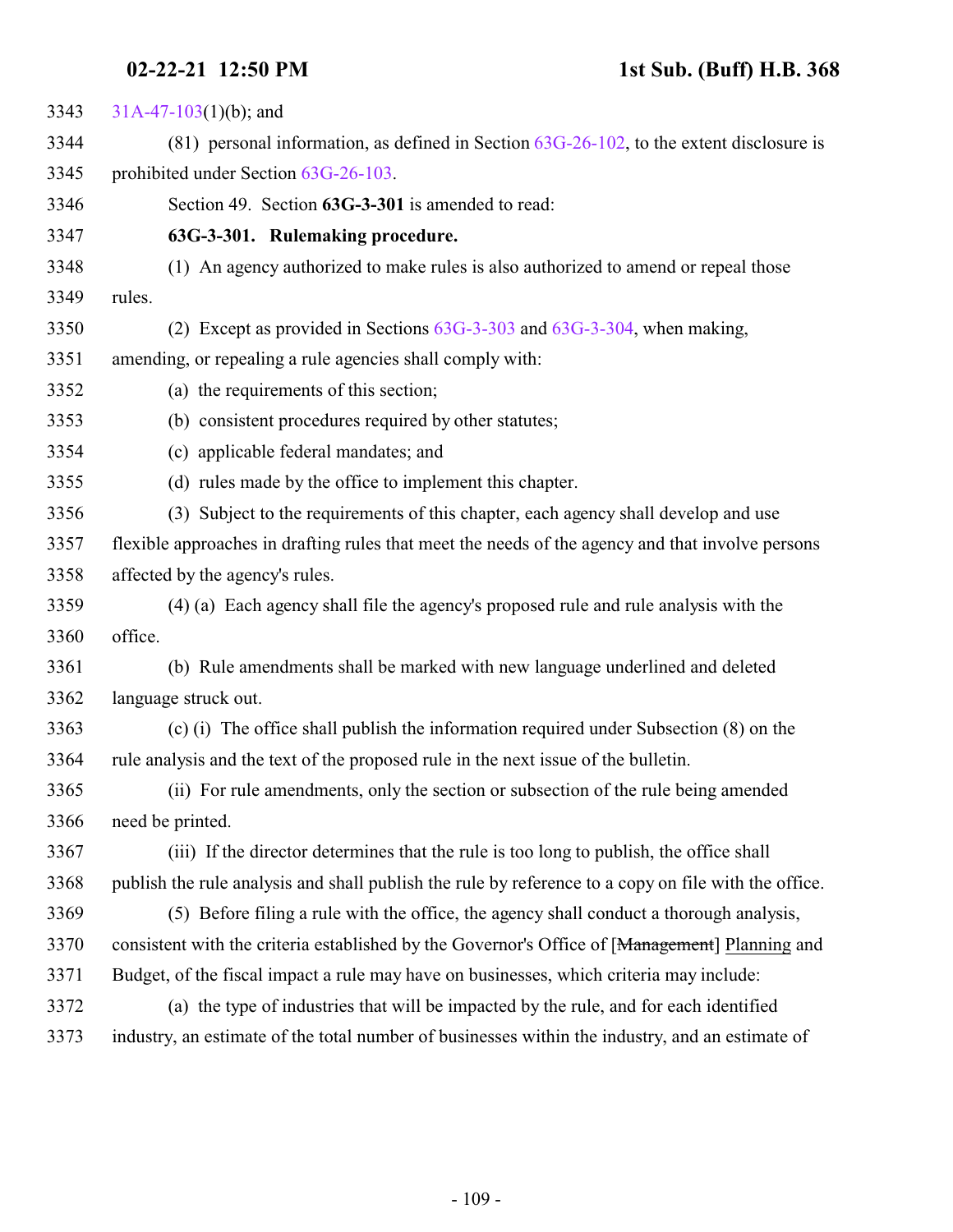| 3374 | the number of those businesses that are small businesses;                                       |
|------|-------------------------------------------------------------------------------------------------|
| 3375 | (b) the individual fiscal impact that would incur to a typical business for a one-year          |
| 3376 | period;                                                                                         |
| 3377 | (c) the aggregated total fiscal impact that would incur to all businesses within the state      |
| 3378 | for a one-year period;                                                                          |
| 3379 | (d) the total cost that would incur to all impacted entities over a five-year period; and       |
| 3380 | (e) the department head's comments on the analysis.                                             |
| 3381 | (6) If the agency reasonably expects that a proposed rule will have a measurable                |
| 3382 | negative fiscal impact on small businesses, the agency shall consider, as allowed by federal    |
| 3383 | law, each of the following methods of reducing the impact of the rule on small businesses:      |
| 3384 | (a) establishing less stringent compliance or reporting requirements for small                  |
| 3385 | businesses;                                                                                     |
| 3386 | (b) establishing less stringent schedules or deadlines for compliance or reporting              |
| 3387 | requirements for small businesses;                                                              |
| 3388 | (c) consolidating or simplifying compliance or reporting requirements for small                 |
| 3389 | businesses;                                                                                     |
| 3390 | (d) establishing performance standards for small businesses to replace design or                |
| 3391 | operational standards required in the proposed rule; and                                        |
| 3392 | (e) exempting small businesses from all or any part of the requirements contained in            |
| 3393 | the proposed rule.                                                                              |
| 3394 | (7) If during the public comment period an agency receives comment that the proposed            |
| 3395 | rule will cost small business more than one day's annual average gross receipts, and the agency |
| 3396 | had not previously performed the analysis in Subsection (6), the agency shall perform the       |
| 3397 | analysis described in Subsection (6).                                                           |
| 3398 | (8) The rule analysis shall contain:                                                            |
| 3399 | (a) a summary of the rule or change;                                                            |
| 3400 | (b) the purpose of the rule or reason for the change;                                           |
| 3401 | (c) the statutory authority or federal requirement for the rule;                                |
| 3402 | (d) the anticipated cost or savings to:                                                         |
| 3403 | (i) the state budget;                                                                           |
| 3404 | (ii) local governments;                                                                         |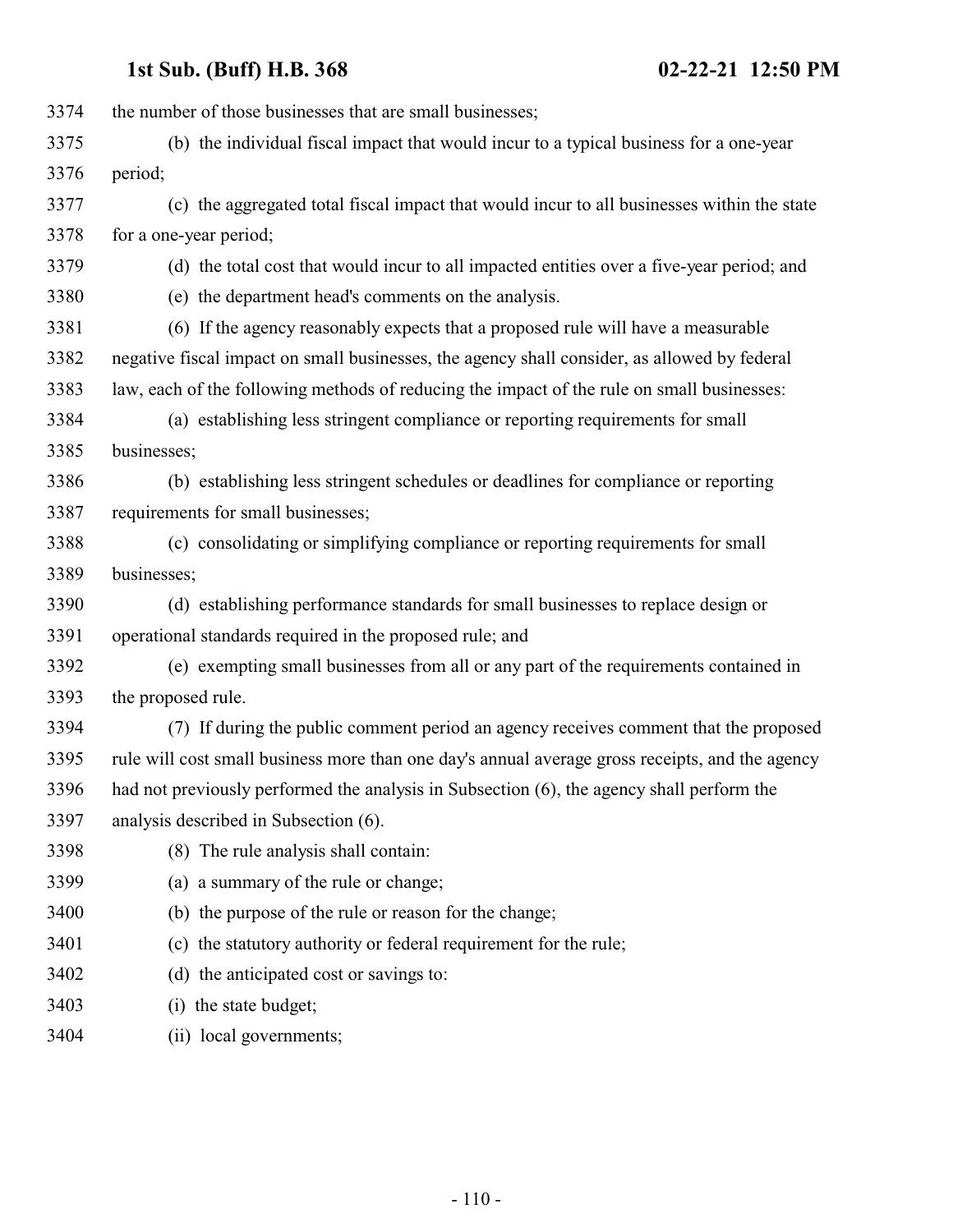| 3405 | (iii) small businesses; and                                                                     |
|------|-------------------------------------------------------------------------------------------------|
| 3406 | (iv) persons other than small businesses, businesses, or local governmental entities;           |
| 3407 | (e) the compliance cost for affected persons;                                                   |
| 3408 | (f) how interested persons may review the full text of the rule;                                |
| 3409 | (g) how interested persons may present their views on the rule;                                 |
| 3410 | (h) the time and place of any scheduled public hearing;                                         |
| 3411 | (i) the name and telephone number of an agency employee who may be contacted                    |
| 3412 | about the rule;                                                                                 |
| 3413 | (j) the name of the agency head or designee who authorized the rule;                            |
| 3414 | (k) the date on which the rule may become effective following the public comment                |
| 3415 | period;                                                                                         |
| 3416 | (1) the agency's analysis on the fiscal impact of the rule as required under Subsection         |
| 3417 | (5);                                                                                            |
| 3418 | (m) any additional comments the department head may choose to submit regarding the              |
| 3419 | fiscal impact the rule may have on businesses; and                                              |
| 3420 | (n) if applicable, a summary of the agency's efforts to comply with the requirements of         |
| 3421 | Subsection (6).                                                                                 |
| 3422 | (9) (a) For a rule being repealed and reenacted, the rule analysis shall contain a              |
| 3423 | summary that generally includes the following:                                                  |
| 3424 | (i) a summary of substantive provisions in the repealed rule which are eliminated from          |
| 3425 | the enacted rule; and                                                                           |
| 3426 | (ii) a summary of new substantive provisions appearing only in the enacted rule.                |
| 3427 | (b) The summary required under this Subsection (9) is to aid in review and may not be           |
| 3428 | used to contest any rule on the ground of noncompliance with the procedural requirements of     |
| 3429 | this chapter.                                                                                   |
| 3430 | (10) A copy of the rule analysis shall be mailed to all persons who have made timely            |
| 3431 | request of the agency for advance notice of the agency's rulemaking proceedings and to any      |
| 3432 | other person who, by statutory or federal mandate or in the judgment of the agency, should also |
| 3433 | receive notice.                                                                                 |
| 3434 | $(11)$ (a) Following the publication date, the agency shall allow at least 30 days for          |
| 3435 | public comment on the rule.                                                                     |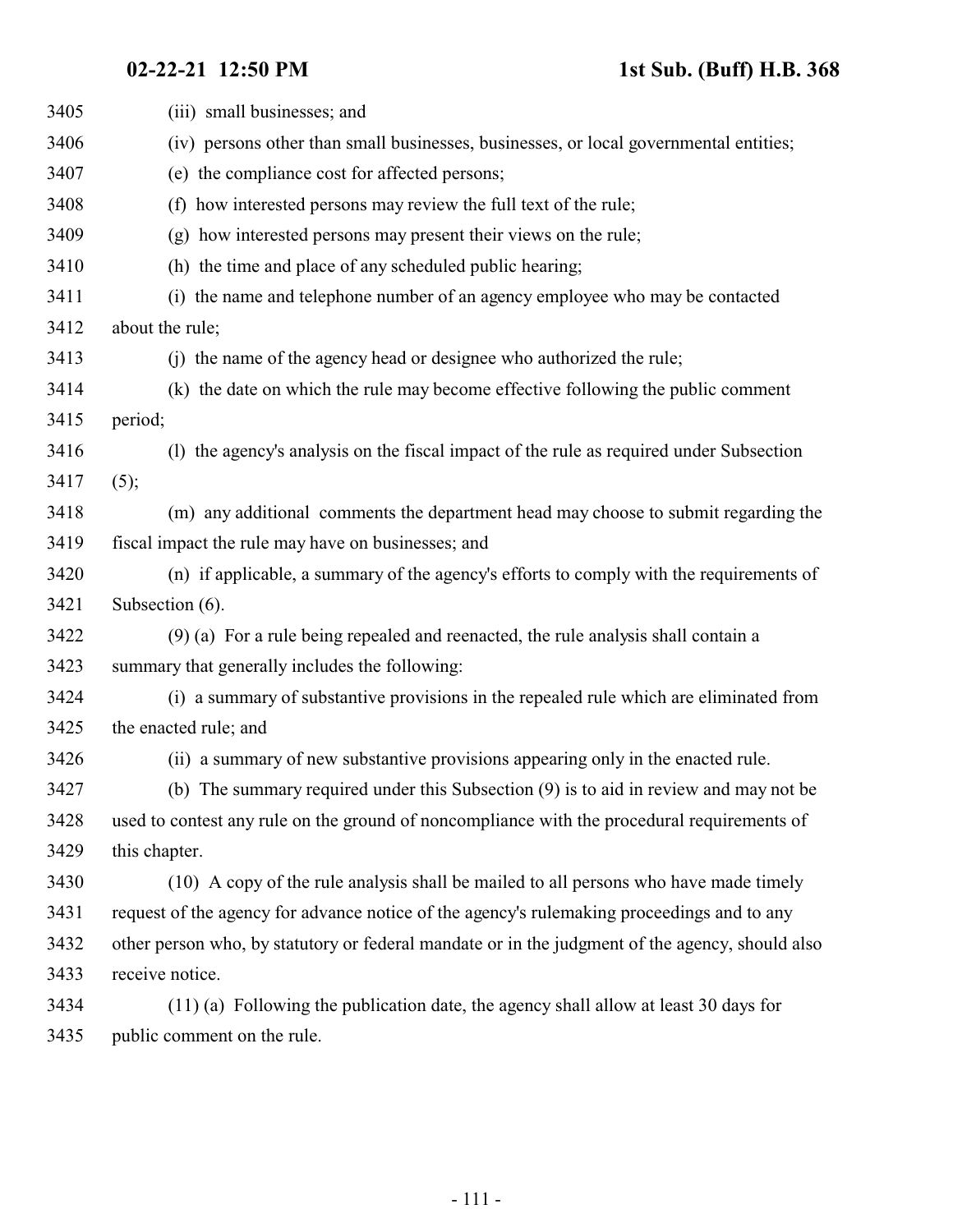| 3436 | (b) The agency shall review and evaluate all public comments submitted in writing                |
|------|--------------------------------------------------------------------------------------------------|
| 3437 | within the time period under Subsection $(11)(a)$ or presented at public hearings conducted by   |
| 3438 | the agency within the time period under Subsection $(11)(a)$ .                                   |
| 3439 | $(12)$ (a) Except as provided in Sections $63G-3-303$ and $63G-3-304$ , a proposed rule          |
| 3440 | becomes effective on any date specified by the agency that is:                                   |
| 3441 | (i) no fewer than seven calendar days after the day on which the public comment                  |
| 3442 | period closes under Subsection (11); and                                                         |
| 3443 | (ii) no more than 120 days after the day on which the rule is published.                         |
| 3444 | (b) The agency shall provide notice of the rule's effective date to the office in the form       |
| 3445 | required by the office.                                                                          |
| 3446 | (c) The notice of effective date may not provide for an effective date before the day on         |
| 3447 | which the office receives the notice.                                                            |
| 3448 | (d) The office shall publish notice of the effective date of the rule in the next issue of       |
| 3449 | the bulletin.                                                                                    |
| 3450 | (e) A proposed rule lapses if a notice of effective date or a change to a proposed rule is       |
| 3451 | not filed with the office within 120 days after the day on which the rule is published.          |
| 3452 | $(13)$ (a) Except as provided in Subsection $(13)(d)$ , before an agency enacts a rule, the      |
| 3453 | agency shall submit to the appropriations subcommittee and interim committee with                |
| 3454 | jurisdiction over the agency the agency's proposed rule for review, if the proposed rule, over a |
| 3455 | three-year period, has a fiscal impact of more than:                                             |
| 3456 | (i) $$250,000$ to a single person; or                                                            |
| 3457 | (ii) $$7,500,000$ to a group of persons.                                                         |
| 3458 | (b) An appropriations subcommittee or interim committee that reviews a rule                      |
| 3459 | submitted under Subsection (13)(a) shall:                                                        |
| 3460 | (i) before the review, directly inform the chairs of the Administrative Rules Review             |
| 3461 | Committee of the coming review, including the date, time, and place of the review; and           |
| 3462 | (ii) after the review, directly inform the chairs of the Administrative Rules Review             |
| 3463 | Committee of the outcome of the review, including any recommendation.                            |
| 3464 | (c) An appropriations subcommittee or interim committee that reviews a rule submitted            |
| 3465 | under Subsection (13)(a) may recommend to the Administrative Rules Review Committee that         |
| 3466 | the Administrative Rules Review Committee not recommend reauthorization of the rule in the       |
|      |                                                                                                  |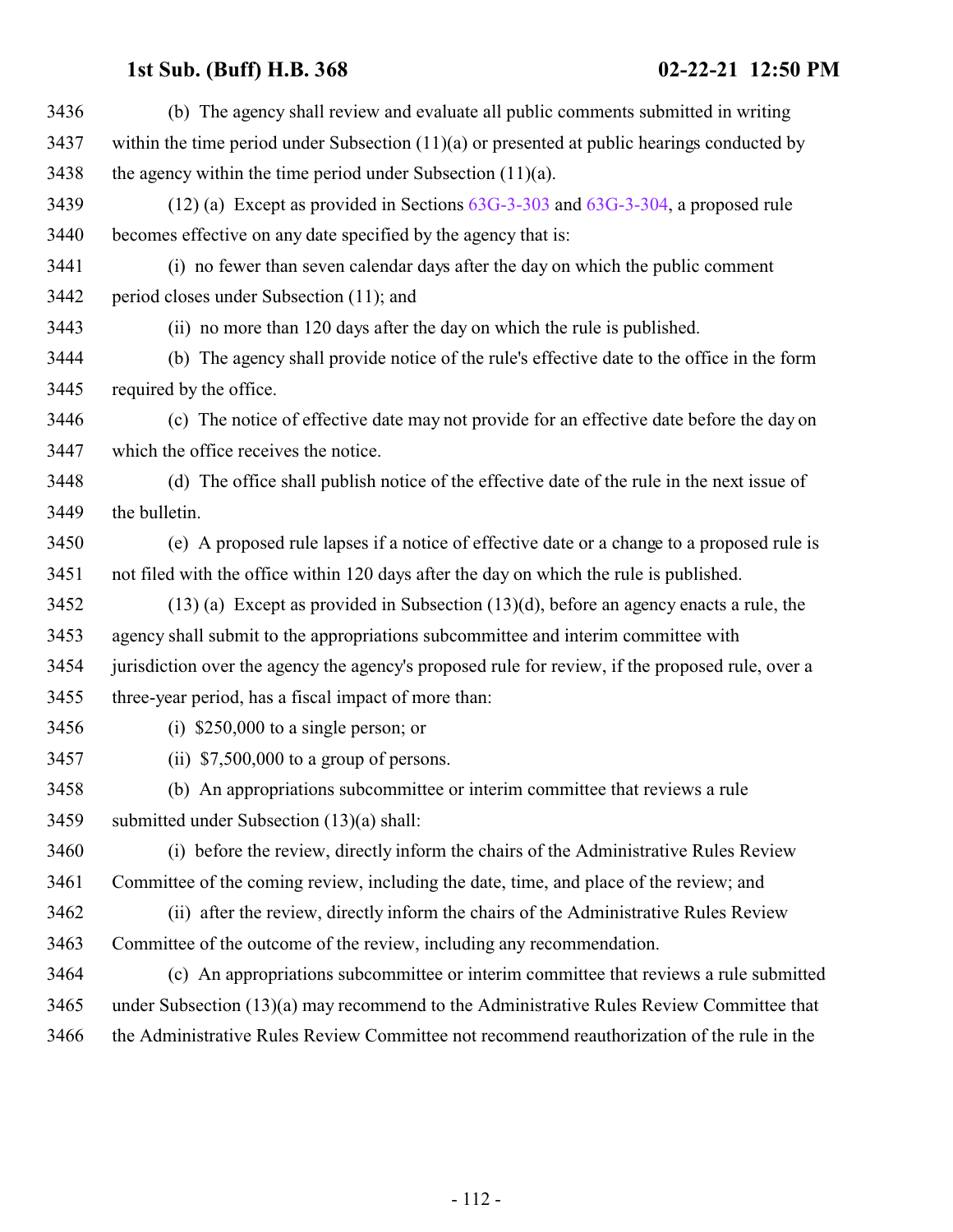| 3467 | omnibus legislation described in Section 63G-3-502.                                               |
|------|---------------------------------------------------------------------------------------------------|
| 3468 | (d) The requirement described in Subsection $(13)(a)$ does not apply to:                          |
| 3469 | (i) the State Tax Commission; or                                                                  |
| 3470 | (ii) the State Board of Education.                                                                |
| 3471 | $(14)$ (a) As used in this Subsection (14), "initiate rule making proceedings" means the          |
| 3472 | filing, for the purposes of publication in accordance with Subsection (4), of an agency's         |
| 3473 | proposed rule that is required by state statute.                                                  |
| 3474 | (b) A state agency shall initiate rulemaking proceedings no later than 180 days after the         |
| 3475 | day on which the statutory provision that specifically requires the rulemaking takes effect,      |
| 3476 | except under Subsection $(14)(c)$ .                                                               |
| 3477 | (c) When a statute is enacted that requires agency rulemaking and the affected agency             |
| 3478 | already has rules in place that meet the statutory requirement, the agency shall submit the rules |
| 3479 | to the Administrative Rules Review Committee for review within 60 days after the day on           |
| 3480 | which the statute requiring the rulemaking takes effect.                                          |
| 3481 | (d) If a state agency does not initiate rulemaking proceedings in accordance with the             |
| 3482 | time requirements in Subsection (14)(b), the state agency shall appear before the legislative     |
| 3483 | Administrative Rules Review Committee and provide the reasons for the delay.                      |
| 3484 | Section 50. Section 63G-25-202 is amended to read:                                                |
| 3485 | 63G-25-202. Citizen feedback annual report.                                                       |
| 3486 | (1) The Governor's Office of [Management] Planning and Budget shall prepare an                    |
| 3487 | annual report that contains a summary of any feedback that state agencies gathered in             |
| 3488 | accordance with Section $63G-25-201$ during the preceding calendar year.                          |
| 3489 | (2) On or before July 1, the Governor's Office of [Management] Planning and Budget                |
| 3490 | shall:                                                                                            |
| 3491 | (a) provide an electronic copy of the report described in Subsection (1) to each                  |
| 3492 | legislator; and                                                                                   |
| 3493 | (b) make the report described in Subsection (1) accessible to the public.                         |
| 3494 | Section 51. Section 63I-1-263 is amended to read:                                                 |
| 3495 | 63I-1-263. Repeal dates, Titles 63A to 63N.                                                       |
| 3496 | (1) In relation to the Utah Transparency Advisory Board, on January 1, 2025:                      |
| 3497 | (a) Subsection $63A-1-201(1)$ is repealed;                                                        |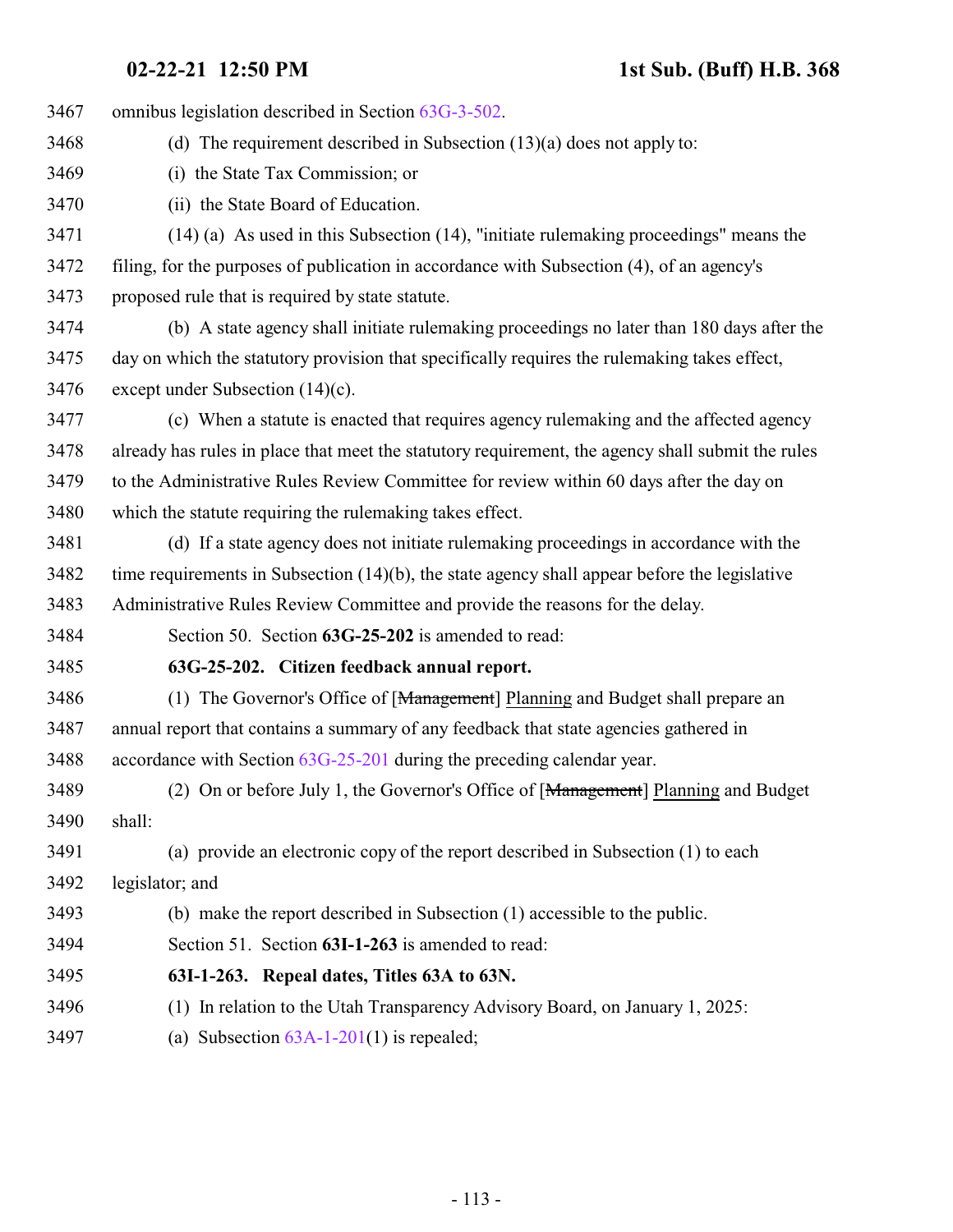| 3498 | (b) Subsection $63A-1-202(2)(c)$ , the language "using criteria established by the board" |
|------|-------------------------------------------------------------------------------------------|
| 3499 | is repealed;                                                                              |
| 3500 | (c) Section $63A-1-203$ is repealed;                                                      |
| 3501 | (d) Subsections $63A-1-204(1)$ and (2), the language "After consultation with the board,  |
| 3502 | and" is repealed; and                                                                     |
| 3503 | (e) Subsection $63A-1-204(1)(b)$ , the language "using the standards provided in          |
| 3504 | Subsection $63A-1-203(3)(c)$ " is repealed.                                               |
| 3505 | (2) Subsection $63A-5b-405(5)$ , relating to prioritizing and allocating capital          |
| 3506 | improvement funding, is repealed July 1, 2024.                                            |
| 3507 | (3) Section 63A-5b-1003, State Facility Energy Efficiency Fund, is repealed July 1,       |
| 3508 | 2023.                                                                                     |
| 3509 | (4) Sections 63A-9-301 and 63A-9-302, related to the Motor Vehicle Review                 |
| 3510 | Committee, are repealed July 1, 2023.                                                     |
| 3511 | (5) Title 63C, Chapter 4a, Constitutional and Federalism Defense Act, is repealed July    |
| 3512 | 1, 2028.                                                                                  |
| 3513 | (6) Title 63C, Chapter 6, Utah Seismic Safety Commission, is repealed January 1,          |
| 3514 | 2025.                                                                                     |
| 3515 | Title 63C, Chapter 12, Snake Valley Aquifer Advisory Council, is repealed July 1,<br>(7)  |
| 3516 | 2024.                                                                                     |
| 3517 | (8) Title 63C, Chapter 17, Point of the Mountain Development Commission Act, is           |
| 3518 | repealed July 1, 2021.                                                                    |
| 3519 | (9) Title 63C, Chapter 18, Behavioral Health Crisis Response Commission, is repealed      |
| 3520 | July 1, 2023.                                                                             |
| 3521 | (10) Title 63C, Chapter 21, Outdoor Adventure Commission, is repealed July 1, 2025.       |
| 3522 | (11) Title 63F, Chapter 2, Data Security Management Council, is repealed July 1,          |
| 3523 | 2025.                                                                                     |
| 3524 | $(12)$ Section $63G-6a-805$ , which creates the Purchasing from Persons with Disabilities |
| 3525 | Advisory Board, is repealed July 1, 2026.                                                 |
| 3526 | (13) Title 63G, Chapter 21, Agreements to Provide State Services, is repealed July 1,     |
| 3527 | 2025.                                                                                     |
| 3528 | (14) Title 63H, Chapter 4, Heber Valley Historic Railroad Authority, is repealed July 1,  |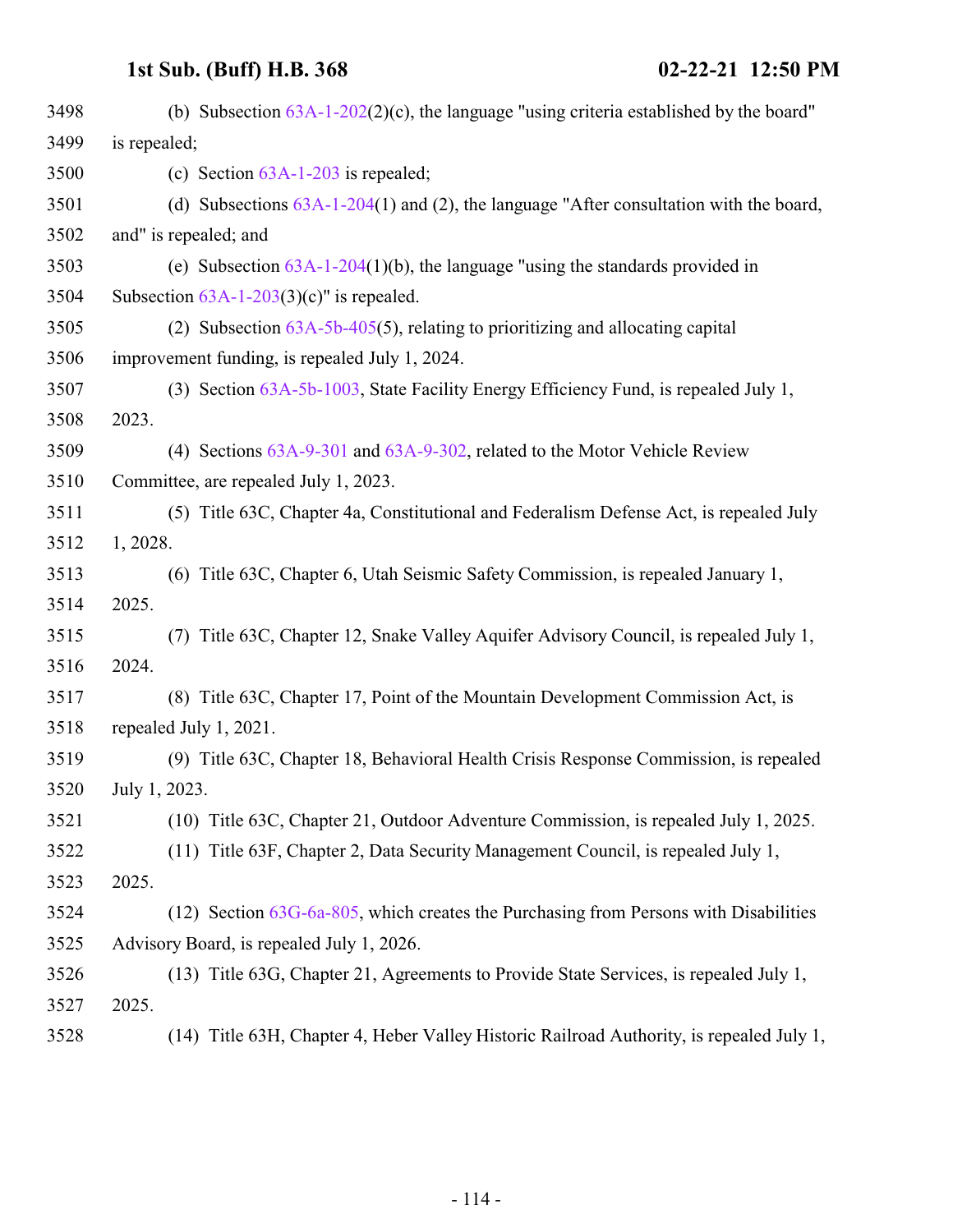## **02-22-21 12:50 PM 1st Sub. (Buff) H.B. 368**

| 3529 | 2024.                                                                                           |
|------|-------------------------------------------------------------------------------------------------|
| 3530 | (15) Title 63H, Chapter 8, Utah Housing Corporation Act, is repealed July 1, 2026.              |
| 3531 | $(16)$ Subsection $63J-1-602.1(14)$ , Nurse Home Visiting Restricted Account is repealed        |
| 3532 | July 1, 2026.                                                                                   |
| 3533 | $(17)$ (a) Subsection $63J-1-602.1(58)$ , relating to the Utah Statewide Radio System           |
| 3534 | Restricted Account, is repealed July 1, 2022.                                                   |
| 3535 | (b) When repealing Subsection $63J-1-602.1(58)$ , the Office of Legislative Research and        |
| 3536 | General Counsel shall, in addition to the office's authority under Subsection 36-12-12(3), make |
| 3537 | necessary changes to subsection numbering and cross references.                                 |
| 3538 | (18) Subsection $63J-1-602.2(4)$ , referring to dedicated credits to the Utah Marriage          |
| 3539 | Commission, is repealed July 1, 2023.                                                           |
| 3540 | (19) Subsection $63J-1-602.2(5)$ , referring to the Trip Reduction Program, is repealed         |
| 3541 | July 1, 2022.                                                                                   |
| 3542 | (20) Subsection $63J-1-602.2(25)$ , related to the Utah Seismic Safety Commission, is           |
| 3543 | repealed January 1, 2025.                                                                       |
| 3544 | (21) Title 63J, Chapter 4, Part 5, Resource Development Coordinating Committee, is              |
| 3545 | repealed July 1, 2027.                                                                          |
| 3546 | (22) Subsection $[63J-4-608]$ 63L-11-305(3), which creates the Federal Land                     |
| 3547 | Application Advisory Committee, is repealed on July 1, 2021.                                    |
| 3548 | (23) In relation to the Utah Substance Use and Mental Health Advisory Council, on               |
| 3549 | January 1, 2023:                                                                                |
| 3550 | (a) Sections 63M-7-301, 63M-7-302, 63M-7-303, 63M-7-304, and 63M-7-306 are                      |
| 3551 | repealed;                                                                                       |
| 3552 | (b) Section $63M-7-305$ , the language that states "council" is replaced with                   |
| 3553 | "commission";                                                                                   |
| 3554 | (c) Subsection $63M-7-305(1)$ is repealed and replaced with:                                    |
| 3555 | "(1) "Commission" means the Commission on Criminal and Juvenile Justice."; and                  |
| 3556 | (d) Subsection $63M-7-305(2)$ is repealed and replaced with:                                    |
| 3557 | $"(2)$ The commission shall:                                                                    |
| 3558 | (a) provide ongoing oversight of the implementation, functions, and evaluation of the           |
|      |                                                                                                 |

Drug-Related Offenses Reform Act; and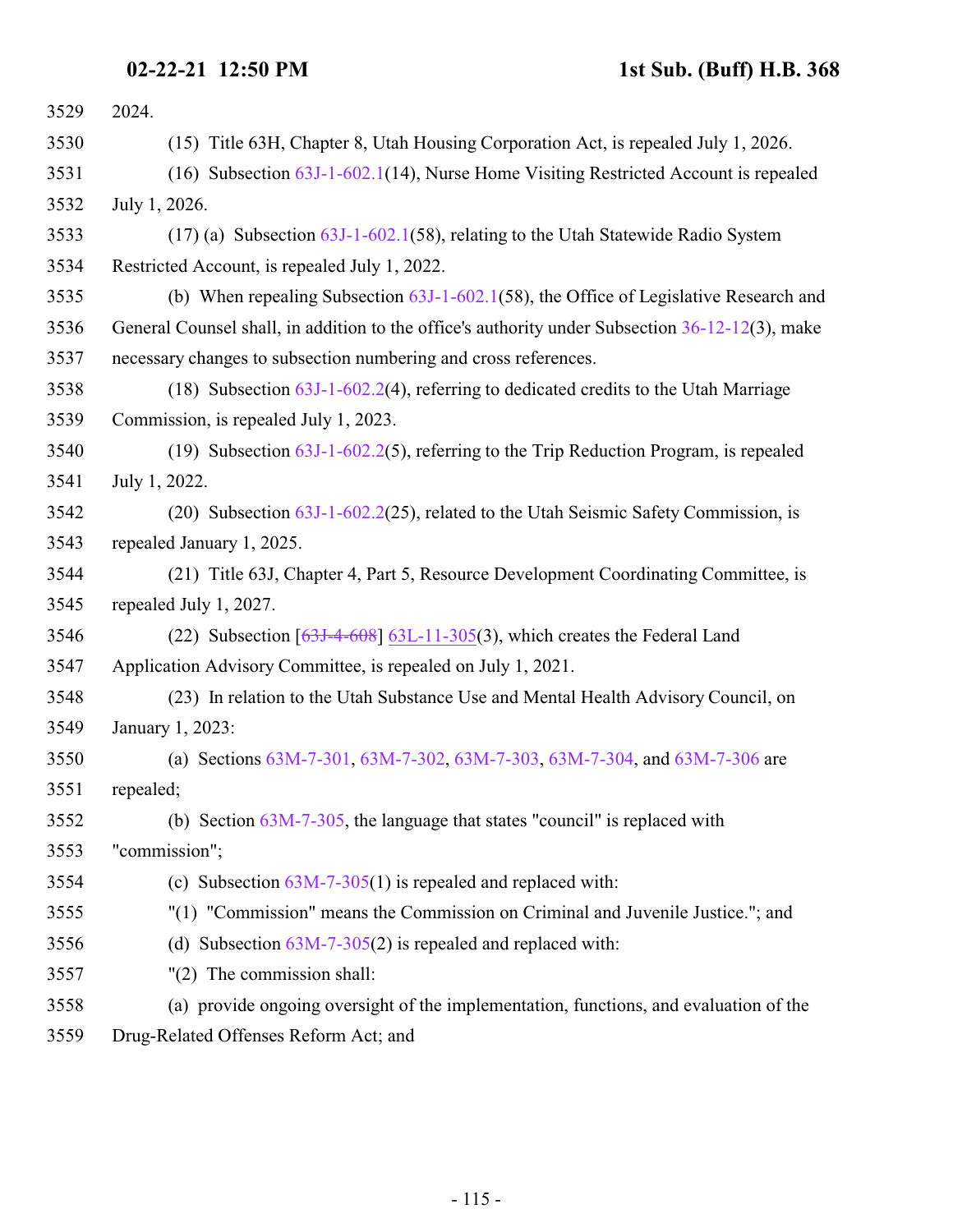| 3560 | (b) coordinate the implementation of Section $77-18-1.1$ and related provisions in          |
|------|---------------------------------------------------------------------------------------------|
| 3561 | Subsections $77-18-1(5)(b)(iii)$ and (iv).".                                                |
| 3562 | (24) The Crime Victim Reparations and Assistance Board, created in Section                  |
| 3563 | 63M-7-504, is repealed July 1, 2027.                                                        |
| 3564 | (25) Title 63M, Chapter 7, Part 6, Utah Council on Victims of Crime, is repealed July       |
| 3565 | 1, 2022.                                                                                    |
| 3566 | (26) Title 63M, Chapter 11, Utah Commission on Aging, is repealed July 1, 2021.             |
| 3567 | (27) Subsection $63N-1-301(4)(c)$ , related to the Talent Ready Utah Board, is repealed     |
| 3568 | January 1, 2023.                                                                            |
| 3569 | (28) Title 63N, Chapter 1, Part 5, Governor's Economic Development Coordinating             |
| 3570 | Council, is repealed July 1, 2024.                                                          |
| 3571 | (29) Title 63N, Chapter 2, Part 2, Enterprise Zone Act, is repealed July 1, 2028.           |
| 3572 | $(30)$ Section $63N-2-512$ is repealed July 1, 2021.                                        |
| 3573 | (31) (a) Title 63N, Chapter 2, Part 6, Utah Small Business Jobs Act, is repealed            |
| 3574 | January 1, 2021.                                                                            |
| 3575 | (b) Section 59-9-107 regarding tax credits against premium taxes is repealed for            |
| 3576 | calendar years beginning on or after January 1, 2021.                                       |
| 3577 | (c) Notwithstanding Subsection $(31)(b)$ , an entity may carry forward a tax credit in      |
| 3578 | accordance with Section 59-9-107 if:                                                        |
| 3579 | (i) the person is entitled to a tax credit under Section $59-9-107$ on or before December   |
| 3580 | 31, 2020; and                                                                               |
| 3581 | (ii) the qualified equity investment that is the basis of the tax credit is certified under |
| 3582 | Section 63N-2-603 on or before December 31, 2023.                                           |
| 3583 | (32) Subsections $63N-3-109(2)$ (e) and $63N-3-109(2)$ (f)(i) are repealed July 1, 2023.    |
| 3584 | (33) Title 63N, Chapter 4, Part 4, Rural Employment Expansion Program, is repealed          |
| 3585 | July 1, 2023.                                                                               |
| 3586 | (34) Title 63N, Chapter 7, Part 1, Board of Tourism Development, is repealed July 1,        |
| 3587 | 2025.                                                                                       |
| 3588 | (35) Title 63N, Chapter 9, Part 2, Outdoor Recreational Infrastructure Grant Program,       |
| 3589 | is repealed January 1, 2023.                                                                |
| 3590 | (36) Title 63N, Chapter 12, Part 5, Talent Ready Utah Center, is repealed January 1,        |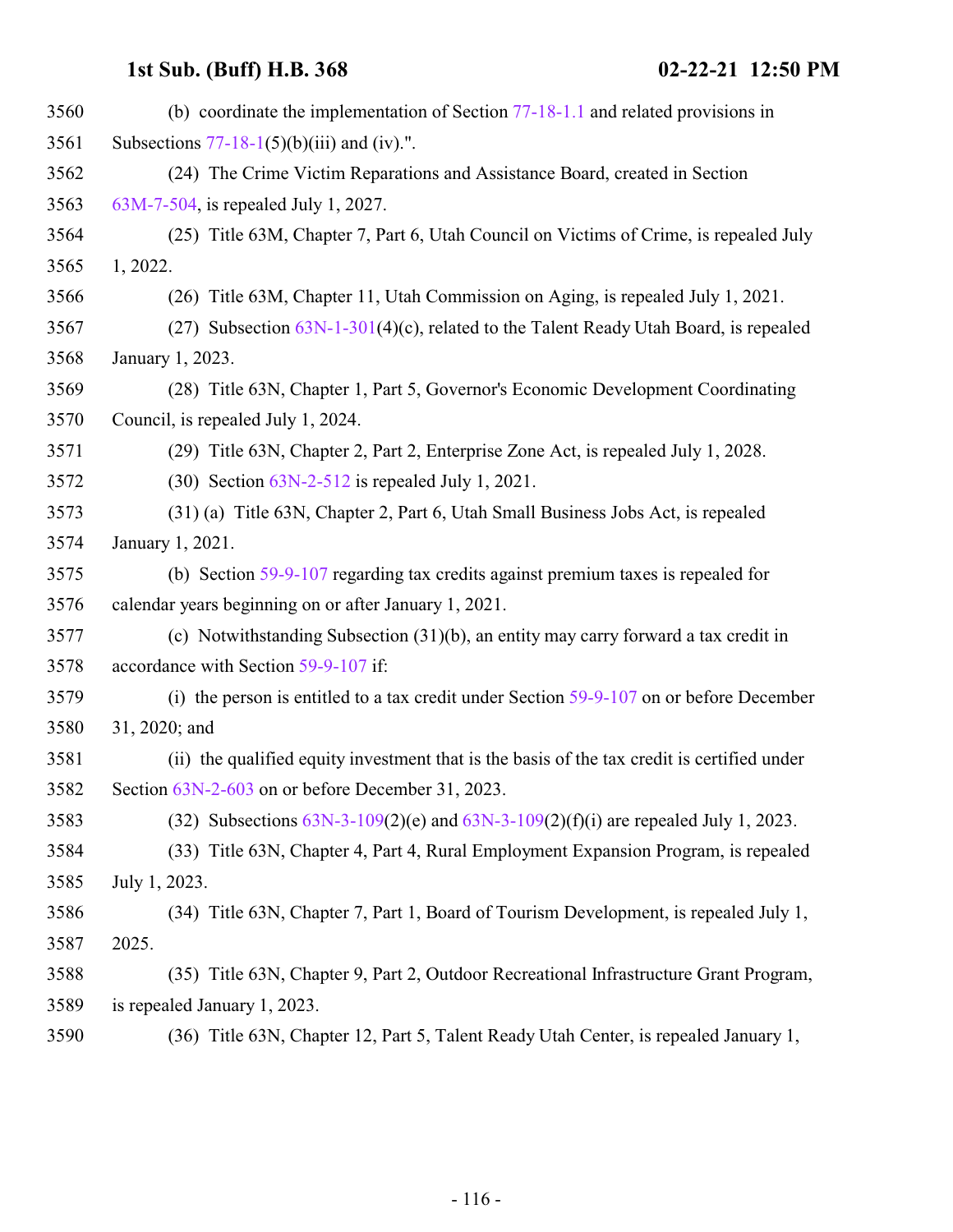| 3591 | 2023.                                                                                     |
|------|-------------------------------------------------------------------------------------------|
| 3592 | Section 52. Section 63I-2-263 is amended to read:                                         |
| 3593 | 63I-2-263. Repeal dates, Title 63A to Title 63N.                                          |
| 3594 | $(1)$ On July 1, 2020:                                                                    |
| 3595 | (a) Subsection $63A-1-203(5)(a)(i)$ is repealed; and                                      |
| 3596 | (b) in Subsection $63A-1-203(5)(a)(ii)$ , the language that states "appointed on or after |
| 3597 | May 8, 2018," is repealed.                                                                |
| 3598 | (2) Section $63A-3-111$ is repealed June 30, 2021.                                        |
| 3599 | (3) Title 63C, Chapter 19, Higher Education Strategic Planning Commission is              |
| 3600 | repealed July 1, 2021.                                                                    |
| 3601 | (4) Title 63C, Chapter 22, Digital Wellness, Citizenship, and Safe Technology             |
| 3602 | Commission is repealed July 1, 2023.                                                      |
| 3603 | (5) The following sections regarding the World War II Memorial Commission are             |
| 3604 | repealed on July 1, 2022:                                                                 |
| 3605 | (a) Section $63G-1-801$ ;                                                                 |
| 3606 | (b) Section $63G-1-802$ ;                                                                 |
| 3607 | (c) Section $63G-1-803$ ; and                                                             |
| 3608 | (d) Section $63G-1-804$ .                                                                 |
| 3609 | (6) Subsections $63G$ -6a-802(1)(d) and $63G$ -6a-802(3)(b)(iii), regarding a procurement |
| 3610 | relating to a vice presidential debate, are repealed January 1, 2021.                     |
| 3611 | (7) In relation to the State Fair Park Committee, on January 1, 2021:                     |
| 3612 | (a) Section $63H-6-104.5$ is repealed; and                                                |
| 3613 | (b) Subsections $63H-6-104(8)$ and (9) are repealed.                                      |
| 3614 | (8) Section $63H-7a-303$ is repealed July 1, 2024.                                        |
| 3615 | (9) Subsection $63J-1-206(3)(c)$ , relating to coronavirus, is repealed July 1, 2021.     |
| 3616 | $(10)$ In relation to the Employability to Careers Program Board, on July 1, 2022:        |
| 3617 | $[(a)$ Subsection 63J-1-602.1(57) is repealed;                                            |
| 3618 | $(6)$ Subsection 63J-4-301(1)(h), related to the review of data and metrics, is repealed; |
| 3619 | $and$ ]                                                                                   |
| 3620 | $[$ (c) Title 63J, Chapter 4, Part 7, Employability to Careers Program, is repealed.      |
| 3621 | [(11)] (10) Title 63M, Chapter 4, Part 8, Voluntary Home Energy Information Pilot         |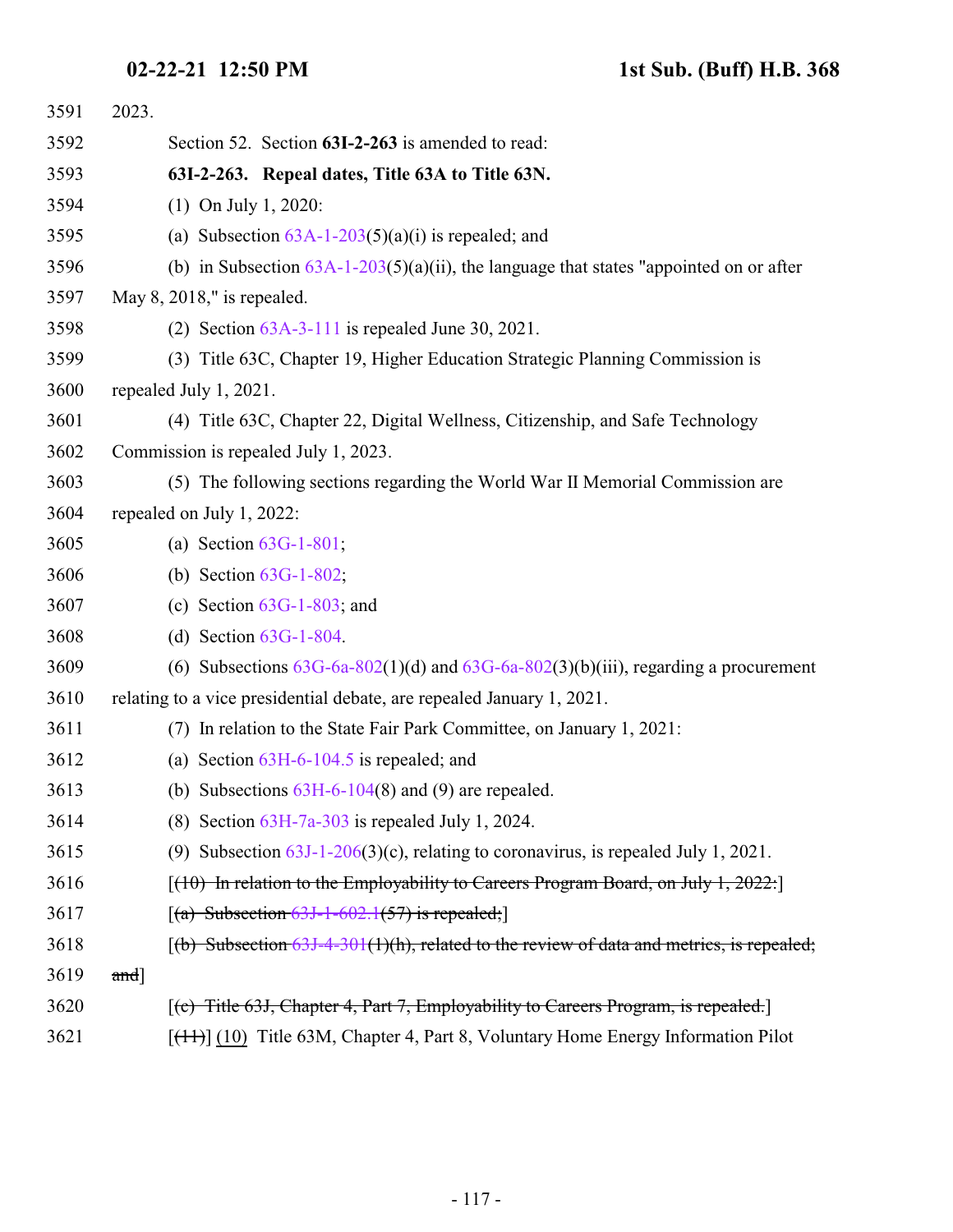| 3622 | Program Act, is repealed January 1, 2022.                                                       |
|------|-------------------------------------------------------------------------------------------------|
| 3623 | $[ (12) ] (11)$ Sections 63M-7-213 and 63M-7-213.5 are repealed on January 1, 2023.             |
| 3624 | $[ (13) ]$ (12) Subsection 63N-12-508(3) is repealed December 31, 2021.                         |
| 3625 | $[({14})]$ (13) Title 63N, Chapter 13, Part 3, Facilitating [Public-Private] Public-private     |
| 3626 | Partnerships Act, is repealed January 1, 2024.                                                  |
| 3627 | $[({15})]$ (14) Title 63N, Chapter 15, COVID-19 Economic Recovery Programs, is                  |
| 3628 | repealed December 31, 2021.                                                                     |
| 3629 | Section 53. Section 63J-1-105 is amended to read:                                               |
| 3630 | 63J-1-105. Revenue types -- Disposition of dedicated credits and expendable                     |
| 3631 | receipts.                                                                                       |
| 3632 | (1) (a) Dedicated credits are subject to appropriations and the restrictions in this            |
| 3633 | chapter.                                                                                        |
| 3634 | (b) An agency may expend dedicated credits for any purpose within the program or line           |
| 3635 | item.                                                                                           |
| 3636 | (2) Except as provided in Subsections (3) and (4), an agency may not expend dedicated           |
| 3637 | credits in excess of the amount appropriated to a line item as dedicated credits by the         |
| 3638 | Legislature.                                                                                    |
| 3639 | (3) Each agency that receives dedicated credits revenue greater than the amount                 |
| 3640 | appropriated to a line item by the Legislature in the annual appropriations acts may expend the |
| 3641 | excess up to 25% of the amount appropriated if the expenditure is included in a revised budget  |
| 3642 | execution plan submitted as provided in Section 63J-1-209.                                      |
| 3643 | (4) Notwithstanding the requirements of Subsection (3), when an agency's dedicated              |
| 3644 | credits revenue represents over 90% of the budget of the line item for which the dedicated      |
| 3645 | credits are collected, the agency may expend 100% of the excess of the amount appropriated if   |
| 3646 | the agency submits a revised budget execution plan as provided in Subsection (3) and Section    |
| 3647 | 63J-1-209.                                                                                      |
| 3648 | (5) An expenditure of dedicated credits in excess of amounts appropriated to a line             |
| 3649 | item as dedicated credits by the Legislature may not be used to permanently increase personnel  |
| 3650 | within the agency unless:                                                                       |
| 3651 | (a) the increase is approved by the Legislature; or                                             |
| 3652 | (b) the money is deposited as a dedicated credit in a line item covering tuition or             |
|      |                                                                                                 |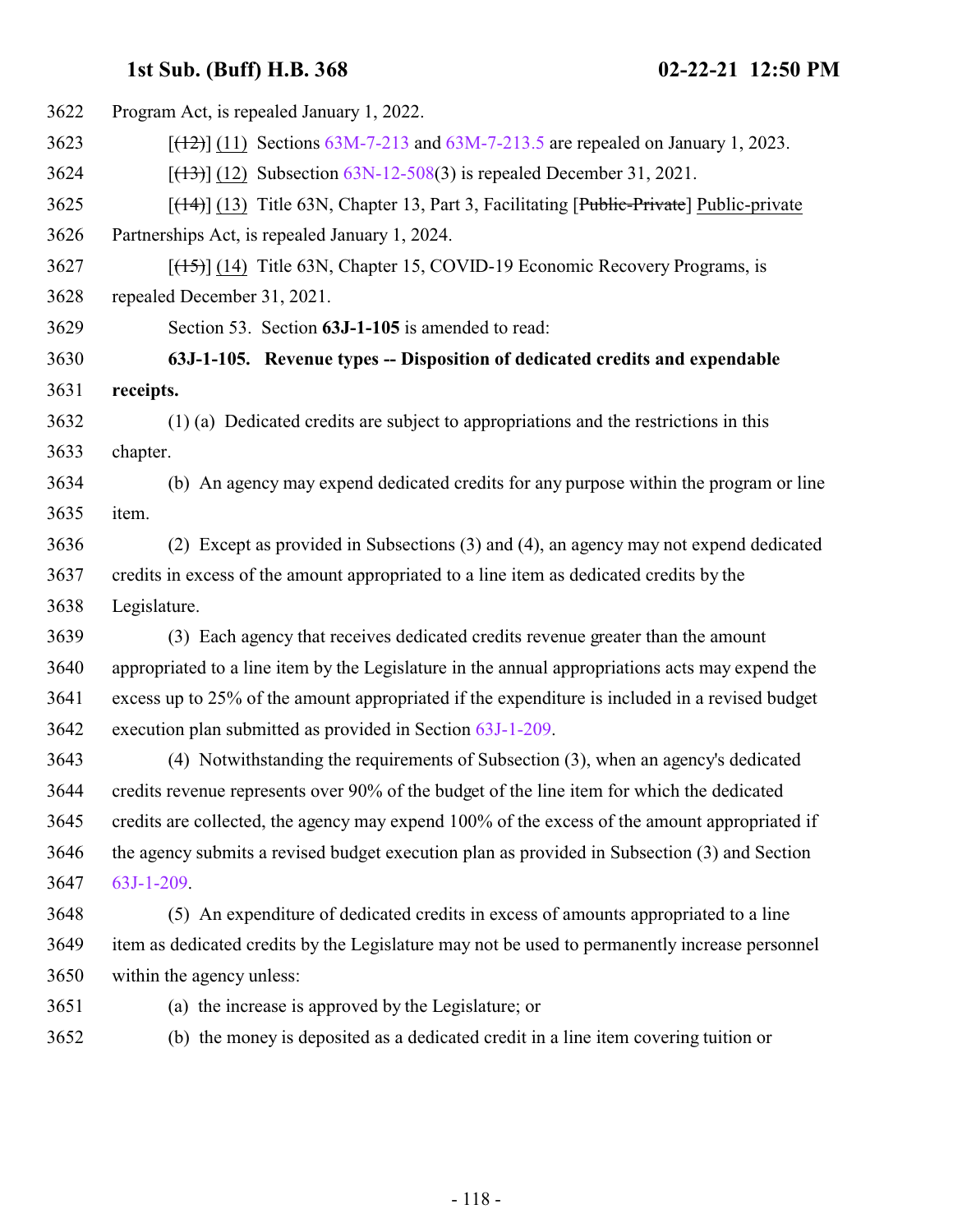federal vocational funds at an institution of higher education.

 (6) (a) All excess dedicated credits not received or expended in compliance with Subsection (3), (4), or (7) lapse to the General Fund or other appropriate fund as free or restricted revenue at the end of the fiscal year.

 (b) The Division of Finance shall determine the appropriate fund into which the dedicated credits lapse.

 (7) (a) When an agency has a line item that is funded by more than one major revenue type, one of which is dedicated credits, the agency shall completely expend authorized dedicated credits within the current fiscal year and allocate unused spending authorization among other funding sources based upon a proration of the amounts appropriated from each of those major revenue types not attributable to dedicated credits, unless the Legislature has designated a portion of the dedicated credits as nonlapsing, in which case the agency shall completely expend within the current fiscal year authorized dedicated credits minus the portion of dedicated credits designated as nonlapsing, and allocate unused spending authorization among the other funding sources based upon a proration of the amounts appropriated from each of those major revenue types not attributable to dedicated credits.

 (b) Nothing in Subsection (7)(a) shall be construed to allow an agency to receive and expend dedicated credits in excess of legislative appropriations to a line item without complying with Subsection (3) or (4).

 (c) Each agency that receives dedicated credits shall report, to the Division of Finance, any balances remaining in those funds at the conclusion of each fiscal year.

 (8) Each agency shall include in its annual budget request estimates of dedicated credits revenue that is identified by, collected for, or set by the agency.

 (9) Each agency may expend expendable receipts in accordance with the terms set by a nonstate entity that provides the funds.

(10) (a) Expendable receipts are not limited by appropriations.

 (b) Each agency that receives expendable receipts revenue greater than the amount included for a line item by the Legislature in the annual appropriations acts may expend the excess if the expenditure is included in a revised budget execution plan submitted as provided in Section [63J-1-209](#page-123-0).

(c) If an agency receives excess expendable receipts revenue that is more than 25%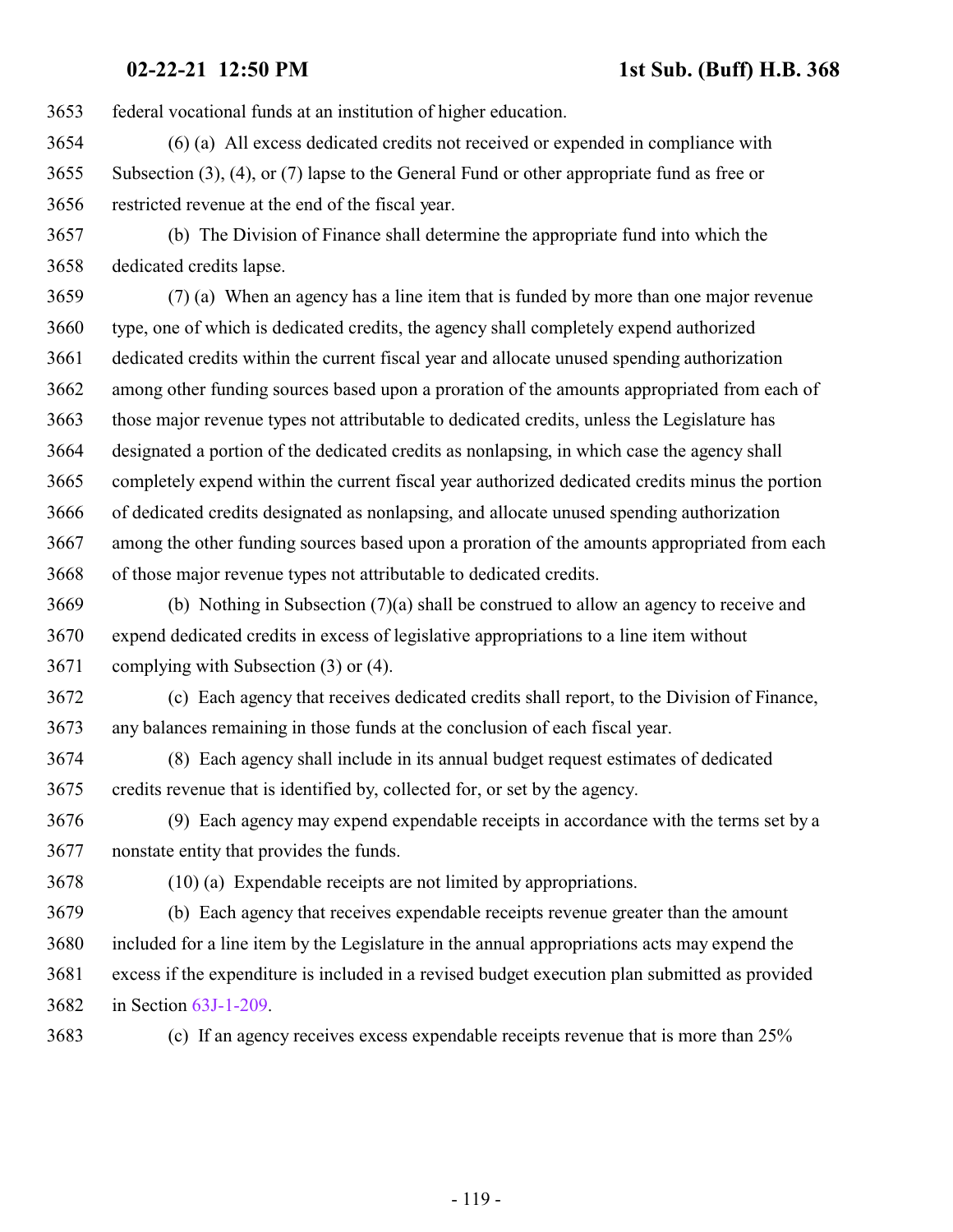<span id="page-119-0"></span> greater than the amount included for a line item by the Legislature in the annual appropriations acts, the agency shall report the excess amount, the source of the expendable receipts, and the purpose for which the expendable receipts will be expended to the Governor's Office of [Management] Planning and Budget, the legislative fiscal analyst, and the Executive Appropriations Committee within 60 days of submitting a revised budget execution plan as provided in Section [63J-1-209](#page-123-0). Section 54. Section **63J-1-201** is amended to read: **63J-1-201. Governor's proposed budget to Legislature -- Contents -- Preparation -- Appropriations based on current tax laws and not to exceed estimated revenues.** (1) The governor shall deliver, not later than 30 days before the date the Legislature convenes in the annual general session, a confidential draft copy of the governor's proposed budget recommendations to the Office of the Legislative Fiscal Analyst according to the requirements of this section. (2) (a) When submitting a proposed budget, the governor shall, within the first three days of the annual general session of the Legislature, submit to the presiding officer of each house of the Legislature: (i) a proposed budget for the ensuing fiscal year; (ii) a schedule for all of the proposed changes to appropriations in the proposed budget, with each change clearly itemized and classified; and (iii) as applicable, a document showing proposed changes in estimated revenues that are based on changes in state tax laws or rates. (b) The proposed budget shall include: (i) a projection of: (A) estimated revenues by major tax type; (B) 15-year trends for each major tax type; (C) estimated receipts of federal funds; (D) 15-year trends for federal fund receipts; and (E) appropriations for the next fiscal year; (ii) the source of changes to all direct, indirect, and in-kind matching funds for all federal grants or assistance programs included in the budget; (iii) changes to debt service;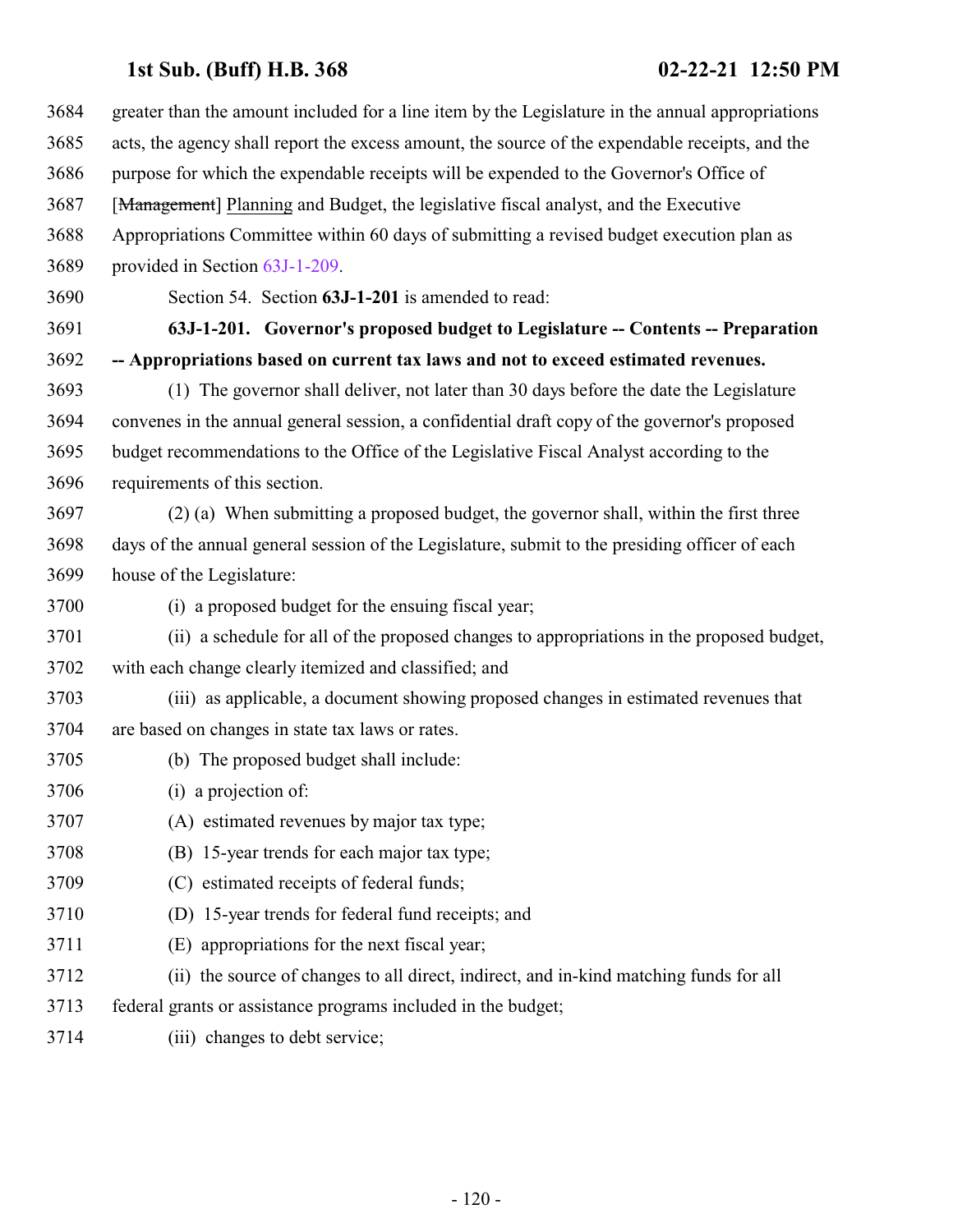# **02-22-21 12:50 PM 1st Sub. (Buff) H.B. 368**

| 3715 | (iv) a plan of proposed changes to appropriations and estimated revenues for the next           |
|------|-------------------------------------------------------------------------------------------------|
| 3716 | fiscal year that is based upon the current fiscal year state tax laws and rates and considers   |
| 3717 | projected changes in federal grants or assistance programs included in the budget;              |
| 3718 | (v) an itemized estimate of the proposed changes to appropriations for:                         |
| 3719 | (A) the Legislative Department as certified to the governor by the president of the             |
| 3720 | Senate and the speaker of the House;                                                            |
| 3721 | (B) the Executive Department;                                                                   |
| 3722 | (C) the Judicial Department as certified to the governor by the state court                     |
| 3723 | administrator;                                                                                  |
| 3724 | (D) changes to salaries payable by the state under the Utah Constitution or under law           |
| 3725 | for lease agreements planned for the next fiscal year; and                                      |
| 3726 | (E) all other changes to ongoing or one-time appropriations, including dedicated                |
| 3727 | credits, restricted funds, nonlapsing balances, grants, and federal funds;                      |
| 3728 | (vi) for each line item, the average annual dollar amount of staff funding associated           |
| 3729 | with all positions that were vacant during the last fiscal year;                                |
| 3730 | (vii) deficits or anticipated deficits;                                                         |
| 3731 | (viii) the recommendations for each state agency for new full-time employees for the            |
| 3732 | next fiscal year, which shall also be provided to the director of the Division of Facilities    |
| 3733 | Construction and Management as required by Subsection 63A-5b-501(3);                            |
| 3734 | (ix) a written description and itemized report submitted by a state agency to the               |
| 3735 | Governor's Office of [Management] Planning and Budget under Section 63J-1-220, including:       |
| 3736 | (A) a written description and an itemized report provided at least annually detailing the       |
| 3737 | expenditure of the state money, or the intended expenditure of any state money that has not     |
| 3738 | been spent; and                                                                                 |
| 3739 | (B) a final written itemized report when all the state money is spent;                          |
| 3740 | (x) any explanation that the governor may desire to make as to the important features           |
| 3741 | of the budget and any suggestion as to methods for the reduction of expenditures or increase of |
| 3742 | the state's revenue; and                                                                        |
| 3743 | $(xi)$ information detailing certain fee increases as required by Section $63J-1-504$ .         |
| 3744 | (3) For the purpose of preparing and reporting the proposed budget:                             |
| 3745 | (a) The governor shall require the proper state officials, including all public and higher      |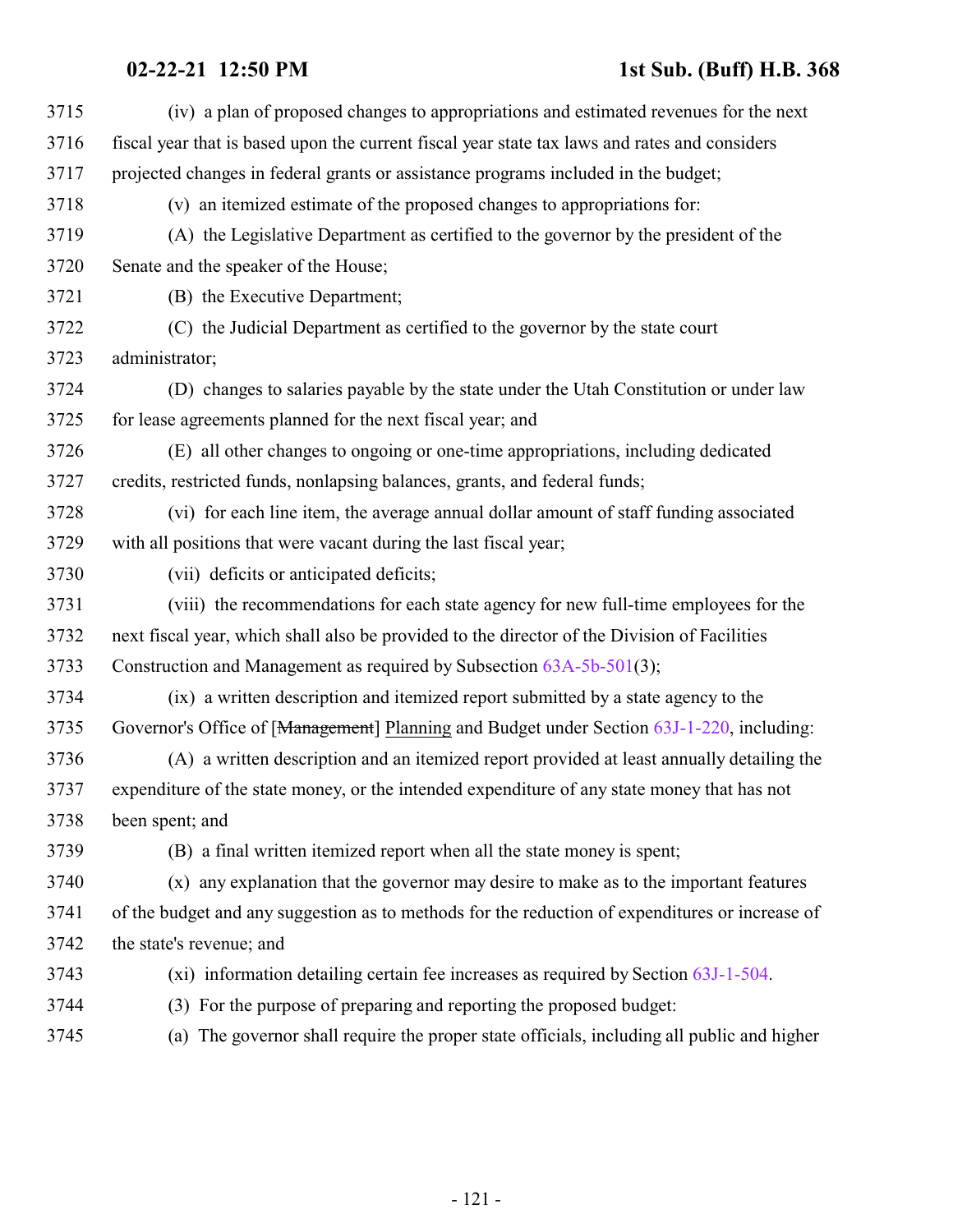education officials, all heads of executive and administrative departments and state institutions, bureaus, boards, commissions, and agencies expending or supervising the expenditure of the state money, and all institutions applying for state money and appropriations, to provide itemized estimates of changes in revenues and appropriations.

 (b) The governor may require the persons and entities subject to Subsection (3)(a) to provide other information under these guidelines and at times as the governor may direct, which may include a requirement for program productivity and performance measures, where appropriate, with emphasis on outcome indicators.

 (c) The governor may require representatives of public and higher education, state departments and institutions, and other institutions or individuals applying for state appropriations to attend budget meetings.

 (4) (a) The Governor's Office of [Management] Planning and Budget shall provide to the Office of the Legislative Fiscal Analyst, as soon as practicable, but no later than 30 days before the date the Legislature convenes in the annual general session, data, analysis, or requests used in preparing the governor's budget recommendations, notwithstanding the restrictions imposed on such recommendations by available revenue.

(b) The information under Subsection (4)(a) shall include:

(i) actual revenues and expenditures for the fiscal year ending the previous June 30;

(ii) estimated or authorized revenues and expenditures for the current fiscal year;

(iii) requested revenues and expenditures for the next fiscal year;

 (iv) detailed explanations of any differences between the amounts appropriated by the Legislature in the current fiscal year and the amounts reported under Subsections (4)(b)(ii) and (iii);

(v) a statement of:

(A) agency and program objectives, effectiveness measures, and program size

indicators;

 (B) the final status of the program objectives, effectiveness measures, and program size indicators included in the appropriations act for the fiscal year ending the previous June 30; and

 (C) the current status of the program objectives, effectiveness measures, and program size indicators included in the appropriations act for the current fiscal year; and

(vi) other budgetary information required by the Legislature in statute.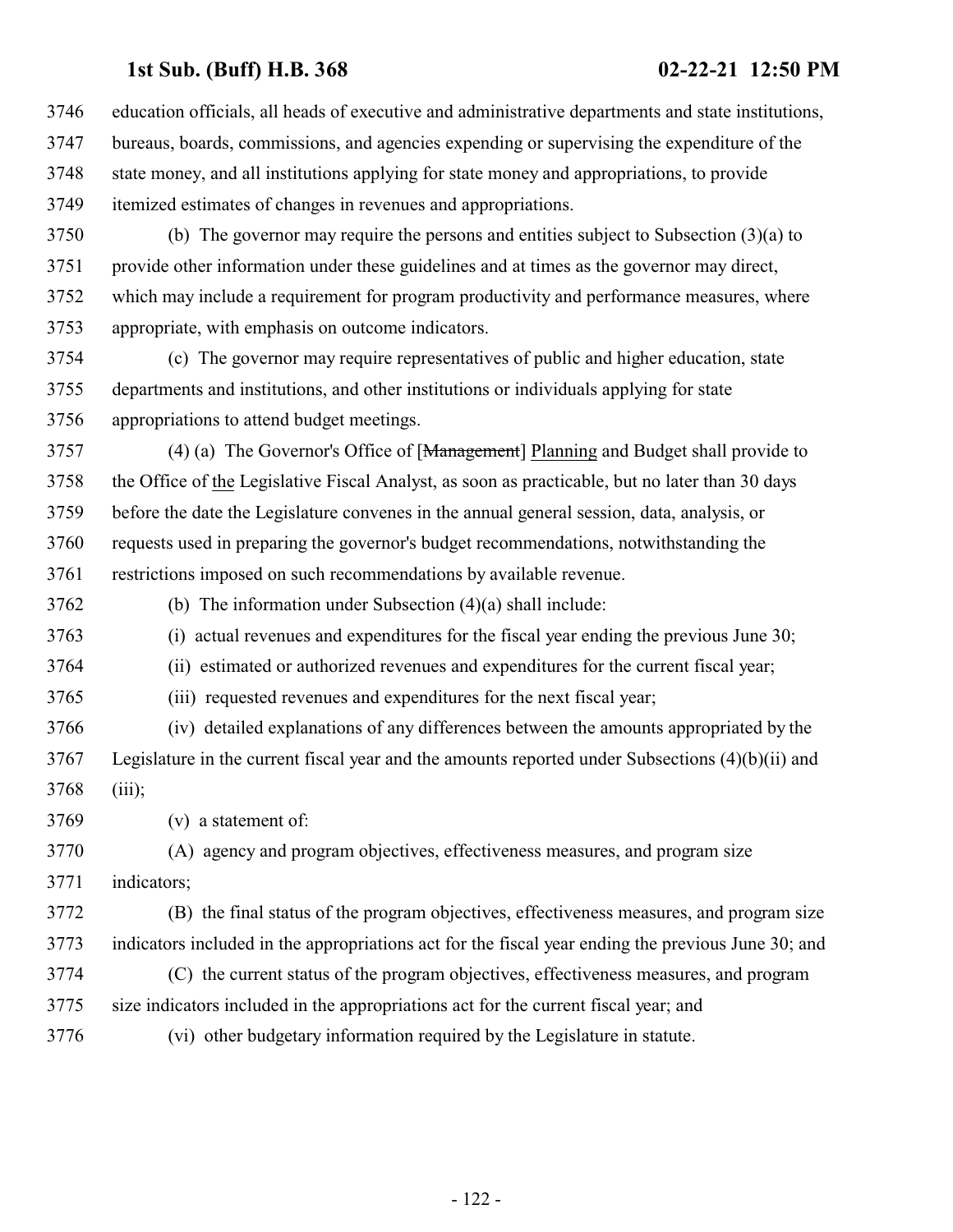(c) The budget information under Subsection (4)(a) shall cover:

- (i) all items of appropriation, funds, and accounts included in appropriations acts for the current and previous fiscal years; and
- 

(ii) any new appropriation, fund, or account items requested for the next fiscal year.

 (d) The information provided under Subsection (4)(a) may be provided as a shared record under Section [63G-2-206](http://le.utah.gov/UtahCode/SectionLookup.jsp?section=63g-2-206&session=2021GS) as considered necessary by the Governor's Office of

3783 [Management] Planning and Budget.

 (5) (a) In submitting the budget for the Department of Public Safety, the governor shall include a separate recommendation in the governor's budget for maintaining a sufficient number of alcohol-related law enforcement officers to maintain the enforcement ratio equal to or below the number specified in Subsection [32B-1-201](http://le.utah.gov/UtahCode/SectionLookup.jsp?section=32b-1-201&session=2021GS)(2).

 (b) If the governor does not include in the governor's budget an amount sufficient to maintain the number of alcohol-related law enforcement officers described in Subsection (5)(a), the governor shall include a message to the Legislature regarding the governor's reason for not including that amount.

 (6) (a) The governor may revise all estimates, except those relating to the Legislative Department, the Judicial Department, and those providing for the payment of principal and interest to the state debt and for the salaries and expenditures specified by the Utah Constitution or under the laws of the state.

 (b) The estimate for the Judicial Department, as certified by the state court administrator, shall also be included in the budget without revision, but the governor may make separate recommendations on the estimate.

 (7) The total appropriations requested for expenditures authorized by the budget may not exceed the estimated revenues from taxes, fees, and all other sources for the next ensuing fiscal year.

 (8) If any item of the budget as enacted is held invalid upon any ground, the invalidity does not affect the budget itself or any other item in it.

Section 55. Section **63J-1-205** is amended to read:

- **63J-1-205. Revenue volatility report.**
- (1) Beginning in 2011 and continuing every three years after 2011, the Legislative 3807 Fiscal Analyst and the Governor's Office of [Management] Planning and Budget shall submit a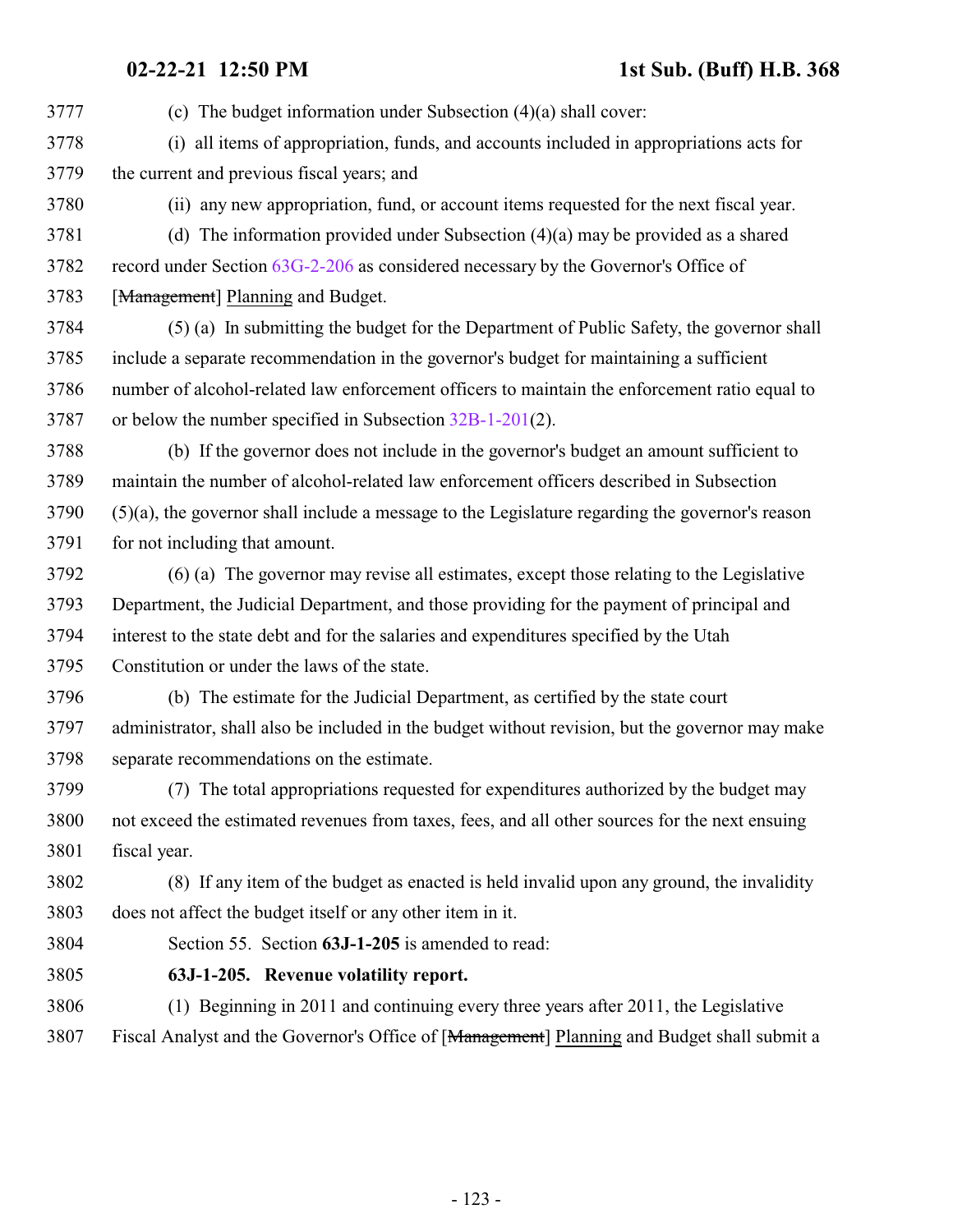<span id="page-123-0"></span>

| 3808 | joint revenue volatility report to the Executive Appropriations Committee prior to the       |
|------|----------------------------------------------------------------------------------------------|
| 3809 | committee's December meeting.                                                                |
| 3810 | (2) The Legislative Fiscal Analyst and the Governor's Office of [Management]                 |
| 3811 | Planning and Budget shall ensure that the report:                                            |
| 3812 | (a) discusses the tax base and the tax revenue volatility of the revenue streams that        |
| 3813 | provide the source of funding for the state budget;                                          |
| 3814 | (b) considers federal funding included in the state budget and any projected changes in      |
| 3815 | the amount or value of federal funding;                                                      |
| 3816 | (c) identifies the balances in the General Fund Budget Reserve Account and the               |
| 3817 | <b>Education Fund Budget Reserve Account;</b>                                                |
| 3818 | (d) analyzes the adequacy of the balances in the General Fund Budget Reserve Account         |
| 3819 | and the Education Fund Budget Reserve Account in relation to the volatility of the revenue   |
| 3820 | streams and the risk of a reduction in the amount or value of federal funding;               |
| 3821 | (e) recommends changes to the deposit amounts or transfer limits established in              |
| 3822 | Sections 63J-1-312 and 63J-1-313, if the Legislative Fiscal Analyst and Governor's Office of |
| 3823 | [Management] Planning and Budget consider it appropriate to recommend changes; and           |
| 3824 | (f) presents options for a deposit mechanism linked to one or more tax sources on the        |
| 3825 | basis of each tax source's observed volatility, including:                                   |
| 3826 | (i) an analysis of how the options would have performed historically within the state;       |
| 3827 | (ii) an analysis of how the options will perform based on the most recent revenue            |
| 3828 | forecast; and                                                                                |
| 3829 | (iii) recommendations for deposit mechanisms considered likely to meet the budget            |
| 3830 | reserve account targets established in Sections 63J-1-312 and 63J-1-313.                     |
| 3831 | Section 56. Section 63J-1-209 is amended to read:                                            |
| 3832 | 63J-1-209. Director of finance to exercise accounting control -- Budget execution            |
| 3833 | plans -- Allotments and expenditures.                                                        |
| 3834 | (1) The director of finance shall exercise accounting control over all state departments,    |
| 3835 | institutions, and agencies other than the Legislature and legislative committees.            |
| 3836 | (2) (a) The director shall require the head of each department to submit, by May 15 of       |
| 3837 | each year, a budget execution plan for the next fiscal year.                                 |
| 3838 | (b) The director may require any department to submit a budget execution plan for any        |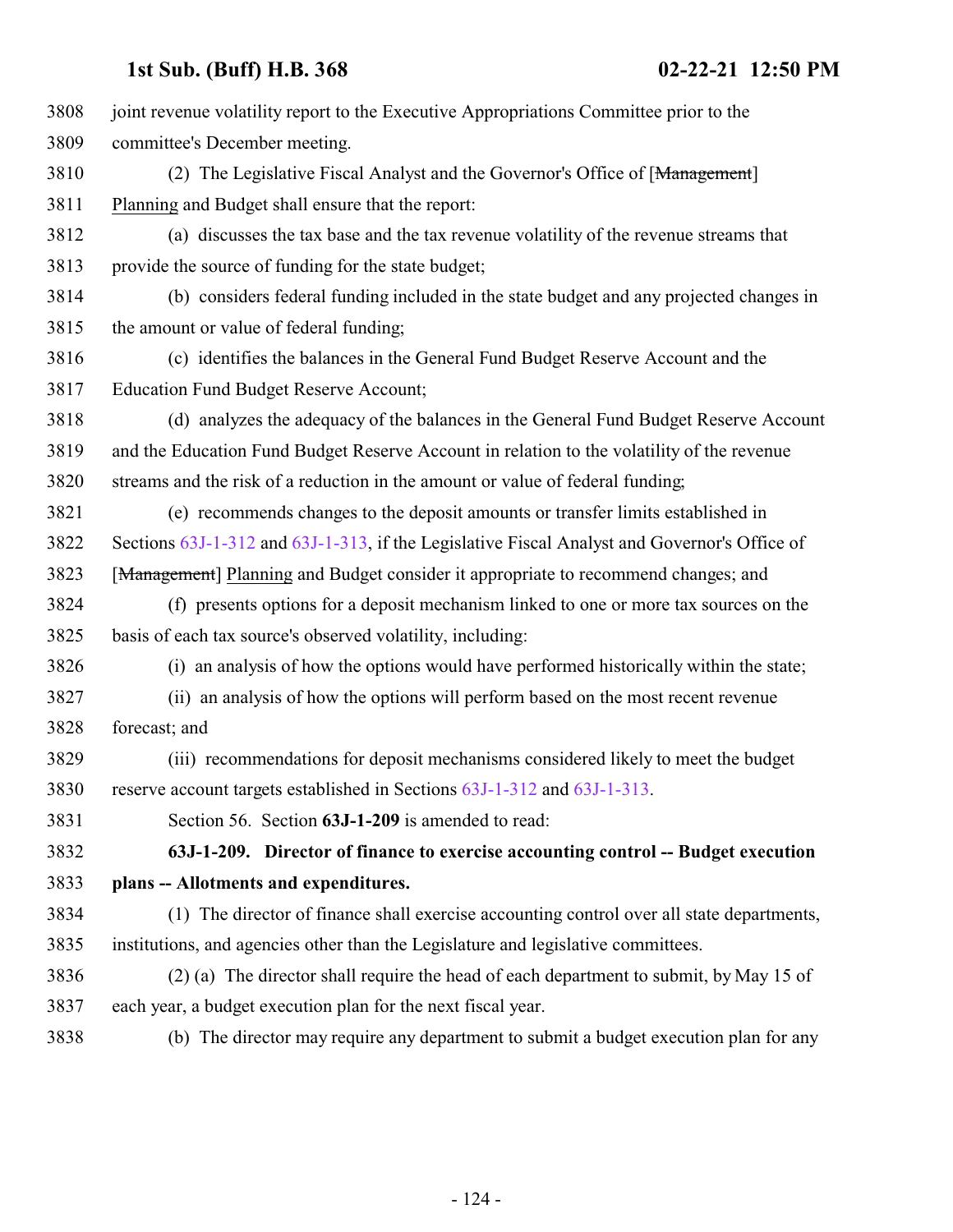other period.

- (3) The budget execution plan shall include appropriations and all other funds from any source made available to the department for its operation and maintenance for the period and program authorized by legislation that appropriates funds.
- (4) (a) In order to revise a budget execution plan, the department, agency, or institution seeking to revise the budget execution plan shall:
- (i) develop a new budget execution plan that consists of the currently approved budget execution plan and the revision sought to be made;
- (ii) prepare a written justification for the new budget execution plan that sets forth the purpose and necessity of the revision; and
- (iii) submit the new budget execution plan and the written justification for the new budget execution plan to the Division of Finance.
- (b) The Division of Finance shall process the new budget execution plan with written 3852 justification and make this information available to the Governor's Office of [Management] Planning and Budget and the legislative fiscal analyst.
- (5) Upon request from the Governor's Office of [Management] Planning and Budget, the Division of Finance shall revise budget execution plans.
- (6) Notwithstanding the requirements of Title 63J, Chapter 2, Revenue Procedures and Control Act, the aggregate of the budget execution plan revisions may not exceed the total appropriations or other funds from any source that are available to the agency line item for the fiscal year in question.
- (7) Upon transmittal of the new budget execution plan to the entities in Subsection (4), the Division of Finance shall permit all expenditures to be made from the appropriations or other funds from any source on the basis of those budget execution plans.
- (8) The Division of Finance shall, through statistical sampling methods or other means, audit all claims against the state for which an appropriation has been made.
- Section 57. Section **63J-1-217** is amended to read:

### **63J-1-217. Overexpenditure of budget by agency -- Prorating budget income shortfall.**

 (1) Expenditures of departments, agencies, and institutions of state government shall be kept within revenues available for such expenditures.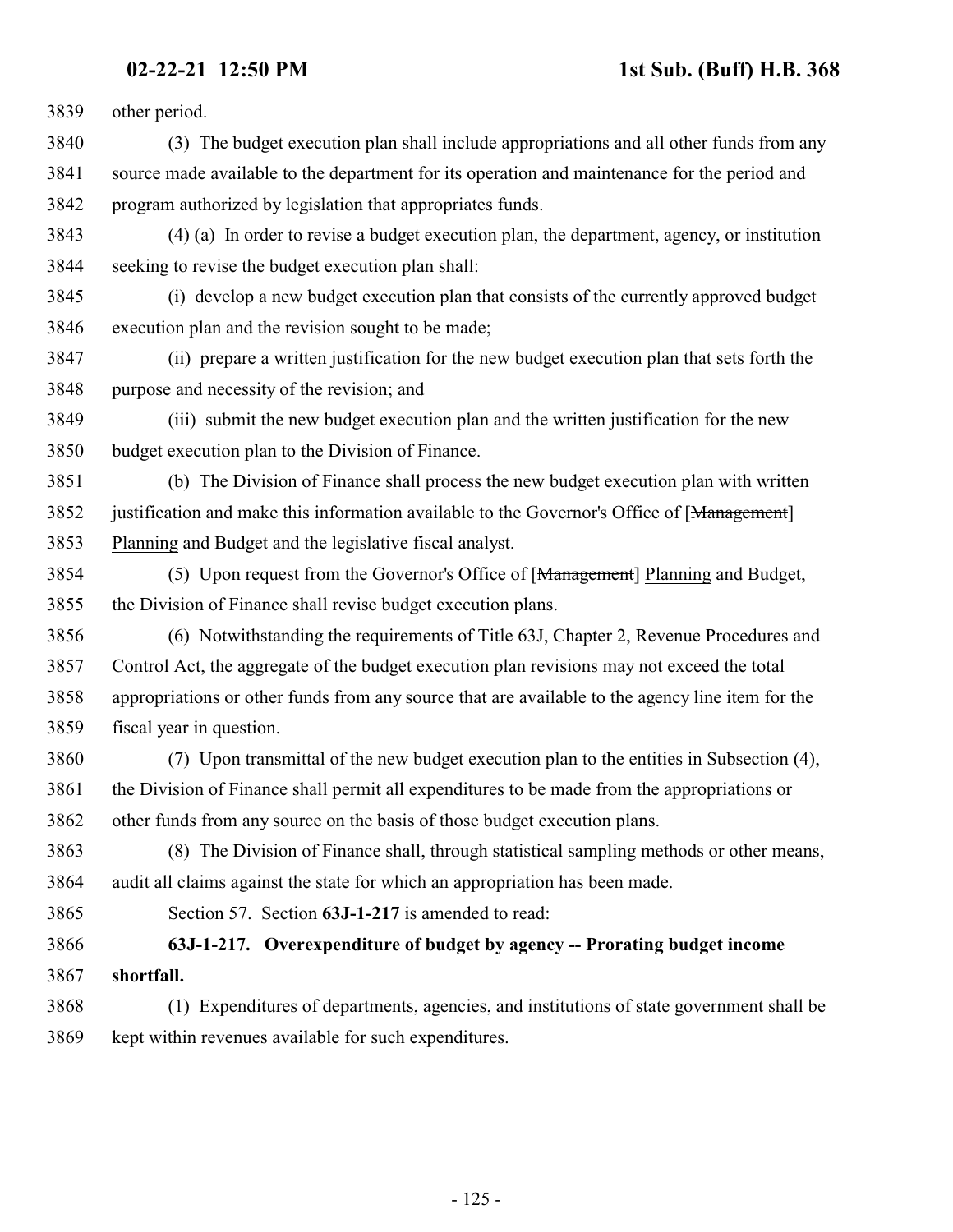### item budget in the current year by the amount of the overexpenditure.

- (c) Each agency with an overexpended line item shall:
- (i) prepare a written report explaining the reasons for the overexpenditure; and

(b) Notwithstanding Subsection (2)(a), if an agency's line item is overexpended at the

(i) the director of the Division of Finance may make payments from the line item to

(ii) the director of the Division of Finance shall immediately reduce the agency's line

- (ii) present the report to:
- (A) the Board of Examiners as required by Section [63G-9-301](http://le.utah.gov/UtahCode/SectionLookup.jsp?section=63g-9-301&session=2021GS); and

vendors for goods or services that were received on or before June 30; and

- (B) the Office of the Legislative Fiscal Analyst.
- (3) (a) As used in this Subsection (3):
- (i) "Education Fund budget deficit" has the same meaning as in Section [63J-1-312](http://le.utah.gov/UtahCode/SectionLookup.jsp?section=63j-1-312&session=2021GS); and
- (ii) "General Fund budget deficit" has the same meaning as in Section [63J-1-312](http://le.utah.gov/UtahCode/SectionLookup.jsp?section=63j-1-312&session=2021GS).
- (b) If an Education Fund budget deficit or a General Fund budget deficit exists and the adopted estimated revenues were prepared in consensus with the Governor's Office of [Management] Planning and Budget, the governor shall:
- (i) direct state agencies to reduce commitments and expenditures by an amount proportionate to the amount of the deficiency; and
- (ii) direct the Division of Finance to reduce allotments to institutions of higher education by an amount proportionate to the amount of the deficiency.
- (c) The governor's directions under Subsection (3)(b) are rescinded when the Legislature rectifies the Education Fund budget deficit and the General Fund budget deficit.
- (4) (a) A department may not receive an advance of funds that cannot be covered by anticipated revenue within the budget execution plan of the fiscal year, unless the governor allocates money from the governor's emergency appropriations.
- (b) All allocations made from the governor's emergency appropriations shall be reported to the budget subcommittee of the Legislative Management Committee by notifying the Office of the Legislative Fiscal Analyst at least 15 days before the effective date of the allocation.

close of a fiscal year:

(2) (a) Line items of appropriation shall not be overexpended.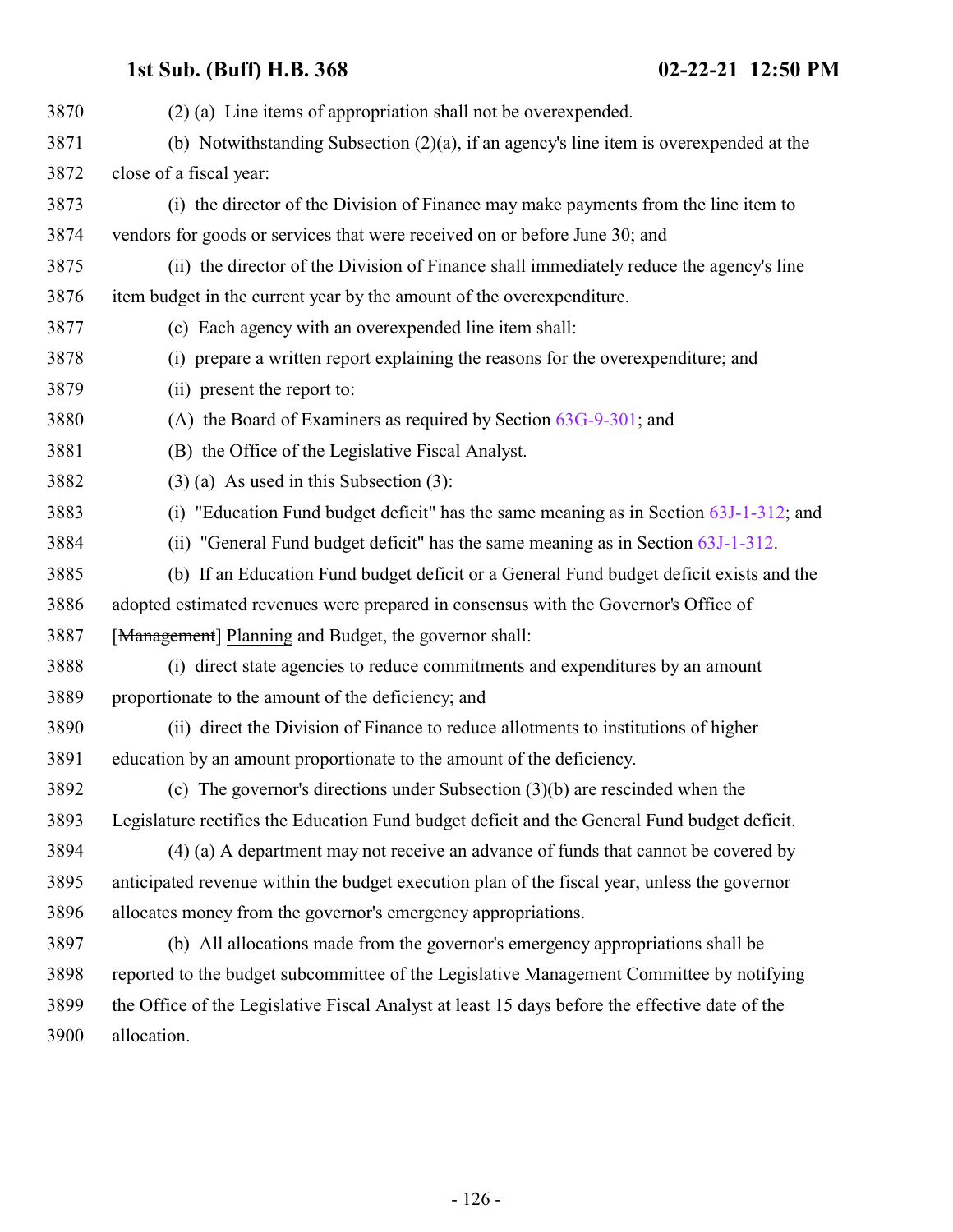<span id="page-126-0"></span>

| 3901 | (c) Emergency appropriations shall be allocated only to support activities having                     |
|------|-------------------------------------------------------------------------------------------------------|
| 3902 | existing legislative approval and appropriation, and may not be allocated to any activity or          |
| 3903 | function rejected directly or indirectly by the Legislature.                                          |
| 3904 | Section 58. Section 63J-1-220 is amended to read:                                                     |
| 3905 | 63J-1-220. Reporting related to pass through money distributed by state                               |
| 3906 | agencies.                                                                                             |
| 3907 | (1) As used in this section:                                                                          |
| 3908 | (a) "Local government entity" means a county, municipality, school district, local                    |
| 3909 | district under Title 17B, Limited Purpose Local Government Entities - Local Districts, special        |
| 3910 | service district under Title 17D, Chapter 1, Special Service District Act, or any other political     |
| 3911 | subdivision of the state.                                                                             |
| 3912 | (b) (i) "Pass through funding" means money appropriated by the Legislature to a state                 |
| 3913 | agency that is intended to be passed through the state agency to one or more:                         |
| 3914 | (A) local government entities;                                                                        |
| 3915 | (B) private organizations, including not-for-profit organizations; or                                 |
| 3916 | (C) persons in the form of a loan or grant.                                                           |
| 3917 | (ii) "Pass through funding" may be:                                                                   |
| 3918 | (A) general funds, dedicated credits, or any combination of state funding sources; and                |
| 3919 | (B) ongoing or one-time.                                                                              |
| 3920 | (c) "Recipient entity" means a local government entity or private entity, including a                 |
| 3921 | nonprofit entity, that receives money by way of pass through funding from a state agency.             |
| 3922 | (d) "State agency" means a department, commission, board, council, agency,                            |
| 3923 | institution, officer, corporation, fund, division, office, committee, authority, laboratory, library, |
| 3924 | unit, bureau, panel, or other administrative unit of the executive branch of the state.               |
| 3925 | (e) (i) "State money" means money that is owned, held, or administered by a state                     |
| 3926 | agency and derived from state fees or tax revenues.                                                   |
| 3927 | (ii) "State money" does not include contributions or donations received by a state                    |
| 3928 | agency.                                                                                               |
| 3929 | (2) A state agency may not provide a recipient entity state money through pass through                |
| 3930 | funding unless:                                                                                       |
| 3931 | (a) the state agency enters into a written agreement with the recipient entity; and                   |
|      |                                                                                                       |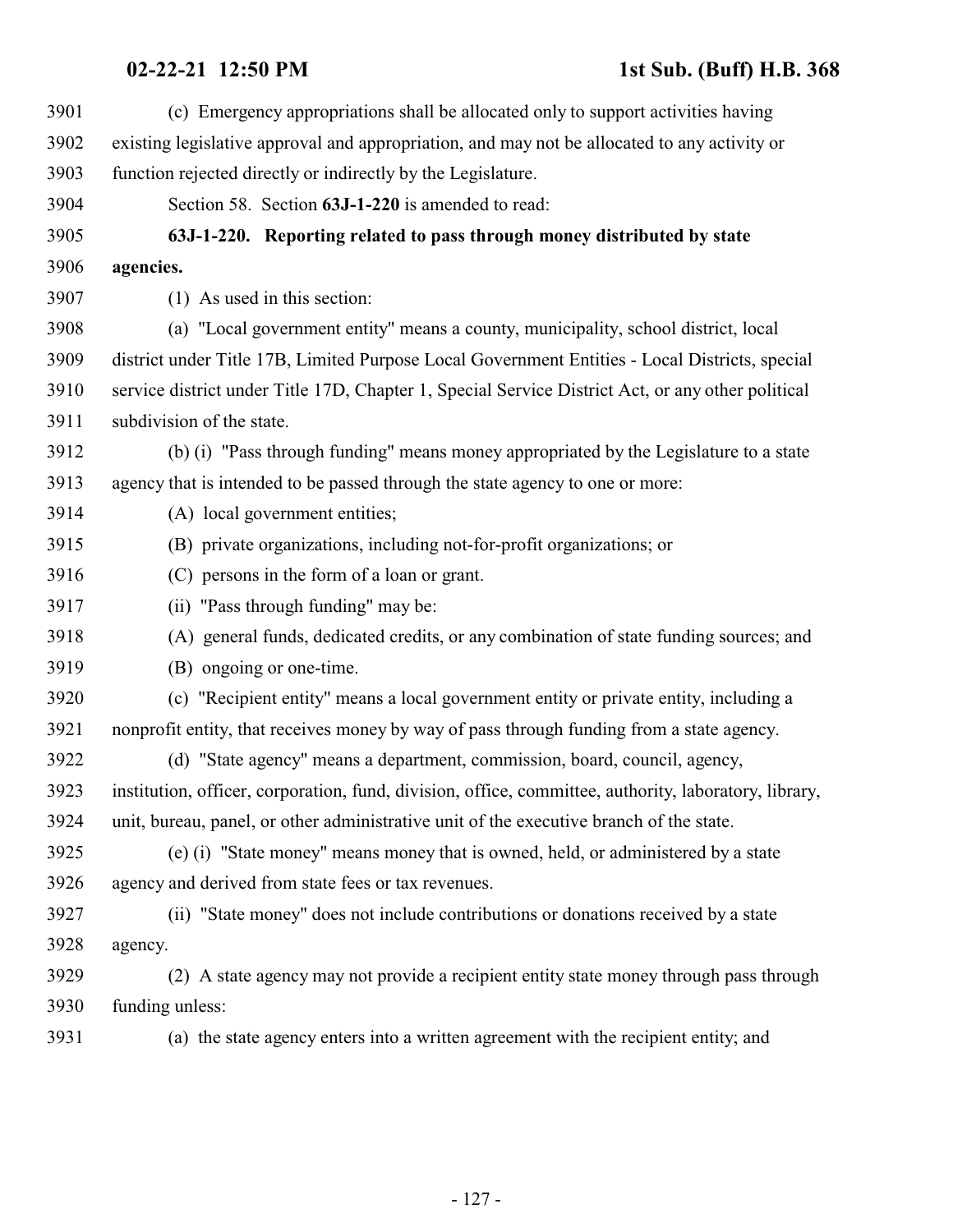| 3932 | (b) the written agreement described in Subsection $(2)(a)$ requires the recipient entity to         |
|------|-----------------------------------------------------------------------------------------------------|
| 3933 | provide the state agency:                                                                           |
| 3934 | (i) a written description and an itemized report at least annually detailing the                    |
| 3935 | expenditure of the state money, or the intended expenditure of any state money that has not         |
| 3936 | been spent; and                                                                                     |
| 3937 | (ii) a final written itemized report when all the state money is spent.                             |
| 3938 | (3) A state agency shall provide to the Governor's Office of [Management] Planning                  |
| 3939 | and Budget a copy of a written description or itemized report received by the state agency          |
| 3940 | under Subsection (2).                                                                               |
| 3941 | (4) Notwithstanding Subsection (2), a state agency is not required to comply with this              |
| 3942 | section to the extent that the pass through funding is issued:                                      |
| 3943 | (a) under a competitive award process;                                                              |
| 3944 | (b) in accordance with a formula enacted in statute;                                                |
| 3945 | (c) in accordance with a state program under parameters in statute or rule that guides              |
| 3946 | the distribution of the pass through funding; or                                                    |
| 3947 | (d) under the authority of the Minimum School Program, as defined in Section                        |
| 3948 | 53F-2-102.                                                                                          |
| 3949 | Section 59. Section 63J-1-411 is amended to read:                                                   |
| 3950 | 63J-1-411. Internal service funds -- End of fiscal year -- Unused authority for                     |
| 3951 | capital acquisition.                                                                                |
| 3952 | (1) An internal service fund agency's authority to acquire capital assets under                     |
| 3953 | Subsection $63J-1-410(8)(a)$ shall lapse if the acquisition of the capital asset does not occur in  |
| 3954 | the fiscal year in which the authorization is included in the appropriations act, unless the        |
| 3955 | Legislature identifies the authority to acquire the capital asset as nonlapsing authority:          |
| 3956 | (a) for a specific one-time project and a limited period of time in the Legislature's               |
| 3957 | initial appropriation to the agency; or                                                             |
| 3958 | (b) in a supplemental appropriation in accordance with Subsection (2).                              |
| 3959 | (2) (a) An internal service fund agency's authority to acquire capital assets may be                |
| 3960 | retained as nonlapsing authorization if the internal service fund agency includes a one-time        |
| 3961 | project's list as part of the budget request that it submits to the governor and the Legislature at |
| 3962 | the annual general session of the Legislature immediately before the end of the fiscal year in      |
|      |                                                                                                     |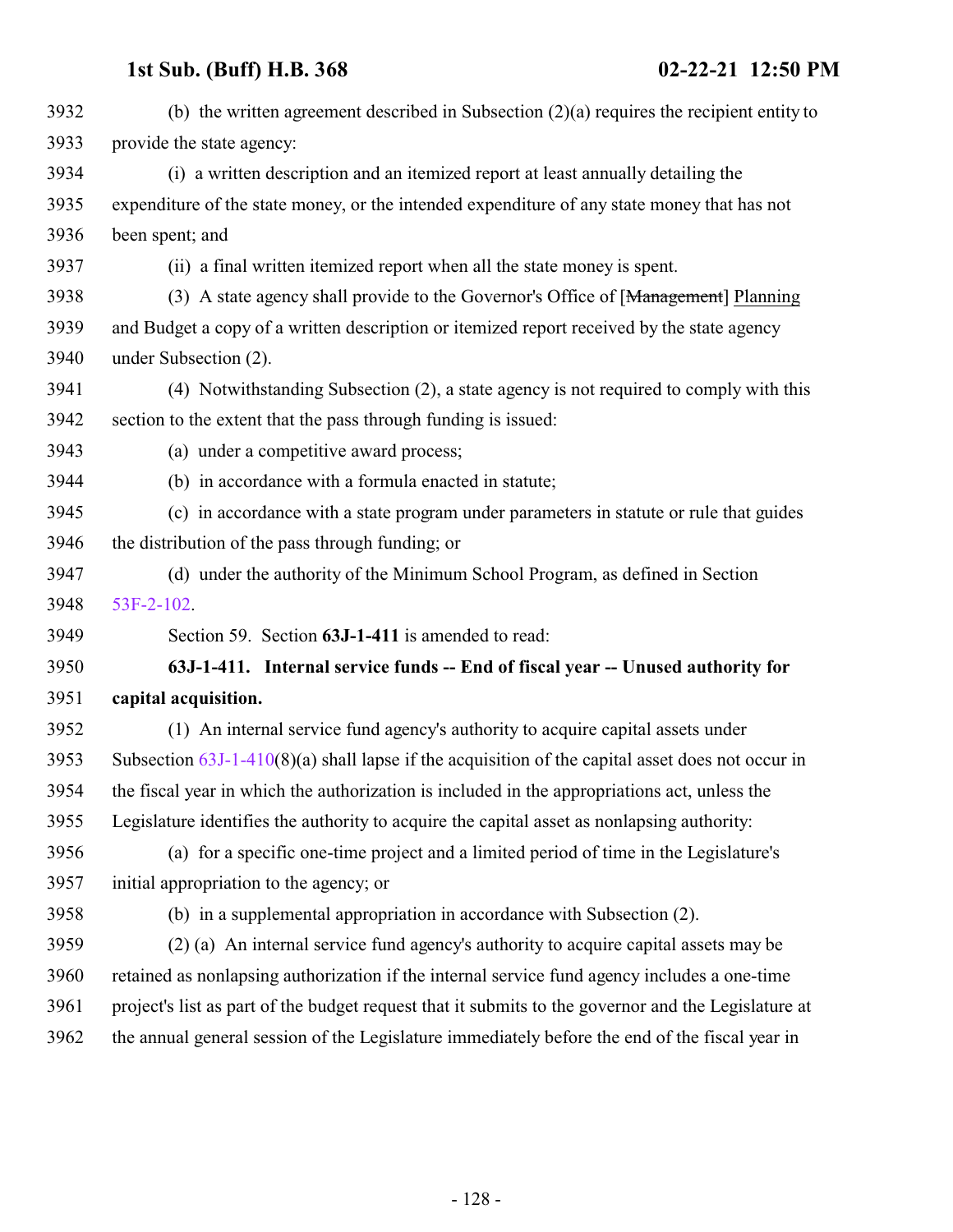<span id="page-128-0"></span>

| 3963 | which the agency may have unused capital acquisition authority.                                       |
|------|-------------------------------------------------------------------------------------------------------|
| 3964 | (b) The governor:                                                                                     |
| 3965 | (i) may approve some or all of the items from an agency's one-time project's list; and                |
| 3966 | (ii) shall identify and prioritize any approved one-time projects in the budget that the              |
| 3967 | governor submits to the Legislature.                                                                  |
| 3968 | (c) The Legislature:                                                                                  |
| 3969 | (i) may approve some or all of the specific items from an agency's one-time project's                 |
| 3970 | list as an approved capital acquisition for an agency's appropriation balance;                        |
| 3971 | (ii) shall identify any authorized one-time projects in the appropriate line item                     |
| 3972 | appropriation; and                                                                                    |
| 3973 | (iii) may prioritize one-time projects in intent language.                                            |
| 3974 | (3) An internal service fund agency shall submit a status report of outstanding                       |
| 3975 | nonlapsing authority to acquire capital assets and associated one-time projects to the                |
| 3976 | Governor's Office of [Management] Planning and Budget and the Legislative Fiscal Analyst's            |
| 3977 | Office with the proposed budget submitted by the governor as provided under Section                   |
| 3978 | 63J-1-201.                                                                                            |
| 3979 | Section 60. Section 63J-1-504 is amended to read:                                                     |
| 3980 | 63J-1-504. Fees -- Adoption, procedure, and approval -- Establishing and                              |
| 3981 | assessing fees without legislative approval.                                                          |
| 3982 | (1) As used in this section:                                                                          |
| 3983 | (a) (i) "Agency" means each department, commission, board, council, agency,                           |
| 3984 | institution, officer, corporation, fund, division, office, committee, authority, laboratory, library, |
| 3985 | unit, bureau, panel, or other administrative unit of the state.                                       |
| 3986 | (ii) "Agency" does not mean the Legislature or its committees.                                        |
| 3987 | (b) "Fee agency" means any agency that is authorized to establish fees.                               |
| 3988 | (c) "Fee schedule" means the complete list of fees charged by a fee agency and the                    |
| 3989 | amount of those fees.                                                                                 |
| 3990 | (2) Each fee agency shall adopt a schedule of fees assessed for services provided by the              |
| 3991 | fee agency that are:                                                                                  |
| 3992 | (a) reasonable, fair, and reflect the cost of services provided; and                                  |
| 3993 | (b) established according to a cost formula determined by the executive director of the               |
|      |                                                                                                       |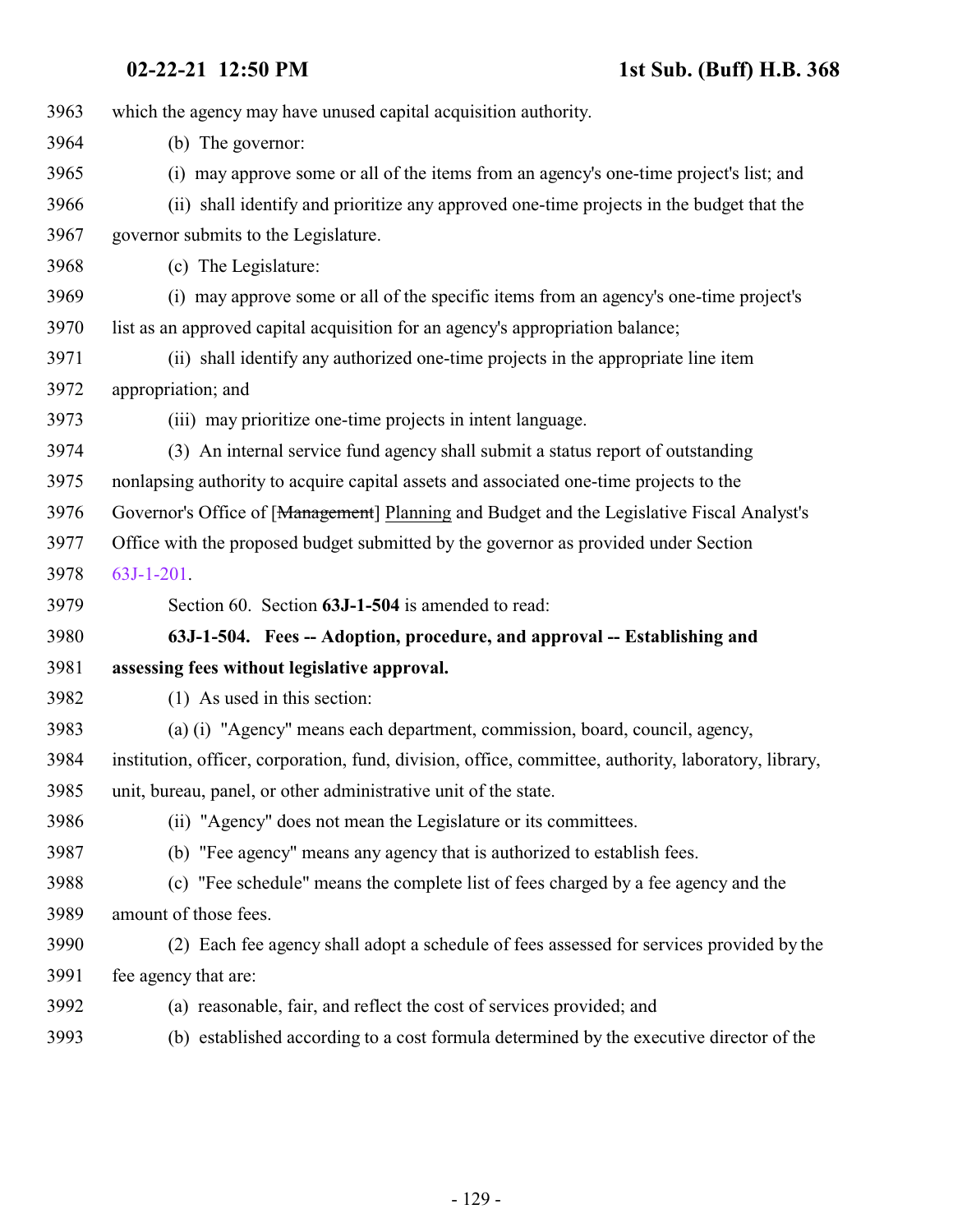| 3994 | Governor's Office of [Management] Planning and Budget and the director of the Division of                      |
|------|----------------------------------------------------------------------------------------------------------------|
| 3995 | Finance in conjunction with the agency seeking to establish the fee.                                           |
| 3996 | (3) Except as provided in Subsection (6), a fee agency may not:                                                |
| 3997 | (a) set fees by rule; or                                                                                       |
| 3998 | (b) create, change, or collect any fee unless the fee has been established according to                        |
| 3999 | the procedures and requirements of this section.                                                               |
| 4000 | (4) Each fee agency that is proposing a new fee or proposing to change a fee shall:                            |
| 4001 | (a) present each proposed fee at a public hearing, subject to the requirements of Title                        |
| 4002 | 52, Chapter 4, Open and Public Meetings Act;                                                                   |
| 4003 | (b) increase, decrease, or affirm each proposed fee based on the results of the public                         |
| 4004 | hearing;                                                                                                       |
| 4005 | (c) except as provided in Subsection (6), submit the fee schedule to the Legislature as                        |
| 4006 | part of the agency's annual appropriations request; and                                                        |
| 4007 | (d) where necessary, modify the fee schedule to implement the Legislature's actions.                           |
| 4008 | $(5)$ (a) Each fee agency shall submit [its] the agency's fee schedule or special                              |
| 4009 | assessment amount to the Legislature for $[t\ddot{\mathbf{s}}]$ the legislature's approval on an annual basis. |
| 4010 | (b) The Legislature may approve, increase or decrease and approve, or reject any fee                           |
| 4011 | submitted to it by a fee agency.                                                                               |
| 4012 | (6) After conducting the public hearing required by this section, a fee agency may                             |
| 4013 | establish and assess fees without first obtaining legislative approval if:                                     |
| 4014 | (a) (i) the Legislature creates a new program that is to be funded by fees to be set by the                    |
| 4015 | Legislature;                                                                                                   |
| 4016 | (ii) the new program's effective date is before the Legislature's next annual general                          |
| 4017 | session; and                                                                                                   |
| 4018 | (iii) the fee agency submits the fee schedule for the new program to the Legislature for                       |
| 4019 | its approval at a special session, if allowed in the governor's call, or at the next annual general            |
| 4020 | session of the Legislature, whichever is sooner; or                                                            |
| 4021 | (b) (i) the fee agency proposes to increase or decrease an existing fee for the purpose of                     |
| 4022 | adding or removing a transactional fee that is charged or assessed by a non-governmental third                 |
| 4023 | party but is included as part of the fee charged by the fee agency;                                            |
| 4024 | (ii) the amount of the increase or decrease in the fee is equal to the amount of the                           |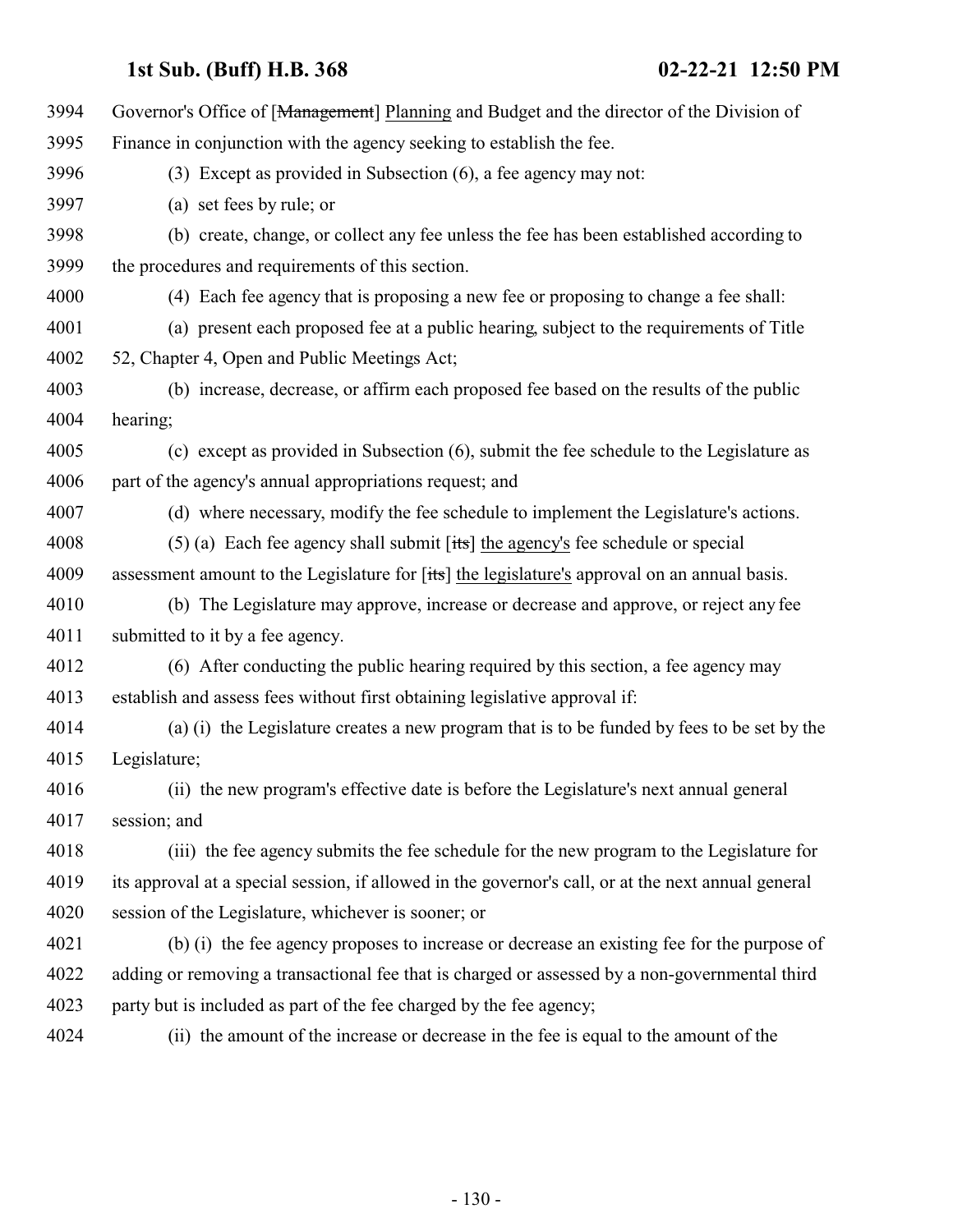<span id="page-130-0"></span>

| 4025 | transactional fee charged or assessed by the non-governmental third party; and                    |
|------|---------------------------------------------------------------------------------------------------|
| 4026 | (iii) the increased or decreased fee is submitted to the Legislature for [its] the                |
| 4027 | Legislature's approval at a special session, if allowed in the governor's call, or at the next    |
| 4028 | annual session of the Legislature, whichever is sooner.                                           |
| 4029 | (7) (a) Each fee agency that wishes to change any fee shall submit to the governor as             |
| 4030 | part of the agency's annual appropriation request a list that identifies:                         |
| 4031 | (i) the title or purpose of the fee;                                                              |
| 4032 | (ii) the present amount of the fee;                                                               |
| 4033 | (iii) the proposed new amount of the fee;                                                         |
| 4034 | (iv) the percent that the fee will have increased if the Legislature approves the higher          |
| 4035 | fee;                                                                                              |
| 4036 | (v) the estimated total annual revenue change that will result from the change in the             |
| 4037 | fee;                                                                                              |
| 4038 | (vi) the account or fund into which the fee will be deposited; and                                |
| 4039 | (vii) the reason for the change in the fee.                                                       |
| 4040 | (b) (i) The governor may review and approve, modify and approve, or reject the fee                |
| 4041 | increases.                                                                                        |
| 4042 | (ii) The governor shall transmit the list required by Subsection $(7)(a)$ , with any              |
| 4043 | modifications, to the [Legislative Fiscal Analyst] legislative fiscal analyst with the governor's |
| 4044 | budget recommendations.                                                                           |
| 4045 | (c) Bills approving any fee change shall be filed before the beginning of the                     |
| 4046 | Legislature's annual general session, if possible.                                                |
| 4047 | $(8)$ (a) Except as provided in Subsection $(8)(b)$ , the School and Institutional Trust          |
| 4048 | Lands Administration, established in Section $53C-1-201$ , is exempt from the requirements of     |
| 4049 | this section.                                                                                     |
| 4050 | (b) The following fees of the School and Institutional Trust Lands Administration are             |
| 4051 | subject to the requirements of this section: application, assignment, amendment, affidavit for    |
| 4052 | lost documents, name change, reinstatement, grazing nonuse, extension of time, partial            |
| 4053 | conveyance, patent reissue, collateral assignment, electronic payment, and processing.            |
| 4054 | Section 61. Section 63J-1-602.1 is amended to read:                                               |
| 4055 | 63J-1-602.1. List of nonlapsing appropriations from accounts and funds.                           |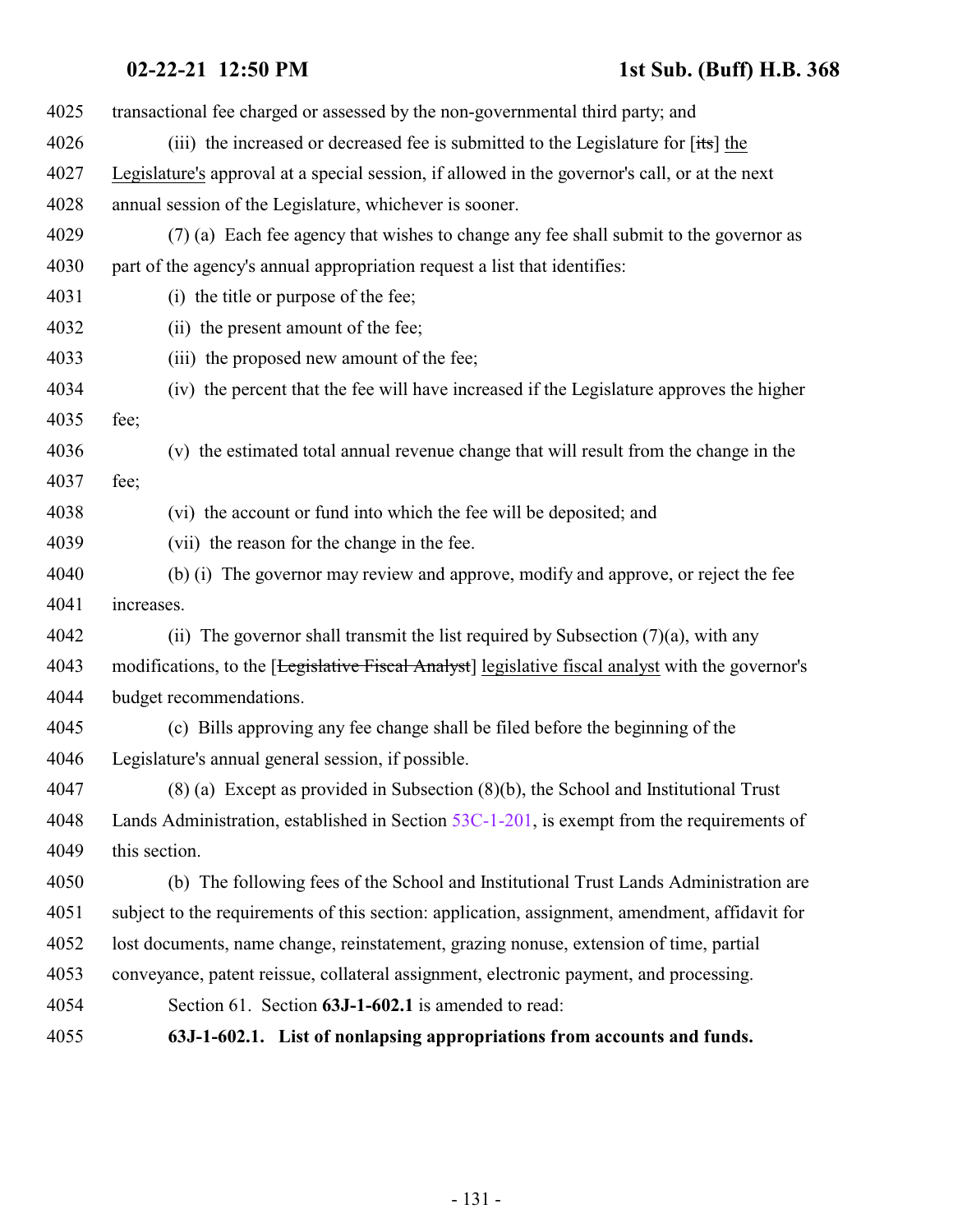| 4056 | Appropriations made from the following accounts or funds are nonlapsing:               |
|------|----------------------------------------------------------------------------------------|
| 4057 | (1) The Utah Intracurricular Student Organization Support for Agricultural Education   |
| 4058 | and Leadership Restricted Account created in Section 4-42-102.                         |
| 4059 | (2) The Native American Repatriation Restricted Account created in Section 9-9-407.    |
| 4060 | (3) The Martin Luther King, Jr. Civil Rights Support Restricted Account created in     |
| 4061 | Section 9-18-102.                                                                      |
| 4062 | (4) The National Professional Men's Soccer Team Support of Building Communities        |
| 4063 | Restricted Account created in Section 9-19-102.                                        |
| 4064 | (5) Funds collected for directing and administering the C-PACE district created in     |
| 4065 | Section 11-42a-106.                                                                    |
| 4066 | (6) Money received by the Utah Inland Port Authority, as provided in Section           |
| 4067 | $11 - 58 - 105$                                                                        |
| 4068 | (7) The "Latino Community Support Restricted Account" created in Section 13-1-16.      |
| 4069 | (8) The Clean Air Support Restricted Account created in Section 19-1-109.              |
| 4070 | (9) The "Support for State-Owned Shooting Ranges Restricted Account" created in        |
| 4071 | Section 23-14-13.5.                                                                    |
| 4072 | (10) Award money under the State Asset Forfeiture Grant Program, as provided under     |
| 4073 | Section 24-4-117.                                                                      |
| 4074 | (11) Funds collected from the program fund for local health department expenses        |
| 4075 | incurred in responding to a local health emergency under Section 26-1-38.              |
| 4076 | (12) The Children with Cancer Support Restricted Account created in Section            |
| 4077 | $26 - 21a - 304$ .                                                                     |
| 4078 | (13) State funds for matching federal funds in the Children's Health Insurance Program |
| 4079 | as provided in Section 26-40-108.                                                      |
| 4080 | (14) The Children with Heart Disease Support Restricted Account created in Section     |
| 4081 | $26 - 58 - 102$                                                                        |
| 4082 | (15) The Nurse Home Visiting Restricted Account created in Section 26-63-601.          |
| 4083 | (16) The Technology Development Restricted Account created in Section 31A-3-104.       |
| 4084 | (17) The Criminal Background Check Restricted Account created in Section               |
| 4085 | $31A-3-105$ .                                                                          |
| 4086 | (18) The Captive Insurance Restricted Account created in Section 31A-3-304, except     |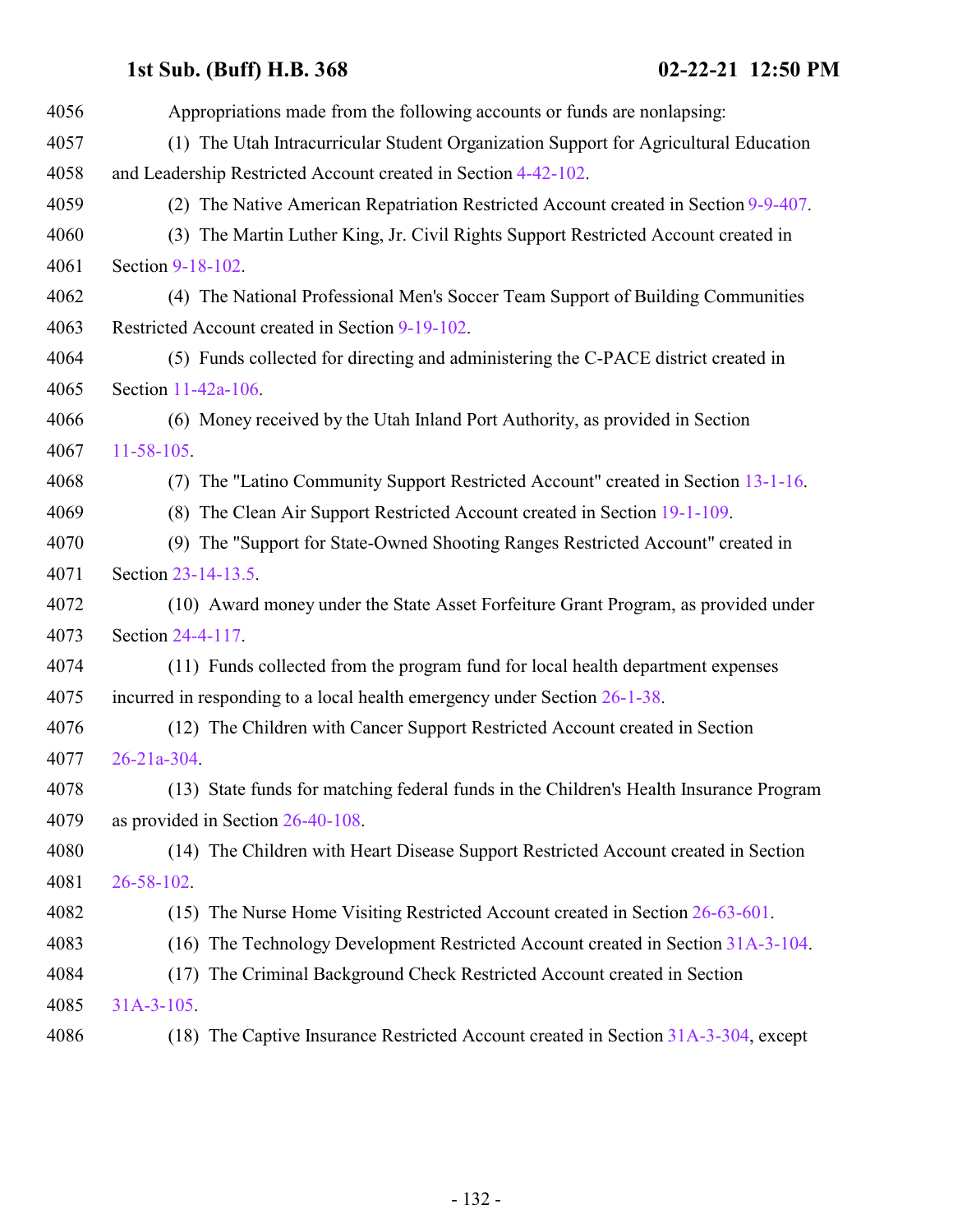| 4087 | to the extent that Section 31A-3-304 makes the money received under that section free revenue. |
|------|------------------------------------------------------------------------------------------------|
| 4088 | (19) The Title Licensee Enforcement Restricted Account created in Section                      |
| 4089 | $31A-23a-415$ .                                                                                |
| 4090 | (20) The Health Insurance Actuarial Review Restricted Account created in Section               |
| 4091 | $31A-30-115$ .                                                                                 |
| 4092 | (21) The Insurance Fraud Investigation Restricted Account created in Section                   |
| 4093 | $31A-31-108$                                                                                   |
| 4094 | (22) The Underage Drinking Prevention Media and Education Campaign Restricted                  |
| 4095 | Account created in Section 32B-2-306.                                                          |
| 4096 | (23) The School Readiness Restricted Account created in Section 35A-15-203.                    |
| 4097 | (24) Money received by the Utah State Office of Rehabilitation for the sale of certain         |
| 4098 | products or services, as provided in Section 35A-13-202.                                       |
| 4099 | (25) The Oil and Gas Administrative Penalties Account created in Section 40-6-11.              |
| 4100 | $(26)$ The Oil and Gas Conservation Account created in Section 40-6-14.5.                      |
| 4101 | (27) The Electronic Payment Fee Restricted Account created by Section 41-1a-121 to             |
| 4102 | the Motor Vehicle Division.                                                                    |
| 4103 | (28) The Motor Vehicle Enforcement Division Temporary Permit Restricted Account                |
| 4104 | created by Section 41-3-110 to the State Tax Commission.                                       |
| 4105 | (29) The Utah Law Enforcement Memorial Support Restricted Account created in                   |
| 4106 | Section 53-1-120.                                                                              |
| 4107 | (30) The State Disaster Recovery Restricted Account to the Division of Emergency               |
| 4108 | Management, as provided in Section 53-2a-603.                                                  |
| 4109 | (31) The Department of Public Safety Restricted Account to the Department of Public            |
| 4110 | Safety, as provided in Section 53-3-106.                                                       |
| 4111 | (32) The Utah Highway Patrol Aero Bureau Restricted Account created in Section                 |
| 4112 | $53 - 8 - 303$                                                                                 |
| 4113 | (33) The DNA Specimen Restricted Account created in Section 53-10-407.                         |
| 4114 | (34) The Canine Body Armor Restricted Account created in Section 53-16-201.                    |
| 4115 | (35) The Technical Colleges Capital Projects Fund created in Section 53B-2a-118.               |
| 4116 | (36) The Higher Education Capital Projects Fund created in Section 53B-22-202.                 |
| 4117 | (37) A certain portion of money collected for administrative costs under the School            |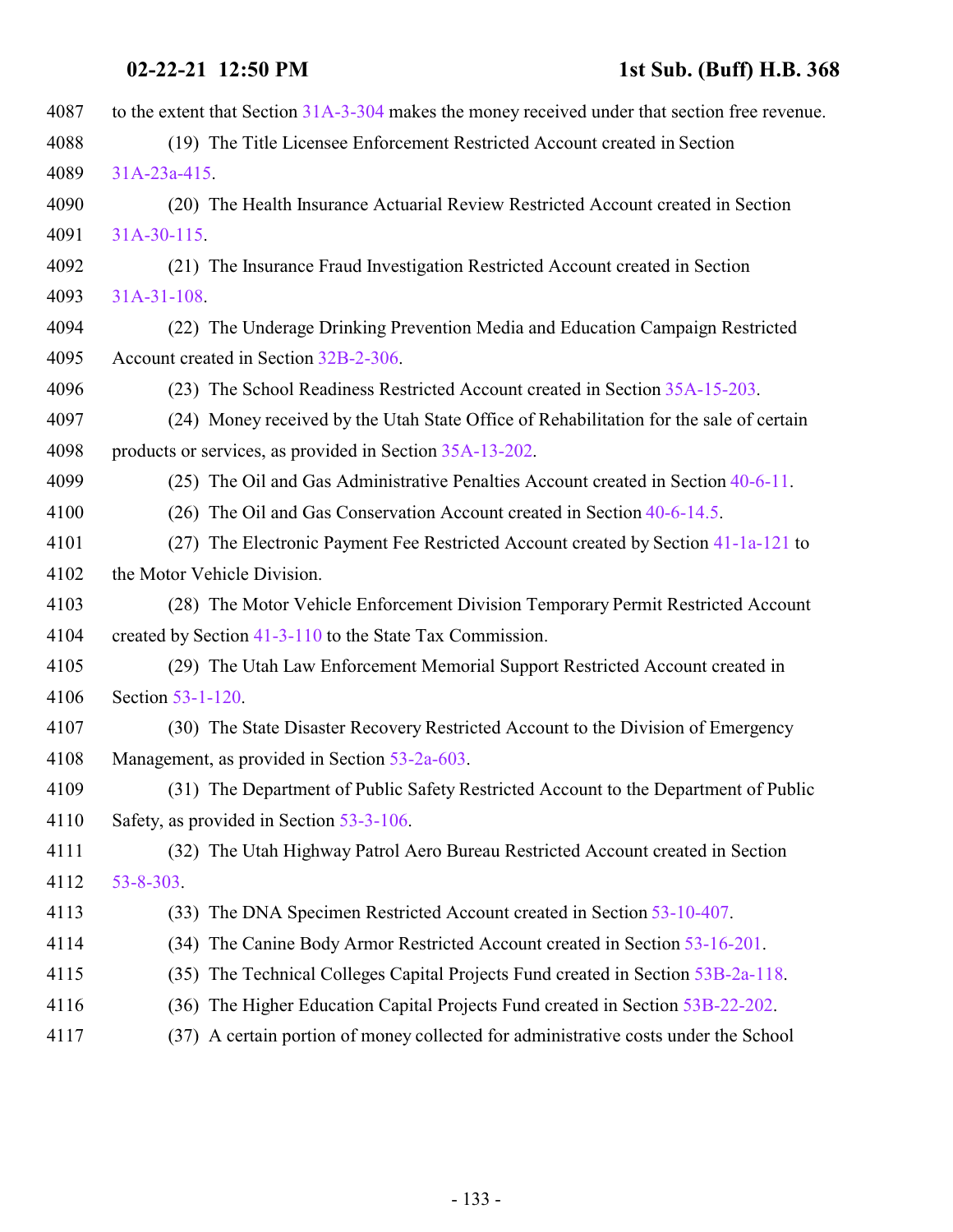| 4118 | Institutional Trust Lands Management Act, as provided under Section 53C-3-202.                  |
|------|-------------------------------------------------------------------------------------------------|
| 4119 | (38) The Public Utility Regulatory Restricted Account created in Section 54-5-1.5,              |
| 4120 | subject to Subsection $54-5-1.5(4)(d)$ .                                                        |
| 4121 | (39) Funds collected from a surcharge fee to provide certain licensees with access to an        |
| 4122 | electronic reference library, as provided in Section 58-3a-105.                                 |
| 4123 | (40) Certain fines collected by the Division of Occupational and Professional Licensing         |
| 4124 | for violation of unlawful or unprofessional conduct that are used for education and enforcement |
| 4125 | purposes, as provided in Section 58-17b-505.                                                    |
| 4126 | (41) Funds collected from a surcharge fee to provide certain licensees with access to an        |
| 4127 | electronic reference library, as provided in Section 58-22-104.                                 |
| 4128 | (42) Funds collected from a surcharge fee to provide certain licensees with access to an        |
| 4129 | electronic reference library, as provided in Section 58-55-106.                                 |
| 4130 | (43) Funds collected from a surcharge fee to provide certain licensees with access to an        |
| 4131 | electronic reference library, as provided in Section 58-56-3.5.                                 |
| 4132 | (44) Certain fines collected by the Division of Occupational and Professional Licensing         |
| 4133 | for use in education and enforcement of the Security Personnel Licensing Act, as provided in    |
| 4134 | Section 58-63-103.                                                                              |
| 4135 | (45) The Relative Value Study Restricted Account created in Section 59-9-105.                   |
| 4136 | (46) The Cigarette Tax Restricted Account created in Section 59-14-204.                         |
| 4137 | (47) Funds paid to the Division of Real Estate for the cost of a criminal background            |
| 4138 | check for a mortgage loan license, as provided in Section 61-2c-202.                            |
| 4139 | (48) Funds paid to the Division of Real Estate for the cost of a criminal background            |
| 4140 | check for principal broker, associate broker, and sales agent licenses, as provided in Section  |
| 4141 | $61-2f-204$ .                                                                                   |
| 4142 | (49) Certain funds donated to the Department of Human Services, as provided in                  |
| 4143 | Section 62A-1-111.                                                                              |
| 4144 | (50) The National Professional Men's Basketball Team Support of Women and                       |
| 4145 | Children Issues Restricted Account created in Section 62A-1-202.                                |
| 4146 | (51) Certain funds donated to the Division of Child and Family Services, as provided            |
| 4147 | in Section $62A-4a-110$ .                                                                       |
| 4148 | (52) The Choose Life Adoption Support Restricted Account created in Section                     |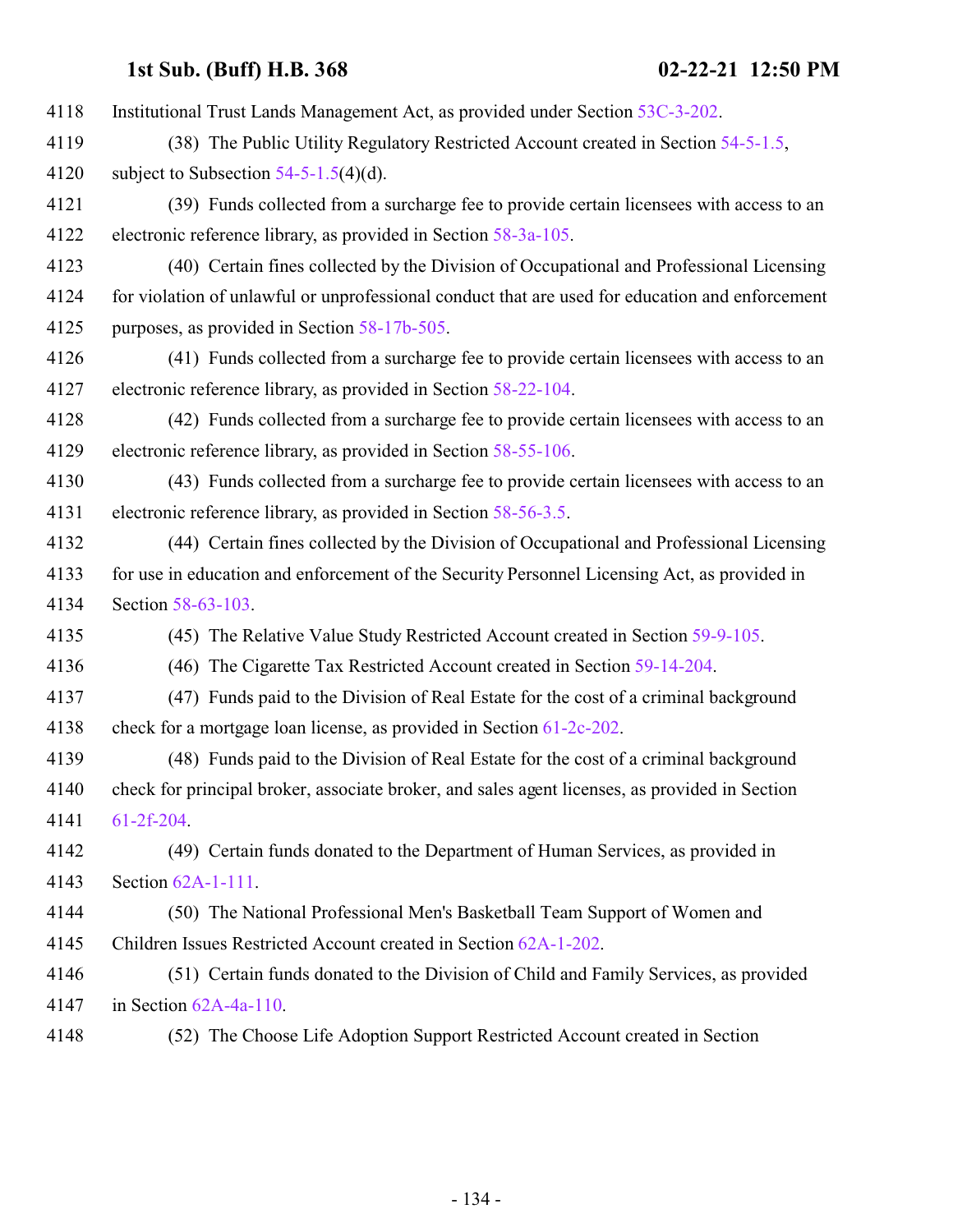| 4149 | $62A-4a-608$ .                                                                                |
|------|-----------------------------------------------------------------------------------------------|
| 4150 | (53) Funds collected by the Office of Administrative Rules for publishing, as provided        |
| 4151 | in Section $63G-3-402$ .                                                                      |
| 4152 | (54) The Immigration Act Restricted Account created in Section 63G-12-103.                    |
| 4153 | (55) Money received by the military installation development authority, as provided in        |
| 4154 | Section 63H-1-504.                                                                            |
| 4155 | (56) The Computer Aided Dispatch Restricted Account created in Section 63H-7a-303.            |
| 4156 | (57) The Unified Statewide 911 Emergency Service Account created in Section                   |
| 4157 | 63H-7a-304.                                                                                   |
| 4158 | (58) The Utah Statewide Radio System Restricted Account created in Section                    |
| 4159 | 63H-7a-403.                                                                                   |
| 4160 | (59) The Employability to Careers Program Restricted Account created in Section               |
| 4161 | $63J-4-703.$                                                                                  |
| 4162 | $[ (60) ]$ (59) The Motion Picture Incentive Account created in Section 63N-8-103.            |
| 4163 | $[ (61) ] (60)$ Certain money payable for expenses of the Pete Suazo Utah Athletic            |
| 4164 | Commission, as provided under Section 63N-10-301.                                             |
| 4165 | $[62]$ (61) Funds collected by the housing of state probationary inmates or state parole      |
| 4166 | inmates, as provided in Subsection $64-13e-104(2)$ .                                          |
| 4167 | $[ (63) ]$ (62) Certain forestry and fire control funds utilized by the Division of Forestry, |
| 4168 | Fire, and State Lands, as provided in Section 65A-8-103.                                      |
| 4169 | $[$ (64)] (63) The Transportation of Veterans to Memorials Support Restricted Account         |
| 4170 | created in Section 71-14-102.                                                                 |
| 4171 | $[ (65) ]$ (64) The Amusement Ride Safety Restricted Account, as provided in Section          |
| 4172 | 72-16-204.                                                                                    |
| 4173 | $[ (66) ] (65)$ Certain funds received by the Office of the State Engineer for well drilling  |
| 4174 | fines or bonds, as provided in Section 73-3-25.                                               |
| 4175 | $[ (67) ]$ (66) The Water Resources Conservation and Development Fund, as provided in         |
| 4176 | Section 73-23-2.                                                                              |
| 4177 | $[ (68) ]$ (67) Funds donated or paid to a juvenile court by private sources, as provided in  |
| 4178 | Subsection $78A-6-203(1)(c)$ .                                                                |
| 4179 | $[ (69) ] (68)$ Fees for certificate of admission created under Section 78A-9-102.            |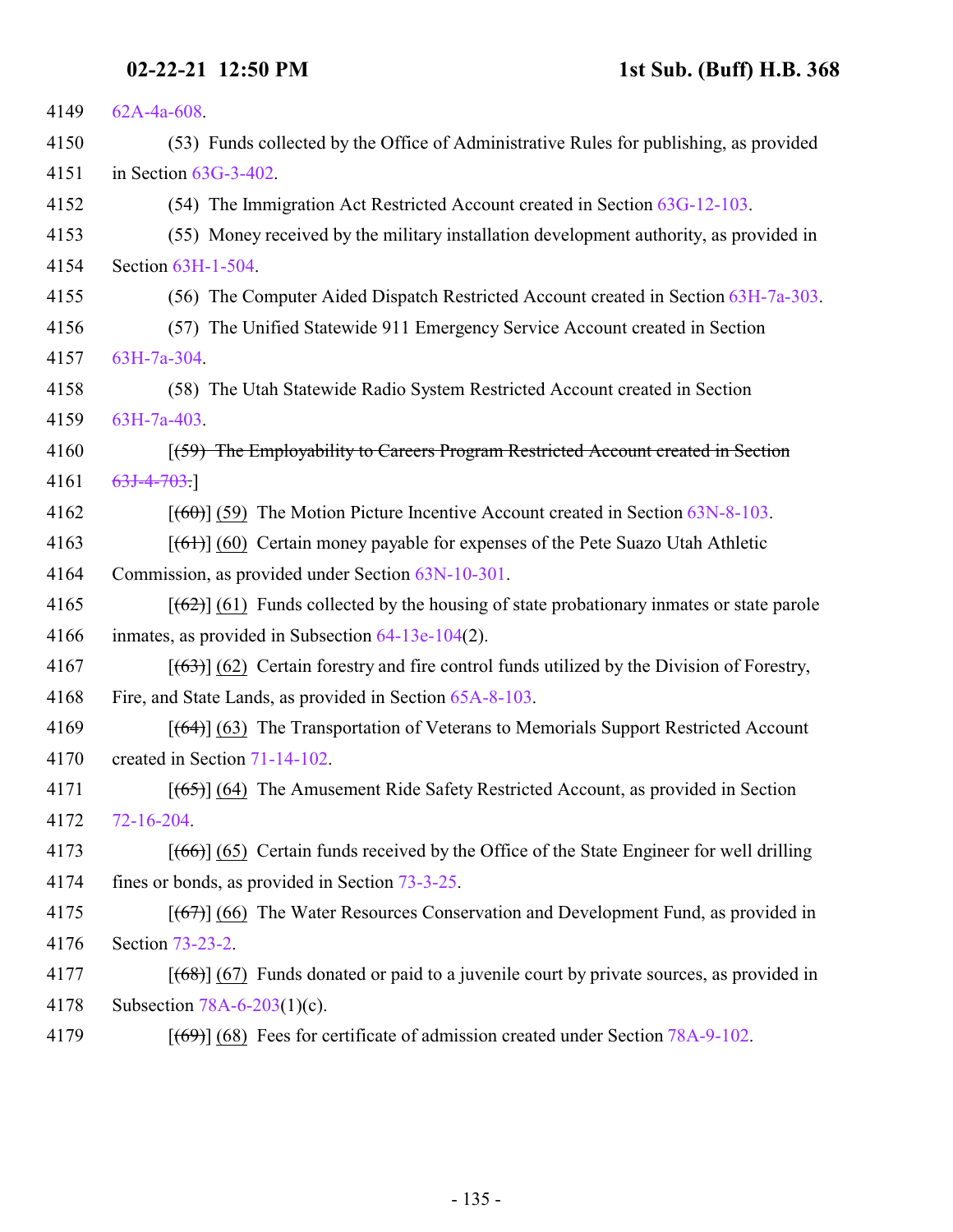| 4180 | $[$ (470)] (69) Funds collected for adoption document access as provided in Sections           |
|------|------------------------------------------------------------------------------------------------|
| 4181 | 78B-6-141, 78B-6-144, and 78B-6-144.5.                                                         |
| 4182 | $[ (71) ]$ (70) Funds collected for indigent defense as provided in Title 78B, Chapter 22,     |
| 4183 | Part 4, Utah Indigent Defense Commission.                                                      |
| 4184 | $[ (72) ]$ (71) Revenue for golf user fees at the Wasatch Mountain State Park, Palisades       |
| 4185 | State Park, Jordan River State Park, and Green River State Park, as provided under Section     |
| 4186 | 79-4-403.                                                                                      |
| 4187 | $[$ (73) (72) Certain funds received by the Division of Parks and Recreation from the          |
| 4188 | sale or disposal of buffalo, as provided under Section 79-4-1001.                              |
| 4189 | $[$ (74) (73) The Drinking While Pregnant Prevention Media and Education Campaign              |
| 4190 | Restricted Account created in Section 32B-2-308.                                               |
| 4191 | Section 62. Section 63J-3-102 is amended to read:                                              |
| 4192 | 63J-3-102. Purpose of chapter -- Limitations on state mandated property tax,                   |
| 4193 | state appropriations, and state debt.                                                          |
| 4194 | $(1)$ (a) It is the purpose of this chapter to:                                                |
| 4195 | (i) place a limitation on the state mandated property tax rate under Title 53F, Chapter        |
| 4196 | 2, State Funding -- Minimum School Program;                                                    |
| 4197 | (ii) place limitations on state government appropriations based upon the combined              |
| 4198 | changes in population and inflation; and                                                       |
| 4199 | (iii) place a limitation on the state's outstanding general obligation debt.                   |
| 4200 | (b) The limitations imposed by this chapter are in addition to limitations on tax levies,      |
| 4201 | rates, and revenues otherwise provided for by law.                                             |
| 4202 | $(2)$ (a) This chapter may not be construed as requiring the state to collect the full         |
| 4203 | amount of tax revenues permitted to be appropriated by this chapter.                           |
| 4204 | (b) This chapter's purpose is to provide a ceiling, not a floor, limitation on the             |
| 4205 | appropriations of state government.                                                            |
| 4206 | (3) The recommendations and budget analysis prepared by the Governor's Office of               |
| 4207 | [Management] Planning and Budget and the Office of the Legislative Fiscal Analyst, as          |
| 4208 | required by Title 36, Chapter 12, Legislative Organization, shall be in strict compliance with |
| 4209 | the limitations imposed under this chapter.                                                    |
| 4210 | Section 63. Section 63J-3-103 is amended to read:                                              |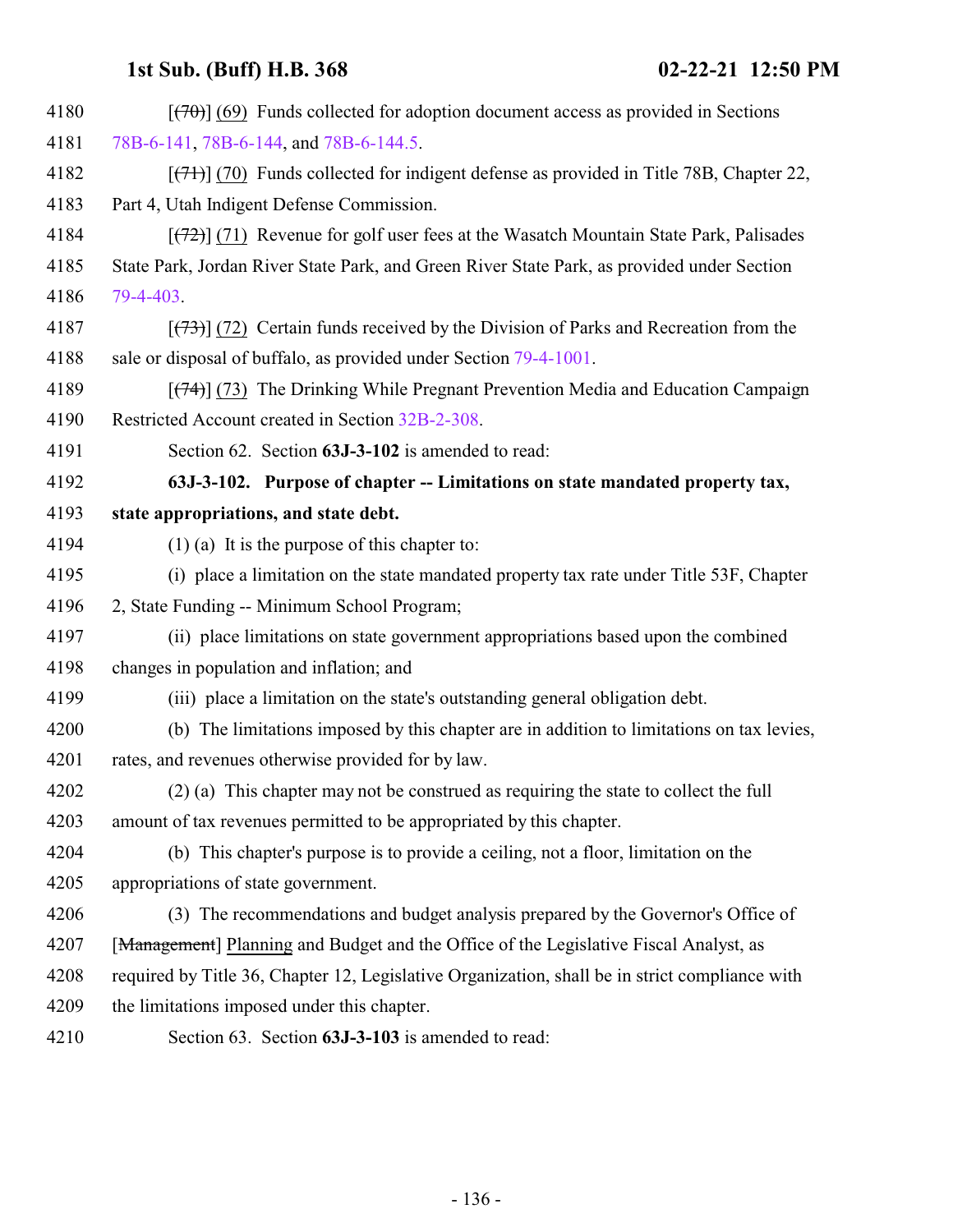| 4211 | 63J-3-103. Definitions.                                                                    |
|------|--------------------------------------------------------------------------------------------|
| 4212 | As used in this chapter:                                                                   |
| 4213 | (1) (a) "Appropriations" means actual unrestricted capital and operating appropriations    |
| 4214 | from unrestricted General Fund and Education Fund sources.                                 |
| 4215 | (b) "Appropriations" includes appropriations that are contingent upon available            |
| 4216 | surpluses in the General Fund and Education Fund.                                          |
| 4217 | (c) "Appropriations" does not mean:                                                        |
| 4218 | (i) public education expenditures;                                                         |
| 4219 | (ii) Utah Education and Telehealth Network expenditures in support of public               |
| 4220 | education;                                                                                 |
| 4221 | (iii) Utah Board of Higher Education expenditures in support of public education;          |
| 4222 | (iv) State Tax Commission expenditures related to collection of income taxes in            |
| 4223 | support of public education;                                                               |
| 4224 | (v) debt service expenditures;                                                             |
| 4225 | (vi) emergency expenditures;                                                               |
| 4226 | (vii) expenditures from all other fund or subfund sources;                                 |
| 4227 | (viii) transfers or appropriations from the Education Fund to the Uniform School Fund;     |
| 4228 | (ix) transfers into, or appropriations made to, the General Fund Budget Reserve            |
| 4229 | Account established in Section 63J-1-312;                                                  |
| 4230 | (x) transfers into, or appropriations made to, the Education Budget Reserve Account        |
| 4231 | established in Section 63J-1-313;                                                          |
| 4232 | (xi) transfers in accordance with Section $63J-1-314$ into, or appropriations made to the  |
| 4233 | Wildland Fire Suppression Fund created in Section 65A-8-204 or the State Disaster Recovery |
| 4234 | Restricted Account created in Section 53-2a-603;                                           |
| 4235 | (xii) money appropriated to fund the total one-time project costs for the construction of  |
| 4236 | capital development projects as defined in Section 63A-5b-401;                             |
| 4237 | (xiii) transfers or deposits into or appropriations made to the Centennial Highway Fund    |
| 4238 | created by Section 72-2-118;                                                               |
| 4239 | (xiv) transfers or deposits into or appropriations made to the Transportation Investment   |
| 4240 | Fund of 2005 created by Section 72-2-124;                                                  |
| 4241 | (xv) transfers or deposits into or appropriations made to:                                 |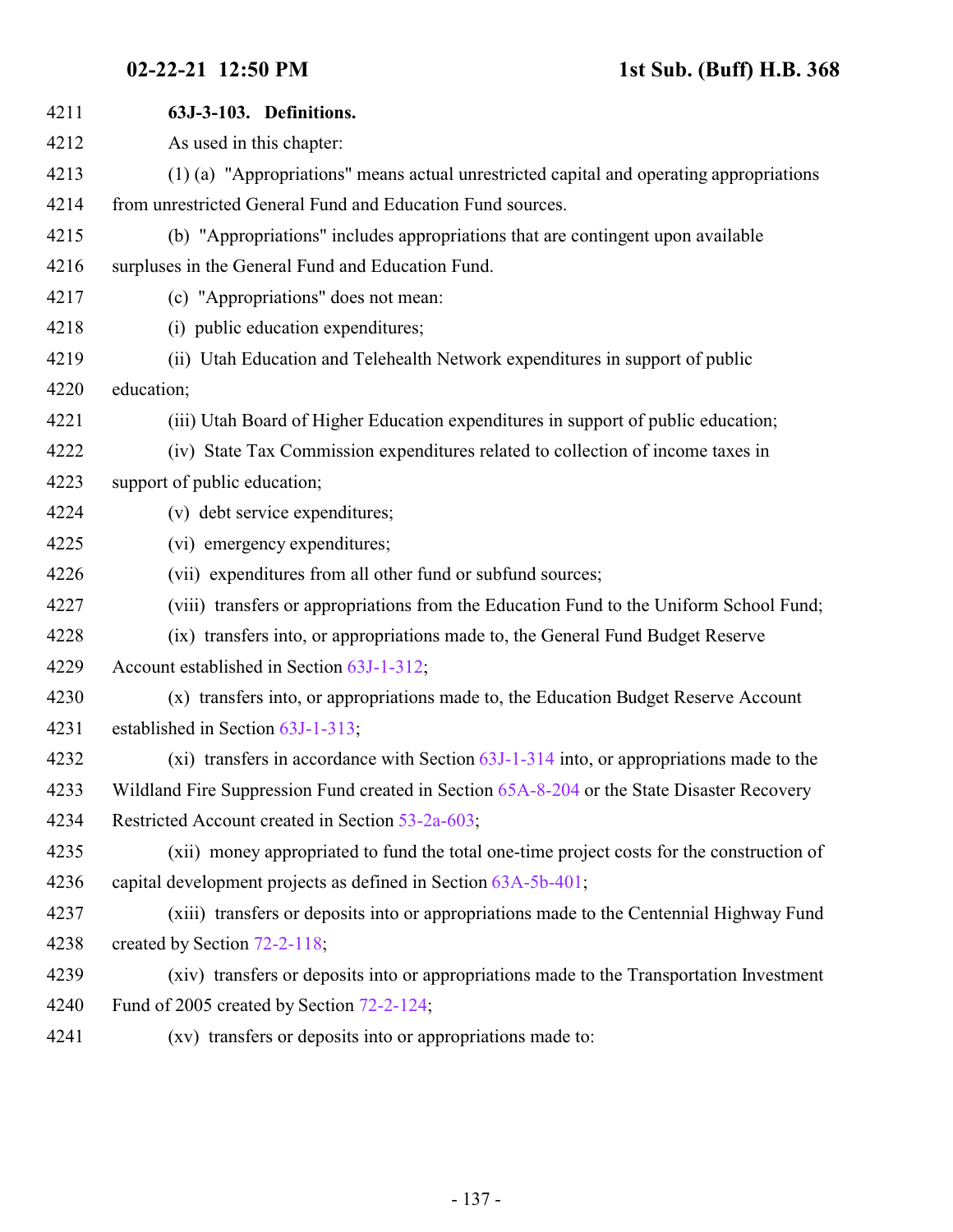(A) the Department of Transportation from any source; or (B) any transportation-related account or fund from any source; or (xvi) supplemental appropriations from the General Fund to the Division of Forestry, Fire, and State Lands to provide money for wildland fire control expenses incurred during the current or previous fire years. (2) "Base year real per capita appropriations" means the result obtained for the state by dividing the fiscal year 1985 actual appropriations of the state less debt money by: (a) the state's July 1, 1983 population; and (b) the fiscal year 1983 inflation index divided by 100. (3) "Calendar year" means the time period beginning on January 1 of any given year and ending on December 31 of the same year. (4) "Fiscal emergency" means an extraordinary occurrence requiring immediate expenditures and includes the settlement under Laws of Utah 1988, Fourth Special Session, Chapter 4. (5) "Fiscal year" means the time period beginning on July 1 of any given year and ending on June 30 of the subsequent year. (6) "Fiscal year 1985 actual base year appropriations" means fiscal year 1985 actual capital and operations appropriations from General Fund and non-Uniform School Fund income tax revenue sources, less debt money. (7) "Inflation index" means the change in the general price level of goods and services as measured by the Gross National Product Implicit Price Deflator of the Bureau of Economic Analysis, U.S. Department of Commerce calculated as provided in Section [63J-3-202](#page-138-0). (8) (a) "Maximum allowable appropriations limit" means the appropriations that could be, or could have been, spent in any given year under the limitations of this chapter. (b) "Maximum allowable appropriations limit" does not mean actual appropriations spent or actual expenditures. (9) "Most recent fiscal year's inflation index" means the fiscal year inflation index two fiscal years previous to the fiscal year for which the maximum allowable inflation and population appropriations limit is being computed under this chapter. (10) "Most recent fiscal year's population" means the fiscal year population two fiscal years previous to the fiscal year for which the maximum allowable inflation and population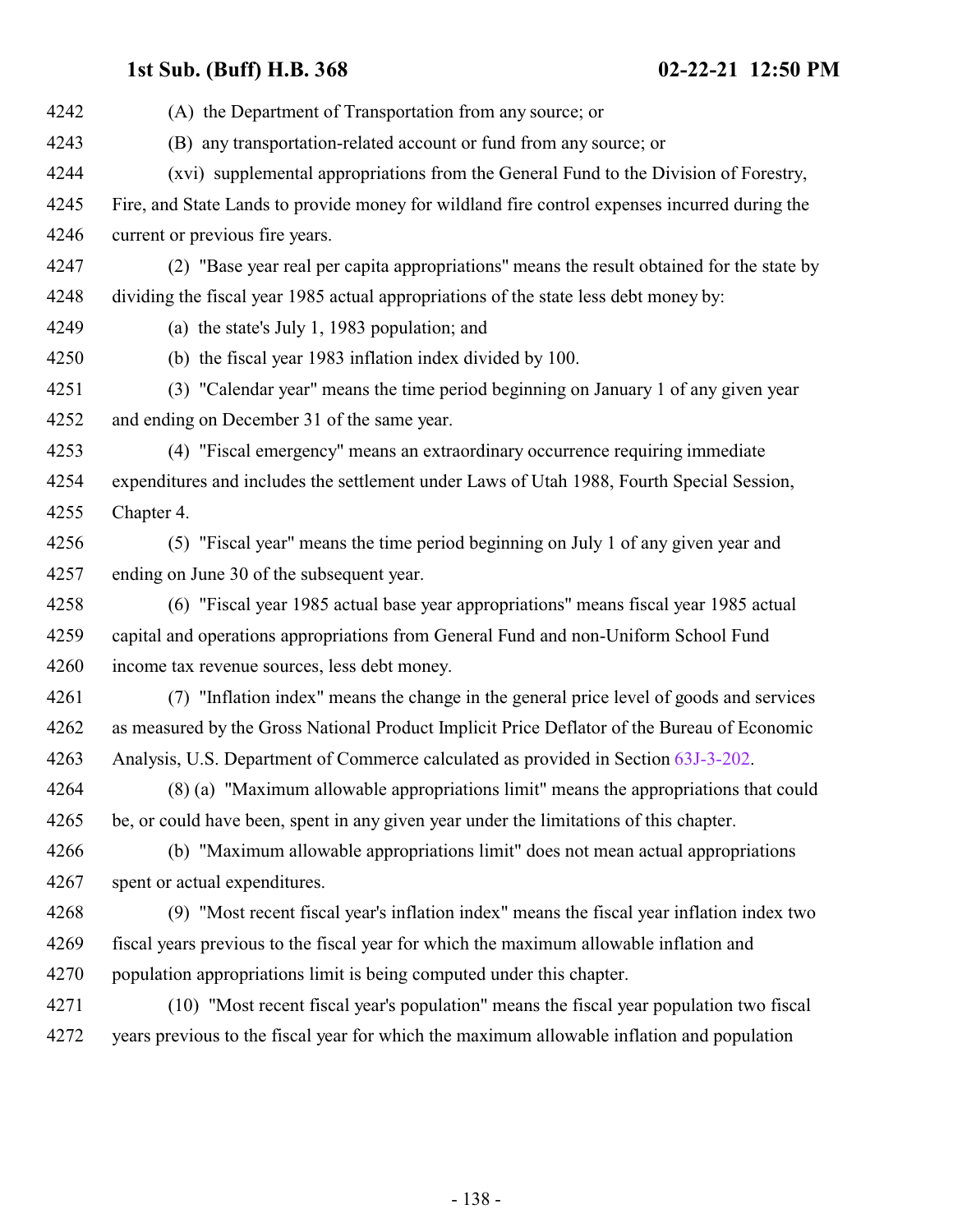**02-22-21 12:50 PM 1st Sub. (Buff) H.B. 368**

appropriations limit is being computed under this chapter.

- (11) "Population" means the number of residents of the state as of July 1 of each year 4275 as calculated by the Governor's Office of [Management] Planning and Budget according to the procedures and requirements of Section [63J-3-202](#page-138-0).
- (12) "Revenues" means the revenues of the state from every tax, penalty, receipt, and other monetary exaction and interest connected with it that are recorded as unrestricted revenue of the General Fund and from non-Uniform School Fund income tax revenues, except as specifically exempted by this chapter.
- (13) "Security" means any bond, note, warrant, or other evidence of indebtedness, whether or not the bond, note, warrant, or other evidence of indebtedness is or constitutes an "indebtedness" within the meaning of any provision of the constitution or laws of this state.
- <span id="page-138-0"></span>Section 64. Section **63J-3-202** is amended to read:

**63J-3-202. Computing formula elements.**

- (1) For purposes of calculating fiscal year inflation indexes for the previous fiscal year, 4287 the Governor's Office of [Management] Planning and Budget shall use:
- (a) the actual quarterly data released by the U.S. Department of Commerce as of January 31 of each year; and
- (b) the most recent U.S. Bureau of Census population estimates as of January 31 of each year.
- (2) (a) For purposes of computing the inflation index, the Governor's Office of [Management] Planning and Budget shall:
- (i) assign the bureau's 1982 calendar year inflation index value of 100 to fiscal year 1989 for purposes of computing fiscal year index values;
- (ii) compute all subsequent fiscal year inflation indexes after having assigned the fiscal year 1989 inflation index a value of 100; and
- (iii) use the quarterly index values published by the Bureau of Economic Analysis,
- U.S. Department of Commerce, to compute fiscal year index values.
- (b) If the bureau changes its calendar base year, appropriate adjustments are to be made in this chapter to accommodate those changes.
- (3) (a) For purposes of computing the most recent fiscal year's population, the Governor's Office of [Management] Planning and Budget shall convert the April 1 decennial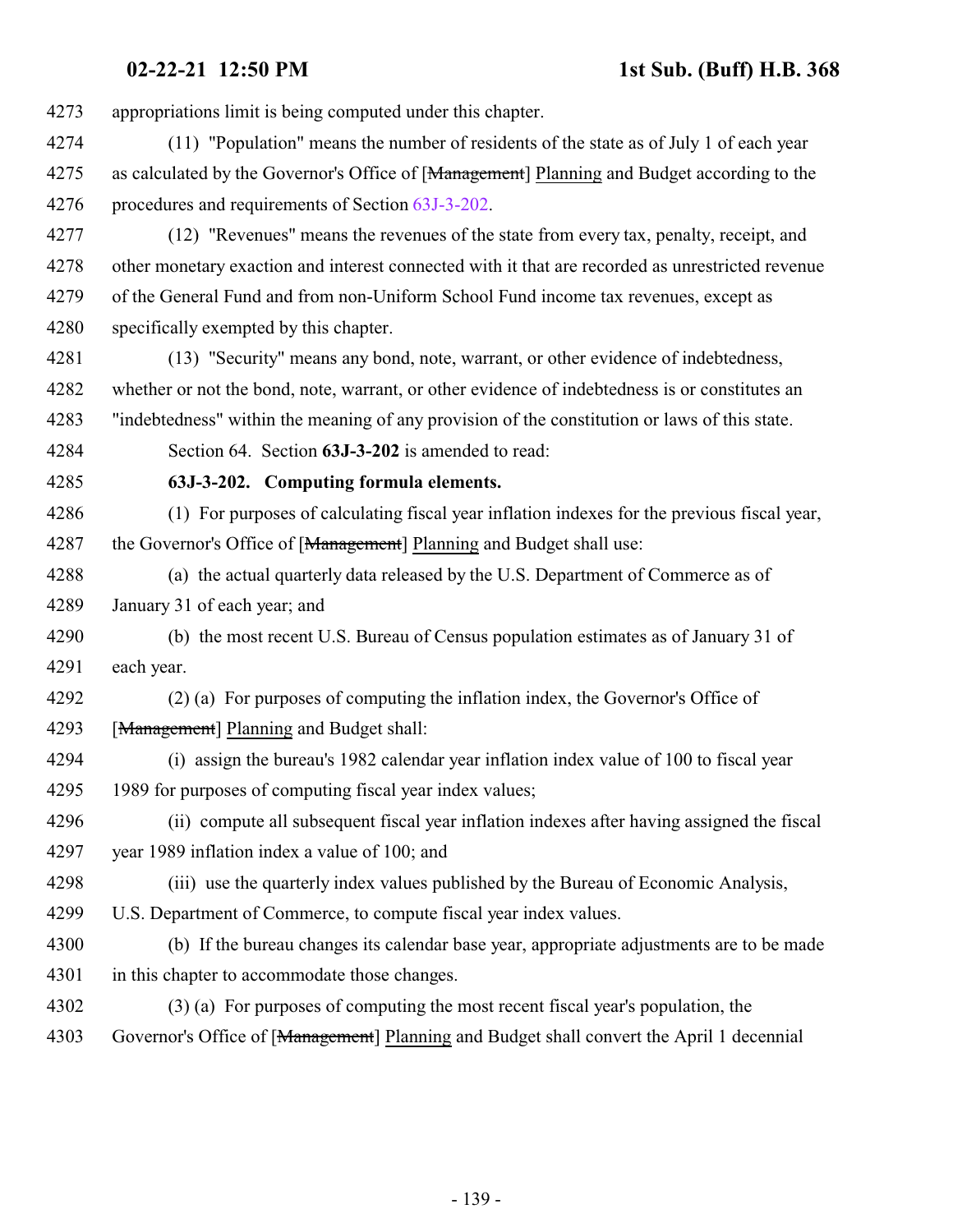<span id="page-139-0"></span> census estimate to a July 1 estimate, unless otherwise estimated by the Bureau of Census. (b) If the bureau changes the state's July 1, 1983 base year population after it conducts the 1990 Census, appropriate adjustments shall be made in this chapter to accommodate those 4307 changes. Section 65. Section **63J-4-101** is amended to read: **CHAPTER 4. GOVERNOR'S OFFICE OF PLANNING AND BUDGET 63J-4-101. Title.** 4311 This chapter is known as the "Governor's Office of [Management] Planning and 4312 Budget." Section 66. Section **63J-4-102** is amended to read: **63J-4-102. Definitions.** As used in this chapter: 4316 [(1) "Committee" means the Resource Development Coordinating Committee created 4317 by this chapter.  $\left[\frac{1}{2}\right]$  (1) "Executive director" means the chief administrative officer of the [Governor's 4319 Office of Management and Budget appointed as provided in this chapter] office, appointed under Section [63J-4-202](#page-140-1).  $\left[\left(\frac{3}{2}\right)\right]$  (2) "Office" means the Governor's Office of [<del>Management</del>] Planning and Budget 4322 created [by this chapter.] in Section [63J-4-201](#page-139-0). (3) "Planning coordinator" means the individual appointed as the planning coordinator under Section [63J-4-401](#page-141-0). (4) "Political subdivision" means: (a) a county, municipality, local district, special service district, school district, or 4327 interlocal [cooperation agreement entity, or any] entity, as defined in Section [11-13-103](http://le.utah.gov/UtahCode/SectionLookup.jsp?section=11-13-103&session=2021GS); or 4328 (b) an administrative subunit of  $[\t{them}]$  an entity listed in Subsection (4)(a). 4329 [(5) "State planning coordinator" means the person appointed as planning coordinator 4330 as provided in this chapter. Section 67. Section **63J-4-201** is amended to read: **63J-4-201. Creation.** 4333 There is created within the governor's office the Governor's Office of [Management] Planning and Budget to be administered by an executive director.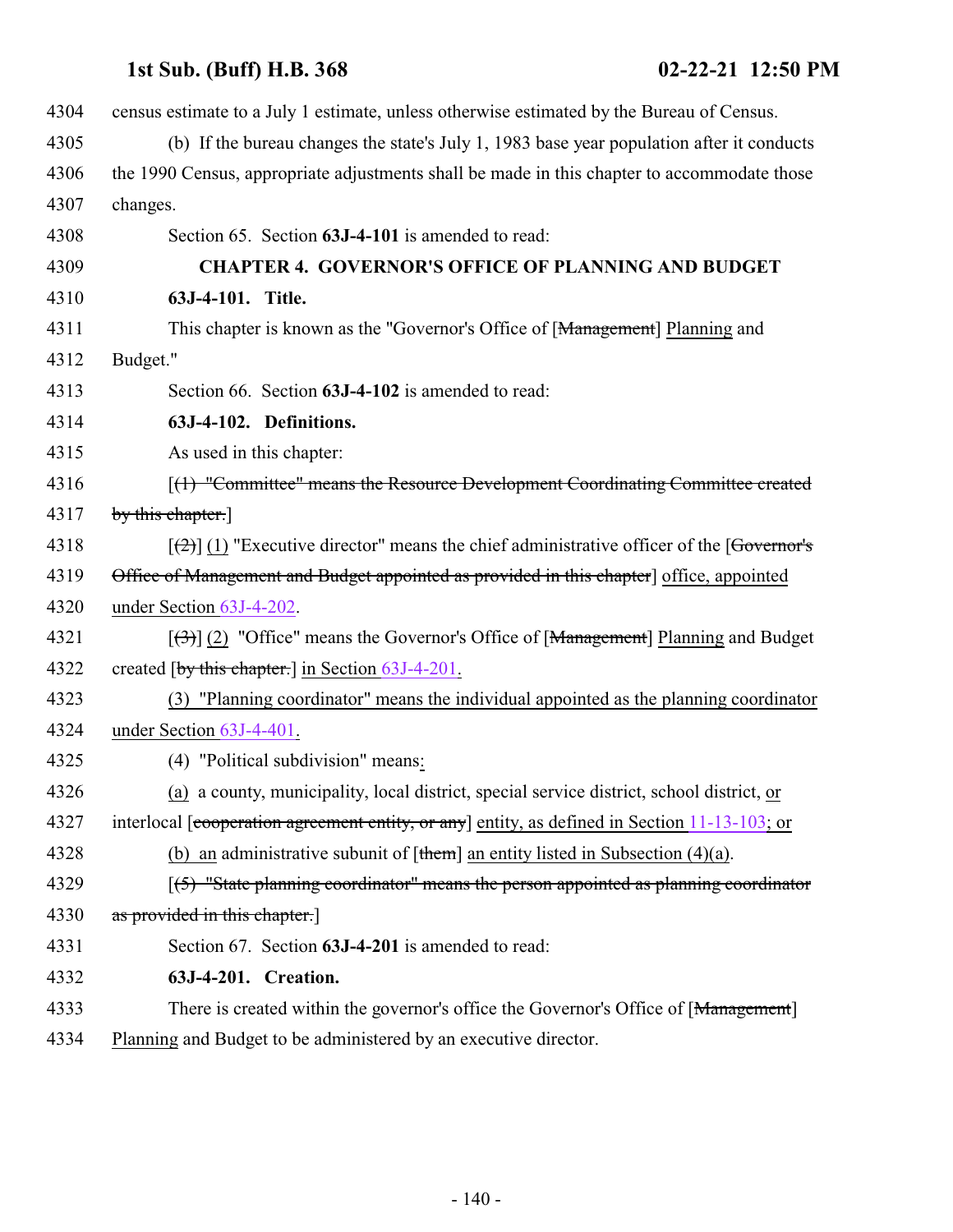# <span id="page-140-1"></span><span id="page-140-0"></span>**02-22-21 12:50 PM 1st Sub. (Buff) H.B. 368**

| 4335 | Section 68. Section 63J-4-202 is amended to read:                                                          |
|------|------------------------------------------------------------------------------------------------------------|
| 4336 | 63J-4-202. Appointment of executive director -- Salary.                                                    |
| 4337 | (1) $\lceil (a) \rceil$ The governor shall appoint an executive director of the office, to serve at the    |
| 4338 | governor's pleasure[:].                                                                                    |
| 4339 | $[(i)$ an executive director of the Governor's Office of Management and Budget; and                        |
| 4340 | $[(ii)$ a state planning coordinator.                                                                      |
| 4341 | $\left[\right(\mathbf{b})$ The state planning coordinator is considered part of the office for purposes of |
| 4342 | administration.]                                                                                           |
| 4343 | (2) The governor shall establish the executive director's salary within the salary range                   |
| 4344 | fixed by the Legislature in Title 67, Chapter 22, State Officer Compensation.                              |
| 4345 | Section 69. Section 63J-4-301 is amended to read:                                                          |
| 4346 | 63J-4-301. Duties of the executive director and office.                                                    |
| 4347 | (1) The executive director and the office shall:                                                           |
| 4348 | (a) comply with the procedures and requirements of Title 63J, Chapter 1, Budgetary                         |
| 4349 | Procedures Act;                                                                                            |
| 4350 | (b) under the direct supervision of the governor, assist the governor in the preparation                   |
| 4351 | of the governor's budget recommendations;                                                                  |
| 4352 | (c) review agency budget execution plans as specified in Section $63J-1-209$ ;                             |
| 4353 | (d) establish benchmarking practices for measuring operational costs, quality of                           |
| 4354 | service, and effectiveness across all state agencies and programs;                                         |
| 4355 | (e) assist agencies with the development of an operational plan that uses continuous                       |
| 4356 | improvement tools and operational metrics to increase statewide capacity and improve                       |
| 4357 | interagency integration;                                                                                   |
| 4358 | (f) review and assess agency budget requests and expenditures using a clear set of goals                   |
| 4359 | and measures;                                                                                              |
| 4360 | (g) develop and maintain enterprise portfolio and electronic information systems to                        |
| 4361 | select and oversee the execution of projects, ensure a return on investment, and trace and report          |
| 4362 | performance metrics; and                                                                                   |
| 4363 | [(h) coordinate with the executive directors of the Department of Workforce Services                       |
| 4364 | and the Governor's Office of Economic Development to review data and metrics to be reported                |
| 4365 | to the Legislature as described in Subsection $63J-4-708(2)(d)$ ; and                                      |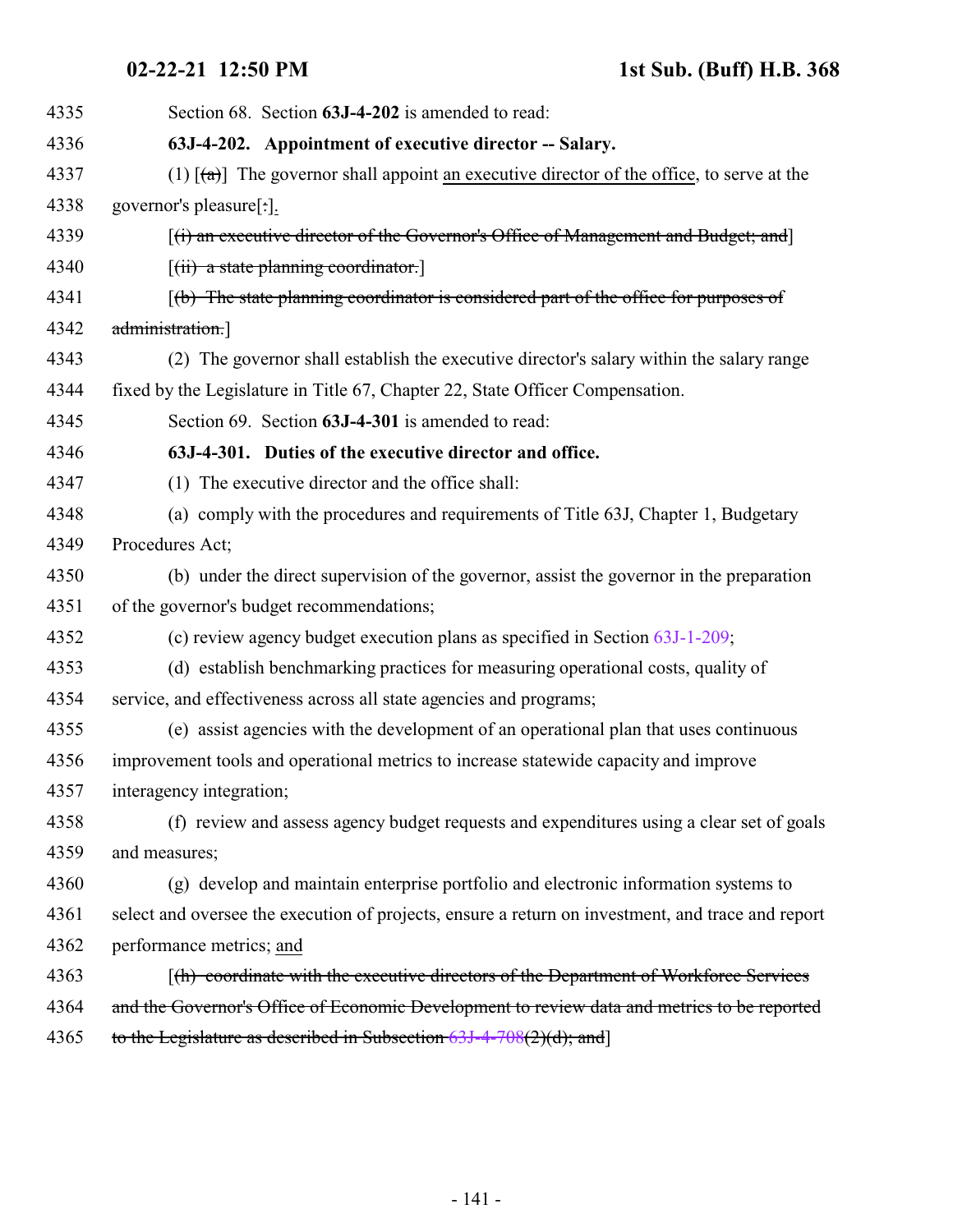<span id="page-141-0"></span>

| 4366 | $[\overrightarrow{(t)}]$ (h) perform other duties and responsibilities as assigned by the governor. |
|------|-----------------------------------------------------------------------------------------------------|
| 4367 | (2) (a) The executive director [of the Governor's Office of Management and Budget] or               |
| 4368 | the executive director's designee is the Federal Assistance Management Officer.                     |
| 4369 | (b) In acting as the Federal Assistance Management Officer, the executive director or               |
| 4370 | designee shall:                                                                                     |
| 4371 | (i) study the administration and effect of federal assistance programs in the state and             |
| 4372 | advise the governor and the Legislature, through the Office of the Legislative Fiscal Analyst       |
| 4373 | and the Executive Appropriations Committee, of alternative recommended methods and                  |
| 4374 | procedures for the administration of these programs;                                                |
| 4375 | (ii) assist in the coordination of federal assistance programs that involve or are                  |
| 4376 | administered by more than one state agency; and                                                     |
| 4377 | (iii) analyze and advise on applications for new federal assistance programs submitted              |
| 4378 | to the governor for approval as required by Chapter 5, Federal Funds Procedures Act.                |
| 4379 | Section 70. Section 63J-4-401 is amended to read:                                                   |
| 4380 | 63J-4-401. Planning duties of the planning coordinator and office.                                  |
| 4381 | (1) (a) The executive director shall appoint a planning coordinator to perform the                  |
| 4382 | functions and duties stated in this section.                                                        |
| 4383 | (b) The planning coordinator serves at the pleasure of and under the direction of the               |
| 4384 | executive director.                                                                                 |
| 4385 | $[\text{(+)}]$ (2) The [state] planning coordinator shall:                                          |
| 4386 | (a) act as the governor's adviser on state, regional, metropolitan, and local                       |
| 4387 | governmental planning matters relating to public improvements and land use;                         |
| 4388 | (b) counsel with the authorized representatives of the Department of Transportation,                |
| 4389 | the State Building Board, the Department of Health, the Department of Workforce Services,           |
| 4390 | the Labor Commission, the Department of Natural Resources, the School and Institutional             |
| 4391 | Trust Lands Administration, and other proper persons concerning all state planning matters;         |
| 4392 | (c) when designated to do so by the governor, receive funds made available to $[Utah]$              |
| 4393 | the state by the federal government;                                                                |
| 4394 | (d) receive $[\text{and}]$ , review, and provide an internet-accessible repository of plans and     |
| 4395 | studies of the various state agencies and political subdivisions relating to public improvements    |
| 4396 | [and programs], housing, land use, economic development, transportation infrastructure, water       |
|      |                                                                                                     |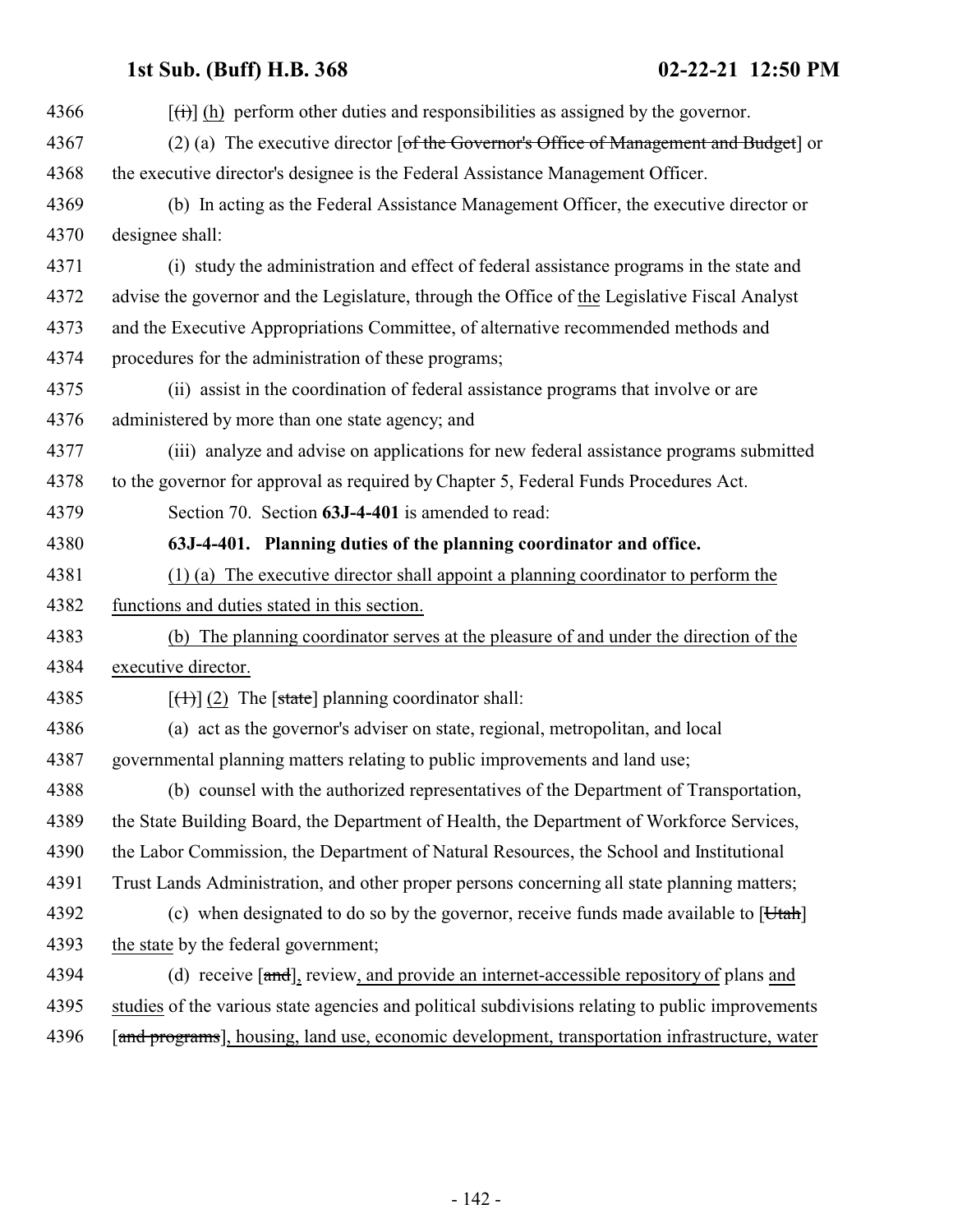| 4397 | infrastructure, and utility infrastructure;                                                             |
|------|---------------------------------------------------------------------------------------------------------|
| 4398 | (e) [when conflicts occur] if a conflict occurs between the plans and proposals of state                |
| 4399 | agencies, prepare specific recommendations for the resolution of the [conflicts] conflict and           |
| 4400 | submit the recommendations to the governor for a decision resolving the conflict;                       |
| 4401 | (f) [when conflicts occur] if a conflict occurs between the plans and proposals of a state              |
| 4402 | agency and a political subdivision or between two or more political subdivisions, advise these          |
| 4403 | entities of the conflict and make specific recommendations for the resolution of the conflict;          |
| 4404 | (g) act as the governor's planning agent in planning public improvements and land use                   |
| 4405 | and, in this capacity, undertake special studies and investigations, participate in                     |
| 4406 | cross-jurisdictional planning activities, and, if needed, provide coordination;                         |
| 4407 | (h) provide information and cooperate with the Legislature or any of its committees in                  |
| 4408 | conducting planning studies;                                                                            |
| 4409 | (i) cooperate and exchange information with federal agencies and local, metropolitan,                   |
| 4410 | or regional agencies as necessary to assist with federal, state, regional, metropolitan, and local      |
| 4411 | programs;                                                                                               |
| 4412 | (j) make recommendations to the governor that the planning coordinator considers                        |
| 4413 | advisable for the proper development and coordination of plans for state government and                 |
| 4414 | political subdivisions; [and]                                                                           |
| 4415 | $f(k)$ oversee and supervise the activities and duties of the public lands policy                       |
| 4416 | coordinator.                                                                                            |
| 4417 | assist in the interpretation of projections and analyses with respect to future growth<br>(k)           |
| 4418 | needs; and                                                                                              |
| 4419 | (1) actively participate in informing the short-term and long-term budgetary needs of                   |
| 4420 | the state.                                                                                              |
| 4421 | $[\frac{1}{2}]$ (3) (a) The [state] planning coordinator may:                                           |
| 4422 | $\left[\frac{1}{2}\right]$ (i) perform regional and state planning and assist state government planning |
| 4423 | agencies in performing state planning;                                                                  |
| 4424 | $[\theta]$ (ii) provide planning assistance to Indian tribes regarding planning for Indian              |
| 4425 | reservations; [and]                                                                                     |
| 4426 | $[\text{e}(\text{e})]$ (iii) assist city, county, metropolitan, and regional planning agencies in       |
| 4427 | performing local, metropolitan, and regional planning. provided that the state planning                 |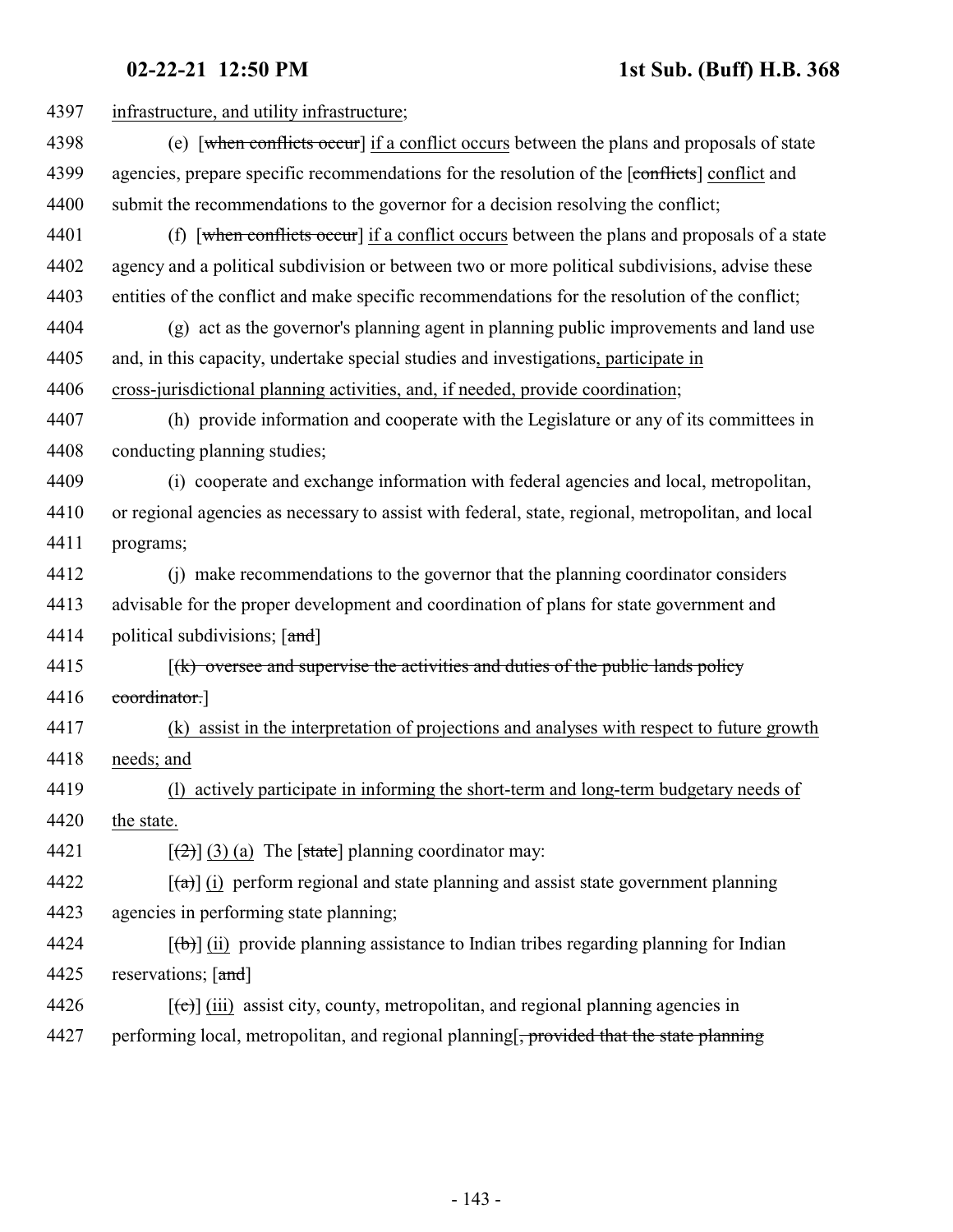4428 coordinator and the state planning coordinator's agents and designees recognize and promote 4429 the plans, policies, programs, processes, and desired outcomes of each planning agency 4430 whenever possible.], subject to Subsection (3)(b); and 4431 (iv) conduct, or coordinate with stakeholders to conduct, public meetings or hearings 4432 to: 4433 (A) encourage maximum public understanding of and agreement with the factual data 4434 and assumptions upon which projections and analyses are based; and 4435 (B) receive suggestions as to the types of projections and analyses that are needed. 4436 (b) In performing the duties described in Subsection  $(3)(a)(iii)$ , to the extent possible 4437 the planning coordinator and any agent or designee of the planning coordinator shall recognize 4438 and promote the plans, policies, programs, processes, and desired outcomes of the city, county, 4439 metropolitan, or regional planning agency that the planning coordinator or the planning 4440 coordinator's agent or designee is assisting. 4441  $\lceil(3)$  When preparing or  $\rceil$  (4) In assisting in the preparation of plans, policies, programs, 4442 or processes related to the management or use of federal lands or natural resources on federal 4443 lands in  $[Utah]$  the state, the [state] planning coordinator shall[: ] coordinate with the Public 4444 Lands Policy Coordinating Office created in Section [63L-11-201](#page-221-0). 4445 *(a) incorporate the plans, policies, programs, processes, and desired outcomes of the* 4446 counties where the federal lands or natural resources are located, to the maximum extent 4447 consistent with state and federal law, provided that this requirement shall not be interpreted to 4448 infringe upon the authority of the governor; 4449 [(b) identify inconsistencies or conflicts between the plans, policies, programs, 4450 processes, and desired outcomes prepared under Subsection  $(3)(a)$  and the plans, programs, 4451 processes, and desired outcomes of local government as early in the preparation process as 4452 possible, and seek resolution of the inconsistencies through meetings or other conflict 4453 resolution mechanisms involving the necessary and immediate parties to the inconsistency or 4454 conflict;] 4455 *(c)* present to the governor the nature and scope of any inconsistency or other conflict 4456 that is not resolved under the procedures in Subsection (3)(b) for the governor's decision about 4457 the position of the state concerning the inconsistency or conflict; 4458 [(d) develop, research, and use factual information, legal analysis, and statements of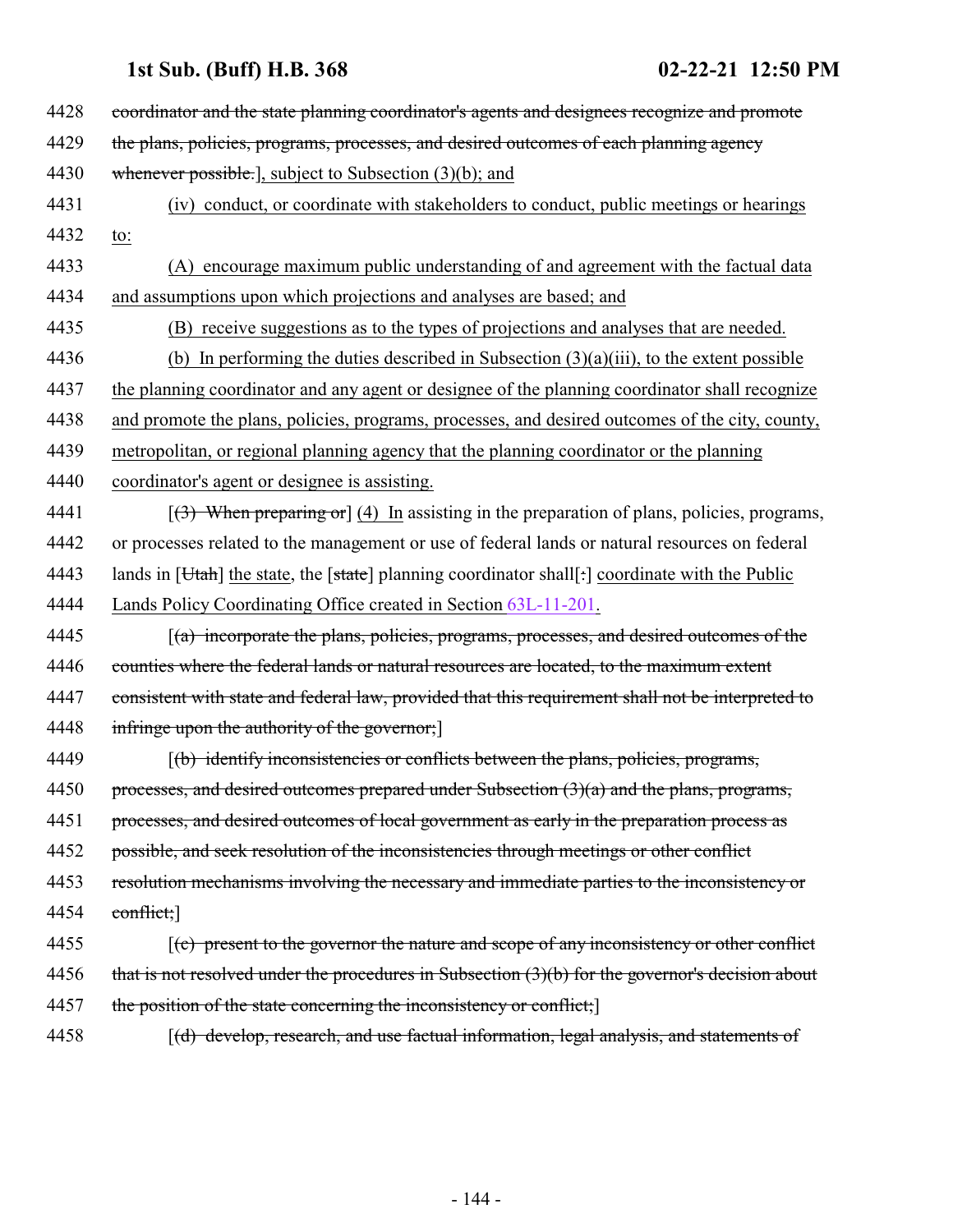4459 desired future condition for the state, or subregion of the state, as necessary to support the 4460 plans, policies, programs, processes, and desired outcomes of the state and the counties where 4461 the federal lands or natural resources are located; 4462 *(e) establish and coordinate agreements between the state and federal land* 4463 management agencies, federal natural resource management agencies, and federal natural 4464 resource regulatory agencies to facilitate state and local participation in the development, 4465 revision, and implementation of land use plans, guidelines, regulations, other instructional 4466 memoranda, or similar documents proposed or promulgated for lands and natural resources 4467 administered by federal agencies; and 4468 [(f) work in conjunction with political subdivisions to establish agreements with 4469 federal land management agencies, federal natural resource management agencies, and federal 4470 natural resource regulatory agencies to provide a process for state and local participation in the 4471 preparation of, or coordinated state and local response to, environmental impact analysis 4472 documents and similar documents prepared pursuant to law by state or federal agencies. 4473 [(4) The state planning coordinator shall comply with the requirements of Subsection 4474 [63C-4a-203](http://le.utah.gov/UtahCode/SectionLookup.jsp?section=63c-4a-203&session=2021GS)(8) before submitting any comments on a draft environmental impact statement or 4475 on an environmental assessment for a proposed land management plan, if the governor would 4476 be subject to Subsection [63C-4a-203](http://le.utah.gov/UtahCode/SectionLookup.jsp?section=63c-4a-203&session=2021GS)(8) if the governor were submitting the material.  $4477$  [(5) The state planning coordinator shall cooperate with and work in conjunction with 4478 appropriate state agencies and political subdivisions to develop policies, plans, programs, 4479 processes, and desired outcomes authorized by this section by coordinating the development of 4480 positions: 4481 [(a) through the Resource Development Coordinating Committee; 4482 [(b) in conjunction with local government officials concerning general local 4483 government plans;] 4484 [(c) by soliciting public comment through the Resource Development Coordinating 4485 Committee; and 4486 [(d) by working with the Public Lands Policy Coordinating Office.] 4487 [(6) The state planning coordinator shall recognize and promote the following 4488 principles when preparing any policies, plans, programs, processes, or desired outcomes 4489 relating to federal lands and natural resources on federal lands pursuant to this section:]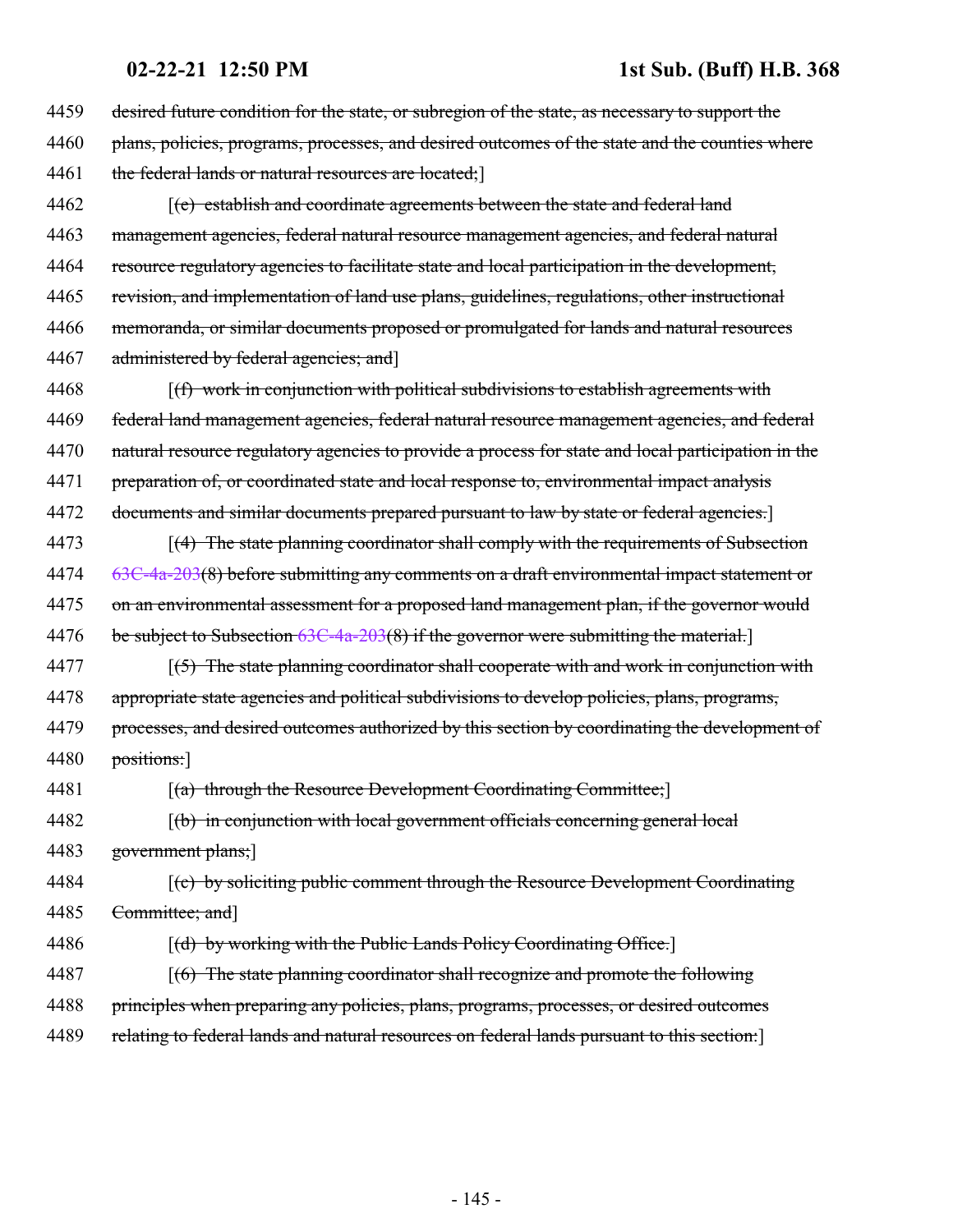| 4490 | $(a)$ (i) the citizens of the state are best served by applying multiple-use and                                     |
|------|----------------------------------------------------------------------------------------------------------------------|
| 4491 | sustained-yield principles in public land use planning and management; and                                           |
| 4492 | [(ii) multiple-use and sustained-yield management means that federal agencies should                                 |
| 4493 | develop and implement management plans and make other resource-use decisions that:                                   |
| 4494 | $(A)$ achieve and maintain in perpetuity a high-level annual or regular periodic output                              |
| 4495 | of mineral and various renewable resources from public lands;                                                        |
| 4496 | $(6)$ support valid existing transportation, mineral, and grazing privileges at the highest                          |
| 4497 | reasonably sustainable levels;                                                                                       |
| 4498 | $\left[\left(\frac{C}{C}\right)$ support the specific plans, programs, processes, and policies of state agencies and |
| 4499 | local governments;                                                                                                   |
| 4500 | $(6)$ are designed to produce and provide the desired vegetation for the watersheds,                                 |
| 4501 | timber, food, fiber, livestock forage, and wildlife forage, and minerals that are necessary to                       |
| 4502 | meet present needs and future economic growth and community expansion without permanent                              |
| 4503 | impairment of the productivity of the land;                                                                          |
| 4504 | $f(E)$ meet the recreational needs and the personal and business-related transportation                              |
| 4505 | needs of the citizens of the state by providing access throughout the state;                                         |
| 4506 | $[f]$ meet the recreational needs of the citizens of the state;                                                      |
| 4507 | $[(G)$ meet the needs of wildlife;                                                                                   |
| 4508 | [(H) provide for the preservation of cultural resources, both historical and                                         |
| 4509 | archaeological;                                                                                                      |
| 4510 | $[(1)$ meet the needs of economic development;                                                                       |
| 4511 | $[(1)$ meet the needs of community development; and                                                                  |
| 4512 | $[(K)$ provide for the protection of water rights;                                                                   |
| 4513 | $(t)$ managing public lands for "wilderness characteristics" circumvents the statutory                               |
| 4514 | wilderness process and is inconsistent with the multiple-use and sustained-yield management                          |
| 4515 | standard that applies to all Bureau of Land Management and U.S. Forest Service lands that are                        |
| 4516 | not wilderness areas or wilderness study areas;                                                                      |
| 4517 | $[$ (c) all waters of the state are:                                                                                 |
| 4518 | $(i)$ owned exclusively by the state in trust for its citizens;                                                      |
| 4519 | $[(ii)$ are subject to appropriation for beneficial use; and                                                         |
| 4520 | [(iii) are essential to the future prosperity of the state and the quality of life within the                        |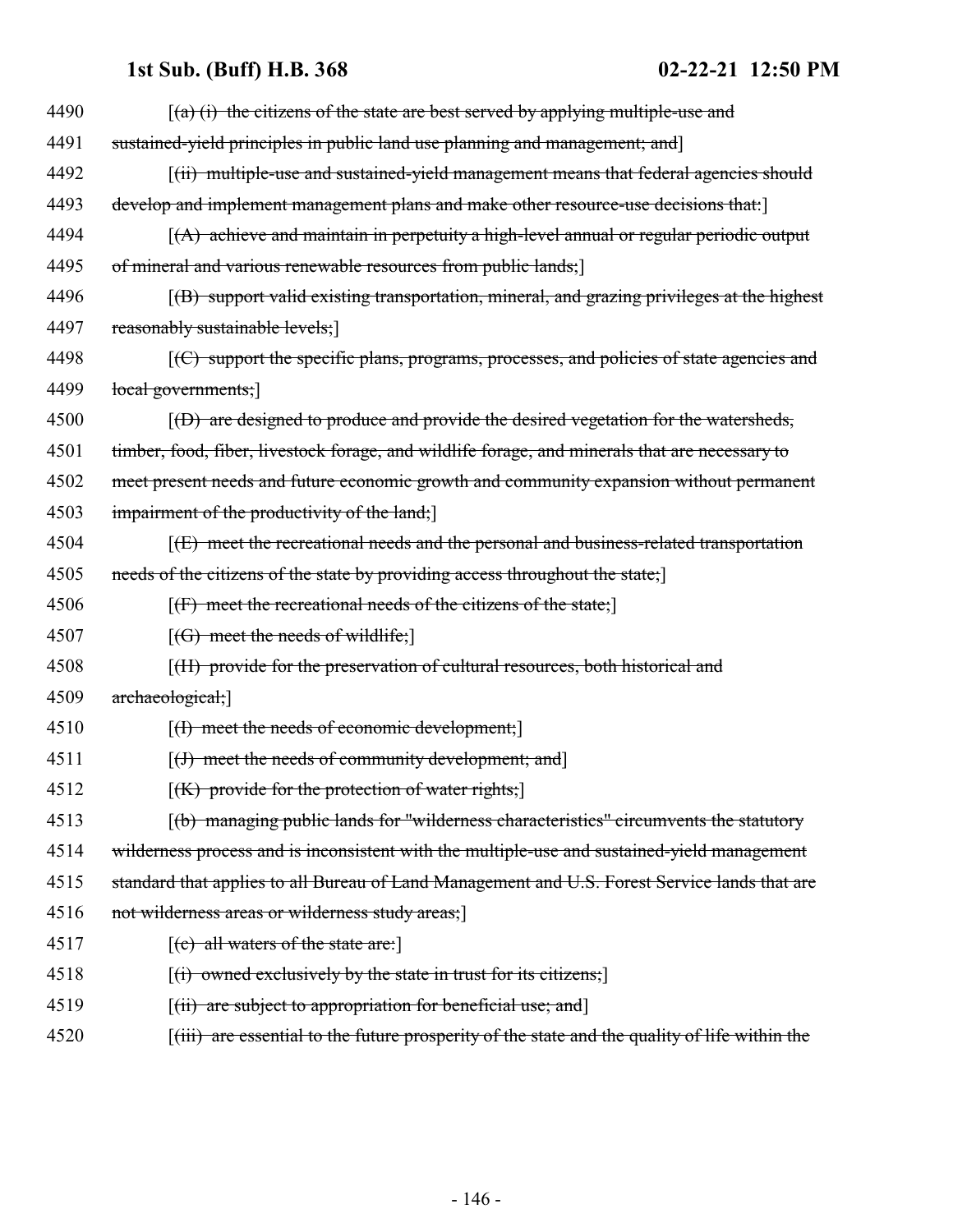| 4521 | state;]                                                                                                |
|------|--------------------------------------------------------------------------------------------------------|
| 4522 | $[(d)$ the state has the right to develop and use its entitlement to interstate rivers;                |
| 4523 | $\mathcal{F}(e)$ all water rights desired by the federal government must be obtained through the       |
| 4524 | state water appropriation system;                                                                      |
| 4525 | [(f) land management and resource-use decisions which affect federal lands should                      |
| 4526 | give priority to and support the purposes of the compact between the state and the United              |
| 4527 | States related to school and institutional trust lands;                                                |
| 4528 | $(q)$ development of the solid, fluid, and gaseous mineral resources of the state is an                |
| 4529 | important part of the economy of the state, and of local regions within the state;                     |
| 4530 | [(h) the state should foster and support industries that take advantage of the state's                 |
| 4531 | outstanding opportunities for outdoor recreation;                                                      |
| 4532 | $f(t)$ wildlife constitutes an important resource and provides recreational and economic               |
| 4533 | opportunities for the state's citizens;                                                                |
| 4534 | $\left[\right(\right)$ proper stewardship of the land and natural resources is necessary to ensure the |
| 4535 | health of the watersheds, timber, forage, and wildlife resources to provide for a continuous           |
| 4536 | supply of resources for the people of the state and the people of the local communities who            |
| 4537 | depend on these resources for a sustainable economy;                                                   |
| 4538 | $[(k)$ forests, rangelands, timber, and other vegetative resources:                                    |
| 4539 | $[(i)$ provide forage for livestock;                                                                   |
| 4540 | $[(ii)$ provide forage and habitat for wildlife;                                                       |
| 4541 | $[(iii)$ provide resources for the state's timber and logging industries;                              |
| 4542 | $[(iv)$ contribute to the state's economic stability and growth; and                                   |
| 4543 | $[(v)$ are important for a wide variety of recreational pursuits;                                      |
| 4544 | $\left  \frac{1}{1} \right $ management programs and initiatives that improve watersheds, forests, and |
| 4545 | increase forage for the mutual benefit of wildlife species and livestock, logging, and other           |
| 4546 | agricultural industries by utilizing proven techniques and tools are vital to the state's economy      |
| 4547 | and the quality of life in Utah; and                                                                   |
| 4548 | $\lceil (m) (i) \rceil$ land management plans, programs, and initiatives should provide that the       |
| 4549 | amount of domestic livestock forage, expressed in animal unit months, for permitted, active            |
| 4550 | use as well as the wildlife forage included in that amount, be no less than the maximum                |
| 4551 | number of animal unit months sustainable by range conditions in grazing allotments and                 |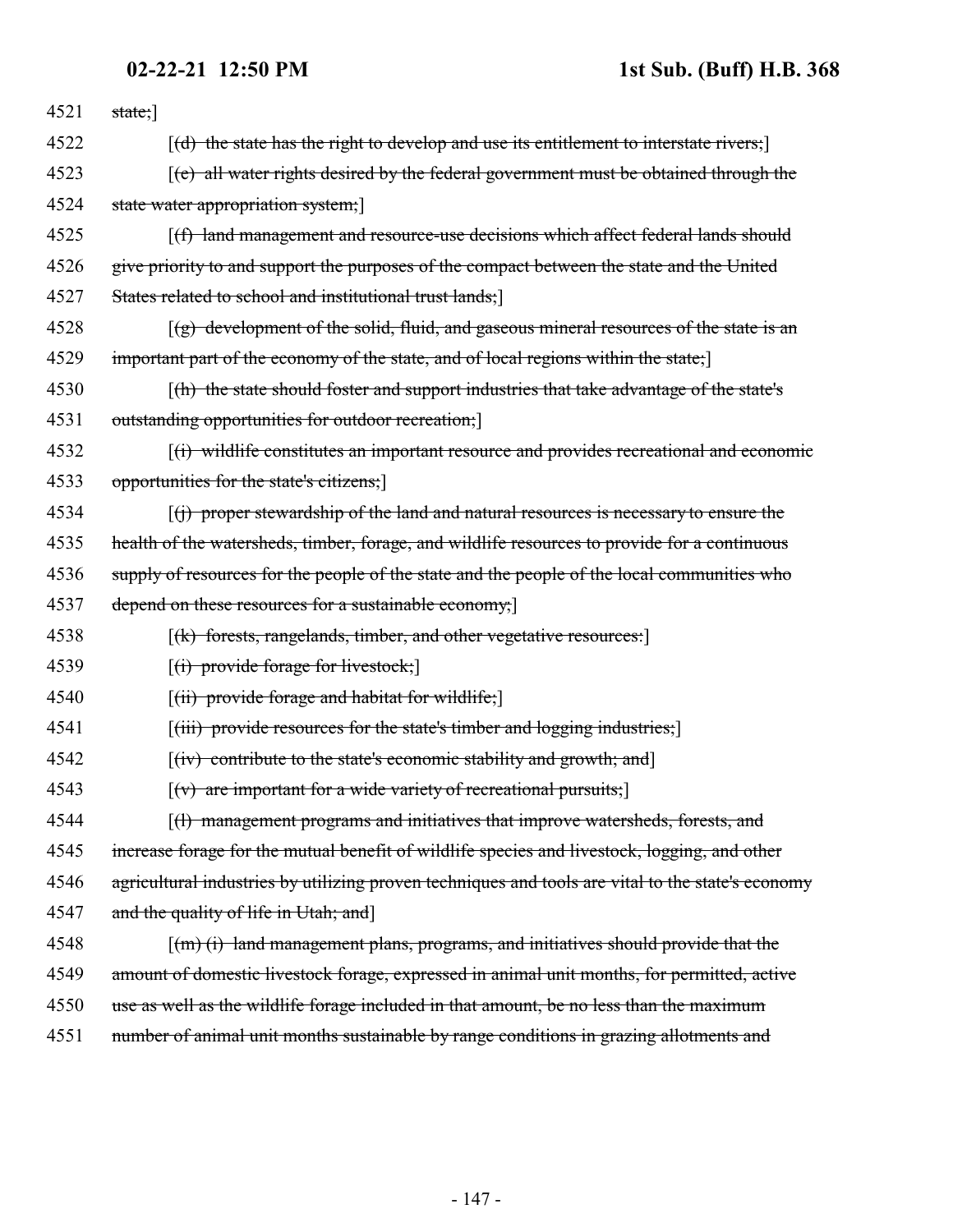districts, based on an on-the-ground and scientific analysis;] 4553 [(ii) the state opposes the relinquishment or retirement of grazing animal unit months in favor of conservation, wildlife, and other uses;]  $\left[\left(\text{iii}\right) (A)\right]$  the state favors the best management practices that are jointly sponsored by 4556 cattlemen's, sportsmen's, and wildlife management groups such as chaining, logging, seeding, burning, and other direct soil and vegetation prescriptions that are demonstrated to restore forest and rangeland health, increase forage, and improve watersheds in grazing districts and allotments for the mutual benefit of domestic livestock and wildlife;] 4560 [(B) when practices described in Subsection  $(6)(m)(iii)(A)$  increase a grazing allotment's forage beyond the total permitted forage use that was allocated to that allotment in the last federal land use plan or allotment management plan still in existence as of January 1, 2005, a reasonable and fair portion of the increase in forage beyond the previously allocated 4564 total permitted use should be allocated to wildlife as recommended by a joint, evenly balanced committee of livestock and wildlife representatives that is appointed and constituted by the 4566 governor for that purpose; [(C) the state favors quickly and effectively adjusting wildlife population goals and population census numbers in response to variations in the amount of available forage caused by drought or other climatic adjustments, and state agencies responsible for managing wildlife population goals and population census numbers will give due regard to both the needs of the 4571 livestock industry and the need to prevent the decline of species to a point where listing under 4572 the terms of the Endangered Species Act when making such adjustments; 4573 [(iv) the state opposes the transfer of grazing animal unit months to wildlife for supposed reasons of rangeland health;] [(v) reductions in domestic livestock animal unit months must be temporary and scientifically based upon rangeland conditions;] [(vi) policies, plans, programs, initiatives, resource management plans, and forest plans may not allow the placement of grazing animal unit months in a suspended use category unless there is a rational and scientific determination that the condition of the rangeland allotment or district in question will not sustain the animal unit months sought to be placed in suspended 4581 use;] 4582 [(vii) any grazing animal unit months that are placed in a suspended use category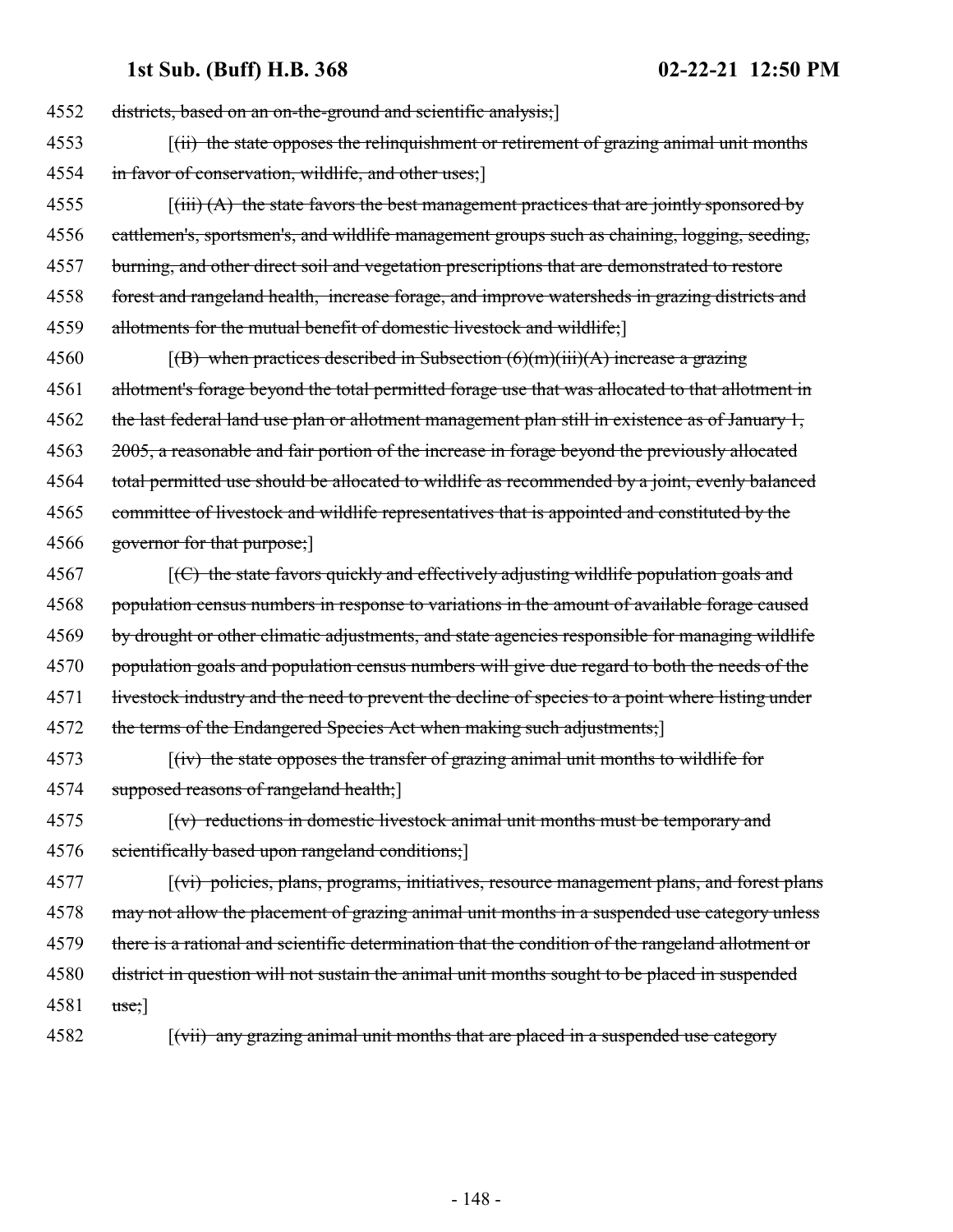4583 should be returned to active use when range conditions improve;

- 4584 [(viii) policies, plans, programs, and initiatives related to vegetation management 4585 should recognize and uphold the preference for domestic grazing over alternate forage uses in 4586 established grazing districts while upholding management practices that optimize and expand 4587 forage for grazing and wildlife in conjunction with state wildlife management plans and
- 4588 programs in order to provide maximum available forage for all uses; and]
- $(4589)$  [(ix) in established grazing districts, animal unit months that have been reduced due to 4590 rangeland health concerns should be restored to livestock when rangeland conditions improve, 4591 and should not be converted to wildlife use.]
- 4592 [(7) The state planning coordinator shall recognize and promote the following findings 4593 in the preparation of any policies, plans, programs, processes, or desired outcomes relating to 4594 federal lands and natural resources on federal lands under this section:]
- 4595  $(a)$  as a coholder of R.S. 2477 rights-of-way with the counties, the state supports its 4596 recognition by the federal government and the public use of R.S. 2477 rights-of-way and urges 4597 the federal government to fully recognize the rights-of-way and their use by the public as 4598 expeditiously as possible;]
- 4599 [(b) it is the policy of the state to use reasonable administrative and legal measures to 4600 protect and preserve valid existing rights-of-way granted by Congress under R.S. 2477, and to 4601 support and work in conjunction with counties to redress cases where R.S. 2477 rights-of-way 4602 are not recognized or are impaired; and
- 4603 [(c) transportation and access routes to and across federal lands, including all 4604 rights-of-way vested under R.S. 2477, are vital to the state's economy and to the quality of life 4605 in the state, and must provide, at a minimum, a network of roads throughout the resource 4606 planning area that provides for:
- 4607 [(i) movement of people, goods, and services across public lands;
- 4608 [(ii) reasonable access to a broad range of resources and opportunities throughout the 4609 resource planning area, including:
- $4610$  [(A) livestock operations and improvements;]
- 4611 [(B) solid, fluid, and gaseous mineral operations;
- 4612 *(C) recreational opportunities and operations, including motorized and nonmotorized* 4613 recreation;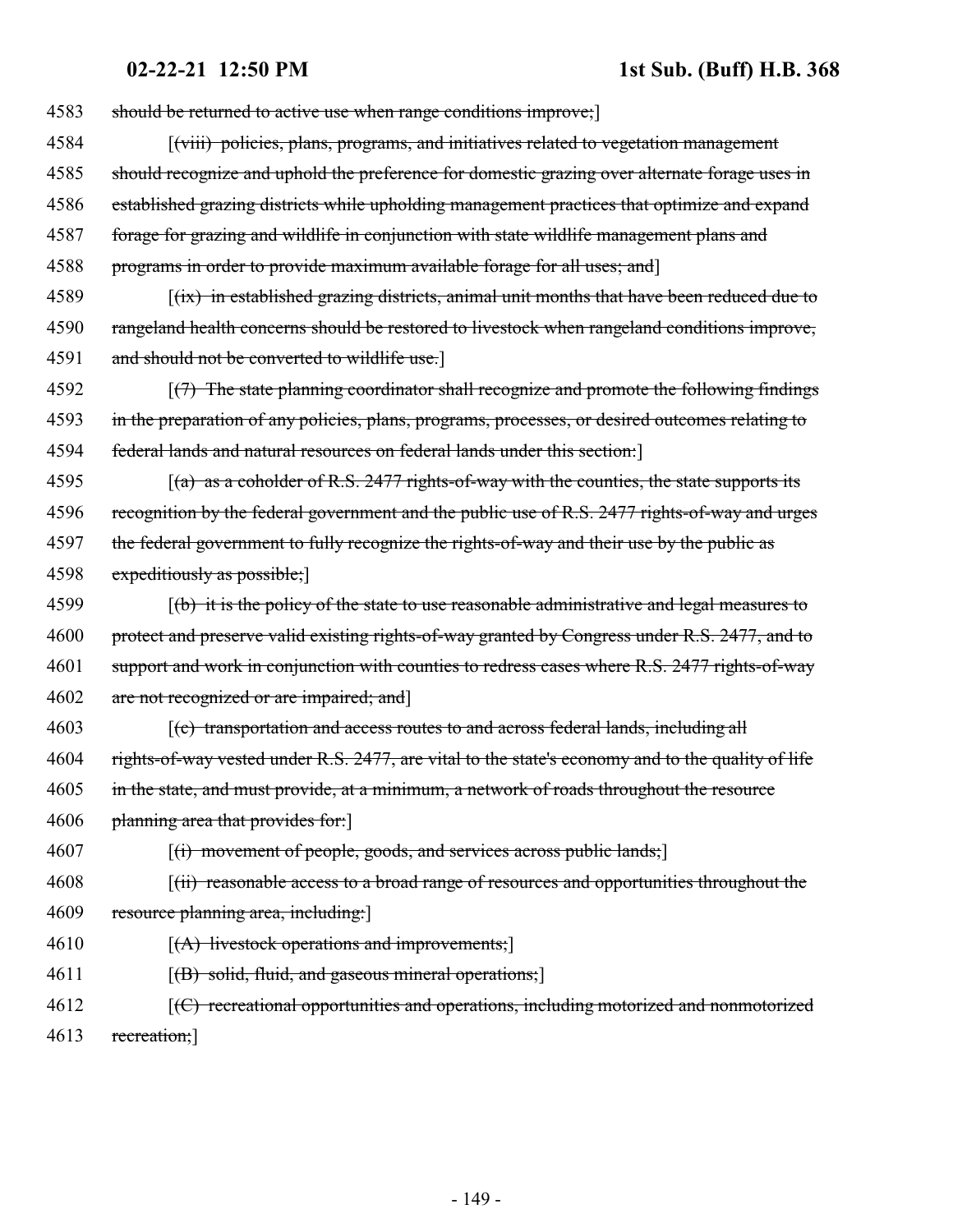| 4614 | $[$ (D) search and rescue needs; $]$                                                                              |
|------|-------------------------------------------------------------------------------------------------------------------|
| 4615 | [(E) public safety needs; and]                                                                                    |
| 4616 | $[f]$ access for transportation of wood products to market;                                                       |
| 4617 | [(iii) access to federal lands for people with disabilities and the elderly, and                                  |
| 4618 | $f(iv)$ access to state lands and school and institutional trust lands to accomplish the                          |
| 4619 | purposes of those lands.                                                                                          |
| 4620 | $(8)$ The state planning coordinator shall recognize and promote the following findings                           |
| 4621 | in the preparation of any plans, policies, programs, processes, or desired outcomes relating to                   |
| 4622 | federal lands and natural resources on federal lands pursuant to this section:                                    |
| 4623 | $(a)$ the state's support for the addition of a river segment to the National Wild and                            |
| 4624 | Scenic Rivers System, 16 U.S.C. Sec. 1271 et seq., will be withheld until:                                        |
| 4625 | $\left[\right(\mathbf{i})$ it is clearly demonstrated that water is present and flowing at all times;             |
| 4626 | $(iii)$ it is clearly demonstrated that the required water-related value is considered                            |
| 4627 | outstandingly remarkable within a region of comparison consisting of one of the three                             |
| 4628 | physiographic provinces in the state, and that the rationale and justification for the conclusions                |
| 4629 | are disclosed;                                                                                                    |
| 4630 | $\left[\left(iii\right)\right]$ it is clearly demonstrated that the inclusion of each river segment is consistent |
| 4631 | with the plans and policies of the state and the county or counties where the river segment is                    |
| 4632 | located as those plans and policies are developed according to Subsection $(3)$ ;                                 |
| 4633 | $\left[\frac{div}{dv}\right]$ the effects of the addition upon the local and state economies, agricultural and    |
| 4634 | industrial operations and interests, outdoor recreation, water rights, water quality, water                       |
| 4635 | resource planning, and access to and across river corridors in both upstream and downstream                       |
| 4636 | directions from the proposed river segment have been evaluated in detail by the relevant federal                  |
| 4637 | $\frac{1}{\text{agency}}$                                                                                         |
| 4638 | $\lceil (v) \rceil$ it is clearly demonstrated that the provisions and terms of the process for review of         |
| 4639 | potential additions have been applied in a consistent manner by all federal agencies;                             |
| 4640 | $\lceil$ (vi) the rationale and justification for the proposed addition, including a comparison                   |
| 4641 | with protections offered by other management tools, is clearly analyzed within the multiple-use                   |
| 4642 | mandate, and the results disclosed;                                                                               |
| 4643 | [(vii) it is clearly demonstrated that the federal agency with management authority over                          |
| 4644 | the river segment, and which is proposing the segment for inclusion in the National Wild and                      |
|      |                                                                                                                   |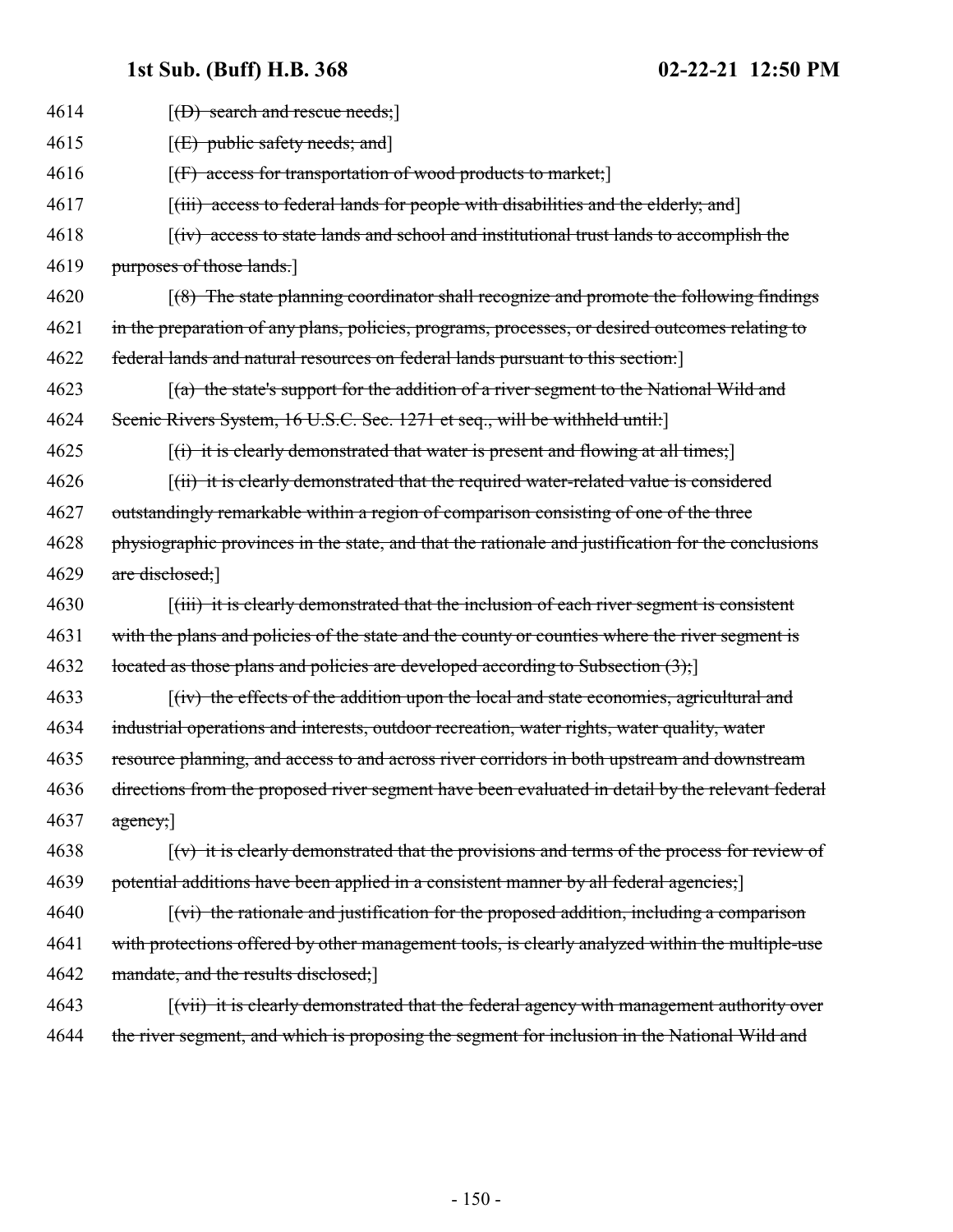| 4645 | Scenic River System will not use the actual or proposed designation as a basis to impose                    |
|------|-------------------------------------------------------------------------------------------------------------|
| 4646 | management standards outside of the federal land management plan;                                           |
| 4647 | [(viii) it is clearly demonstrated that the terms and conditions of the federal land and                    |
| 4648 | resource management plan containing a recommendation for inclusion in the National Wild                     |
| 4649 | and Scenic River System:                                                                                    |
| 4650 | $(A)$ evaluates all eligible river segments in the resource planning area completely and                    |
| 4651 | fully for suitability for inclusion in the National Wild and Scenic River System;                           |
| 4652 | (B) does not suspend or terminate any studies for inclusion in the National Wild and                        |
| 4653 | Scenic River System at the eligibility phase;                                                               |
| 4654 | $\left[\left(\text{C}\right)$ fully disclaims any interest in water rights for the recommended segment as a |
| 4655 | result of the adoption of the plan; and                                                                     |
| 4656 | $(6)$ fully disclaims the use of the recommendation for inclusion in the National Wild                      |
| 4657 | and Scenic River System as a reason or rationale for an evaluation of impacts by proposals for              |
| 4658 | projects upstream, downstream, or within the recommended segment;]                                          |
| 4659 | $f(x)$ it is clearly demonstrated that the agency with management authority over the                        |
| 4660 | river segment commits not to use an actual or proposed designation as a basis to impose Visual              |
| 4661 | Resource Management Class I or II management prescriptions that do not comply with the                      |
| 4662 | provisions of Subsection $(8)(t)$ ; and                                                                     |
| 4663 | $(x)$ it is clearly demonstrated that including the river segment and the terms and                         |
| 4664 | conditions for managing the river segment as part of the National Wild and Scenic River                     |
| 4665 | System will not prevent, reduce, impair, or otherwise interfere with:                                       |
| 4666 | $(A)$ the state and its citizens' enjoyment of complete and exclusive water rights in and                   |
| 4667 | to the rivers of the state as determined by the laws of the state; or                                       |
| 4668 | $[$ (B) local, state, regional, or interstate water compacts to which the state or any county               |
| 4669 | is a party;]                                                                                                |
| 4670 | (b) the conclusions of all studies related to potential additions to the National Wild                      |
| 4671 | and Scenic River System, 16 U.S.C. Sec. 1271 et seq., are submitted to the state for review and             |
| 4672 | action by the Legislature and governor, and the results, in support of or in opposition to, are             |
| 4673 | included in any planning documents or other proposals for addition and are forwarded to the                 |
| 4674 | United States Congress;                                                                                     |
| 4675 | [(c) the state's support for designation of an Area of Critical Environmental Concern                       |
|      |                                                                                                             |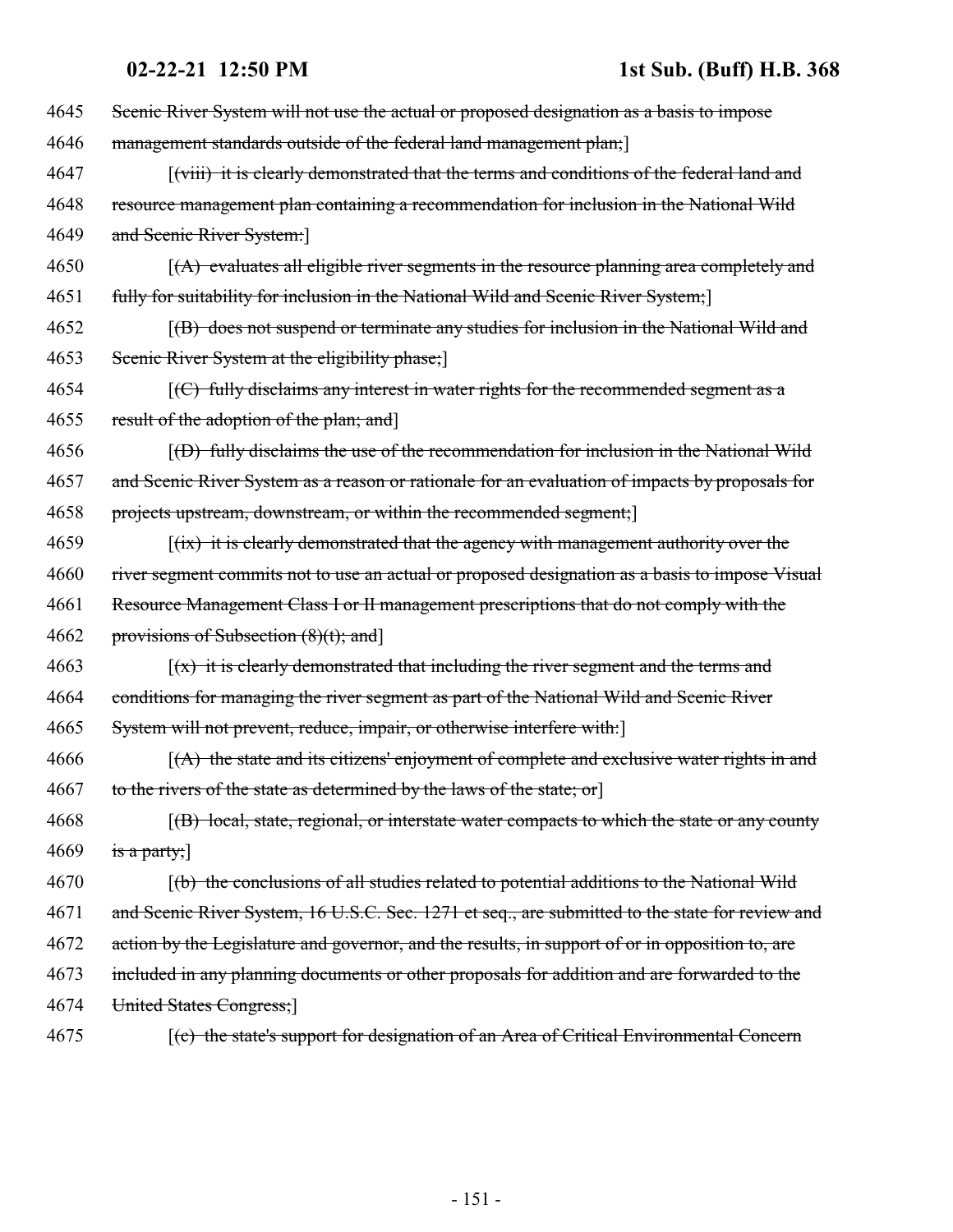4676 (ACEC), as defined in 43 U.S.C. Sec. 1702, within federal land management plans will be 4677 withheld until:]

4678 [(i) it is clearly demonstrated that the proposed area satisfies all the definitional 4679 requirements of the Federal Land Policy and Management Act of 1976, 43 U.S.C. Sec.  $4680 \quad \frac{1702(a)}{1}$ 

4681 [(ii) it is clearly demonstrated that the area proposed for designation as an ACEC is 4682 limited in geographic size and that the proposed management prescriptions are limited in scope 4683 to the minimum necessary to specifically protect and prevent irreparable damage to the relevant 4684 and important values identified, or limited in geographic size and management prescriptions to 4685 the minimum required to specifically protect human life or safety from natural hazards;

4686 [(iii) it is clearly demonstrated that the proposed area is limited only to areas that are 4687 already developed or used or to areas where no development is required;

4688 [(iv) it is clearly demonstrated that the proposed area contains relevant and important historic, cultural or scenic values, fish or wildlife resources, or natural processes which are unique or substantially significant on a regional basis, or contain natural hazards which significantly threaten human life or safety;]

 [(v) the federal agency has analyzed regional values, resources, processes, or hazards for irreparable damage and its potential causes resulting from potential actions which are consistent with the multiple-use, sustained-yield principles, and the analysis describes the rationale for any special management attention required to protect, or prevent irreparable 4696 damage to the values, resources, processes, or hazards;

4697 [(vi) it is clearly demonstrated that the proposed designation is consistent with the 4698 plans and policies of the state and of the county where the proposed designation is located as 4699 those plans and policies are developed according to Subsection  $(3)$ ;

4700 [(vii) it is clearly demonstrated that the proposed ACEC designation will not be applied 4701 redundantly over existing protections provided by other state and federal laws for federal lands 4702 or resources on federal lands, and that the federal statutory requirement for special management 4703 attention for a proposed ACEC will discuss and justify any management requirements needed 4704 in addition to those specified by the other state and federal laws;

4705 [(viii) the difference between special management attention required for an ACEC and 4706 normal multiple-use management has been identified and justified, and that any determination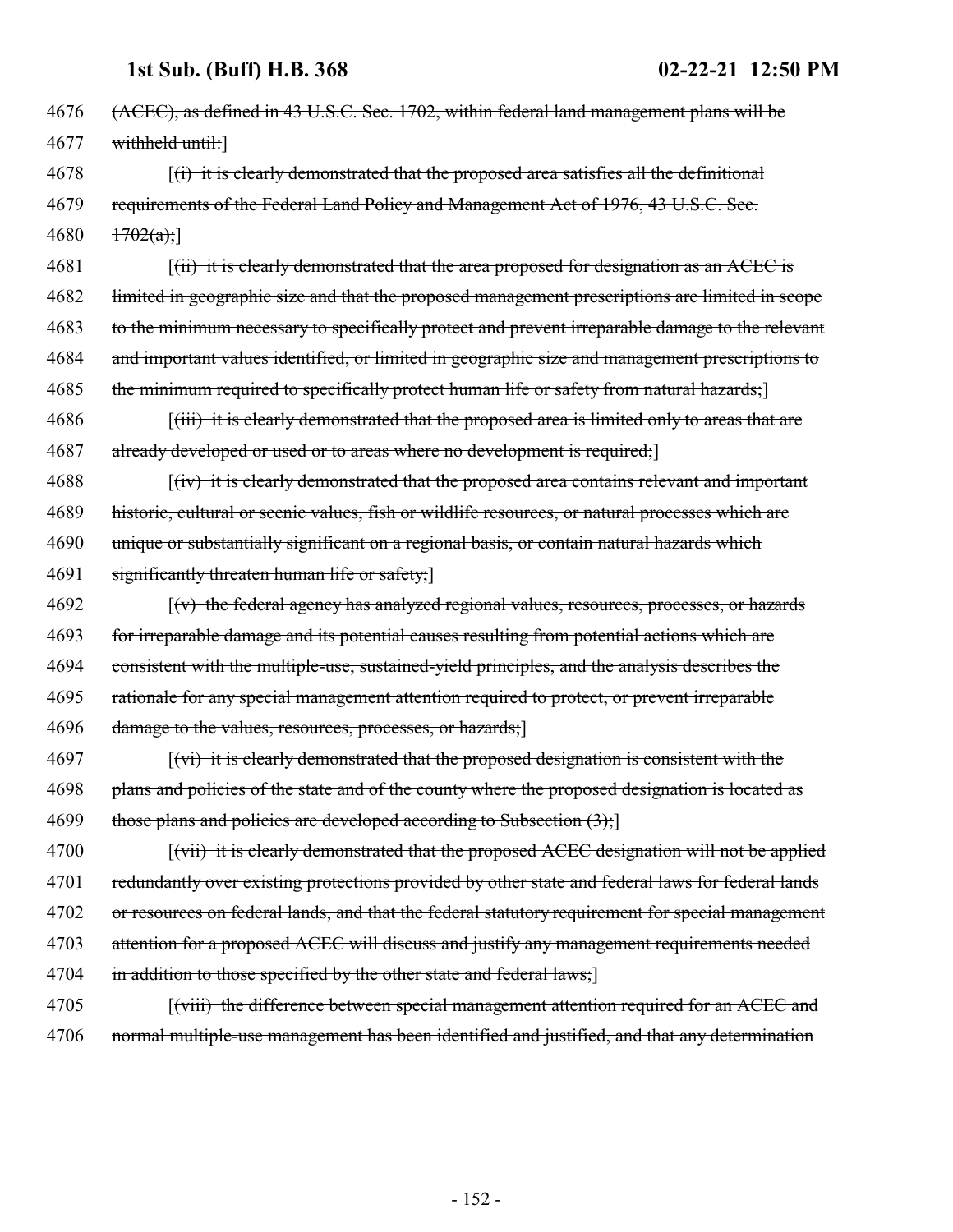| 4707 | of irreparable damage has been analyzed and justified for short and long-term horizons;                       |
|------|---------------------------------------------------------------------------------------------------------------|
| 4708 | $[(ix)$ it is clearly demonstrated that the proposed designation.                                             |
| 4709 | $[(A)$ is not a substitute for a wilderness suitability recommendation;                                       |
| 4710 | $\vert$ (B) is not a substitute for managing areas inventoried for wilderness characteristics                 |
| 4711 | after 1993 under the BLM interim management plan for valid wilderness study areas; and                        |
| 4712 | $\left[\left(\frac{C}{C}\right)$ it is not an excuse or justification to apply de facto wilderness management |
| 4713 | standards; and]                                                                                               |
| 4714 | $(x)$ the conclusions of all studies are submitted to the state, as a cooperating agency,                     |
| 4715 | for review, and the results, in support of or in opposition to, are included in all planning                  |
| 4716 | documents;                                                                                                    |
| 4717 | [(d) sufficient federal lands are made available for government-to-government                                 |
| 4718 | exchanges of school and institutional trust lands and federal lands without regard for a                      |
| 4719 | resource-to-resource correspondence between the surface or mineral characteristics of the                     |
| 4720 | offered trust lands and the offered federal lands;                                                            |
| 4721 | $\left[\text{(e)}\right]$ federal agencies should support government-to-government exchanges of land          |
| 4722 | with the state based on a fair process of valuation which meets the fiduciary obligations of both             |
| 4723 | the state and federal governments toward trust lands management, and which assures that                       |
| 4724 | revenue authorized by federal statute to the state from mineral or timber production, present or              |
| 4725 | future, is not diminished in any manner during valuation, negotiation, or implementation                      |
| 4726 | $processes$ ;                                                                                                 |
| 4727 | $(f)$ agricultural and grazing lands should continue to produce the food and fiber                            |
| 4728 | needed by the citizens of the state and the nation, and the rural character and open landscape of             |
| 4729 | rural Utah should be preserved through a healthy and active agricultural and grazing industry,                |
| 4730 | consistent with private property rights and state fiduciary duties;                                           |
| 4731 | $\lceil (g) \rceil$ the resources of the forests and rangelands of the state should be integrated as part     |
| 4732 | of viable, robust, and sustainable state and local economies, and available forage should be                  |
| 4733 | evaluated for the full complement of herbivores the rangelands can support in a sustainable                   |
| 4734 | manner, and forests should contain a diversity of timber species, and disease or insect                       |
| 4735 | infestations in forests should be controlled using logging or other best management practices;                |
| 4736 | $\lceil$ (h) the state opposes any additional evaluation of national forest service lands as                  |
| 4737 | "roadless" or "unroaded" beyond the forest service's second roadless area review evaluation and               |
|      |                                                                                                               |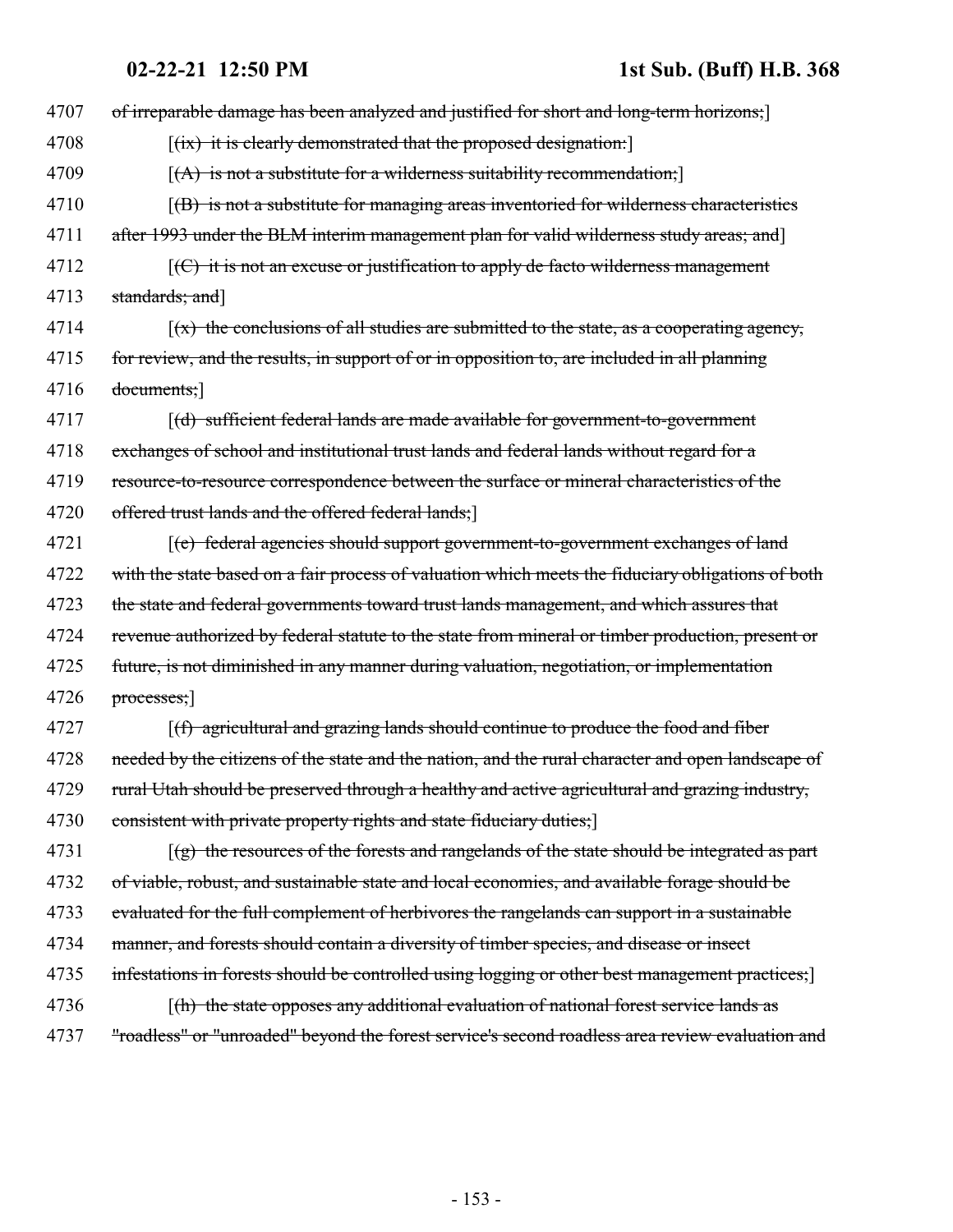| 4738 | opposes efforts by agencies to specially manage those areas in a way that.                                      |
|------|-----------------------------------------------------------------------------------------------------------------|
| 4739 | $f(t)$ closes or declassifies existing roads unless multiple side by side roads exist running                   |
| 4740 | to the same destination and state and local governments consent to close or declassify the extra                |
| 4741 | $\text{roads}$ ;                                                                                                |
| 4742 | $\left[\left(\text{iii}\right)$ permanently bars travel on existing roads;                                      |
| 4743 | [(iii) excludes or diminishes traditional multiple-use activities, including grazing and                        |
| 4744 | proper forest harvesting;                                                                                       |
| 4745 | $f(iv)$ interferes with the enjoyment and use of valid, existing rights, including water                        |
| 4746 | rights, local transportation plan rights, R.S. 2477 rights, grazing allotment rights, and mineral               |
| 4747 | leasing rights; or                                                                                              |
| 4748 | $\lceil (v) \rceil$ prohibits development of additional roads reasonably necessary to pursue                    |
| 4749 | traditional multiple-use activities;                                                                            |
| 4750 | $\overline{f(t)}$ the state's support for any forest plan revision or amendment will be withheld until          |
| 4751 | the appropriate plan revision or plan amendment clearly demonstrates that:]                                     |
| 4752 | $f(i)$ established roads are not referred to as unclassified roads or a similar                                 |
| 4753 | classification;]                                                                                                |
| 4754 | [(ii) lands in the vicinity of established roads are managed under the multiple-use,                            |
| 4755 | sustained-yield management standard; and                                                                        |
| 4756 | [(iii) no roadless or unroaded evaluations or inventories are recognized or upheld                              |
| 4757 | beyond those that were recognized or upheld in the forest service's second roadless area review                 |
| 4758 | evaluation;]                                                                                                    |
| 4759 | $\lceil$ (i) the state's support for any recommendations made under the statutory requirement                   |
| 4760 | to examine the wilderness option during the revision of land and resource management plans                      |
| 4761 | by the U.S. Forest Service will be withheld until it is clearly demonstrated that:                              |
| 4762 | $\left[\right(\mathbf{r})$ the duly adopted transportation plans of the state and county or counties within the |
| 4763 | planning area are fully and completely incorporated into the baseline inventory of information                  |
| 4764 | from which plan provisions are derived;                                                                         |
| 4765 | [(ii) valid state or local roads and rights-of-way are recognized and not impaired in any                       |
| 4766 | way by the recommendations;                                                                                     |
| 4767 | [(iii) the development of mineral resources by underground mining is not affected by                            |
| 4768 | the recommendations;                                                                                            |
|      |                                                                                                                 |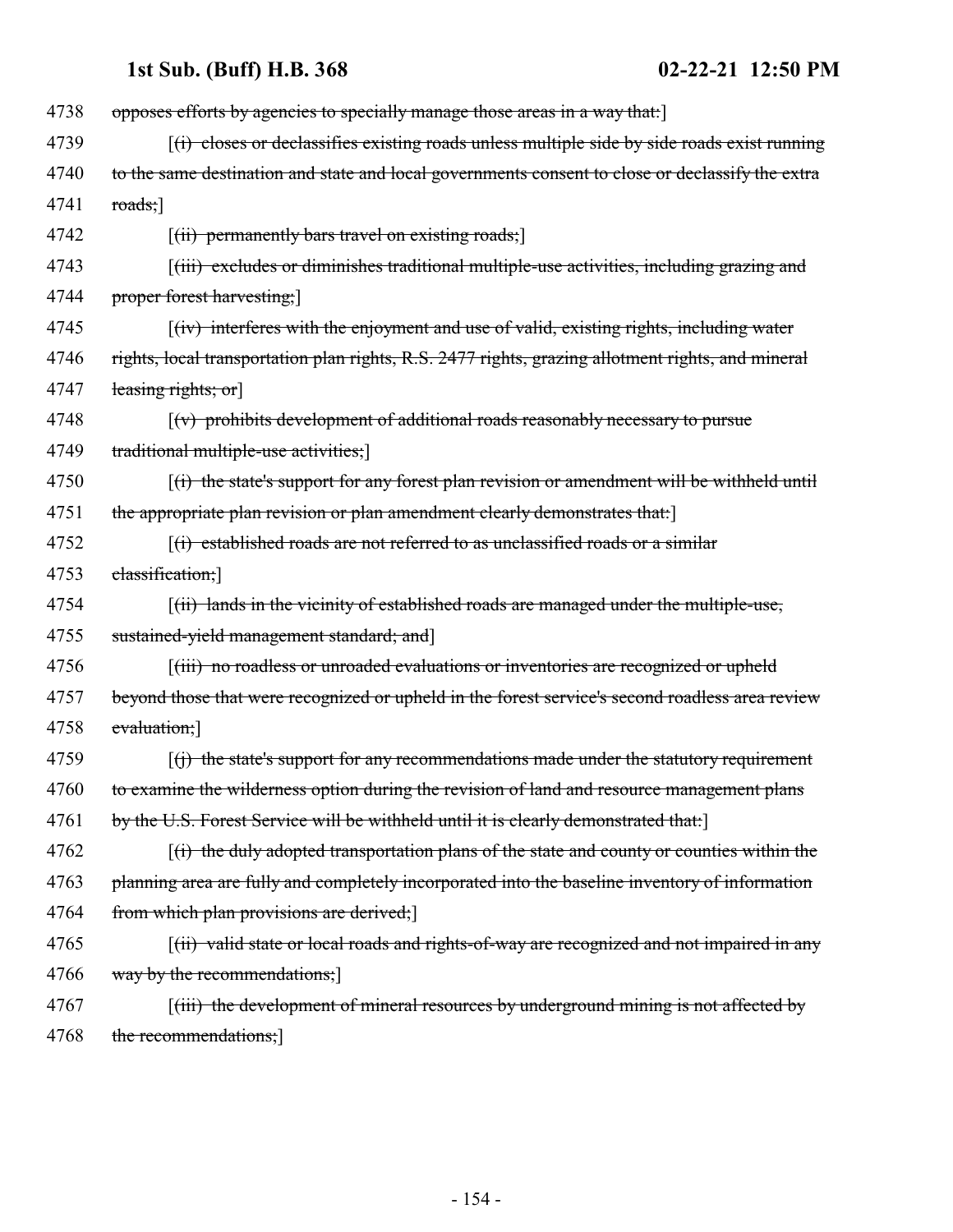| 4769 | $f(iv)$ the need for additional administrative or public roads necessary for the full use of     |
|------|--------------------------------------------------------------------------------------------------|
| 4770 | the various multiple-uses, including recreation, mineral exploration and development, forest     |
| 4771 | health activities, and grazing operations is not unduly affected by the recommendations;         |
| 4772 | $\lceil (v) \rceil$ analysis and full disclosure is made concerning the balance of multiple-use  |
| 4773 | management in the proposed areas, and that the analysis compares the full benefit of             |
| 4774 | multiple-use management to the recreational, forest health, and economic needs of the state and  |
| 4775 | the counties to the benefits of the requirements of wilderness management; and                   |
| 4776 | [(vi) the conclusions of all studies related to the requirement to examine the wilderness        |
| 4777 | option are submitted to the state for review and action by the Legislature and governor, and the |
| 4778 | results, in support of or in opposition to, are included in any planning documents or other      |
| 4779 | proposals that are forwarded to the United States Congress;                                      |
| 4780 | $f(k)$ the invasion of noxious weeds and undesirable invasive plant species into the state       |
| 4781 | should be reversed, their presence eliminated, and their return prevented;                       |
| 4782 | [(1) management and resource-use decisions by federal land management and                        |
| 4783 | regulatory agencies concerning the vegetative resources within the state should reflect serious  |
| 4784 | consideration of the proper optimization of the yield of water within the watersheds of the      |
| 4785 | $state;$ ]                                                                                       |
| 4786 | $\lceil (m)$ (i) it is the policy of the state that:                                             |
| 4787 | $(A)$ mineral and energy production and environmental protection are not mutually                |
| 4788 | $exclusive;$ ]                                                                                   |
| 4789 | $f(B)$ it is technically feasible to permit appropriate access to mineral and energy             |
| 4790 | resources while preserving nonmineral and nonenergy resources;]                                  |
| 4791 | [(C) resource management planning should seriously consider all available mineral and            |
| 4792 | energy resources;]                                                                               |
| 4793 | $(6)$ the development of the solid, fluid, and gaseous mineral resources of the state and        |
| 4794 | the renewable resources of the state should be encouraged;                                       |
| 4795 | $f(E)$ the waste of fluid and gaseous minerals within developed areas should be                  |
| 4796 | prohibited; and]                                                                                 |
| 4797 | ((F) requirements to mitigate or reclaim mineral development projects should be based            |
| 4798 | on credible evidence of significant impacts to natural or cultural resources;                    |
| 4799 | [(ii) the state's support for mineral development provisions within federal land                 |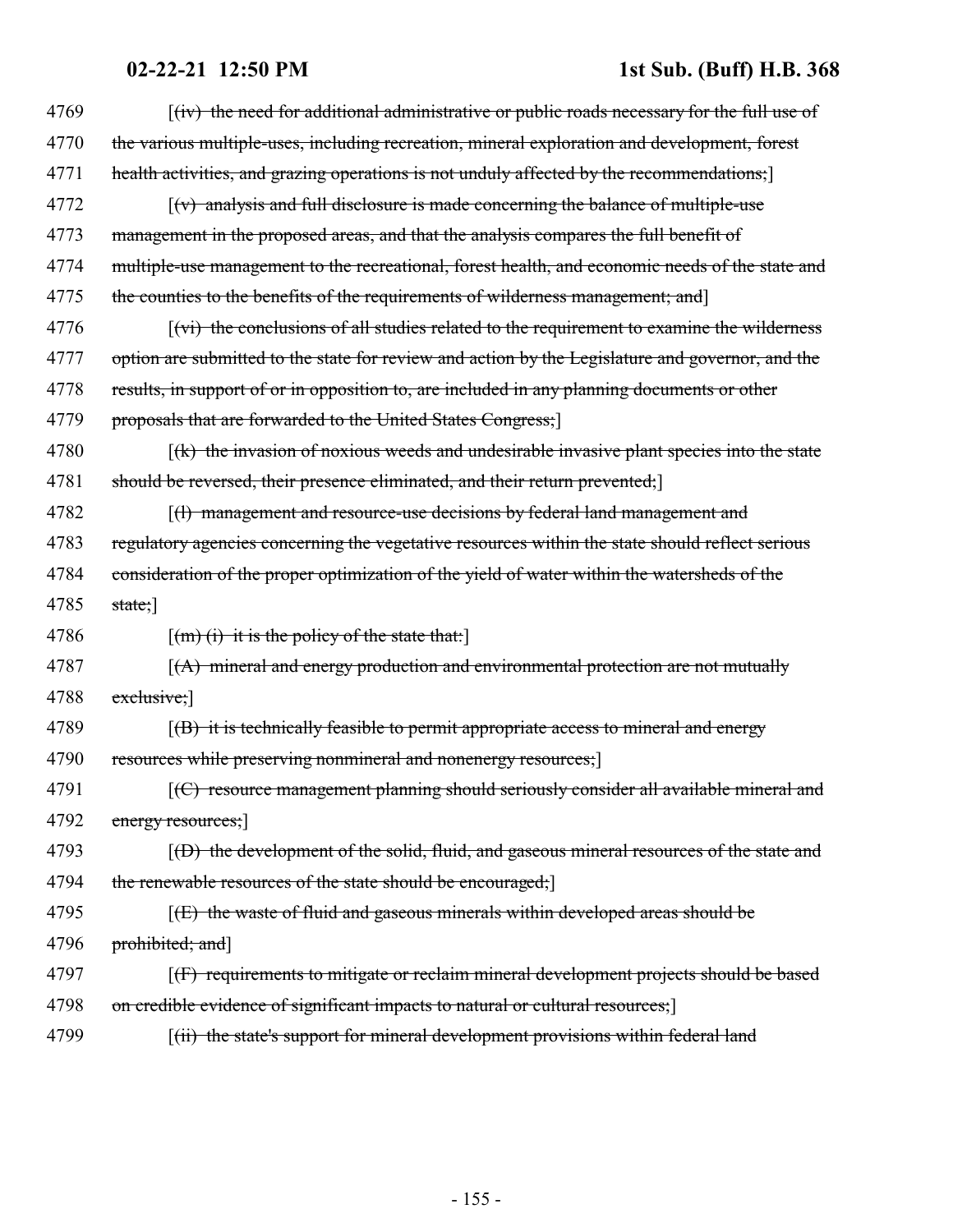| 4800 | management plans will be withheld until the appropriate land management plan environmental                  |
|------|-------------------------------------------------------------------------------------------------------------|
| 4801 | impact statement clearly demonstrates:                                                                      |
| 4802 | $[(A)$ that the authorized planning agency has:                                                             |
| 4803 | $(f)$ considered and evaluated the mineral and energy potential in all areas of the                         |
| 4804 | planning area as if the areas were open to mineral development under standard lease                         |
| 4805 | agreements; and                                                                                             |
| 4806 | [(H) evaluated any management plan prescription for its impact on the area's baseline                       |
| 4807 | mineral and energy potential;                                                                               |
| 4808 | $(f)$ that the development provisions do not unduly restrict access to public lands for                     |
| 4809 | energy exploration and development;                                                                         |
| 4810 | [(C) that the authorized planning agency has supported any closure of additional areas                      |
| 4811 | to mineral leasing and development or any increase of acres subject to no surface occupancy                 |
| 4812 | restrictions by adhering to:                                                                                |
| 4813 | $(f)$ the relevant provisions of the Federal Land Policy and Management Act of 1976,                        |
| 4814 | 43 U.S.C. Sec. 1701 et seq.;                                                                                |
| 4815 | [(II) other controlling mineral development laws; and]                                                      |
| 4816 | [(III) the controlling withdrawal and reporting procedures set forth in the Federal Land                    |
| 4817 | Policy and Management Act of 1976, 43 U.S.C. Sec. 1701 et seq.;                                             |
| 4818 | $[$ (D) that the authorized planning agency evaluated whether to repeal any moratorium                      |
| 4819 | that may exist on the issuance of additional mining patents and oil and gas leases;]                        |
| 4820 | $[1]$ that the authorized planning agency analyzed all proposed mineral lease                               |
| 4821 | stipulations and considered adopting the least restrictive necessary to protect against damage to           |
| 4822 | other significant resource values;]                                                                         |
| 4823 | $[f]$ that the authorized planning agency evaluated mineral lease restrictions to                           |
| 4824 | determine whether to waive, modify, or make exceptions to the restrictions on the basis that                |
| 4825 | they are no longer necessary or effective;                                                                  |
| 4826 | $\left[\left(\text{G}\right)$ that the authorized federal agency analyzed all areas proposed for no surface |
| 4827 | occupancy restrictions, and that the analysis evaluated:                                                    |
| 4828 | $(1)$ whether directional drilling is economically feasible and ecologically necessary for                  |
| 4829 | each proposed no surface occupancy area;                                                                    |
| 4830 | [(II) whether the directional drilling feasibility analysis, or analysis of other                           |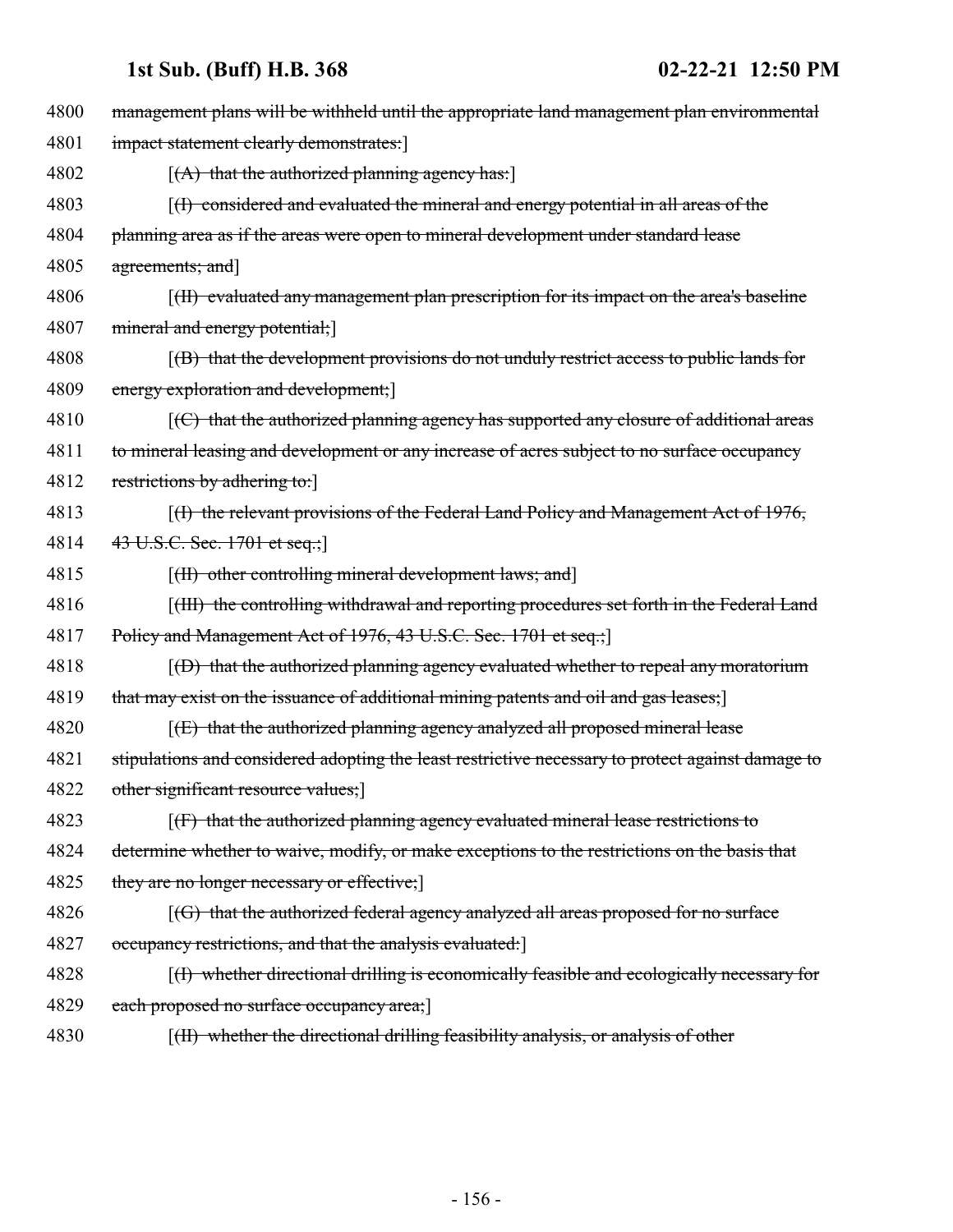| 4831 | management prescriptions, demonstrates that the proposed no surface occupancy prescription,      |
|------|--------------------------------------------------------------------------------------------------|
| 4832 | in effect, sterilizes the mineral and energy resources beneath the area; and]                    |
| 4833 | [(III) whether, if the minerals are effectively sterilized, the area must be reported as         |
| 4834 | withdrawn under the provisions of the Federal Land Policy and Management Act; and                |
| 4835 | [(H) that the authorized planning agency has evaluated all directional drilling                  |
| 4836 | requirements in no surface occupancy areas to determine whether directional drilling is feasible |
| 4837 | from an economic, ecological, and engineering standpoint;                                        |
| 4838 | [(n) motorized, human, and animal-powered outdoor recreation should be integrated                |
| 4839 | into a fair and balanced allocation of resources within the historical and cultural framework of |
| 4840 | multiple-uses in rural Utah, and outdoor recreation should be supported as part of a balanced    |
| 4841 | plan of state and local economic support and growth;]                                            |
| 4842 | $(6)$ off-highway vehicles should be used responsibly, the management of off-highway             |
| 4843 | vehicles should be uniform across all jurisdictions, and laws related to the use of off-highway  |
| 4844 | vehicles should be uniformly applied across all jurisdictions;                                   |
| 4845 | $(\phi)$ (i) rights-of-way granted and vested under the provisions of R.S. 2477 should be        |
| 4846 | preserved and acknowledged;                                                                      |
| 4847 | [(ii) land use management plans, programs, and initiatives should be consistent with             |
| 4848 | both state and county transportation plans developed according to Subsection (3) in order to     |
| 4849 | provide a network of roads throughout the planning area that provides for:                       |
| 4850 | $[(A)$ movement of people, goods, and services across public lands;                              |
| 4851 | $f(B)$ reasonable access to a broad range of resources and opportunities throughout the          |
| 4852 | planning area, including access to livestock, water, and minerals; [                             |
| 4853 | $[ (C)$ economic and business needs;                                                             |
| 4854 | $[$ (D) public safety; $]$                                                                       |
| 4855 | $[ (E)$ search and rescue;                                                                       |
| 4856 | $[f]$ access for people with disabilities and the elderly;                                       |
| 4857 | $[(G)$ access to state lands; and                                                                |
| 4858 | $[f]$ recreational opportunities;                                                                |
| 4859 | $(q)$ transportation and access provisions for all other existing routes, roads, and trails      |
| 4860 | across federal, state, and school trust lands within the state should be determined and          |
| 4861 | identified, and agreements should be executed and implemented, as necessary to fully authorize   |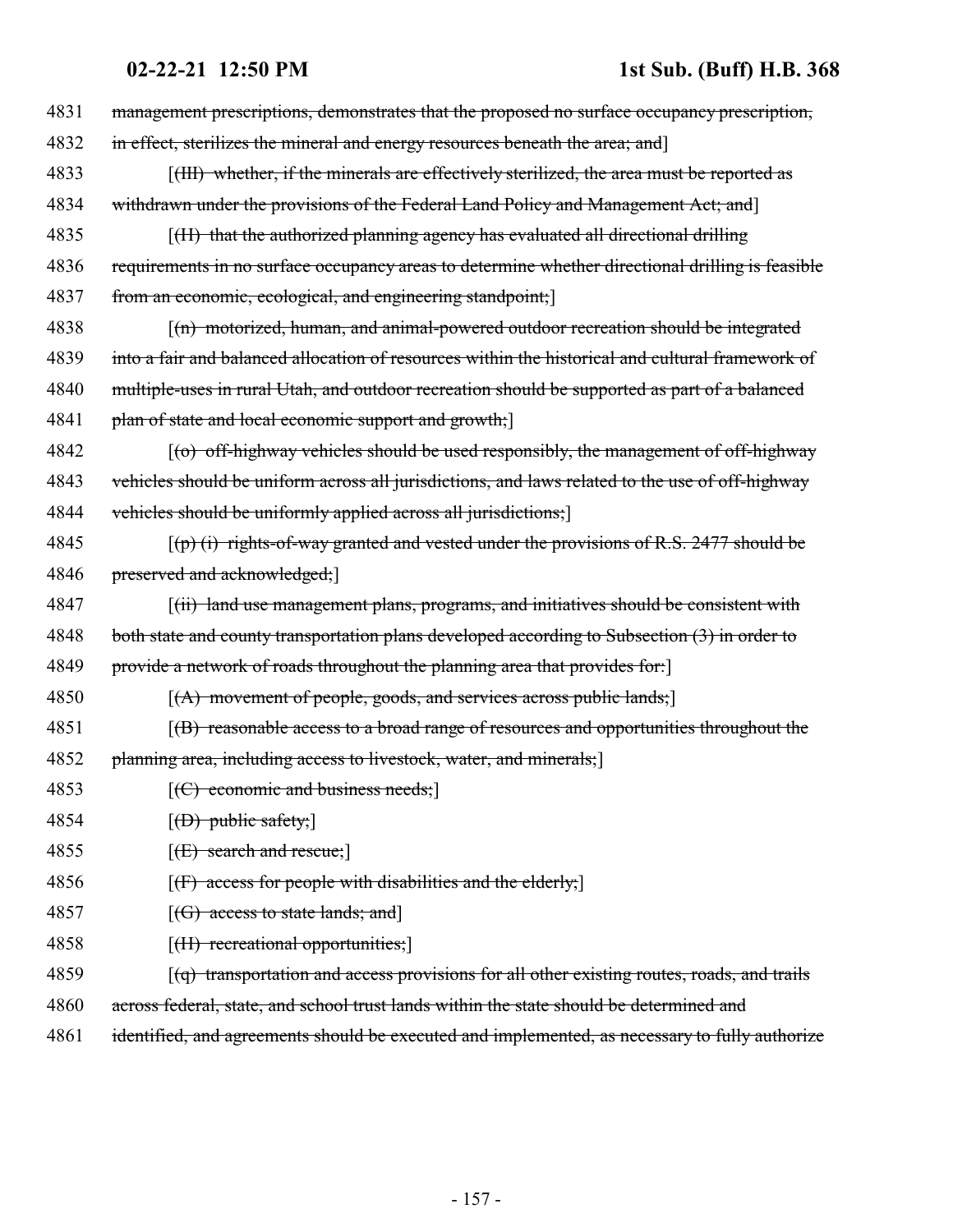4862 and determine responsibility for maintenance of all routes, roads, and trails;] 4863 [(r) the reasonable development of new routes and trails for motorized, human, and 4864 animal-powered recreation should be implemented; 4865 [(s) (i) forests, rangelands, and watersheds, in a healthy condition, are necessary and 4866 beneficial for wildlife, livestock grazing, and other multiple-uses; 4867 [(ii) management programs and initiatives that are implemented to increase forage for 4868 the mutual benefit of the agricultural industry, livestock operations, and wildlife species should 4869 utilize all proven techniques and tools; 4870 [(iii) the continued viability of livestock operations and the livestock industry should 4871 be supported on the federal lands within the state by management of the lands and forage 4872 resources, by the proper optimization of animal unit months for livestock, in accordance with 4873 the multiple-use provisions of the Federal Land Policy and Management Act of 1976, 43 4874 U.S.C. 1701 et seq., the provisions of the Taylor Grazing Act of 1934, 43 U.S.C. 315 et seq., 4875 and the provisions of the Public Rangelands Improvement Act of 1978, 43 U.S.C. 1901 et 4876  $seq$ ; 4877 [(iv) provisions for predator control initiatives or programs under the direction of state 4878 and local authorities should be implemented; and 4879 [(v) resource-use and management decisions by federal land management and 4880 regulatory agencies should support state-sponsored initiatives or programs designed to stabilize 4881 wildlife populations that may be experiencing a scientifically demonstrated decline in those 4882 populations; and] 4883 [(t) management and resource use decisions by federal land management and 4884 regulatory agencies concerning the scenic resources of the state must balance the protection of 4885 scenery with the full management requirements of the other authorized uses of the land under 4886 multiple-use management, and should carefully consider using Visual Resource Management 4887 Class I protection only for areas of inventoried Class A scenery or equivalent. 4888 [(9) Notwithstanding any provision of Section [63J-8-105.5](#page-184-0), the state is committed to 4889 establishing and administering an effective statewide conservation strategy for greater sage 4890 grouse.] 4891 [(10) Nothing contained in this section may be construed to restrict or supersede the 4892 planning powers conferred upon state departments, agencies, instrumentalities, or advisory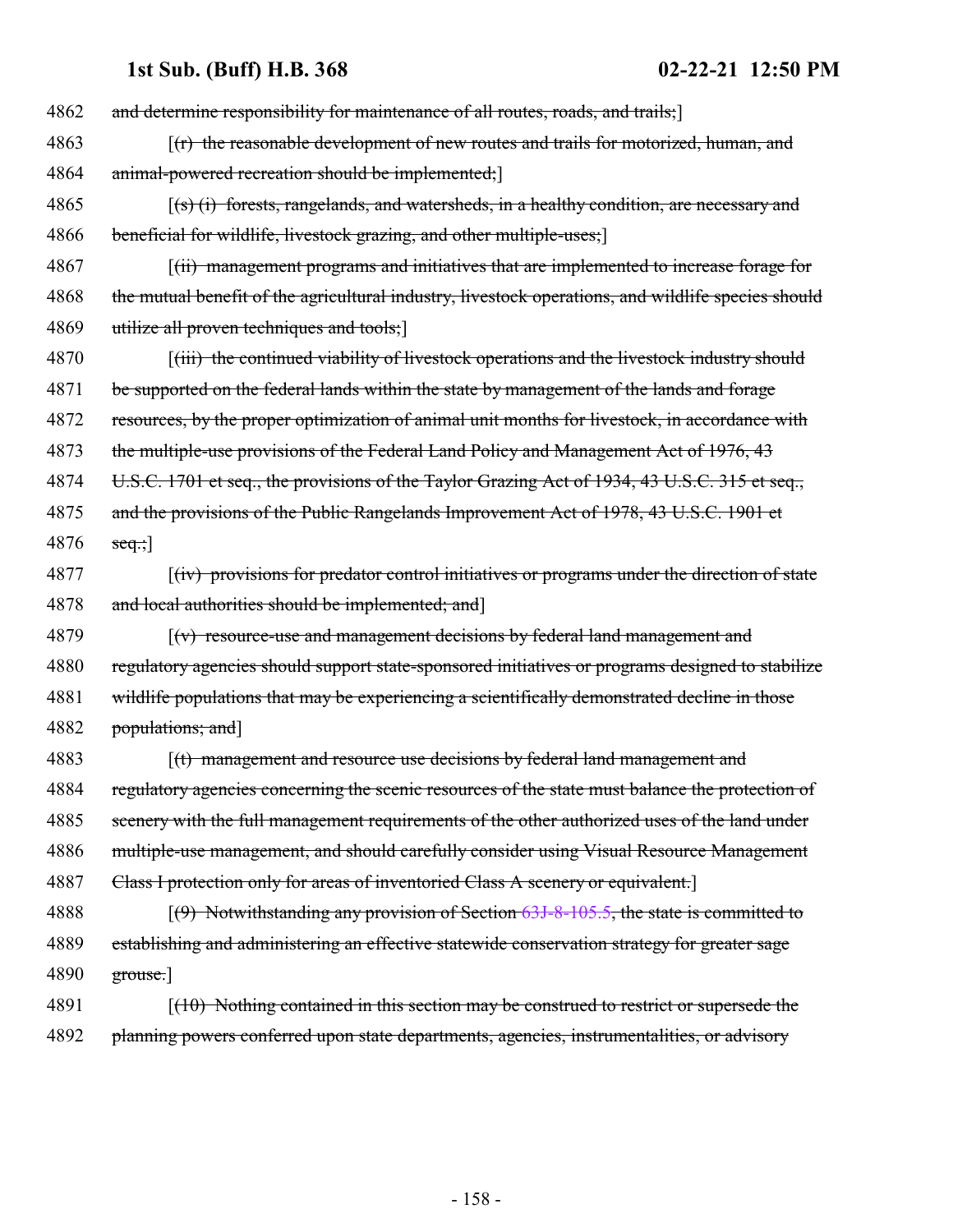| 4893 | councils of the state or the planning powers conferred upon political subdivisions by any other |
|------|-------------------------------------------------------------------------------------------------|
| 4894 | extting law.]                                                                                   |
| 4895 | $(11)$ Nothing in this section may be construed to affect any lands withdrawn from the          |
| 4896 | public domain for military purposes, which are administered by the United States Army, Air      |
| 4897 | Force, or Navy.]                                                                                |
| 4898 | Section 71. Section 63J-5-201 is amended to read:                                               |
| 4899 | 63J-5-201. Legislative appropriation subcommittees to review certain federal                    |
| 4900 | funds reauthorizations -- Executive appropriations review -- Legislative approval.              |
| 4901 | (1) The Governor's Office of [Management] Planning and Budget shall annually                    |
| 4902 | prepare and submit a federal funds request summary for each agency to the Legislative Fiscal    |
| 4903 | Analyst at the same time the governor submits the confidential draft budget under Section       |
| 4904 | 63J-1-201.                                                                                      |
| 4905 | (2) (a) The Legislative Fiscal Analyst, as directed by the Executive Appropriations             |
| 4906 | Committee, may include federal funds in the base budget appropriations act or acts, when those  |
| 4907 | acts are prepared as provided in JR3-2-402.                                                     |
| 4908 | (b) The Legislative Fiscal Analyst shall submit a federal funds request summary for             |
| 4909 | each agency to the legislative appropriations subcommittee responsible for that agency's budget |
| 4910 | for review during each annual general session.                                                  |
| 4911 | (3) Each legislative appropriations subcommittee shall review the federal funds request         |
| 4912 | summary and may:                                                                                |
| 4913 | (a) recommend that the agency accept the federal funds or participate in the federal            |
| 4914 | program for the fiscal year under consideration; or                                             |
| 4915 | (b) recommend that the agency not accept the federal funds or not participate in the            |
| 4916 | federal program for the fiscal year under consideration.                                        |
| 4917 | (4) The Legislative Executive Appropriations Committee shall:                                   |
| 4918 | (a) review each subcommittee's recommendation;                                                  |
| 4919 | (b) determine whether or not the agency should be authorized to accept the federal              |
| 4920 | funds or participate in the federal program; and                                                |
| 4921 | (c) direct the Legislative Fiscal Analyst to include or exclude those federal funds and         |
| 4922 | federal programs in an annual appropriations act for approval by the Legislature.               |
| 4923 | (5) Legislative approval of an appropriations act containing federal funds constitutes          |
|      |                                                                                                 |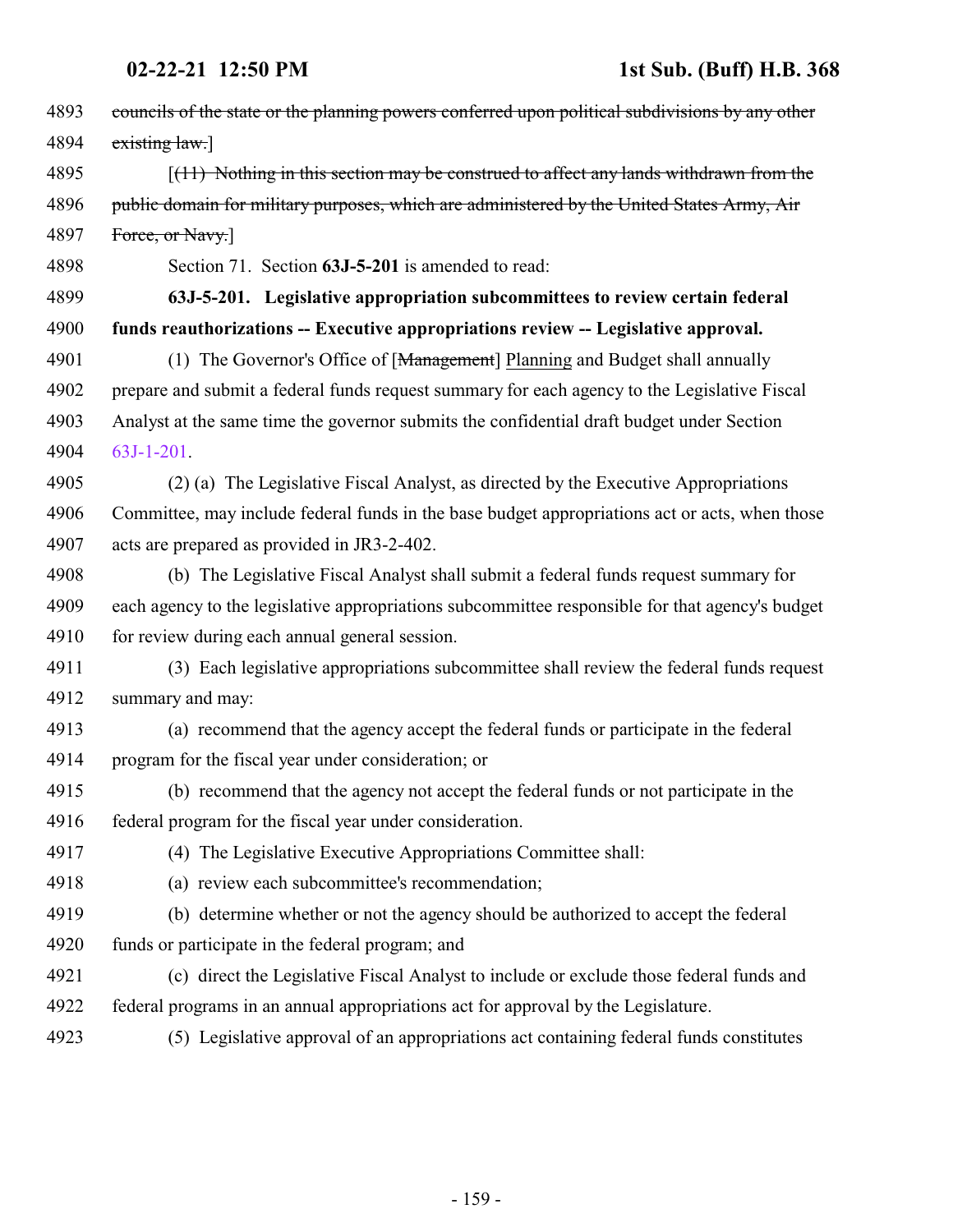| 4924 | legislative approval of the federal grants or awards associated with the federal funds for the  |
|------|-------------------------------------------------------------------------------------------------|
| 4925 | purposes of compliance with the requirements of this chapter.                                   |
| 4926 | Section 72. Section 63J-5-202 is amended to read:                                               |
| 4927 | 63J-5-202. Governor to approve certain new federal funds requests.                              |
| 4928 | (1) (a) Before obligating the state to accept or receive new federal funds or to                |
| 4929 | participate in a new federal program, and no later than three months after submitting a new     |
| 4930 | federal funds request, and, where possible, before formally submitting the new federal funds    |
| 4931 | request, an executive branch agency shall submit a federal funds request summary to the         |
| 4932 | governor or the governor's designee for approval or rejection when:                             |
| 4933 | (i) the state will receive total payments of $$1,000,000$ or less per year if the new federal   |
| 4934 | funds request is approved;                                                                      |
| 4935 | (ii) receipt of the new federal funds will require no additional permanent full-time            |
| 4936 | employees, permanent part-time employees, or combination of additional permanent full-time      |
| 4937 | employees and permanent part-time employees; and                                                |
| 4938 | (iii) no new state money will be required to match the new federal funds or to                  |
| 4939 | implement the new federal program for which the grant is issued.                                |
| 4940 | (b) The Governor's Office of [Management] Planning and Budget shall report each new             |
| 4941 | federal funds request that is approved by the governor or the governor's designee and each new  |
| 4942 | federal funds request granted by the federal government to:                                     |
| 4943 | (i) the Legislature's Executive Appropriations Committee;                                       |
| 4944 | (ii) the Office of the Legislative Fiscal Analyst; and                                          |
| 4945 | (iii) the Office of Legislative Research and General Counsel.                                   |
| 4946 | (2) The governor or the governor's designee shall approve or reject each new federal            |
| 4947 | funds request submitted under the authority of this section.                                    |
| 4948 | (3) (a) If the governor or the governor's designee approves the new federal funds               |
| 4949 | request, the executive branch agency may accept the new federal funds or participate in the new |
| 4950 | federal program.                                                                                |
| 4951 | (b) If the governor or the governor's designee rejects the new federal funds request, the       |
| 4952 | executive branch agency may not accept the new federal funds or participate in the new federal  |
| 4953 | program.                                                                                        |
| 4954 | (4) If an executive branch agency fails to obtain the governor's or the governor's              |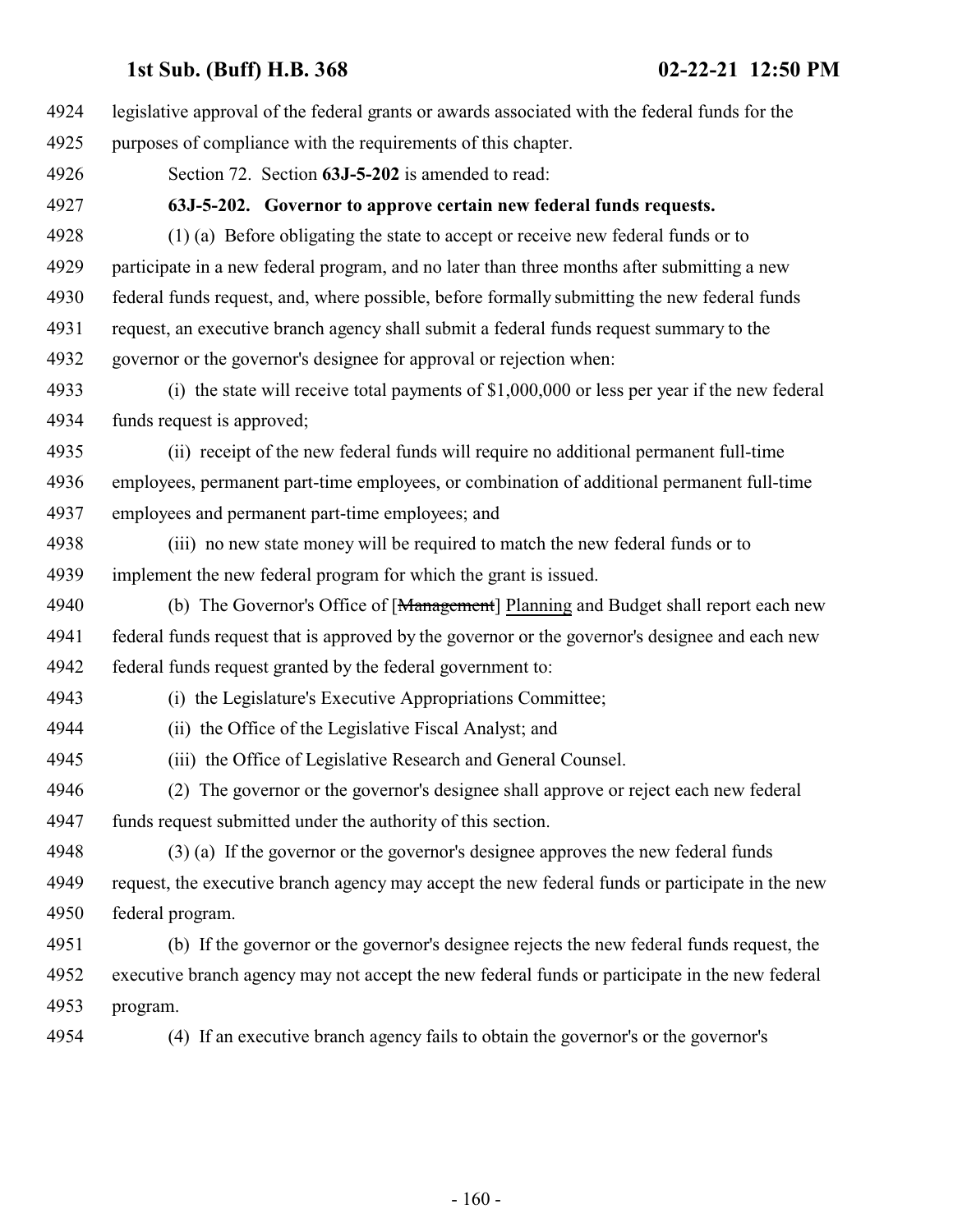designee's approval under this section, the governor may require the agency to: (a) withdraw the new federal funds request; (b) return the federal funds; (c) withdraw from the federal program; or 4959 (d) any combination of Subsections  $(4)(a)$ ,  $(4)(b)$ , and  $(4)(c)$ . (5) If a letter or other official documentation awarding an agency a grant of federal funds is not available to be included in a federal funds request summary submitted to the 4962 Governor's Office of [Management] Planning and Budget under this section, the agency shall 4963 submit to the Governor's Office of [Management] Planning and Budget the letter or other official documentation awarding the agency a grant of federal funds before expending the federal funds granted. Section 73. Section **63J-7-201** is amended to read: **63J-7-201. Governor to approve certain grant requests.** (1) (a) Before obligating the state to accept or receive a grant, an executive branch agency shall submit a grant summary to the governor or the governor's designee for approval or rejection when: (i) the executive branch agency would receive a grant of at least \$10,000 but no more than \$50,000 if the grant is approved; (ii) receipt of the grant will require no additional permanent full-time employees, permanent part-time employees, or combination of additional permanent full-time employees and permanent part-time employees; and (iii) no new state money will be required to match the grant. 4977 (b) The Governor's Office of [Management] Planning and Budget shall report each grant authorized under this section to: (i) the Legislature's Executive Appropriations Committee; and (ii) the Office of the Legislative Fiscal Analyst. (2) The governor or the governor's designee shall approve or reject each grant submitted under the authority of this section. (3) (a) If the governor or the governor's designee approves the grant, the executive branch agency may accept the grant. (b) If the governor or the governor's designee rejects the grant, the executive branch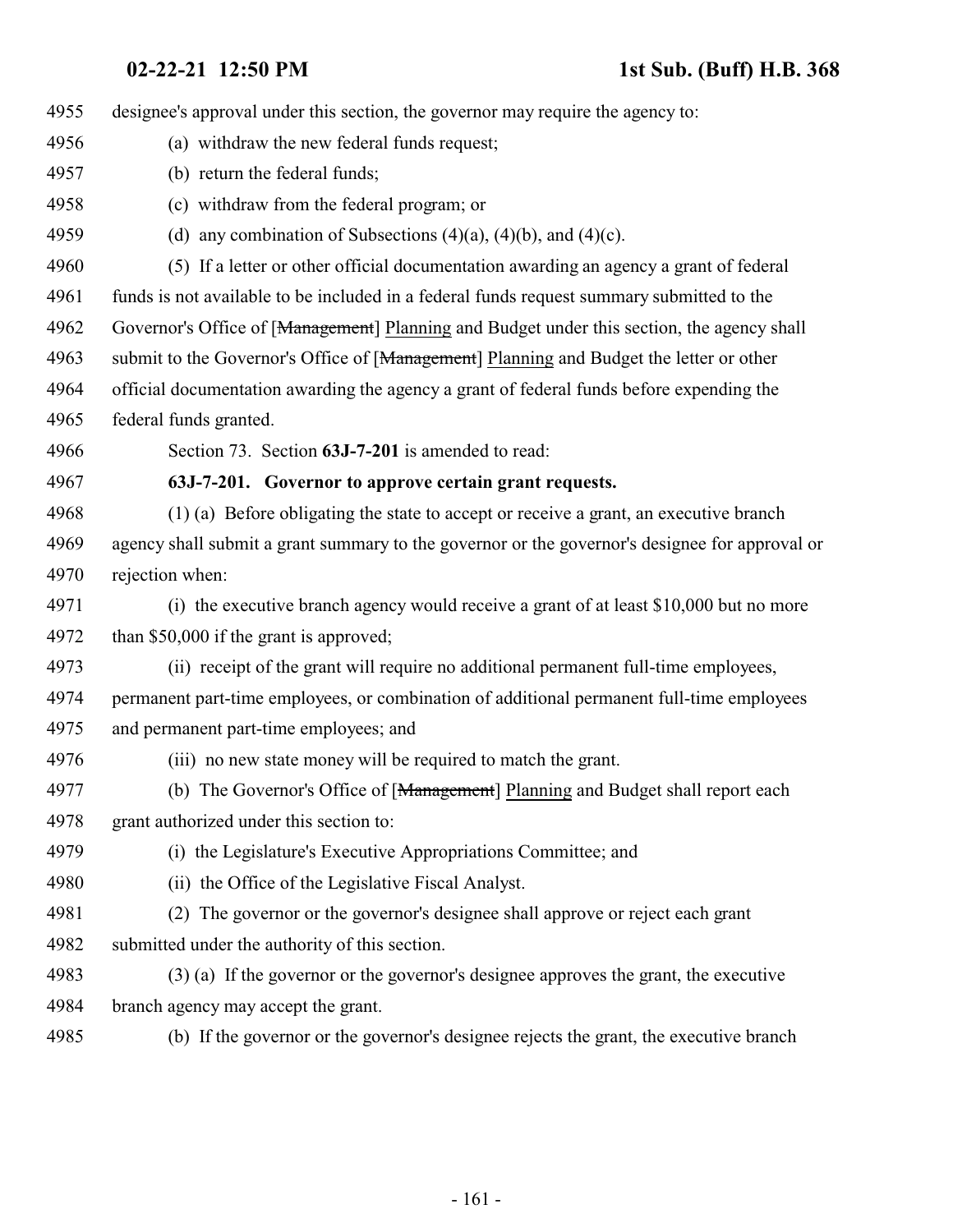| 4986 | agency may not accept the grant.                                                                  |
|------|---------------------------------------------------------------------------------------------------|
| 4987 | (4) If an executive branch agency fails to obtain the governor's or the governor's                |
| 4988 | designee's approval under this section, the governor may require the agency to return the grant.  |
| 4989 | Section 74. Section 63J-8-102 is amended to read:                                                 |
| 4990 | 63J-8-102. Definitions.                                                                           |
| 4991 | As used in this chapter:                                                                          |
| 4992 | (1) "ACEC" means an area of critical environmental concern as defined in 43 U.S.C.                |
| 4993 | Sec. 1702.                                                                                        |
| 4994 | (2) "AUM" means animal unit months, a unit of grazing forage.                                     |
| 4995 | (3) "BLM" means the United States Bureau of Land Management.                                      |
| 4996 | (4) "BLM recommended wilderness" means a wilderness study area recommended for                    |
| 4997 | wilderness designation in the final report of the president of the United States to the United    |
| 4998 | States Congress in 1993.                                                                          |
| 4999 | (5) "Federal land use designation" means one or a combination of the following                    |
| 5000 | congressional or federal actions included in proposed congressional land use legislation:         |
| 5001 | (a) designation of wilderness within the National Wilderness Preservation System;                 |
| 5002 | (b) designation of a national conservation area;                                                  |
| 5003 | (c) designation of a watercourse within the National Wild and Scenic River System;                |
| 5004 | (d) designation of an ACEC;                                                                       |
| 5005 | designation of a national monument in accordance with the Antiquities Act or by<br>(e)            |
| 5006 | Congress;                                                                                         |
| 5007 | (f) designation of a national park within the National Park System;                               |
| 5008 | (g) designation of a national recreational area; or                                               |
| 5009 | (h) any other designation, classification, categorization, reservation, withdrawal, or            |
| 5010 | similar action that has the purpose or effect of eliminating, restricting, or reducing energy and |
| 5011 | mineral development, motorized travel, grazing, active vegetation management, or any other        |
| 5012 | traditional multiple use on public land.                                                          |
| 5013 | (6) "FLPMA" means the Federal Land Policy and Management Act of 1976, 43 U.S.C.                   |
| 5014 | Sec. 1701 et seq.                                                                                 |
| 5015 | (7) "Forest Service" means the United States Forest Service within the United States              |
| 5016 | Department of Agriculture.                                                                        |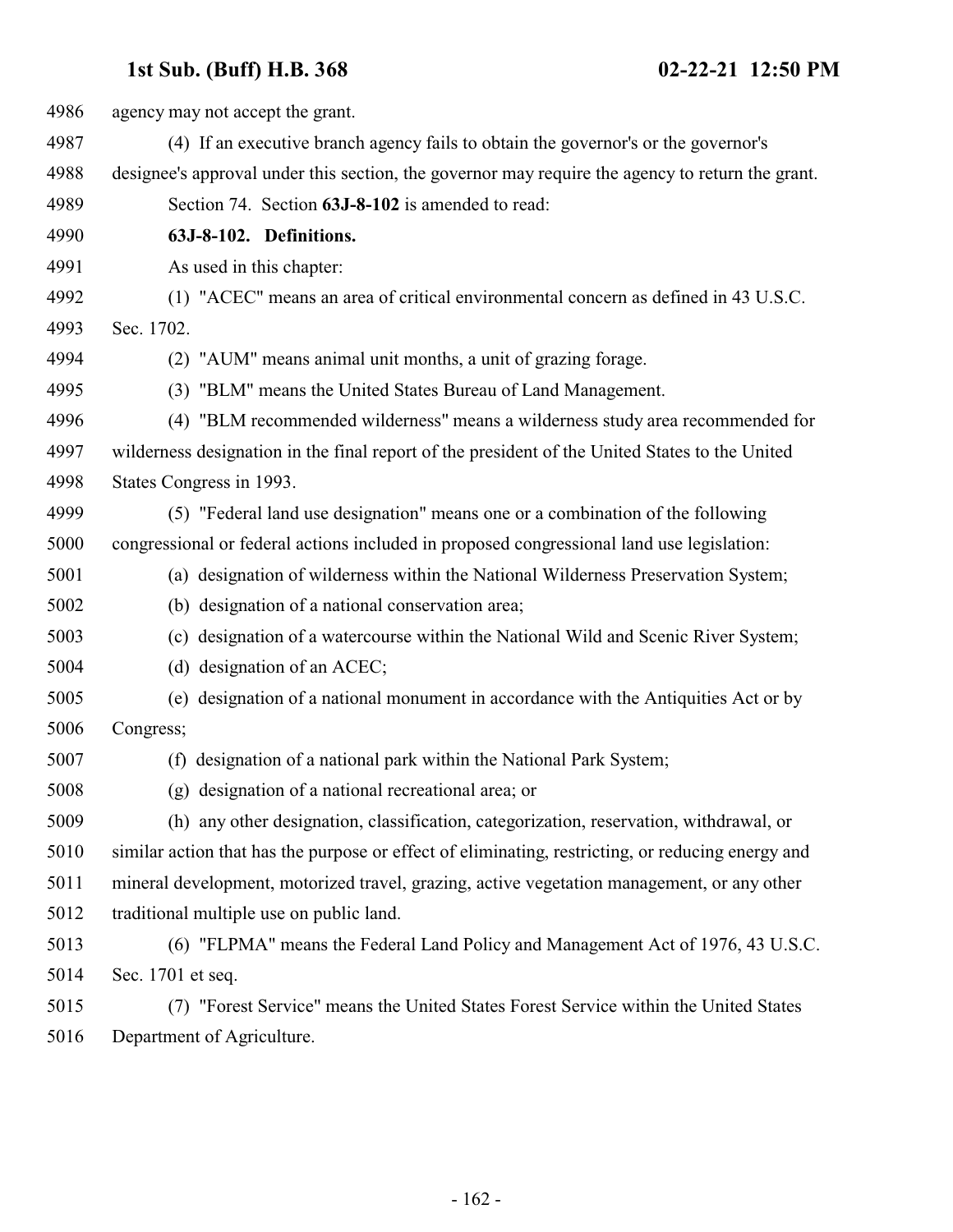(8) "Green River Energy Zone" means the lands described as follows in Subsections (8)(a) and (b), as more fully illustrated in the maps prepared by the Carbon County and Emery County GIS Departments in February 2013, each entitled "2013 Green River Energy Zone": (a) BLM and Forest Service lands in Carbon County that are situated in the following townships: Township 12S Range 6E, Township 12S Range 7E, Township 12S Range 8E, Township 12S Range 9E, Township 12S Range 10E, Township 12S Range 11E, Township 12S Range 12E, Township 12S Range 13E, Township 12S Range 14E, Township 12S Range 15E, Township 12S Range 16E, Township 12S Range 17E, Township 12S Range 18E, Township 13S Range 6E, Township 13S Range 8E, Township 13S Range 9E, Township 13S Range 10E, Township 13S Range 11E, Township 13S Range 12E, Township 13S Range 13E, Township 13S Range 14E, Township 13S Range 15E, Township 13S Range 16E, Township 13S Range 17E, Township 14S Range 6E, Township 14S Range 8E, Township 14S Range 9E, Township 14S Range 11E, Township 14S Range 12E, Township 14S Range 13E, Township 14S Range 14E, Township 14S Range 15E, Township 14S Range 16E, Township 14S Range 17E, Township 15S Range 7E, Township 15S Range 8E, Township 15S Range 9E, Township 15S Range 10E, Township 15S Range 11E, Township 15S Range 12E, Township 15S Range 13E, Township 15S Range 14E, Township 15S Range 15E, and Township 15S Range 16E; and (b) BLM and Forest Service lands in Emery County, excluding any areas that are or may be designated as wilderness, national conservation areas, or wild or scenic rivers, that are situated in the following townships and represented in the Emery County Public Land Management Act DRAFT Map prepared by Emery County and available at emerycounty.com/publiclands/LANDS-USE-15.pdf: Township 13S Range 6E, Township 14S Range 6E, Township 14S Range 7E, Township 15S Range 6E, Township 15S Range 7E, Township 16S Range 6E, Township 16S Range 7E, Township 16S Range 8E, Township 16S Range 9E, Township 16S Range 10E, Township 16S Range 11E, Township 16S Range 12E, Township 16S Range 13E, Township 16S Range 14E, Township 16S Range 15E, Township 17S Range 6E, Township 17S Range 7E, Township 17S Range 8E, Township 17S Range 9E, Township 17S Range 10E, Township 17S Range 11E, Township 17S Range 12E, Township 17S Range 13E, Township 17S Range 14E, Township 17S Range 15E, Township 18S Range 6E, Township 18S Range 7E, Township 18S Range 8E, Township 18S Range 9E, Township 18S Range 10E, Township 18S Range 11E, Township 18S Range 12E, Township 18S Range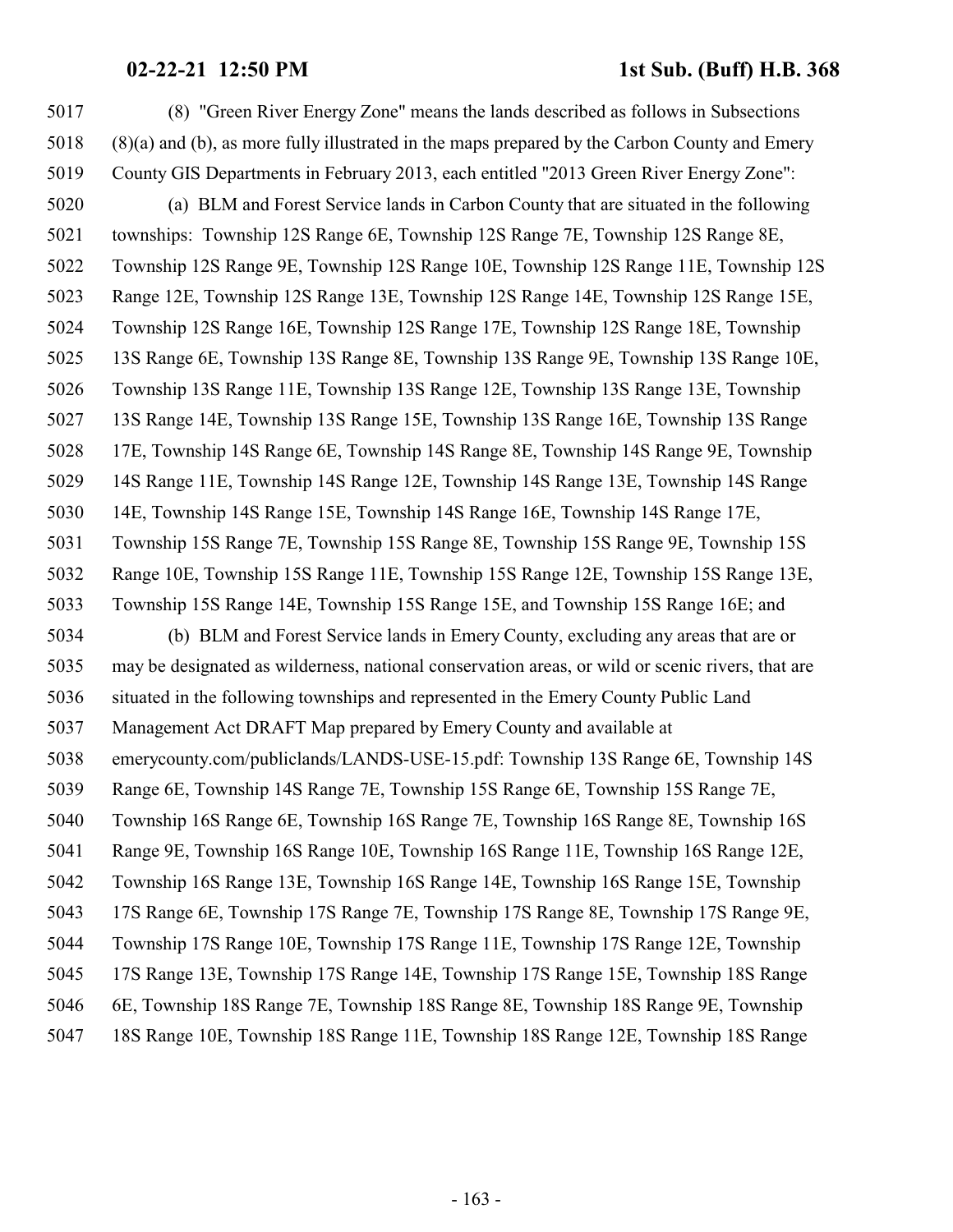- 13E, Township 18S Range 14E, Township 18S Range 15E, Township 19S Range 6E, Township 19S Range 7E, Township 19S Range 8E, Township 19S Range 9E, Township 19S Range 10E, Township 19S Range 11E, Township 19S Range 12E, Township 19S Range 13E, Township 19S Range 14E, Township 19S Range 15E, Township 20S Range 6E, Township 20S Range 7E, Township 20S Range 8E, Township 20S Range 9E, Township 20S Range 10E, Township 20S Range 11E, Township 20S Range 12E, Township 20S Range 13E, Township 20S Range 14E, Township 20S Range 15E, Township 20S Range 16E, Township 21S Range 6E, Township 21S Range 7E, Township 21S Range 8E, Township 21S Range 9E, Township 21S Range 14E, Township 21S Range 15E, Township 21S Range 16E, Township 22S Range 6E, Township 22S Range 7E, Township 22S Range 8E, Township 22S Range 9E, Township 22S Range 14E, Township 22S Range 15E, Township 22S Range 16E, Township 23S Range 6E, Township 23S Range 7E, Township 23S Range 8E, Township 23S Range 9E, Township 23S Range 13E, Township 23S Range 14E, Township 23S Range 15E, Township 23S Range 16E, Township 24S Range 6E, Township 24S Range 7E, Township 24S Range 8E, Township 24S Range 12E, Township 24S Range 13E, Township 24S Range 14E, Township 24S Range 15E, Township 24S Range 16E, Township 24S Range 17E, Township 25S Range 6E, Township 25S Range 7E, Township 25S Range 8E, Township 25S Range 11E, Township 25S Range 12E, Township 25S Range 13E, Township 25S Range 14E, Township 25S Range 15E, Township 25S Range 16E, Township 25S Range 17E, Township 26S Range 6E, Township 26S Range 7E, Township 26S Range 8E, Township 26S Range 9E, Township 26S Range 10E, Township 26S Range 11E, Township 26S Range 12E, Township 26S Range 13E, Township 26S Range 14E, Township 26S Range 15E, Township 26S Range 16E, and Township 26S Range 17E. (9) "Multiple use" means proper stewardship of the subject lands pursuant to Section 103(c) of FLPMA, 43 U.S.C. Sec. 1702(c). (10) "National conservation area" means an area designated by Congress and managed
- by the BLM.
- (11) "National wild and scenic river" means a watercourse:
- (a) identified in a BLM or Forest Service planning process; or
- (b) designated as part of the National Wild and Scenic River System.
- (12) "National Wild and Scenic River System" means the National Wild and Scenic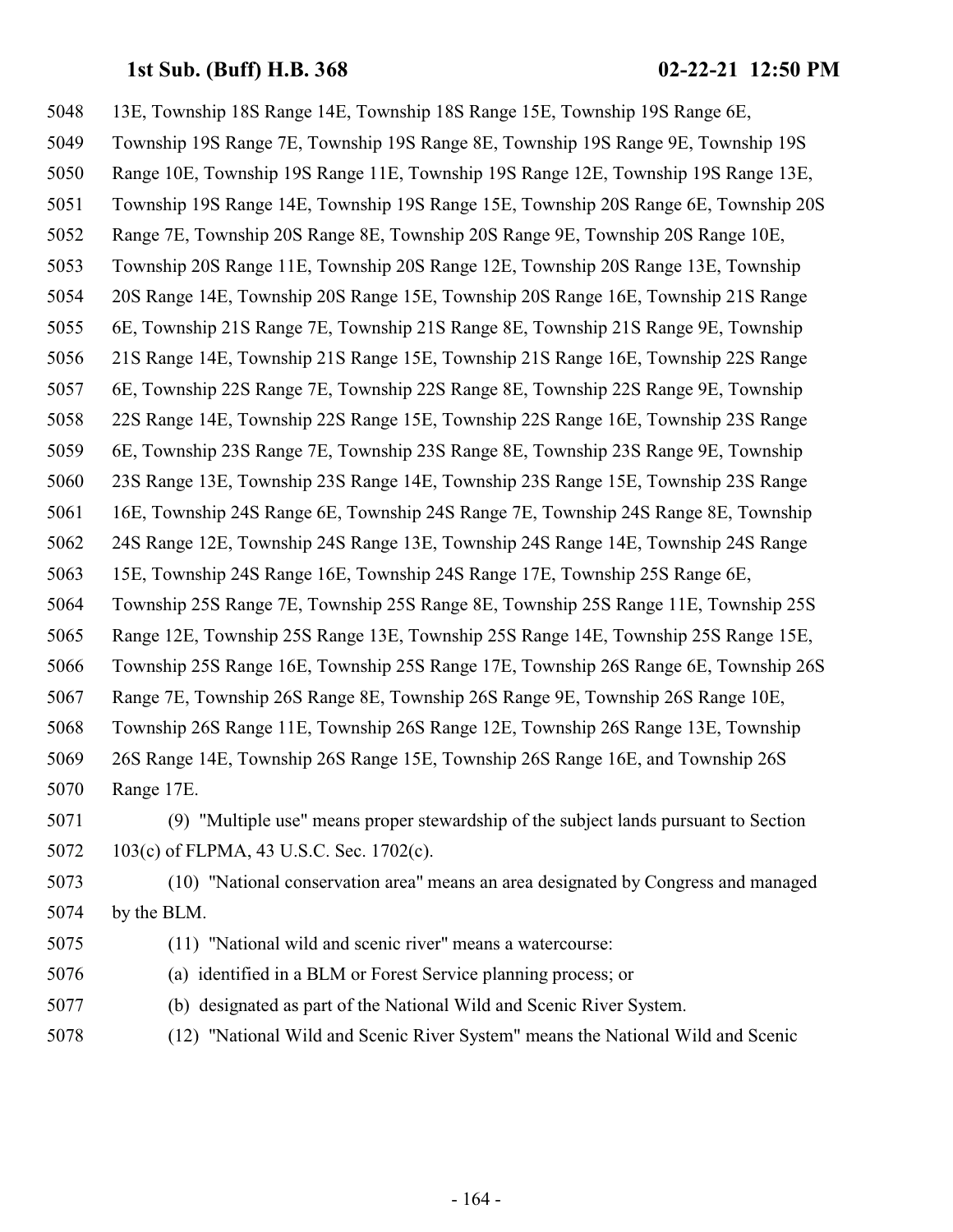River System established in 16 U.S.C. Sec. 1271 et seq.

- (13) "Office" means the Public Lands Policy Coordinating Office created in Section [[63J-4-602](http://le.utah.gov/UtahCode/SectionLookup.jsp?section=63j-4-602&session=2021GS)] [63L-11-201](#page-221-0).
- (14) "OHV" means off-highway vehicle as defined in Section [41-22-2](http://le.utah.gov/UtahCode/SectionLookup.jsp?section=41-22-2&session=2021GS).

 (15) "Proposed congressional land use legislation" means a draft or a working document of congressional legislation prepared by a person that includes a federal land use designation.

- (16) "RARE II" means the second United States Forest Service Roadless Area Review and Evaluation report of 1984.
- (17) "R.S. 2477 right-of-way" means a right-of-way established in accordance with 43 U.S.C. Sec. 932 repealed by FLPMA 1976.

 (18) "San Juan County Energy Zone" means BLM and Forest Service lands situated in the following townships in San Juan County, as more fully illustrated in the map prepared by the San Juan County GIS department in December 2014 entitled "San Juan County Energy Zone": Township 26S Range 21E, Township 26S Range 22E, Township 26S Range 23E, Township 26S Range 24E, Township 26S Range 25E, Township 26S Range 26E, Township 27S Range 21E, Township 27S Range 22E, Township 27S Range 23E, Township 27S Range 24E, Township 27S Range 25E, Township 27S Range 26E, Township 28S Range 21E, Township 28S Range 22E, Township 28S Range 23E, Township 28S Range 24E, Township 28S Range 25E, Township 28S Range 26E, Township 29S Range 21E, Township 29S Range 22E, Township 29S Range 23E, Township 29S Range 24E, Township 29S Range 25E, Township 29S Range 26E, Township 30S Range 21E, Township 30S Range 22E, Township 30S Range 23E, Township 30S Range 24E, Township 30S Range 25E, Township 30S Range 26E, Township 31S Range 22E, Township 31S Range 23E, Township 31S Range 24E, Township 31S Range 25E, Township 31S Range 26E, Township 32S Range 20E, Township 32S Range 21E, Township 32S Range 22E, Township 32S Range 23E, Township 32S Range 24E, Township 32S Range 25E, Township 32S Range 26E, Township 33S Range 19E, Township 33S Range 20E, Township 33S Range 21E, Township 33S Range 22E, Township 33S Range 23E, Township 33S Range 24E, Township 33S Range 25E, Township 33S Range 26E, Township 34S Range 19E, Township 34S Range 20E, Township 34S Range 21E, Township 34S Range 22E, Township 34S Range 23E, Township 34S Range 24E, Township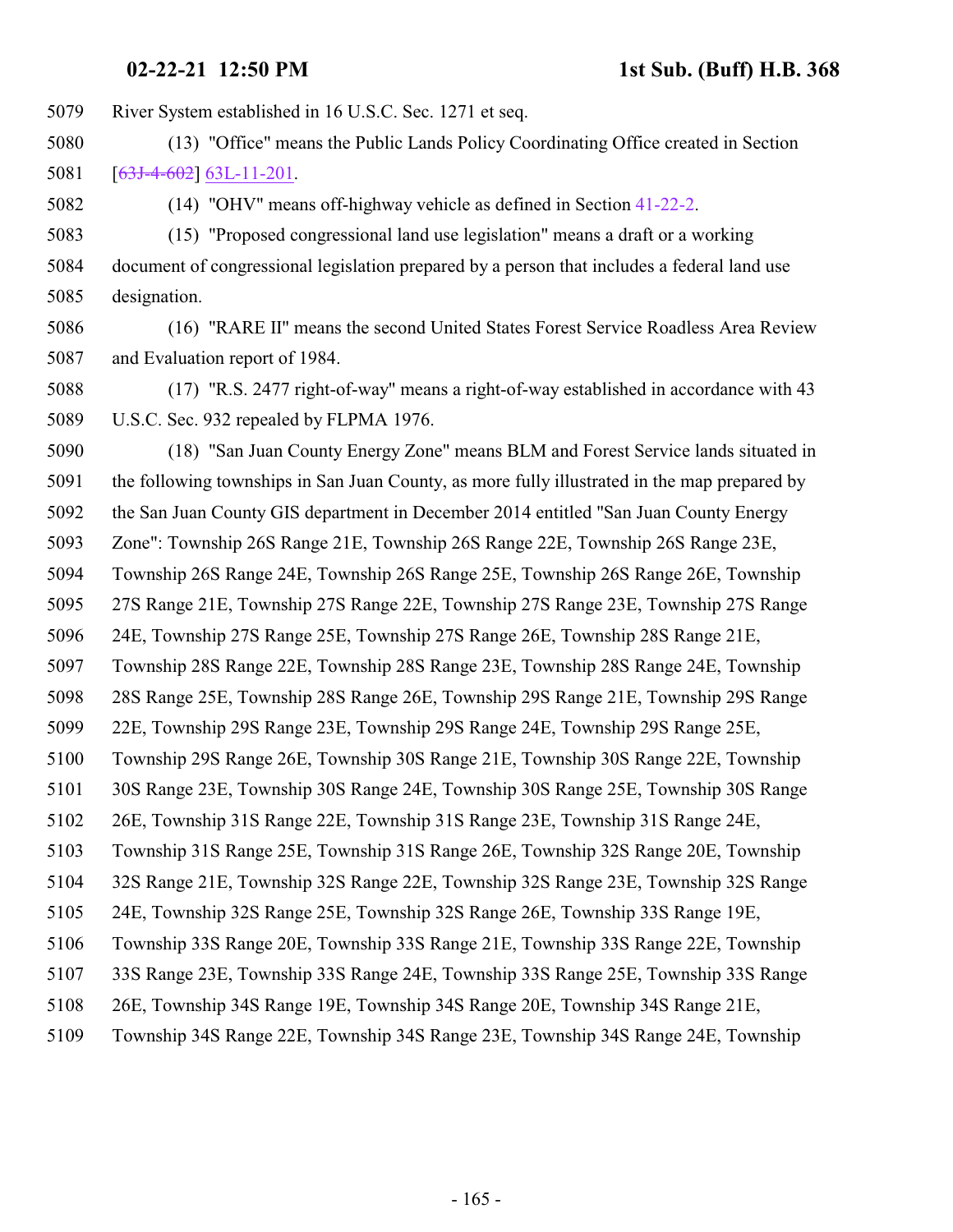34S Range 25E, Township 34S Range 26E, Township 35S Range 14E, Township 35S Range 15E, Township 35S Range 16E, Township 35S Range 17E, Township 35S Range 18E, Township 35S Range 19E, Township 35S Range 20E, Township 35S Range 21E, Township 35S Range 22E, Township 35S Range 23E, Township 35S Range 24E, Township 35S Range 25E, Township 35S Range 26E, Township 36S Range 14E, Township 36S Range 15E, Township 36S Range 16E, Township 36S Range 17E, Township 36S Range 18E, Township 36S Range 19E, Township 36S Range 21E, Township 36S Range 22E, Township 36S Range 23E, Township 36S Range 24E, Township 36S Range 25E, Township 36S Range 26E, Township 37S Range 14E, Township 37S Range 15E, Township 37S Range 16E, Township 37S Range 17E, Township 37S Range 21E, Township 37S Range 22E, Township 37S Range 23E, Township 37S Range 24E, Township 37S Range 25E, Township 37S Range 26E, Township 38S Range 12E, Township 38S Range 21E, Township 38S Range 22E, Township 38S Range 23E, Township 38S Range 24E, Township 38S Range 25E, Township 38S Range 26E, Township 39S Range 12E, Township 39S Range 13E, Township 39S Range 15E, Township 39S Range 21E, Township 39S Range 22E, Township 39S Range 23E, Township 39S Range 24E, Township 39S Range 25E, Township 39S Range 26E, Township 40S Range 14E, Township 40S Range 15E, Township 40S Range 16E, Township 40S Range 19E, Township 40S Range 20E, Township 40S Range 21E, Township 40S Range 22E, Township 40S Range 23E, Township 40S Range 24E, Township 40S Range 25E, Township 40S Range 26E, Township 41S Range 16E, Township 41S Range 17E, Township 41S Range 18E, Township 41S Range 19E, Township 41S Range 20E, Township 41S Range 21E, Township 41S Range 22E, Township 41S Range 23E, Township 41S Range 24E, Township 41S Range 25E, Township 41S Range 26E, Township 42S Range 14E, Township 42S Range 15E, Township 42S Range 16E, Township 42S Range 17E, Township 42S Range 18E, Township 42S Range 19E, Township 42S Range 20E, Township 42S Range 21E, Township 42S Range 22E, Township 42S Range 23E, Township 42S Range 24E, Township 42S Range 25E, Township 42S Range 26E, Township 43S Range 14E, Township 43S Range 15E, Township 43S Range 16E, Township 43S Range 17E, Township 43S Range 18E, Township 43S Range 19E, Township 43S Range 20E, Township 43S Range 21E, Township 43S Range 22E, Township 43S Range 23E, Township 43S Range 24E, Township 43S Range 25E, and Township 43S Range 26E.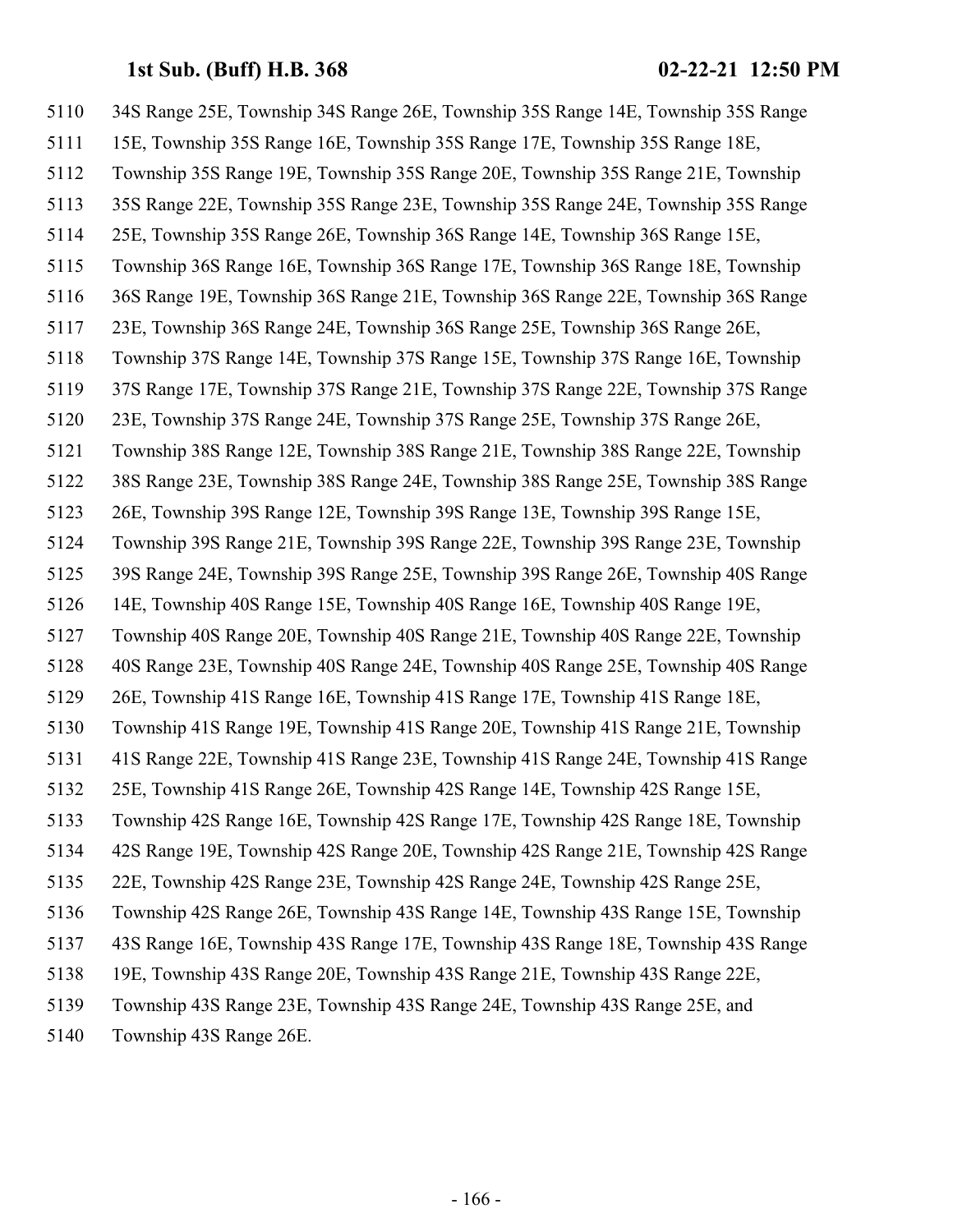| 5141 | (19) "Settlement Agreement" means the written agreement between the state and the               |
|------|-------------------------------------------------------------------------------------------------|
| 5142 | Department of the Interior in 2003 (revised in 2005) that resolved the case of State of Utah v. |
| 5143 | Gale Norton, Secretary of Interior (United States District Court, D. Utah, Case No.             |
| 5144 | 2:96cv0870).                                                                                    |
| 5145 | (20) "SITLA" means the School and Institutional Trust Lands Administration as                   |
| 5146 | created in Section 53C-1-201.                                                                   |
| 5147 | (21) (a) "Subject lands" means the following non-WSA BLM lands:                                 |
| 5148 | (i) in Beaver County:                                                                           |
| 5149 | (A) Mountain Home Range South, Jackson Wash, The Toad, North Wah Wah                            |
| 5150 | Mountains, Central Wah Wah Mountains, and San Francisco Mountains according to the              |
| 5151 | region map entitled "Great Basin Central" linked in the webpage entitled "Citizen's Proposal    |
| 5152 | for Wilderness in Utah" at http://www.protectwildutah.org/proposal/index.html as the webpage    |
| 5153 | existed on February 17, 2011; and                                                               |
| 5154 | (B) White Rock Range, South Wah Wah Mountains, and Granite Peak according to the                |
| 5155 | region map entitled "Great Basin South" linked in the webpage entitled "Citizen's Proposal for  |
| 5156 | Wilderness in Utah" at http://www.protectwildutah.org/proposal/index.html as the webpage        |
| 5157 | existed on February 17, 2011;                                                                   |
| 5158 | (ii) in Box Elder County: Little Goose Creek, Grouse Creek Mountains North, Grouse              |
| 5159 | Creek Mountains South, Bald Eagle Mountain, Central Pilot Range, Pilot Peak, Crater Island      |
| 5160 | West, Crater Island East, Newfoundland Mountains, and Grassy Mountains North according to       |
| 5161 | the region map entitled "Great Basin North" linked in the webpage entitled "Citizen's Proposal  |
| 5162 | for Wilderness in Utah" at http://www.protectwildutah.org/proposal/index.html as the webpage    |
| 5163 | existed on February 17, 2011;                                                                   |
| 5164 | (iii) in Carbon County: Desbrough Canyon and Turtle Canyon according to the region              |
| 5165 | map entitled "Book Cliffs" linked in the webpage entitled "Citizen's Proposal for Wilderness in |
| 5166 | Utah" at http://www.protectwildutah.org/proposal/index.html as the webpage existed on           |
| 5167 | February 17, 2011;                                                                              |
| 5168 | (iv) in Daggett County: Goslin Mountain, Home Mountain, Red Creek Badlands,                     |
| 5169 | O-wi-yu-kuts, Lower Flaming Gorge, Crouse Canyon, and Diamond Breaks according to the           |
| 5170 | region map entitled "Dinosaur" linked in the webpage entitled "Citizen's Proposal for           |
| 5171 | Wilderness in Utah" at http://www.protectwildutah.org/proposal/index.html as the webpage        |
|      |                                                                                                 |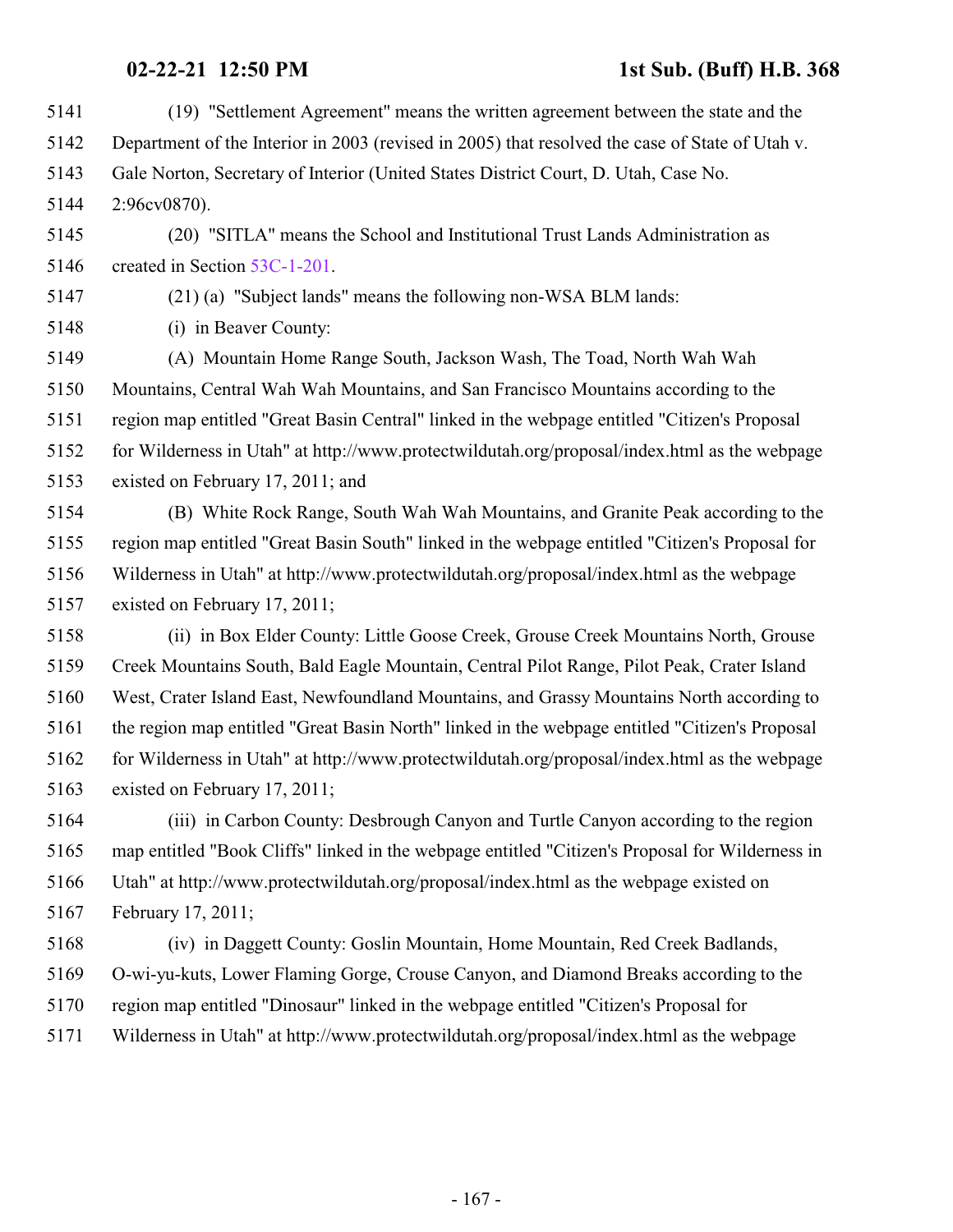existed on February 17, 2011;

 (v) in Duchesne County: Desbrough Canyon according to the region map entitled "Book Cliffs" linked in the webpage entitled "Citizen's Proposal for Wilderness in Utah" at http://www.protectwildutah.org/proposal/index.html as the webpage existed on February 17, 2011;

(vi) in Emery County:

 (A) San Rafael River and Sweetwater Reef, according to the region map entitled "Canyonlands Basin" linked in the webpage entitled "Citizen's Proposal for Wilderness in Utah" at http://www.protectwildutah.org/proposal/index.html as the webpage existed on February 17, 2011;

 (B) Flat Tops according to the region map entitled "Glen Canyon," which is available by clicking the link entitled "Dirty Devil" at the webpage entitled "Citizen's Proposal for Wilderness in Utah" at http://www.protectwildutah.org/proposal/index.html as the webpage existed on February 17, 2011; and

 (C) Price River, Lost Spring Wash, Eagle Canyon, Upper Muddy Creek, Molen Reef, Rock Canyon, Mussentuchit Badland, and Muddy Creek, according to the region map entitled "San Rafael Swell" linked at the webpage entitled "Citizen's Proposal for Wilderness in Utah" at http://www.protectwildutah.org/proposal/index.html as the webpage existed on February 17, 2011;

(vii) in Garfield County:

 (A) Pole Canyon, according to the region map entitled "Great Basin South" linked in the webpage entitled "Citizen's Proposal for Wilderness in Utah" at

 http://www.protectwildutah.org/proposal/index.html as the webpage existed on February 17, 2011;

 (B) Dirty Devil, Fiddler Butte, Little Rockies, Cane Spring Desert, and Cane Spring Desert Adjacents, according to the region map entitled "Glen Canyon," which is available by clicking the link entitled "Dirty Devil" at the webpage entitled "Citizen's Proposal for Wilderness in Utah" at http://www.protectwildutah.org/proposal/index.html as the webpage existed on February 17, 2011;

 (C) Lampstand, Wide Hollow, Steep Creek, Brinkerhof Flats, Little Valley Canyon, Death Hollow, Studhorse Peaks, Box Canyon, Heaps Canyon, North Escalante Canyon, Colt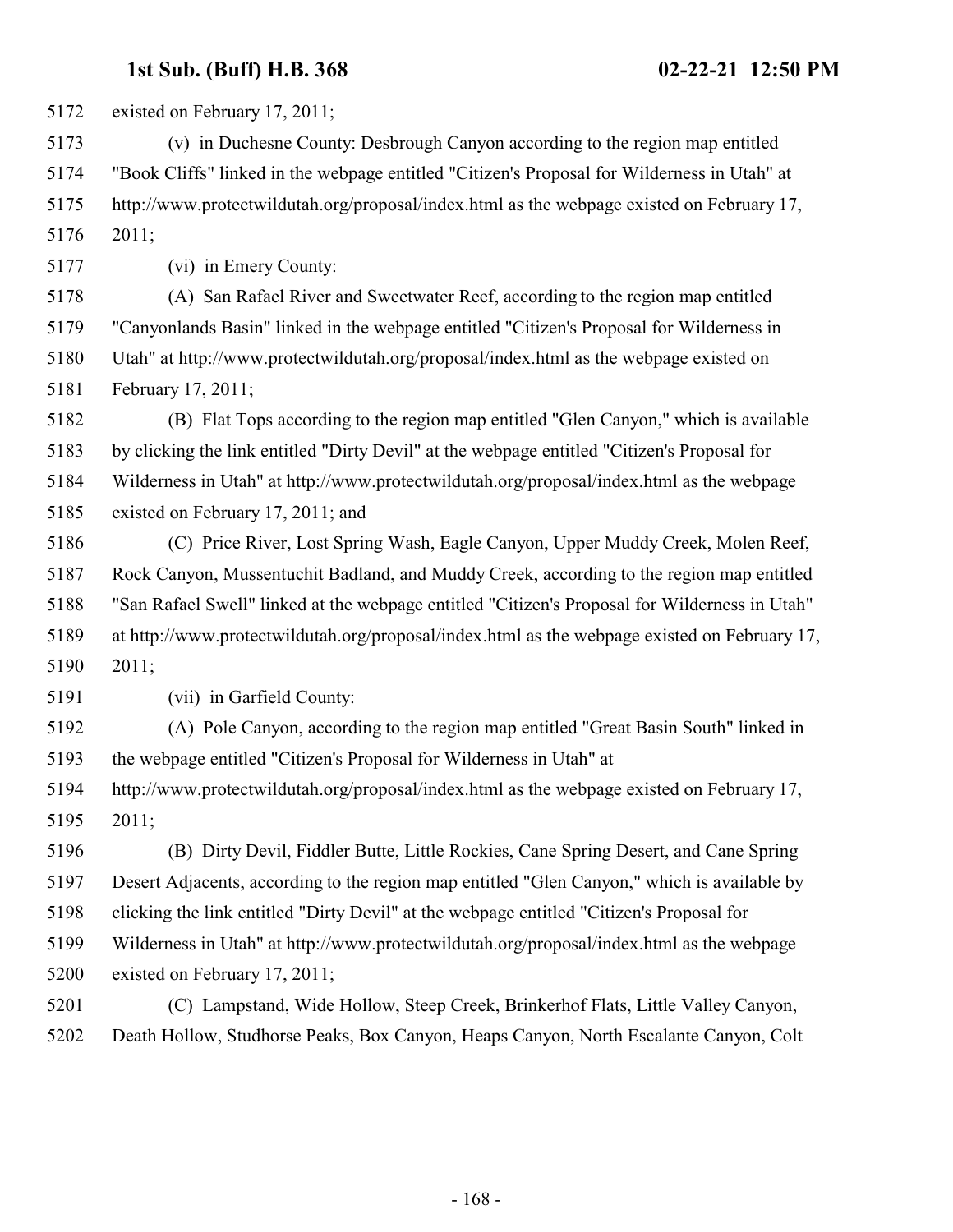Mesa, East of Bryce, Slopes of Canaan Peak, Horse Spring Canyon, Muley Twist Flank, Pioneer Mesa, Slopes of Bryce, Blue Hills, Mud Springs Canyon, Carcass Canyon, Willis Creek North, Kodachrome Basin, and Kodachrome Headlands, according to the region map entitled "Grand Staircase Escalante" linked at the webpage entitled "Citizen's Proposal for Wilderness in Utah" at http://www.protectwildutah.org/proposal/index.html as the webpage existed on February 17, 2011; and

 (D) Notom Bench, Mount Ellen, Bull Mountain, Dogwater Creek, Ragged Mountain, Mount Pennell, Mount Hillers, Bullfrog Creek, and Long Canyon, according to the region map entitled "Henry Mountains" linked at the webpage entitled "Citizen's Proposal for Wilderness in Utah" at http://www.protectwildutah.org/proposal/index.html as the webpage existed on February 17, 2011;

 (viii) in Iron County: Needle Mountains, Steamboat Mountain, Broken Ridge, Paradise Mountains, Crook Canyon, Hamlin, North Peaks, Mount Escalante, and Antelope Ridge, according to the region map entitled "Great Basin South" linked in the webpage entitled

"Citizen's Proposal for Wilderness in Utah" at

 http://www.protectwildutah.org/proposal/index.html as the webpage existed on February 17, 2011;

 (ix) in Juab County: Deep Creek Mountains, Essex Canyon, Kern Mountains, Wild Horse Pass, Disappointment Hills, Granite Mountain, Middle Mountains, Tule Valley, Fish Springs Ridge, Thomas Range, Drum Mountains, Dugway Mountains, Keg Mountains West, Keg Mountains East, Lion Peak, and Rockwell Little Sahara, according to the region map entitled "Great Basin Central" linked in the webpage entitled "Citizen's Proposal for Wilderness in Utah" at http://www.protectwildutah.org/proposal/index.html as the webpage existed on February 17, 2011;

(x) in Kane County:

 (A) Willis Creek North, Willis Creek, Kodachrome Badlands, Mud Springs Canyon, Carcass Canyon, Scorpion, Bryce Boot, Paria-Hackberry Canyons, Fiftymile Canyon, Hurricane Wash, Upper Kanab Creek, Timber Mountain, Nephi Point, Paradise Canyon, Wahweap Burning Hills, Fiftymile Bench, Forty Mile Gulch, Sooner Bench 1, 2, & 3, Rock Cove, Warm Bench, Andalex Not, Vermillion Cliffs, Ladder Canyon, The Cockscomb, Nipple

Bench, Moquith Mountain, Bunting Point, Glass Eye Canyon, and Pine Hollow, according to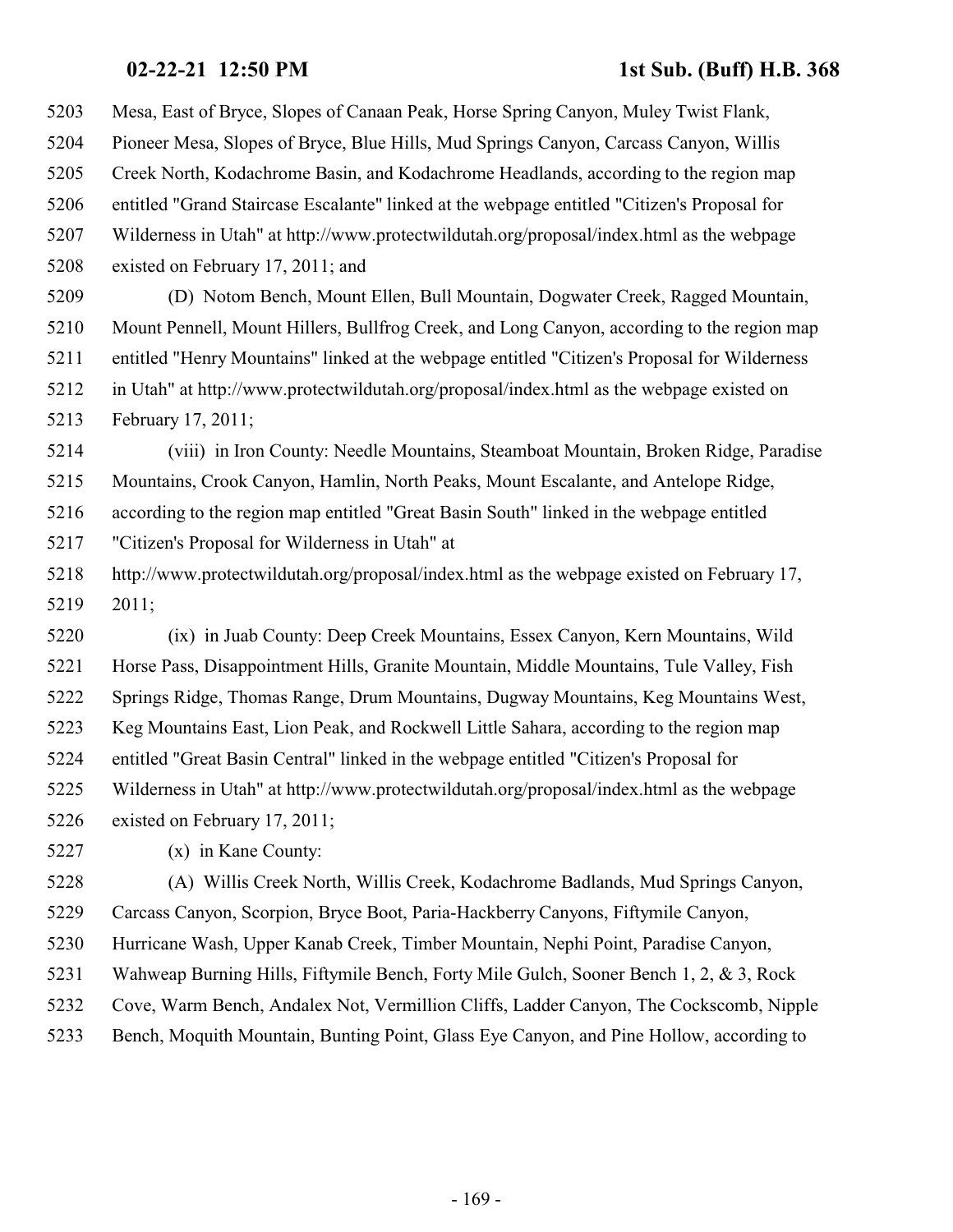the region map entitled "Grand Staircase Escalante" linked at the webpage entitled "Citizen's Proposal for Wilderness in Utah" at http://www.protectwildutah.org/proposal/index.html as the webpage existed on February 17, 2011; and

 (B) Orderville Canyon, Jolley Gulch, and Parunuweap Canyon, according to the region map entitled "Zion/Mohave" linked at the webpage entitled "Citizen's Proposal for Wilderness in Utah" at http://www.protectwildutah.org/proposal/index.html as the webpage existed on February 17, 2011;

 (xi) in Millard County: Kern Mountains, Wild Horse Pass, Disappointment Hills, Granite Mountain, Middle Mountains, Tule Valley, Swasey Mountain, Little Drum Mountains North, Little Drum Mountains South, Drum Mountains, Snake Valley, Coyote Knoll, Howell Peak, Tule Valley South, Ledger Canyon, Chalk Knolls, Orr Ridge, Notch View, Bullgrass Knoll, Notch Peak, Barn Hills, Cricket Mountains, Burbank Pass, Middle Burbank Hills, King Top, Barn Hills, Red Tops, Middle Burbank Hills, Juniper, Painted Rock Mountain, Black Hills, Tunnel Springs, Red Canyon, Sand Ridge, Little Sage Valley, Cat Canyon, Headlight Mountain, Black Hills, Mountain Range Home North, Tweedy Wash, North Wah Wah Mountains, Jackson Wash, and San Francisco Mountains, according to the region map entitled "Great Basin Central" linked in the webpage entitled "Citizen's Proposal for Wilderness in Utah" at http://www.protectwildutah.org/proposal/index.html as the webpage existed on February 17, 2011;

 (xii) in Piute County: Kingston Ridge, Rocky Ford, and Phonolite Hill, according to the region map entitled "Great Basin South" linked in the webpage entitled "Citizen's Proposal for Wilderness in Utah" at http://www.protectwildutah.org/proposal/index.html as the webpage existed on February 17, 2011;

(xiii) in San Juan County:

 (A) Horseshoe Point, Deadhorse Cliffs, Gooseneck, Demon's Playground, Hatch Canyon, Lockhart Basin, Indian Creek, Hart's Point, Butler Wash, Bridger Jack Mesa, and Shay Mountain, according to the region map entitled "Canyonlands Basin" linked in the webpage entitled "Citizen's Proposal for Wilderness in Utah" at http://www.protectwildutah.org/proposal/index.html as the webpage existed on February 17,

2011;

(B) Dark Canyon, Copper Point, Fortknocker Canyon, White Canyon, The Needle, Red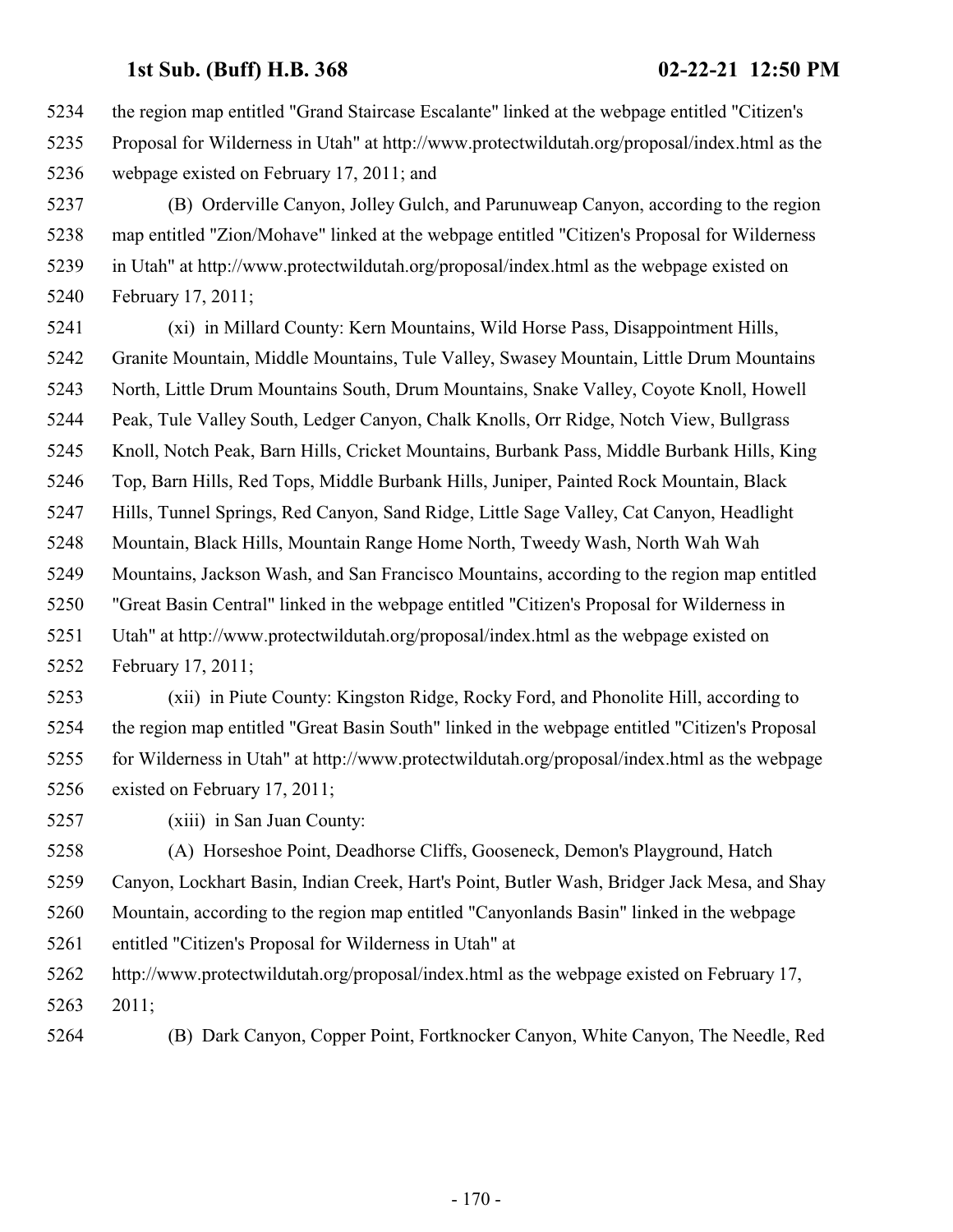Rock Plateau, Upper Red Canyon, and Tuwa Canyon, according to the region map entitled "Glen Canyon," which is available by clicking the link entitled "Dirty Devil" at the webpage entitled "Citizen's Proposal for Wilderness in Utah" at http://www.protectwildutah.org/proposal/index.html as the webpage existed on February 17, 2011; (C) Hunters Canyon, Behind the Rocks, Mill Creek, and Coyote Wash, according to the region map entitled "Moab/La Sal" linked at the webpage entitled "Citizen's Proposal for Wilderness in Utah" at http://www.protectwildutah.org/proposal/index.html as the webpage existed on February 17, 2011; and (D) Hammond Canyon, Allen Canyon, Mancos Jim Butte, Arch Canyon, Monument Canyon, Tin Cup Mesa, Cross Canyon, Nokai Dome, Grand Gulch, Fish and Owl Creek Canyons, Comb Ridge, Road Canyon, The Tabernacle, Lime Creek, San Juan River, and Valley of the Gods, according to the region map entitled "San Juan" linked at the webpage entitled "Citizen's Proposal for Wilderness in Utah" at http://www.protectwildutah.org/proposal/index.html as the webpage existed on February 17, 2011; (xiv) in Sevier County: Rock Canyon, Mussentuchit Badland, Limestone Cliffs, and Jones' Bench, according to the region map entitled "San Rafael Swell" linked at the webpage entitled "Citizen's Proposal for Wilderness in Utah" at http://www.protectwildutah.org/proposal/index.html as the webpage existed on February 17, 2011; (xv) in Tooele County: (A) Silver Island Mountains, Crater Island East, Grassy Mountains North, Grassy Mountains South, Stansbury Island, Cedar Mountains North, Cedar Mountains Central, Cedar Mountains South, North Stansbury Mountains, Oquirrh Mountains, and Big Hollow, according to the region map entitled "Great Basin North" linked in the webpage entitled "Citizen's Proposal for Wilderness in Utah" at http://www.protectwildutah.org/proposal/index.html as the webpage existed on February 17, 2011, excluding the areas that Congress designated as wilderness under the National Defense Authorization Act for Fiscal Year 2006; and (B) Ochre Mountain, Deep Creek Mountains, Dugway Mountains, Indian Peaks, and

Lion Peak, according to the region map entitled "Great Basin Central" linked in the webpage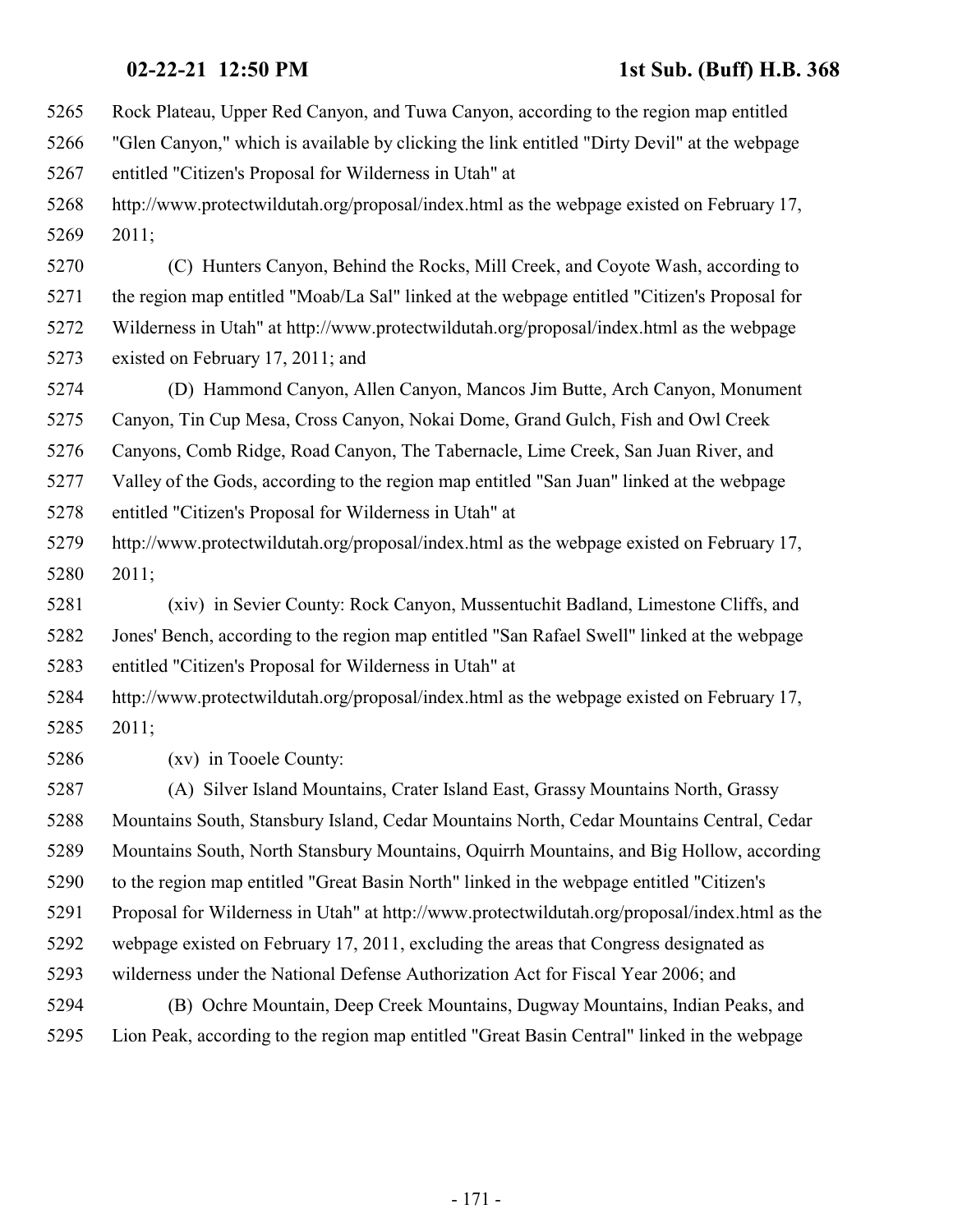entitled "Citizen's Proposal for Wilderness in Utah" at

 http://www.protectwildutah.org/proposal/index.html as the webpage existed on February 17, 2011;

(xvi) in Uintah County:

 (A) White River, Lower Bitter Creek, Sunday School Canyon, Dragon Canyon, Wolf Point, Winter Ridge, Seep Canyon, Bitter Creek, Hideout Canyon, Sweetwater Canyon, and Hell's Hole, according to the region map entitled "Book Cliffs" linked in the webpage entitled "Citizen's Proposal for Wilderness in Utah" at

 http://www.protectwildutah.org/proposal/index.html as the webpage existed on February 17, 2011; and

 (B) Lower Flaming Gorge, Crouse Canyon Stone Bridge Draw, Diamond Mountain, Wild Mountain, Split Mountain Benches, Vivas Cake Hill, Split Mountain Benches South, Beach Draw, Stuntz Draw, Moonshine Draw, Bourdette Draw, and Bull Canyon, according to the region map entitled "Dinosaur" linked in the webpage entitled "Citizen's Proposal for Wilderness in Utah" at http://www.protectwildutah.org/proposal/index.html as the webpage existed on February 17, 2011;

 (xvii) in Washington County: Couger Canyon, Docs Pass, Slaughter Creek, Butcher Knife Canyon, Square Top, Scarecrow Creek, Beaver Dam Wash, Beaver Dam Mountains North, Beaver Dam Mountains South, Joshua Tree, Beaver Dam Wilderness Expansion, Red Mountain, Cottonwood Canyon, Taylor Canyon, LaVerkin Creek, Beartrap Canyon, Deep Creek, Black Ridge, Red Butte, Kolob Creek, Goose Creek, Dry Creek, Zion National Park Adjacents, Crater Hill, The Watchman, and Canaan Mountain, according to the region map entitled "Zion/Mohave" linked at the webpage entitled "Citizen's Proposal for Wilderness in Utah" at http://www.protectwildutah.org/proposal/index.html as the webpage existed on February 17, 2011, excluding the areas that Congress designated as wilderness and conservation areas under the Omnibus Public Lands Management Act of 2009; and

(xviii) in Wayne County:

 (A) Sweetwater Reef, Upper Horseshoe Canyon, and Labyrinth Canyon, according to the region map entitled "Canyonlands Basin" linked in the webpage entitled "Citizen's Proposal for Wilderness in Utah" at http://www.protectwildutah.org/proposal/index.html as the webpage existed on February 17, 2011;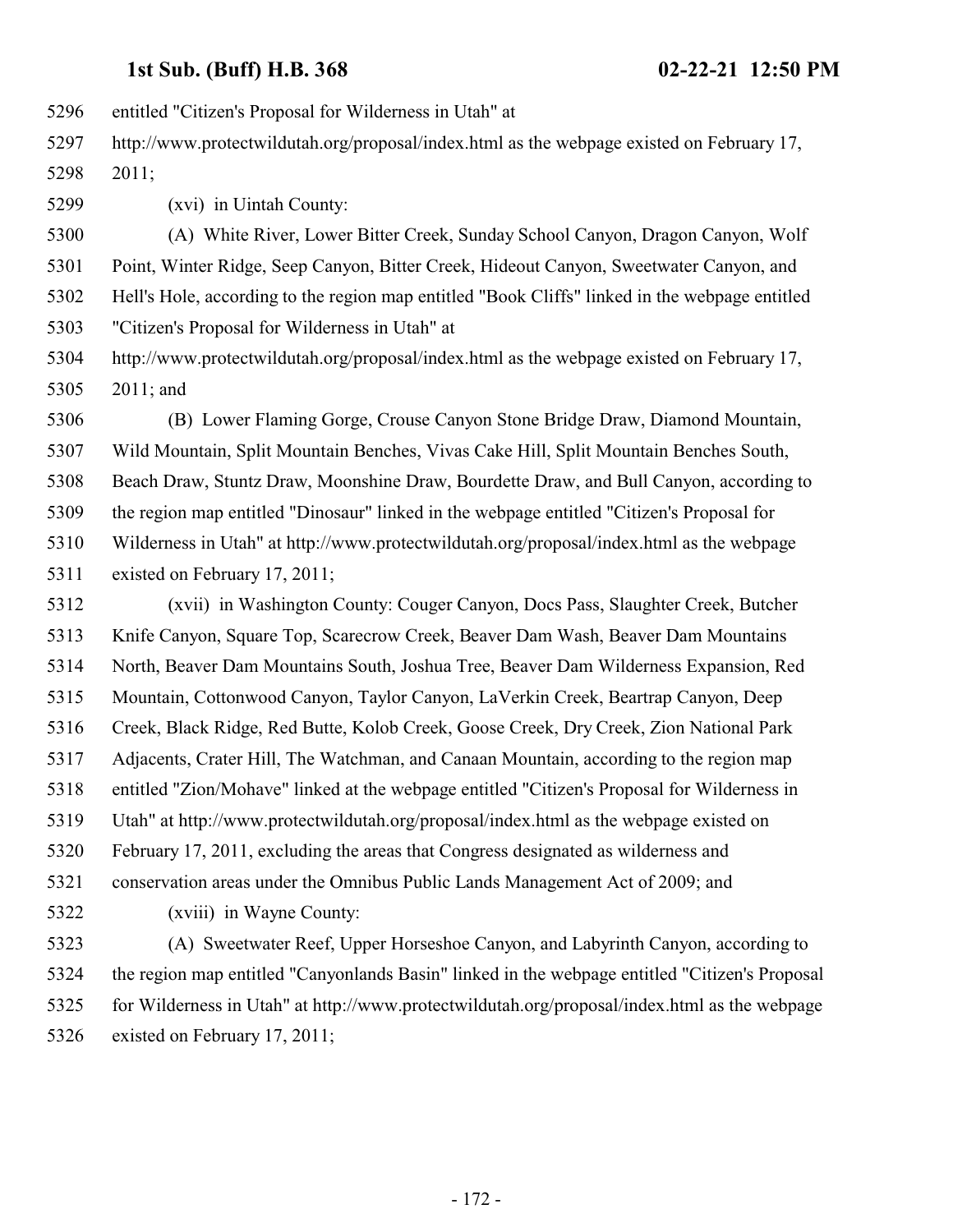| 5327 | (B) Flat Tops and Dirty Devil, according to the region map entitled "Glen Canyon,"                |
|------|---------------------------------------------------------------------------------------------------|
| 5328 | which is available by clicking the link entitled "Dirty Devil" at the webpage entitled "Citizen's |
| 5329 | Proposal for Wilderness in Utah" at http://www.protectwildutah.org/proposal/index.html as the     |
| 5330 | webpage existed on February 17, 2011;                                                             |
| 5331 | (C) Fremont Gorge, Pleasant Creek Bench, Notom Bench, Mount Ellen, and Bull                       |
| 5332 | Mountain, according to the region map entitled "Henry Mountains" linked at the webpage            |
| 5333 | entitled "Citizen's Proposal for Wilderness in Utah" at                                           |
| 5334 | http://www.protectwildutah.org/proposal/index.html as the webpage existed on February 17,         |
| 5335 | $2011$ ; and                                                                                      |
| 5336 | (D) Capital Reef Adjacents, Muddy Creek, Wild Horse Mesa, North Blue Flats, Red                   |
| 5337 | Desert, and Factory Butte, according to the region map entitled "San Rafael Swell" linked at      |
| 5338 | the webpage entitled "Citizen's Proposal for Wilderness in Utah" at                               |
| 5339 | http://www.protectwildutah.org/proposal/index.html as the webpage existed on February 17,         |
| 5340 | 2011.                                                                                             |
| 5341 | (b) "Subject lands" also includes all BLM and Forest Service lands in the state that are          |
| 5342 | not Wilderness Area or Wilderness Study Areas;                                                    |
| 5343 | (c) "Subject lands" does not include the following lands that are the subject of                  |
| 5344 | consideration for a possible federal lands bill and should be managed according to the 2008       |
| 5345 | Price BLM Field Office Resource Management Plan until a federal lands bill provides               |
| 5346 | otherwise:                                                                                        |
| 5347 | (i) Turtle Canyon and Desolation Canyon according to the region map entitled "Book"               |
| 5348 | Cliffs" linked in the webpage entitled "Citizen's Proposal for Wilderness in Utah" at             |
| 5349 | http://protectwildutah.org/proposal/index.html as the webpage existed on February 17, 2011;       |
| 5350 | (ii) Labyrinth Canyon, Duma Point, and Horseshoe Point, according to the region map               |
| 5351 | entitled "Canyonlands Basin" linked in the webpage entitled "Citizen's Proposal for Wilderness    |
| 5352 | in Utah" at http://protectwildutah.org/proposal/index.html as the webpage existed on February     |
| 5353 | 17, 2011; and                                                                                     |
| 5354 | (iii) Devil's Canyon, Sid's Mountain, Mexican Mountain, San Rafael Reef, Hondu                    |
| 5355 | Country, Cedar Mountain, and Wild Horse, according to the region map entitled "San Rafael"        |
| 5356 | Swell" linked at the webpage entitled "Citizen's Proposal for Wilderness in Utah" at              |
| 5357 | http://protectwildutah.org/proposal/index.html as the webpage existed on February 17, 2011.       |
|      |                                                                                                   |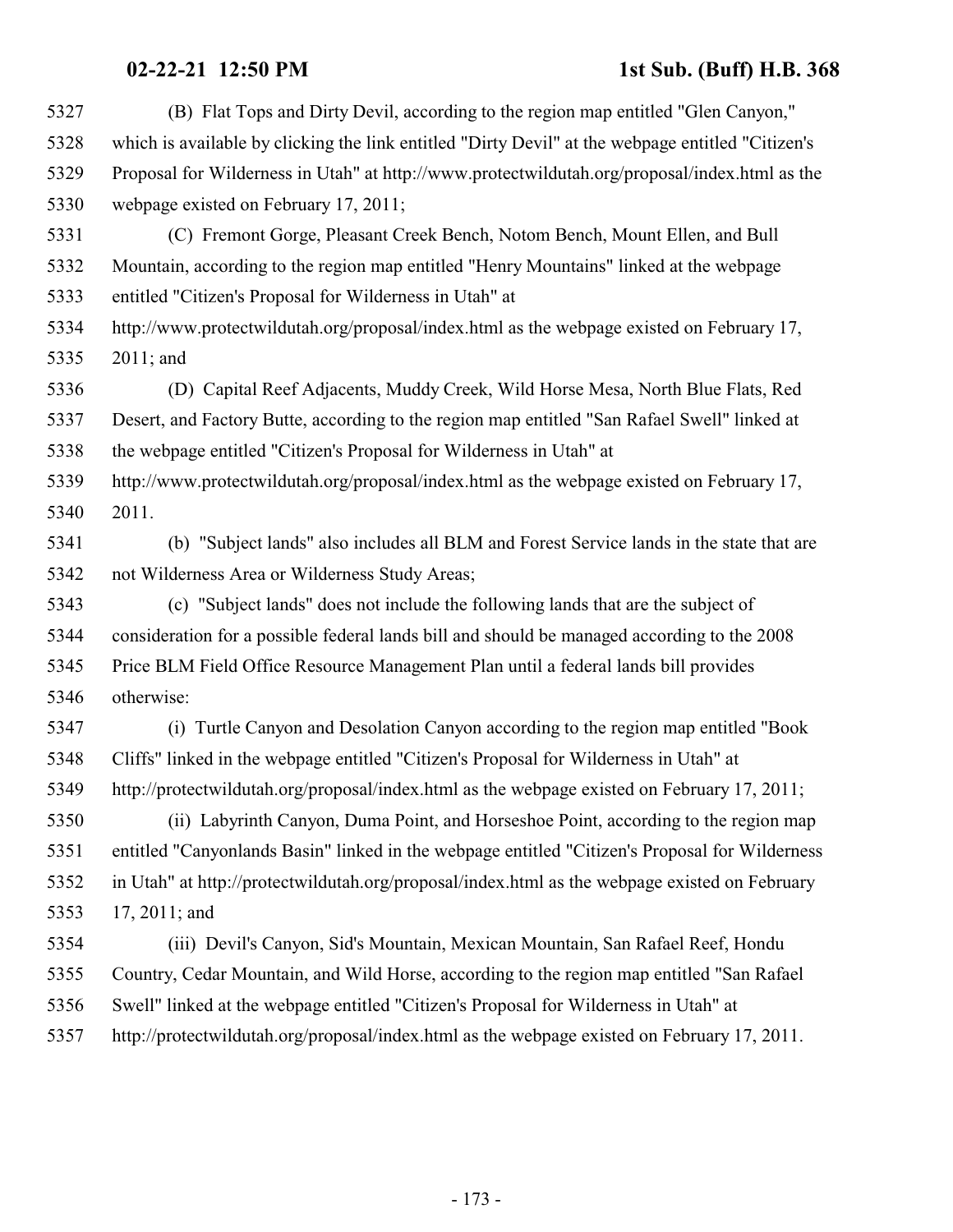(22) "Uintah Basin Energy Zone" means BLM and Forest Service lands situated in the following townships in Daggett, Duchesne, and Uintah counties, as more fully illustrated in the map prepared by the Uintah County GIS Department in February 2012 entitled "Uintah Basin Utah Energy Zone":

 (a) in Daggett County, Township 3N Range 17 E, Township 3N Range 18E, Township 3N Range 19E, Township 3N Range 20E, Township 3N Range 22E, Township 3N Range 23E, Township 3N Range 24E, Township 3N Range 25E, Township 2N Range 17E, Township 2N Range 18E, Township 2N Range 19E, Township 2N Range 20E, Township 2N Range 21E, and Township 2S Range 25E;

 (b) in Duchesne County, Township 3N Range 4W, Township 3N Range 3W, Township 3N Range 2W, Township 3N Range 1W, Township 2N Range 6W, Township 2N Range 5W, Township 2N Range 4W, Township 2N Range 3W, Township 2N Range 1W, Township 1N Range 9W, Township 1N Range 8W, Township 1N Range 7W, Township 1N Range 6W, Township 1S Range 9W, Township 1S Range 8W, Township 4S Range 9W, Township 4S Range 3W, Township 4S Range 2W, Township 4S Range 1W, Township 8S Range 15E, Township 8S Range 16E, Township 8S Range 17E, Township 5S Range 9W, Township 5S Range 3W, Township 9S Range 15E, Township 9S Range 16E, Township 9S Range 17E, Township 6S Range 9W, Township 6S Range 8W, Township 6S Range 7W, Township 6S Range 6W, Township 6S Range 5W, Township 6S Range 3W, Township 10S Range 15E, Township 10S Range 16E, Township 10S Range 17E, Township 7S Range 9W, Township 7S Range 8W, Township 7S Range 7W, Township 7S Range 6W, Township 7S Range 5W, Township 7S Range 4W, Township 10S Range 11E, Township 10S Range 12E, Township 10S Range 13E, Township 10S Range 14E, Township 10S Range 15E, Township 10S Range 16E, Township 10S Range 17E, Township 11S Range 10E, Township 11S Range 11E, Township 11S Range 12E, Township 11S Range 13E, Township 11S Range 14E, Township 11S Range 15E, Township 11S Range 16E, and Township 11S Range 17E; and (c) in Uintah County: Township 2S Range 18E, Township 2S Range 19E, Township 2S Range 20E, Township 2S Range 21E, Township 2S Range 22E, Township 2S Range 23E, Township 2S Range 24E, Township 2N Range 1W, Township 2N Range 1E, Township 2N

- Range 2E, Township 3S Range 18E, Township 3S Range 19E, Township 3S Range 20E,
- Township 3S Range 21E, Township 3S Range 22E, Township 3S Range 23E, Township 3S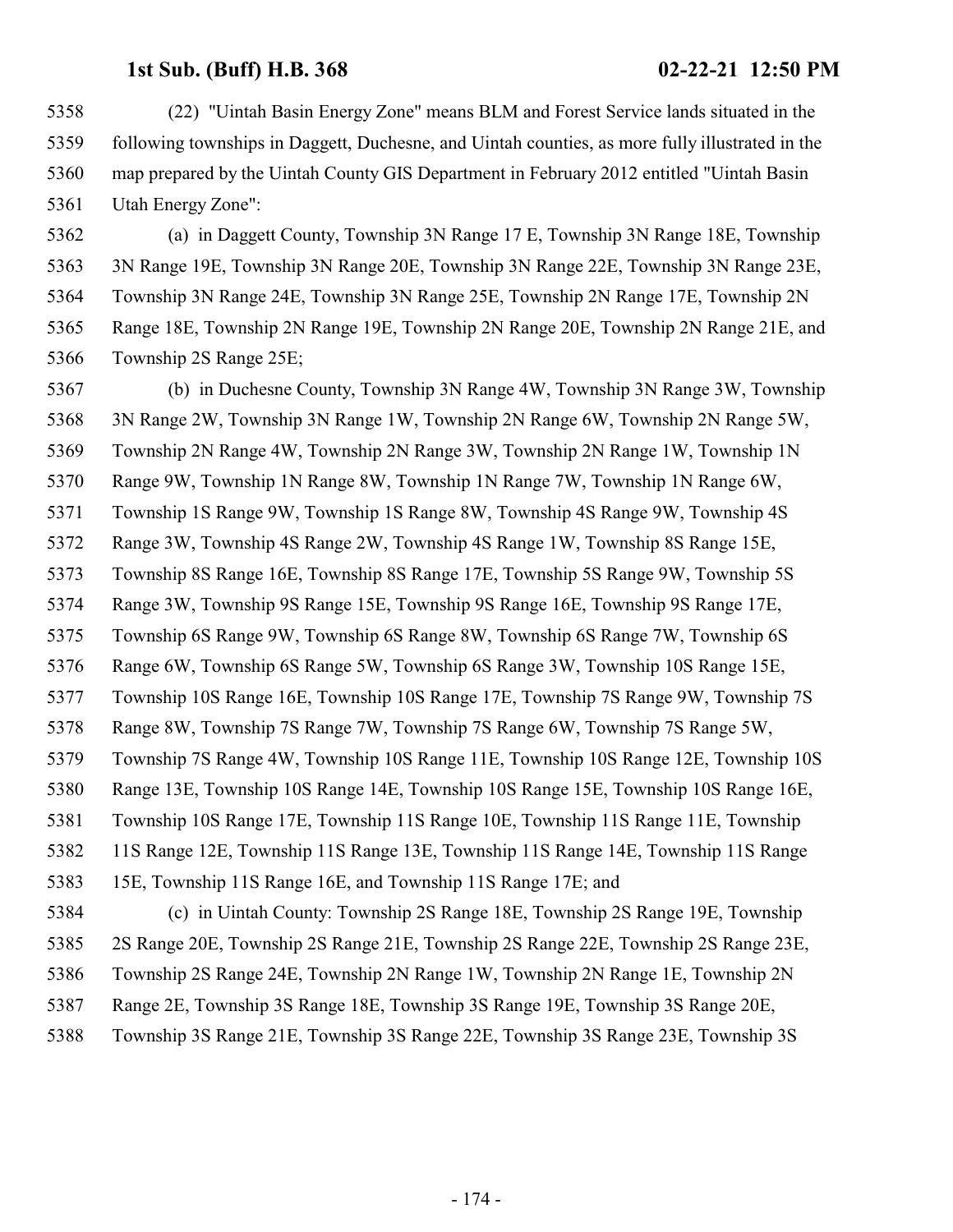Range 24E, Township 4S Range 19E, Township 4S Range 20E, Township 4S Range 21E, Township 4S Range 22E, Township 4S Range 23E, Township 4S Range 24E, Township 4S Range 25E, Township 5S Range 19E, Township 5S Range 20E, Township 5S Range 21E, Township 5S Range 22E, Township 5S Range 23E, Township 5S Range 24E, Township 5S Range 25E, Township 6S Range 19E, Township 6S Range 20E, Township 6S Range 21E, Township 6S Range 22E, Township 6S Range 23E, Township 6S Range 24E, Township 6S Range 25E, Township 7S Range 19E, Township 7S Range 20E, Township 7S Range 21E, Township 7S Range 22E, Township 7S Range 23E, Township 7S Range 24E, Township 7S Range 25E, Township 8S Range 17E, Township 8S Range 18E, Township 8S Range 19E, Township 8S Range 20E, Township 8S Range 21E, Township 8S Range 22E, Township 8S Range 23E, Township 8S Range 24E, Township 8S Range 25E, Township 9S Range 17E, Township 9S Range 18E, Township 9S Range 19E, Township 9S Range 20E, Township 9S Range 21E, Township 9S Range 22E, Township 9S Range 23E, Township 9S Range 24E, Township 9S Range 25E, Township 10S Range 17E, Township 10S Range 18E, Township 10S Range 19E, Township 10S Range 20E, Township 10S Range 21E, Township 10S Range 22E, Township 10S Range 23E, Township 10S Range 24E, Township 10S Range 25E, Township 11S Range 17E, Township 11S Range 18E, Township 11S Range 19E, Township 11S Range 20E, Township 11S Range 21E, Township 11S Range 22E, Township 11S Range 23E, Township 11S Range 24E, Township 11S Range 25E, Township 12S Range 20E, Township 12S Range 21E, Township 12S Range 22E, Township 12S Range 23E, Township 12S Range 24E, Township 12S Range 25E, Township 13S Range 20E, Township 13S Range 21E, Township 13S Range 22E, Township 13S Range 23E, Township 13S Range 24E, Township 13S Range 25E, Township 13S Range 26 E, Township 14S Range 21E, Township 14S Range 22E, Township 14S Range 23E, Township 14S Range 24E, Township 14S Range 25E, and Township 14S Range 26E. (23) "Wilderness" means the same as that term is defined in 16 U.S.C. Sec. 1131.

 (24) "Wilderness area" means those BLM and Forest Service lands added to the National Wilderness Preservation System by an act of Congress.

- (25) "Wilderness Preservation System" means the Wilderness Preservation System established in 16 U.S.C. Sec. 1131 et seq.
- (26) "WSA" and "Wilderness Study Area" mean the BLM lands in Utah that were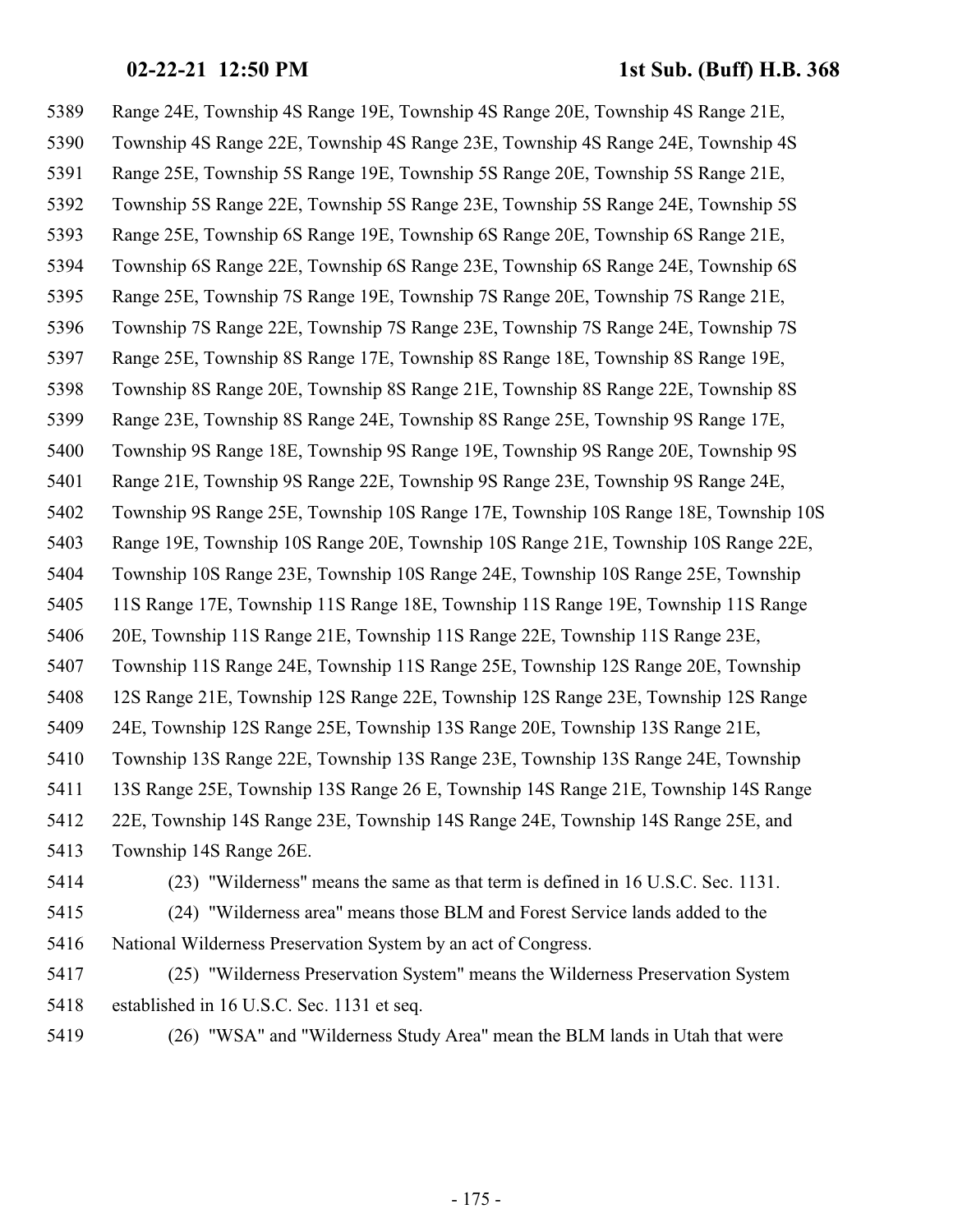- identified as having the necessary wilderness character and were classified as wilderness study
- areas during the BLM wilderness review conducted between 1976 and 1993 by authority of 43
- U.S.C. Sec. 1782 and labeled as Wilderness Study Areas within the final report of the President
- of the United States to the United States Congress in 1993.
- Section 75. Section **63J-8-104** is amended to read:

**63J-8-104. State land use planning and management program.**

- (1) The BLM and Forest Service land use plans should produce planning documents consistent with state and local land use plans to the maximum extent consistent with federal law and FLPMA's purposes, by incorporating the state's land use planning and management program for the subject lands that is as follows:
- (a) preserve traditional multiple use and sustained yield management on the subject lands to:
- (i) achieve and maintain in perpetuity a high-level annual or regular periodic output of agricultural, mineral, and various other resources from the subject lands;
- (ii) support valid existing transportation, mineral, and grazing privileges in the subject lands at the highest reasonably sustainable levels;
- (iii) produce and maintain the desired vegetation for watersheds, timber, food, fiber, livestock forage, wildlife forage, and minerals that are necessary to meet present needs and future economic growth and community expansion in each county where the subject lands are situated without permanent impairment of the productivity of the land;
- (iv) meet the recreational needs and the personal and business-related transportation needs of the citizens of each county where the subject lands are situated by providing access throughout each such county;
- (v) meet the needs of wildlife, provided that the respective forage needs of wildlife and 5444 livestock are balanced according to the provisions of Subsection  $[63J-4-401(6)(m)]$  $[63J-4-401(6)(m)]$
- [63L-11-302](#page-228-0)(13);
- (vi) protect against adverse effects to historic properties, as defined by 36 C.F.R. Sec. 800;
- (vii) meet the needs of community economic growth and development;
- (viii) provide for the protection of existing water rights and the reasonable
- development of additional water rights; and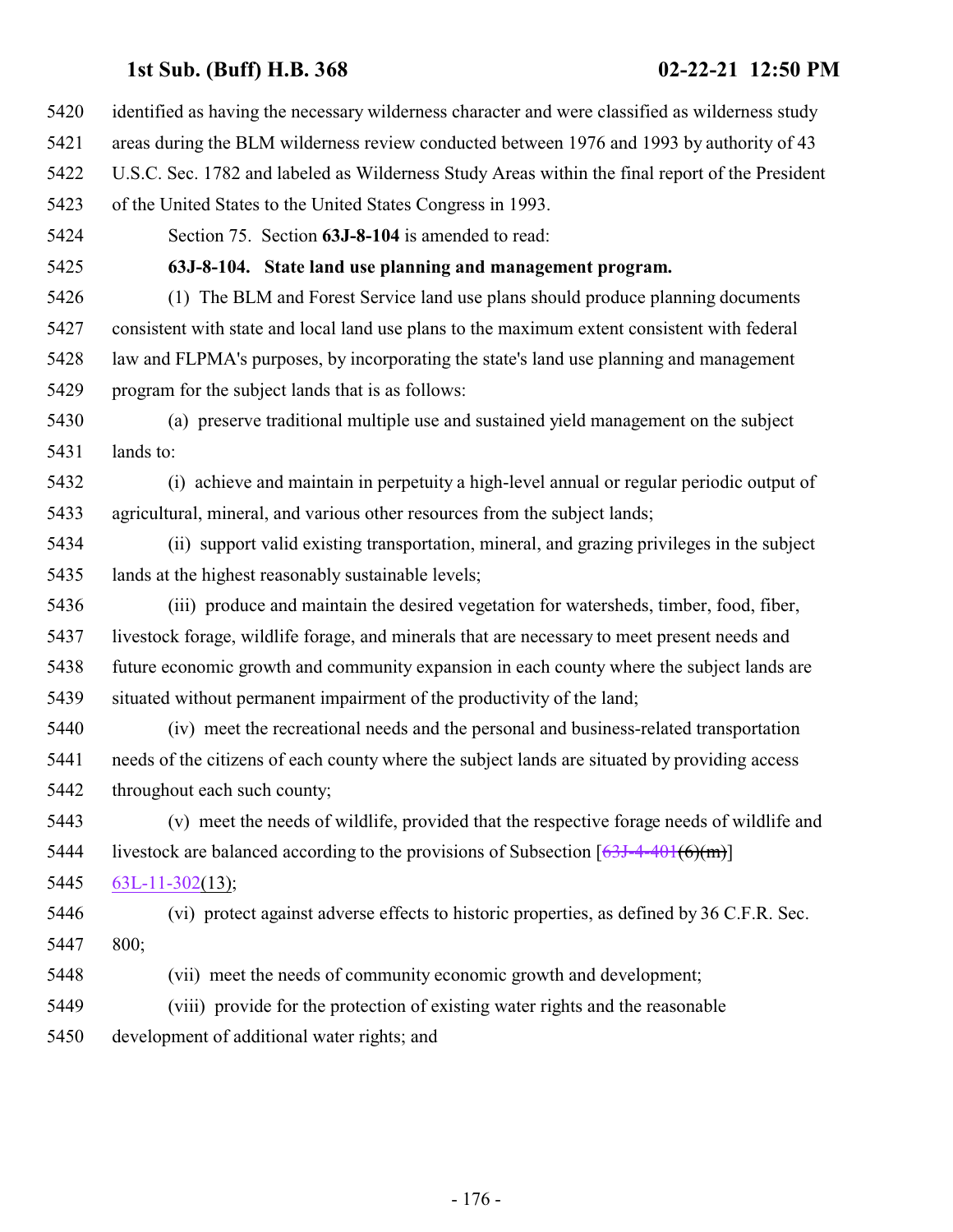| 5451 | (ix) provide for reasonable and responsible development of electrical transmission and          |
|------|-------------------------------------------------------------------------------------------------|
| 5452 | energy pipeline infrastructure on the subject lands;                                            |
| 5453 | (b) (i) do not designate, establish, manage, or treat any of the subject lands as an area       |
| 5454 | with management prescriptions that parallel, duplicate, or resemble the management              |
| 5455 | prescriptions established for wilderness areas or wilderness study areas, including the         |
| 5456 | nonimpairment standard applicable to WSAs or anything that parallels, duplicates, or            |
| 5457 | resembles that nonimpairment standard; and                                                      |
| 5458 | (ii) recognize, follow, and apply the agreement between the state and the Department            |
| 5459 | of the Interior in the settlement agreement;                                                    |
| 5460 | (c) call upon the BLM to revoke and revise BLM Manuals H 6301, H 6302, and H                    |
| 5461 | 6303, issued on or about February 25, 2011, in light of the settlement agreement and the        |
| 5462 | following principles of this state plan:                                                        |
| 5463 | (i) BLM lacks congressional authority to manage subject lands, other than WSAs, as if           |
| 5464 | they are or may become wilderness;                                                              |
| 5465 | (ii) BLM lacks authority to designate geographic areas as lands with wilderness                 |
| 5466 | characteristics or designate management prescriptions for such areas other than to use specific |
| 5467 | geographic-based tools and prescriptions expressly identified in FLPMA;                         |
| 5468 | (iii) BLM lacks authority to manage the subject lands in any manner other than to               |
| 5469 | prevent unnecessary or undue degradation, unless the BLM uses geographic tools expressly        |
| 5470 | identified in FLPMA and does so pursuant to a duly adopted provision of a resource              |
| 5471 | management plan adopted under FLPMA, 43 U.S.C. Sec. 1712;                                       |
| 5472 | (iv) BLM inventories for the presence of wilderness characteristics must be closely             |
| 5473 | coordinated with inventories for those characteristics conducted by state and local             |
| 5474 | governments, and should reflect a consensus among those governmental agencies about the         |
| 5475 | existence of wilderness characteristics, as follows:                                            |
| 5476 | (A) any inventory of wilderness characteristics should reflect all of the criteria              |
| 5477 | identified in the Wilderness Act of 1964, including:                                            |
| 5478 | (I) a size of 5,000 acres or more, containing no visible roads; and                             |
| 5479 | (II) the presence of naturalness, the opportunity for primitive and unconfined                  |
| 5480 | recreation, and the opportunity for solitude;                                                   |
| 5481 | (B) geographic areas found to contain the presence of naturalness must appear pristine          |
|      |                                                                                                 |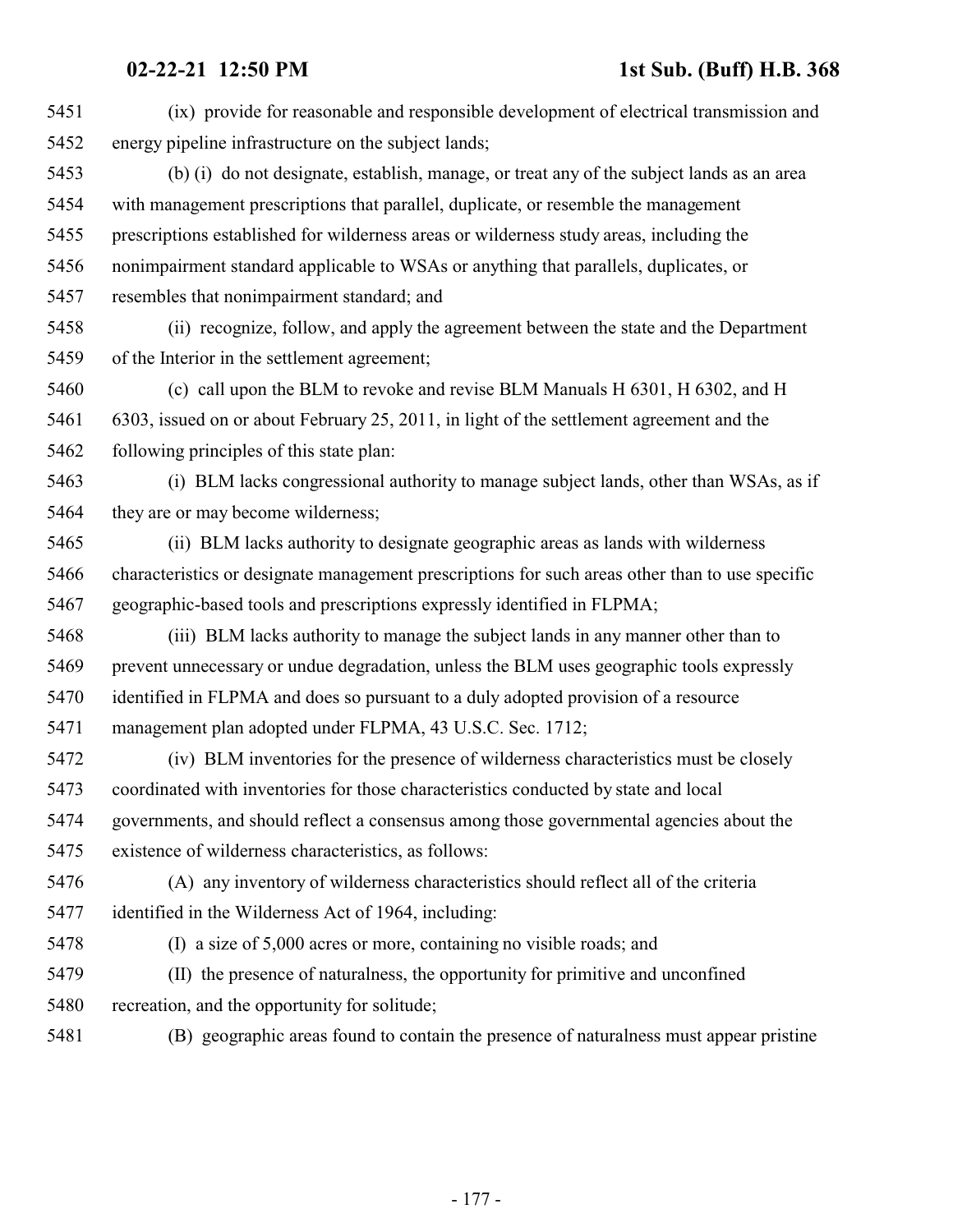to the average viewer, and not contain any of the implements, artifacts, or effects of human presence, including: (I) visible roads, whether maintained or not; and (II) human-made features such as vehicle bridges, fire breaks, fisheries, enhancement facilities, fire rings, historic mining and other properties, including tailings piles, commercial radio and communication repeater sites, fencing, spring developments, linear disturbances, stock ponds, visible drill pads, pipeline and transmission line rights-of-way, and other similar features; (C) factors, such as the following, though not necessarily conclusive, should weigh against a determination that a land area has the presence of naturalness: (I) the area is or once was the subject of mining and drilling activities; (II) mineral and hard rock mining leases exist in the area; and (III) the area is in a grazing district with active grazing allotments and visible range improvements; (D) geographic areas found to contain the presence of solitude should convey the sense of solitude within the entire geographic area identified, otherwise boundary adjustments should 5498 be performed in accordance with Subsection  $(1)(c)(iv)(F)$ ; (E) geographic areas found to contain the presence of an opportunity for primitive and unconfined recreation must find these features within the entire area and provide analysis about the effect of the number of visitors to the geographic area upon the presence of primitive or unconfined recreation, otherwise boundary adjustments should be performed in accordance 5503 with Subsection  $(1)(c)(iv)(F);$ 

 (F) in addition to the actions required by the review for roads pursuant to the definitions of roads contained in BLM Manual H 6301, or any similar authority, the BLM should, pursuant to its authority to inventory, identify and list all roads or routes identified as part of a local or state governmental transportation system, and consider those routes or roads as qualifying as roads within the definition of the Wilderness Act of 1964; and

 (G) BLM should adjust the boundaries for a geographic area to exclude areas that do not meet the criteria of lacking roads, lacking solitude, and lacking primitive and unconfined recreation and the boundaries should be redrawn to reflect an area that clearly meets the criteria above, and which does not employ minor adjustments to simply exclude small areas with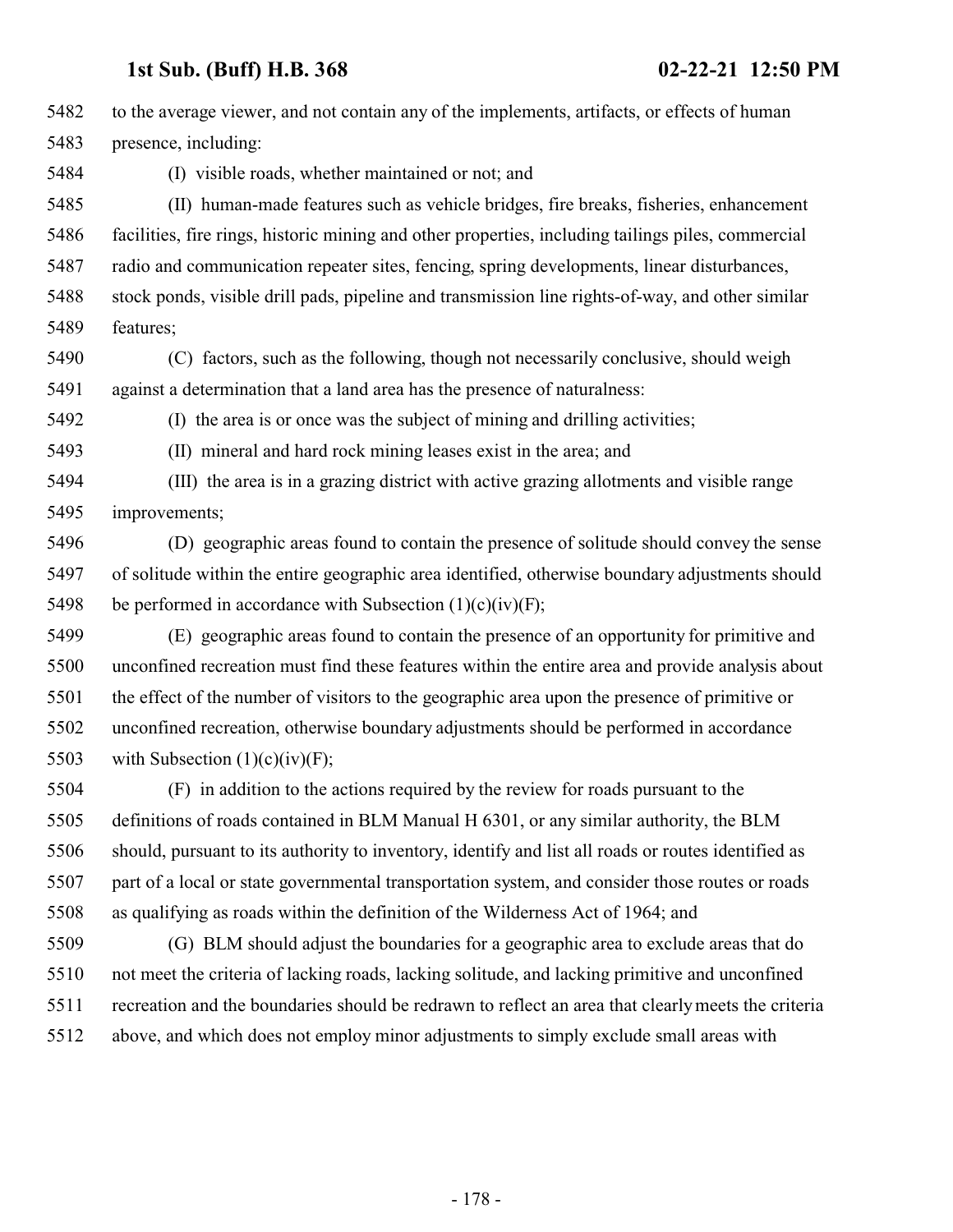human intrusions, specifically:

- (I) the boundaries of a proposed geographic area containing lands with wilderness characteristics should not be drawn around roads, rights-of-way, and intrusions; and
- (II) lands located between individual human impacts that do not meet the requirements for lands with wilderness characteristics should be excluded;
- (v) BLM should consider the responses of the Department of the Interior under cover of the letter dated May 20, 2009, clearly stating that BLM does not have the authority to apply the nonimpairment management standard to the subject lands, or to manage the subject lands in any manner to preserve their suitability for designation as wilderness, when considering the proper management principles for areas that meet the full definition of lands with wilderness characteristics; and
- (vi) even if the BLM were to properly inventory an area for the presence of wilderness characteristics, the BLM still lacks authority to make or alter project level decisions to automatically avoid impairment of any wilderness characteristics without express
- congressional authority to do so;
- (d) achieve and maintain at the highest reasonably sustainable levels a continuing yield of energy, hard rock, and nuclear resources in those subject lands with economically recoverable amounts of such resources as follows:
- (i) the development of the solid, fluid, and gaseous mineral resources in portions of the subject lands is an important part of the state's economy and the economies of the respective counties, and should be recognized that it is technically feasible to access mineral and energy resources in portions of the subject lands while preserving or, as necessary, restoring nonmineral and nonenergy resources;
- (ii) all available, recoverable solid, fluid, gaseous, and nuclear mineral resources in the subject lands should be seriously considered for contribution or potential contribution to the state's economy and the economies of the respective counties;
- (iii) those portions of the subject lands shown to have reasonable mineral, energy, and nuclear potential should be open to leasing, drilling, and other access with reasonable stipulations and conditions, including mitigation, reclamation, and bonding measures where necessary, that will protect the lands against unnecessary and undue damage to other significant resource values;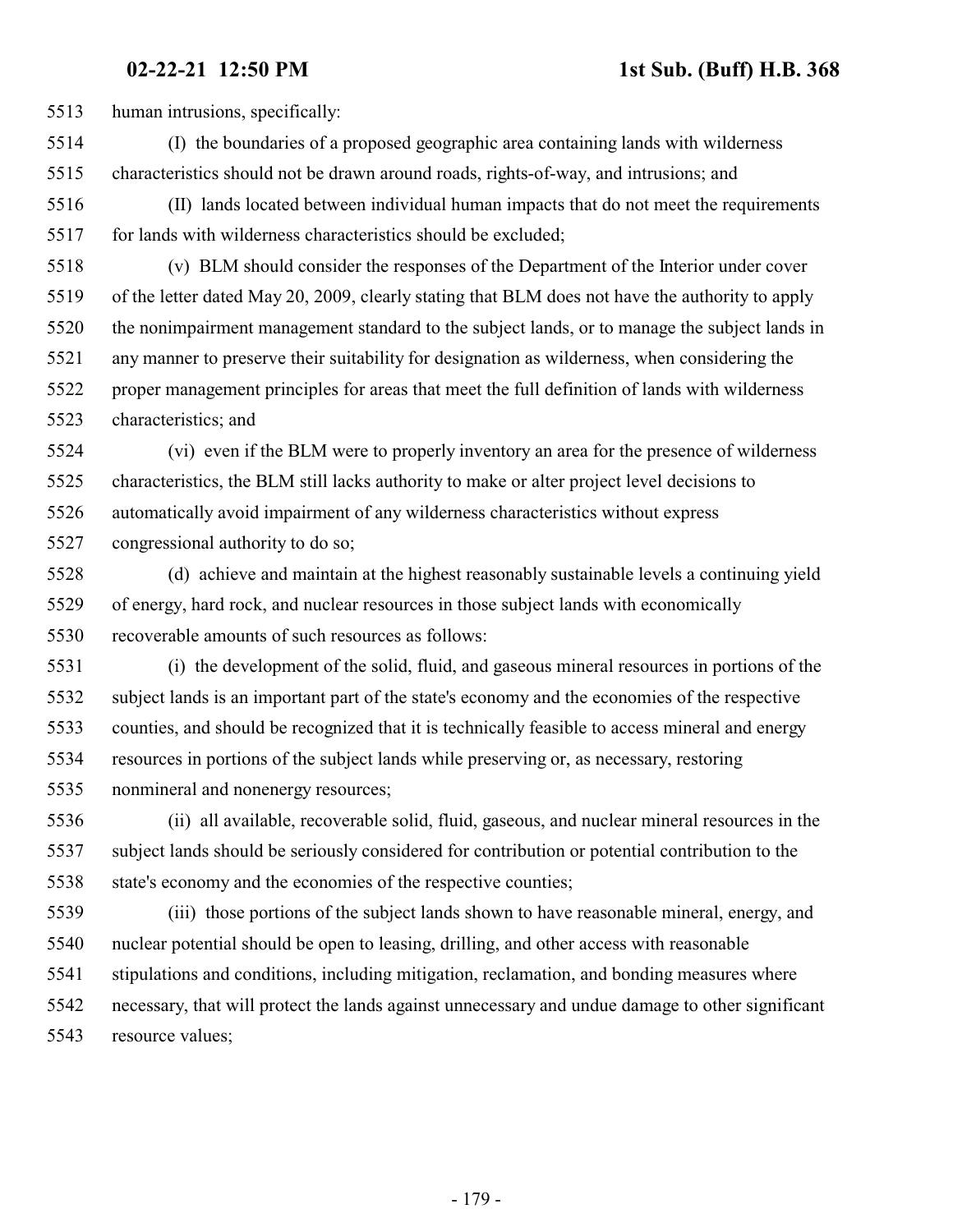(iv) federal oil and gas existing lease conditions and restrictions should not be modified, waived, or removed unless the lease conditions or restrictions are no longer necessary or effective;

 (v) any prior existing lease restrictions in the subject lands that are no longer necessary or effective should be modified, waived, or removed;

 (vi) restrictions against surface occupancy should be eliminated, modified, or waived, where reasonable;

 (vii) in the case of surface occupancy restrictions that cannot be reasonably eliminated, modified, or waived, directional drilling should be considered where the mineral and energy resources beneath the area can be reached employing available directional drilling technology;

 (viii) applications for permission to drill in the subject lands that meet standard qualifications, including reasonable and effective mitigation and reclamation requirements, should be expeditiously processed and granted; and

 (ix) any moratorium that may exist against the issuance of qualified mining patents and oil and gas leases in the subject lands, and any barriers that may exist against developing unpatented mining claims and filing for new claims, should be carefully evaluated for removal;

 (e) achieve and maintain livestock grazing in the subject lands at the highest reasonably sustainable levels by adhering to the policies, goals, and management practices set forth in 5562 Subsection [\[63J-4-401](#page-141-0)(6)(m)] [63L-11-302](#page-228-0)(13);

 (f) manage the watershed in the subject lands to achieve and maintain water resources at the highest reasonably sustainable levels as follows:

 (i) adhere to the policies, goals, and management practices set forth in Subsection 5566  $[63J-4-401(6)(m)]$  $[63J-4-401(6)(m)]$  $[63J-4-401(6)(m)]$  [63L-11-302](#page-228-0)(13);

 (ii) deter unauthorized cross-country OHV use in the subject lands by establishing a reasonable system of roads and trails in the subject lands for the use of an OHV, as closing the subject lands to all OHV use will only spur increased and unauthorized use; and

 (iii) keep open any road or trail in the subject lands that historically has been open to OHV use, as identified on respective county road maps;

 (g) achieve and maintain traditional access to outdoor recreational opportunities available in the subject lands as follows:

(i) hunting, trapping, fishing, hiking, family and group parties, family and group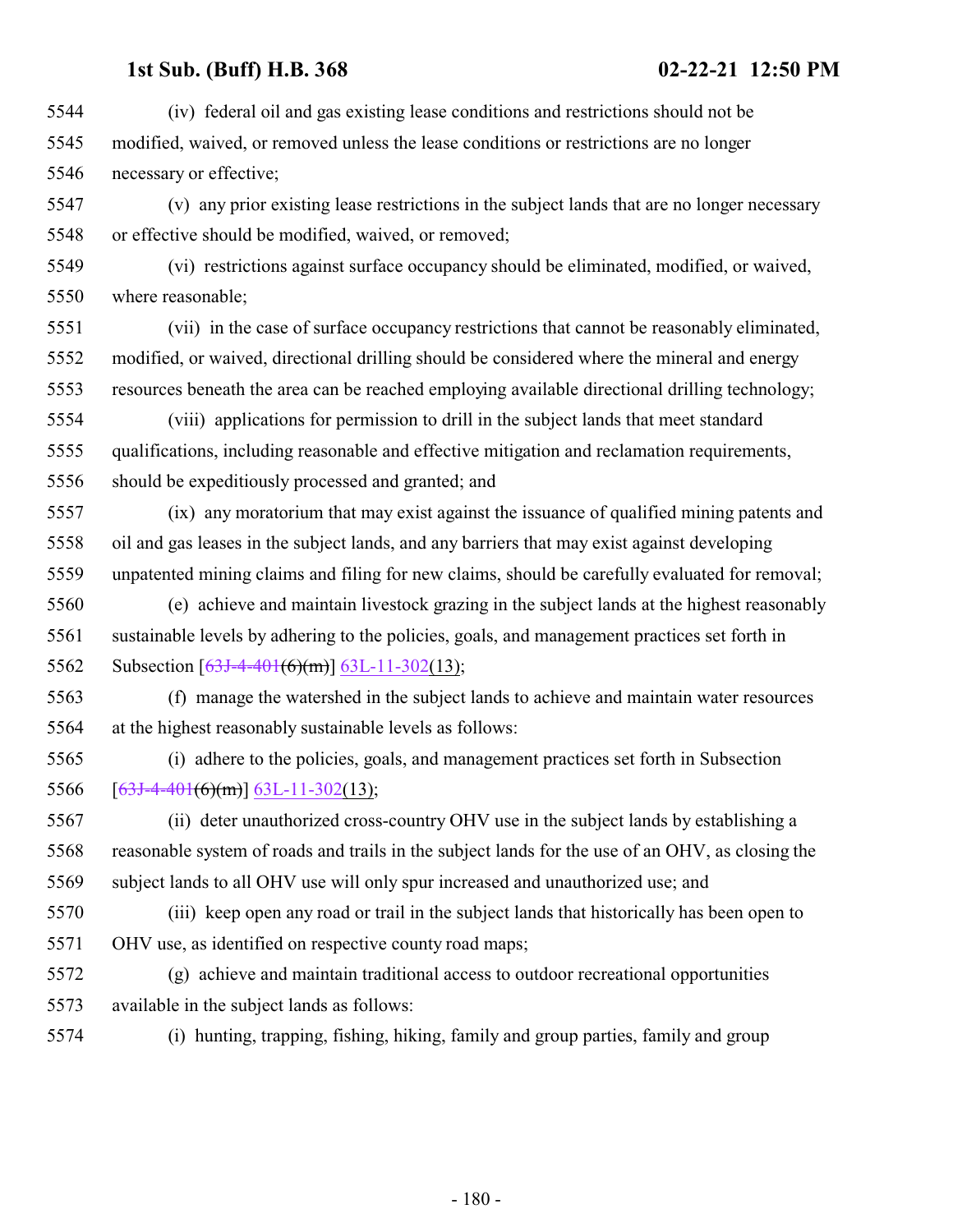campouts and campfires, rock hounding, OHV travel, geological exploring, pioneering, recreational vehicle parking, or just touring in personal vehicles are activities that are important to the traditions, customs, and character of the state and individual counties where the subject lands are located and should continue;

 (ii) wildlife hunting, trapping, and fishing should continue at levels determined by the Wildlife Board and the Division of Wildlife Resources and traditional levels of group camping, group day use, and other traditional forms of outdoor recreation, both motorized and nonmotorized, should continue; and

 (iii) the broad spectrum of outdoor recreational activities available on the subject lands should be available to citizens for whom a primitive, nonmotorized, outdoor experience is not preferred, affordable, or physically achievable;

 (h) (i) keep open to motorized travel, any road in the subject lands that is part of the respective counties' duly adopted transportation plan;

(ii) provide that R.S. 2477 rights-of-way should be recognized by the BLM;

 (iii) provide that a county road may be temporarily closed or permanently abandoned only by statutorily authorized action of the county or state;

 (iv) provide that the BLM and the Forest Service must recognize and not unduly interfere with a county's ability to maintain and repair roads and, where reasonably necessary, make improvements to the roads; and

 (v) recognize that additional roads and trails may be needed in the subject lands from time to time to facilitate reasonable access to a broad range of resources and opportunities throughout the subject lands, including livestock operations and improvements, solid, fluid, and gaseous mineral operations, recreational opportunities and operations, search and rescue needs, other public safety needs, access to public lands for people with disabilities and the elderly, and access to Utah school and institutional trust lands for the accomplishment of the purposes of those lands;

 (i) manage the subject lands so as to protect prehistoric rock art, three dimensional structures, and other artifacts and sites recognized as culturally important and significant by the state historic preservation officer or each respective county by imposing reasonable and effective stipulations and conditions reached by agreement between the federal agency and the state authorized officer pursuant to the authority granted by the National Historic Preservation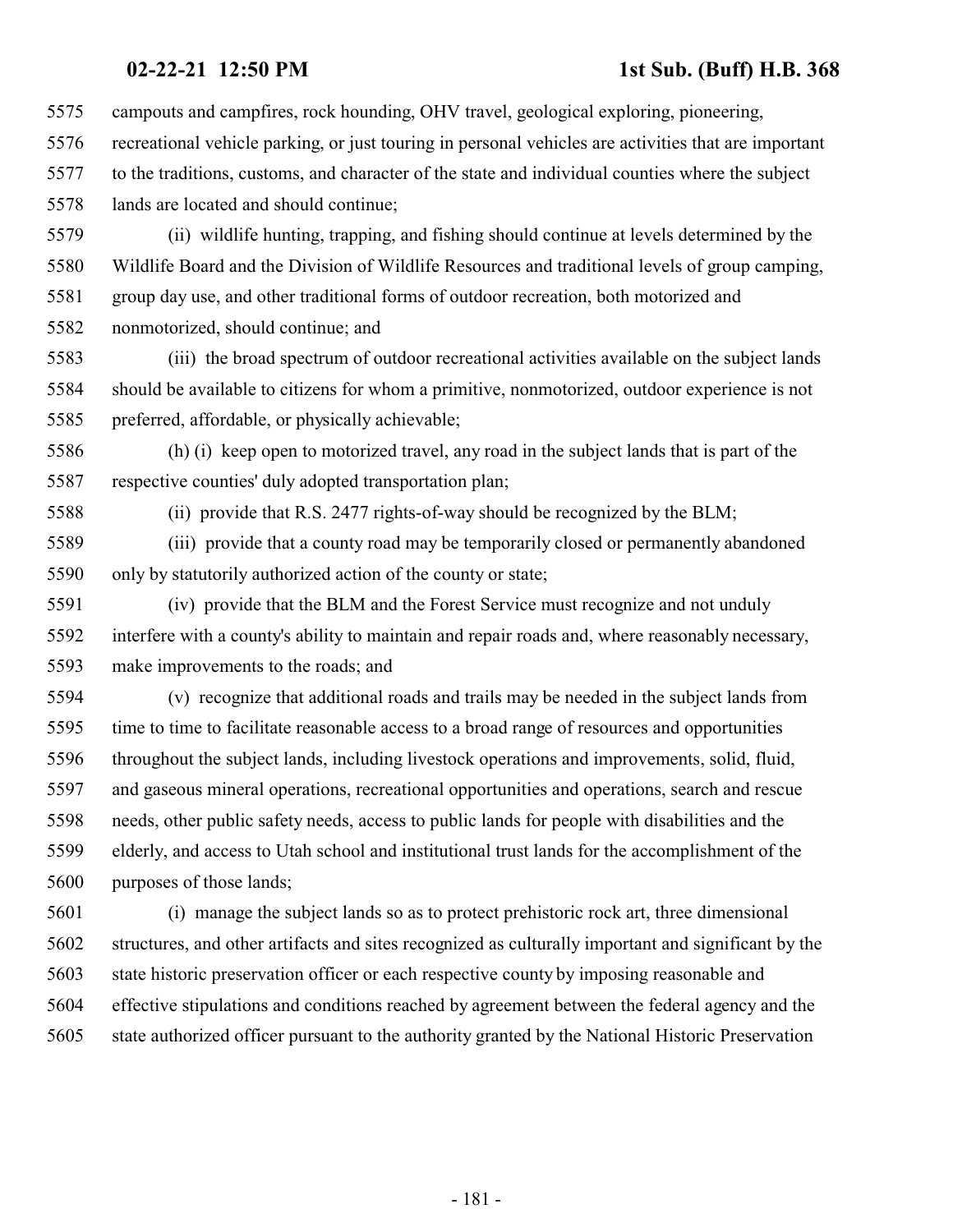Act, 16 U.S.C. Sec. 470 et seq.;

 (j) manage the subject lands so as to not interfere with the property rights of private landowners as follows:

 (i) the state recognizes that there are parcels of private fee land throughout the subject lands;

 (ii) land management policies and standards in the subject lands should not interfere with the property rights of any private landowner to enjoy and engage in uses and activities on an individual's private property consistent with controlling county zoning and land use laws; and

 (iii) a private landowner or a guest or client of a private landowner should not be denied the right of motorized access to the private landowner's property consistent with past uses of the private property;

 (k) manage the subject lands in a manner that supports the fiduciary agreement made between the state and the federal government concerning the school and institutional trust lands, as managed according to state law, by:

 (i) formally recognizing, by duly authorized federal proclamation, the duty of the federal government to support the purposes of the school and institutional trust lands owned by the state and administered by SITLA in trust for the benefit of public schools and other institutions as mandated in the Utah Constitution and the Utah Enabling Act of 1894, 28 Stat. 107;

 (ii) actively seeking to support SITLA's fiduciary responsibility to manage the school trust lands to optimize revenue by making the school trust lands available for sale and private development and for other multiple and consumptive use activities such as mineral development, grazing, recreation, timber, and agriculture;

 (iii) not interfering with SITLA's ability to carry out its fiduciary responsibilities by the creation of geographical areas burdened with management restrictions that prohibit or discourage the optimization of revenue, without just compensation;

 (iv) recognizing SITLA's right of economic access to the school trust lands to enable SITLA to put those sections to use in its fiduciary responsibilities;

 (v) recognizing any management plan enacted by SITLA pursuant to Section [53C-2-201](http://le.utah.gov/UtahCode/SectionLookup.jsp?section=53c-2-201&session=2021GS); and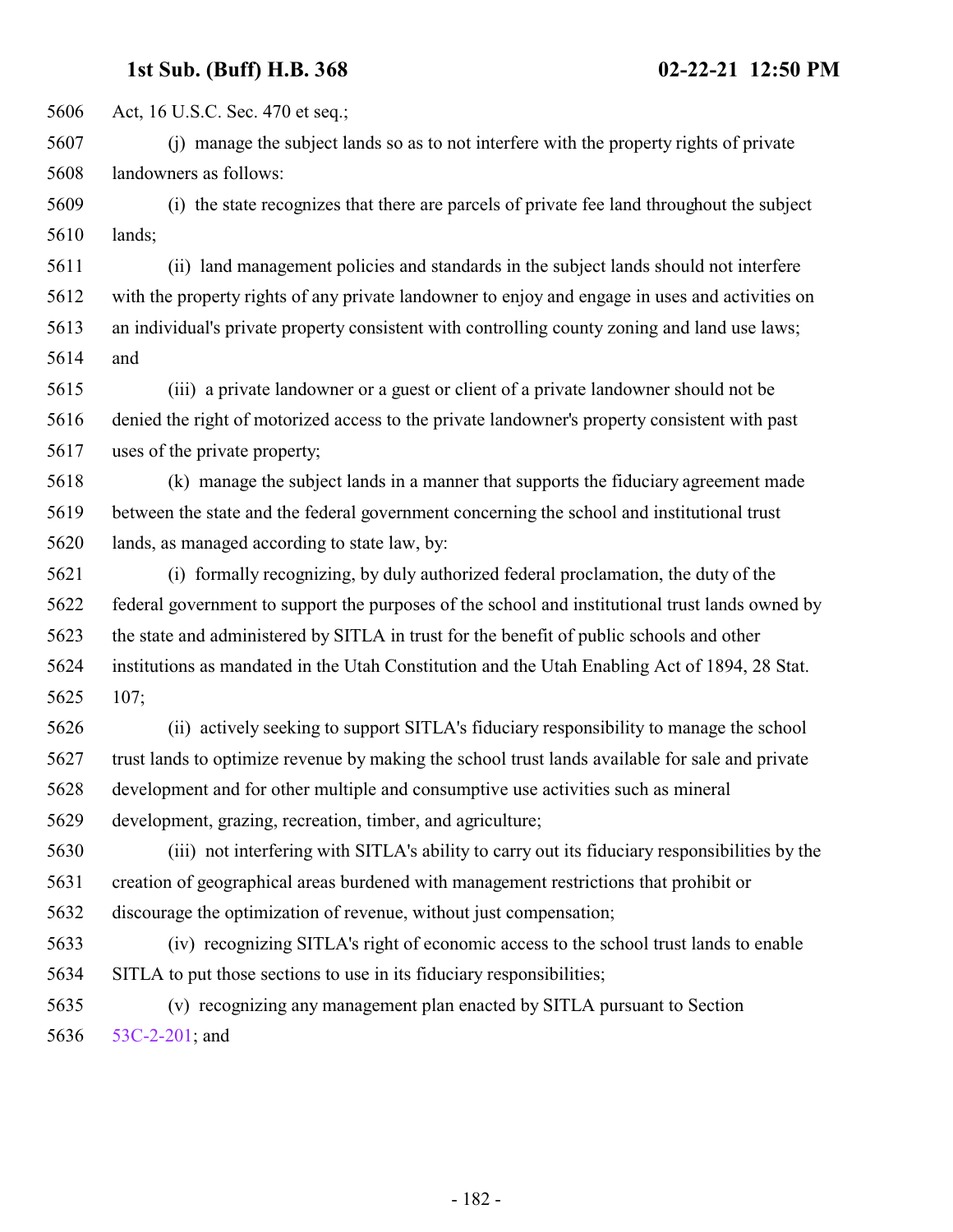(vi) acting responsibly as the owner of land parcels with potential for exchange for state land parcels by:

 (A) moving forward with the process for identifying federal land parcels suitable and desirable for exchange for state land parcels;

(B) removing barriers to the exchange of federal land parcels for state land parcels;

 (C) expediting the procedures and processes necessary to execute the exchange of federal land parcels for state land parcels; and

 (D) lobbying and supporting in good faith any congressional legislation to enact and finalize the exchange of federal land parcels for state land parcels;

 (l) oppose the designation of BLM lands as areas of critical environmental concern (ACEC), as the BLM lands are generally not compatible with the state's plan and policy for managing the subject lands, but special cases may exist where such a designation is appropriate if compliance with FLPMA, 43 U.S.C. Sec. 1702(a) is clearly demonstrated and where the proposed designation and protection:

 (i) is limited to the geographic size to the minimum necessary to meet the standards required by [Section [63J-4-401](#page-141-0)] Sections [63L-11-302](#page-228-0) and [63L-11-303](#page-232-0);

 (ii) is necessary to protect not just a temporary change in ground conditions or visual resources that can be reclaimed or reversed naturally, but is clearly shown as necessary to protect against visible damage on the ground that will persist on a time scale beyond that which would effectively disqualify the land for a later inventory of wilderness characteristics;

 (iii) will not be applied in a geographic area already protected by other protective designations available pursuant to law; and

 (iv) is not a substitute for the nonimpairment management requirements of wilderness study areas; and

 (m) recognize that a BLM visual resource management class I or II rating is generally not compatible with the state's plan and policy for managing the subject lands, but special cases may exist where such a rating is appropriate if jointly considered and created by state, local, and federal authorities as part of an economic development plan for a region of the state, with due regard for school trust lands and private lands within the area.

 (2) All BLM and Forest Service decision documents should be accompanied with an analysis of the social and economic impact of the decision. Such analysis should: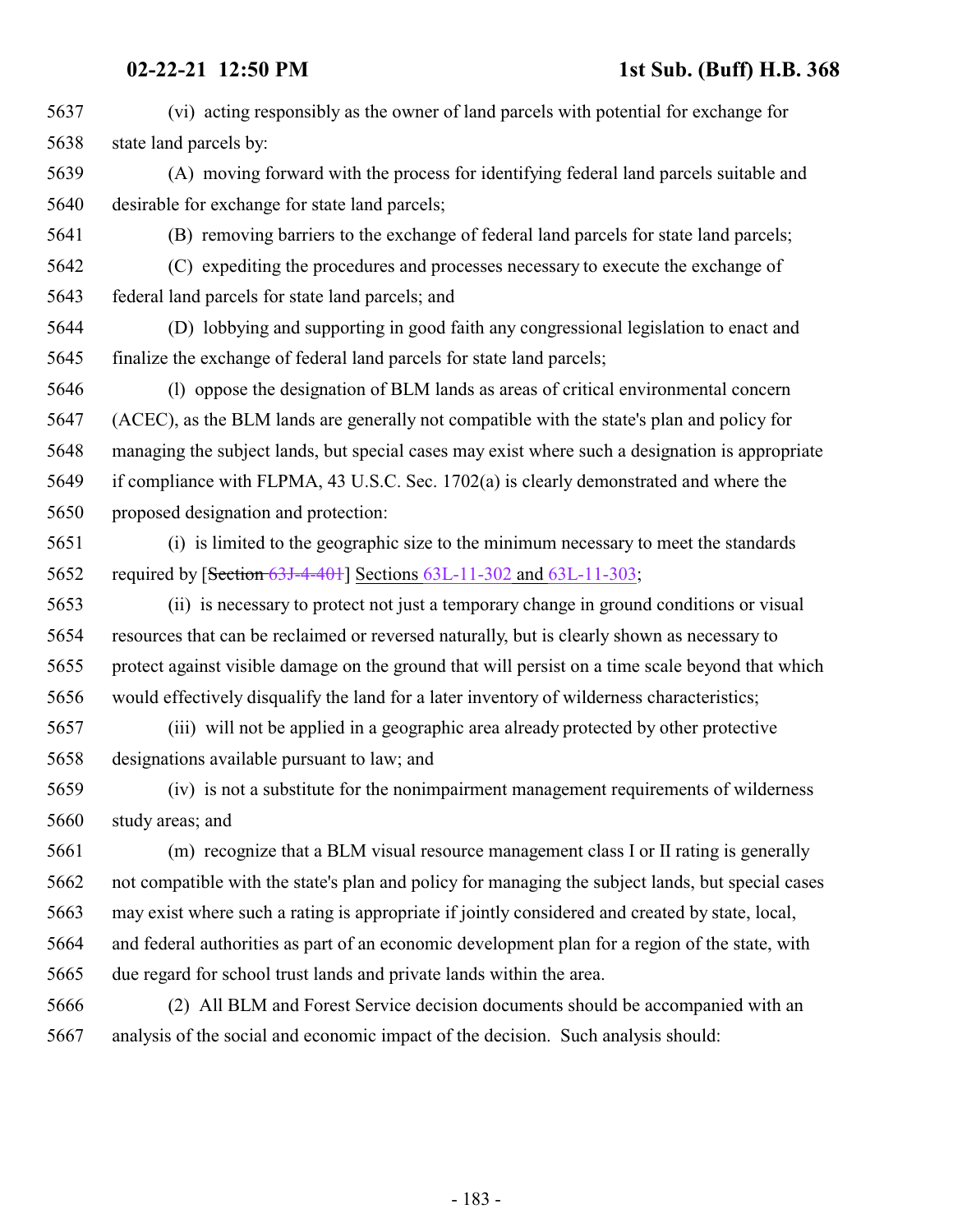| 5668 | (a) consider all facets of the decision in light of valuation techniques for the potential         |
|------|----------------------------------------------------------------------------------------------------|
| 5669 | costs and benefits of the decision;                                                                |
| 5670 | (b) clarify whether the costs and benefits employ monetized or nonmonetized                        |
| 5671 | techniques;                                                                                        |
| 5672 | (c) compare the accuracy, completeness, and viability of monetized and nonmonetized                |
| 5673 | valuation techniques used as part of the analysis, including all caveats on use of the techniques; |
| 5674 | and                                                                                                |
| 5675 | (d) compare the valuation techniques employed in the analysis to the federal standards             |
| 5676 | for valuation employed by the U.S. Department of Justice in court actions.                         |
| 5677 | Section 76. Section 63J-8-105.2 is amended to read:                                                |
| 5678 | 63J-8-105.2. San Juan County Energy Zone established -- Finding --                                 |
| 5679 | Management and land use priorities.                                                                |
| 5680 | (1) There is established the San Juan County Energy Zone in San Juan County for the                |
| 5681 | purpose of maximizing efficient and responsible development of energy and mineral resources.       |
| 5682 | (2) The land area and boundaries of the San Juan County Energy Zone are described in               |
| 5683 | Subsection $63J-8-102(18)$ and illustrated on the map described in Section $63J-8-105$ .           |
| 5684 | (3) The state finds that:                                                                          |
| 5685 | (a) the lands comprising the San Juan County Energy Zone contain abundant                          |
| 5686 | world-class deposits of energy and mineral resources, including oil, natural gas, potash,          |
| 5687 | uranium, vanadium, limestone, copper, sand, gravel, wind, and solar; and                           |
| 5688 | (b) the highest management priority is the responsible management, development, and                |
| 5689 | extraction of existing energy and mineral resources in order to provide long-term domestic         |
| 5690 | energy and supplies for the state and the United States.                                           |
| 5691 | (4) The state supports:                                                                            |
| 5692 | (a) efficient and responsible full development of all existing energy and mineral                  |
| 5693 | resources located within the San Juan County Energy Zone, including oil, natural gas, potash,      |
| 5694 | uranium, vanadium, limestone, copper, sand, gravel, wind, and solar; and                           |
| 5695 | (b) a cooperative management approach by federal agencies, the state, and local                    |
| 5696 | governments to achieve broadly supported management plans for the full development of all          |
| 5697 | energy and mineral resources within the San Juan County Energy Zone.                               |
| 5698 | (5) The state requests that the federal agencies that administer lands within the San              |
|      |                                                                                                    |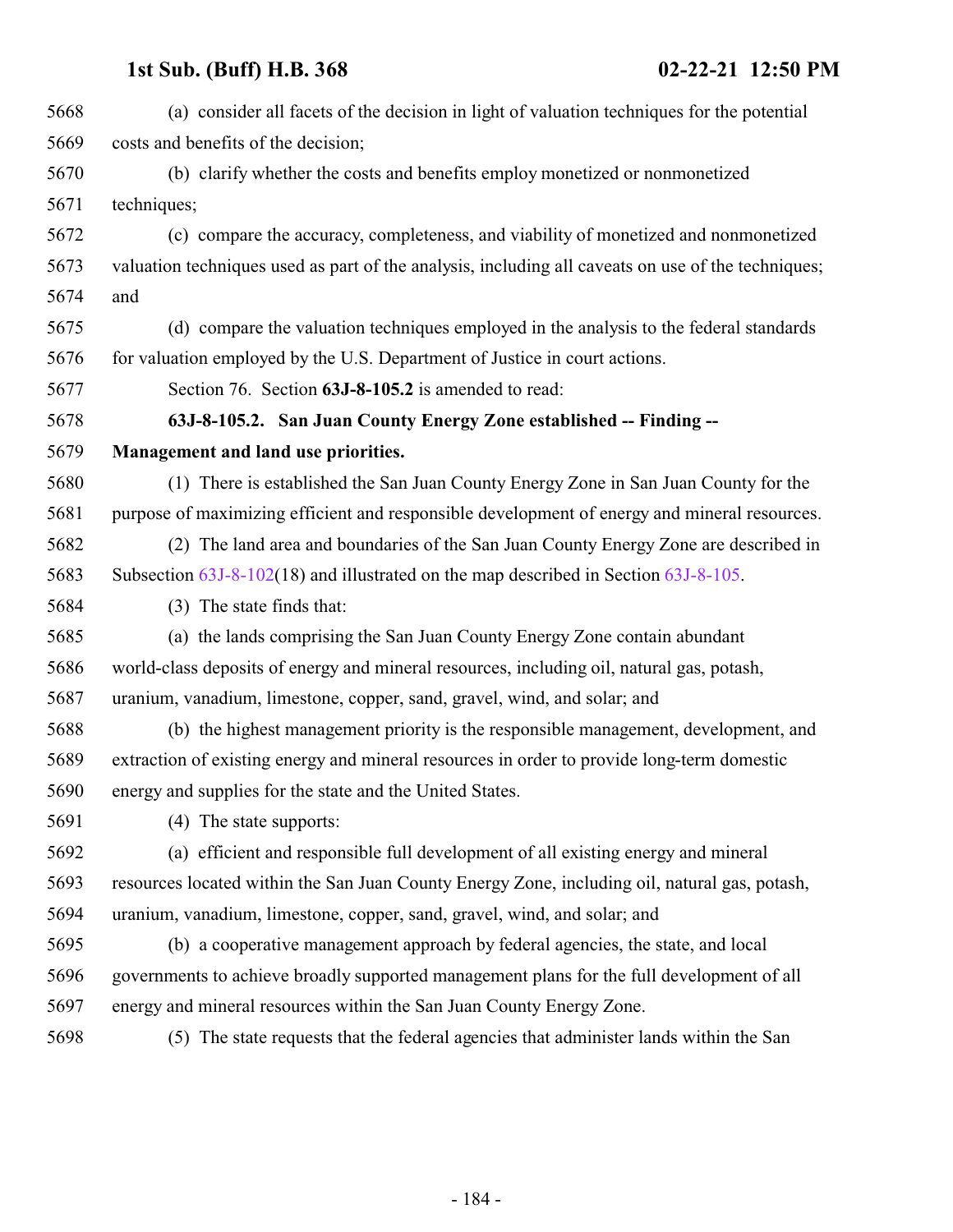Juan County Energy Zone:

- (a) fully cooperate and coordinate with the state and with San Juan County to develop, amend, and implement land and resource management plans and to implement management decisions that are consistent with the purposes, goals, and policies described in this section to the maximum extent allowed under federal law;
- (b) expedite the processing, granting, and streamlining of mineral and energy leases and applications to drill, extract, and otherwise develop all existing energy and mineral resources located within the San Juan County Energy Zone, including oil, natural gas, potash, uranium, vanadium, copper, sand, gravel, wind, and solar resources;
- (c) allow continued maintenance and increased development of roads, power lines, pipeline infrastructure, and other utilities necessary to achieve the goals, purposes, and policies described in this section;
- (d) refrain from any planning decisions and management actions that will undermine, restrict, or diminish the goals, purposes, and policies for the San Juan County Energy Zone as stated in this section; and
- (e) refrain from implementing a policy that is contrary to the goals and purposes within this section.
- (6) The state calls upon Congress to establish an intergovernmental standing commission, with membership consisting of representatives from the United States government, the state, and local governments, to guide and control planning and management actions in the San Juan County Energy Zone in order to achieve and maintain the goals, purposes, and policies described in this section.
- (7) Notwithstanding the provisions of this section, the state's grazing and livestock policies and plans on land within the San Juan County Energy Zone shall continue to be 5723 governed by Sections [\[63J-4-401](#page-141-0)] [63L-11-302](#page-228-0), [63L-11-303](#page-232-0), and [63J-8-104](#page-175-0).
- Section 77. Section **63J-8-105.5** is amended to read:
- **63J-8-105.5. Uintah Basin Energy Zone established -- Findings -- Management and land use priorities.**
- (1) There is established the Uintah Basin Energy Zone in Daggett, Uintah, and Duchesne Counties for the purpose of maximizing efficient and responsible development of energy and mineral resources.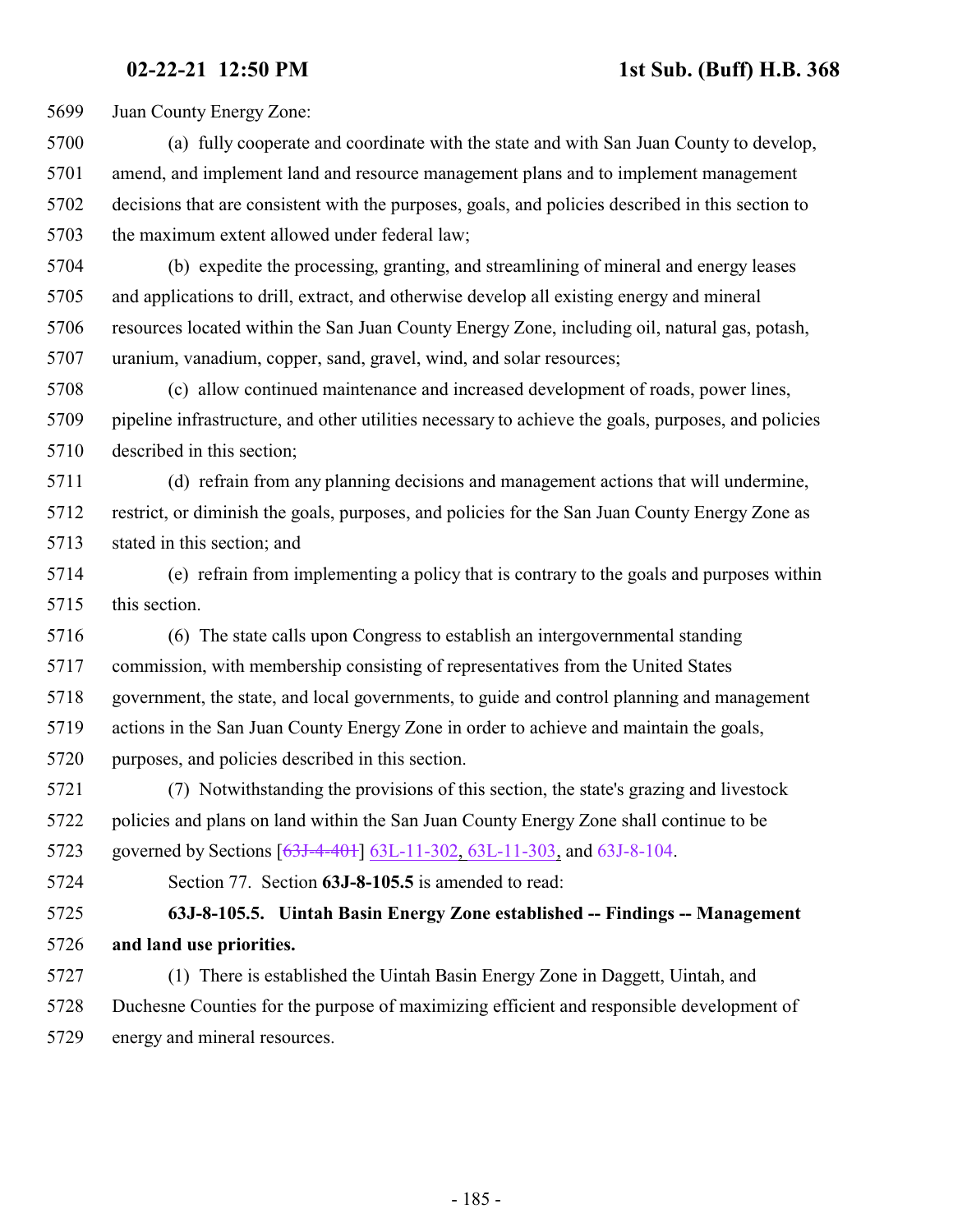(2) The land area and boundaries of the Uintah Basin Energy Zone are described in Subsection [63J-8-102](#page-161-0)(22) and illustrated on the map described in Section [63J-8-105](http://le.utah.gov/UtahCode/SectionLookup.jsp?section=63j-8-105&session=2021GS). (3) The state finds that: (a) the lands comprising the Uintah Basin Energy Zone contain abundant, world-class deposits of energy and mineral resources, including oil, natural gas, oil shale, oil sands, gilsonite, coal, phosphate, gold, uranium, and copper, as well as areas with high wind and solar energy potential; and (b) the highest management priority for all lands within the Uintah Basin Energy Zone is responsible management and development of existing energy and mineral resources in order to provide long-term domestic energy and supplies for Utah and the United States. (4) The state supports: (a) efficient and responsible full development of all existing energy and mineral resources located within the Uintah Basin Energy Zone, including oil, oil shale, natural gas, oil sands, gilsonite, phosphate, gold, uranium, copper, solar, and wind resources; and (b) a cooperative management approach among federal agencies, state, and local governments to achieve broadly supported management plans for the full development of all energy and mineral resources within the Uintah Basin Energy Zone. (5) The state calls upon the federal agencies who administer lands within the Uintah Basin Energy Zone to: (a) fully cooperate and coordinate with the state and with Daggett, Uintah, and Duchesne Counties to develop, amend, and implement land and resource management plans and to implement management decisions that are consistent with the purposes, goals, and policies described in this section to the maximum extent allowed under federal law; (b) expedite the processing, granting, and streamlining of mineral and energy leases and applications to drill, extract, and otherwise develop all existing energy and mineral resources located within the Uintah Basin Energy Zone, including oil, natural gas, oil shale, oil sands, gilsonite, phosphate, gold, uranium, copper, solar, and wind resources; (c) allow continued maintenance and increased development of roads, power lines, pipeline infrastructure, and other utilities necessary to achieve the goals, purposes, and policies described in this section; (d) refrain from any planning decisions and management actions that will undermine,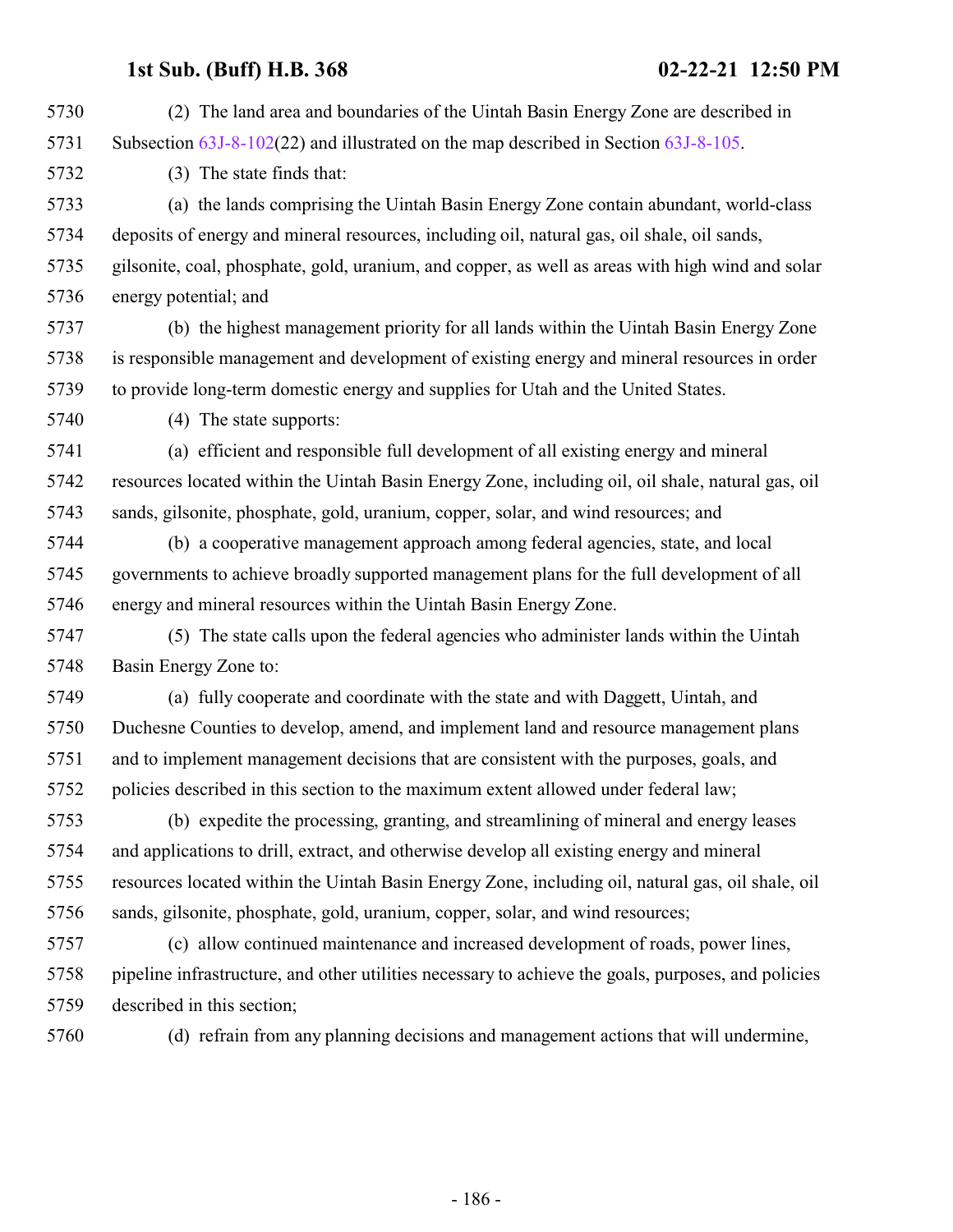|      | 02-22-21 12:50 PM<br>1st Sub. (Buff) H.B. 368                                                    |
|------|--------------------------------------------------------------------------------------------------|
| 5761 | restrict, or diminish the goals, purposes, and policies for the Uintah Basin Energy Zone as      |
| 5762 | stated in this section; and                                                                      |
| 5763 | (e) refrain from implementing a policy that is contrary to the goals and purposes                |
| 5764 | described within this section.                                                                   |
| 5765 | (6) The state calls upon Congress to establish an intergovernmental standing                     |
| 5766 | commission among federal, state, and local governments to guide and control planning             |
| 5767 | decisions and management actions in the Uintah Basin Energy Zone in order to achieve and         |
| 5768 | maintain the goals, purposes, and policies described in this section.                            |
| 5769 | (7) Notwithstanding the provisions of this section, the state's grazing and livestock            |
| 5770 | policies and plans on land within the Uintah Basin Energy Zone shall continue to be governed     |
| 5771 | by Sections [63J-4-401] 63L-11-302, 63L-11-303, and 63J-8-104.                                   |
| 5772 | Section 78. Section 63J-8-105.7 is amended to read:                                              |
| 5773 | 63J-8-105.7. Green River Energy Zone established -- Findings -- Management                       |
| 5774 | and land use priorities.                                                                         |
| 5775 | (1) There is established the Green River Energy Zone in Carbon and Emery Counties                |
| 5776 | for the purpose of maximizing efficient and responsible development of energy and mineral        |
| 5777 | resources.                                                                                       |
| 5778 | The land area and boundaries of the Green River Energy Zone are described in<br>(2)              |
| 5779 | Subsection $63J-8-102(8)$ and illustrated on the maps described in Section $63J-8-105$ .         |
| 5780 | (3) The state finds that:                                                                        |
| 5781 | (a) the lands comprising the Green River Energy Zone contain abundant world-class                |
| 5782 | deposits of energy and mineral resources, including oil, natural gas, oil shale, oil sands,      |
| 5783 | gilsonite, coal, phosphate, gold, uranium, and copper, as well as areas with high wind and solar |
| 5784 | energy potential;                                                                                |
| 5785 | (b) for lands within the Carbon County portion of the Green River Energy Zone, the               |
| 5786 | highest management priority is the responsible management, development, and extraction of        |
| 5787 | existing energy and mineral resources in order to provide long-term domestic energy and          |
| 5788 | supplies for Utah and the United States; and                                                     |
| 5789 | (c) for lands within the Emery County portion of the Green River Energy Zone:                    |
| 5790 | (i) the responsible management and development of existing energy and mineral                    |
| 5791 | resources in order to provide long-term domestic energy and supplies for Utah and the United     |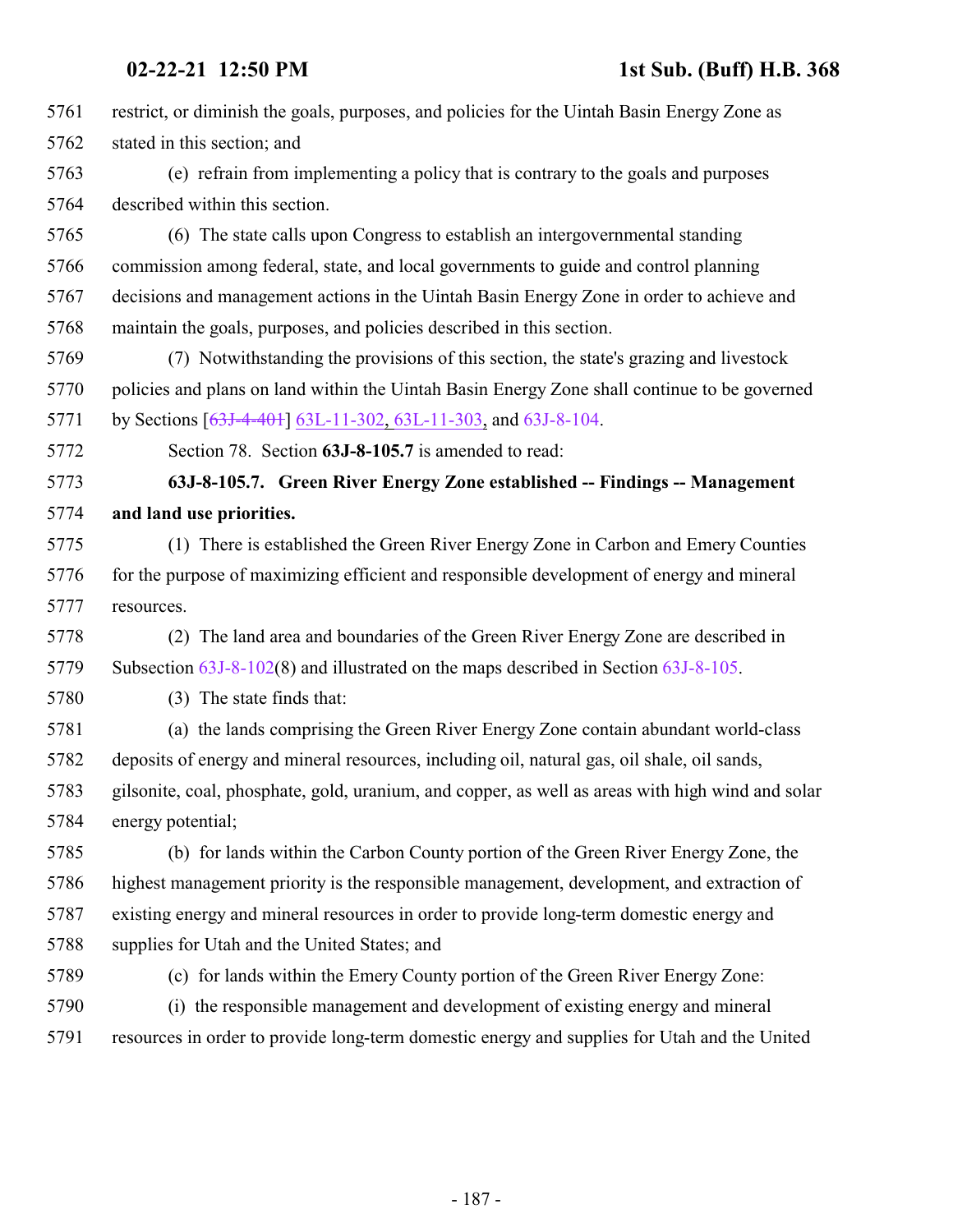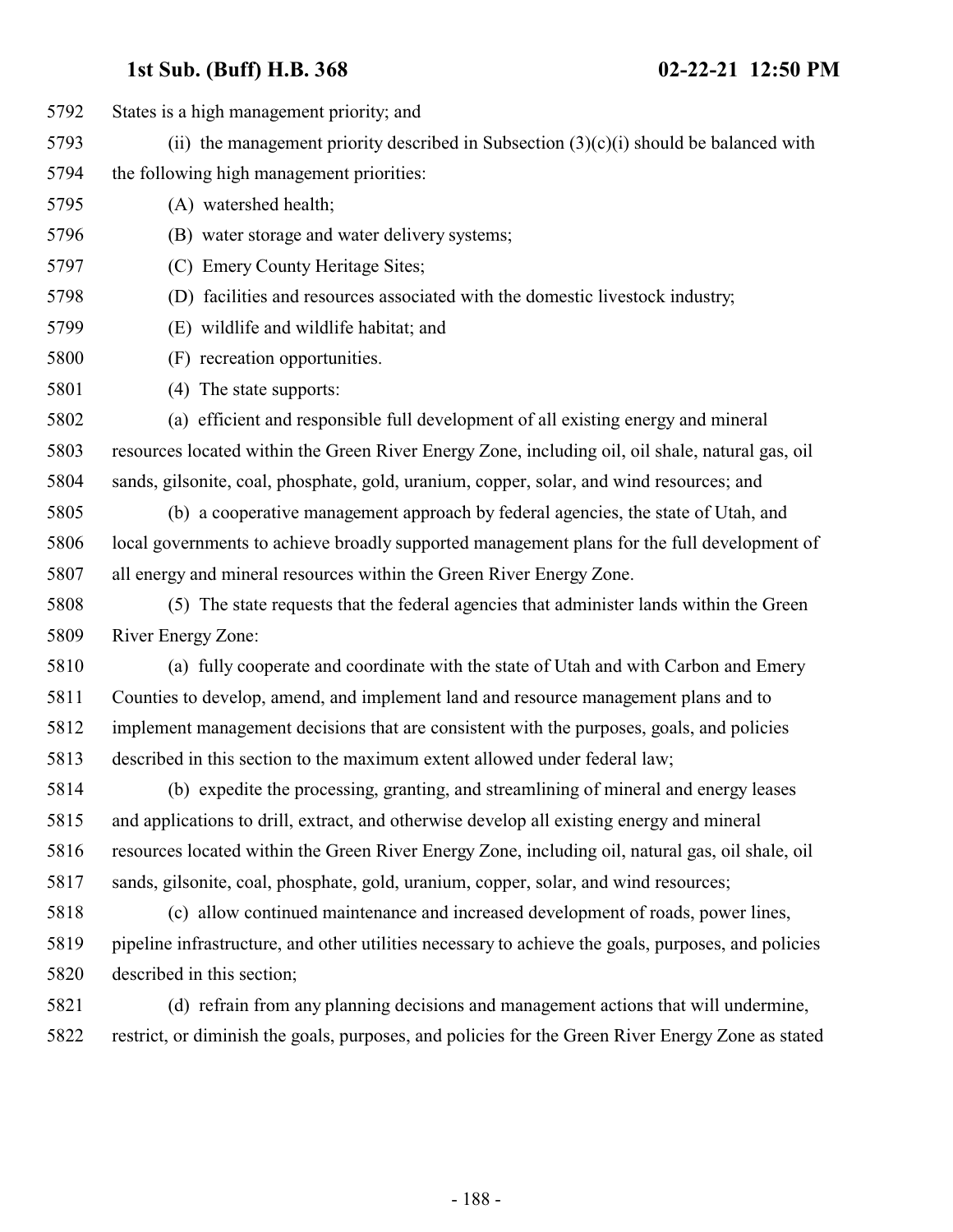in this section; and

 (e) refrain from implementing a policy that is contrary to the goals and purposes within this section.

 (6) The state calls upon Congress to establish an intergovernmental standing commission, with membership consisting of representatives from the United States government, the state of Utah, and local governments to guide and control planning and management actions in the Green River Energy Zone in order to achieve and maintain the goals, purposes, and policies described in this section.

 (7) Notwithstanding the provisions of this section, the state's grazing and livestock policies and plans on land within the Green River Energy Zone shall continue to be governed 5833 by Sections [\[63J-4-401](#page-141-0)] [63L-11-302](#page-228-0), [63L-11-303](#page-232-0), and [63J-8-104](#page-175-0).

Section 79. Section **63J-8-105.8** is amended to read:

 **63J-8-105.8. Utah Grazing Agricultural Commodity Zones established -- Findings -- Management and land use priorities.**

- (1) There are established Utah Grazing Agricultural Commodity Zones in the counties of Beaver, Emery, Garfield, Kane, Piute, Iron, Sanpete, San Juan, Sevier, Washington, and Wayne for the purpose of:
- 

(a) preserving and protecting the agricultural livestock industry from ongoing threats;

- (b) preserving and protecting the history, culture, custom, and economic value of the agricultural livestock industry from ongoing threats; and
- (c) maximizing efficient and responsible restoration, reclamation, preservation, enhancement, and development of forage and watering resources for grazing and wildlife practices and affected natural, historical, and cultural activities.
- 

(2) The titles, land area, and boundaries of the zones are as follows:

 (a) "Escalante Region Grazing Zone," consisting of certain BLM, National Park Service, and Forest Service lands in the following townships in Garfield and Kane counties, as more fully illustrated in the map jointly prepared by the Garfield County and Kane County Geographic Information Systems departments entitled "Escalante Region Grazing Zone":

 (i) in Garfield County, Township 32S Range 6E, Township 32S Range 7E, Township 33S Range 4E, Township 33S Range 5E, Township 33S Range 6E, Township 33S Range 7E, Township 33S Range 8E, Township 34S Range 2E, Township 34S Range 3E, Township 34S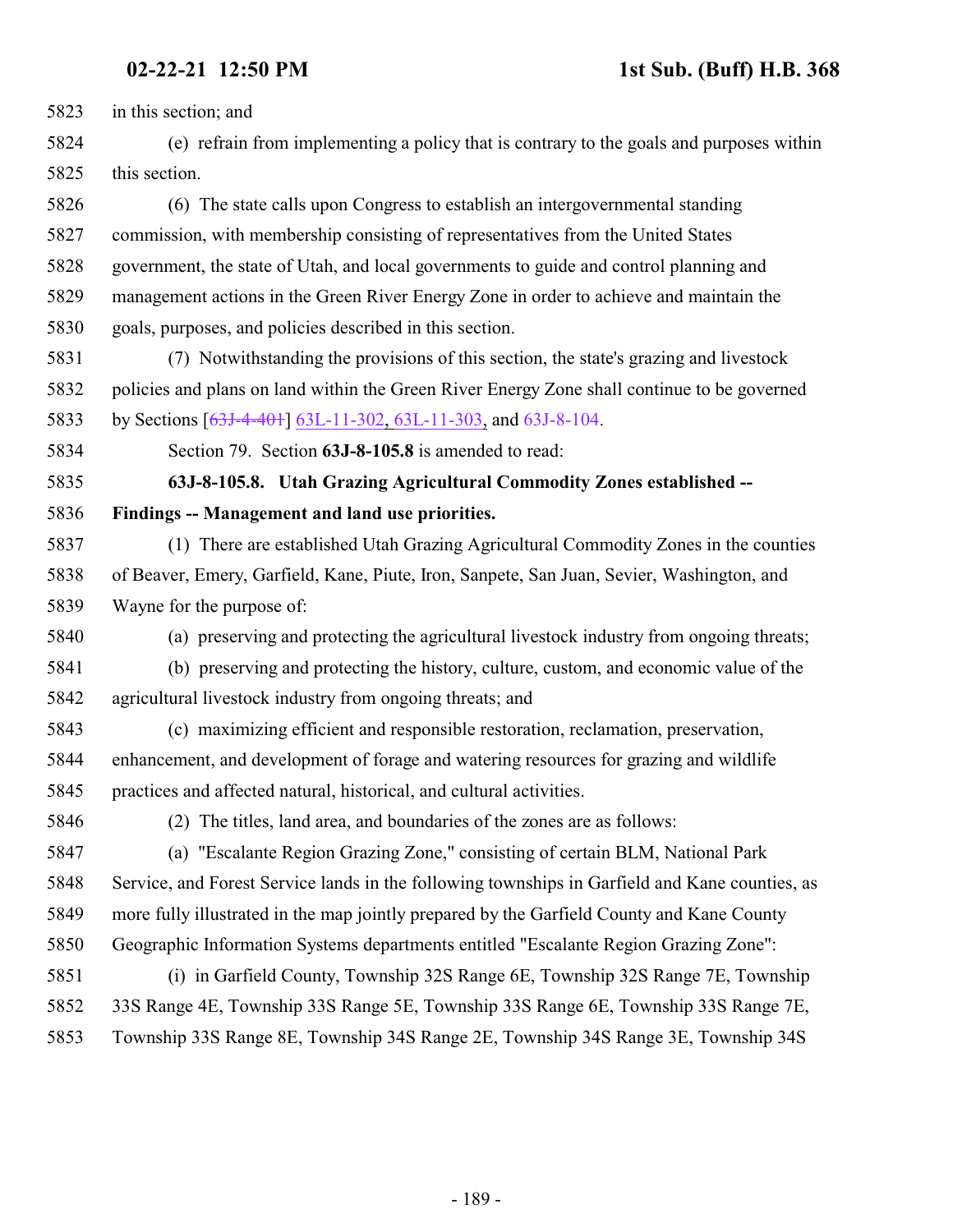Range 4E, Township 34S Range 5E, Township 34S Range 6E, Township 34S Range 7E, Township 34S Range 8E, Township 35S Range 1E, Township 35S Range 2E, Township 35S Range 3E, Township 35S Range 4E, Township 35S Range 5E, Township 35S Range 6E, Township 35S Range 7E, Township 35S Range 8E, Township 36S Range 1W, Township 36S Range 2W, Township 36S Range 3W, Township 36S Range 1E, Township 36S Range 2E, Township 36S Range 3E, Township 36S Range 4E, Township 36S Range 5E, Township 36S Range 6E, Township 36S Range 7E, Township 36S Range 8E, Township 36S Range 9E, Township 37S Range 1W, Township 37S Range 2W, Township 37S Range 3W, Township 37S Range 4W, Township 37S Range 1E, Township 37S Range 2E, Township 37S Range 3E, Township 37S Range 4E, Township 37S Range 5E, Township 37S Range 6E, Township 37S Range 7E, Township 37S Range 8E, and Township 37S Range 9E; and (ii) in Kane County, Township 38S Range 1W, Township 38S Range 2W, Township 38S Range 3W, Township 38S Range 4W, Township 38S Range 1E, Township 38S Range 2E, Township 38S Range 3E, Township 38S Range 4E, Township 38S Range 5E, Township 38S Range 6E, Township 38S Range 7E, Township 38S Range 8E, Township 38S Range 9E, Township 39S Range 1W, Township 39S Range 2W, Township 39S Range 3W, Township 39S Range 4W, Township 39S Range 4.5W, Township 39S Range 1E, Township 39S Range 2E, Township 39S Range 3E, Township 39S Range 4E, Township 39S Range 5E, Township 39S Range 6E, Township 39S Range 7E, Township 39S Range 8E, Township 39S Range 9E, Township 40S Range 1W, Township 40S Range 2W, Township 40S Range 3W, Township 40S Range 4W, Township 40S Range 4.5W, Township 40S Range 5W, Township 40S Range 1E, Township 40S Range 2E, Township 40S Range 3E, Township 40S Range 4E, Township 40S Range 5E, Township 40S Range 6E, Township 40S Range 7E, Township 40S Range 8E, Township 40S Range 9E, Township 40.5S Range 9E, Township 41S Range 1W, Township 41S Range 2W, Township 41S Range 3W, Township 41S Range 4W, Township 41S Range 4.5W, Township 41S Range 5W, Township 41S Range 1E, Township 41S Range 2E, Township 41S Range 3E, Township 41S Range 4E, Township 41S Range 5E, Township 41S Range 6E, Township 41S Range 7E, Township 41S Range 8E, Township 41S Range 9E, Township 42S Range 1W, Township 42S Range 2W, Township 42S Range 3W, Township 42S Range 4W, Township 42S Range 4.5W, Township 42S Range 5W, Township 42S Range 1E, Township 42S Range 2E, Township 42S Range 3E, Township 42S Range 4E, Township 42S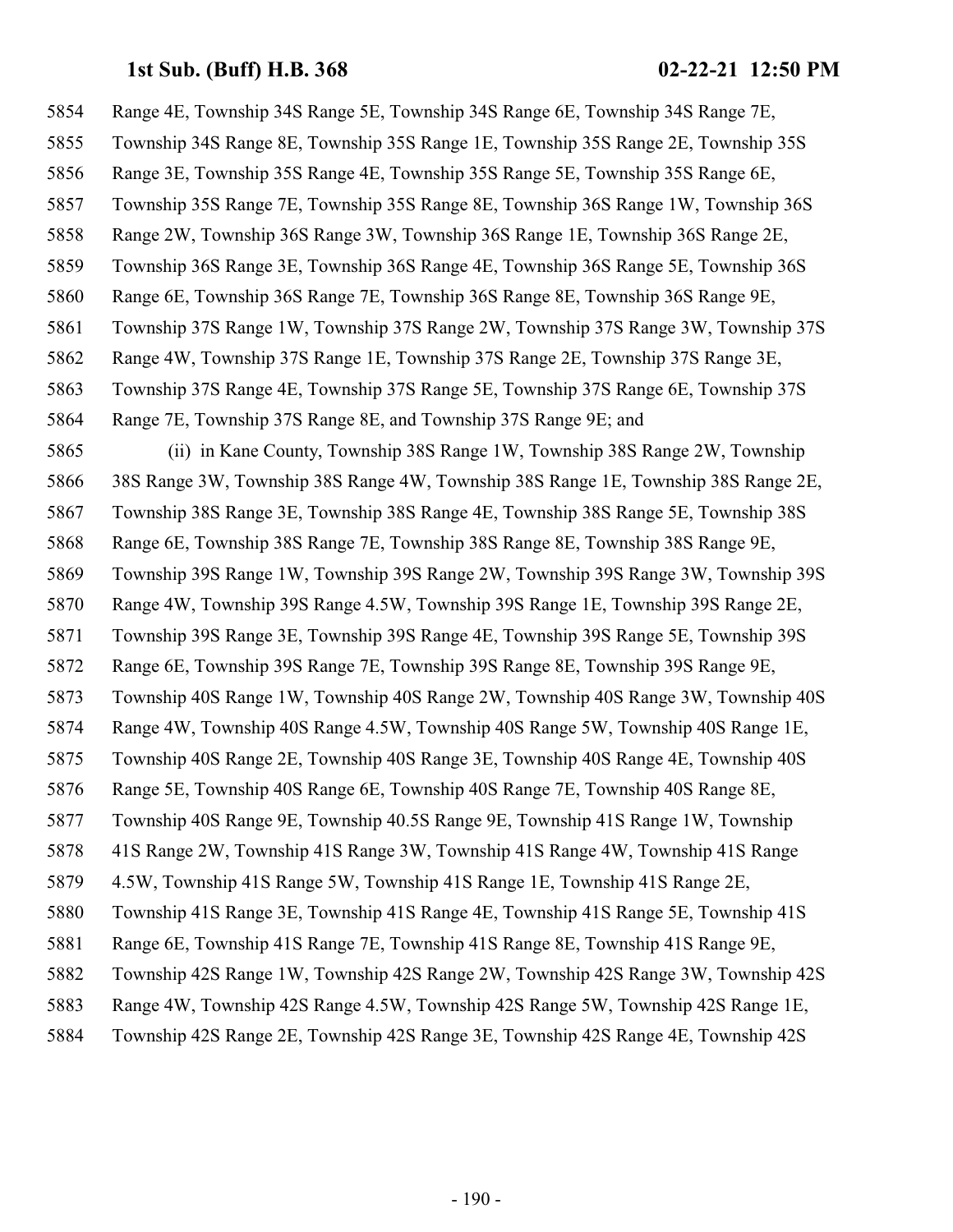Range 5E, Township 42S Range 6E, Township 42S Range 7E, Township 42S Range 8E, Township 42S Range 9E, Township 42.5S Range 6.5E, Township 42.5S Range 7E, Township 43S Range 1W, Township 43S Range 2W, Township 43S Range 3W, Township 43S Range 4W, Township 43S Range 4.5W, Township 43S Range 5W, Township 43S Range 1E, Township 43S Range 2E, Township 43S Range 3E, Township 43S Range 4E, Township 43S Range 5E, Township 43S Range 6E, Township 44S Range 1W, Township 44S Range 2W, Township 44S Range 3W, Township 44S Range 4W, Township 44S Range 4.5W, Township 44S Range 5W, Township 44S Range 1E, Township 44S Range 2E, Township 44S Range 3E, Township 44S Range 4E, and Township 44S Range 5E;

 (b) "Beaver County Southwest Desert Region Grazing Zone," consisting of certain BLM lands in the following townships in Beaver County, as more fully illustrated in the map prepared by the Beaver County Geographic Information Systems Departments entitled "Beaver County Southeast Desert Grazing Zone": Township 26S Range 11W, Township 27S Range 11W, Township 28S Range 11W, Township 29S Range 11W, Township 30S Range 11W, Township 26S Range 12W, Township 27S Range 12W, Township 28S Range 12W, Township 29S Range 12W, Township 30S Range 12W, Township 26S Range 13W, Township 27S Range 13W, Township 28S Range 13W, Township 29S Range 13W, Township 30S Range 13W, Township 26S Range 14W, Township 27S Range 14W, Township 28S Range 14W, Township 29S Range 14W, Township 30S Range 14W, Township 26S Range 15W, Township 27S Range 15W, Township 28S Range 15W, Township 29S Range 15W, Township 30S Range 15W, Township 26S Range 16W, Township 27S Range 16W, Township 28S Range 16W, Township 29S Range 16W, Township 30S Range 16W, Township 26S Range 17W, Township 27S Range 17W, Township 28S Range 17W, Township 29S Range 17W, Township 30S Range 17W, Township 26S Range 18W, Township 27S Range 18W, Township 28S Range 18W, Township 29S Range 18W, Township 30S Range 18W, Township 26S Range 19W, Township 27S Range 19W, Township 28S Range 19W, Township 29S Range 19W, Township 30S Range 19W, Township 26S Range 20W, Township 27S Range 20W, Township 28S Range 20W, Township 29S Range 20W, and Township 30S Range 20W; (c) "Beaver County Central Grazing Zone," consisting of certain BLM and Forest Service lands in the following townships in Beaver County, as more fully illustrated in the map

prepared by the Beaver County Geographic Information Systems Department entitled "Beaver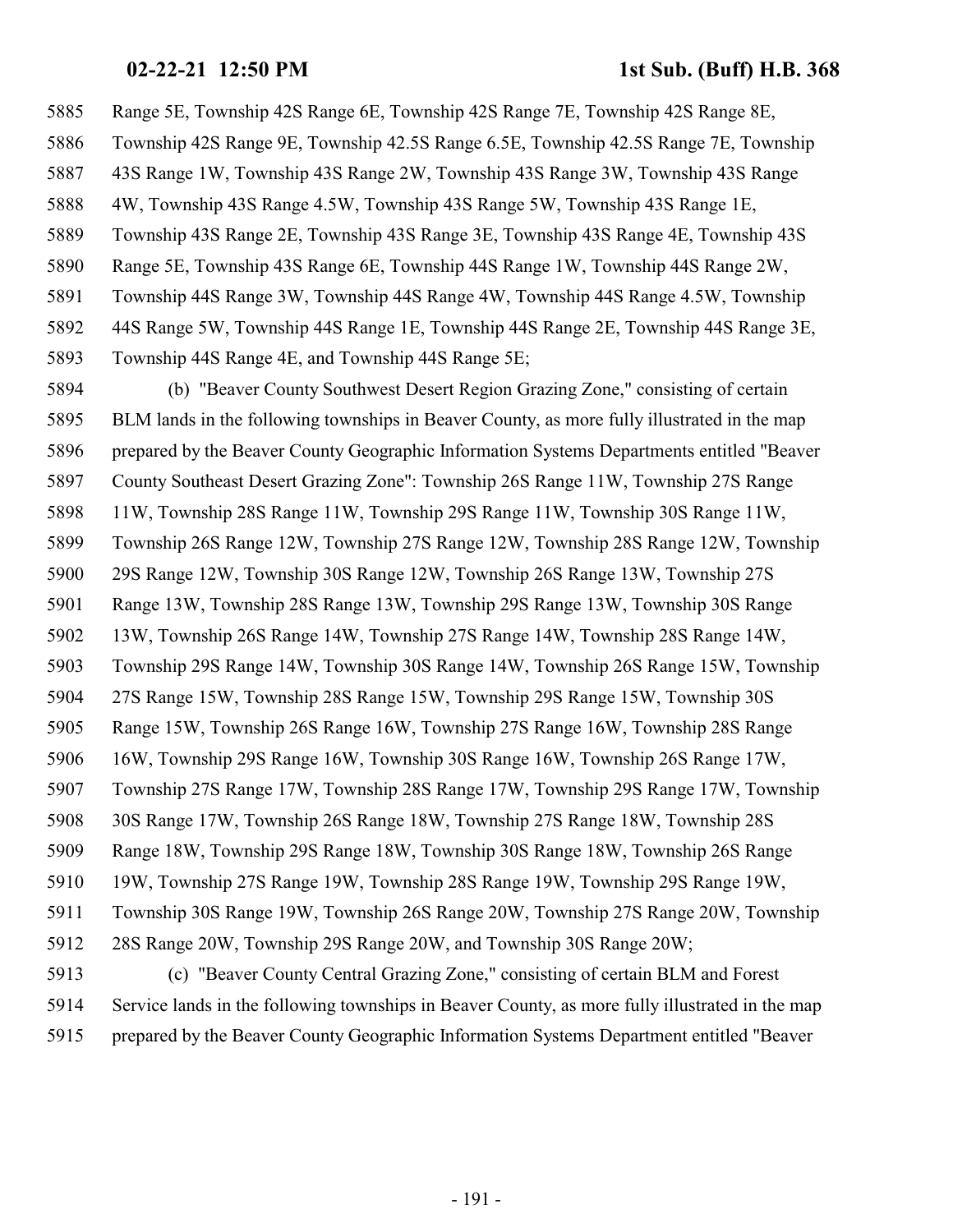County Central Grazing Zone": Township 26S Range 7W, Township 26S Range 8W, Township 26S Range 9W, Township 26S Range 10W, Township 27S Range 7W, Township 27S Range 8W, Township 27S Range 9W, Township 27S Range 10W, Township 28S Range 7W, Township 28S Range 8W, Township 28S Range 9W, Township 28S Range 10W, Township 29S Range 7W, Township 29S Range 8W, Township 29S Range 9W, Township 29S Range 10W, Township 30S Range 7W, Township 30S Range 8W, Township 30S Range 9W, and Township 30S Range 10W; (d) "Tushar Mountain Region Grazing Zone," consisting of certain BLM and Forest Service lands in the following townships in Beaver, Garfield, and Piute counties, as more fully illustrated in the map jointly prepared by the Beaver, Garfield, and Piute counties GIS departments in February 2014, entitled "Tushar Mountain Region Grazing Zone": (i) in Beaver County, Township 28S Range 4W, Township 29S Range 4W, Township 27S Range 5W, Township 28S Range 5W, Township 29S Range 5W, Township 30S Range 5W, Township 26S Range 6W, Township 27S Range 6W, Township 28S Range 6W, Township 29S Range 6W, and Township 30S Range 6W; (ii) in Piute County, Township 26S Range 6W, Township 27S Range 6W, Township 26S Range 5W, Township 27S Range 5W, Township 28S Range 5W, Township 29S Range 5W, Township 30S Range 5W, Township 26S Range 4.5W, Township 26S Range 4W, Township 27S Range 4W, Township 28S Range 4W, Township 29S Range 4W, and Township 30S Range 4W; and (iii) in Garfield County, Township 31S Range 5W;

 (e) "Last Chance Region Grazing Zone," consisting of certain BLM and Forest Service lands in the following townships in Sevier County, as more fully illustrated in the map prepared by the Sevier County GIS department in February 2014, entitled "Last Chance Region Grazing Zone": Township 23S Range 5E, Township 24S Range 4E, Township 24S Range 5E, Township 25S Range 5E, and Township 26S Range 5E;

- (f) "Muddy Creek Region Grazing Zone," consisting of certain BLM lands in the following townships in Emery County, as more fully illustrated in the map prepared by the Emery County GIS department in February 2014, entitled "Muddy Creek Region Grazing
- Zone": Township 22S Range 7E, Township 23S Range 7E, Township 24S Range 7E,
- Township 25S Range 7E, Township 22S Range 8E, Township 23S Range 8E, Township 24S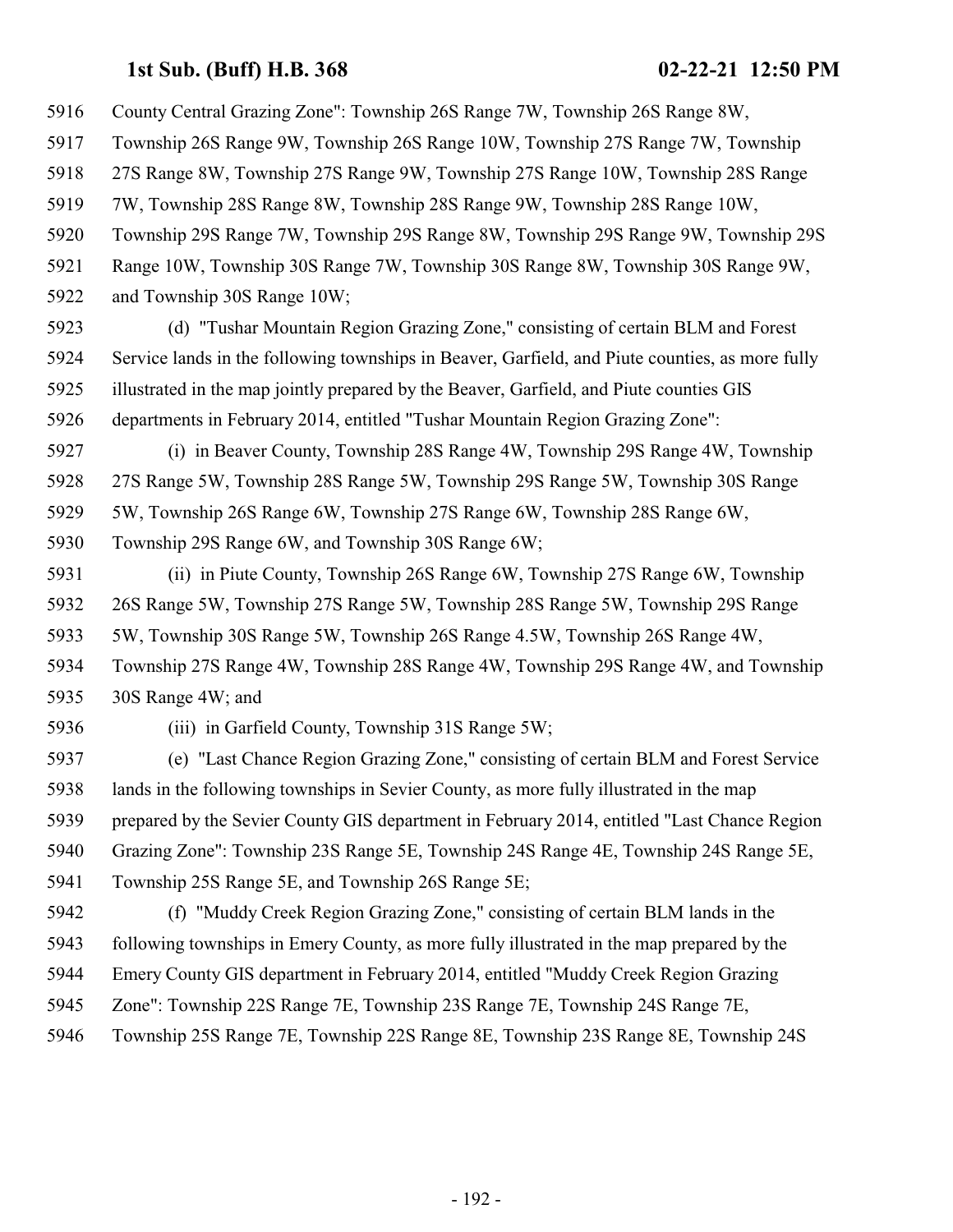Range 8E, Township 25S Range 8E, Township 23S Range 9E, and Township 24S Range 9E;

 (g) "McKay Flat Region Grazing Zone," consisting of certain BLM lands in the following townships in Emery County, as more fully illustrated in the map prepared by the Emery County GIS department in February 2014, entitled "McKay Flat Region Grazing Zone": Township 25S Range 9E, Township 26S Range 9E, Township 23S Range 10E, Township 24S Range 10E, Township 25S Range 10E, Township 24S Range 11E, and Township 25S Range 11E;

 (h) "Sinbad Region Grazing Zone," consisting of certain BLM lands in the following townships in Emery County, as more fully illustrated in the map prepared by the Emery County GIS department in February 2014, entitled "Sinbad Region Grazing Zone": Township 20S Range 11E, Township 21S Range 11E, Township 21S Range 12E, Township 22S Range 12E, Township 23S Range 12E, Township 21S Range 13E, Township 22S Range 13E, and Township 23S Range 13E;

 (i) "Robbers Roost Region Grazing Zone," consisting of certain BLM lands in the following townships in Emery County, as more fully illustrated in the map prepared by the Emery County GIS department in February 2014, entitled "Robbers Roost Region Grazing Zone": Township 25S Range 13E, Township 26S Range 13E, Township 25S Range 14E, Township 26S Range 14E, Township 25S Range 15E, and Township 26S Range 15E;

 (j) "Western Iron County Region Grazing Zone," consisting of certain BLM and Forest Service lands in the following townships in Iron County, as more fully illustrated in the map prepared by the Iron County GIS department in February 2014, entitled "Western Iron County Region Grazing Zone": Township 31S Range 7W, Township 31S Range 8W, Township 31S Range 9W, Township 31S Range 10W, Township 31S Range 11W, Township 31S Range 12W, Township 31S Range 13W, Township 31S Range 14W, Township 31S Range 15W, Township 31S Range 16W, Township 31S Range 17W, Township 31S Range 18W, Township 31S Range 19W, Township 31S Range 20W, Township 32S Range 8W, Township 32S Range 9W, Township 32S Range 10W, Township 32S Range 11W, Township 32S Range 12W, Township 32S Range 13W, Township 32S Range 14W, Township 32S Range 15W, Township 32S Range 16W, Township 32S Range 17W, Township 32S Range 18W, Township 32S Range 19W, Township 32S Range 20W, Township 33S Range 8W, Township 33S Range 9W, Township 33S Range 10W, Township 33S Range 11W, Township 33S Range 12W, Township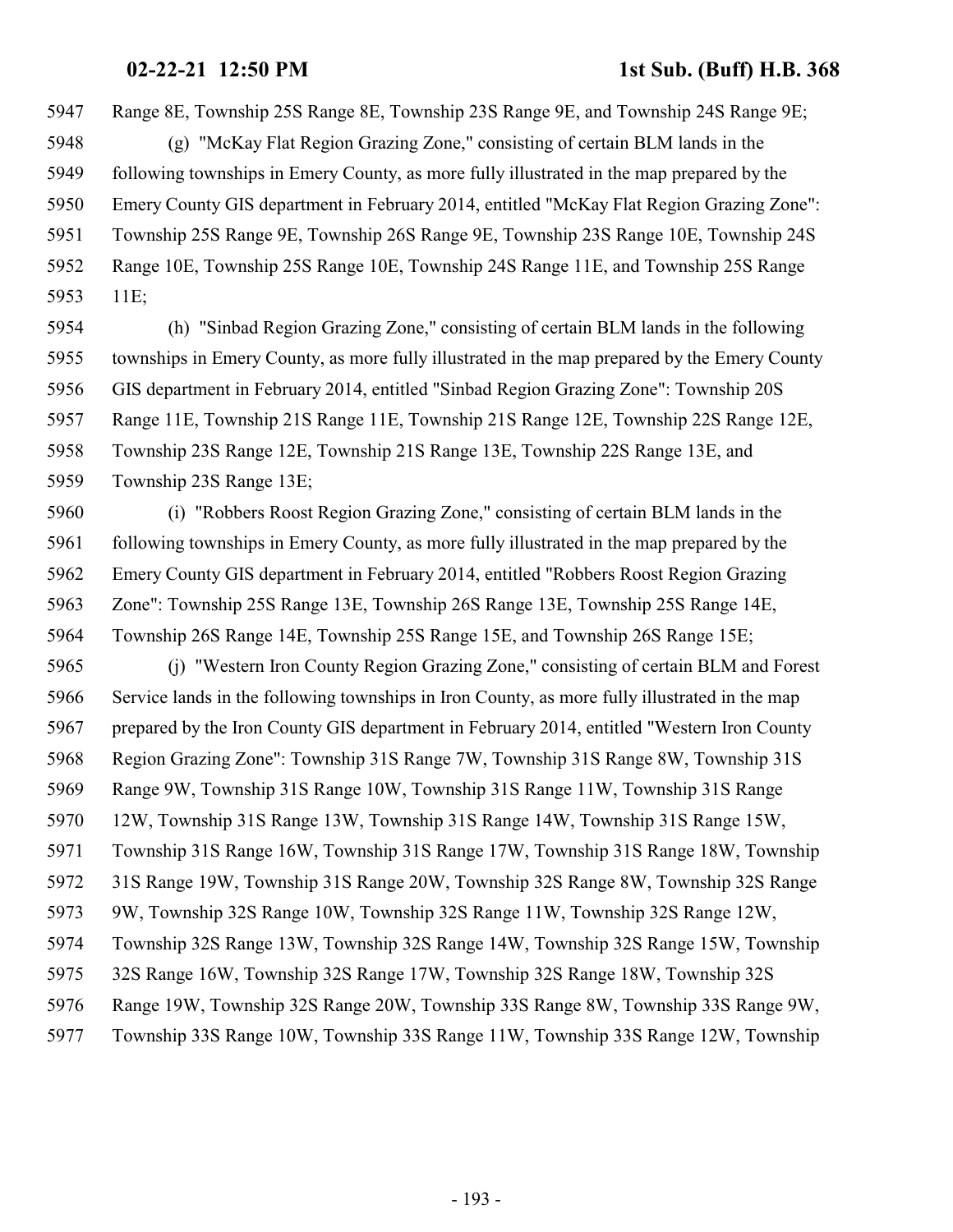33S Range 13W, Township 33S Range 14W, Township 33S Range 15W, Township 33S Range 16W, Township 33S Range 17W, Township 33S Range 18W, Township 33S Range 19W, Township 33S Range 20W, Township 34S Range 9W, Township 34S Range 10W, Township 34S Range 11W, Township 34S Range 12W, Township 34S Range 13W, Township 34S Range 14W, Township 34S Range 15W, Township 34S Range 17W, Township 34S Range 18W, Township 34S Range 19W, Township 34S Range 20W, Township 35S Range 10W, Township 35S Range 12W, Township 35S Range 13W, Township 35S Range 14W, Township 35S Range 15W, Township 35S Range 17W, Township 35S Range 18W, Township 35S Range 19W, Township 35S Range 20W, Township 36S Range 11W, Township 36S Range 12W, Township 36S Range 13W, Township 36S Range 14W, Township 36S Range 15W, Township 36S Range 17W, Township 36S Range 18W, Township 36S Range 19W, Township 36S Range 20W, Township 37S Range 12W, Township 37S Range 13W, Township 37S Range 14W, and Township 38S Range 12W;

 (k) "Eastern Iron County Region Grazing Zone," consisting of certain BLM and Forest Service lands in the following townships in Iron County, as more fully illustrated in the map prepared by the Iron County GIS department in February 2014, entitled "Eastern Iron County Region Grazing Zone": Township 31S Range 6W, Township 31S Range 7W, Township 32S Range 6W, Township 32S Range 7W, Township 33S Range 6W, Township 33S Range 7W, Township 33S Range 8W, Township 34S Range 7W, Township 34S Range 8W, Township 34S Range 9W, Township 35S Range 8W, Township 35S Range 9W, Township 35S Range 10W, Township 36S Range 8W, Township 36S Range 9W, Township 36S Range 10W, Township 36S Range 11W, Township 37S Range 8W, Township 37S Range 9W, Township 37S Range 11W, Township 37S Range 12W, Township 38S Range 11W, Township 38S Range 12W, Township 38S Range 10W, Township 38S Range 11W, and Township 38S Range 12W, excluding Zion National Park;

 (l) "Panguitch Lake Region Grazing Zone," consisting of certain BLM and Forest Service lands in the following townships in Kane and Garfield counties, as more fully illustrated in the map prepared by the Kane County GIS department in February 2014, entitled "Panguitch Lake Region Grazing Zone," and the map prepared by the Garfield County GIS department in February 2017 entitled "Panguitch Lake Region Grazing Zone":

(i) in Kane County, Township 38S Range 9W, Township 38S Range 8W, Township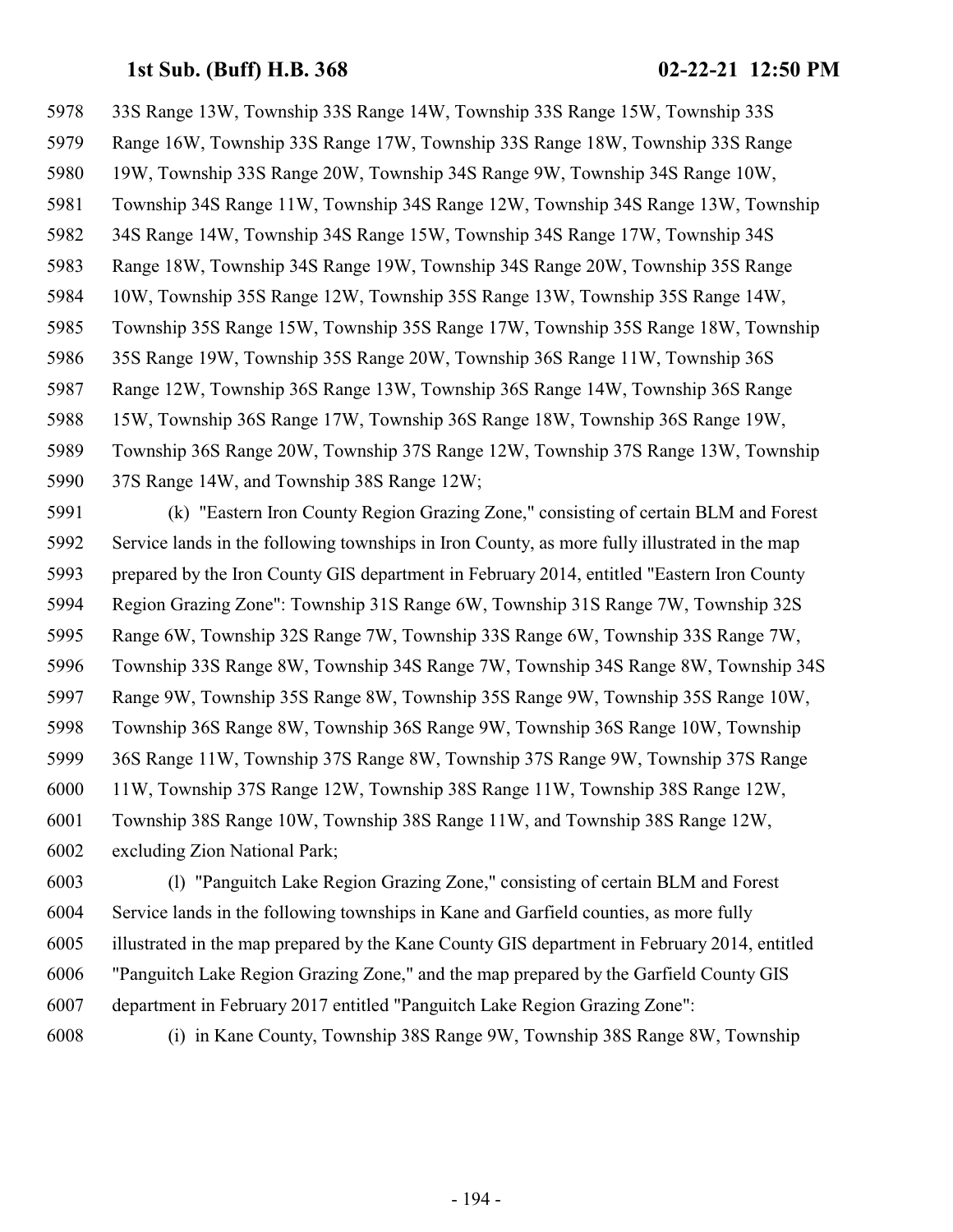| 6009 | 38S Range 7W, Township 38S Range 6W, Township 39S Range 8W, and Township 39S                     |
|------|--------------------------------------------------------------------------------------------------|
| 6010 | Range 7W; and                                                                                    |
| 6011 | (ii) in Garfield County, Township 35S Range 7W, Township 36S Range 7W,                           |
| 6012 | Township 37S Range 7W, Township 34S Range 6W, Township 35S Range 6W, Township 36S                |
| 6013 | Range 6W, and Township 37S Range 6W;                                                             |
| 6014 | (m) "East Fork Region Grazing Zone," consisting of certain BLM and Forest Service                |
| 6015 | lands in the following townships in Kane and Garfield counties, as more fully illustrated in the |
| 6016 | map jointly prepared by the Kane and Garfield counties GIS departments in February 2017,         |
| 6017 | entitled "East Fork Region Grazing Zone":                                                        |
| 6018 | (i) in Kane County, Township 38S Range 5W, Township 38S Range 4.5W, Township                     |
| 6019 | 39S Range 5W, and Township 39S Range 4.5W; and                                                   |
| 6020 | (ii) in Garfield County, Township 36S Range 5W, Township 37S Range 5W,                           |
| 6021 | Township 32S Range 4.5W, Township 33S Range 4.5W, Township 34S Range 4.5W,                       |
| 6022 | Township 35S Range 4.5W, Township 36S Range 4.5W, Township 37S Range 4.5W,                       |
| 6023 | Township 31S Range 4W, Township 32S Range 4W, Township 33S Range 4W, Township 34S                |
| 6024 | Range 4W, Township 35S Range 4W, Township 36S Range 4W, Township 37S Range 4W,                   |
| 6025 | Township 31S Range 3W, Township 32S Range 3W, Township 33S Range 3W, Township 34S                |
| 6026 | Range 3W, Township 35S Range 3W, Township 36S Range 3W, Township 37S Range 3W,                   |
| 6027 | Township 31S Range 2.5W, Township 32S Range 2W, Township 33S Range 2W, Township                  |
| 6028 | 34S Range 2W, and Township 35S Range 2W;                                                         |
| 6029 | (n) "Sevier River Region Grazing Zone," consisting of certain BLM and Forest Service             |
| 6030 | lands in the following townships in Piute County, as more fully illustrated in the map prepared  |
| 6031 | by the Piute GIS department in February 2014, entitled "Sevier River Region Grazing Zone":       |
| 6032 | Township 27S Range 3W, Township 28S Range 3W, and Township 29S Range 3W;                         |
| 6033 | (o) "Kingston Canyon Region Grazing Zone," consisting of certain BLM and Forest                  |
| 6034 | Service lands in the following townships in Piute and Garfield counties, as more fully           |
| 6035 | illustrated in the map jointly prepared by the Piute and Garfield counties GIS departments in    |
| 6036 | February 2017, entitled "Kingston Canyon Region Grazing Zone":                                   |
| 6037 | (i) in Piute County, Township 30S Range 3W, Township 30S Range 2.5W, and                         |
| 6038 | Township 30S Range 2W; and                                                                       |
| 6039 | (ii) in Garfield County, Township 31S Range 2W, Township 32S Range 2W,                           |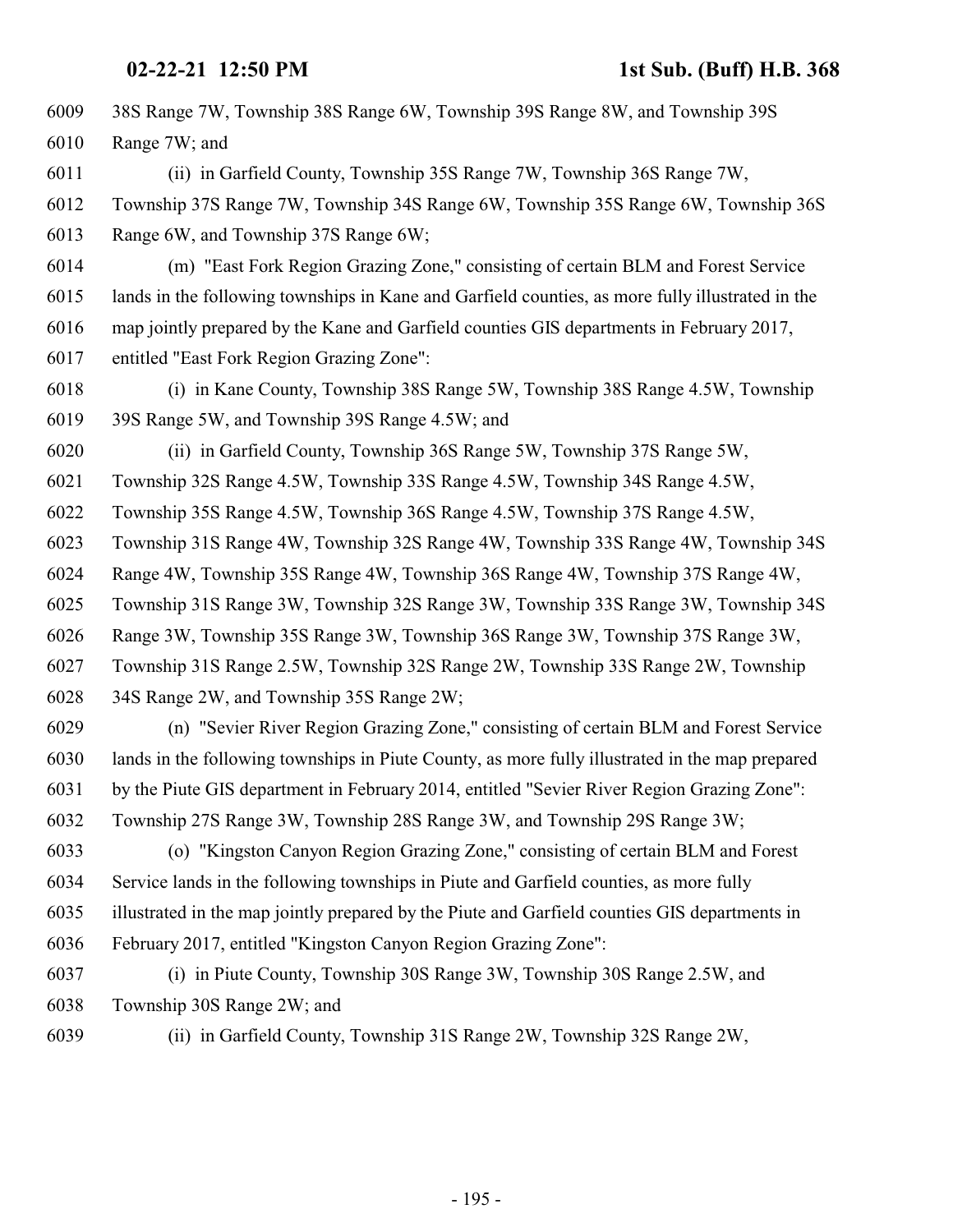Township 31S Range 1W, and Township 32S Range 1W;

 (p) "Monroe Mountain Region Grazing Zone," consisting of certain BLM and Forest Service lands in the following townships in Piute County, as more fully illustrated in the map prepared by the Piute County GIS department in February 2014, entitled "Monroe Mountain Region Grazing Zone": Township 26S Range 3W, Township 27S Range 2.5W, Township 28S Range 2.5W, Township 29S Range 2.5W, Township 26S Range 2W, Township 27S Range 2W, Township 28S Range 2W, Township 29S Range 2W, Township 26S Range 1W, and Township 27S Range 1W;

 (q) "Parker Mountain Region Grazing Zone," consisting of certain BLM and Forest Service lands in the following townships in Wayne County, as more fully illustrated in the map prepared by the Wayne County GIS department in February 2014, entitled "Parker Mountain Region Grazing Zone": Township 26S Range 2E, Township 27S Range 2E, Township 28S Range 2E, Township 29S Range 2E, and Township 30S Range 2E;

 (r) "Boulder Mountain Region Grazing Zone," consisting of certain BLM and Forest Service lands in the following townships in Wayne and Garfield counties, as more fully illustrated in the map jointly prepared by the Wayne and Garfield counties GIS departments in February 2017, entitled "Boulder Mountain Region Grazing Zone":

 (i) in Wayne County, Township 30S Range 3E, Township 30S Range 4E, and Township 30S Range 5E; and

 (ii) in Garfield County, Township 35S Range 3W, Township 36S Range 3W, Township 33S Range 2W, Township 34S Range 2W, Township 35S Range 2W, Township 36S Range 2W, Township 31S Range 1W, Township 32S Range 1W, Township 33S Range 1W, Township 34S Range 1W, Township 35S Range 1W, Township 36S Range 1W, Township 31S Range 1E, Township 32S Range 1E, Township 33S Range 1E, Township 34S Range 1E, Township 35S Range 1E, Township 36S Range 1E, Township 37S Range 1E, Township 31S Range 2E, Township 32S Range 2E, Township 33S Range 2E, Township 34S Range 2E, Township 31S Range 3E, Township 32S Range 3E, Township 33S Range 3E, Township 34S Range 3E, Township 31S Range 4E, Township 32S Range 4E, Township 33S Range 4E, Township 30.5S Range 5E, Township 31S Range 5E, Township 32S Range 5E, Township 33S Range 5E, Township 31S Range 6E, and Township 32S Range 6E; (s) "Thousand Lake Region Grazing Zone," consisting of certain Forest Service lands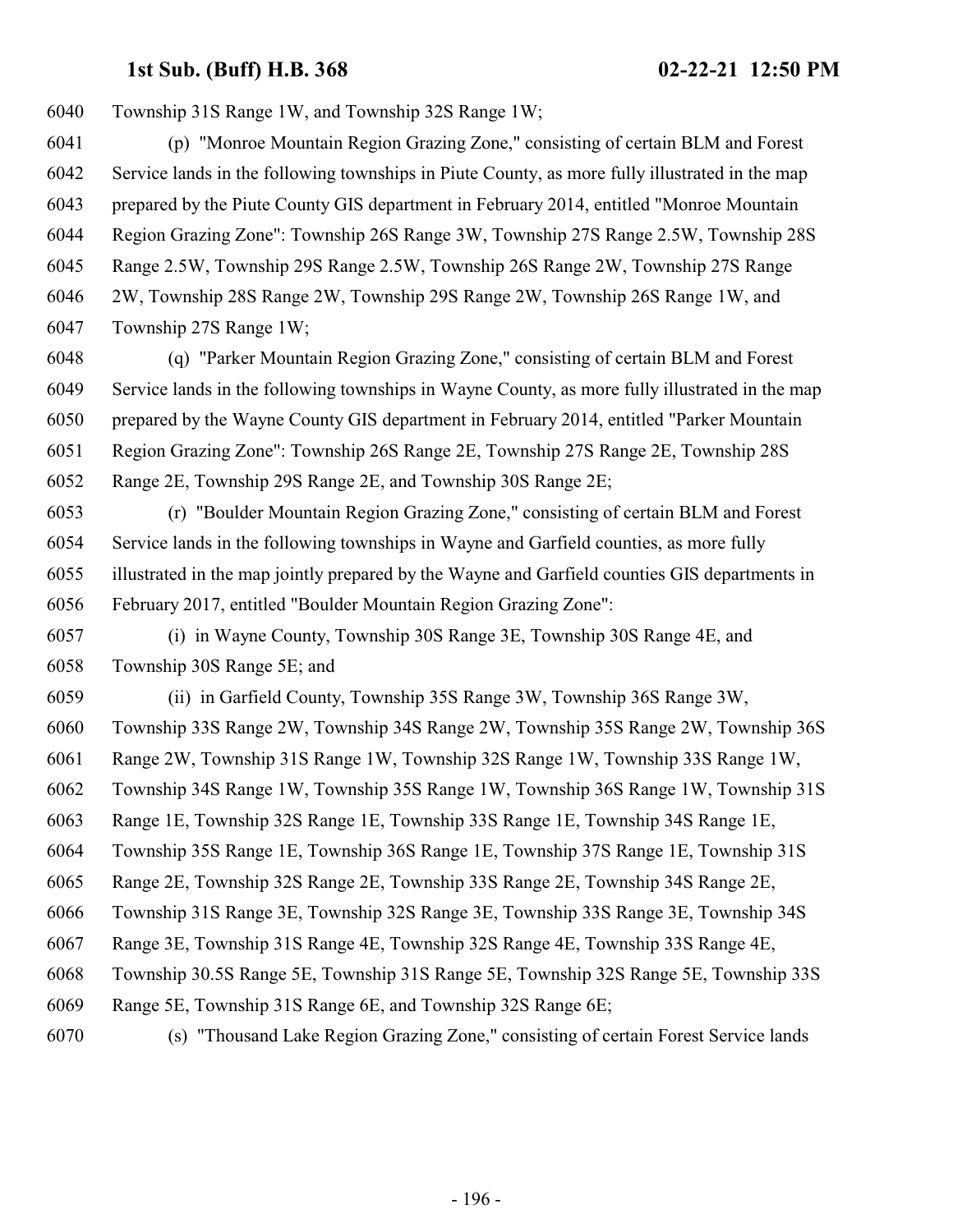in the following townships in Wayne County, as more fully illustrated in the map prepared by the Wayne County GIS department in February 2014, entitled "Thousand Lake Region Grazing Zone": Township 26S Range 4E, Township 27S Range 4E, and Township 28S Range 4E;

 (t) "Hartnet-Middle Desert Region Grazing Zone," consisting of certain BLM lands in the following townships in Wayne County, as more fully illustrated in the map prepared by the Wayne County GIS department in February 2014, entitled "Hartnet-Middle Desert Region Grazing Zone": Township 28S Range 7E, Township 27S Range 8E, and Township 28S Range 8E;

 (u) "Sandy No. 1 Region Grazing Zone," consisting of certain BLM lands in the following townships in Wayne County, as more fully illustrated in the map prepared by the Wayne County GIS department in February 2014, entitled "Sandy No. 1 Region Grazing Zone": Township 29S Range 8E and Township 30S Range 8E;

 (v) "Blue Benches Region Grazing Zone," consisting of certain BLM lands in the following townships in Wayne County, as more fully illustrated in the map prepared by the Wayne County GIS department in February 2014, entitled "Blue Benches Region Grazing Zone": Township 29S Range 9E, Township 29S Range 10E, and Township 30S Range 10E;

 (w) "Wild Horse Region Grazing Zone," consisting of certain BLM lands in the following townships in Wayne County, as more fully illustrated in the map prepared by the Wayne County GIS department in February 2014, entitled "Wild Horse Region Grazing Zone": Township 27S Range 10E and Township 27S Range 11E;

 (x) "Hanksville Region Grazing Zone," consisting of certain BLM lands in the following townships in Wayne County, as more fully illustrated in the map prepared by the Wayne County GIS department in February 2014, entitled "Hanksville Region Grazing Zone": Township 29S Range 11E, Township 30S Range 11E, Township 28S Range 12E, Township 29S Range 12E, Township 30S Range 12E, and Township 30S Range 13E;

 (y) "Jeffery Wells Region Grazing Zone," consisting of certain BLM lands in the following townships in Wayne County, as more fully illustrated in the map prepared by the Wayne County GIS department in February 2014, entitled "Jeffery Wells Region Grazing Zone": Township 27S Range 14E and Township 27S Range 15E;

 (z) "Robbers Roost Region Grazing Zone," consisting of certain BLM lands in the following townships in Wayne County, as more fully illustrated in the map prepared by the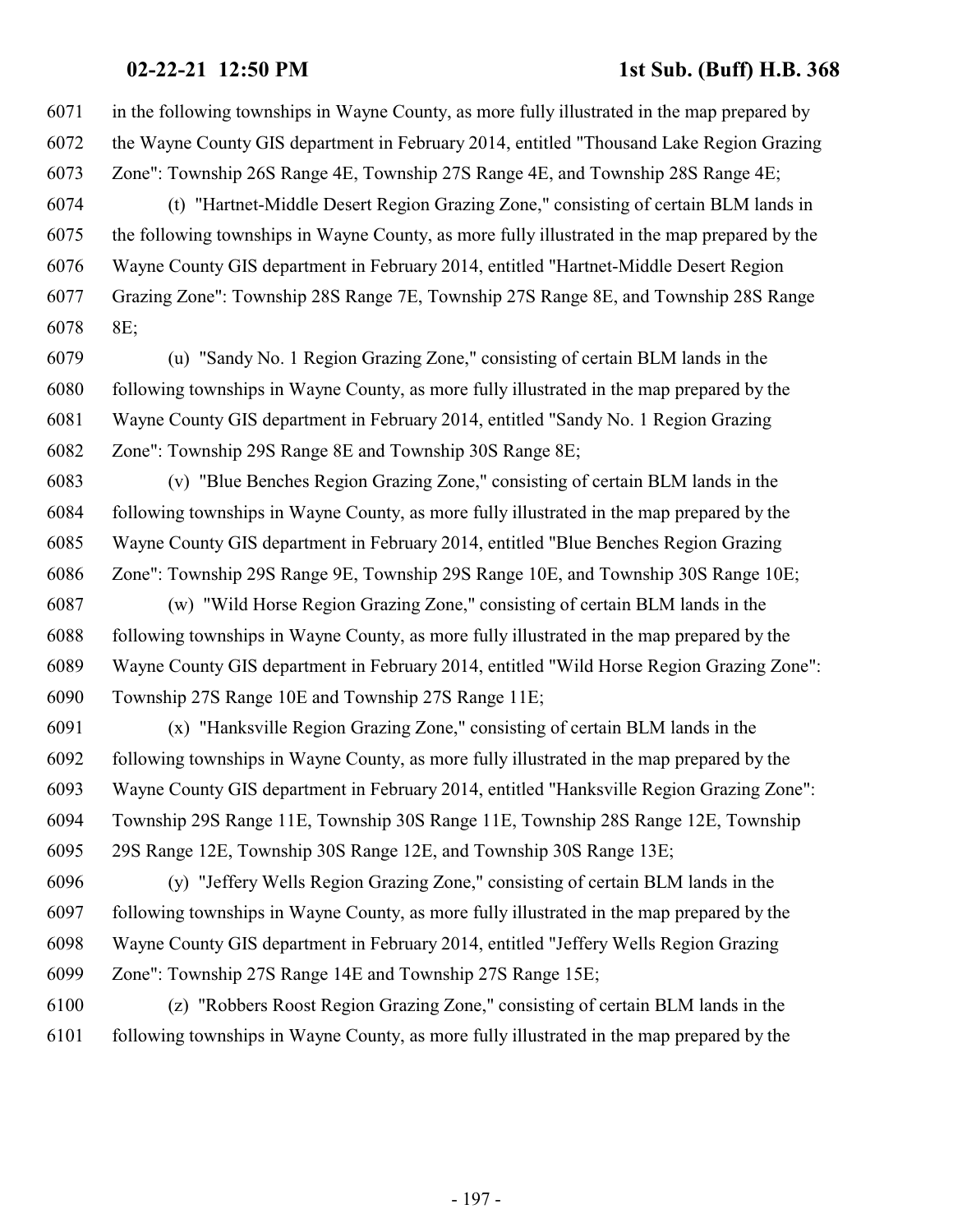Wayne County GIS department in February 2014, entitled "Robbers Roost Region Grazing Zone": Township 29S Range 14E;

 (aa) "French Springs Region Grazing Zone," consisting of certain BLM lands in the following townships in Wayne County, as more fully illustrated in the map prepared by the Wayne County GIS department in February 2014, entitled "French Springs Region Grazing Zone": Township 30S Range 16E;

 (bb) "12 Mile C&H Region Grazing Zone," consisting of certain Forest Service lands in the following townships in Sanpete County, as more fully illustrated in the map prepared by the Sanpete County GIS department in February 2014, entitled "12 Mile C&H Region Grazing Zone": Township 19S Range 3E and Township 20S Range 3E;

 (cc) "Horseshoe Region Grazing Zone," consisting of certain Forest Service lands in the following townships in Sanpete County, as more fully illustrated in the map prepared by the Sanpete County GIS department in February 2014, entitled "Horseshoe Region Grazing Zone": Township 14S Range 5E, Township 14S Range 6E, Township 15S Range 5E, and Township 15S Range 6E;

 (dd) "Nokai Dome Region Grazing Zone," consisting of certain BLM and National Park Service lands in the following townships in San Juan County, as more fully illustrated in the map prepared by the San Juan County GIS department in February 2014, entitled "Nokai Dome Region Grazing Zone": Township 38S Range 11E, Township 38S Range 12E, Township 39S Range 11E, Township 39S Range 12E, Township 39S Range 13E, Township 39S Range 14E, Township 39S Range 15E, Township 40S Range 10E, Township 40S Range 11E, Township 40S Range 12E, Township 40S Range 13E, Township 40S Range 14E, Township 41S Range 9E, Township 41S Range 10E, Township 41S Range 11E, and Township 41S Range 12E; (ee) "Grand Gulch Region Grazing Zone," consisting of certain BLM and National

 Park Service lands in the following townships in San Juan County, as more fully illustrated in the map prepared by the San Juan County GIS department in February 2014, entitled "Grand Gulch Region Grazing Zone": Township 37S Range 17E, Township 37S Range 18E, Township 38S Range 16E, Township 38S Range 17E, Township 38S Range 18E, Township 39S Range 14E, Township 39S Range 15E, Township 39S Range 16E, Township 39S Range 17E, Township 39S Range 18E, Township 40S Range 14E, Township 40S Range 15E, Township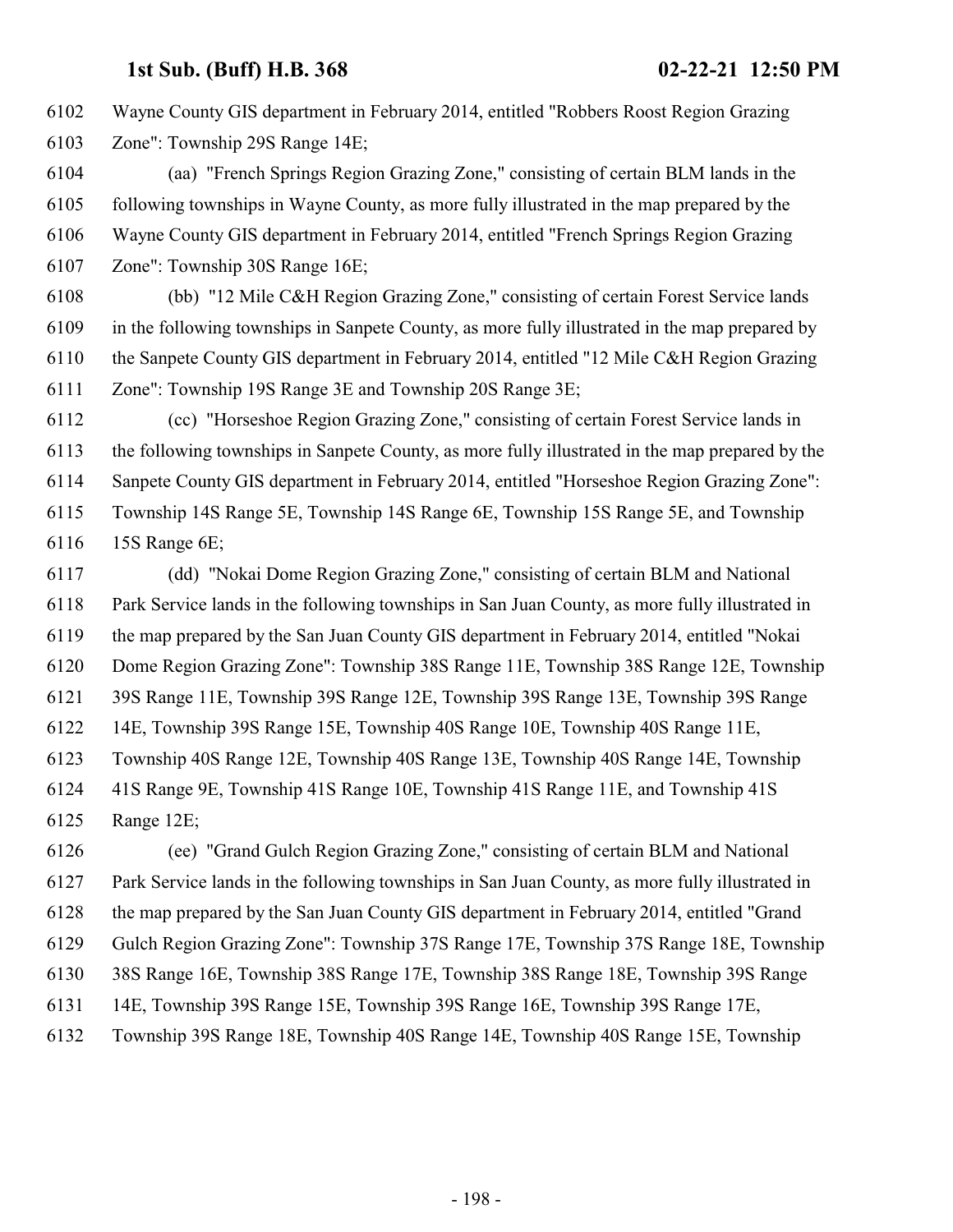40S Range 16E, Township 40S Range 17E, and Township 40S Range 18E;

- (ff) "Cedar Mesa East Region Grazing Zone," consisting of certain BLM and National Park Service lands in the following townships in San Juan County, as more fully illustrated in the map prepared by the San Juan County GIS department in February 2014, entitled "Cedar
- Mesa East Region Grazing Zone": Township 36S Range 20E, Township 37S Range 18E,
- Township 37S Range 19E, Township 37S Range 20E, Township 37S Range 21E, Township
- 38S Range 18E, Township 38S Range 19E, Township 38S Range 20E, Township 38S Range
- 21E, Township 39S Range 18E, Township 39S Range 19E, Township 39S Range 20E,
- Township 39S Range 21E, Township 40S Range 18E, Township 40S Range 19E, Township
- 40S Range 20E, Township 40S Range 21E, Township 41S Range 18E, Township 41S Range
- 19E, Township 41S Range 20E, and Township 41S Range 21E;

 (gg) "Mancos Mesa Region Grazing Zone," consisting of certain BLM and National Park Service lands in the following townships in San Juan County, as more fully illustrated in the map prepared by the San Juan County GIS department in February 2014, entitled "Mancos Mesa Region Grazing Zone": Township 35S Range 13E, Township 36S Range 12E, Township 36S Range 13E, Township 36S Range 14E, Township 37S Range 12E, Township 37S Range 13E, Township 37S Range 14E, Township 37S Range 15E, Township 38S Range 11E, Township 38S Range 12E, Township 38S Range 13E, Township 38S Range 14E, Township 38S Range 15E, Township 38S Range 18E, Township 39S Range 13E, Township 39S Range 14E, and Township 39S Range 15E;

 (hh) "Red Canyon Region Grazing Zone," consisting of certain BLM and National Park Service lands in the following townships in San Juan County, as more fully illustrated in the map prepared by the San Juan County GIS department in February 2014, entitled "Red Canyon Region Grazing Zone": Township 33S Range 14E, Township 34S Range 13E, Township 34S Range 14E, Township 34S Range 15E, Township 35S Range 13E, Township 35S Range 14E, Township 35S Range 15E, Township 36S Range 14E, Township 36S Range 15E, Township 36S Range 16E, Township 36S Range 17E, Township 37S Range 14E, Township 37S Range 15E, Township 37S Range 16E, Township 37S Range 17E, Township 38S Range 15E, and Township 38S Range 16E;

 (ii) "White Canyon Region Grazing Zone," consisting of certain BLM and National Park Service lands in the following townships in San Juan County, as more fully illustrated in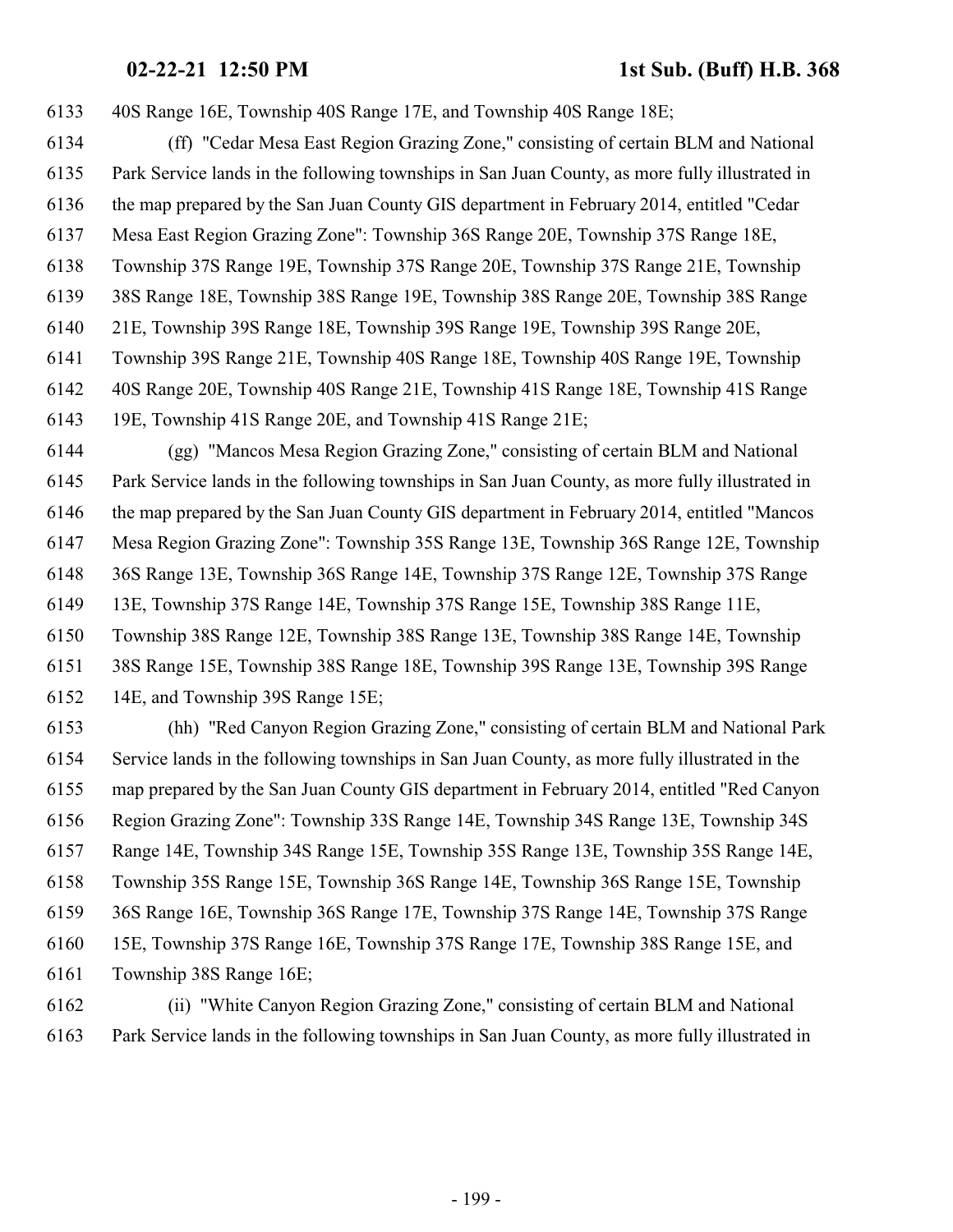the map prepared by the San Juan County GIS department in February 2014, entitled "White Canyon Region Grazing Zone": Township 33S Range 14E, Township 33S Range 15E, Township 33S Range 16E, Township 34S Range 14E, Township 34S Range 15E, Township 34S Range 16E, Township 34S Range 17E, Township 35S Range 15E, Township 35S Range 16E, Township 35S Range 17E, Township 35S Range 18E, Township 36S Range 15E, Township 36S Range 16E, Township 36S Range 17E, Township 36S Range 18E, Township 37S Range 17E, and Township 37S Range 18E; (jj) "Dark Canyon/Hammond Canyon Region Grazing Zone," consisting of certain

 Forest Service lands in the following townships in San Juan County, as more fully illustrated in the map prepared by the San Juan County GIS department in February 2014, entitled "Dark Canyon/Hammond Canyon Region Grazing Zone": Township 34S Range 17E, Township 34S Range 18E, Township 34S Range 19E, Township 34S Range 20E, Township 35S Range 17E, Township 35S Range 18E, Township 35S Range 19E, Township 35S Range 20E, Township 36S Range 18E, Township 36S Range 19E, Township 36S Range 20E, and Township 37S Range 19E;

 (kk) "Chippean/Indian Creek Region Grazing Zone," consisting of certain Forest Service lands in the following townships in San Juan County, as more fully illustrated in the map prepared by the San Juan County GIS department in February 2014, entitled "Chippean/Indian Creek Region Grazing Zone": Township 32S Range 21E, Township 32S Range 22E, Township 33S Range 21E, Township 33S Range 22E, Township 34S Range 20E, Township 34S Range 21E, Township 34S Range 22E, Township 35S Range 20E, Township 35S Range 21E, and Township 35S Range 22E;

 (ll) "Henry Mountain Region Grazing Zone," consisting of certain BLM and National Park Service lands in the following townships in Garfield County, as more fully illustrated in the map prepared by the Garfield County GIS department in February 2017, entitled "Henry Mountain Region Grazing Zone": Township 31S Range 7E, Township 32S Range 7E, Township 31S Range 8E, Township 32S Range 8E, Township 33S Range 8E, Township 34S

Range 8E, Township 31S Range 9E, Township 32S Range 9E, Township 33S Range 9E,

Township 34S Range 9E, Township 35S Range 9E, Township 31S Range 10E, Township 32S

Range 10E, Township 33S Range 10E, Township 34S Range 10E, Township 35S Range 10E,

Township 31S Range 11E, Township 32S Range 11E, Township 33S Range 11E, Township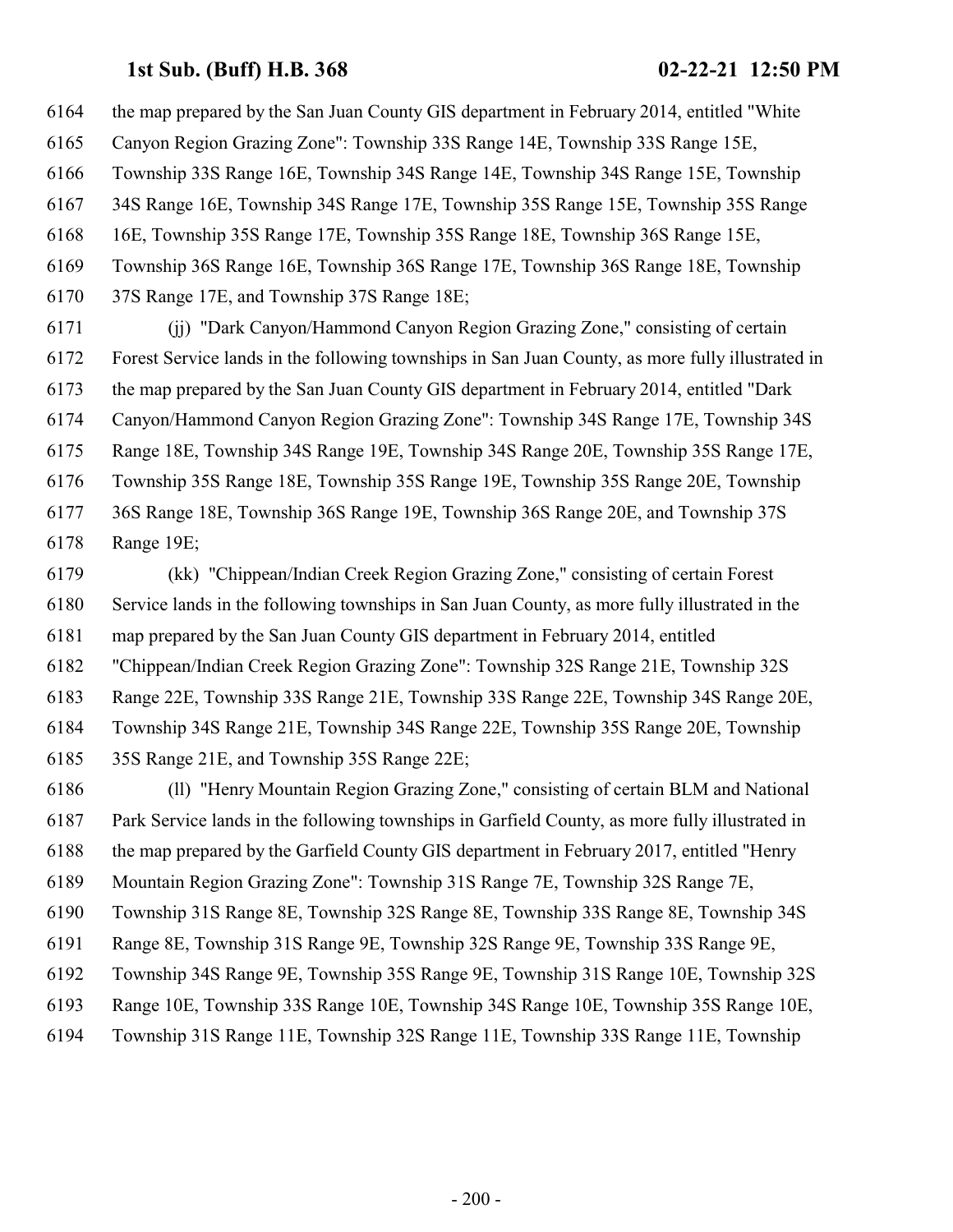34S Range 11E, Township 31S Range 12E, Township 32S Range 12E, Township 33S Range 12E, and Township 34S Range 12E;

 (mm) "Glen Canyon Region Grazing Zone," consisting of certain BLM and National Park Service lands in the following townships in Garfield County, as more fully illustrated in the map prepared by the Garfield County GIS department in February 2017, entitled "Glen Canyon Region Grazing Zone": Township 36S Range 9E, Township 37S Range 9E, Township 36S Range 10E, Township 37S Range 10E, Township 35S Range 11E, Township 36S Range 11E, Township 37S Range 11E, Township 31S Range 12E, Township 32S Range 12E, Township 33S Range 12E, Township 34S Range 12E, Township 35S Range 12E, Township 35.5S Range 12E, Township 36S Range 12E, Township 37S Range 12E, Township 31S Range 13E, Township 32S Range 13E, Township 33S Range 13E, Township 34S Range 13E, Township 35S Range 13E, Township 35.5S Range 13E, Township 36S Range 13E, Township 31S Range 14E, Township 32S Range 14E, Township 32.5S Range 14E, Township 33S Range 14E, Township 31S Range 15E, Township 32S Range 15E, Township 32.5S Range 15E, Township 33S Range 15E, Township 30.5S Range 16E, Township 31S Range 16E, Township 32S Range 16E, Township 30.5S Range 17E, Township 31S Range 17E, Township 32S Range 17E, Township 30.5S Range 18E, and Township 31S Range 18E;

 (nn) "Glendale Bench Region Grazing Zone," consisting of certain BLM and Forest Service lands in the following townships in Kane County, as more fully illustrated in the map prepared by the Kane County GIS department in February 2014, entitled "Glendale Bench Region Grazing Zone": Township 39S Range 6W, Township 39S Range 5W, Township 39S Range 4.5W, Township 40S Range 7W, Township 40S Range 6W, Township 41S Range 7W, and Township 41S Range 6W;

 (oo) "John R. Region Grazing Zone," consisting of certain BLM and Forest Service lands in the following townships in Kane County, as more fully illustrated in the map prepared by the Kane County GIS department in February 2014, entitled "John R. Region Grazing Zone": Township 41S Range 7W, Township 41S Range 6W, Township 42S Range 7W, Township 42S Range 6W, Township 43S Range 6W, and Township 44S Range 6W; (pp) "Beaver Dam Scope Region Grazing Zone," consisting of certain BLM lands in the following townships in Washington County, as more fully illustrated in the map prepared by the Washington County GIS department: Township 42 South Range 17 West, Township 43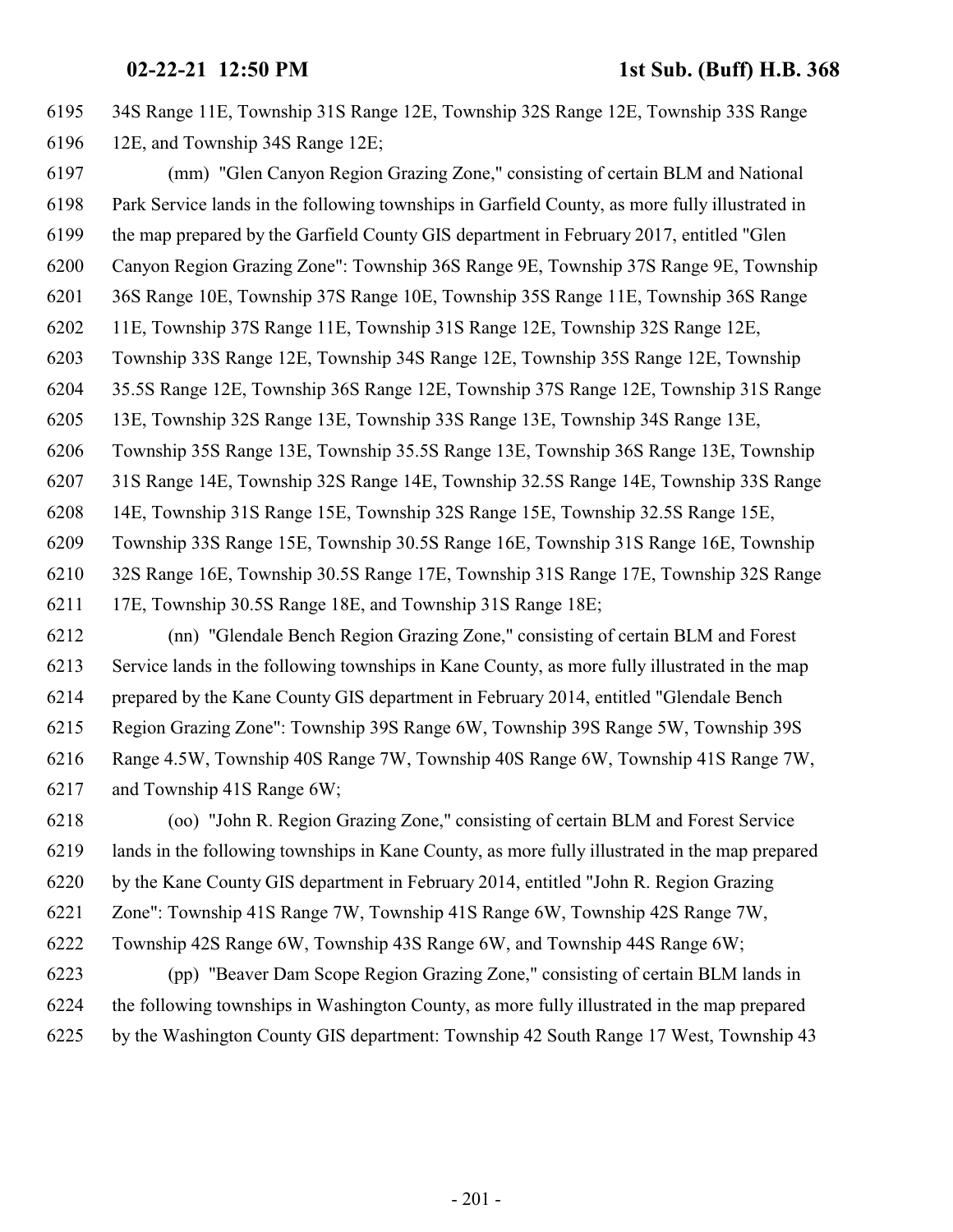South Range 18 West, Township 43 South Range 19 West, Township 43 South Range 20

West, Township 42 South Range 18 West, Township 42 South Range 19 West, Township 42

South Range 20 West, Township 41 South Range 17 West, Township 41 South Range 18

West, Township 41 South Range 19 West, Township 41 South Range 20 West, Township 40

South Range 18 West, Township 40 South Range 19 West, and Township 40 South Range 20

West;

 (qq) "Square Top Daggett Flat Region Grazing Zone," consisting of certain BLM lands in the following townships in Washington County, as more fully illustrated in the map prepared by the Washington County GIS department: Township 40 South Range 17 West, Township 40 South Range 18 West, Township 40 South Range 19 West, Township 40 South Range 20 West, Township 39 South Range 16 West, Township 39 South Range 17 West, Township 39 South Range 18 West, Township 39 South Range 19 West, Township 39 South Range 20 West, Township 38 South Range 18 West, Township 38 South Range 19 West, and Township 38 South Range 20 West;

 (rr) "Enterprise Region Grazing Zone," consisting of certain BLM and Forest Service lands in the following townships in Washington County, as more fully illustrated in the map prepared by the Washington County GIS department: Township 37 South Range 17 West and Township 37 South Range 18 West;

 (ss) "Apex Region Grazing Zone," consisting of certain BLM lands in the following townships in Washington County, as more fully illustrated in the map prepared by the Washington County GIS department: Township 42 South Range 16 West, Township 42 South Range 17 West, Township 43 South Range 16 West, and Township 43 South Range 17 West; (tt) "Veyo/Gunlock Region Grazing Zone," consisting of certain BLM lands in the

 following townships in Washington County, as more fully illustrated in the map prepared by the Washington County GIS department: Township 39 South Range 16 West, Township 39 South Range 17 West, Township 40 South Range 16 West, Township 40 South Range 17 West, Township 41 South Range 16 West, Township 41 South Range 17 West, and Township 41 South Range 18 West;

 (uu) "Pine Valley Dixie National Forest Grazing Zone," consisting of certain Forest Service lands in the following townships in Washington County, as more fully illustrated in the map prepared by the Washington County GIS department: Township 37 South Range 15 West,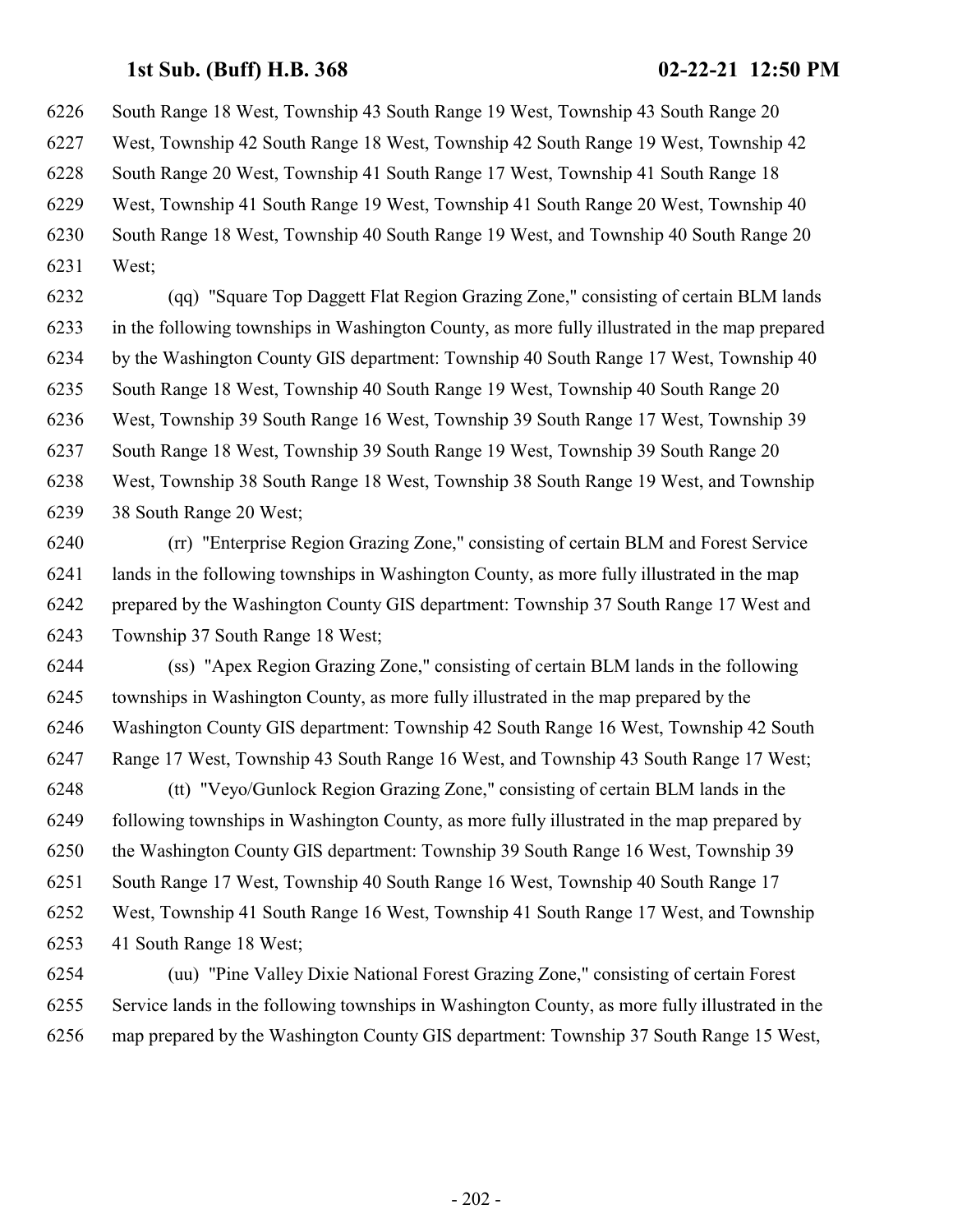Township 37 South Range 16 West, Township 37 South Range 17 West, Township 37 South Range 18 West, Township 37 South Range 19 West, Township 37 South Range 20 West, Township 38 South Range 13 West, Township 38 South Range 14 West, Township 38 South Range 15 West, Township 38 South Range 16 West, Township 38 South Range 17 West, Township 38 South Range 18 West, Township 38 South Range 19 West, Township 39 South Range 13 West, Township 39 South Range 14 West, Township 39 South Range 15 West, Township 39 South Range 16 West, Township 39 South Range 17 West, and Township 39 South Range 18 West;

 (vv) "New Harmony Region Grazing Zone," consisting of certain BLM lands in the following township in Washington County, as more fully illustrated in the map prepared by the Washington County GIS department: Township 38 South Range 13 West;

 (ww) "Kanarra Region Grazing Zone," consisting of certain BLM lands in the following township in Washington County, as more fully illustrated in the map prepared by the Washington County GIS department: Township 38 South Range 11 West;

 (xx) "Kolob Region Grazing Zone," consisting of certain BLM lands in the following townships in Washington County, as more fully illustrated in the map prepared by the Washington County GIS department: Township 38 South Range 10 West and Township 39 South Range 10 West;

 (yy) "La Verkin Creek/Dry Creek Region Grazing Zone," consisting of certain BLM lands in the following townships in Washington County, as more fully illustrated in the map prepared by the Washington County GIS department: Township 39 South Range 11 West, Township 39 South Range 12 West, Township 39 South Range 13 West, Township 40 South Range 11 West, Township 40 South Range 12 West, Township 40 South Range 13 West, Township 41 South Range 11 West, Township 41 South Range 12 West, and Township 41 South Range 13 West;

 (zz) "Grafton Region Grazing Zone," consisting of certain BLM lands in the following townships in Washington County: Township 41 South Range 11 West, Township 41 South Range 12 West, Township 41 South Range 13 West, Township 42 South Range 11 West, Township 42 South Range 12 West, and Township 42 South Range 13 West;

 (aaa) "Hurricane Region Grazing Zone," consisting of certain BLM lands in the following townships in Washington County, as more fully illustrated in the map prepared by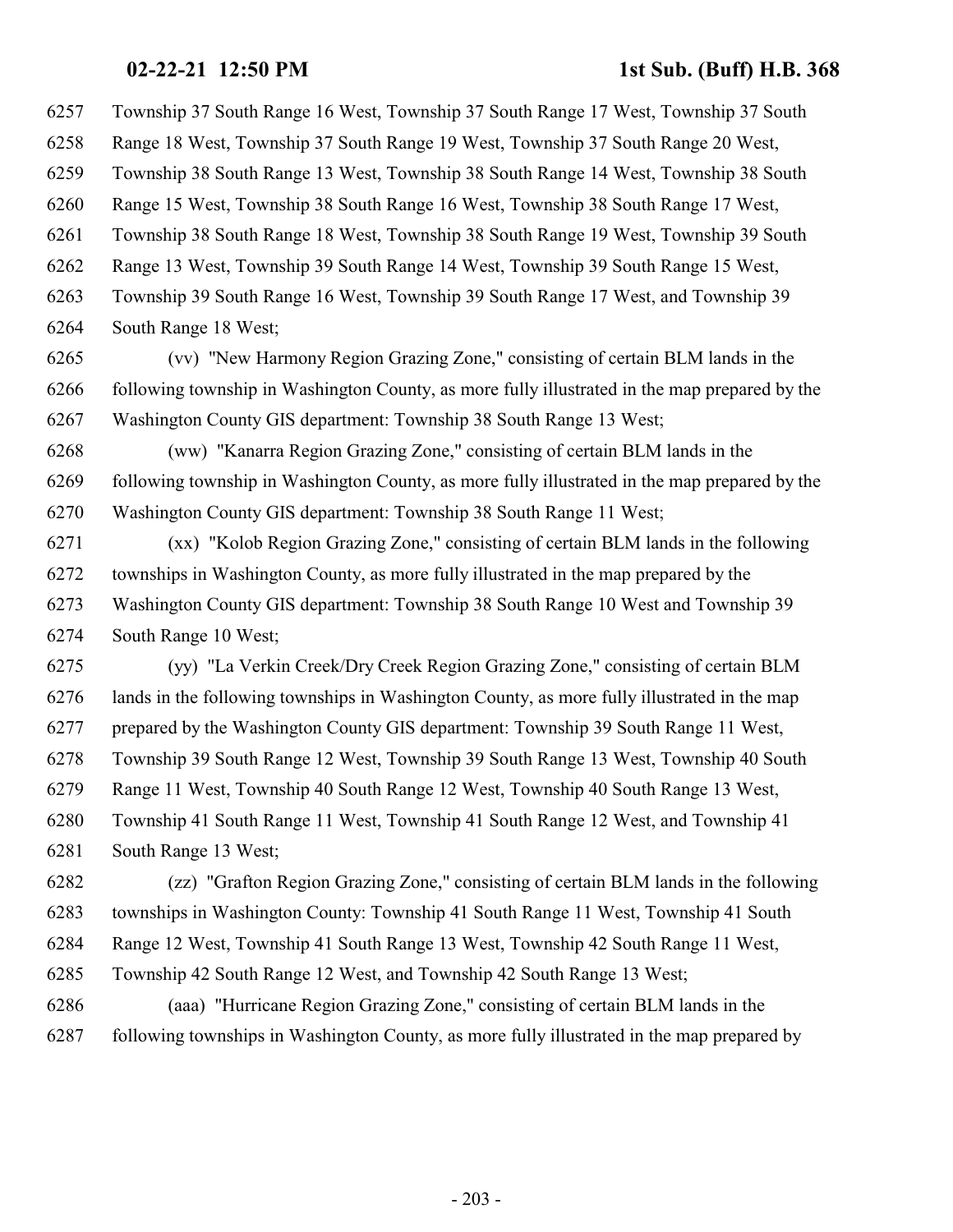the Washington County GIS department: Township 42 South Range 13 West, Township 42 South Range 14 West, Township 42 South Range 15 West, Township 43 South Range 13 West, Township 43 South Range 14 West, and Township 43 South Range 15 West; (bbb) "Little Creek Region Grazing Zone," consisting of certain BLM lands in the following townships in Washington County, as more fully illustrated in the map prepared by the Washington County GIS department: Township 42 South Range 11 West, Township 42 South Range 12 West, Township 42 South Range 13 West, Township 43 South Range 11 West, Township 43 South Range 12 West, and Township 43 South Range 13 West; (ccc) "Canaan Mountain Grazing Zone," consisting of certain BLM lands in the following townships in Washington County, as more fully illustrated in the map prepared by the Washington County GIS department: Township 42 South Range 9.5 West, Township 42 South Range 10 West, Township 42 South Range 11 West, Township 43 South Range 9.5 West, Township 43 South Range 10 West, and Township 43 South Range 11 West; and (ddd) "Panguitch Valley Regional Grazing Zone," consisting of certain BLM lands in the following townships in Garfield County, as more fully illustrated in the map prepared by the Garfield County GIS department in February 2017, entitled "Panguitch Valley Region Grazing Zone": Township 34S Range 6W, Township 35S Range 6W, Township 36S Range 6W, Township 37S Range 6W, Township 32S Range 5.5W, Township 31S Range 5W, Township 32S Range 5W, Township 33S Range 5W, Township 34S Range 5W, Township 35S Range 5W, Township 36S Range 5W, Township 37S Range 5W, Township 32S Range 4.5W, Township 33S Range 4.5W, Township 34S Range 4.5W, Township 35S Range 4.5W, Township 36S Range 4.5W, Township 31S Range 4W, and Township 31S Range 3W. (3) Printed copies of the maps referenced in Subsection (2) shall be available for inspection by the public at the offices of the Utah Association of Counties. (4) The state finds with respect to the grazing zones described in Subsection (2) that: (a) agricultural livestock industry on the lands comprising these zones has provided a significant contribution to the history, customs, culture, economy, welfare, and other values of each area for more than 100 years;

 (b) the potential for abundant natural and vegetative resources exists within these zones if managed properly, that will support and expand continued, responsible agricultural livestock activities and wildlife habitat;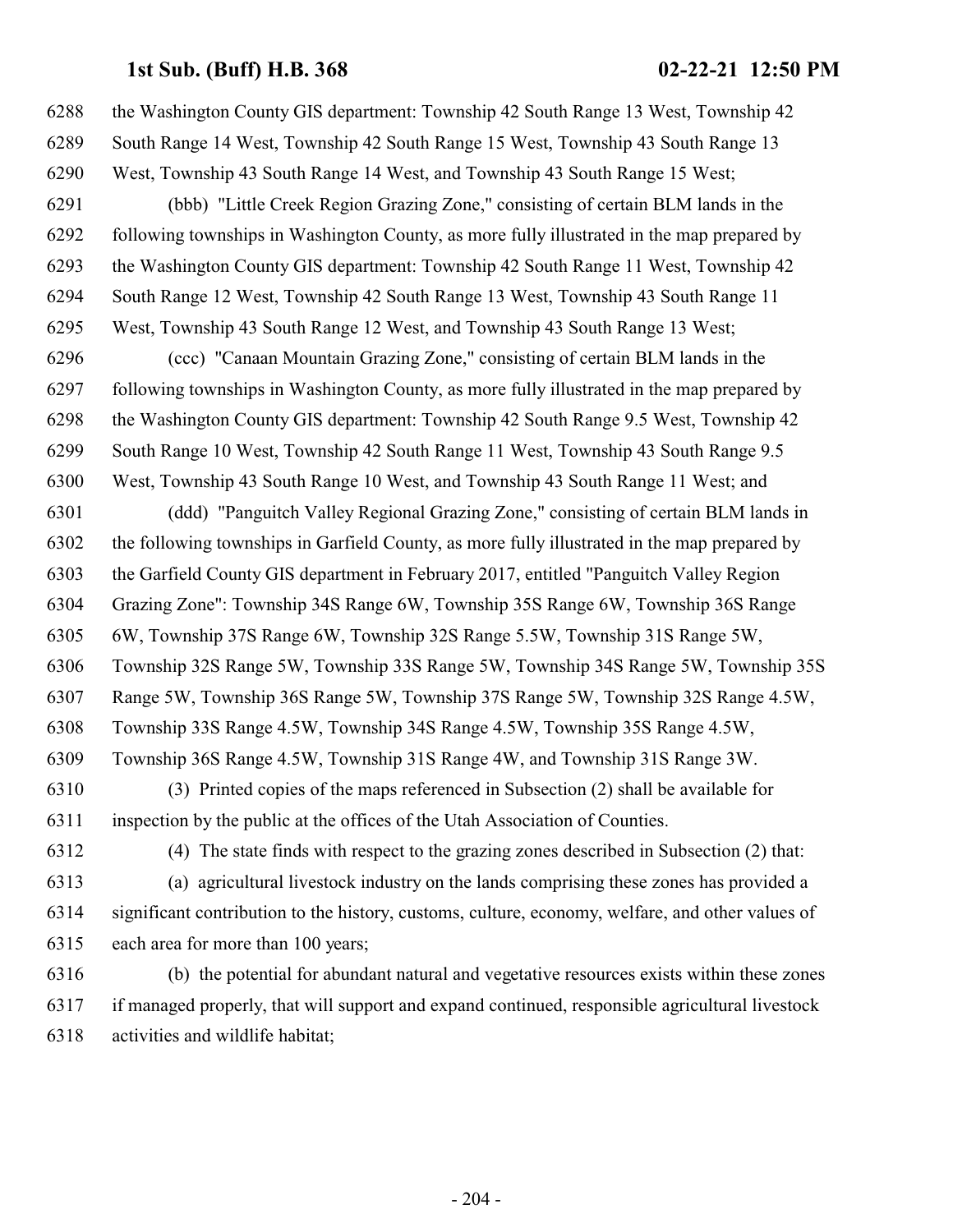(c) agricultural livestock activities in these zones and the associated historic resources, human history, shaping of human endeavors, variety of cultural resources, landmarks, structures, and other objects of historic or scientific interest are worthy of recognition, preservation, and protection; (d) (i) the highest management priority for lands within these zones is the preservation, restoration, and enhancement of watershed and rangeland health to sustain and expand forage production for both livestock grazing and wildlife habitat, and the restoration and development of historic, existing, and future livestock grazing and wildlife habitat resources in order to provide protection for the resources, objects, customs, culture, and values identified above; and 6328 (ii) notwithstanding Subsection  $(4)(d)(i)$ , if part or all of any zone lies within a sage grouse management area, then the management priorities for such part shall be consistent with 6330 the management priorities set forth in Subsection  $(4)(d)(i)$  to the maximum extent consistent with the management priorities of the sage grouse management area; (e) subject to Subsection (4)(d)(ii), responsible development of any deposits of energy and mineral resources, including oil, natural gas, oil shale, oil sands, coal, phosphate, gold, uranium, and copper, as well as areas with wind and solar energy potential, that may exist in 6335 these zones is compatible with the management priorities of Subsection  $(4)(d)(i)$  in these zones; and 6337 (f) subject to Subsection  $(4)(d)(ii)$ , responsible development of any recreation resources, including roads, campgrounds, water resources, trails, OHV use, sightseeing, canyoneering, hunting, fishing, trapping, and hiking resources that may exist in these grazing 6340 zones is compatible with the management priorities of Subsection  $(4)(d)(i)$  in these grazing zones. (5) The state finds with respect to the zones described in Subsection (2) that the historic levels of livestock grazing activity and other values identified in Subsection (4) in each zone have greatly diminished, or are under other serious threat, due to: (a) unreasonable, arbitrary, and unlawfully restrictive federal management policies, including: (i) de facto managing for wilderness in nonwilderness areas and non-WSAs; (ii) ignoring the chiefly valuable for grazing designation of the Secretary of the Interior applicable to each of these zones; and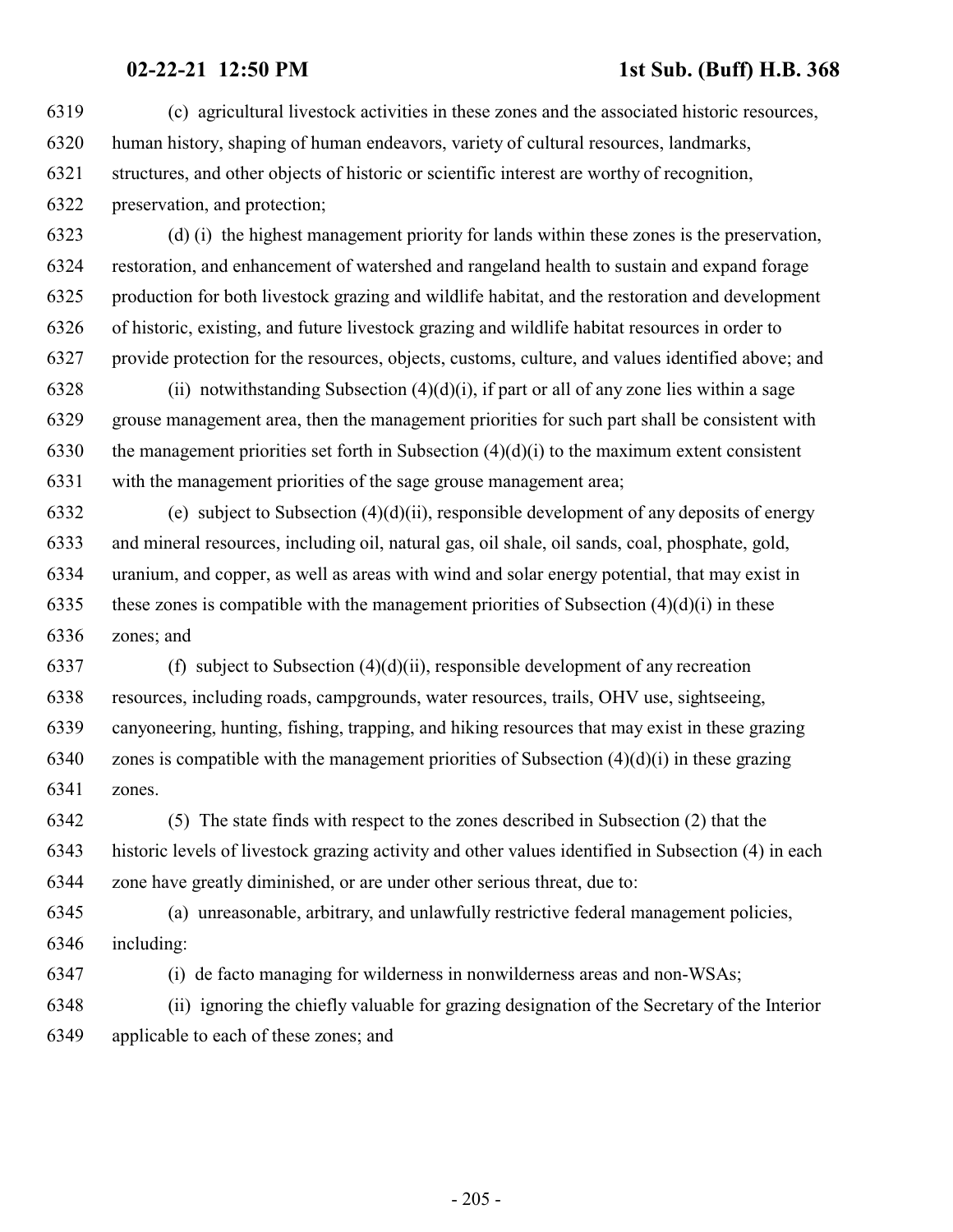| 6350 | (iii) the arbitrary administrative reductions in animal unit months of permitted forage;         |
|------|--------------------------------------------------------------------------------------------------|
| 6351 | (b) inflexible federal grazing practices that disallow grazing at different times each year      |
| 6352 | proven to be most effective for maintaining and enhancing rangeland conditions;                  |
| 6353 | (c) mismanagement of wild horses and burros resulting in competition for forage by               |
| 6354 | excess and mismanaged populations of wild horses and burros in Beaver and Emery counties;        |
| 6355 | (d) improper management of vegetation resulting in the overgrowth of pinion, invasive            |
| 6356 | species, and juniper, and other woody vegetation that:                                           |
| 6357 | (i) compromise watershed and rangeland health;                                                   |
| 6358 | (ii) crowd out grazing forage;                                                                   |
| 6359 | (iii) degrade habitat and limit wildlife populations;                                            |
| 6360 | (iv) reduce water yield; and                                                                     |
| 6361 | (v) heighten the risk of catastrophic wildfire; and                                              |
| 6362 | (e) other practices that degrade overall rangeland health.                                       |
| 6363 | (6) To protect and preserve against the threats described in Subsection (5), the state           |
| 6364 | supports the following with respect to the zones described in Subsection (2):                    |
| 6365 | (a) efficient and sustained policies, programs, and practices directed at preserving,            |
| 6366 | restoring, and enhancing watershed and rangeland health to maximize:                             |
| 6367 | (i) all permitted forage production for livestock grazing and other compatible uses,             |
| 6368 | including flexible grazing on and off dates adaptive to yearly climate and range conditions; and |
| 6369 | (ii) forage for fish and wildlife;                                                               |
| 6370 | (b) a cooperative management approach by federal agencies, the state, and local                  |
| 6371 | government agencies to achieve broadly supported management plans for the full development       |
| 6372 | of:                                                                                              |
| 6373 | (i) forage resources for grazing livestock and wildlife; and                                     |
| 6374 | (ii) other uses compatible with livestock grazing and wildlife utilization;                      |
| 6375 | (c) effective and responsible management of wild horses and burros to eliminate excess           |
| 6376 | populations; and                                                                                 |
| 6377 | (d) effective and responsible management of wildlife habitat.                                    |
| 6378 | (7) The state requests that the federal agencies that administer lands within each               |
| 6379 | grazing zone:                                                                                    |
| 6380 | (a) fully cooperate and coordinate with the state and the respective counties within             |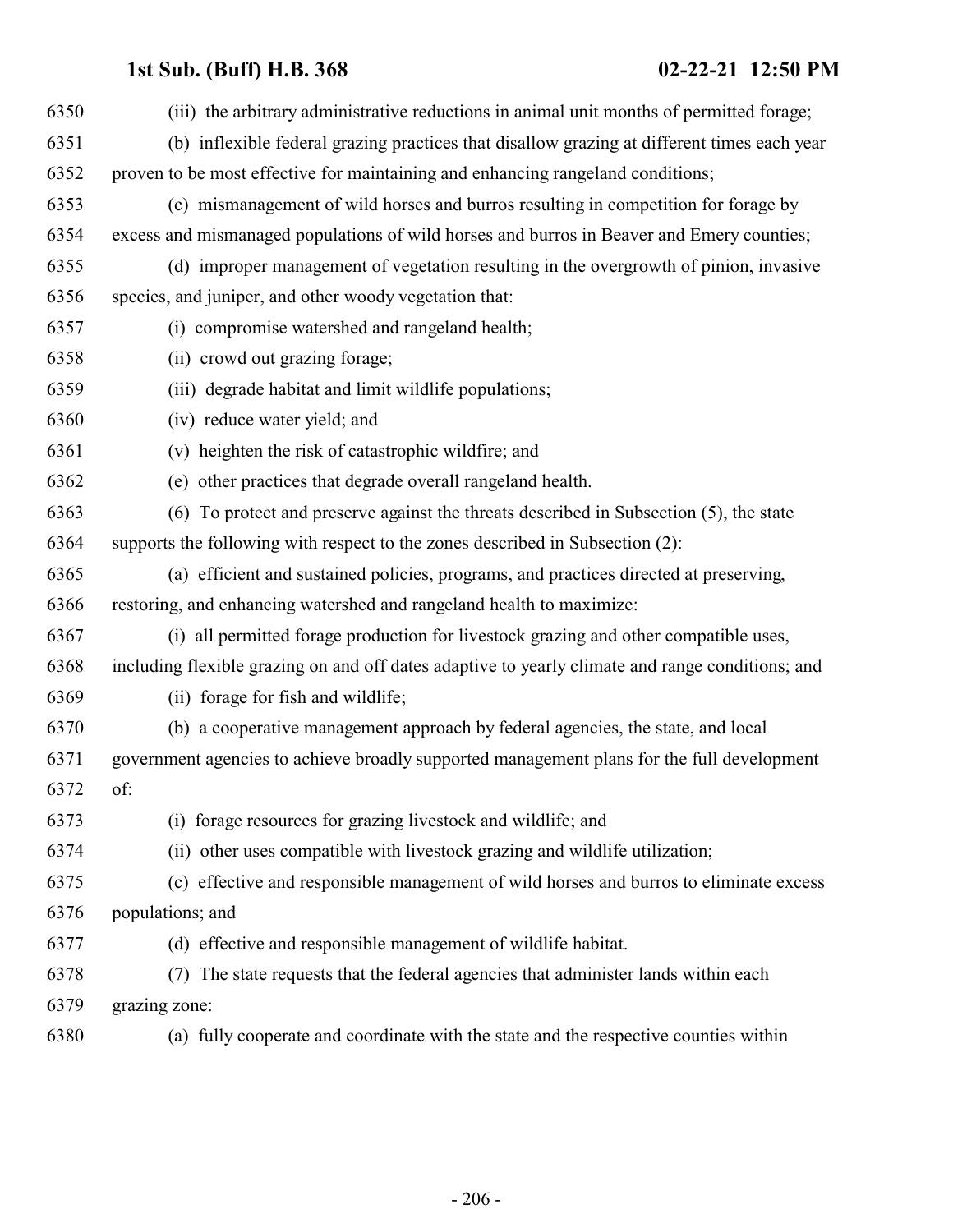which each grazing zone is situated to develop, amend, and implement land and resource management plans, and implement management decisions that are consistent with the purposes, goals, and policies described in this section to the maximum extent allowed under federal law;

 (b) expedite the processing, granting, and streamlining of grazing permits, range improvements, and applications to enhance and otherwise develop all existing and permitted grazing resources located within each grazing zone, including renewable vegetative resources;

 (c) allow continued maintenance and increased development of roads, power lines, pipeline infrastructure, and other utilities necessary to achieve the goals, purposes, and policies described in this section and consistent with multiple use and sustained yield principles;

 (d) refrain from any planning decisions and management actions that will undermine, restrict, or diminish the goals, purposes, and policies for each grazing zone as stated in this section;

6394 (e) subject to Subsection  $(4)(d)(ii)$ , refrain from implementing a policy that is contrary to the goals and purposes described within this section; and

(f) refrain from implementing utilization standards less than 50%, unless:

 (i) implementing a standard of less than 50% utilization on a temporary basis is necessary to resolve site-specific concerns; and

 (ii) the federal agency consults, coordinates, and cooperates fully with local governments.

 (8) (a) If a grazing zone described in Subsection (2) is managed or neglected in such a way as to increase the risk of catastrophic wildfire, and if the chief executive officer of a county or a county sheriff finds that the catastrophic wildfire risk adversely affects the health, safety, and welfare of the people of the political subdivision and that increased livestock grazing in part or all of the grazing zone would substantially reduce that adverse effect:

 (i) Subsections [11-51-103](http://le.utah.gov/UtahCode/SectionLookup.jsp?section=11-51-103&session=2021GS)(1)(a) and (b) shall govern and apply to the chief executive officer and the county sheriff with respect to making increased livestock grazing available in the grazing zone; and

6409 (ii) Subsection  $11-51-103(1)(b)$  shall govern and apply to the attorney general with respect to making increased livestock grazing available in the grazing zone.

(b) If a grazing zone described in Subsection (2) is managed or neglected in such a way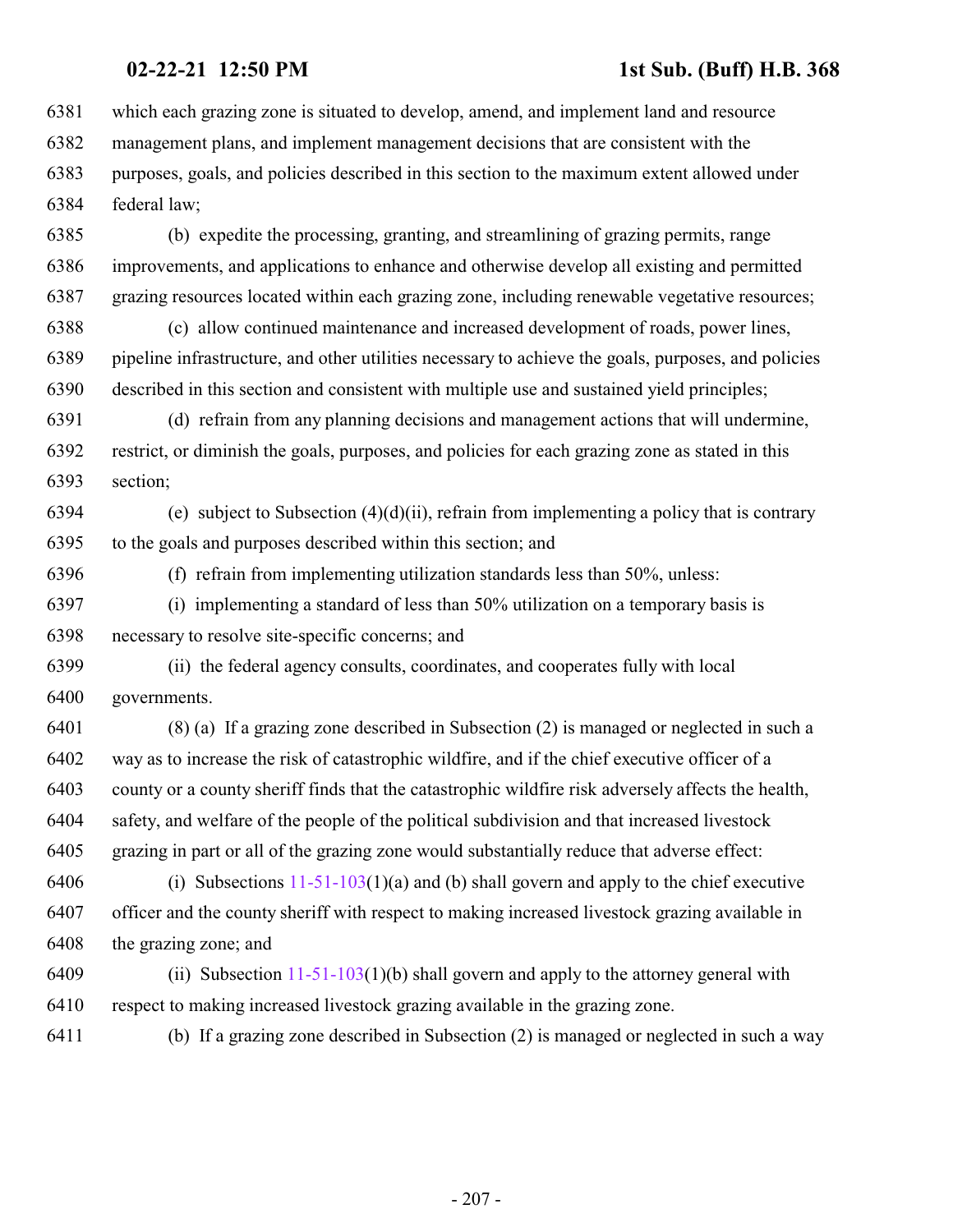as to increase the risk of catastrophic wildfire, and if the chief executive officer of a county or a county sheriff finds that the catastrophic wildfire risk constitutes an imminent threat to the health, safety, and welfare of the people of the political subdivision and that increased livestock grazing in part or all of the grazing zone would substantially reduce that imminent threat: 6416 (i) Subsections  $11-51-103(2)$  and (3) shall govern and apply to the chief executive

 officer and the county sheriff with respect to making increased livestock grazing available in the grazing zone; and

 (ii) Subsection [11-51-103](http://le.utah.gov/UtahCode/SectionLookup.jsp?section=11-51-103&session=2021GS)(3) and Section [11-51-104](http://le.utah.gov/UtahCode/SectionLookup.jsp?section=11-51-104&session=2021GS) shall govern and apply to the attorney general with respect to making increased livestock grazing available in the grazing zone.

 (9) (a) The state recognizes the importance of all grazing districts on Utah BLM and Forest Service lands but establishes the grazing zones described in Subsection (2) to provide special protection and preservation against the identified threats found in Subsection (5) to exist in these zones.

 (b) It is the intent of the state to designate additional grazing agricultural commodity zones in future years, if circumstances warrant special protection and preservation for new zones.

 (10) The state calls upon applicable federal, state, and local agencies to coordinate with each other and establish applicable intergovernmental standing commissions, with membership consisting of representatives from the United States government, the state, and local governments to coordinate and achieve consistency in planning decisions and management actions in zones described in Subsection (2) in order to achieve the goals, purposes, and policies described in this section.

 (11) Notwithstanding the provisions of this section, and subject to Subsection  $(4)(d)(ii)$ , the state's mineral, oil, gas, and energy policies and plans on land within the zones described in Subsection (2) shall be governed by Sections [\[63J-4-401](http://le.utah.gov/UtahCode/SectionLookup.jsp?section=[63j-4-401&session=2021GS)] [63L-11-302](#page-228-0),

[63L-11-303](#page-232-0), and [63J-8-104](#page-175-0).

Section 80. Section **63J-8-105.9** is amended to read:

 **63J-8-105.9. Utah Timber Agricultural Commodity Zones established -- Findings -- Management and land use priorities.**

(1) There are established and designated Utah Timber Agricultural Commodity Zones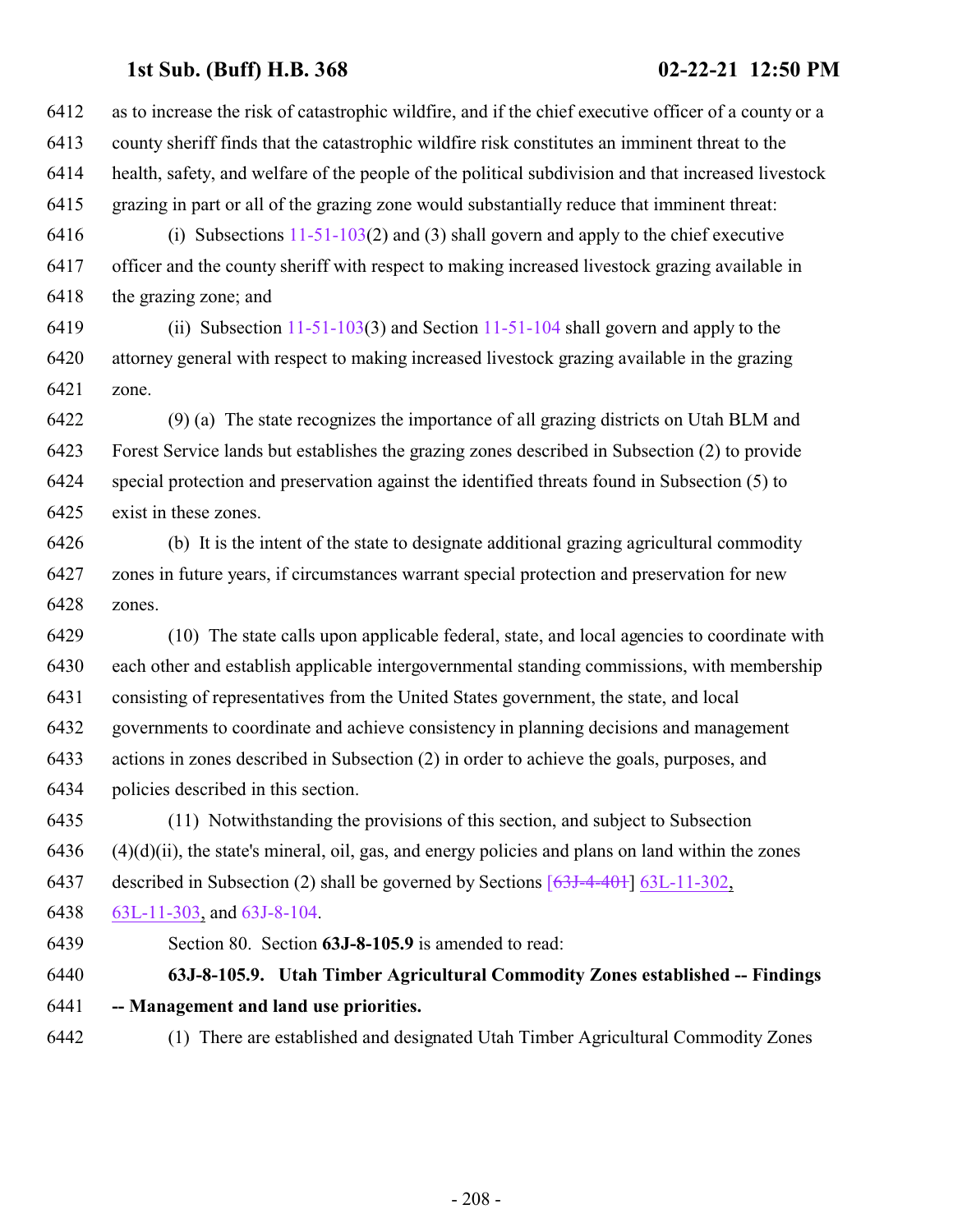for the purpose of:

 (a) preserving and protecting the agricultural timber, logging, and forest products industry within these zones from ongoing threats;

 (b) preserving and protecting the significant history, culture, customs, and economic value of the agricultural timber, logging, and forest products industry within these zones from ongoing threats; and

 (c) maximizing efficient and responsible restoration, reclamation, preservation, enhancement, and development of timber, logging, and forest products and affected natural, historical, and cultural activities within these zones, in order to protect and preserve these zones from ongoing threats.

(2) The titles, land area, and boundaries of these zones are described as follows:

 (a) "Tushar Mountain Region Timber Zone," consisting of certain Forest Service lands in the following townships in Beaver County and Piute County, as more fully illustrated in the map jointly prepared by the Beaver and Piute counties GIS departments in February 2014, entitled "Tushar Mountain Region Timber Zone":

 (i) in Beaver County, Township 28S Range 4W, Township 29S Range 4W, Township 27S Range 5W, Township 28S Range 5W, Township 29S Range 5W, Township 30S Range 5W, Township 26S Range 6W, Township 27S Range 6W, Township 28S Range 6W, Township 29S Range 6W, and Township 30S Range 6W; and

 (ii) in Piute County, Township 26S Range 6W, Township 27S Range 6W, Township 26S Range 5W, Township 27S Range 5W, Township 28S Range 5W, Township 29S Range 5W, Township 30S Range 5W, Township 26S Range 4.5W, Township 26S Range 4W,

Township 28S Range 4W, Township 29S Range 4W, and Township 30S Range 4W;

 (b) "Panguitch Lake Region Timber Zone," consisting of certain Forest Service lands situated in the following townships in Iron, Kane, and Garfield counties, as more fully illustrated in the map jointly prepared by the Iron, Kane, and Garfield counties GIS departments in February 2014, entitled "Panguitch Lake Region Timber Zone":

 (i) in Iron County, Township 34S Range 7W, Township 35S Range 8W, Township 36S Range 8W, Township 36S Range 9W (excluding Cedar Breaks National Monument and Ashdown Wilderness Area), Township 37S Range 8W, and Township 37S Range 9W;

(ii) in Kane County, Township 38S Range 9W, Township 38S Range 8W, Township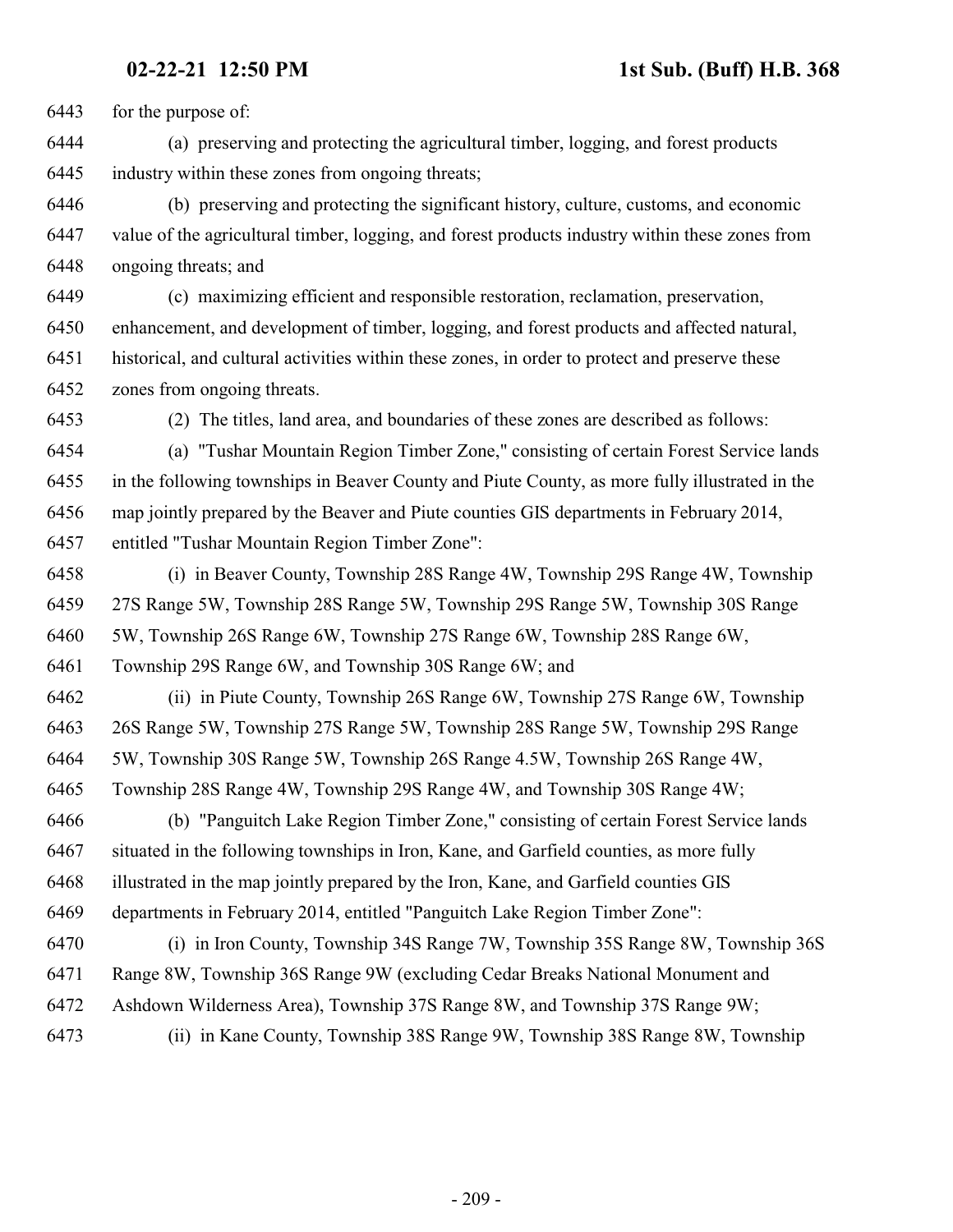38S Range 7W, Township 38S Range 6W, Township 39S Range 8W, Township 39S Range

7W, and Township 39S Range 6W; and

 (iii) in Garfield County, Township 35S Range 7W, Township 35S Range 6W, Township 36S Range 7W, Township 36S Range 6W, Township 37S Range 7W, and Township 37S Range 6W;

 (c) "Monroe Mountain Region Timber Zone," consisting of certain Forest Service lands in the following townships in Piute County, as more fully illustrated in the map prepared by the Piute County GIS department in February 2014, entitled "Monroe Mountain Region Timber Zone": Township 26S Range 3W, Township 27S Range 2.5W, Township 28S Range 2.5W, Township 29S Range 2.5W, Township 26S Range 2W, Township 27S Range 2W, Township 28S Range 2W, Township 29S Range 2W, Township 26S Range 1W, and Township 7S Range 1W;

 (d) "Boulder Mountain Region Timber Zone," consisting of certain Forest Service lands situated in the following townships in Wayne and Garfield counties, as more fully illustrated in the map jointly prepared by the Wayne and Garfield counties GIS departments in February 2014, entitled "Boulder Mountain Region Timber Zone":

 (i) in Wayne County, Township 30S Range 3E, Township 30S Range 4E, and Township 30S Range 5E; and

 (ii) in Garfield County, Township 31S Range 1E, Township 31S Range 2E, Township 31S Range 3E, Township 32S Range 2E, Township 32S Range 3E, Township 32S Range 4E, Township 33S Range 3E, Township 33S Range 4E, Township 30 1/2S Range 5E, Township 31S Range 5E, Township 31S Range 6E, Township 32S Range 5E, and Township 32S Range 6E;

 (e) "Thousand Lake Region Timber Zone," consisting of certain Forest Service lands in the following townships in Wayne County, as more fully illustrated in the map prepared by the Wayne County GIS department in February 2014, entitled "Thousand Lake Region Timber Zone": Township 26S Range 4E, Township 27S Range 4E, and Township 28S Range 4E;

 (f) "Millers Flat Region Timber Zone," consisting of certain Forest Service lands situated in the following townships in Sanpete County, as more fully illustrated in the map prepared by the Sanpete County GIS department in February 2014, entitled "Millers Flat Region Timber Zone": Township 16S Range 5E, Township 17S Range 5E, Township 17S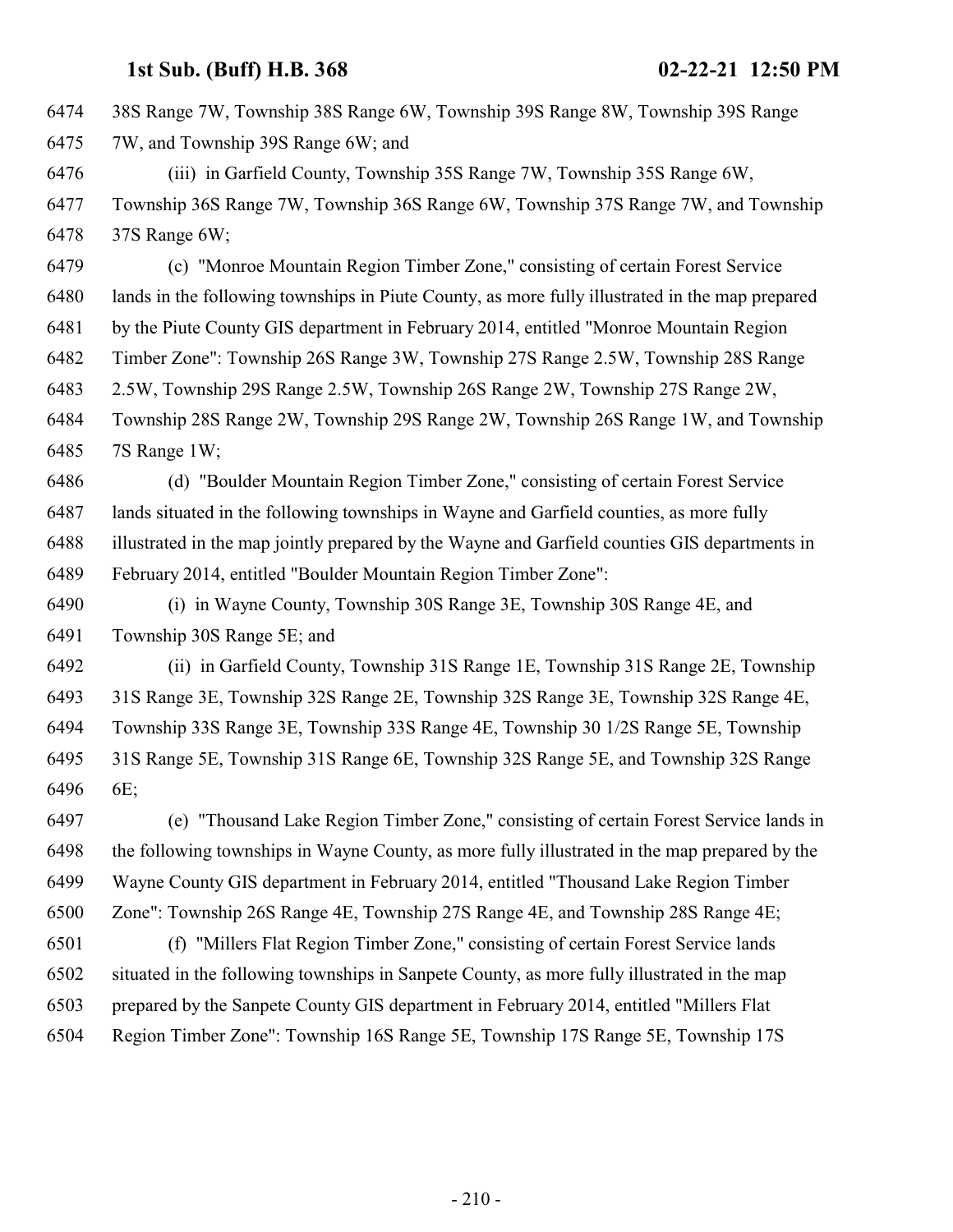Range 4E, and Township 17S Range 6E;

 (g) "East Fork Timber Zone," consisting of certain Forest Service lands situated in the following townships in Garfield and Kane counties, as more fully illustrated in the map jointly prepared by the Garfield and Kane counties GIS departments in February 2014, entitled "East Fork Region Timber Zone":

 (i) in Garfield County, Township 36S Range 4 1/2W, Township 36S Range 4W, Township 37S Range 5W, Township 37S Range 4 1/2W, and Township 37S Range 4W; and

 (ii) in Kane County, Township 38S Range 5W, Township 38S Range 4.5W, Township 39S Range 5W, and Township 39S Range 4.5W;

 (h) "Upper Valley Timber Zone," consisting of certain Forest Service lands situated in the following townships in Garfield County, as more fully illustrated in the map prepared by the Garfield County GIS department in February 2014, entitled "Upper Valley Region Timber Zone": Township 34S Range 1W, Township 35S Range 1W, Township 35S Range 1E, Township 36S Range 1W, Township 36S Range 1E, and Township 37S Range 1E;

 (i) "Iron Springs Timber Zone," consisting of certain Forest Service lands situated in the following townships in Garfield County, as more fully illustrated in the map prepared by the Garfield County GIS department in February 2014, entitled "Iron Springs Region Timber Zone": Township 32S Range 1E, Township 33S Range 1W, Township 33S Range 1E, and Township 34S Range 1W; and

 (j) "Dutton Timber Zone," consisting of certain Forest Service lands situated in the following townships in Garfield County, as more fully illustrated in the map prepared by the Garfield County GIS department in February 2014, entitled "Dutton Region Timber Zone": Township 32S Range 3W, Township 32S Range 2W, Township 33S Range 3W, and Township 33S Range 2W.

 (3) Printed copies of the maps referenced in Subsection (2) shall be available for inspection by the public at the offices of the Utah Association of Counties.

(4) The state finds with respect to the zones described in Subsection (2) that:

 (a) agricultural timber, logging, and forest product industries on the lands comprising these timber zones have provided a significant contribution to the history, customs, culture, economy, welfare, and other values of each area for many decades;

(b) abundant natural and vegetative resources exist within these zones to support and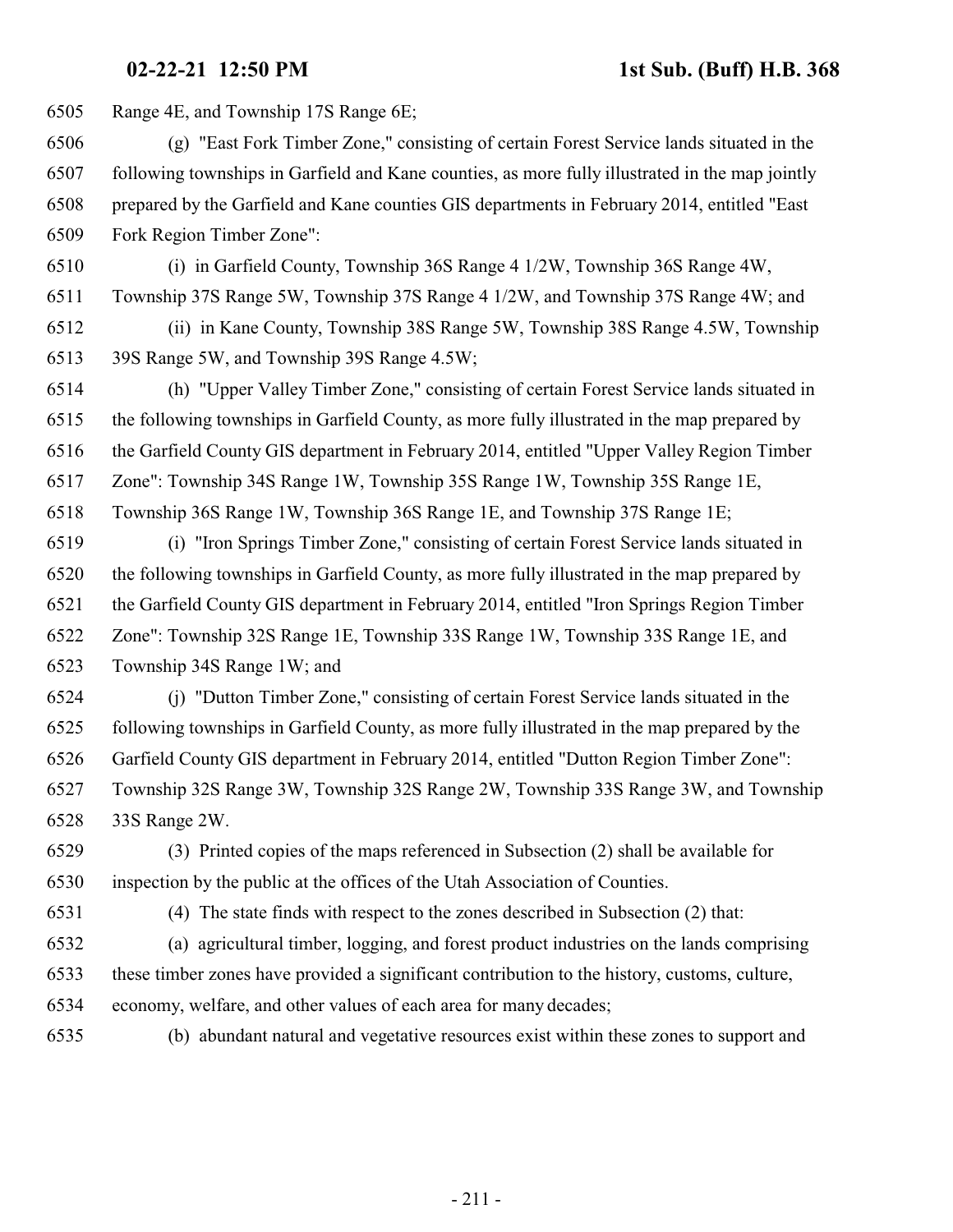expand continued, responsible timber, logging, and other forest product activities;

- (c) agricultural timber, logging, and forest product activities in these zones, and the associated historic resources, human history, shaping of human endeavors, variety of cultural resources, landmarks, structures, and other objects of historic or scientific interest are worthy of recognition, preservation, and protection;
- (d) (i) the highest management priority for lands within these zones is maintenance and promotion of forest and vegetation ecosystem health achieved by responsible active management in development of historic, existing, and future timber, logging, and forest product resources in order to provide protection for the resources, objects, customs, culture, and values identified above; and
- 6546 (ii) notwithstanding Subsection  $(4)(d)(i)$ , if part or all of any zone lies within a sage grouse management area, then the management priorities for such part shall be consistent with 6548 the management priorities set forth in Subsection  $(4)(d)(i)$  to the maximum extent consistent with the management priorities of the sage grouse management area;
- (e) subject to Subsection (4)(d)(ii), responsible development of any deposits of energy and mineral resources, including oil, natural gas, oil shale, oil sands, coal, phosphate, gold, uranium, and copper, as well as areas with wind and solar energy potential, that may exist in 6553 these zones is compatible with the management priorities of Subsection  $(4)(d)(i)$  in these zones; and
- 6555 (f) subject to Subsection  $(4)(d)(ii)$ , responsible development of any recreation resources, including wildlife, roads, campgrounds, water resources, trails, OHV use, sightseeing, canyoneering, hunting, fishing, trapping, and hiking resources that may exist in 6558 these timber zones is compatible with the management priorities of Subsection  $(4)(d)(i)$  in these timber zones.
- (5) The state finds that the historic levels of timber, logging, and forest products activities in the zones described in Subsection (2) have greatly diminished, or are under serious threat, due to:
- (a) unreasonable, arbitrary, and unlawfully restrictive federal management policies, including:
- (i) de facto managing for wilderness in nonwilderness areas;
- (ii) ignoring the multiple use sustained yield mission of the Forest Service;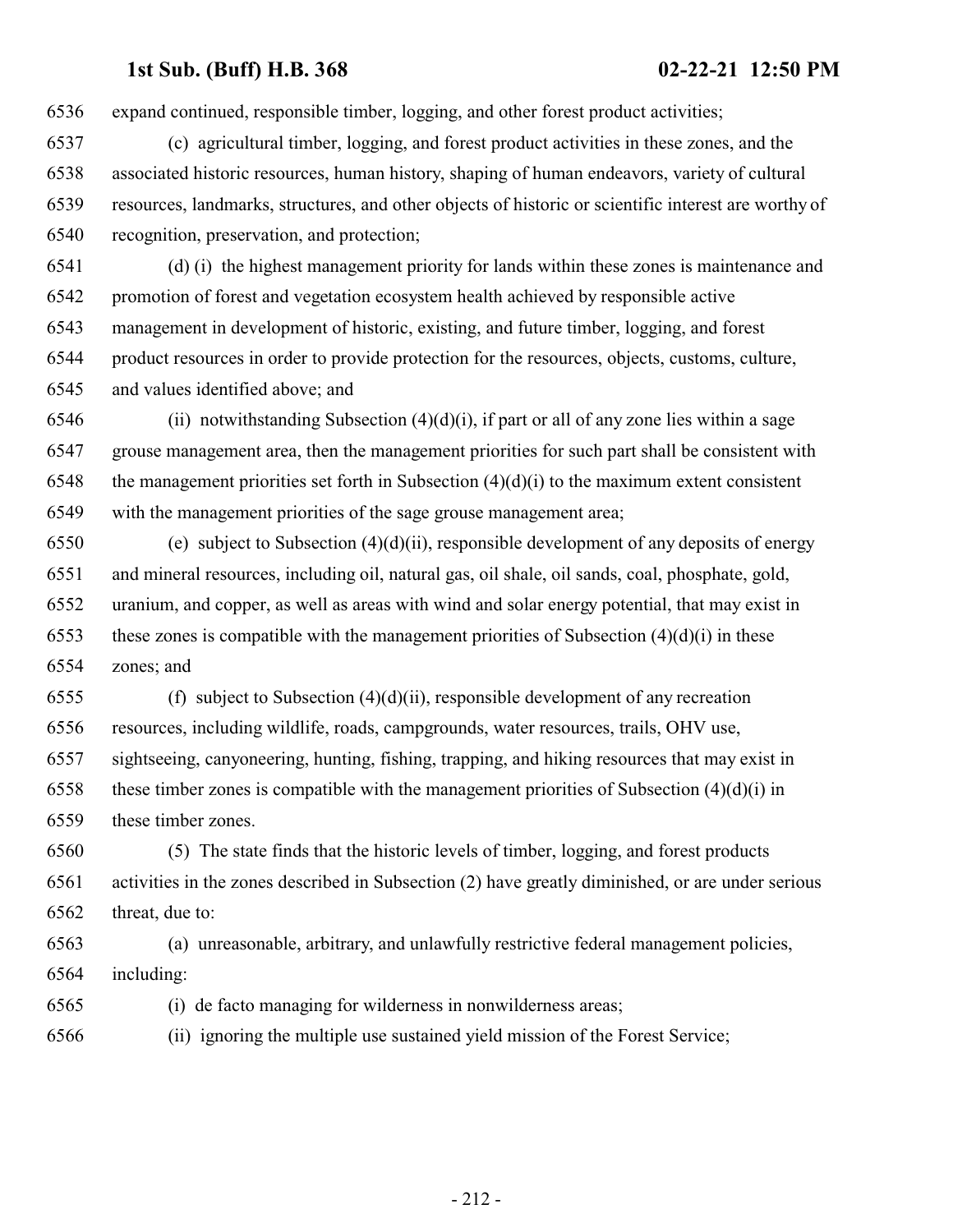| 6567 | (iii) ignoring the fact that the Forest Service's parent agency is the United States             |
|------|--------------------------------------------------------------------------------------------------|
| 6568 | Department of Agriculture whose mission includes providing timber as an important                |
| 6569 | agriculture resource; and                                                                        |
| 6570 | (iv) the arbitrary administrative reductions in timber, logging, and forest products             |
| 6571 | activities;                                                                                      |
| 6572 | (b) improper management of forest vegetation resulting in the overcrowding of old                |
| 6573 | growth alpine species and the crowding out of aspen diversity, all of which results in:          |
| 6574 | (i) devastation of entire mountainsides due to insect infestation and disease;                   |
| 6575 | (ii) reduced water yield;                                                                        |
| 6576 | (iii) increased catastrophic wildfire;                                                           |
| 6577 | (iv) increased soil erosion;                                                                     |
| 6578 | (v) degradation of wildlife habitat; and                                                         |
| 6579 | (vi) suppression and threatened extinction of important rural economic activities; and           |
| 6580 | (c) other practices that degrade overall forest health.                                          |
| 6581 | (6) To protect and preserve against the threats described in Subsection (5), the state           |
| 6582 | supports the following with respect to the zones described in Subsection (2):                    |
| 6583 | (a) efficient and responsible development, within each timber zone, of:                          |
| 6584 | (i) robust timber thinning and harvesting programs and activities; and                           |
| 6585 | (ii) other uses compatible with increased timber, logging, and forest product activities,        |
| 6586 | including a return to historic levels of timber, logging, and forest product activity in each of |
| 6587 | these zones;                                                                                     |
| 6588 | (b) a cooperative management approach by federal agencies, the state, and local                  |
| 6589 | governments to achieve broadly supported management plans for the full development, within       |
| 6590 | each timber zone, of:                                                                            |
| 6591 | (i) forest product resources; and                                                                |
| 6592 | (ii) other uses compatible with timber activities; and                                           |
| 6593 | (c) effective and responsible management of wildlife habitat.                                    |
| 6594 | The state requests that the federal agencies that administer lands within each timber<br>(7)     |
| 6595 | zone:                                                                                            |
| 6596 | (a) fully cooperate and coordinate with the state and the respective counties within             |
| 6597 | which each timber zone is situated to develop, amend, and implement land and resource            |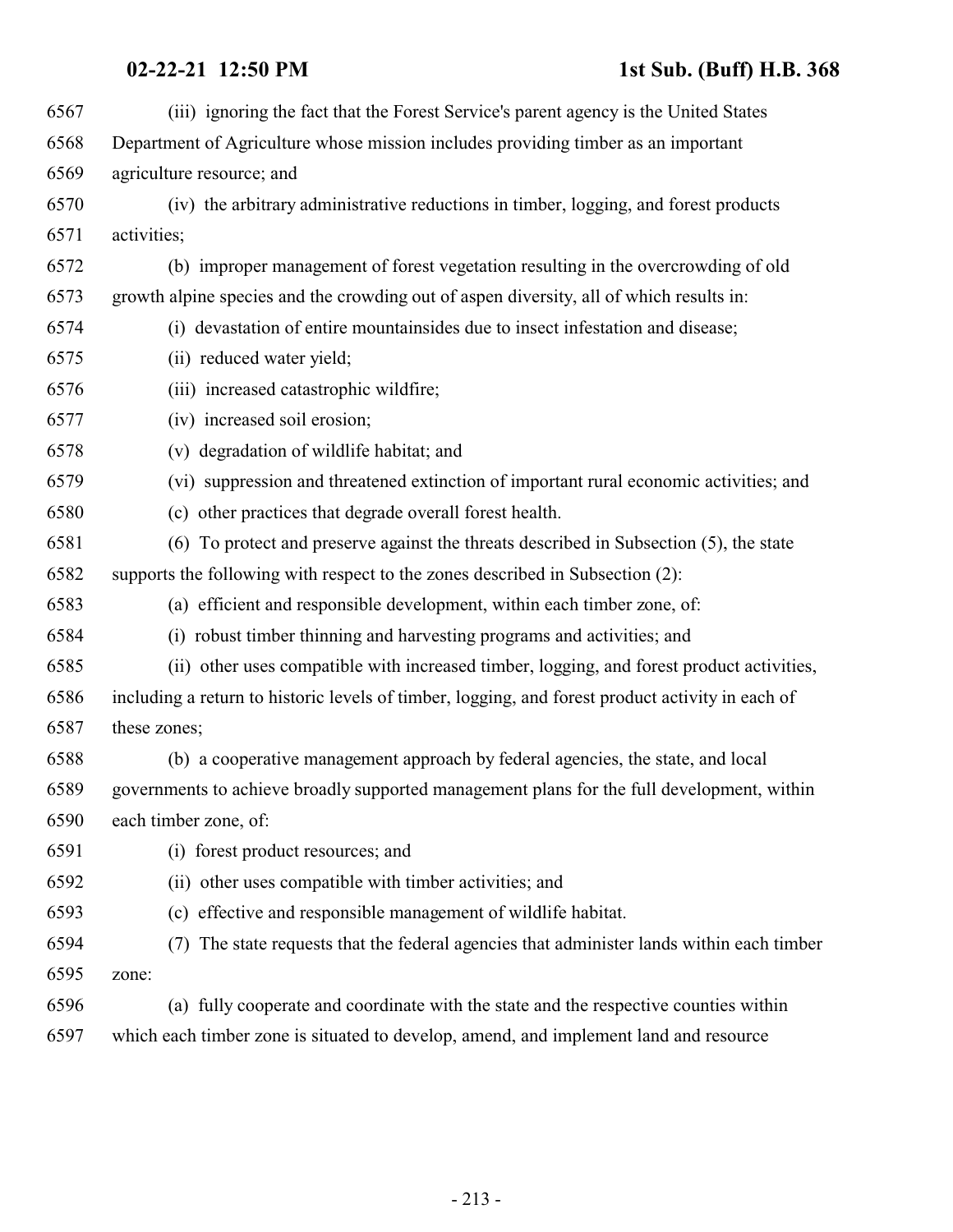management plans and implement management decisions that are consistent with the purposes, goals, and policies described in this section to the maximum extent allowed under federal law;

 (b) expedite the processing, granting, and streamlining of logging and forest product harvesting permits, range improvements, and applications to enhance and otherwise develop existing and permitted timber resources located within each timber zone, including renewable vegetative resources;

 (c) expedite stewardship programs to allow private enterprise to carry out the timber, logging, and forest activities described in this section;

 (d) allow continued maintenance and increased development of roads, power lines, pipeline infrastructure, and other utilities necessary to achieve the goals, purposes, and policies described in this section and consistent with multiple use and sustained yield principles;

 (e) refrain from any planning decisions and management actions that will undermine, restrict, or diminish the goals, purposes, and policies for each timber zone as stated in this section; and

6612 (f) subject to Subsection  $(4)(d)(ii)$ , refrain from implementing a policy that is contrary to the goals and purposes described within this section.

 (8) (a) The state recognizes the importance of all areas on BLM and Forest Service lands high value lumber and forest product resources but establishes the special Timber Agricultural Commodity Zones to provide special protection and preservation against the identified threats found in Subsection (5) to exist in these zones.

 (b) It is the intent of the Legislature to designate additional Timber Agricultural Commodity Zones in future years, if circumstances warrant special protection and preservation for new zones.

 (9) The state calls upon applicable federal, state, and local agencies to coordinate with each other and establish applicable intergovernmental standing commissions, with membership consisting of representatives from the United States government, the state, and local governments to coordinate and achieve consistency in planning decisions and management actions in the zones described in Subsection (2).

 (10) Notwithstanding the provisions of this section, and subject to Subsection (4)(d)(ii), the state's mineral, oil, gas, and energy policies, as well as its grazing policies, on land within zones described in Subsection (2), shall continue to be governed by Sections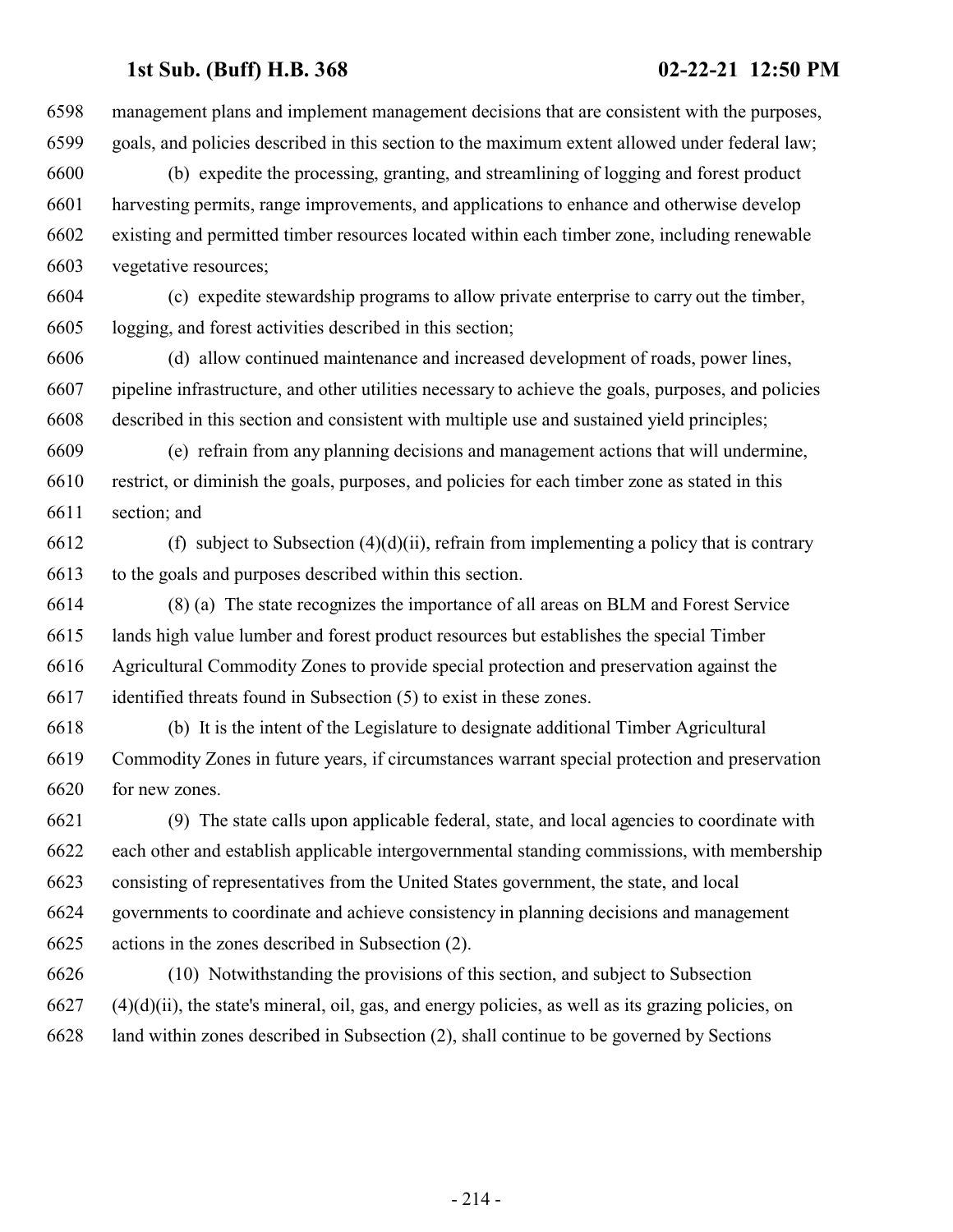| 6629 | $[63J-4-401]$ 63L-11-302, 63L-11-303, and 63J-8-104.                                           |
|------|------------------------------------------------------------------------------------------------|
| 6630 | Section 81. Section 63J-8-106 is amended to read:                                              |
| 6631 | 63J-8-106. County supported federal land use designation proposed in proposed                  |
| 6632 | congressional land use legislation -- Process for legislative review of proposed federal       |
| 6633 | legislation land use within a county.                                                          |
| 6634 | (1) (a) Notwithstanding any other provision of this chapter, the Legislature may, in           |
| 6635 | accordance with this section, recommend to the Utah congressional delegation proposed          |
| 6636 | congressional land use legislation that is supported by a county.                              |
| 6637 | (b) A county that fails to comply with the requirements of this section may not                |
| 6638 | communicate or otherwise represent in any way that a federal land use designation contained in |
| 6639 | proposed congressional land use legislation has the support or approval of the Legislature.    |
| 6640 | (2) If a county supports a federal land use designation contained in proposed                  |
| 6641 | congressional land use legislation, the county shall:                                          |
| 6642 | (a) prepare a report on the proposed congressional land use legislation in accordance          |
| 6643 | with Subsection $(3)$ ;                                                                        |
| 6644 | (b) draft a concurrent resolution for a legislative committee's consideration, in              |
| 6645 | accordance with Subsection $(7)(a)$ , in support of the proposed congressional land use        |
| 6646 | legislation; and                                                                               |
| 6647 | (c) subject to Subsection $(4)(a)$ , deliver the report and draft concurrent resolution to the |
| 6648 | office.                                                                                        |
| 6649 | (3) The report required in Subsection $(2)(a)$ shall include:                                  |
| 6650 | (a) a copy of the proposed congressional land use legislation;                                 |
| 6651 | (b) a detailed description of the land or watercourse proposed for a federal land use          |
| 6652 | designation, including:                                                                        |
| 6653 | (i) the total acres of federal land proposed for a federal land use designation;               |
| 6654 | (ii) (A) a map showing the location of the land or watercourse; and                            |
| 6655 | (B) the proposed type of federal land use designation for each location;                       |
| 6656 | (iii) a proposed land conveyance or land proposed for auction by the BLM, if any; and          |
| 6657 | (iv) (A) school and institutional trust land, as defined in Section $53C-1-103$ , proposed     |
| 6658 | for a land exchange, if any; and                                                               |
| 6659 | (B) whether the county has coordinated with SITLA on the proposed land exchange;               |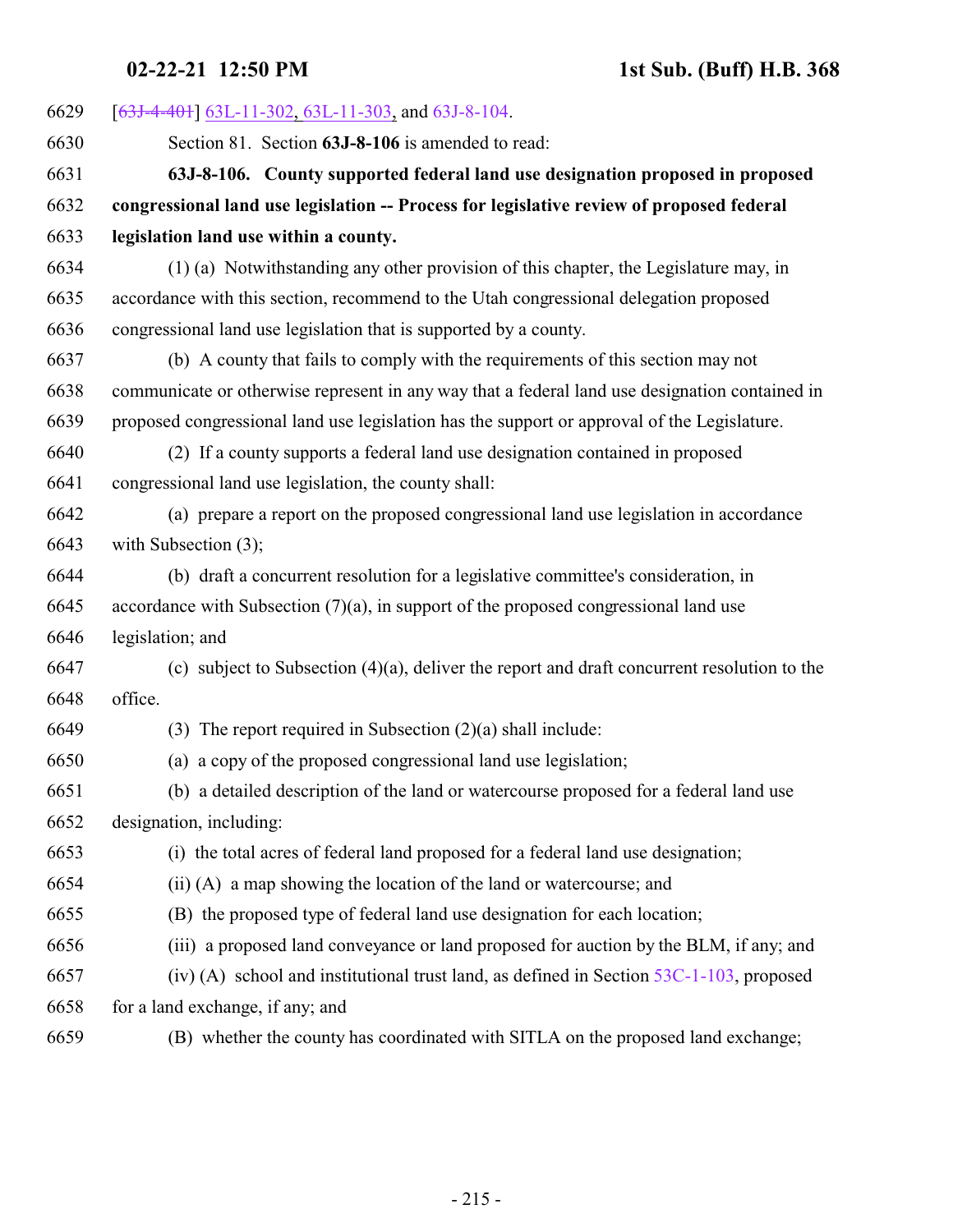| 6661<br>6662<br>recreational use, and access to public lands;<br>6663<br>6664<br>6665<br>congressional land use legislation, including an impact on state revenues;<br>6666<br>6667<br>impacts on:<br>6668<br>6669<br>6670<br>(ii) motorized recreational use and public access;<br>6671<br>6672<br>the proposed congressional land use legislation;<br>6673<br>6674<br>designation;<br>6675<br>6676<br>wilderness;<br>6677<br>6678<br>6679<br>6680<br>6681<br>6682<br>6683<br>6684<br>6685<br>6686<br>located within the area identified in a federal land use designation; and<br>6687<br>6688<br>quiet title action concerning an R.S. 2477 right-of-way;<br>6689<br>6690 | 6660 | (c) an explanation of whether a federal land use designation will assist in resolving               |
|------------------------------------------------------------------------------------------------------------------------------------------------------------------------------------------------------------------------------------------------------------------------------------------------------------------------------------------------------------------------------------------------------------------------------------------------------------------------------------------------------------------------------------------------------------------------------------------------------------------------------------------------------------------------------|------|-----------------------------------------------------------------------------------------------------|
|                                                                                                                                                                                                                                                                                                                                                                                                                                                                                                                                                                                                                                                                              |      | long-standing public lands issues, such as wilderness disputes, economic development,               |
|                                                                                                                                                                                                                                                                                                                                                                                                                                                                                                                                                                                                                                                                              |      |                                                                                                     |
|                                                                                                                                                                                                                                                                                                                                                                                                                                                                                                                                                                                                                                                                              |      | (d) a narrative description of the economic, recreational, and cultural impacts, taken as           |
|                                                                                                                                                                                                                                                                                                                                                                                                                                                                                                                                                                                                                                                                              |      | a whole, on a county and the state that would occur if Congress adopted the proposed                |
|                                                                                                                                                                                                                                                                                                                                                                                                                                                                                                                                                                                                                                                                              |      |                                                                                                     |
|                                                                                                                                                                                                                                                                                                                                                                                                                                                                                                                                                                                                                                                                              |      | (e) an account of actions, if any, proposed in a federal land use designation to minimize           |
|                                                                                                                                                                                                                                                                                                                                                                                                                                                                                                                                                                                                                                                                              |      |                                                                                                     |
|                                                                                                                                                                                                                                                                                                                                                                                                                                                                                                                                                                                                                                                                              |      | (i) resource extraction activities occurring on the land or in the watercourse proposed             |
|                                                                                                                                                                                                                                                                                                                                                                                                                                                                                                                                                                                                                                                                              |      | for a federal land use designation, including mining and energy development; and                    |
|                                                                                                                                                                                                                                                                                                                                                                                                                                                                                                                                                                                                                                                                              |      |                                                                                                     |
|                                                                                                                                                                                                                                                                                                                                                                                                                                                                                                                                                                                                                                                                              |      | (f) a summary of potential benefits gained by the county and state if Congress adopts               |
|                                                                                                                                                                                                                                                                                                                                                                                                                                                                                                                                                                                                                                                                              |      |                                                                                                     |
|                                                                                                                                                                                                                                                                                                                                                                                                                                                                                                                                                                                                                                                                              |      | (g) a description of the stakeholders and their positions on a federal land use                     |
|                                                                                                                                                                                                                                                                                                                                                                                                                                                                                                                                                                                                                                                                              |      |                                                                                                     |
|                                                                                                                                                                                                                                                                                                                                                                                                                                                                                                                                                                                                                                                                              |      | (h) whether land identified for a federal land use designation is BLM recommended                   |
|                                                                                                                                                                                                                                                                                                                                                                                                                                                                                                                                                                                                                                                                              |      |                                                                                                     |
|                                                                                                                                                                                                                                                                                                                                                                                                                                                                                                                                                                                                                                                                              |      | (i) an explanation of what the proposed congressional land use legislation proposes for             |
|                                                                                                                                                                                                                                                                                                                                                                                                                                                                                                                                                                                                                                                                              |      | federal land located in the county other than land identified for the federal land use designation; |
|                                                                                                                                                                                                                                                                                                                                                                                                                                                                                                                                                                                                                                                                              |      | (j) (i) a description of the impact that, if adopted by Congress, the proposed                      |
|                                                                                                                                                                                                                                                                                                                                                                                                                                                                                                                                                                                                                                                                              |      | congressional land use legislation would have on access to roads currently identified as part of    |
|                                                                                                                                                                                                                                                                                                                                                                                                                                                                                                                                                                                                                                                                              |      | an adopted county transportation plan as described in Section $[63J-4-40+]$ 63L-11-303; and         |
|                                                                                                                                                                                                                                                                                                                                                                                                                                                                                                                                                                                                                                                                              |      | (ii) if a federal land use designation proposes to close a road described in Subsection             |
|                                                                                                                                                                                                                                                                                                                                                                                                                                                                                                                                                                                                                                                                              |      | $(3)(j)(i)$ , an explanation for the road closure and a copy of the minutes of any county public    |
|                                                                                                                                                                                                                                                                                                                                                                                                                                                                                                                                                                                                                                                                              |      | hearing in which the proposed road closures were discussed and public comment was taken;            |
|                                                                                                                                                                                                                                                                                                                                                                                                                                                                                                                                                                                                                                                                              |      | $(k)$ (i) a description of a proposed resolution for an R.S. 2477 right-of-way, if any,             |
|                                                                                                                                                                                                                                                                                                                                                                                                                                                                                                                                                                                                                                                                              |      |                                                                                                     |
|                                                                                                                                                                                                                                                                                                                                                                                                                                                                                                                                                                                                                                                                              |      | (ii) whether a proposed resolution described in Subsection $(3)(k)(i)$ would include a              |
|                                                                                                                                                                                                                                                                                                                                                                                                                                                                                                                                                                                                                                                                              |      |                                                                                                     |
|                                                                                                                                                                                                                                                                                                                                                                                                                                                                                                                                                                                                                                                                              |      | (1) an explanation of whether a federal land use designation proposes a hard release of             |
|                                                                                                                                                                                                                                                                                                                                                                                                                                                                                                                                                                                                                                                                              |      | all public lands and watercourses not included in the federal land use designation, placing the     |
|                                                                                                                                                                                                                                                                                                                                                                                                                                                                                                                                                                                                                                                                              |      |                                                                                                     |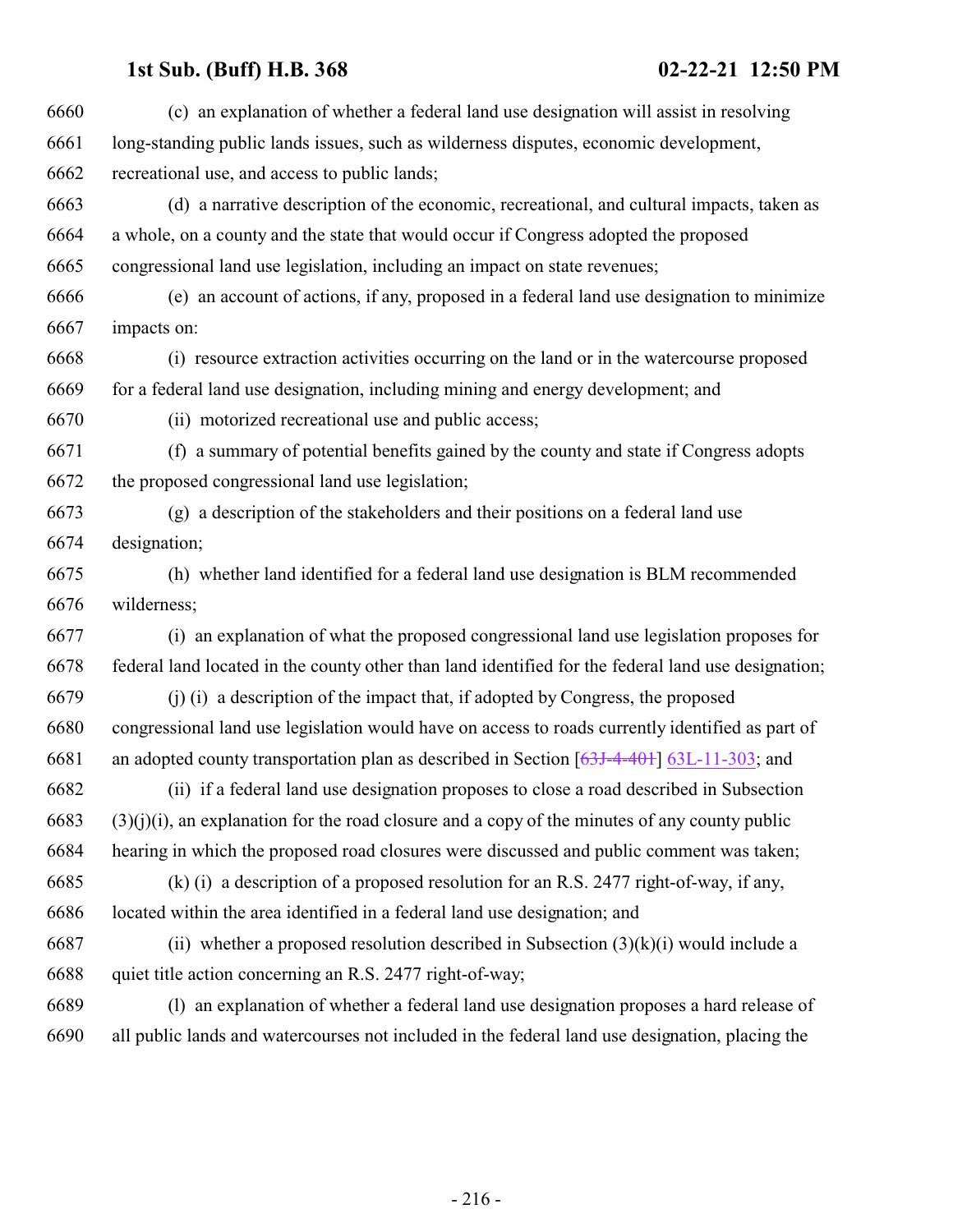| 6691 | land and watercourses in multiple use management;                                                 |
|------|---------------------------------------------------------------------------------------------------|
| 6692 | (m) an explanation of whether a federal land use designation proposes a prohibition on            |
| 6693 | further federal action under the Antiquities Act of 1906, 16 U.S.C. Sec. 431 et seq.;             |
| 6694 | (n) a narrative description of a federal land use designation's interaction with, if any, a       |
| 6695 | regional haze rule adopted by the United States Environmental Protection Agency;                  |
| 6696 | (o) an explanation of whether a federal land use designation would authorize best                 |
| 6697 | management practices as part of an active effort to control on the land or watercourse proposed   |
| 6698 | for a federal land use designation:                                                               |
| 6699 | $(i)$ wildfire;                                                                                   |
| 6700 | (ii) invasive species, including insects; and                                                     |
| 6701 | (iii) disease;                                                                                    |
| 6702 | (p) if applicable, a statement as to whether a federal land use designation would allow           |
| 6703 | for the continuation of existing grazing permits;                                                 |
| 6704 | (q) a statement as to the presence or need of passive water management facilities or              |
| 6705 | activities for livestock or wildlife, such as guzzlers or fencing, for the management of wildlife |
| 6706 | or livestock;                                                                                     |
| 6707 | (r) if a federal land use designation identifies land that has oil, gas, or mineral deposits,     |
| 6708 | an explanation as to why the federal land use designation includes the land;                      |
| 6709 | (s) (i) a statement as to whether a federal land use designation:                                 |
| 6710 | (A) affects land or a watercourse located exclusively within the county; or                       |
| 6711 | (B) affects, whether by an actual federal land use designation or by implication if a             |
| 6712 | federal land use designation is adopted, land or a watercourse located in another county; and     |
| 6713 | (ii) if the land use proposal would affect land or a watercourse located in another               |
| 6714 | county, whether that county supports the proposed congressional land use legislation;             |
| 6715 | (t) an explanation of whether a proposed land use designation designates land as                  |
| 6716 | wilderness in the National Wilderness Preservation System or designates land as a national        |
| 6717 | conservation area that is not part of:                                                            |
| 6718 | (i) BLM recommended wilderness; or                                                                |
| 6719 | (ii) Forest Service land recommended for wilderness designation in RARE II; and                   |
| 6720 | (u) a statement explaining whether and to what extent members of Utah's congressional             |
| 6721 | delegation and their staff were consulted in preparing the proposed congressional land use        |
|      |                                                                                                   |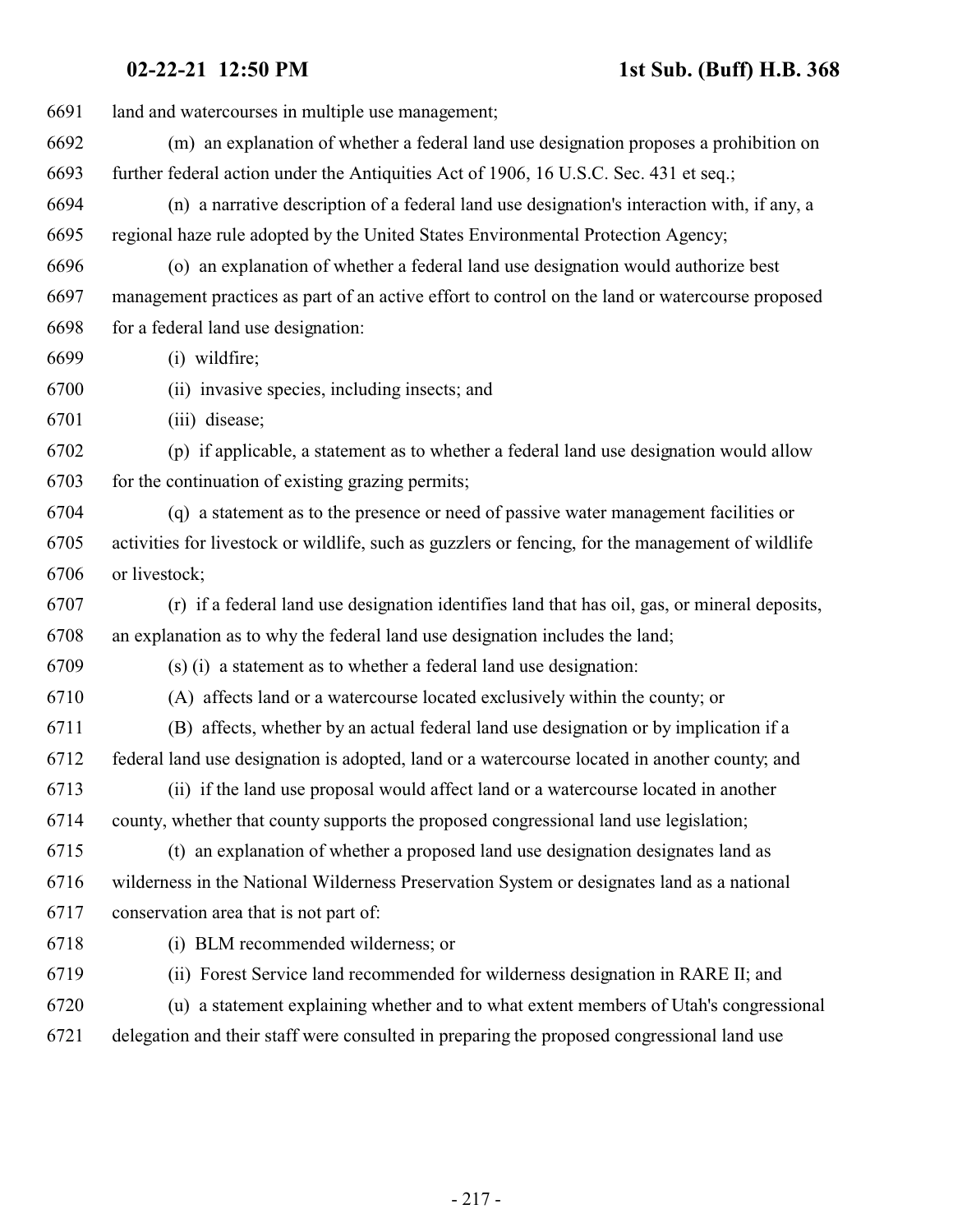| 6722 | legislation and the federal land use designation contained therein.                               |
|------|---------------------------------------------------------------------------------------------------|
| 6723 | (4) (a) No later than 60 days before delivering a report and draft concurrent resolution          |
| 6724 | in accordance with Subsection (2), a county shall contact and inform the office of the county's   |
| 6725 | intention to prepare and deliver the report and draft concurrent resolution.                      |
| 6726 | (b) The office may give general guidance to a county described in Subsection $(4)(a)$ , as        |
| 6727 | requested, as to compliance with this section.                                                    |
| 6728 | (5) The office shall prepare an evaluation of the county's report, including whether the          |
| 6729 | county has addressed each matter described in Subsection (3).                                     |
| 6730 | (6) The office shall deliver the evaluation described in Subsection (5), including a copy         |
| 6731 | of the county's report, the proposed congressional land use legislation, and the draft concurrent |
| 6732 | resolution, no later than 30 days after receiving the county's report:                            |
| 6733 | (a) if the Legislature is not in session, and subject to Subsection $(6)(b)$ , to the chair of    |
| 6734 | the Natural Resources, Agriculture, and Environment Interim Committee; or                         |
| 6735 | (b) if the Legislature is in session or there are no scheduled meetings of the Natural            |
| 6736 | Resources, Agriculture, and Environment Interim Committee before the beginning of the next        |
| 6737 | legislative session, to the chair of either the House Natural Resources, Agriculture, and         |
| 6738 | Environment Committee or the Senate Natural Resources, Agriculture, and Environment               |
| 6739 | Committee.                                                                                        |
| 6740 | (7) (a) At a committee's next scheduled meeting after receiving a report, the draft               |
| 6741 | concurrent resolution, and a copy of the proposed congressional land use legislation, the         |
| 6742 | committee shall:                                                                                  |
| 6743 | (i) review:                                                                                       |
| 6744 | (A) the county's report;                                                                          |
| 6745 | (B) the draft concurrent resolution, if the concurrent resolution has a legislative               |
| 6746 | sponsor; and                                                                                      |
| 6747 | (C) the office's evaluation;                                                                      |
| 6748 | (ii) if the draft concurrent resolution is presented to the committee, consider whether to        |
| 6749 | approve or reject the draft concurrent resolution;                                                |
| 6750 | (iii) if the draft concurrent resolution is rejected, provide direction to the county as to       |
| 6751 | the reasons the resolution was rejected and the actions that the county might take to secure      |
| 6752 | committee approval of the resolution; and                                                         |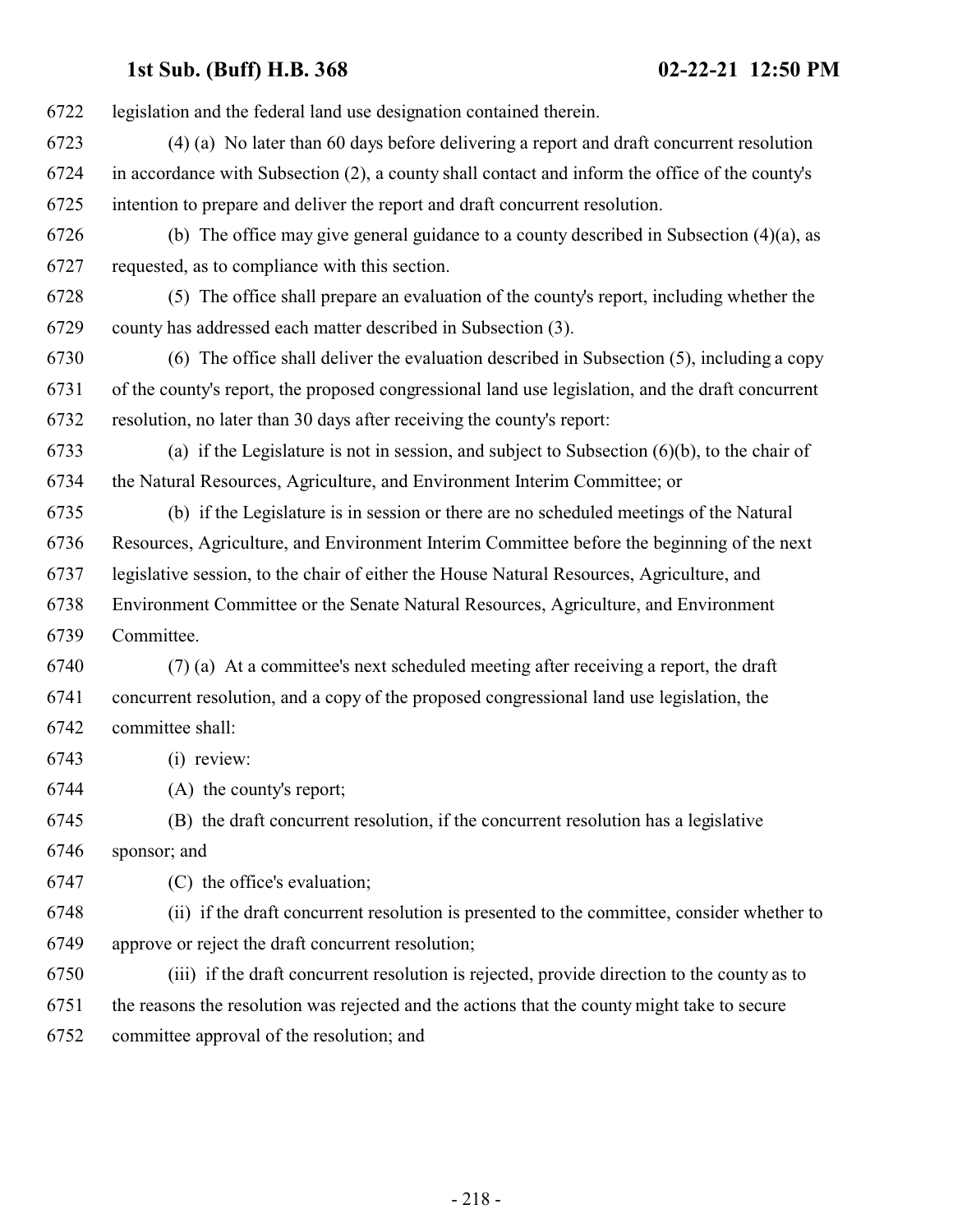| 6753 | (iv) take any additional action the committee finds necessary.                                    |
|------|---------------------------------------------------------------------------------------------------|
| 6754 | (b) A legislative committee may not accept for review a county-supported federal land             |
| 6755 | use designation contained in proposed congressional land use legislation that does not meet the   |
| 6756 | requirements of this section.                                                                     |
| 6757 | (8) (a) If the committee rejects the draft concurrent resolution, a county may resubmit a         |
| 6758 | revised report and draft concurrent resolution to the office in accordance with the terms of this |
| 6759 | section.                                                                                          |
| 6760 | (b) Upon receipt of a revised report and draft concurrent resolution, the office shall            |
| 6761 | comply with the procedures set forth in this section.                                             |
| 6762 | (c) Upon receipt of a revised report, evaluation, and draft concurrent resolution by the          |
| 6763 | office, a committee described in Subsection (6) shall comply with the procedures set forth in     |
| 6764 | this section.                                                                                     |
| 6765 | (9) The governor may call a special session to consider the concurrent resolution                 |
| 6766 | presented to and approved by a committee described in Subsection $(7)(a)$ .                       |
| 6767 | (10) If a concurrent resolution described in this section is adopted by the Legislature           |
| 6768 | and signed by the governor, the Office of the Governor shall forward a copy of the concurrent     |
| 6769 | resolution, the county's report, and the proposed congressional land use legislation to Utah's    |
| 6770 | congressional delegation.                                                                         |
| 6771 | Section 82. Section 63L-2-301 is amended to read:                                                 |
| 6772 | 63L-2-301. Promoting or lobbying for a federal designation within the state.                      |
| 6773 | $(1)$ As used in this section:                                                                    |
| 6774 | (a) "Federal designation" means the designation of a:                                             |
| 6775 | (i) national monument;                                                                            |
| 6776 | (ii) national conservation area;                                                                  |
| 6777 | (iii) wilderness area or wilderness study area;                                                   |
| 6778 | (iv) area of critical environmental concern;                                                      |
| 6779 | (v) research natural area; or                                                                     |
| 6780 | (vi) national recreation area.                                                                    |
| 6781 | (b) (i) "Governmental entity" means:                                                              |
| 6782 | (A) a state-funded institution of higher education or public education;                           |
| 6783 | (B) a political subdivision of the state;                                                         |
|      |                                                                                                   |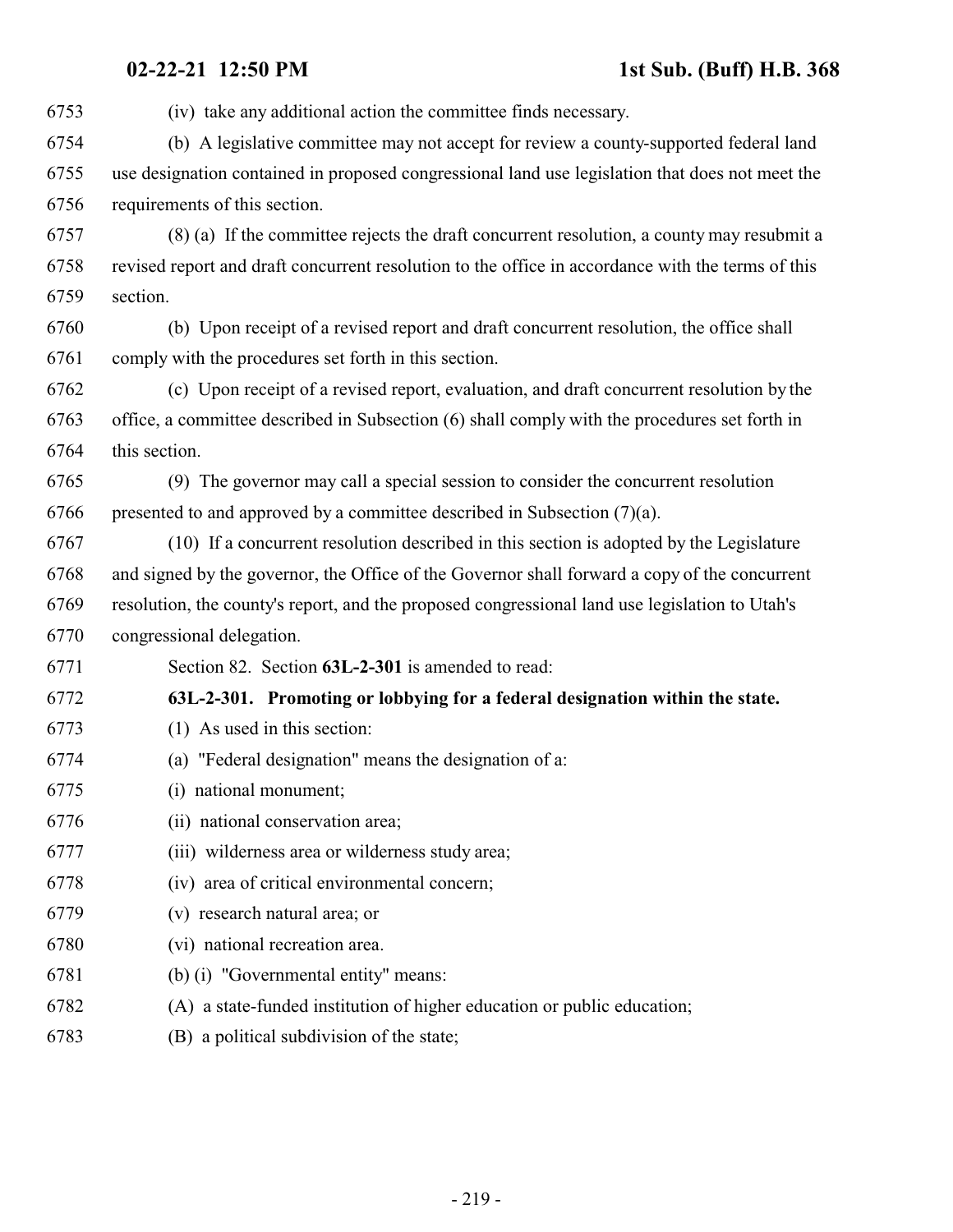| 6784 | (C) an office, agency, board, bureau, committee, department, advisory board, or                 |
|------|-------------------------------------------------------------------------------------------------|
| 6785 | commission that the government funds or establishes to carry out the public's business,         |
| 6786 | regardless of whether the office, agency board, bureau, committee, department, advisory board,  |
| 6787 | or commission is composed entirely of public officials or employees;                            |
| 6788 | (D) an interlocal entity as defined in Section $11-13-103$ or a joint or cooperative            |
| 6789 | undertaking as defined in Section 11-13-103;                                                    |
| 6790 | (E) a governmental nonprofit corporation as defined in Section $11-13a-102$ ; or                |
| 6791 | (F) an association as defined in Section $53G-7-1101$ .                                         |
| 6792 | (ii) "Governmental entity" does not mean:                                                       |
| 6793 | (A) the School and Institutional Trust Lands Administration created in Section                  |
| 6794 | $53C-1-201$                                                                                     |
| 6795 | (B) the School and Institutional Trust Lands Board of Trustees created in Section               |
| 6796 | 53C-1-202;                                                                                      |
| 6797 | (C) the Office of the Governor;                                                                 |
| 6798 | (D) the Governor's Office of [Management] Planning and Budget created in Section                |
| 6799 | $63J-4-201$ ;                                                                                   |
| 6800 | (E) the Public Lands Policy Coordinating Office created in Section $[63J-4-602]$                |
| 6801 | $63L-11-201$ ;                                                                                  |
| 6802 | (F) the Office of Energy Development created in Section $63M-4-401$ ; or                        |
| 6803 | (G) the Governor's Office of Economic Development created in Section 63N-1-201,                 |
| 6804 | including the Office of Tourism and the Utah Office of Outdoor Recreation created in Section    |
| 6805 | 63N-9-104.                                                                                      |
| 6806 | (2) (a) A governmental entity, or a person a governmental entity employs and                    |
| 6807 | designates as a representative, may investigate the possibility of a federal designation within |
| 6808 | the state.                                                                                      |
| 6809 | (b) A governmental entity that intends to advocate for a federal designation within the         |
| 6810 | state shall:                                                                                    |
| 6811 | (i) notify the chairs of the following committees before the introduction of federal            |
| 6812 | legislation:                                                                                    |
| 6813 | (A) the Natural Resources, Agriculture, and Environment Interim Committee, if                   |
| 6814 | constituted, and the Federalism Commission; or                                                  |
|      |                                                                                                 |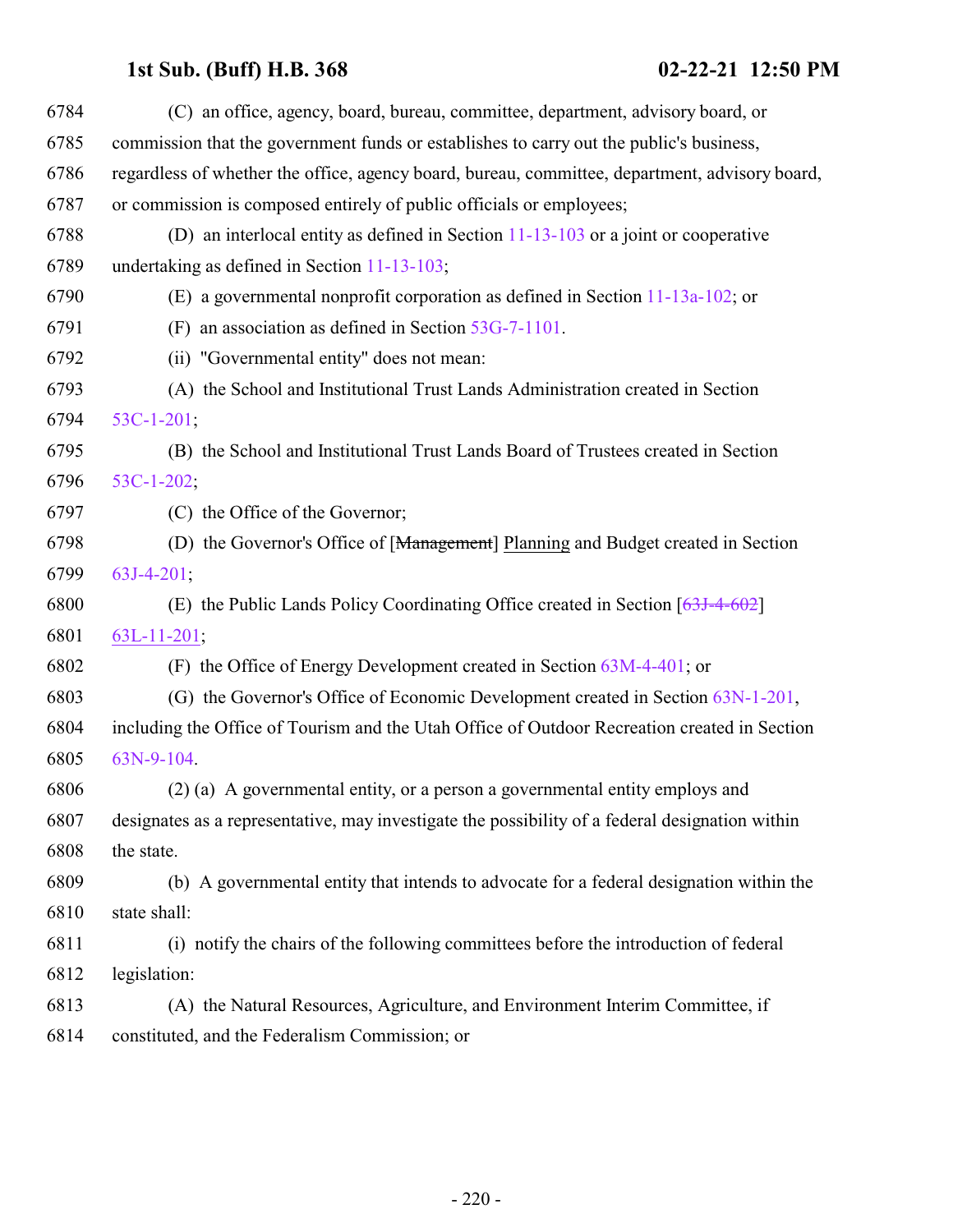| 6815 | (B) if the notice is given during a General Session, the House and Senate Natural         |
|------|-------------------------------------------------------------------------------------------|
| 6816 | Resources, Agriculture, and Environment Standing Committees; and                          |
| 6817 | (ii) upon request of the chairs, meet with the relevant committee to review the proposal. |
| 6818 | (3) This section does not apply to a political subdivision supporting a federal           |
| 6819 | designation if the federal designation:                                                   |
| 6820 | (a) applies to $5,000$ acres or less; and                                                 |
| 6821 | (b) has an economical or historical benefit to the political subdivision.                 |
| 6822 | Section 83. Section 63L-10-102 is amended to read:                                        |
| 6823 | 63L-10-102. Definitions.                                                                  |
| 6824 | As used in this chapter:                                                                  |
| 6825 | (1) "Commission" means the Federalism Commission.                                         |
| 6826 | (2) "Office" means the Public Lands Policy Coordinating Office established in Section     |
| 6827 | $[63J-4-602] 63L-11-201.$                                                                 |
| 6828 | (3) "Plan" means the statewide resource management plan, created pursuant to Section      |
| 6829 | $[63J-4-607]$ 63L-11-203 and adopted in Section 63L-10-103.                               |
| 6830 | (4) "Public lands" means:                                                                 |
| 6831 | (a) land other than a national park that is managed by the United States Parks Service;   |
| 6832 | (b) land that is managed by the United States Forest Service; and                         |
| 6833 | (c) land that is managed by the Bureau of Land Management.                                |
| 6834 | Section 84. Section 63L-11-101 is enacted to read:                                        |
| 6835 | <b>CHAPTER 11. PUBLIC LANDS PLANNING</b>                                                  |
| 6836 | <b>Part 1. General Provisions</b>                                                         |
| 6837 | 63L-11-101. Title.                                                                        |
| 6838 | This chapter is known as "Public Lands Planning."                                         |
| 6839 | Section 85. Section 63L-11-102, which is renumbered from Section 63J-4-601 is             |
| 6840 | renumbered and amended to read:                                                           |
| 6841 | $[63J-4-601]$ .<br>63L-11-102. Definitions.                                               |
| 6842 | As used in this $\lceil part \rceil$ chapter:                                             |
| 6843 | "Coordinating committee" means the committee created in Section 63L-11-401.<br>(1)        |
| 6844 | $[(1)$ "Coordinator"] (2) "Executive director" means the public lands policy              |
| 6845 | [coordinator] executive director appointed [in this part] under Section 63L-11-201.       |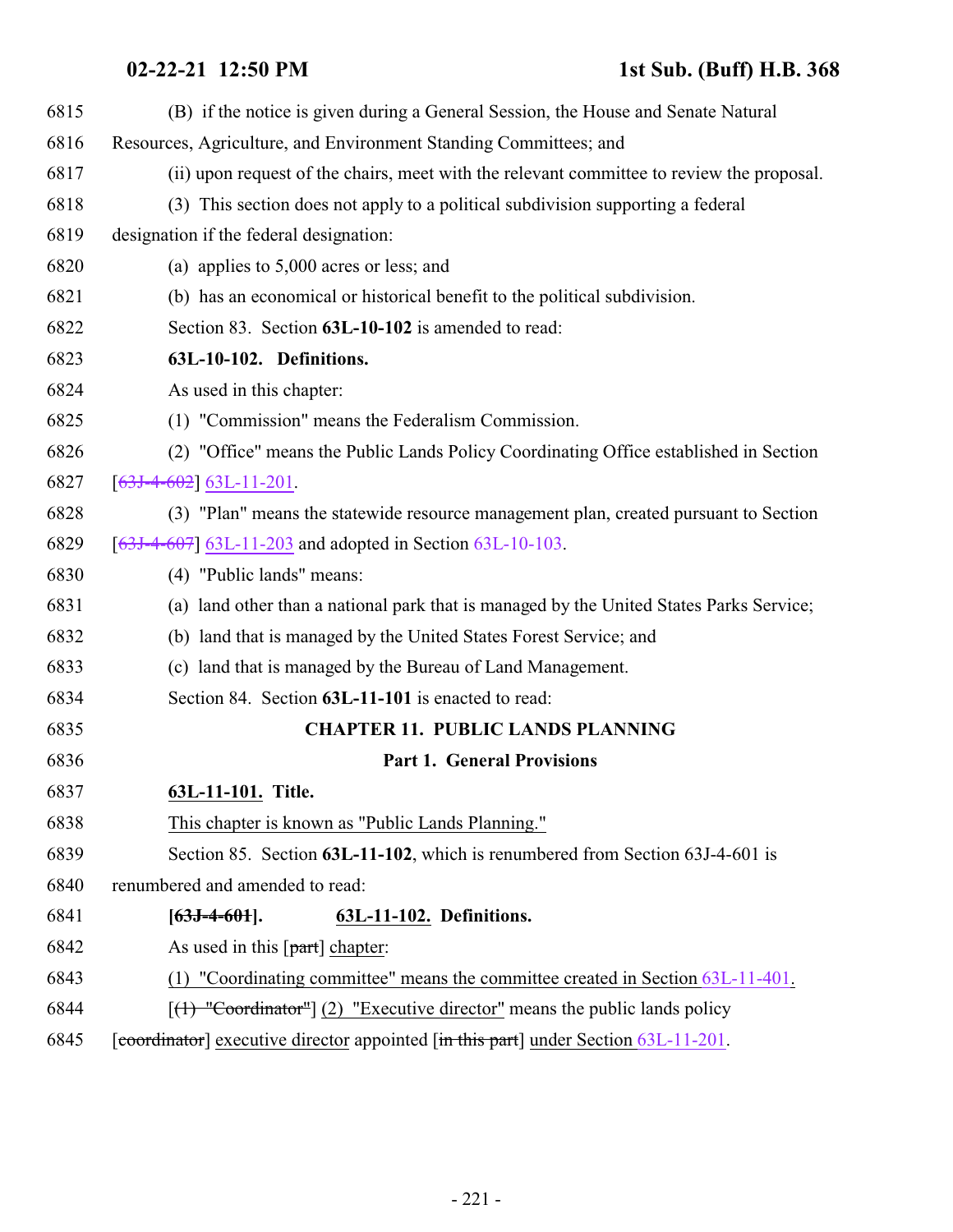<span id="page-221-0"></span>

| 6846 | $[\frac{1}{2}]$ (3) "Office" means the Public Lands Policy Coordinating Office created [by this |
|------|-------------------------------------------------------------------------------------------------|
| 6847 | $part$ ] in Section 63L-11-201.                                                                 |
| 6848 | $[\left(3\right)]$ (4) "Political subdivision" means:                                           |
| 6849 | (a) a county, municipality, local district, special service district, school district, or       |
| 6850 | interlocal [cooperation agreement entity, or any] entity, as defined in Section 11-13-103; or   |
| 6851 | (b) an administrative subunit of $[\t{them}]$ an entity listed in Subsection (4)(a).            |
| 6852 | [(4) "State planning coordinator" means the person appointed under Subsection                   |
| 6853 | $63J-4-202(1)(a)(ii).$                                                                          |
| 6854 | Section 86. Section 63L-11-103 is enacted to read:                                              |
| 6855 | 63L-11-103. Interrelationship with other law.                                                   |
| 6856 | (1) Notwithstanding any provision of Section $63J-8-105.5$ , the state is committed to          |
| 6857 | establishing and administering an effective statewide conservation strategy for greater sage    |
| 6858 | grouse.                                                                                         |
| 6859 | (2) Nothing in this chapter may be construed to restrict or supersede the planning              |
| 6860 | powers conferred upon departments, agencies, instrumentalities, or advisory councils of the     |
| 6861 | state or the planning powers conferred upon political subdivisions by any other existing law.   |
| 6862 | (3) Nothing in this chapter may be construed to affect any lands withdrawn from the             |
| 6863 | public domain for military purposes to be administered by the United States Army, Air Force,    |
| 6864 | or Navy.                                                                                        |
| 6865 | Section 87. Section 63L-11-201, which is renumbered from Section 63J-4-602 is                   |
| 6866 | renumbered and amended to read:                                                                 |
| 6867 | Part 2. Public Lands Policy Coordinating Office                                                 |
| 6868 | 63L-11-201. Public Lands Policy Coordinating Office --<br>$[63J-4-602]$ .                       |
| 6869 | <b>Executive director -- Appointment -- Qualifications -- Compensation.</b>                     |
| 6870 | (1) There is created within [state government] the Department of Natural Resources the          |
| 6871 | Public Lands Policy Coordinating Office [. The office shall] to be administered by [a public    |
| 6872 | lands policy coordinator] an executive director.                                                |
| 6873 | (2) The [coordinator] executive director shall be appointed by the governor with the            |
| 6874 | advice and consent of the Senate and shall serve at the pleasure of the governor.               |
| 6875 | (3) The [coordinator] executive director shall have demonstrated the necessary                  |
| 6876 | administrative and professional ability through education and experience to efficiently and     |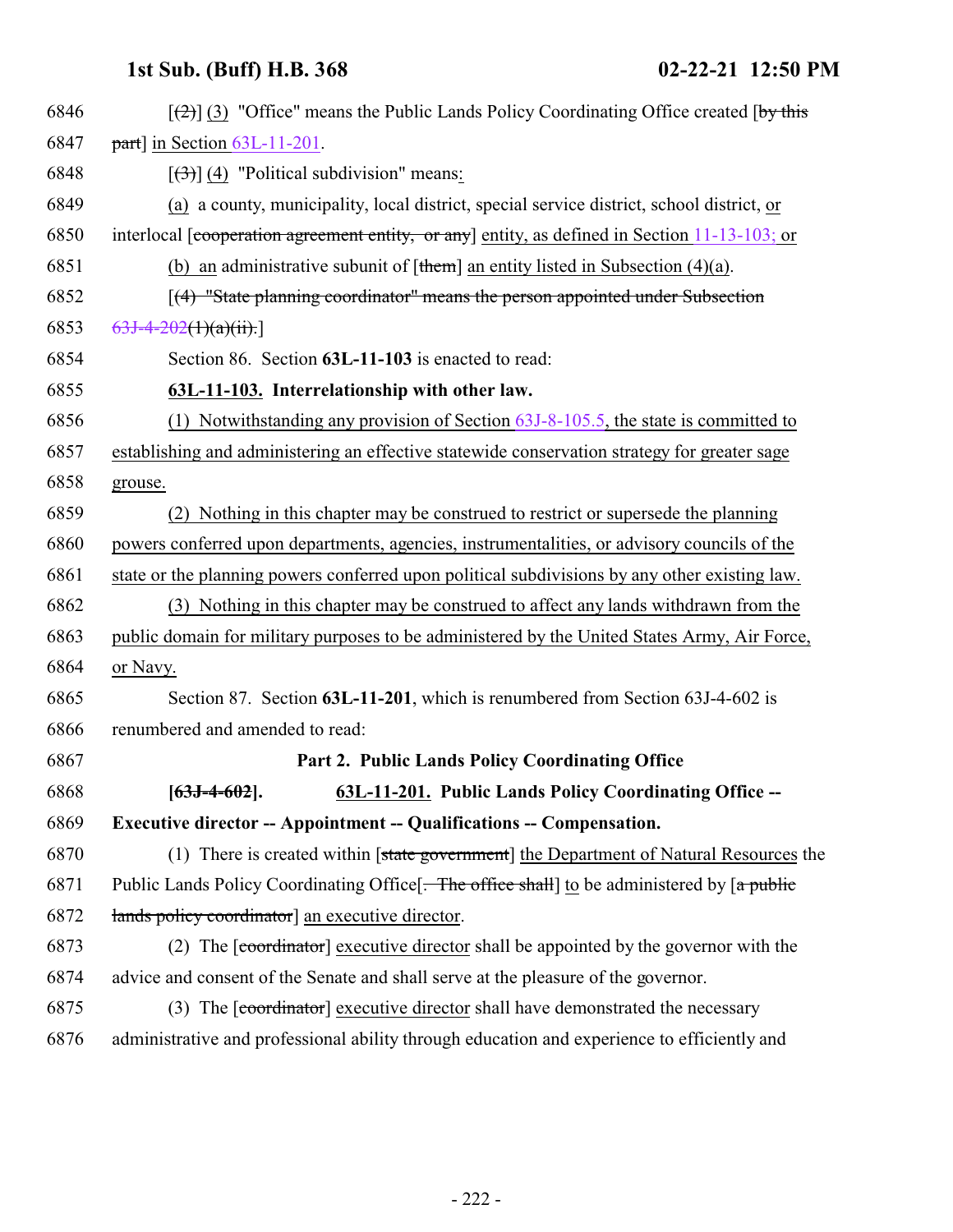| 6877 | effectively manage the office's affairs.                                                            |
|------|-----------------------------------------------------------------------------------------------------|
| 6878 | $(4)$ (a) The [coordinator] executive director and employees of the office shall receive            |
| 6879 | compensation as provided in Title 67, Chapter 19, Utah State Personnel Management Act.              |
| 6880 | (b) The office space for the executive director and employees of the office shall be in a           |
| 6881 | building where the Department of Natural Resources is located.                                      |
| 6882 | Section 88. Section 63L-11-202, which is renumbered from Section 63J-4-603 is                       |
| 6883 | renumbered and amended to read:                                                                     |
| 6884 | 63L-11-202. Powers and duties of the office and executive<br>$[63J-4-603]$ .                        |
| 6885 | director.                                                                                           |
| 6886 | (1) The $\lceil$ coordinator and the $\lceil$ office shall:                                         |
| 6887 | (a) make a report to the Constitutional Defense Council created under Section                       |
| 6888 | 63C-4a-202 concerning R.S. 2477 rights and other public lands issues under Title 63C, Chapter       |
| 6889 | 4a, Constitutional and Federalism Defense Act;                                                      |
| 6890 | (b) provide staff assistance to the Constitutional Defense Council created under Section            |
| 6891 | 63C-4a-202 for meetings of the council;                                                             |
| 6892 | (c) (i) prepare and submit a constitutional defense plan under Section $63C-4a-403$ ; and           |
| 6893 | (ii) execute any action assigned in a constitutional defense plan;                                  |
| 6894 | (d) $\lceil$ [under the direction of the state planning coordinator, assist in fulfilling the state |
| 6895 | planning coordinator's duties outlined in Section 63J-4-401 as those duties relate to the           |
| 6896 | development of develop public lands policies by:                                                    |
| 6897 | (i) developing cooperative contracts and agreements between the state, political                    |
| 6898 | subdivisions, and agencies of the federal government for involvement in the development of          |
| 6899 | public lands policies;                                                                              |
| 6900 | (ii) producing research, documents, maps, studies, analysis, or other information that              |
| 6901 | supports the state's participation in the development of public lands policy;                       |
| 6902 | (iii) preparing comments to ensure that the positions of the state and political                    |
| 6903 | subdivisions are considered in the development of public lands policy; and                          |
| 6904 | (iv) partnering with state agencies and political subdivisions in an effort to:                     |
| 6905 | (A) prepare coordinated public lands policies;                                                      |
| 6906 | (B) develop consistency reviews and responses to public lands policies;                             |
| 6907 | develop management plans that relate to public lands policies; and<br>(C)                           |
|      |                                                                                                     |

- 223 -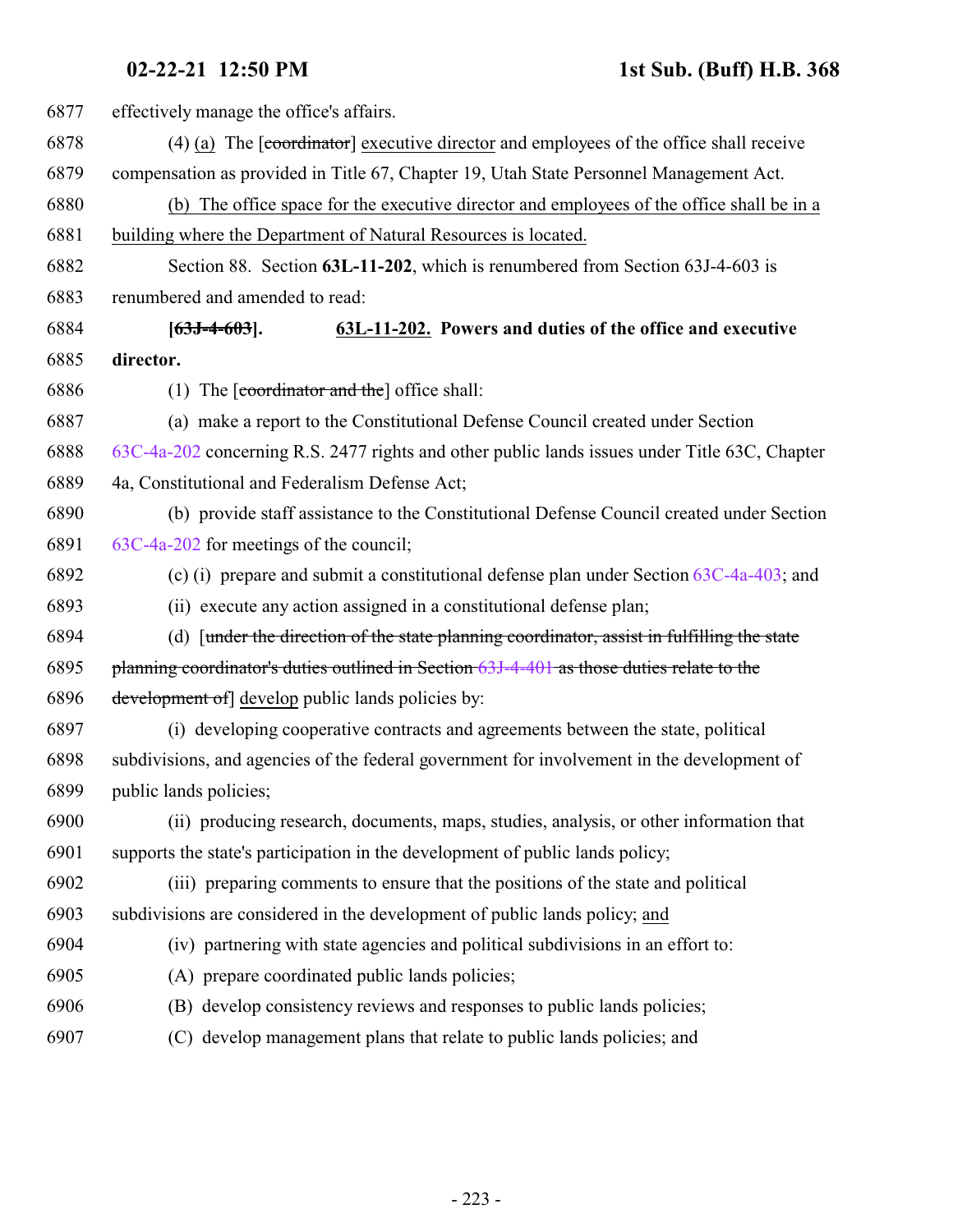| 6908 | (D) develop and maintain a statewide land use plan that is based on cooperation and in             |
|------|----------------------------------------------------------------------------------------------------|
| 6909 | conjunction with political subdivisions; [and]                                                     |
| 6910 | $\left[\left(v\right)$ providing other information or services related to public lands policies as |
| 6911 | requested by the state planning coordinator;                                                       |
| 6912 | (e) facilitate and coordinate the exchange of information, comments, and                           |
| 6913 | recommendations on public lands policies between and among:                                        |
| 6914 | (i) state agencies;                                                                                |
| 6915 | (ii) political subdivisions;                                                                       |
| 6916 | (iii) the Office of Rural Development created under Section 63N-4-102;                             |
| 6917 | (iv) the [Resource Development Coordinating Committee created under Section                        |
| 6918 | 63J-4-501] coordinating committee;                                                                 |
| 6919 | (v) School and Institutional Trust Lands Administration created under Section                      |
| 6920 | $53C-1-201$ ;                                                                                      |
| 6921 | (vi) the committee created under Section 63F-1-508 to award grants to counties to                  |
| 6922 | inventory and map R.S. 2477 rights-of-way, associated structures, and other features; and          |
| 6923 | (vii) the Constitutional Defense Council created under Section 63C-4a-202;                         |
| 6924 | (f) perform the duties established in Title 9, Chapter 8, Part 3, Antiquities, and Title 9,        |
| 6925 | Chapter 8, Part 4, Historic Sites;                                                                 |
| 6926 | (g) consistent with other statutory duties, encourage agencies to responsibly preserve             |
| 6927 | archaeological resources;                                                                          |
| 6928 | (h) maintain information concerning grants made under Subsection $(1)(i)$ , if available;          |
| 6929 | (i) report annually, or more often if necessary or requested, concerning the office's              |
| 6930 | activities and expenditures to:                                                                    |
| 6931 | (i) the Constitutional Defense Council; and                                                        |
| 6932 | (ii) the Legislature's Natural Resources, Agriculture, and Environment Interim                     |
| 6933 | Committee jointly with the Constitutional Defense Council;                                         |
| 6934 | (i) make grants of up to $16\%$ of the office's total annual appropriations from the               |
| 6935 | Constitutional Defense Restricted Account to a county or statewide association of counties to      |
| 6936 | be used by the county or association of counties for public lands matters if the [coordinator]     |
| 6937 | executive director, with the advice of the Constitutional Defense Council, determines that the     |
| 6938 | action provides a state benefit;                                                                   |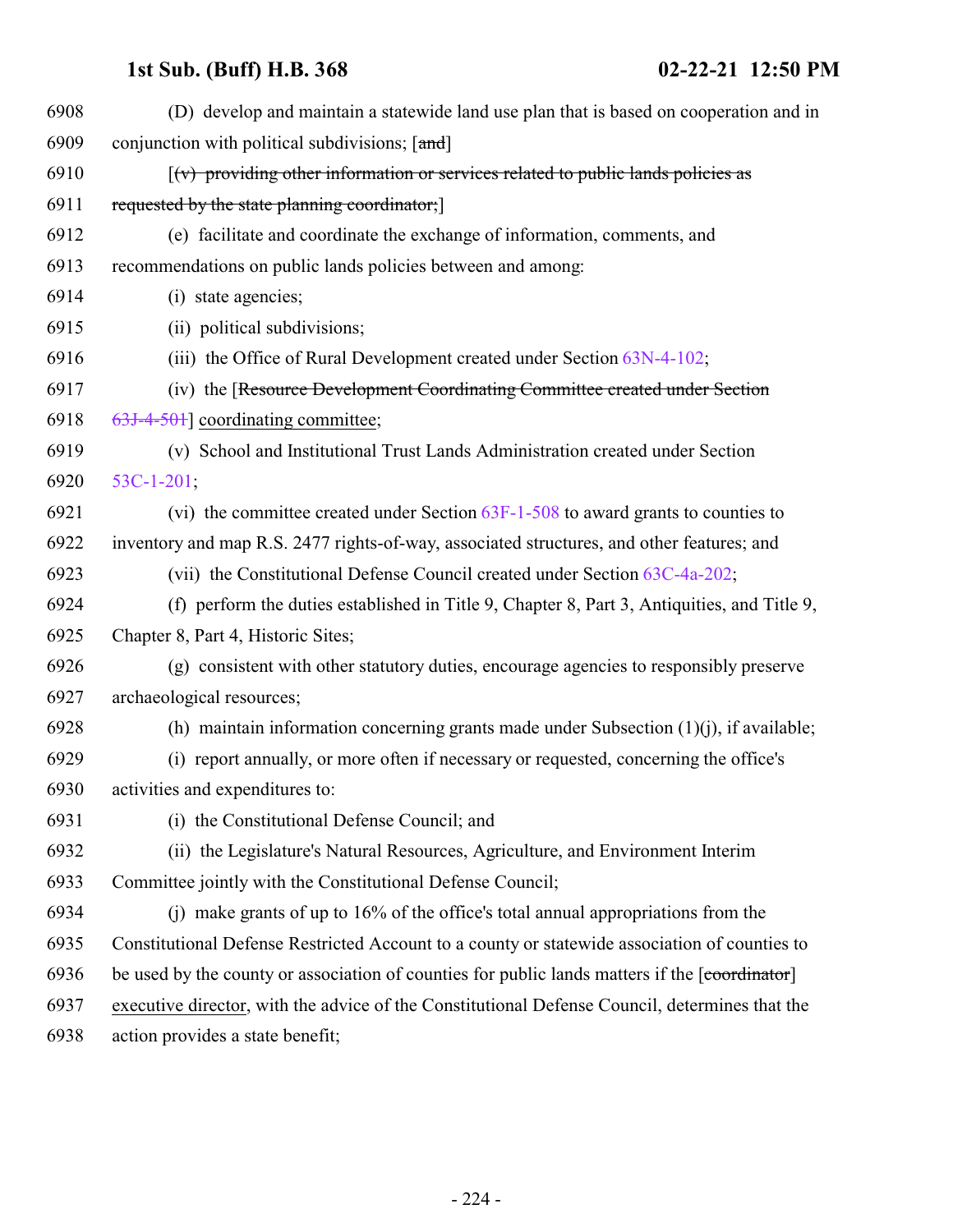| 6939 | (k) provide staff services to the Snake Valley Aquifer Advisory Council created in             |
|------|------------------------------------------------------------------------------------------------|
| 6940 | Section 63C-12-103;                                                                            |
| 6941 | (1) coordinate and direct the Snake Valley Aquifer Research Team created in Section            |
| 6942 | $63C-12-107$ ;                                                                                 |
| 6943 | (m) conduct the public lands transfer study and economic analysis required by Section          |
| 6944 | $[63J-4-606]$ 63L-11-304; and                                                                  |
| 6945 | (n) fulfill the duties described in Section $63L-10-103$ .                                     |
| 6946 | (2) The [coordinator and office] executive director shall comply with Subsection               |
| 6947 | $63C-4a-203(8)$ before submitting a comment to a federal agency, if the governor would be      |
| 6948 | subject to Subsection $63C-4a-203(8)$ [if the governor were] in submitting the [material]      |
| 6949 | comment.                                                                                       |
| 6950 | $(3)$ The office may enter into a contract or other agreement with another state agency        |
| 6951 | to provide information and services related to:                                                |
| 6952 | $[(a)$ the duties authorized by Title 72, Chapter 3, Highway Jurisdiction and                  |
| 6953 | Classification Act;                                                                            |
| 6954 | (b) legal actions concerning Title 72, Chapter 3, Highway Jurisdiction and                     |
| 6955 | Classification Act, or R.S. 2477 matters; or                                                   |
| 6956 | [(c) any other matter within the office's responsibility.]                                     |
| 6957 | (3) The office may enter into an agreement with another state agency to provide                |
| 6958 | information and services related to:                                                           |
| 6959 | (a) the duties authorized by Title 72, Chapter 3, Highway Jurisdiction and                     |
| 6960 | Classification Act;                                                                            |
| 6961 | (b) legal actions concerning Title 72, Chapter 3, Highway Jurisdiction and                     |
| 6962 | Classification Act, or R.S. 2477 matters; or                                                   |
| 6963 | any other matter within the office's responsibility.<br>(c)                                    |
| 6964 | In fulfilling the duties under this part, the office shall consult, as necessary, with:<br>(4) |
| 6965 | the Department of Natural Resources;<br>(a)                                                    |
| 6966 | the Department of Agriculture and Food;<br>(b)                                                 |
| 6967 | the Department of Environmental Quality;<br>(c)                                                |
| 6968 | other applicable state agencies;<br>(d)                                                        |
| 6969 | political subdivisions of the state;<br>(e)                                                    |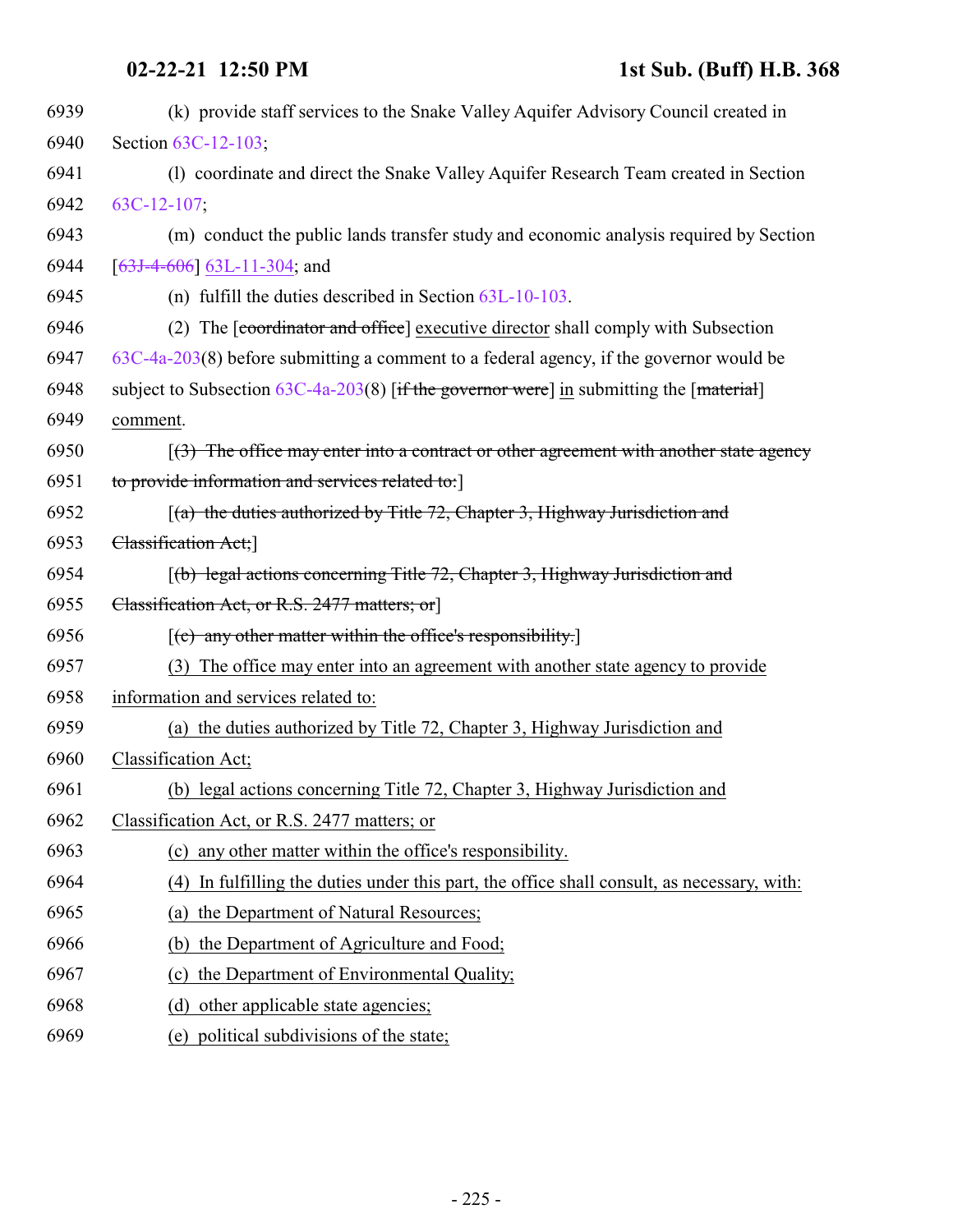<span id="page-225-0"></span>

| 6970 | (f) federal land management agencies; and                                                         |
|------|---------------------------------------------------------------------------------------------------|
| 6971 | (g) elected officials.                                                                            |
| 6972 | Section 89. Section 63L-11-203, which is renumbered from Section 63J-4-607 is                     |
| 6973 | renumbered and amended to read:                                                                   |
| 6974 | 63L-11-203. Resource management plan administration.<br>$[63J-4-607]$ .                           |
| 6975 | (1) The office shall consult with the Federalism Commission before expending funds                |
| 6976 | appropriated by the Legislature for the implementation of this section.                           |
| 6977 | (2) To the extent that the Legislature appropriates sufficient funding, the office may            |
| 6978 | procure the services of a non-public entity in accordance with Title 63G, Chapter 6a, Utah        |
| 6979 | Procurement Code, to assist the office with the office's responsibilities described in Subsection |
| 6980 | (3).                                                                                              |
| 6981 | (3) The office shall:                                                                             |
| 6982 | (a) assist each county with the creation of the county's resource management plan by:             |
| 6983 | (i) consulting with the county on policy and legal issues related to the county's resource        |
| 6984 | management plan; and                                                                              |
| 6985 | (ii) helping the county ensure that the county's resource management plan meets the               |
| 6986 | requirements of Subsection $17-27a-401(3)$ ;                                                      |
| 6987 | (b) promote quality standards among all counties' resource management plans; and                  |
| 6988 | (c) upon submission by a county, review and verify the county's:                                  |
| 6989 | (i) estimated cost for creating a resource management plan; and                                   |
| 6990 | (ii) actual cost for creating a resource management plan.                                         |
| 6991 | (4) (a) A county shall cooperate with the office, or an entity procured by the office             |
| 6992 | under Subsection (2), with regards to the office's responsibilities under Subsection (3).         |
| 6993 | (b) To the extent that the Legislature appropriates sufficient funding, the office may, in        |
| 6994 | accordance with Subsection $(4)(c)$ , provide funding to a county before the county completes a   |
| 6995 | resource management plan.                                                                         |
| 6996 | (c) The office may provide pre-completion funding described in Subsection (4)(b):                 |
| 6997 | $(i)$ after:                                                                                      |
| 6998 | (A) the county submits an estimated cost for completing the resource management plan              |
| 6999 | to the office; and                                                                                |
| 7000 | (B) the office reviews and verifies the estimated cost in accordance with Subsection              |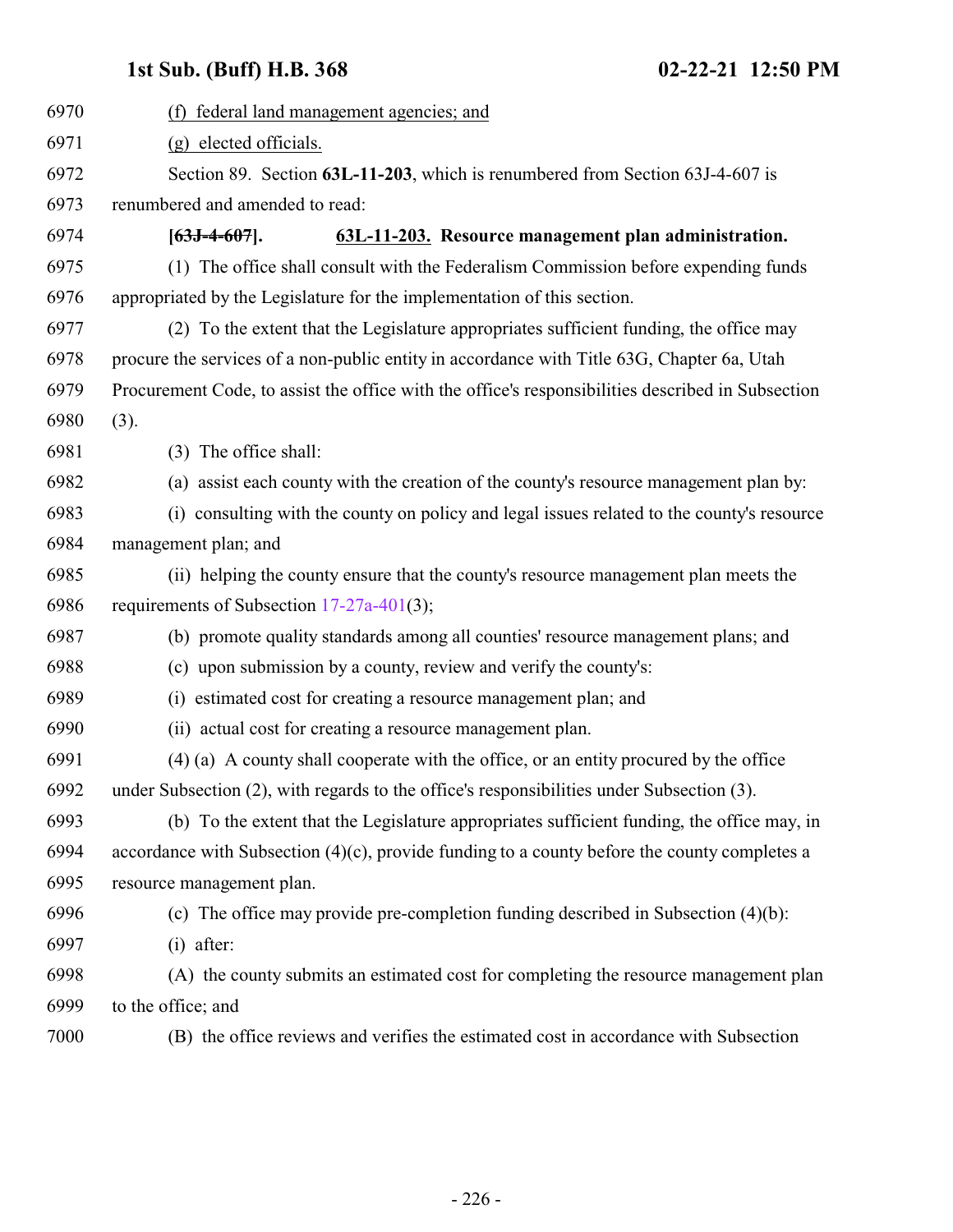| 7001 | $(3)(c)(i)$ ; and                                                                            |
|------|----------------------------------------------------------------------------------------------|
| 7002 | (ii) in an amount up to:                                                                     |
| 7003 | (A) 50% of the estimated cost of completing the resource management plan, verified           |
| 7004 | by the office; or                                                                            |
| 7005 | (B) \$25,000, if the amount described in Subsection $(4)(c)(i)(A)$ is greater than \$25,000. |
| 7006 | (d) To the extent that the Legislature appropriates sufficient funding, the office shall     |
| 7007 | provide funding to a county in the amount described in Subsection $(4)(e)$ after:            |
| 7008 | (i) a county's resource management plan:                                                     |
| 7009 | (A) meets the requirements described in Subsection $17-27a-401(3)$ ; and                     |
| 7010 | (B) is adopted under Subsection $17-27a-404(5)(d)$ ;                                         |
| 7011 | (ii) the county submits the actual cost of completing the resource management plan to        |
| 7012 | the office; and                                                                              |
| 7013 | (iii) the office reviews and verifies the actual cost in accordance with Subsection          |
| 7014 | $(3)(c)(ii)$ .                                                                               |
| 7015 | (e) The office shall provide funding to a county under Subsection $(4)(d)$ in an amount      |
| 7016 | equal to the difference between:                                                             |
| 7017 | (i) the lesser of:                                                                           |
| 7018 | (A) the actual cost of completing the resource management plan, verified by the office;      |
| 7019 | or                                                                                           |
| 7020 | (B) \$50,000; and                                                                            |
| 7021 | (ii) the amount of any pre-completion funding that the county received under                 |
| 7022 | Subsections $(4)(b)$ and $(c)$ .                                                             |
| 7023 | (5) To the extent that the Legislature appropriates sufficient funding, after the deadline   |
| 7024 | established in Subsection 17-27a-404(5)(d) for a county to adopt a resource management plan, |
| 7025 | the office shall:                                                                            |
| 7026 | (a) obtain a copy of each county's resource management plan;                                 |
| 7027 | (b) create a statewide resource management plan that:                                        |
| 7028 | (i) meets the same requirements described in Subsection $17-27a-401(3)$ ; and                |
| 7029 | (ii) to the extent reasonably possible, coordinates and is consistent with any resource      |
| 7030 | management plan or land use plan established under Chapter 8, State of Utah Resource         |
| 7031 | Management Plan for Federal Lands; and                                                       |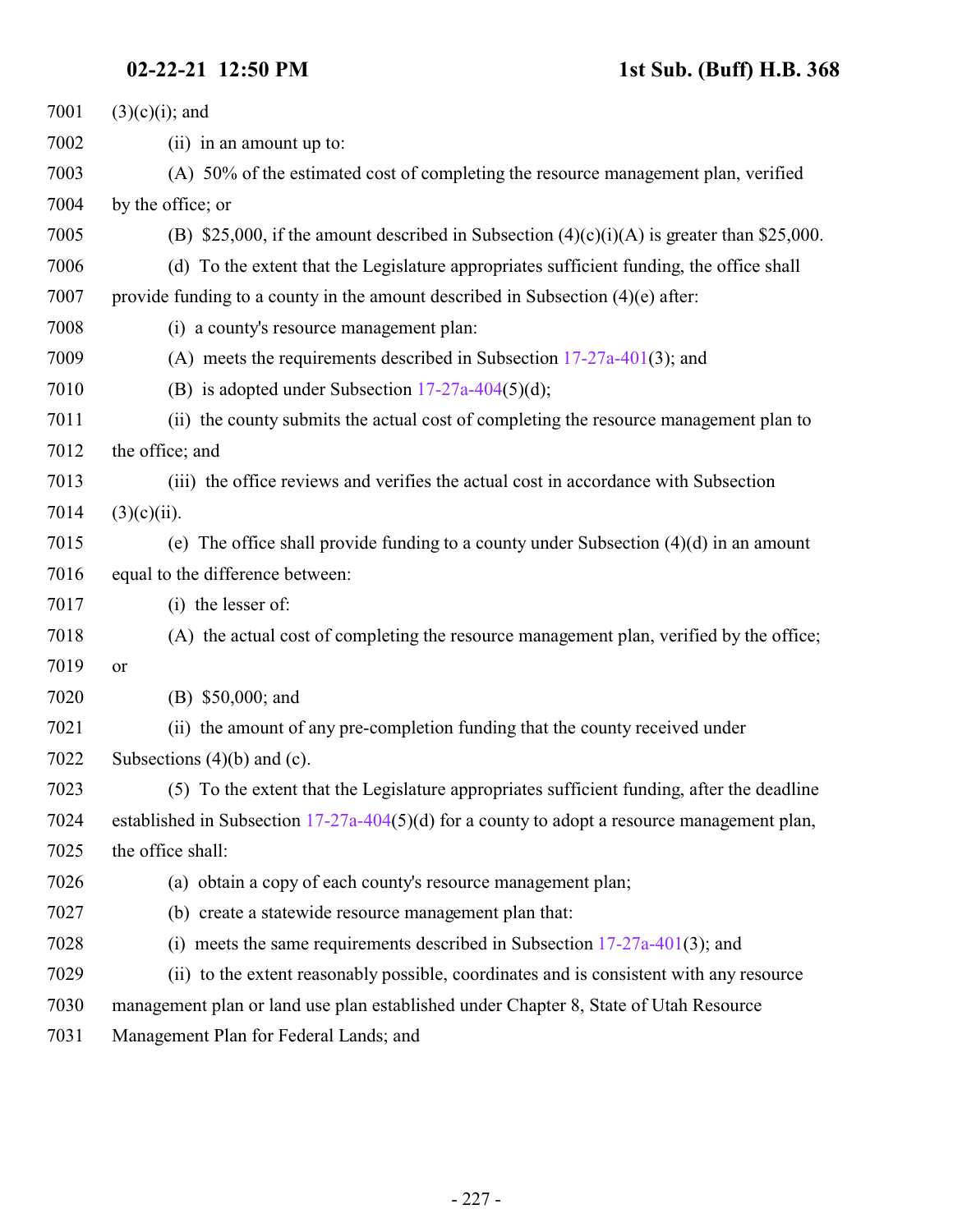<span id="page-227-0"></span>

| 7032 | (c) submit a copy of the statewide resource management plan to the Federalism                      |
|------|----------------------------------------------------------------------------------------------------|
| 7033 | Commission for review.                                                                             |
| 7034 | (6) Following review of the statewide resource management plan, the Federalism                     |
| 7035 | Commission shall prepare a concurrent resolution approving the statewide resource                  |
| 7036 | management plan for consideration during the 2018 General Session.                                 |
| 7037 | (7) To the extent that the Legislature appropriates sufficient funding, the office shall           |
| 7038 | provide legal support to a county that becomes involved in litigation with the federal             |
| 7039 | government over the requirements of Subsection 17-27a-405(3).                                      |
| 7040 | (8) After the statewide resource management plan is approved, as described in                      |
| 7041 | Subsection (6), and to the extent that the Legislature appropriates sufficient funding, the office |
| 7042 | shall monitor the implementation of the statewide resource management plan at the federal,         |
| 7043 | state, and local levels.                                                                           |
| 7044 | Section 90. Section 63L-11-301 is enacted to read:                                                 |
| 7045 | Part 3. Office Duties Related to Federal Land                                                      |
| 7046 | 63L-11-301. Office duties relating to plans for the management of federal land.                    |
| 7047 | $(1)$ (a) In preparing or assisting in the preparation of plans, policies, programs, or            |
| 7048 | processes related to the management or use of federal land or natural resources on federal land    |
| 7049 | in the state, the office shall:                                                                    |
| 7050 | (i) incorporate the plans, policies, programs, processes, and desired outcomes of the              |
| 7051 | counties where the federal lands or natural resources are located, to the maximum extent           |
| 7052 | consistent with state and federal law, subject to Subsection $(1)(b)$ ;                            |
| 7053 | (ii) identify inconsistencies or conflicts between the plans, policies, programs,                  |
| 7054 | processes, and desired outcomes prepared under Subsection (1)(a)(i) and the plans, programs,       |
| 7055 | processes, and desired outcomes of local government as early in the preparation process as         |
| 7056 | possible, and seek resolution of the inconsistencies through meetings or other conflict            |
| 7057 | resolution mechanisms involving the necessary and immediate parties to the inconsistency or        |
| 7058 | conflict;                                                                                          |
| 7059 | (iii) present to the governor the nature and scope of any inconsistency or other conflict          |
| 7060 | that is not resolved under the procedures in Subsection $(1)(a)(i)$ for the governor's decision    |
| 7061 |                                                                                                    |
|      | about the position of the state concerning the inconsistency or conflict;                          |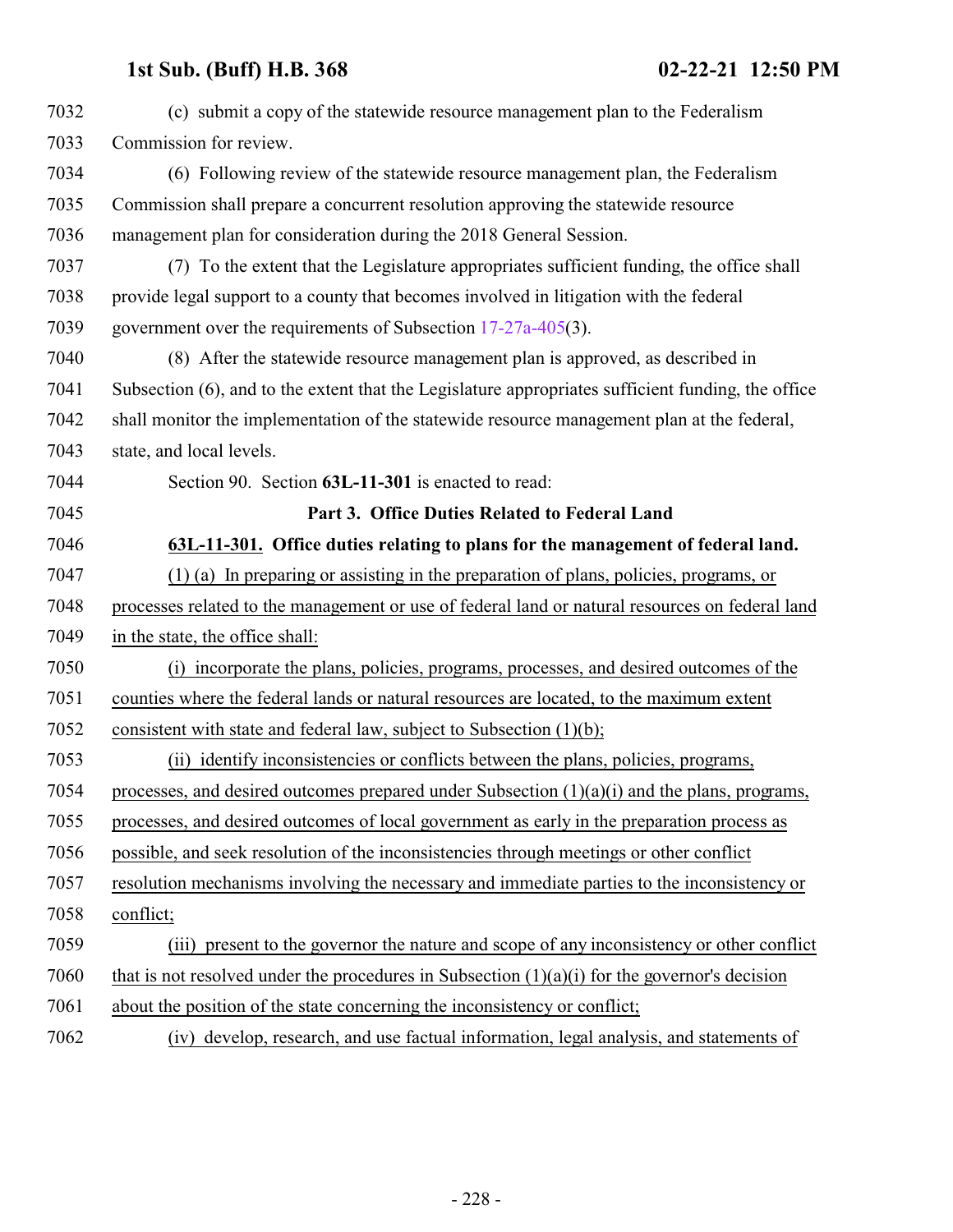| 7063 | desired future condition for the state, or subregion of the state, as necessary to support the     |
|------|----------------------------------------------------------------------------------------------------|
| 7064 | plans, policies, programs, processes, and desired outcomes of the state and the counties where     |
| 7065 | the federal lands or natural resources are located;                                                |
| 7066 | (v) establish and coordinate agreements between the state and federal land management              |
| 7067 | agencies, federal natural resource management agencies, and federal natural resource               |
| 7068 | regulatory agencies to facilitate state and local participation in the development, revision, and  |
| 7069 | implementation of land use plans, guidelines, regulations, other instructional memoranda, or       |
| 7070 | similar documents proposed or promulgated for lands and natural resources administered by          |
| 7071 | federal agencies; and                                                                              |
| 7072 | (vi) work in conjunction with political subdivisions to establish agreements with                  |
| 7073 | federal land management agencies, federal natural resource management agencies, and federal        |
| 7074 | natural resource regulatory agencies to provide a process for state and local participation in the |
| 7075 | preparation of, or coordinated state and local response to, environmental impact analysis          |
| 7076 | documents and similar documents prepared pursuant to law by state or federal agencies.             |
| 7077 | (b) The requirement in Subsection $(1)(a)(i)$ may not be interpreted to infringe upon the          |
| 7078 | authority of the governor.                                                                         |
| 7079 | The office shall cooperate with and work in conjunction with appropriate state                     |
| 7080 | agencies and political subdivisions to develop policies, plans, programs, processes, and desired   |
| 7081 | outcomes authorized by this section by coordinating the development of positions:                  |
| 7082 | through the coordinating committee;<br>(a)                                                         |
| 7083 | in conjunction with local government officials concerning general local government<br>(b)          |
| 7084 | plans; and                                                                                         |
| 7085 | (c) by soliciting public comment through the coordinating committee.                               |
| 7086 | Section 91. Section 63L-11-302 is enacted to read:                                                 |
| 7087 | 63L-11-302. Principles to be recognized and promoted.                                              |
| 7088 | The office shall recognize and promote the following principles when preparing any                 |
| 7089 | policies, plans, programs, processes, or desired outcomes relating to federal lands and natural    |
| 7090 | resources on federal lands under Section 63L-11-301:                                               |
| 7091 | $(1)$ (a) the citizens of the state are best served by applying multiple-use and                   |
| 7092 | sustained-yield principles in public land use planning and management; and                         |
| 7002 | (b) multiple use and metained riald measurement means                                              |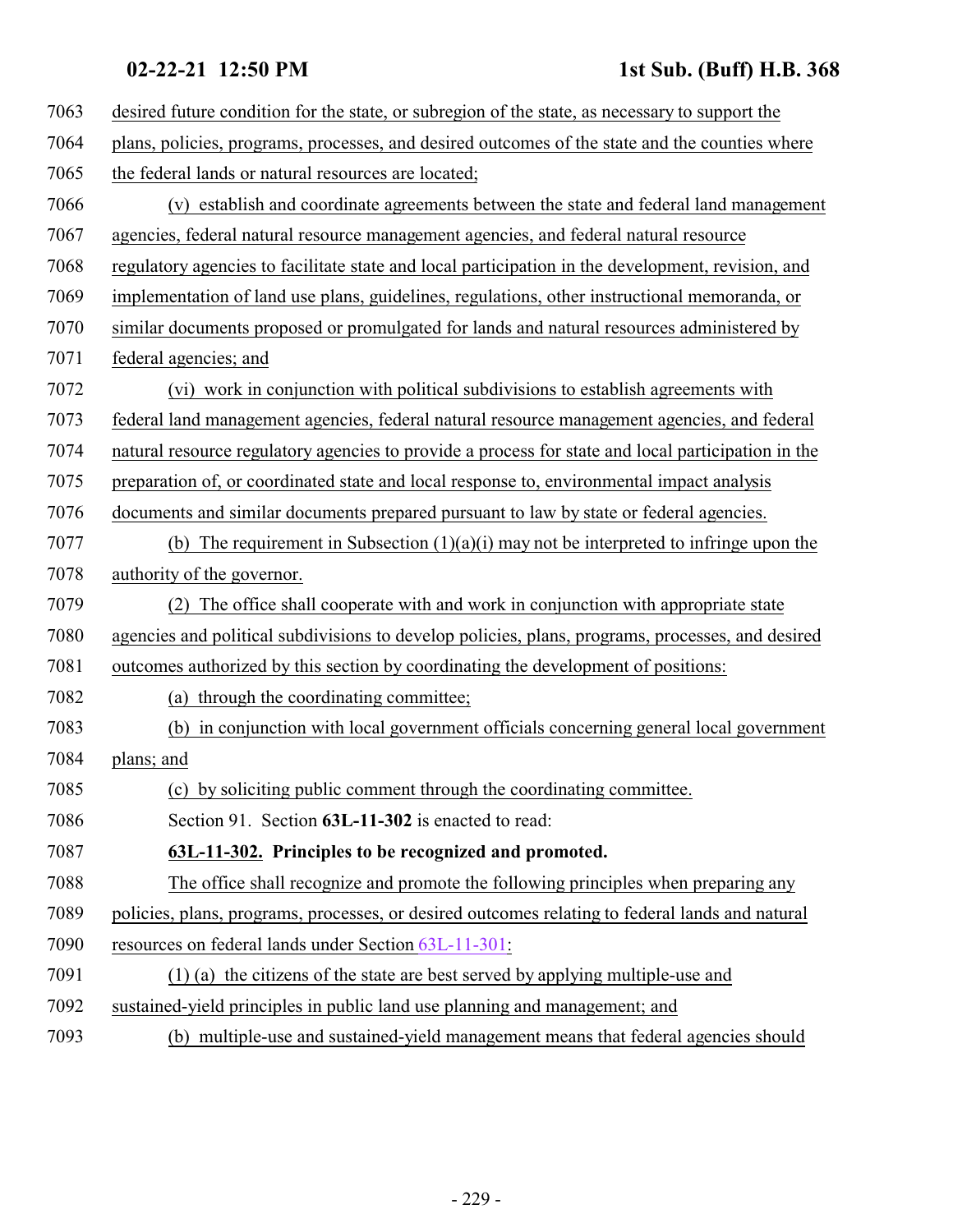| 7094 | develop and implement management plans and make other resource-use decisions that:              |
|------|-------------------------------------------------------------------------------------------------|
| 7095 | (i) achieve and maintain in perpetuity a high-level annual or regular periodic output of        |
| 7096 | mineral and various renewable resources from public lands;                                      |
| 7097 | (ii) support valid existing transportation, mineral, and grazing privileges at the highest      |
| 7098 | reasonably sustainable levels;                                                                  |
| 7099 | (iii) support the specific plans, programs, processes, and policies of state agencies and       |
| 7100 | local governments;                                                                              |
| 7101 | (iv) are designed to produce and provide the desired vegetation for the watersheds,             |
| 7102 | timber, food, fiber, livestock forage, wildlife forage, and minerals that are necessary to meet |
| 7103 | present needs and future economic growth and community expansion without permanent              |
| 7104 | impairment of the productivity of the land;                                                     |
| 7105 | (v) meet the recreational needs and the personal and business-related transportation            |
| 7106 | needs of the citizens of the state by providing access throughout the state;                    |
| 7107 | (vi) meet the recreational needs of the citizens of the state;                                  |
| 7108 | (vii) meet the needs of wildlife;                                                               |
| 7109 | (viii) provide for the preservation of cultural resources, both historical and                  |
| 7110 | archaeological;                                                                                 |
| 7111 | (ix) meet the needs of economic development;                                                    |
| 7112 | (x) meet the needs of community development; and                                                |
| 7113 | (xi) provide for the protection of water rights;                                                |
| 7114 | (2)<br>managing public lands for wilderness characteristics circumvents the statutory           |
| 7115 | wilderness process and is inconsistent with the multiple-use and sustained-yield management     |
| 7116 | standard that applies to all Bureau of Land Management and United States. Forest Service        |
| 7117 | lands that are not wilderness areas or wilderness study areas;                                  |
| 7118 | all waters of the state are:<br>(3)                                                             |
| 7119 | owned exclusively by the state in trust for the state's citizens;<br>(a)                        |
| 7120 | are subject to appropriation for beneficial use; and<br>(b)                                     |
| 7121 | are essential to the future prosperity of the state and the quality of life within the<br>(c)   |
| 7122 | state;                                                                                          |
| 7123 | the state has the right to develop and use the state's entitlement to interstate rivers;<br>(4) |
| 7124 | all water rights desired by the federal government must be obtained through the<br>(5)          |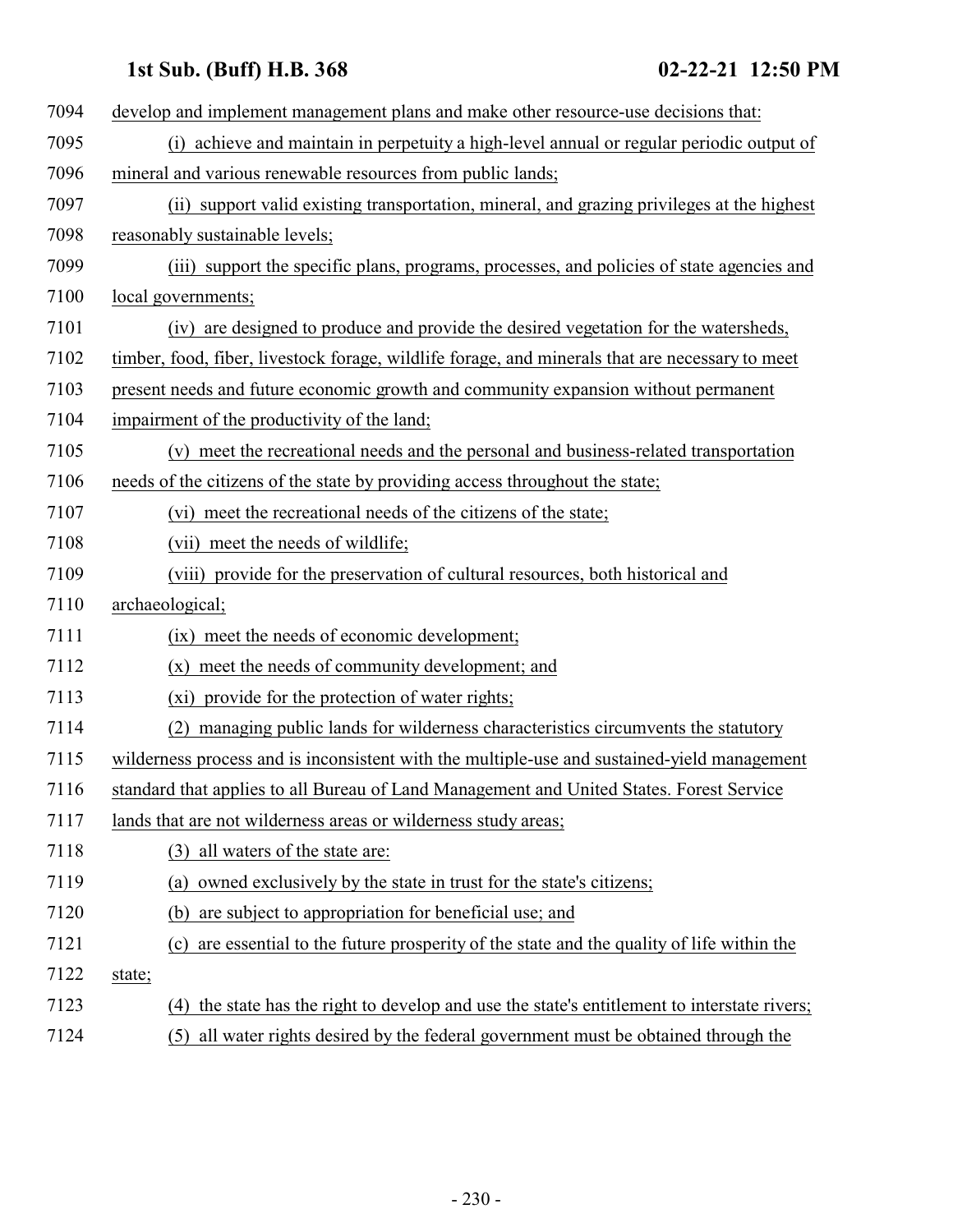| 7125 | state water appropriation system;                                                                 |
|------|---------------------------------------------------------------------------------------------------|
| 7126 | (6) land management and resource-use decisions which affect federal lands should give             |
| 7127 | priority to and support the purposes of the compact between the state and the United States       |
| 7128 | related to school and institutional trust lands;                                                  |
| 7129 | development of the solid, fluid, and gaseous mineral resources of the state is an                 |
| 7130 | important part of the economy of the state, and of local regions within the state;                |
| 7131 | (8) the state should foster and support industries that take advantage of the state's             |
| 7132 | outstanding opportunities for outdoor recreation;                                                 |
| 7133 | (9) wildlife constitutes an important resource and provides recreational and economic             |
| 7134 | opportunities for the state's citizens;                                                           |
| 7135 | (10) proper stewardship of the land and natural resources is necessary to ensure the              |
| 7136 | health of the watersheds, timber, forage, and wildlife resources to provide for a continuous      |
| 7137 | supply of resources for the people of the state and the people of the local communities who       |
| 7138 | depend on these resources for a sustainable economy;                                              |
| 7139 | (11) forests, rangelands, timber, and other vegetative resources:                                 |
| 7140 | (a) provide forage for livestock;                                                                 |
| 7141 | (b) provide forage and habitat for wildlife;                                                      |
| 7142 | provide resources for the state's timber and logging industries;<br>(c)                           |
| 7143 | (d) contribute to the state's economic stability and growth; and                                  |
| 7144 | are important for a wide variety of recreational pursuits;<br>(e)                                 |
| 7145 | (12) management programs and initiatives that improve watersheds and forests and                  |
| 7146 | increase forage for the mutual benefit of wildlife species and livestock, logging, and other      |
| 7147 | agricultural industries by utilizing proven techniques and tools are vital to the state's economy |
| 7148 | and the quality of life in the state; and                                                         |
| 7149 | (13) (a) land management plans, programs, and initiatives should provide that the                 |
| 7150 | amount of domestic livestock forage, expressed in animal unit months, for permitted, active       |
| 7151 | use as well as the wildlife forage included in that amount, be no less than the maximum           |
| 7152 | number of animal unit months sustainable by range conditions in grazing allotments and            |
| 7153 | districts, based on an on-the-ground and scientific analysis;                                     |
| 7154 | (b) the state opposes the relinquishment or retirement of grazing animal unit months in           |
| 7155 | favor of conservation, wildlife, and other uses;                                                  |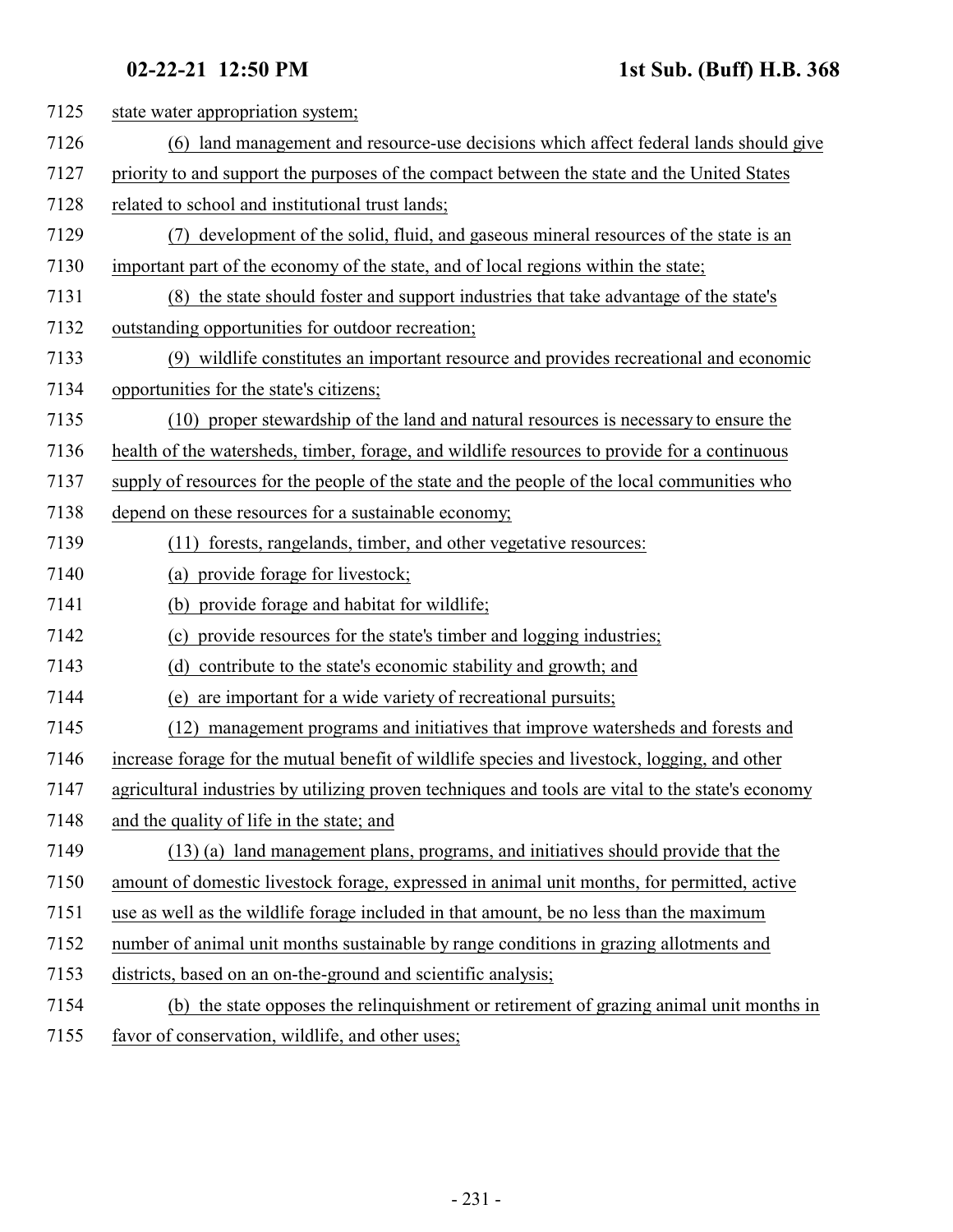| 7156 | (c) (i) the state favors the best management practices that are jointly sponsored by                  |
|------|-------------------------------------------------------------------------------------------------------|
| 7157 | cattlemen, sportsmen, and wildlife management groups such as chaining, logging, seeding,              |
| 7158 | burning, and other direct soil and vegetation prescriptions that are demonstrated to restore          |
| 7159 | forest and rangeland health, increase forage, and improve watersheds in grazing districts and         |
| 7160 | allotments for the benefit of domestic livestock and wildlife;                                        |
| 7161 | (ii) when practices described in Subsection $(13)(c)(i)$ increase a grazing allotment's               |
| 7162 | forage beyond the total permitted forage use that was allocated to that allotment in the last         |
| 7163 | federal land use plan or allotment management plan still in existence as of January 1, 2005, a        |
| 7164 | reasonable and fair portion of the increase in forage beyond the previously allocated total           |
| 7165 | permitted use should be allocated to wildlife as recommended by a joint, evenly balanced              |
| 7166 | committee of livestock and wildlife representatives that is appointed and constituted by the          |
| 7167 | governor for that purpose; and                                                                        |
| 7168 | (iii) the state favors quickly and effectively adjusting wildlife population goals and                |
| 7169 | population census numbers in response to variations in the amount of available forage caused          |
| 7170 | by drought or other climatic adjustments, and state agencies responsible for managing wildlife        |
| 7171 | population goals and population census numbers will, when making those adjustments, give              |
| 7172 | due regard to both the needs of the livestock industry and the need to prevent the decline of         |
| 7173 | species to a point of listing under the terms of the Endangered Species Act;                          |
| 7174 | (d) the state opposes the transfer of grazing animal unit months to wildlife for                      |
| 7175 | supposed reasons of rangeland health;                                                                 |
| 7176 | (e) reductions in domestic livestock animal unit months must be temporary and                         |
| 7177 | scientifically based upon rangeland conditions;                                                       |
| 7178 | (f) policies, plans, programs, initiatives, resource management plans, and forest plans               |
| 7179 | may not allow the placement of grazing animal unit months in a suspended use category unless          |
| 7180 | there is a rational and scientific determination that the condition of the rangeland allotment or     |
| 7181 | district in question will not sustain the animal unit months sought to be placed in suspended         |
| 7182 | use;                                                                                                  |
| 7183 | any grazing animal unit months that are placed in a suspended use category should<br>$(\mathfrak{g})$ |
| 7184 | be returned to active use when range conditions improve;                                              |
| 7185 | (h) policies, plans, programs, and initiatives related to vegetation management should                |
| 7186 | recognize and uphold the preference for domestic grazing over alternate forage uses in                |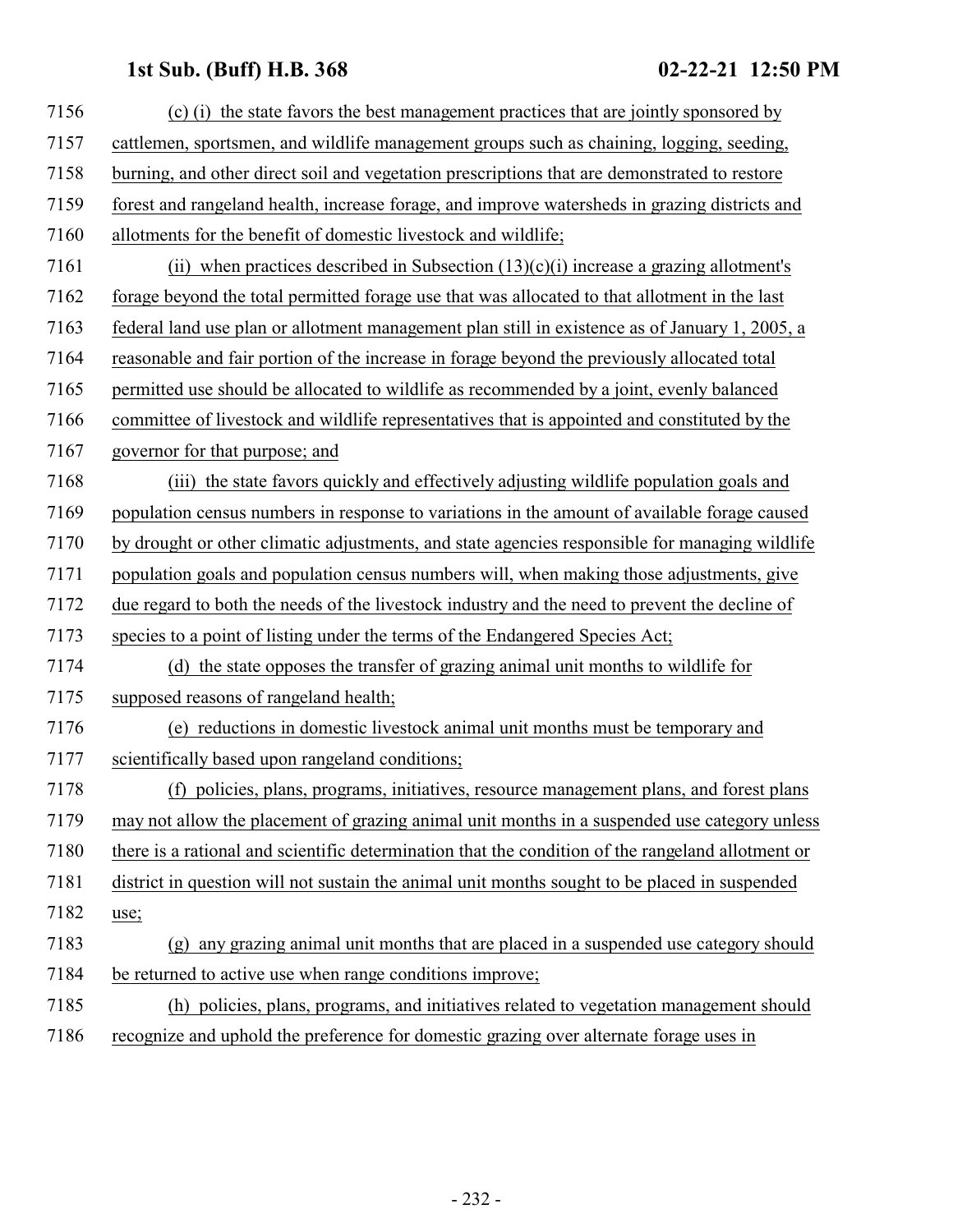| 7187 | established grazing districts while upholding management practices that optimize and expand       |
|------|---------------------------------------------------------------------------------------------------|
| 7188 | forage for grazing and wildlife in conjunction with state wildlife management plans and           |
| 7189 | programs in order to provide maximum available forage for all uses; and                           |
| 7190 | (i) in established grazing districts, animal unit months that have been reduced due to            |
| 7191 | rangeland health concerns should be restored to livestock when rangeland conditions improve,      |
| 7192 | and should not be converted to wildlife use.                                                      |
| 7193 | Section 92. Section 63L-11-303 is enacted to read:                                                |
| 7194 | 63L-11-303. Findings to be recognized and promoted.                                               |
| 7195 | The office shall recognize and promote the following findings in the preparation of any           |
| 7196 | policies, plans, programs, processes, or desired outcomes under Section 63L-11-301 relating to    |
| 7197 | federal lands and natural resources on federal lands:                                             |
| 7198 | (1) as a coholder of R.S. 2477 rights-of-way with the counties, the state supports the            |
| 7199 | state's recognition by the federal government and the public use of R.S. 2477 rights-of-way and   |
| 7200 | urges the federal government to fully recognize the rights-of-way and their use by the public as  |
| 7201 | expeditiously as possible;                                                                        |
| 7202 | (2) it is the policy of the state to use reasonable administrative and legal measures to          |
| 7203 | protect and preserve valid existing rights-of-way granted by Congress under R.S. 2477, and to     |
| 7204 | support and work in conjunction with counties to redress cases where R.S. 2477 rights-of-way      |
| 7205 | are not recognized or are impaired; and                                                           |
| 7206 | (3) transportation and access routes to and across federal lands, including all                   |
| 7207 | rights-of-way vested under R.S. 2477, are vital to the state's economy and to the quality of life |
| 7208 | in the state, and must provide, at a minimum, a network of roads throughout the resource          |
| 7209 | planning area that provides for:                                                                  |
| 7210 | (a) movement of people, goods, and services across public lands;                                  |
| 7211 | (b) reasonable access to a broad range of resources and opportunities throughout the              |
| 7212 | resource planning area, including:                                                                |
| 7213 | livestock operations and improvements;<br>(i)                                                     |
| 7214 | solid, fluid, and gaseous mineral operations;<br>(11)                                             |
| 7215 | (iii) recreational opportunities and operations, including motorized and nonmotorized             |
| 7216 | recreation;                                                                                       |
| 7217 | (iv) search and rescue needs;                                                                     |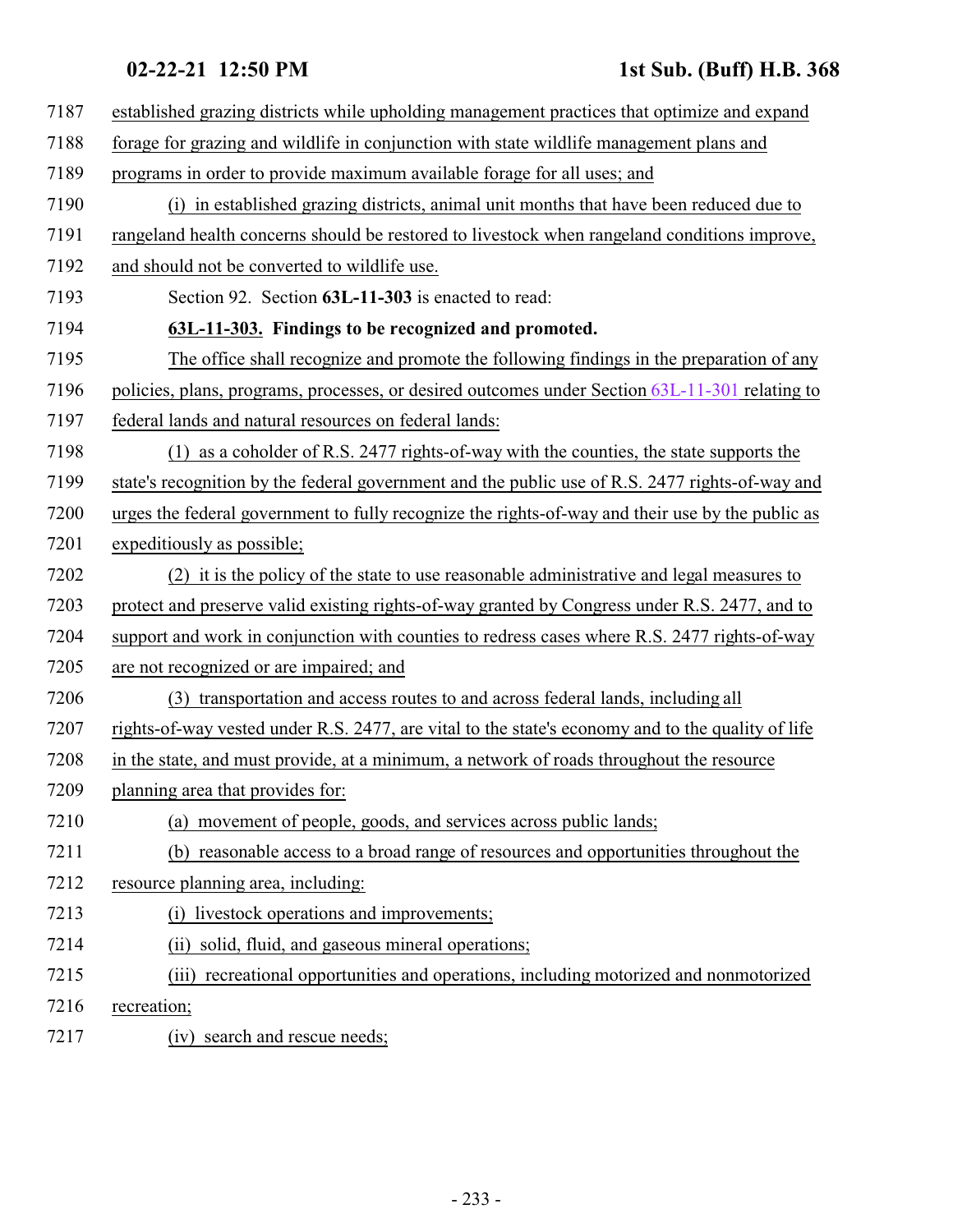| 7218 | (v) public safety needs; and                                                                       |
|------|----------------------------------------------------------------------------------------------------|
| 7219 | (vi) access for transportation of wood products to market;                                         |
| 7220 | access to federal lands for people with disabilities and the elderly; and<br>(c)                   |
| 7221 | access to state lands and school and institutional trust lands to accomplish the<br>(d)            |
| 7222 | purposes of those lands;                                                                           |
| 7223 | (4) the state's support for the addition of a river segment to the National Wild and               |
| 7224 | Scenic Rivers System, 16 U.S.C. Sec. 1271 et seq., will be withheld until:                         |
| 7225 | (a) it is clearly demonstrated that water is present and flowing at all times;                     |
| 7226 | (b) it is clearly demonstrated that the required water-related value is considered                 |
| 7227 | outstandingly remarkable within a region of comparison consisting of one of the three              |
| 7228 | physiographic provinces in the state, and that the rationale and justification for the conclusions |
| 7229 | are disclosed;                                                                                     |
| 7230 | (c) it is clearly demonstrated that the inclusion of each river segment is consistent with         |
| 7231 | the plans and policies of the state and the county or counties where the river segment is located  |
| 7232 | as those plans and policies are developed according to Subsection (3);                             |
| 7233 | (d) the effects of the addition upon the local and state economies, agricultural and               |
| 7234 | industrial operations and interests, outdoor recreation, water rights, water quality, water        |
| 7235 | resource planning, and access to and across river corridors in both upstream and downstream        |
| 7236 | directions from the proposed river segment have been evaluated in detail by the relevant federal   |
| 7237 | agency;                                                                                            |
| 7238 | (e) it is clearly demonstrated that the provisions and terms of the process for review of          |
| 7239 | potential additions have been applied in a consistent manner by all federal agencies;              |
| 7240 | (f) the rationale and justification for the proposed addition, including a comparison              |
| 7241 | with protections offered by other management tools, is clearly analyzed within the multiple-use    |
| 7242 | mandate, and the results disclosed;                                                                |
| 7243 | (g) it is clearly demonstrated that the federal agency that has management authority               |
| 7244 | over the river segment and that is proposing the segment for inclusion in the National Wild and    |
| 7245 | Scenic River System will not use the actual or proposed designation as a basis to impose           |
| 7246 | management standards outside of the federal land management plan;                                  |
| 7247 | (h) it is clearly demonstrated that the federal land and resource management plan                  |
| 7248 | containing a recommendation for inclusion in the National Wild and Scenic River System:            |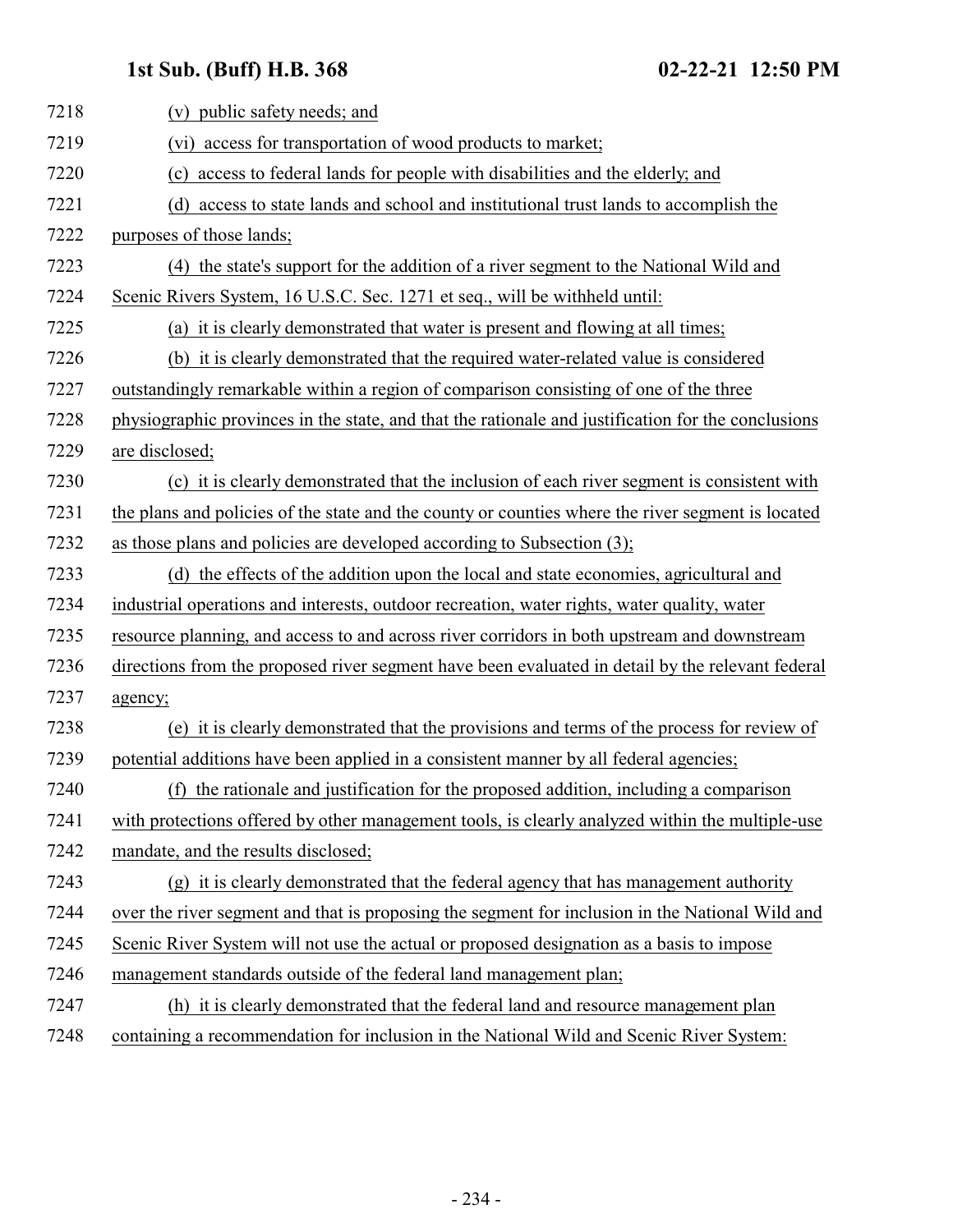| 7249 | (i) evaluates all eligible river segments in the resource planning area completely and          |
|------|-------------------------------------------------------------------------------------------------|
| 7250 | fully for suitability for inclusion in the National Wild and Scenic River System;               |
| 7251 | does not suspend or terminate any studies for inclusion in the National Wild and<br>(ii)        |
| 7252 | Scenic River System at the eligibility phase;                                                   |
| 7253 | (iii) fully disclaims any interest in water rights for the recommended segment as a             |
| 7254 | result of the adoption of the plan; and                                                         |
| 7255 | (iv) fully disclaims the use of the recommendation for inclusion in the National Wild           |
| 7256 | and Scenic River System as a reason or rationale for an evaluation of impacts by proposals for  |
| 7257 | projects upstream, downstream, or within the recommended segment;                               |
| 7258 | (i) it is clearly demonstrated that the agency with management authority over the river         |
| 7259 | segment commits not to use an actual or proposed designation as a basis to impose Visual        |
| 7260 | Resource Management Class I or II management prescriptions that do not comply with the          |
| 7261 | provisions of Subsection (24); and                                                              |
| 7262 | (j) it is clearly demonstrated that including the river segment and the terms and               |
| 7263 | conditions for managing the river segment as part of the National Wild and Scenic River         |
| 7264 | System will not prevent, reduce, impair, or otherwise interfere with:                           |
| 7265 | (i) the enjoyment of the state and the state's citizens of complete and exclusive water         |
| 7266 | rights in and to the rivers of the state as determined by the laws of the state; or             |
| 7267 | local, state, regional, or interstate water compacts to which the state or any county<br>(ii)   |
| 7268 | is a party;                                                                                     |
| 7269 | the conclusions of all studies related to potential additions to the National Wild and<br>(5)   |
| 7270 | Scenic River System, 16 U.S.C. Sec. 1271 et seq., are submitted to the state for review and     |
| 7271 | action by the Legislature and governor, and the results, in support of or in opposition to, are |
| 7272 | included in any planning documents or other proposals for addition and are forwarded to the     |
| 7273 | United States Congress;                                                                         |
| 7274 | (6) the state's support for designation of an Area of Critical Environmental Concern            |
| 7275 | (ACEC), as defined in 43 U.S.C. Sec. 1702, within federal land management plans will be         |
| 7276 | withheld until:                                                                                 |
| 7277 | (a) it is clearly demonstrated that the proposed area satisfies all the definitional            |
| 7278 | requirements of the Federal Land Policy and Management Act of 1976, 43 U.S.C. Sec.              |
| 7279 | 1702(a);                                                                                        |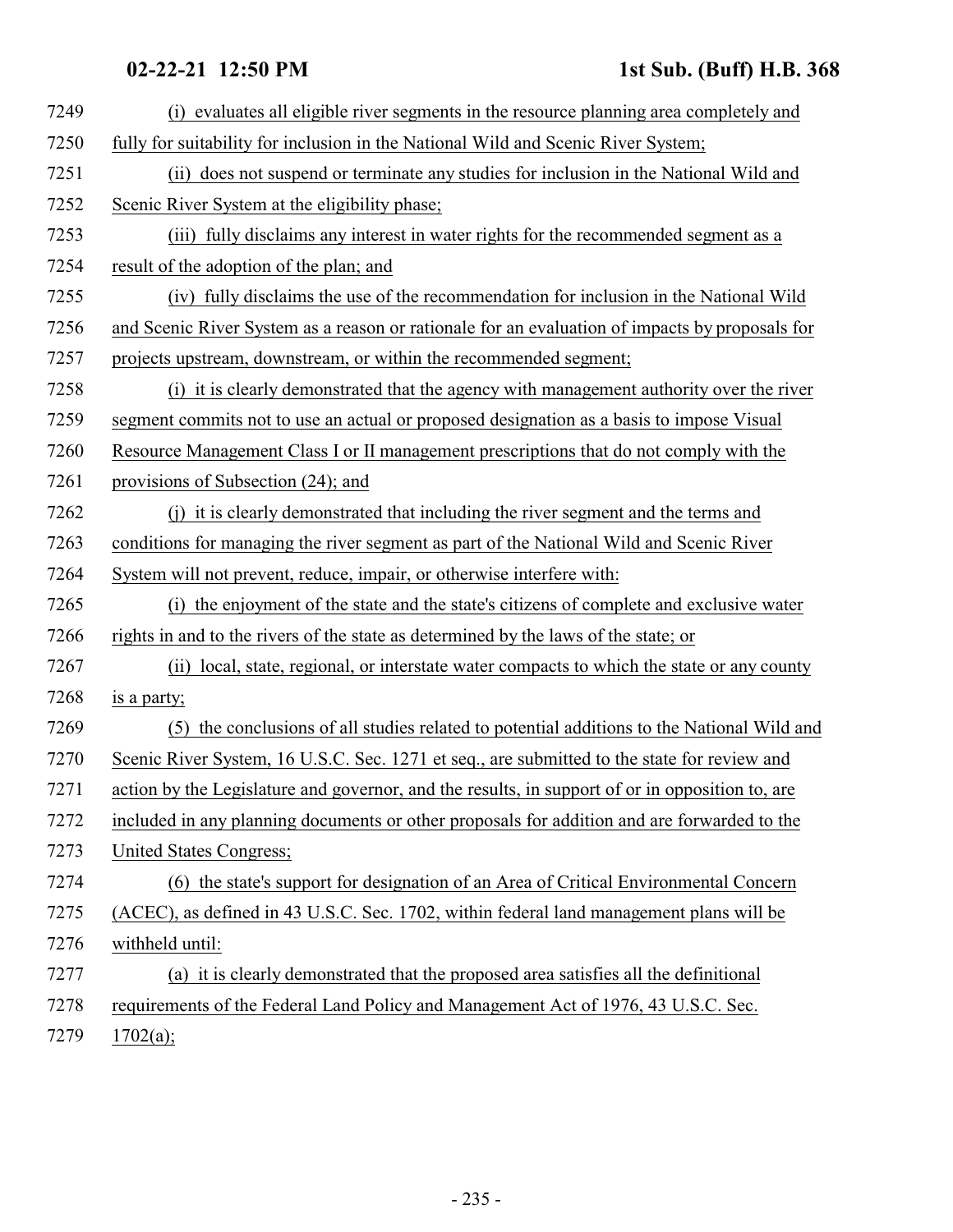| 7280 | (b) it is clearly demonstrated that:                                                             |
|------|--------------------------------------------------------------------------------------------------|
| 7281 | the area proposed for designation as an ACEC is limited in geographic size; and<br>(i)           |
| 7282 | that the proposed management prescriptions are limited in scope to the minimum<br>(ii)           |
| 7283 | necessary to specifically protect and prevent irreparable damage to the relevant and important   |
| 7284 | values identified, or limited in geographic size and management prescriptions to the minimum     |
| 7285 | required to specifically protect human life or safety from natural hazards;                      |
| 7286 | (c) it is clearly demonstrated that the proposed area is limited only to areas that are          |
| 7287 | already developed or used or to areas where no development is required;                          |
| 7288 | (d) it is clearly demonstrated that the proposed area contains relevant and important            |
| 7289 | historic, cultural or scenic values, fish or wildlife resources, or natural processes which are  |
| 7290 | unique or substantially significant on a regional basis, or contain natural hazards which        |
| 7291 | significantly threaten human life or safety;                                                     |
| 7292 | (e) the federal agency has analyzed regional values, resources, processes, or hazards for        |
| 7293 | irreparable damage and potential causes of the damage resulting from potential actions which     |
| 7294 | are consistent with the multiple-use, sustained-yield principles, and the analysis describes the |
| 7295 | rationale for any special management attention required to protect, or prevent irreparable       |
| 7296 | damage to, the values, resources, processes, or hazards;                                         |
| 7297 | (f) it is clearly demonstrated that the proposed designation is consistent with the plans        |
| 7298 | and policies of the state and of the county where the proposed designation is located as those   |
| 7299 | plans and policies are developed according to Subsection (3);                                    |
| 7300 | (g) it is clearly demonstrated that the proposed ACEC designation will not be applied            |
| 7301 | redundantly over existing protections provided by other state and federal laws for federal lands |
| 7302 | or resources on federal lands, and that the federal statutory requirement for special management |
| 7303 | attention for a proposed ACEC will discuss and justify any management requirements needed        |
| 7304 | in addition to those specified by the other state and federal laws;                              |
| 7305 | (h) the difference between special management attention required for an ACEC and                 |
| 7306 | normal multiple-use management has been identified and justified, and any determination of       |
| 7307 | irreparable damage has been analyzed and justified for short-term and long-term horizons;        |
| 7308 | (i) it is clearly demonstrated that the proposed designation:                                    |
| 7309 | is not a substitute for a wilderness suitability recommendation;<br>(i)                          |
| 7310 | (ii) is not a substitute for managing areas inventoried for wilderness characteristics           |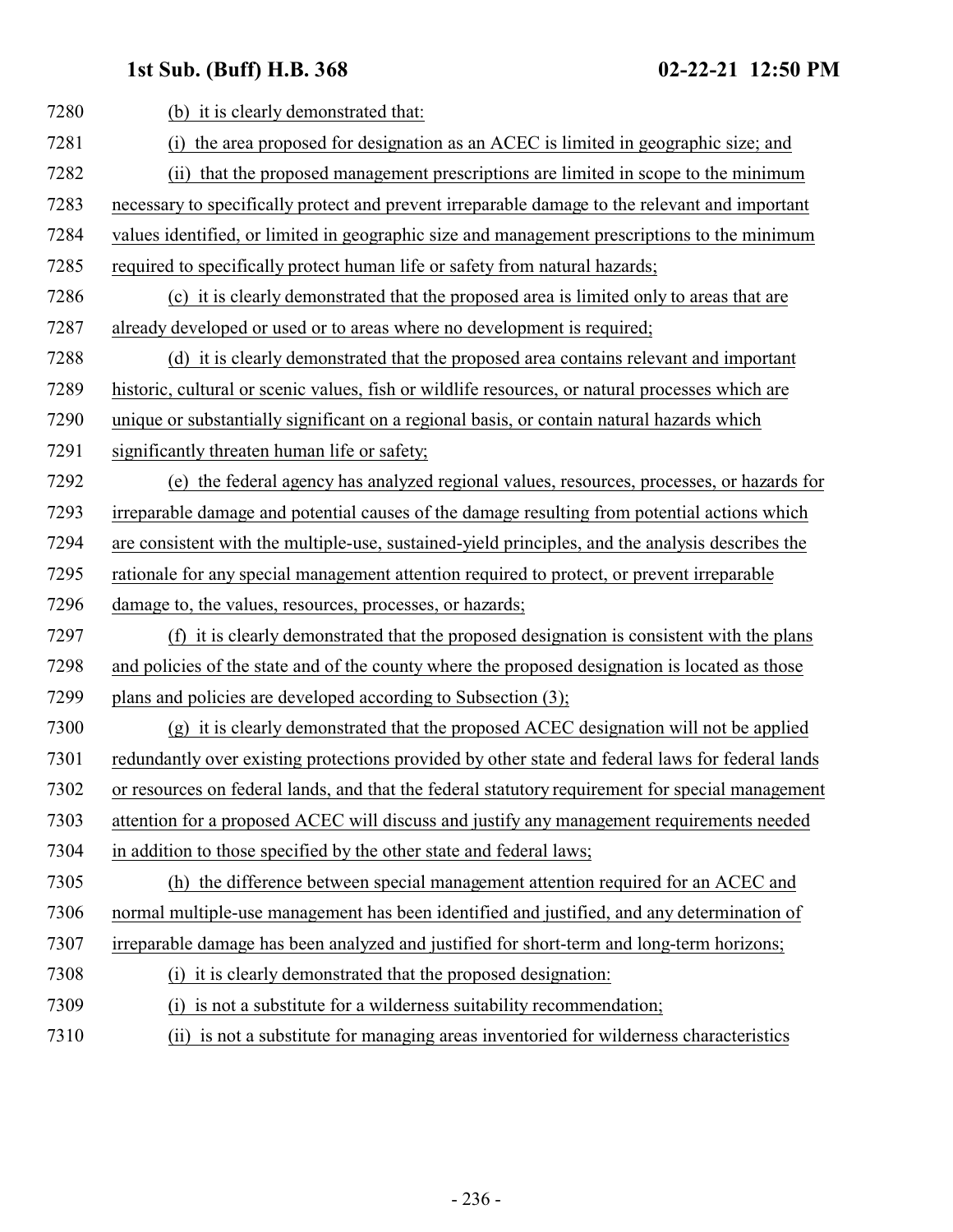| 7311 | after 1993 under the Bureau of Land Management interim management plan for valid                    |
|------|-----------------------------------------------------------------------------------------------------|
| 7312 | wilderness study areas; and                                                                         |
| 7313 | (iii) it is not an excuse or justification to apply de facto wilderness management                  |
| 7314 | standards; and                                                                                      |
| 7315 | the conclusions of all studies are submitted to the state, as a cooperating agency, for<br>(i)      |
| 7316 | review, and the results, in support of or in opposition to, are included in all planning            |
| 7317 | documents;                                                                                          |
| 7318 | sufficient federal lands are made available for government-to-government<br>(7)                     |
| 7319 | exchanges of school and institutional trust lands and federal lands without regard for a            |
| 7320 | resource-to-resource correspondence between the surface or mineral characteristics of the           |
| 7321 | offered trust lands and the offered federal lands;                                                  |
| 7322 | (8) federal agencies should support government-to-government exchanges of land with                 |
| 7323 | the state based on a fair process of valuation which meets the fiduciary obligations of both the    |
| 7324 | state and federal governments toward trust lands management, and which assures that revenue         |
| 7325 | authorized by federal statute to the state from mineral or timber production, present or future, is |
| 7326 | not diminished in any manner during valuation, negotiation, or implementation processes;            |
| 7327 | (9) agricultural and grazing lands should continue to produce the food and fiber needed             |
| 7328 | by the citizens of the state and the nation, and the rural character and open landscape of rural    |
| 7329 | Utah should be preserved through a healthy and active agricultural and grazing industry,            |
| 7330 | consistent with private property rights and state fiduciary duties;                                 |
| 7331 | (10) (a) the resources of the forests and rangelands of the state should be integrated as           |
| 7332 | part of viable, robust, and sustainable state and local economies;                                  |
| 7333 | (b) available forage should be evaluated for the full complement of herbivores the                  |
| 7334 | rangelands can support in a sustainable manner;                                                     |
| 7335 | (c) forests should contain a diversity of timber species; and                                       |
| 7336 | (d) disease or insect infestations in forests should be controlled using logging or other           |
| 7337 | best management practices;                                                                          |
| 7338 | (11) the state opposes any additional evaluation of national forest service lands as                |
| 7339 | roadless or unroaded beyond the forest service's second roadless area review evaluation and         |
| 7340 | opposes efforts by agencies to specially manage those areas in a way that:                          |
| 7341 | (a) closes or declassifies existing roads unless multiple side-by-side roads exist running          |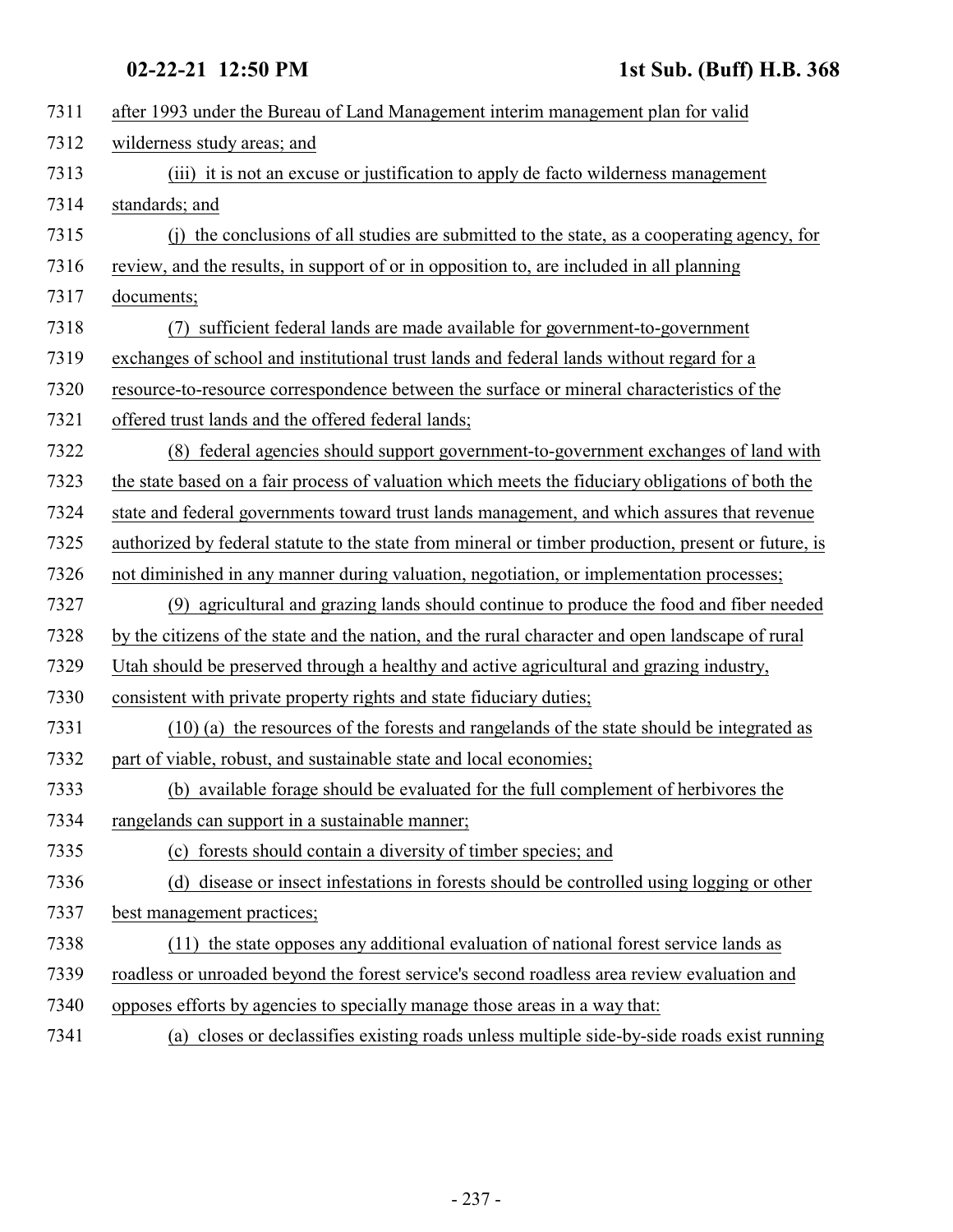| 7342 | to the same destination and state and local governments consent to close or declassify the extra  |
|------|---------------------------------------------------------------------------------------------------|
| 7343 | roads;                                                                                            |
| 7344 | permanently bars travel on existing roads;<br>(b)                                                 |
| 7345 | (c) excludes or diminishes traditional multiple-use activities, including grazing and             |
| 7346 | proper forest harvesting;                                                                         |
| 7347 | (d) interferes with the enjoyment and use of valid, existing rights, including water              |
| 7348 | rights, local transportation plan rights, R.S. 2477 rights, grazing allotment rights, and mineral |
| 7349 | leasing rights; or                                                                                |
| 7350 | (e) prohibits development of additional roads reasonably necessary to pursue                      |
| 7351 | traditional multiple-use activities;                                                              |
| 7352 | (12) the state's support for any forest plan revision or amendment will be withheld until         |
| 7353 | the appropriate plan revision or plan amendment clearly demonstrates that:                        |
| 7354 | (a) established roads are not referred to as unclassified roads or a similar classification;      |
| 7355 | (b) lands in the vicinity of established roads are managed under the multiple-use,                |
| 7356 | sustained-yield management standard; and                                                          |
| 7357 | (c) no roadless or unroaded evaluations or inventories are recognized or upheld beyond            |
| 7358 | those that were recognized or upheld in the forest service's second roadless area review          |
| 7359 | evaluation;                                                                                       |
| 7360 | (13) the state's support for any recommendations made under the statutory requirement             |
| 7361 | to examine the wilderness option during the revision of land and resource management plans        |
| 7362 | by the United States Forest Service will be withheld until it is clearly demonstrated that:       |
| 7363 | (a) the duly adopted transportation plans of the state and each county within the                 |
| 7364 | planning area are fully and completely incorporated into the baseline inventory of information    |
| 7365 | from which plan provisions are derived;                                                           |
| 7366 | (b) valid state or local roads and rights-of-way are recognized and not impaired in any           |
| 7367 | way by the recommendations;                                                                       |
| 7368 | (c) the development of mineral resources by underground mining is not affected by the             |
| 7369 | recommendations;                                                                                  |
| 7370 | (d) the need for additional administrative or public roads necessary for the full use of          |
| 7371 | the various multiple uses, including recreation, mineral exploration and development, forest      |
| 7372 | health activities, and grazing operations, is not unduly affected by the recommendations;         |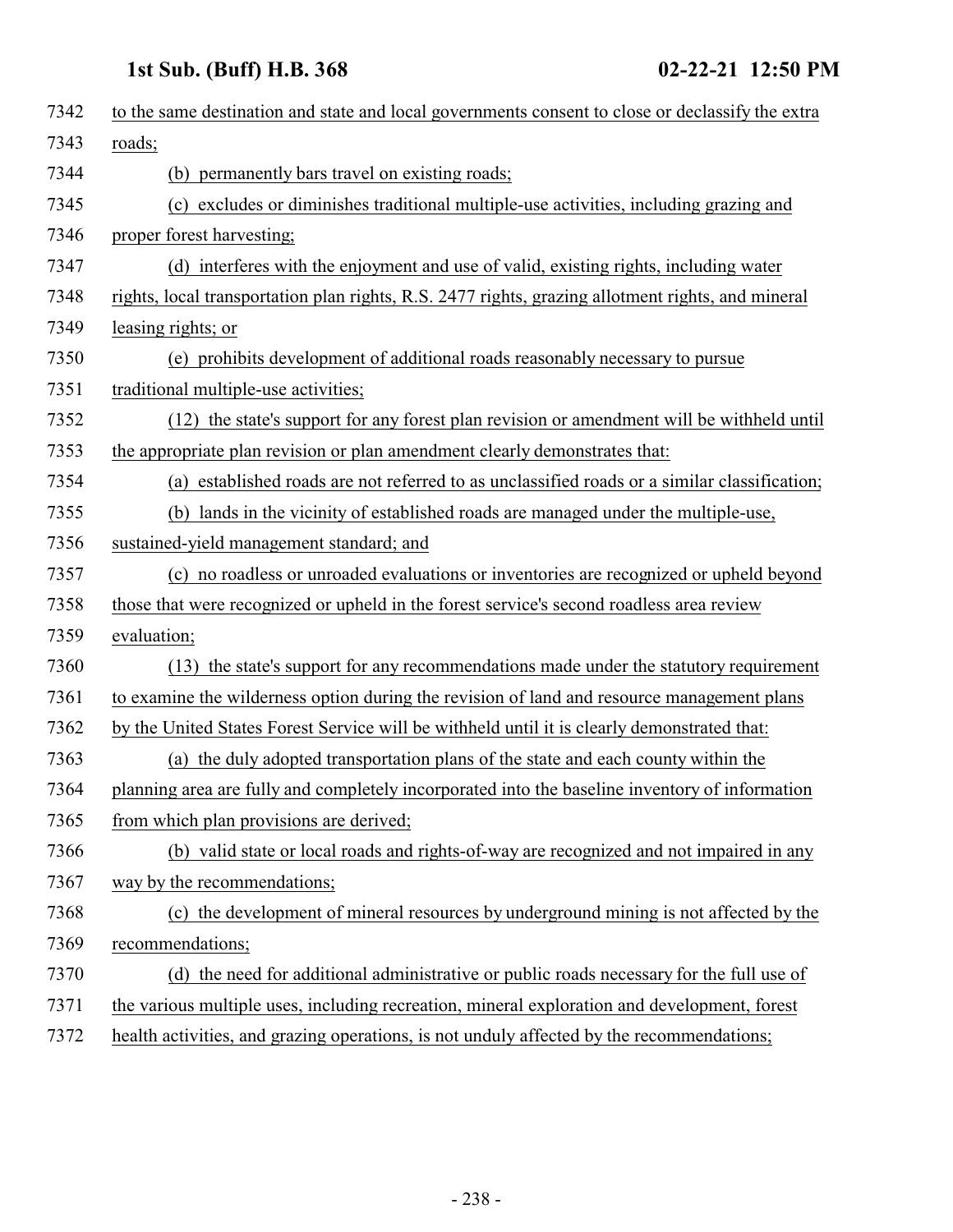| 7373 | (e) analysis and full disclosure are made concerning the balance of multiple-use                 |
|------|--------------------------------------------------------------------------------------------------|
| 7374 | management in the proposed areas, and that the analysis compares the full benefit of             |
| 7375 | multiple-use management to the recreational, forest health, and economic needs of the state and  |
| 7376 | the counties to the benefits of the requirements of wilderness management; and                   |
| 7377 | the conclusions of all studies related to the requirement to examine the wilderness<br>(f)       |
| 7378 | option are submitted to the state for review and action by the Legislature and governor, and the |
| 7379 | results, in support of or in opposition to, are included in any planning documents or other      |
| 7380 | proposals that are forwarded to the United States Congress;                                      |
| 7381 | (14) the invasion of noxious weeds and undesirable invasive plant species into the state         |
| 7382 | should be reversed, their presence eliminated, and their return prevented;                       |
| 7383 | (15) management and resource-use decisions by federal land management and                        |
| 7384 | regulatory agencies concerning the vegetative resources within the state should reflect serious  |
| 7385 | consideration of the proper optimization of the yield of water within the watersheds of the      |
| 7386 | state;                                                                                           |
| 7387 | $(16)$ it is the policy of the state that:                                                       |
| 7388 | (a) mineral and energy production and environmental protection are not mutually                  |
| 7389 | exclusive;                                                                                       |
| 7390 | (b) it is technically feasible to permit appropriate access to mineral and energy                |
| 7391 | resources while preserving nonmineral and nonenergy resources;                                   |
| 7392 | (c) resource management planning should seriously consider all available mineral and             |
| 7393 | energy resources;                                                                                |
| 7394 | (d) the development of the solid, fluid, and gaseous mineral resources of the state and          |
| 7395 | the renewable resources of the state should be encouraged;                                       |
| 7396 | (e) the waste of fluid and gaseous minerals within developed areas should be                     |
| 7397 | prohibited; and                                                                                  |
| 7398 | (f) requirements to mitigate or reclaim mineral development projects should be based             |
| 7399 | on credible evidence of significant impacts to natural or cultural resources;                    |
| 7400 | (17) the state's support for mineral development provisions within federal land                  |
| 7401 | management plans will be withheld until the appropriate land management plan environmental       |
| 7402 | impact statement clearly demonstrates:                                                           |
| 7403 | (a) that the authorized planning agency has:                                                     |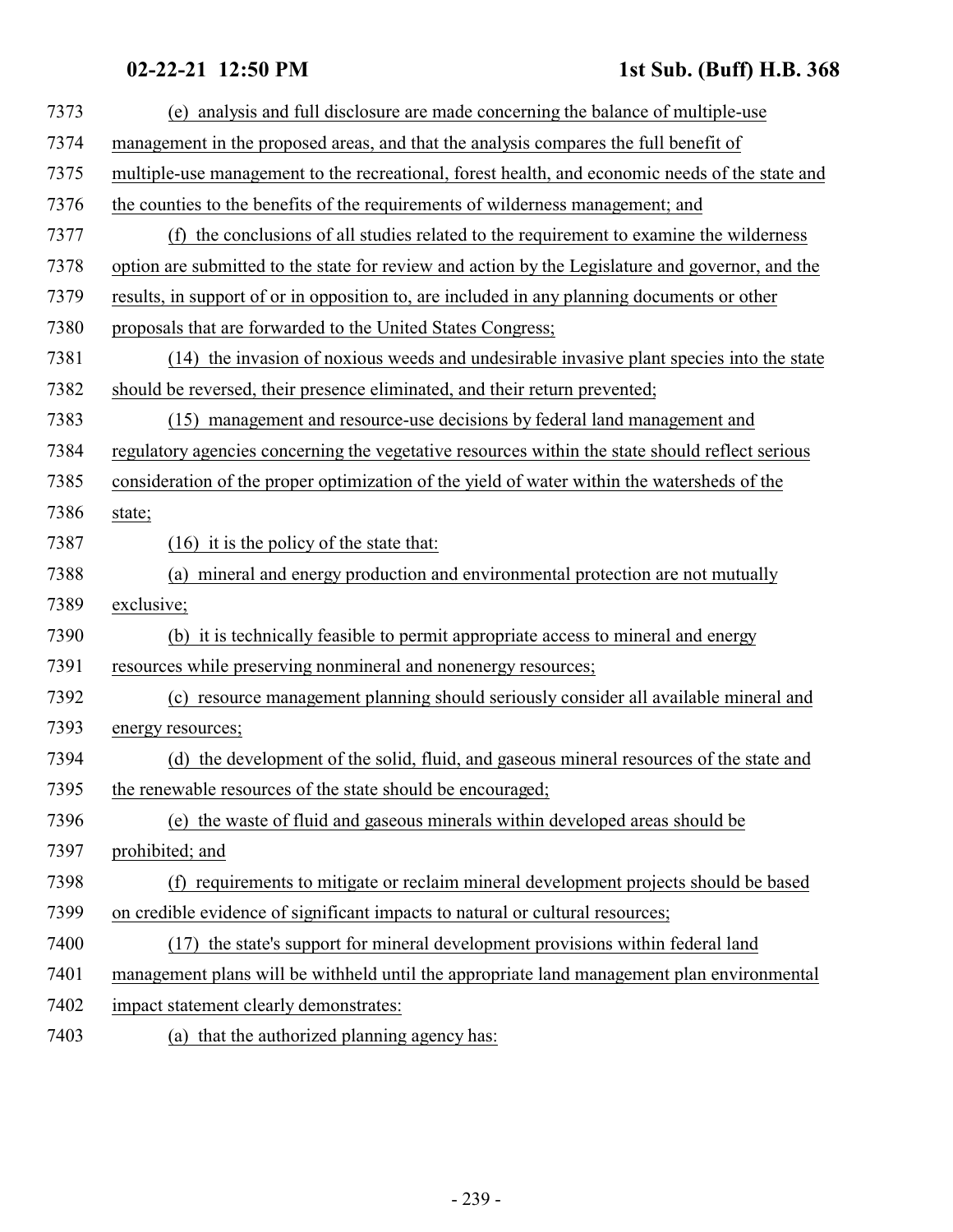| 7404 | (i) considered and evaluated the mineral and energy potential in all areas of the            |
|------|----------------------------------------------------------------------------------------------|
| 7405 | planning area as if the areas were open to mineral development under standard lease          |
| 7406 | agreements; and                                                                              |
| 7407 | (ii) evaluated any management plan prescription for the plan's impact on the area's          |
| 7408 | baseline mineral and energy potential;                                                       |
| 7409 | (b) that the development provisions do not unduly restrict access to public lands for        |
| 7410 | energy exploration and development;                                                          |
| 7411 | (c) that the authorized planning agency has supported any closure of additional areas to     |
| 7412 | mineral leasing and development or any increase of acres subject to no surface occupancy     |
| 7413 | restrictions by adhering to:                                                                 |
| 7414 | (i) the relevant provisions of the Federal Land Policy and Management Act of 1976, 43        |
| 7415 | U.S.C. Sec. 1701 et seq.;                                                                    |
| 7416 | (ii) other controlling mineral development laws; and                                         |
| 7417 | (iii) the controlling withdrawal and reporting procedures set forth in the Federal Land      |
| 7418 | Policy and Management Act of 1976, 43 U.S.C. Sec. 1701 et seq.;                              |
| 7419 | (d) that the authorized planning agency evaluated whether to repeal any moratorium           |
| 7420 | that may exist on the issuance of additional mining patents and oil and gas leases;          |
| 7421 | (e) that the authorized planning agency analyzed all proposed mineral lease stipulations     |
| 7422 | and considered adopting the least restrictive necessary to protect against damage to other   |
| 7423 | significant resource values;                                                                 |
| 7424 | that the authorized planning agency evaluated mineral lease restrictions to<br>(f)           |
| 7425 | determine whether to waive, modify, or make exceptions to the restrictions on the basis that |
| 7426 | they are no longer necessary or effective;                                                   |
| 7427 | (g) that the authorized federal agency analyzed all areas proposed for no surface            |
| 7428 | occupancy restrictions, and that the analysis evaluated:                                     |
| 7429 | (i) whether directional drilling is economically feasible and ecologically necessary for     |
| 7430 | each proposed no surface occupancy area;                                                     |
| 7431 | (ii) whether the directional drilling feasibility analysis, or analysis of other             |
| 7432 | management prescriptions, demonstrates that the proposed no surface occupancy prescription,  |
| 7433 | in effect, sterilizes the mineral and energy resources beneath the area; and                 |
| 7434 | (iii) whether, if the minerals are effectively sterilized, the area must be reported as      |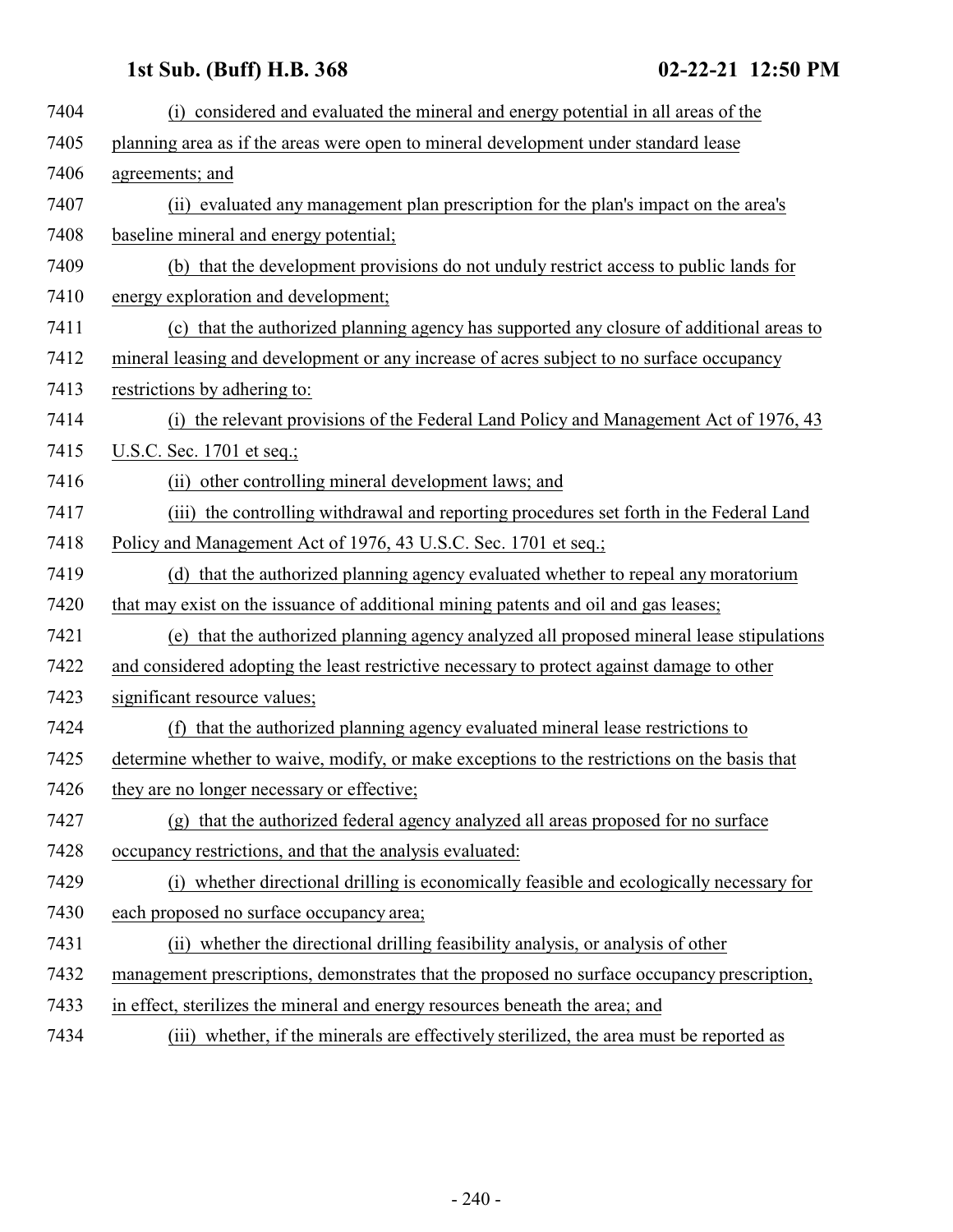| 7435 | withdrawn under the provisions of the Federal Land Policy and Management Act; and                |
|------|--------------------------------------------------------------------------------------------------|
| 7436 | (h) that the authorized planning agency has evaluated all directional drilling                   |
| 7437 | requirements in no surface occupancy areas to determine whether directional drilling is feasible |
| 7438 | from an economic, ecological, and engineering standpoint;                                        |
| 7439 | (18) motorized, human-powered, and animal-powered outdoor recreation should be                   |
| 7440 | integrated into a fair and balanced allocation of resources within the historical and cultural   |
| 7441 | framework of multiple uses in rural areas of the state, and outdoor recreation should be         |
| 7442 | supported as part of a balanced plan of state and local economic support and growth;             |
| 7443 | (19) off-highway vehicles should be used responsibly, the management of off-highway              |
| 7444 | vehicles should be uniform across all jurisdictions, and laws related to the use of off-highway  |
| 7445 | vehicles should be uniformly applied across all jurisdictions;                                   |
| 7446 | $(20)$ (a) rights-of-way granted and vested under the provisions of R.S. 2477 should be          |
| 7447 | preserved and acknowledged; and                                                                  |
| 7448 | (b) land use management plans, programs, and initiatives should be consistent with               |
| 7449 | both state and county transportation plans developed according to Subsection (3) in order to     |
| 7450 | provide a network of roads throughout the planning area that provides for:                       |
| 7451 | (i) movement of people, goods, and services across public lands;                                 |
| 7452 | (ii) reasonable access to a broad range of resources and opportunities throughout the            |
| 7453 | planning area, including access to livestock, water, and minerals;                               |
| 7454 | (iii) economic and business needs;                                                               |
| 7455 | (iv) public safety;                                                                              |
| 7456 | (v) search and rescue;                                                                           |
| 7457 | (vi) access for people with disabilities and the elderly;                                        |
| 7458 | (vii) access to state lands; and                                                                 |
| 7459 | (viii) recreational opportunities;                                                               |
| 7460 | (21) transportation and access provisions for all other existing routes, roads, and trails       |
| 7461 | across federal, state, and school trust lands within the state should be determined and          |
| 7462 | identified, and agreements should be executed and implemented, as necessary to fully authorize   |
| 7463 | and determine responsibility for maintenance of all routes, roads, and trails;                   |
| 7464 | (22) the reasonable development of new routes and trails for motorized,                          |
|      |                                                                                                  |

human-powered, and animal-powered recreation should be implemented;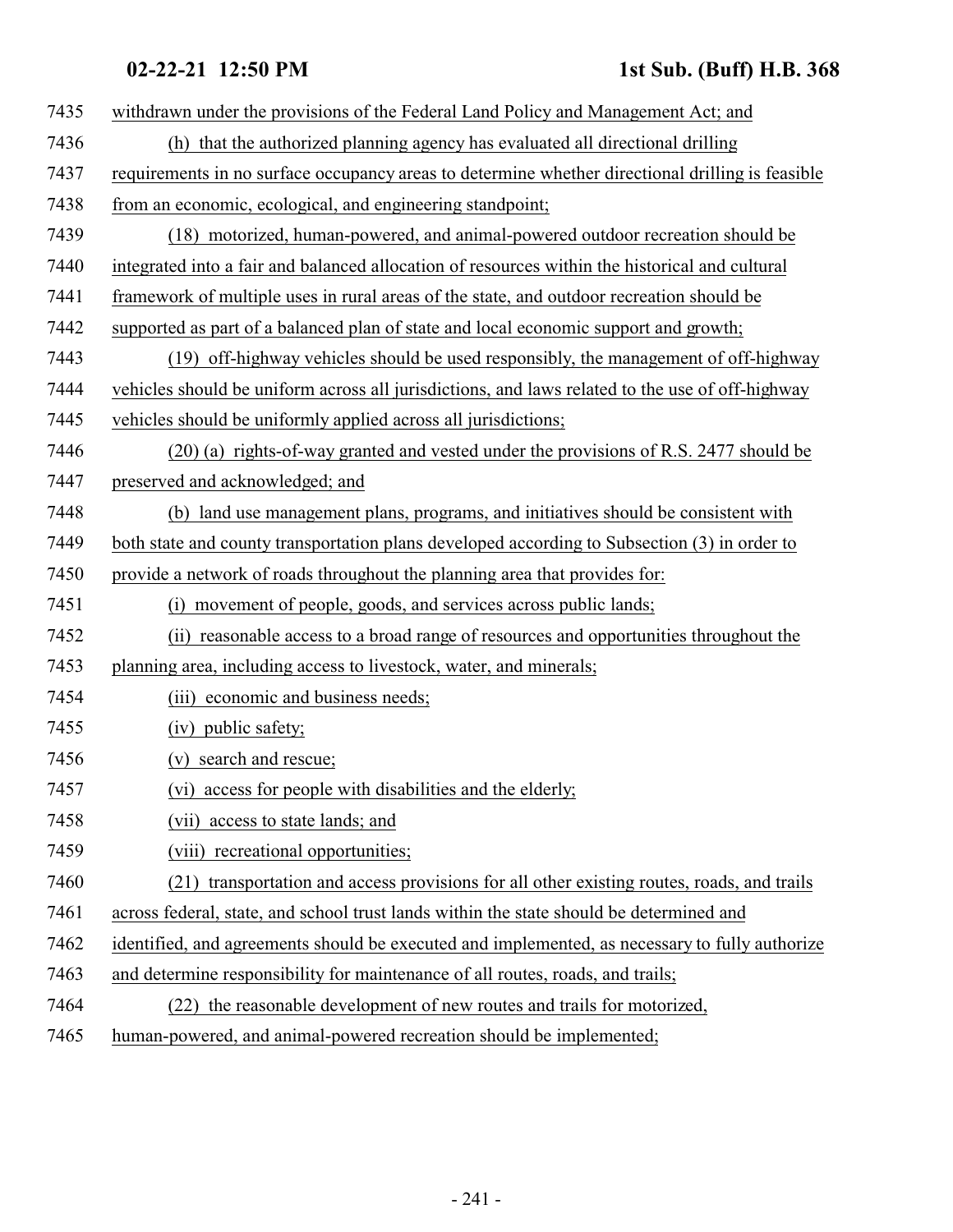<span id="page-241-0"></span>

| 7466 | (23) (a) forests, rangelands, and watersheds, in a healthy condition, are necessary and             |
|------|-----------------------------------------------------------------------------------------------------|
| 7467 | beneficial for wildlife, livestock grazing, and other multiple uses;                                |
| 7468 | (b) management programs and initiatives that are implemented to increase forage for                 |
| 7469 | the benefit of the agricultural industry, livestock operations, and wildlife species should utilize |
| 7470 | all proven techniques and tools;                                                                    |
| 7471 | (c) the continued viability of livestock operations and the livestock industry should be            |
| 7472 | supported on the federal lands within the state by management of the lands and forage               |
| 7473 | resources, by the proper optimization of animal unit months for livestock, in accordance with       |
| 7474 | the multiple-use provisions of the Federal Land Policy and Management Act of 1976, 43               |
| 7475 | U.S.C. Sec. 1701 et seq., the provisions of the Taylor Grazing Act of 1934, 43 U.S.C. Sec. 315      |
| 7476 | et seq., and the provisions of the Public Rangelands Improvement Act of 1978, 43 U.S.C. Sec.        |
| 7477 | 1901 et seq.;                                                                                       |
| 7478 | (d) provisions for predator control initiatives or programs under the direction of state            |
| 7479 | and local authorities should be implemented; and                                                    |
| 7480 | (e) resource use and management decisions by federal land management and regulatory                 |
| 7481 | agencies should support state-sponsored initiatives or programs designed to stabilize wildlife      |
| 7482 | populations that may be experiencing a scientifically demonstrated decline in those                 |
| 7483 | populations; and                                                                                    |
| 7484 | (24) management and resource use decisions by federal land management and                           |
| 7485 | regulatory agencies concerning the scenic resources of the state must balance the protection of     |
| 7486 | scenery with the full management requirements of the other authorized uses of the land under        |
| 7487 | multiple-use management, and should carefully consider using Visual Resource Management             |
| 7488 | Class I protection only for areas of inventoried Class A scenery or equivalent.                     |
| 7489 | Section 93. Section 63L-11-304, which is renumbered from Section 63J-4-606 is                       |
| 7490 | renumbered and amended to read:                                                                     |
| 7491 | 63L-11-304. Public lands transfer study and economic<br>$[63J - 4 - 606]$ .                         |
| 7492 | analysis -- Report.                                                                                 |
| 7493 | (1) As used in this section:                                                                        |
| 7494 | (a) "Public lands" means the same as that term is defined in Section $63L-6-102$ .                  |
| 7495 | (b) "Transfer of public lands" means the transfer of public lands from federal                      |
| 7496 | ownership to state ownership.                                                                       |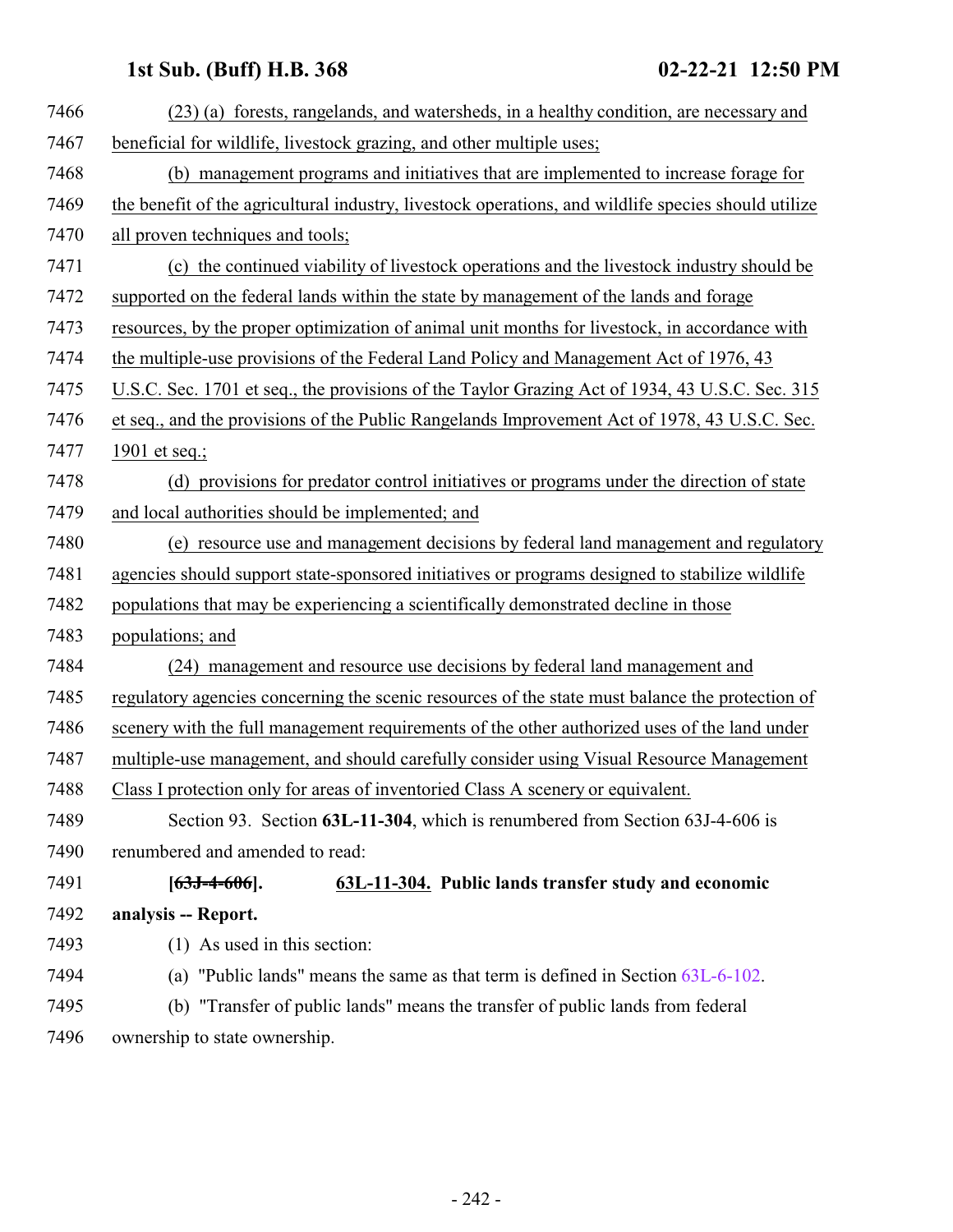| 7497 | (2) The [coordinator and the] office shall, on an ongoing basis, report to the Federalism          |
|------|----------------------------------------------------------------------------------------------------|
| 7498 | Commission regarding the ramifications and economic impacts of the transfer of public lands.       |
| 7499 | (3) The $\lceil$ coordinator and $\rceil$ office shall:                                            |
| 7500 | (a) on an ongoing basis, discuss issues related to the transfer of public lands with:              |
| 7501 | (i) the School and Institutional Trust Lands Administration;                                       |
| 7502 | (ii) local governments;                                                                            |
| 7503 | (iii) water managers;                                                                              |
| 7504 | (iv) environmental advocates;                                                                      |
| 7505 | (v) outdoor recreation advocates;                                                                  |
| 7506 | (vi) nonconventional and renewable energy producers;                                               |
| 7507 | (vii) tourism representatives;                                                                     |
| 7508 | (viii) wilderness advocates;                                                                       |
| 7509 | (ix) ranchers and agriculture advocates;                                                           |
| 7510 | $(x)$ oil, gas, and mining producers;                                                              |
| 7511 | (xi) fishing, hunting, and other wildlife interests;                                               |
| 7512 | (xii) timber producers;                                                                            |
| 7513 | (xiii) other interested parties; and                                                               |
| 7514 | (xiv) the Federalism Commission; and                                                               |
| 7515 | (b) develop ways to obtain input from [ <i>Utah</i> ] citizens of the state regarding the transfer |
| 7516 | of public lands and the future care and use of public lands.                                       |
| 7517 | Section 94. Section 63L-11-305, which is renumbered from Section 63J-4-608 is                      |
| 7518 | renumbered and amended to read:                                                                    |
| 7519 | 63L-11-305. Facilitating the acquisition of federal land --<br>$[63J - 4 - 608]$ .                 |
| 7520 | <b>Advisory committee.</b>                                                                         |
| 7521 | (1) As used in this section:                                                                       |
| 7522 | (a) "Advisory committee" means the committee established under Subsection (3).                     |
| 7523 | (b) "Federal land" means land that the secretary is authorized to dispose of under the             |
| 7524 | federal land disposal law.                                                                         |
| 7525 | (c) "Federal land disposal law" means the Recreation and Public Purposes Act, 43                   |
| 7526 | U.S.C. Sec. 869 et seq.                                                                            |
| 7527 | (d) "Government entity" means any state or local government entity allowed to submit               |
|      |                                                                                                    |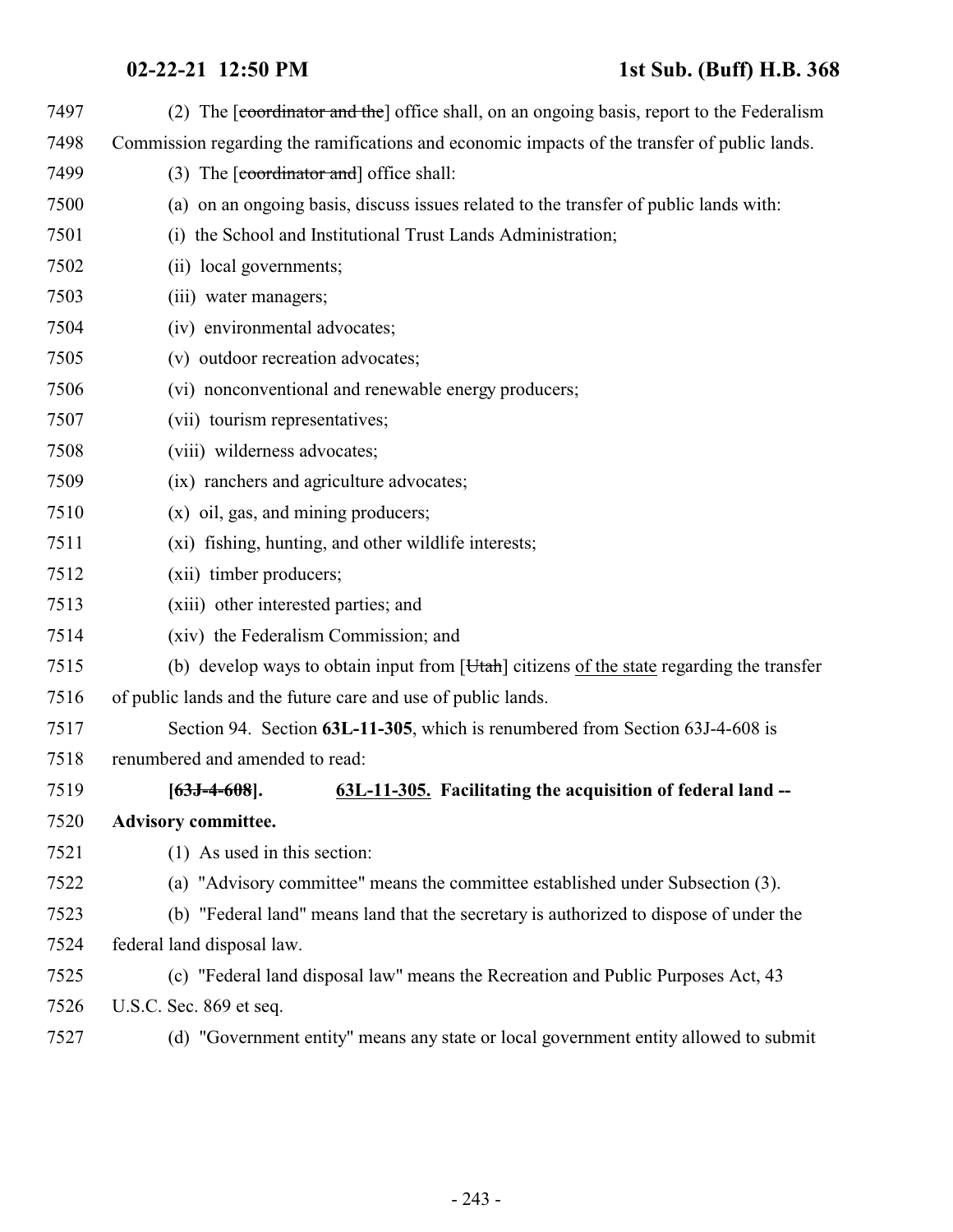| 7528 | a land application under the federal land disposal law.                                            |
|------|----------------------------------------------------------------------------------------------------|
| 7529 | (e) "Land application" means an application under the federal land disposal law                    |
| 7530 | requesting the secretary to sell or lease federal land.                                            |
| 7531 | (f) "Land application process" means all actions involved in the process of submitting             |
| 7532 | and obtaining a final decision on a land application.                                              |
| 7533 | (g) "Secretary" means the Secretary of the Interior of the United States.                          |
| 7534 | (2) The $\lceil$ coordinator and the $\lceil$ office shall:                                        |
| 7535 | (a) develop expertise:                                                                             |
| 7536 | (i) in the land application process; and                                                           |
| 7537 | (ii) concerning the factors that tend to increase the chances that a land application will         |
| 7538 | result in the secretary selling or leasing federal land as requested in the land application;      |
| 7539 | (b) work to educate government entities concerning:                                                |
| 7540 | (i) the availability of federal land pursuant to the federal land disposal law; and                |
| 7541 | (ii) the land application process;                                                                 |
| 7542 | (c) advise and consult with a government entity that requests assistance from $[$ the              |
| 7543 | coordinator or] the office to formulate and submit a land application and to pursue a decision     |
| 7544 | on the land application;                                                                           |
| 7545 | (d) advise and consult with a government entity that requests assistance from [the                 |
| 7546 | coordinator or] the office to identify and quantify the amount of any funds needed to provide      |
| 7547 | the public use described in a land application;                                                    |
| 7548 | (e) with the advice and recommendations of the advisory committee:                                 |
| 7549 | (i) adopt a list of factors to be considered in determining the degree to which a land             |
| 7550 | application or potential land application is in the public interest; and                           |
| 7551 | (ii) recommend a prioritization of all land applications or potential land applications in         |
| 7552 | the state according to the extent to which the land applications are in the public interest, based |
| 7553 | on the factors adopted under Subsection $(2)[(f)](e)(i);$                                          |
| 7554 | (f) prepare and submit a written report of land applications:                                      |
| 7555 | (i) to the Natural Resources, Agriculture, and Environment Interim Committee and the               |
| 7556 | Federalism Commission;                                                                             |
| 7557 | (ii) (A) annually no later than August 31; and                                                     |
| 7558 | (B) at other times, if and as requested by the committee or commission; and                        |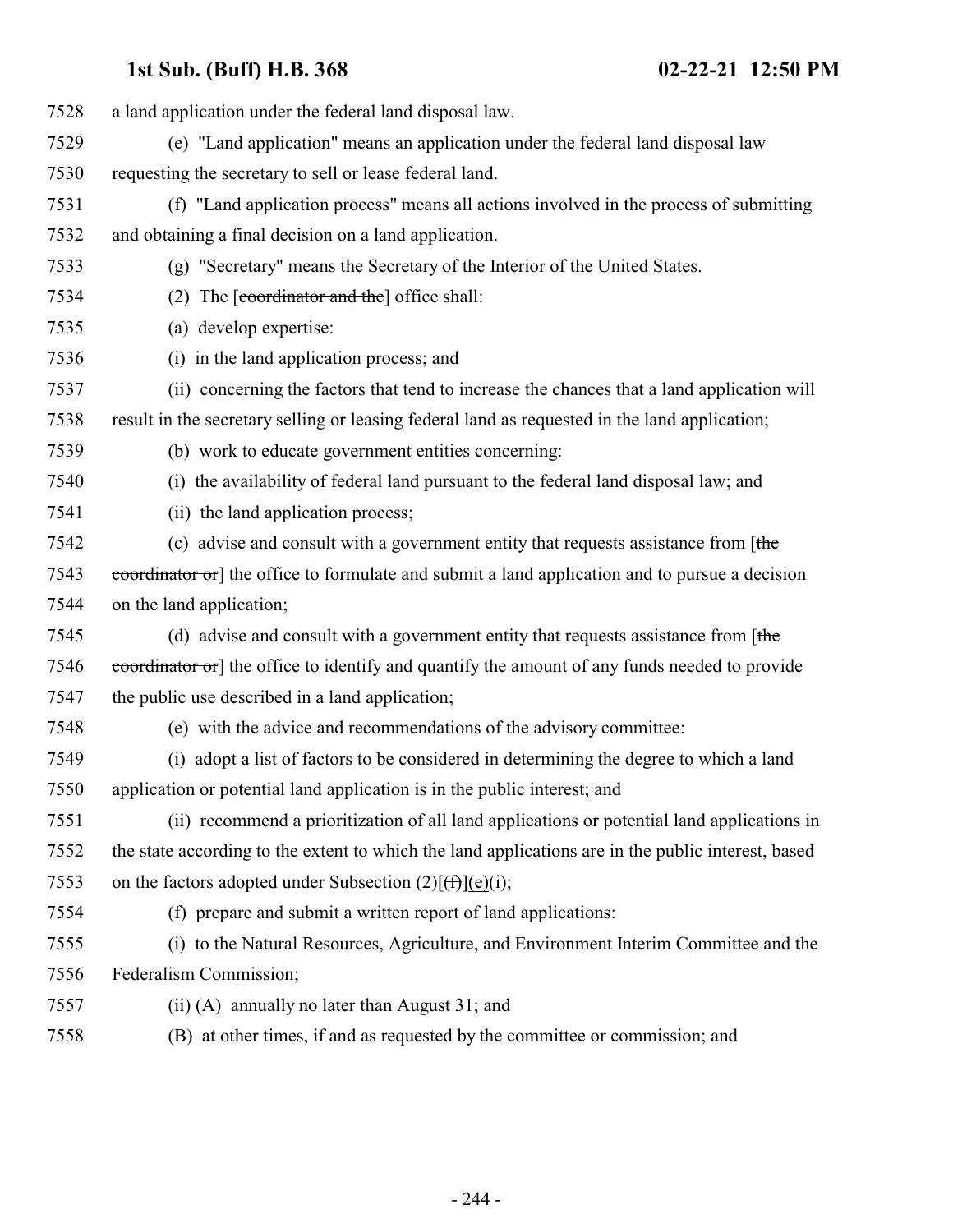| 7559 | (iii) (A) on the activities of $[the$ coordinator and the office under this section;             |
|------|--------------------------------------------------------------------------------------------------|
| 7560 | (B) on the land applications and potential land applications in the state; and                   |
| 7561 | (C) on the decisions of the secretary on land applications submitted by government               |
| 7562 | entities in the state and the quantity of land acquired under the land applications;             |
| 7563 | (g) present a summary of information contained in the report described in Subsection             |
| 7564 | $[\left(3\right)]\left(2\right)(f)$ :                                                            |
| 7565 | (i) at a meeting of the Natural Resources, Agriculture, and Environment Interim                  |
| 7566 | Committee and at a meeting of the Federalism Commission;                                         |
| 7567 | (ii) annually no later than August 31; and                                                       |
| 7568 | (iii) at other times, if and as requested by the committee or commission; and                    |
| 7569 | (h) report to the Executive Appropriations Committee of the Legislature, as frequently           |
| 7570 | as the [coordinator] executive director considers appropriate or as requested by the committee,  |
| 7571 | on the need for legislative appropriations to provide funds for the public purposes described in |
| 7572 | land applications.                                                                               |
| 7573 | (3) (a) There is created $\lceil a \rceil$ an advisory committee comprised of:                   |
| 7574 | (i) an individual designated by the chairs of the Federalism Commission;                         |
| 7575 | (ii) an individual designated by the director of the Division of Facilities Construction         |
| 7576 | and Management;                                                                                  |
| 7577 | (iii) a representative of the Antiquities Section, created in Section 9-8-304, designated        |
| 7578 | by the director of the Division of State History;                                                |
| 7579 | (iv) a representative of municipalities designated by the Utah League of Cities and              |
| 7580 | Towns;                                                                                           |
| 7581 | (v) a representative of counties designated by the Utah Association of Counties;                 |
| 7582 | (vi) an individual designated by the Governor's Office of Economic Development; and              |
| 7583 | (vii) an individual designated by the director of the Division of Parks and Recreation,          |
| 7584 | created in Section 79-4-201.                                                                     |
| 7585 | (b) The seven members of the advisory committee under Subsection $(3)(a)$ may, by                |
| 7586 | majority vote, appoint up to four additional volunteer members of the advisory committee.        |
| 7587 | (c) The advisory committee shall advise and provide recommendations to $[$ the                   |
| 7588 | coordinator and the office on:                                                                   |
| 7589 | (i) factors the [coordinator and] office should consider in determining the degree to            |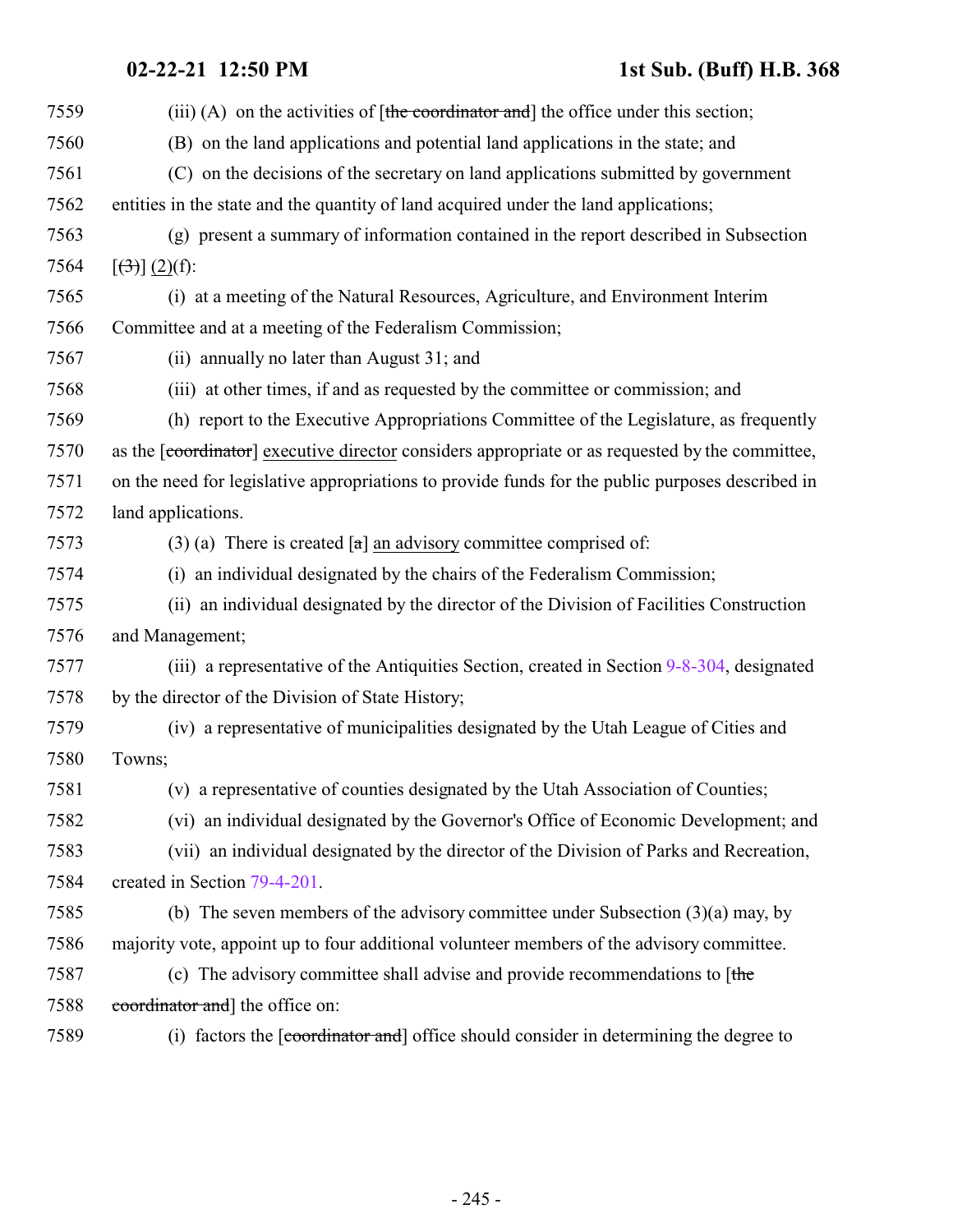<span id="page-245-0"></span>

| 7590 | which a land application or potential land application is in the public interest; and           |
|------|-------------------------------------------------------------------------------------------------|
| 7591 | (ii) the prioritization of land applications or potential land applications in the state        |
| 7592 | according to the extent to which the land applications are in the public interest, based on the |
| 7593 | factors adopted under Subsection $(2)[(f)](e)(i)$ .                                             |
| 7594 | (d) A member of the advisory committee may not receive compensation, benefits, or               |
| 7595 | expense reimbursement for the member's service on the advisory committee.                       |
| 7596 | (e) The advisory committee may:                                                                 |
| 7597 | (i) select a chair from among the advisory committee members; and                               |
| 7598 | (ii) meet as often as necessary to perform the advisory committee's duties under this           |
| 7599 | section.                                                                                        |
| 7600 | (f) The [coordinator] executive director shall facilitate the convening of the first            |
| 7601 | meeting of the advisory committee.                                                              |
| 7602 | Section 95. Section 63L-11-401, which is renumbered from Section 63J-4-501 is                   |
| 7603 | renumbered and amended to read:                                                                 |
| 7604 | Part 4. Resource Development Coordinating Committee                                             |
| 7605 | 63L-11-401. Creation of coordinating committee.<br>$[63J-4-501]$ .                              |
| 7606 | There is created the Resource Development Coordinating Committee within the                     |
| 7607 | [Governor's Office of Management and Budget] office to:                                         |
| 7608 | (1) assist the [state planning coordinator] office in fulfilling the responsibilities of        |
| 7609 | reviewing and coordinating technical and policy actions that may affect the physical resources  |
| 7610 | of the state; and                                                                               |
| 7611 | (2) facilitate the exchange of information on those actions among state agencies and            |
| 7612 | other levels of government.                                                                     |
| 7613 | Section 96. Section 63L-11-402, which is renumbered from Section 63J-4-502 is                   |
| 7614 | renumbered and amended to read:                                                                 |
| 7615 | 63L-11-402. Membership -- Terms -- Chair -- Expenses.<br>$[63J-4-502]$ .                        |
| 7616 | (1) The Resource Development Coordinating Committee [shall consist] consists of the             |
| 7617 | following 24 members:                                                                           |
| 7618 | (a) the state science advisor;                                                                  |
| 7619 | (b) a representative from the Department of Agriculture and Food appointed by the               |
| 7620 | executive director of the Department of Agriculture and Food;                                   |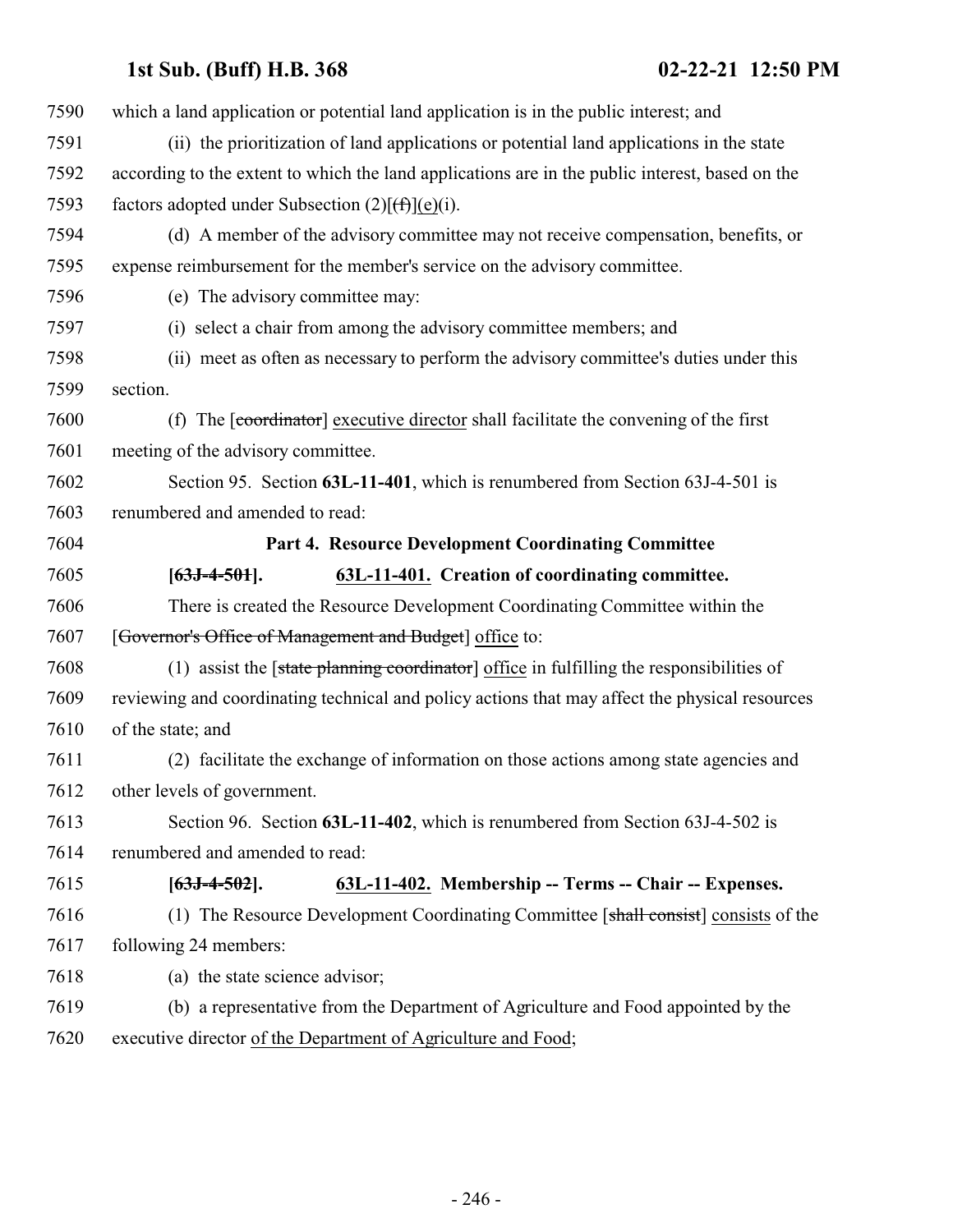| 7621 | (c) a representative from the Department of Heritage and Arts appointed by the           |
|------|------------------------------------------------------------------------------------------|
| 7622 | executive director of the Department of Heritage and Arts;                               |
| 7623 | (d) a representative from the Department of Environmental Quality appointed by the       |
| 7624 | executive director of the Department of Environmental Quality;                           |
| 7625 | (e) a representative from the Department of Natural Resources appointed by the           |
| 7626 | executive director of the Department of Natural Resources;                               |
| 7627 | (f) a representative from the Department of Transportation appointed by the executive    |
| 7628 | director of the Department of Transportation;                                            |
| 7629 | (g) a representative from the Governor's Office of Economic Development appointed        |
| 7630 | by the director of the Governor's Office of Economic Development;                        |
| 7631 | (h) a representative from the Housing and Community Development Division                 |
| 7632 | appointed by the director of the Housing and Community Development Division;             |
| 7633 | (i) a representative from the Division of State History appointed by the director of the |
| 7634 | Division of State History;                                                               |
| 7635 | (j) a representative from the Division of Air Quality appointed by the director of the   |
| 7636 | Division of Air Quality;                                                                 |
| 7637 | (k) a representative from the Division of Drinking Water appointed by the director of    |
| 7638 | the Division of Drinking Water;                                                          |
| 7639 | (1) a representative from the Division of Environmental Response and Remediation         |
| 7640 | appointed by the director of the Division of Environmental Response and Remediation;     |
| 7641 | (m) a representative from the Division of Waste Management and Radiation Control         |
| 7642 | appointed by the director of the Division of Waste Management and Radiation Control;     |
| 7643 | (n) a representative from the Division of Water Quality appointed by the director of the |
| 7644 | Division of Water Quality;                                                               |
| 7645 | (o) a representative from the Division of Oil, Gas, and Mining appointed by the          |
| 7646 | director of the Division of Oil, Gas, and Mining;                                        |
| 7647 | (p) a representative from the Division of Parks and Recreation appointed by the          |
| 7648 | director of the Division of Parks and Recreation;                                        |
| 7649 | (q) a representative from the Division of Forestry, Fire, and State Lands appointed by   |
| 7650 | the director of the Division of Forestry, Fire, and State Lands;                         |
|      |                                                                                          |

7651 (r) a representative from the Utah Geological Survey appointed by the director of the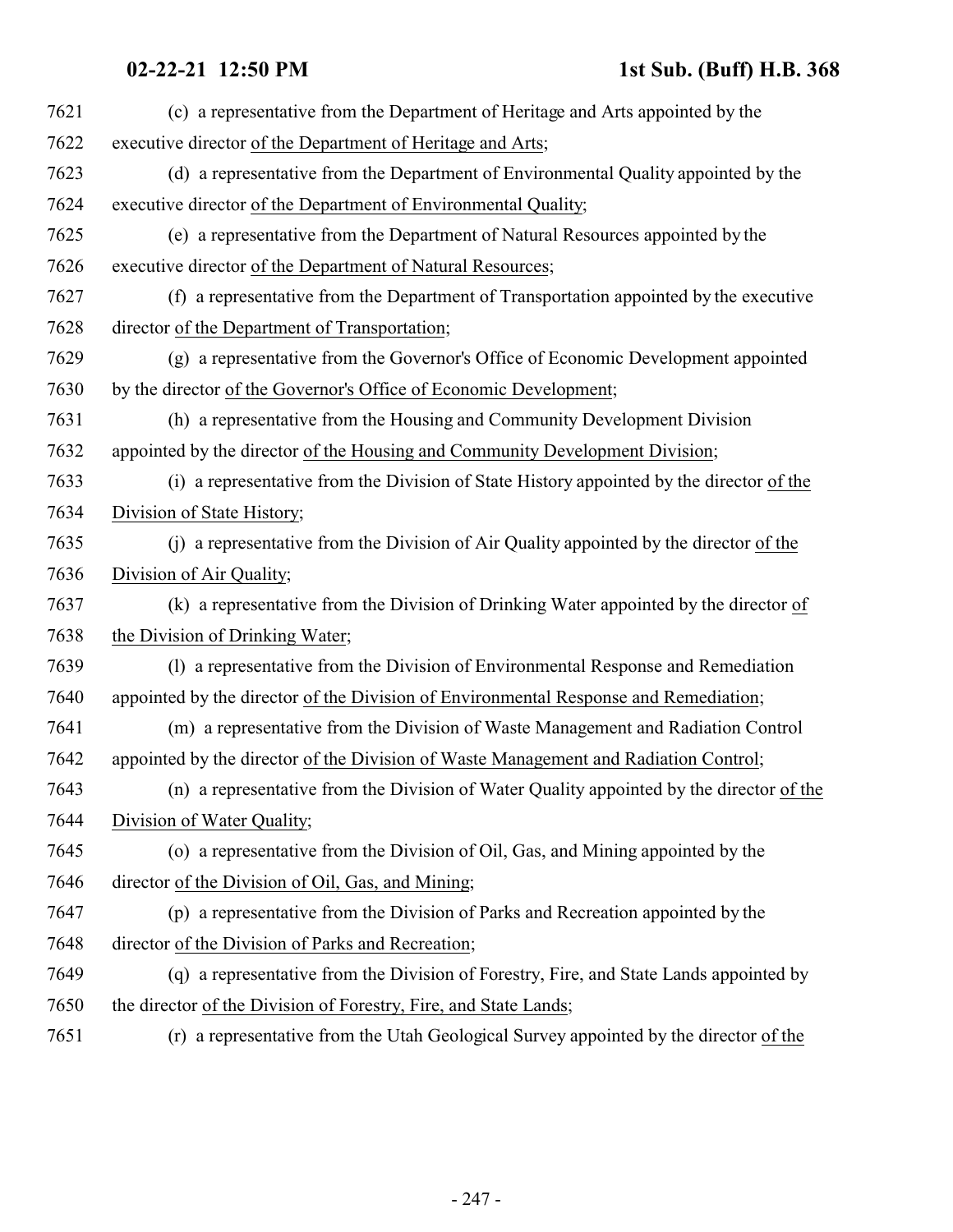| 7652 | Utah Geological Survey;                                                                       |
|------|-----------------------------------------------------------------------------------------------|
| 7653 | (s) a representative from the Division of Water Resources appointed by the director of        |
| 7654 | the Division of Water Resources;                                                              |
| 7655 | (t) a representative from the Division of Water Rights appointed by the director of the       |
| 7656 | Division of Water Rights;                                                                     |
| 7657 | (u) a representative from the Division of Wildlife Resources appointed by the director        |
| 7658 | of the Division of Wildlife Resources;                                                        |
| 7659 | (v) a representative from the School and Institutional Trust Lands Administration             |
| 7660 | appointed by the director of the School and Institutional Trust Lands Administration;         |
| 7661 | (w) a representative from the Division of Facilities Construction and Management              |
| 7662 | appointed by the director of the Division of Facilities Construction and Management; and      |
| 7663 | (x) a representative from the Division of Emergency Management appointed by the               |
| 7664 | director of the Division of Emergency Management.                                             |
| 7665 | (2) (a) As particular issues require, the coordinating committee may, by majority vote        |
| 7666 | of the members present, [and with the concurrence of the state planning coordinator,] appoint |
| 7667 | additional temporary members to serve as ex officio voting members.                           |
| 7668 | (b) Those ex officio members may discuss and vote on the issue or issues for which            |
| 7669 | they were appointed.                                                                          |
| 7670 | (3) A chair shall be selected by a majority vote of committee members with the                |
| 7671 | concurrence of the [state planning coordinator] executive director.                           |
| 7672 | (4) A member may not receive compensation or benefits for the member's service, but           |
| 7673 | may receive per diem and travel expenses in accordance with:                                  |
| 7674 | (a) [Section] Sections $63A-3-106$ [; (b) Section] and $63A-3-107$ ; and                      |
| 7675 | $[\text{ce}](b)$ rules made by the Division of Finance pursuant to Sections 63A-3-106 and     |
| 7676 | 63A-3-107.                                                                                    |
| 7677 | Section 97. Section 63L-11-403, which is renumbered from Section 63J-4-503 is                 |
| 7678 | renumbered and amended to read:                                                               |
| 7679 | 63L-11-403. Executive director responsibilities.<br>$[63J-4-503]$ .                           |
| 7680 | $[(1)$ The state planning coordinator shall:                                                  |
| 7681 | The executive director shall:                                                                 |
| 7682 | $\left[\frac{a}{a}\right]$ (1) administer this part;                                          |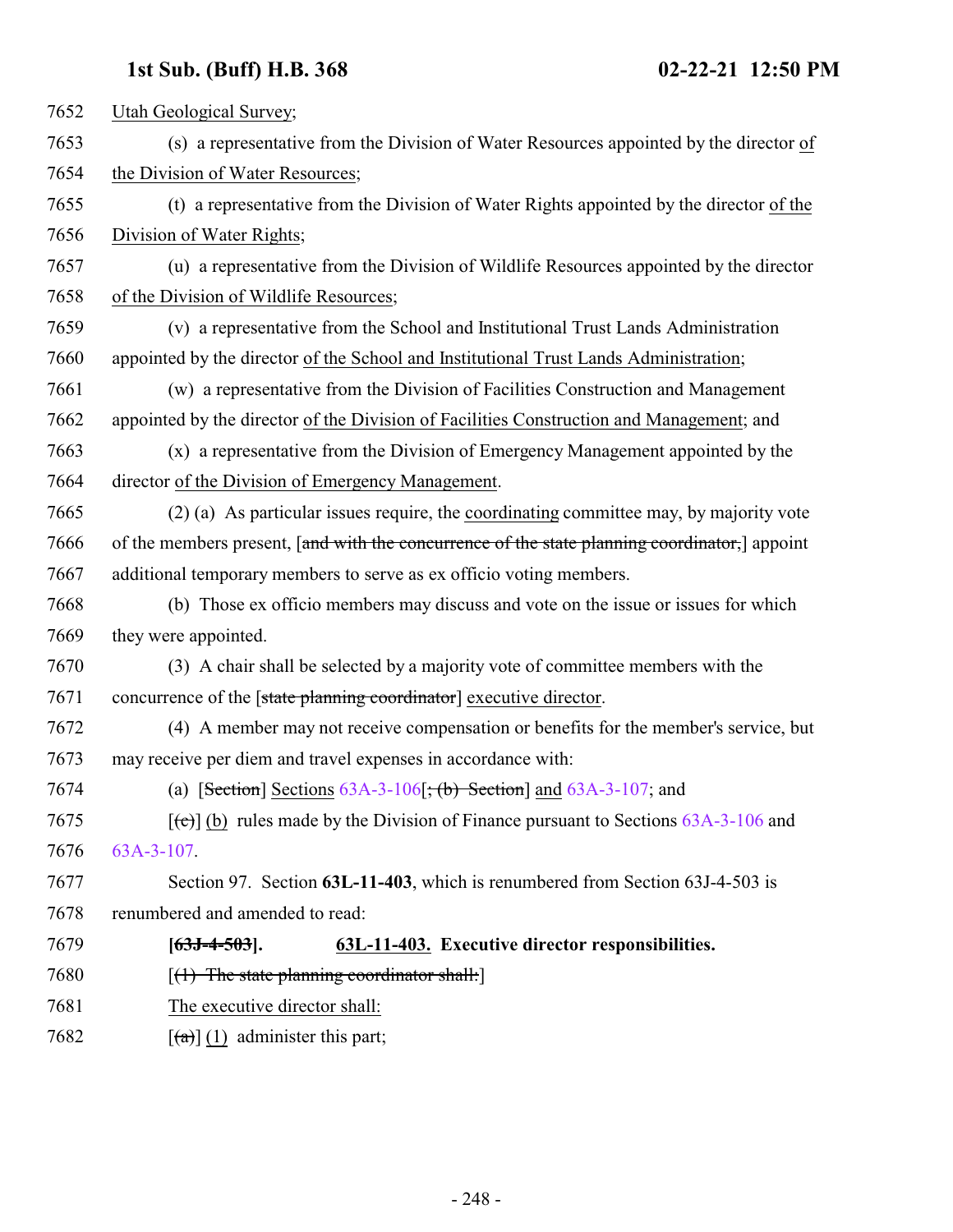| 7683 | $[\phi]$ (2) subject to the direction and approval of the governor, take necessary action                |
|------|----------------------------------------------------------------------------------------------------------|
| 7684 | [for its implementation] to implement this part; and                                                     |
| 7685 | $[\text{e}(\epsilon)]$ (3) inform political subdivision representatives, in advance, of all coordinating |
| 7686 | committee meetings.                                                                                      |
| 7687 | $(2)$ The state planning coordinator may delegate the state planning coordinator's                       |
| 7688 | responsibilities under this part to the Public Lands Policy Coordinating Office.                         |
| 7689 | Section 98. Section 63L-11-404, which is renumbered from Section 63J-4-504 is                            |
| 7690 | renumbered and amended to read:                                                                          |
| 7691 | 63L-11-404. Coordinating committee duties.<br>$[63J-4-504]$ .                                            |
| 7692 | (1) The coordinating committee shall assist the $[state\$ planning coordinator office:                   |
| 7693 | (a) in the review of:                                                                                    |
| 7694 | (i) proposed state actions affecting physical resources;                                                 |
| 7695 | (ii) federal and federally assisted actions for which state review is provided by federal                |
| 7696 | law, regulation, or policy; and                                                                          |
| 7697 | (iii) proposed federal regulations and policies pertaining to natural resource issues; and               |
| 7698 | (b) in the development and implementation of a procedure that will expedite the review                   |
| 7699 | of proposed energy and industrial facilities that require permits to be issued by more than one          |
| 7700 | state agency.                                                                                            |
| 7701 | (2) The [state planning coordinator] office shall review and forward the comments and                    |
| 7702 | recommendations of the committee to:                                                                     |
| 7703 | (a) the governor;                                                                                        |
| 7704 | (b) the initiating state agency, in the case of a proposed state action; and                             |
| 7705 | (c) the Office of Legislative Research and General Counsel.                                              |
| 7706 | Section 99. Section 63L-11-405, which is renumbered from Section 63J-4-505 is                            |
| 7707 | renumbered and amended to read:                                                                          |
| 7708 | 63L-11-405. Powers of state agencies and local governments<br>$[63J-4-505]$ .                            |
| 7709 | not limited.                                                                                             |
| 7710 | This part does not limit powers conferred upon [state] departments, agencies, [or]                       |
| 7711 | instrumentalities [of the state], or political subdivisions of the state by existing law.                |
| 7712 | Section 100. Section 63N-1-203 is amended to read:                                                       |
| 7713 | 63N-1-203. Powers and duties of executive director.                                                      |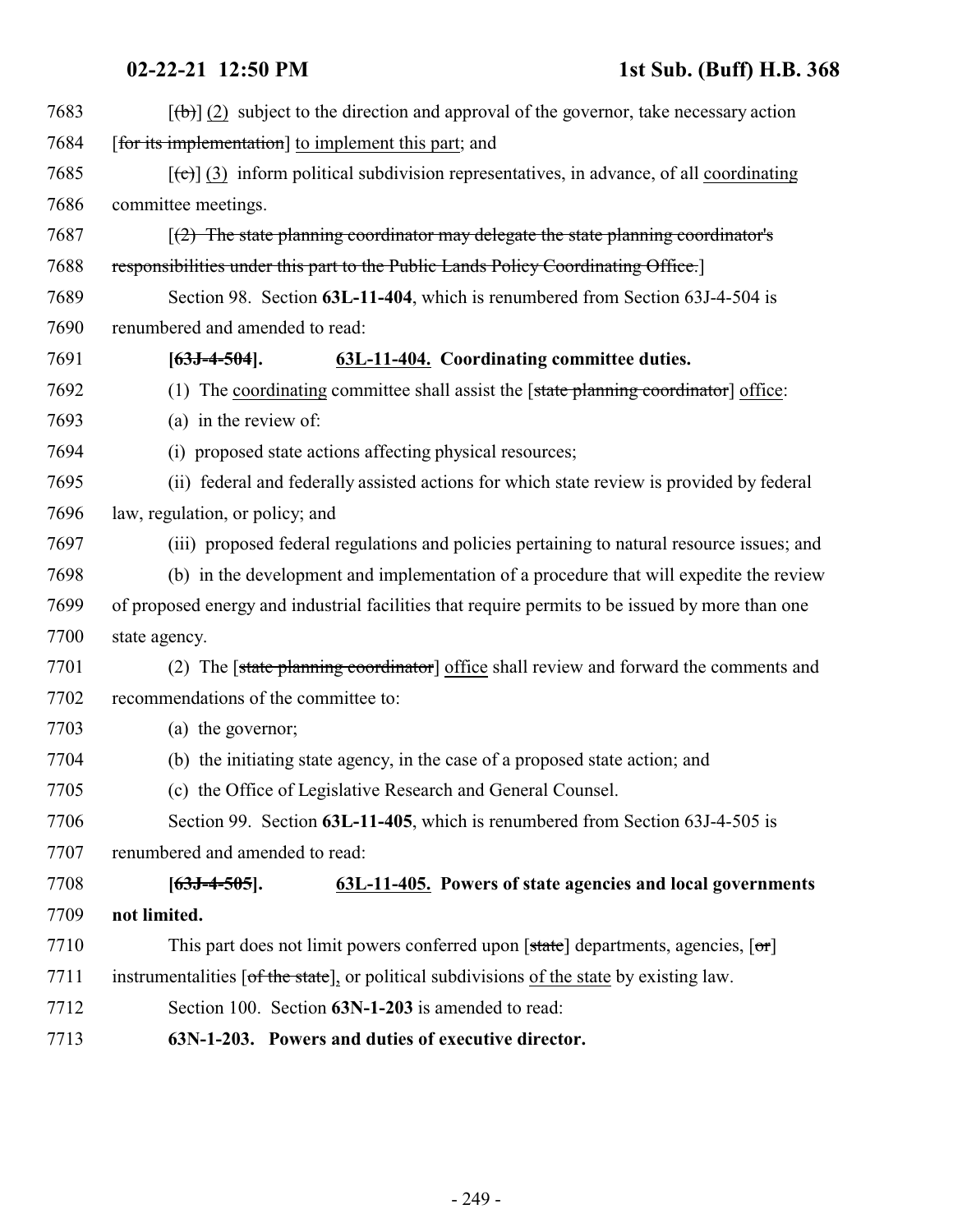<span id="page-249-0"></span>

| 7714 | (1) Unless otherwise expressly provided by statute, the executive director may organize           |
|------|---------------------------------------------------------------------------------------------------|
| 7715 | the office in any appropriate manner, including the appointment of deputy directors of the        |
| 7716 | office.                                                                                           |
| 7717 | (2) The executive director may consolidate personnel and service functions for                    |
| 7718 | efficiency and economy in the office.                                                             |
| 7719 | (3) The executive director, with the approval of the governor:                                    |
| 7720 | (a) may, by following the procedures and requirements of Title 63J, Chapter 5, Federal            |
| 7721 | Funds Procedures Act, seek federal grants, loans, or participation in federal programs;           |
| 7722 | (b) may enter into a lawful contract or agreement with another state, a chamber of                |
| 7723 | commerce organization, a service club, or a private entity; and                                   |
| 7724 | (c) shall annually prepare and submit to the governor a budget of the office's financial          |
| 7725 | requirements.                                                                                     |
| 7726 | (4) With the governor's approval, if a federal program requires the expenditure of state          |
| 7727 | funds as a condition for the state to participate in a fund, property, or service, the executive  |
| 7728 | director may expend necessary funds from money provided by the Legislature for the use of the     |
| 7729 | office.                                                                                           |
| 7730 | (5) The executive director shall coordinate with the executive directors of the                   |
| 7731 | Department of Workforce Services and the Governor's Office of [Management] Planning and           |
| 7732 | Budget to review data and metrics to be reported to the Legislature as described in Subsection    |
| 7733 | $63N-1-301(2)(b)$ .                                                                               |
| 7734 | Section 101. Section 63N-1-301 is amended to read:                                                |
| 7735 | 63N-1-301. Annual report -- Content -- Format -- Strategic plan.                                  |
| 7736 | (1) The office shall prepare and submit to the governor and the Legislature, by October           |
| 7737 | 1 of each year, an annual written report of the operations, activities, programs, and services of |
| 7738 | the office, including the divisions, sections, boards, commissions, councils, and committees      |
| 7739 | established under this title, for the preceding fiscal year.                                      |
| 7740 | (2) For each operation, activity, program, or service provided by the office, the annual          |
| 7741 | report shall include:                                                                             |
| 7742 | (a) a description of the operation, activity, program, or service;                                |
| 7743 | (b) data and metrics:                                                                             |
| 7744 | (i) selected and used by the office to measure progress, performance, effectiveness, and          |
|      |                                                                                                   |
|      |                                                                                                   |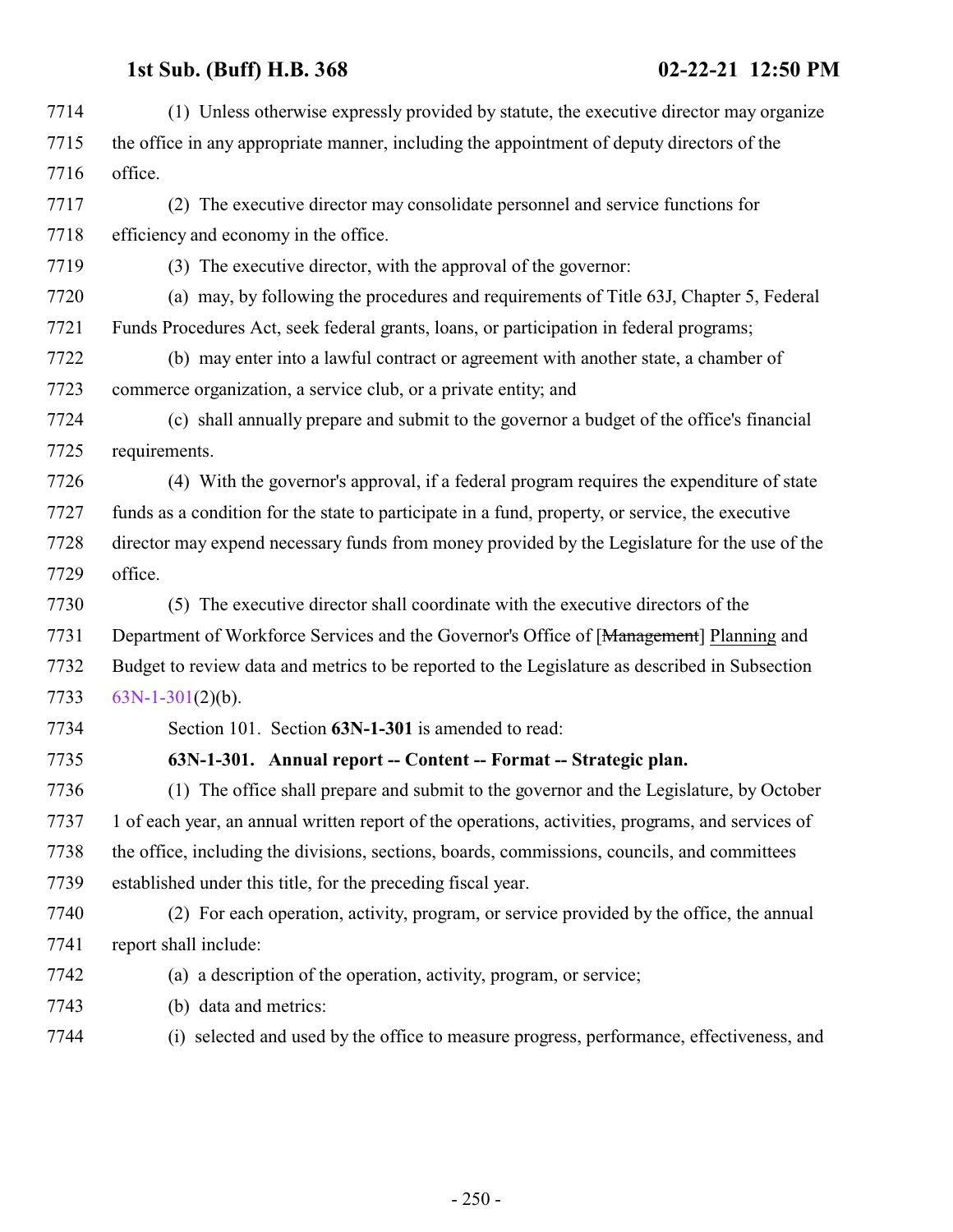| 7745 | scope of the operation, activity, program, or service, including summary data; and           |
|------|----------------------------------------------------------------------------------------------|
| 7746 | (ii) that are consistent and comparable for each state operation, activity, program, or      |
| 7747 | service that primarily involves employment training or placement as determined by the        |
| 7748 | executive directors of the office, the Department of Workforce Services, and the Governor's  |
| 7749 | Office of [Management] Planning and Budget;                                                  |
| 7750 | (c) budget data, including the amount and source of funding, expenses, and allocation        |
| 7751 | of full-time employees for the operation, activity, program, or service;                     |
| 7752 | (d) historical data from previous years for comparison with data reported under              |
| 7753 | Subsections $(2)(b)$ and $(c)$ ;                                                             |
| 7754 | (e) goals, challenges, and achievements related to the operation, activity, program, or      |
| 7755 | service;                                                                                     |
| 7756 | (f) relevant federal and state statutory references and requirements;                        |
| 7757 | (g) contact information of officials knowledgeable and responsible for each operation,       |
| 7758 | activity, program, or service; and                                                           |
| 7759 | (h) other information determined by the office that:                                         |
| 7760 | (i) may be needed, useful, or of historical significance; or                                 |
| 7761 | (ii) promotes accountability and transparency for each operation, activity, program, or      |
| 7762 | service with the public and elected officials.                                               |
| 7763 | (3) The annual report shall be designed to provide clear, accurate, and accessible           |
| 7764 | information to the public, the governor, and the Legislature.                                |
| 7765 | (4) The office shall:                                                                        |
| 7766 | (a) submit the annual report in accordance with Section $68-3-14$ ;                          |
| 7767 | (b) make the annual report, and previous annual reports, accessible to the public by         |
| 7768 | placing a link to the reports on the office's website; and                                   |
| 7769 | (c) provide the data and metrics described in Subsection $(2)(b)$ to the Talent Ready        |
| 7770 | Utah Board created in Section 63N-12-503.                                                    |
| 7771 | (5) (a) On or before October 1, 2019, the office shall:                                      |
| 7772 | (i) in consultation with the organizations described in Subsection $(5)(c)$ , coordinate the |
| 7773 | development of a written strategic plan that contains a coordinated economic development     |
| 7774 | strategy for the state; and                                                                  |
| 7775 | (ii) provide the strategic plan to the president of the Senate, the speaker of the House of  |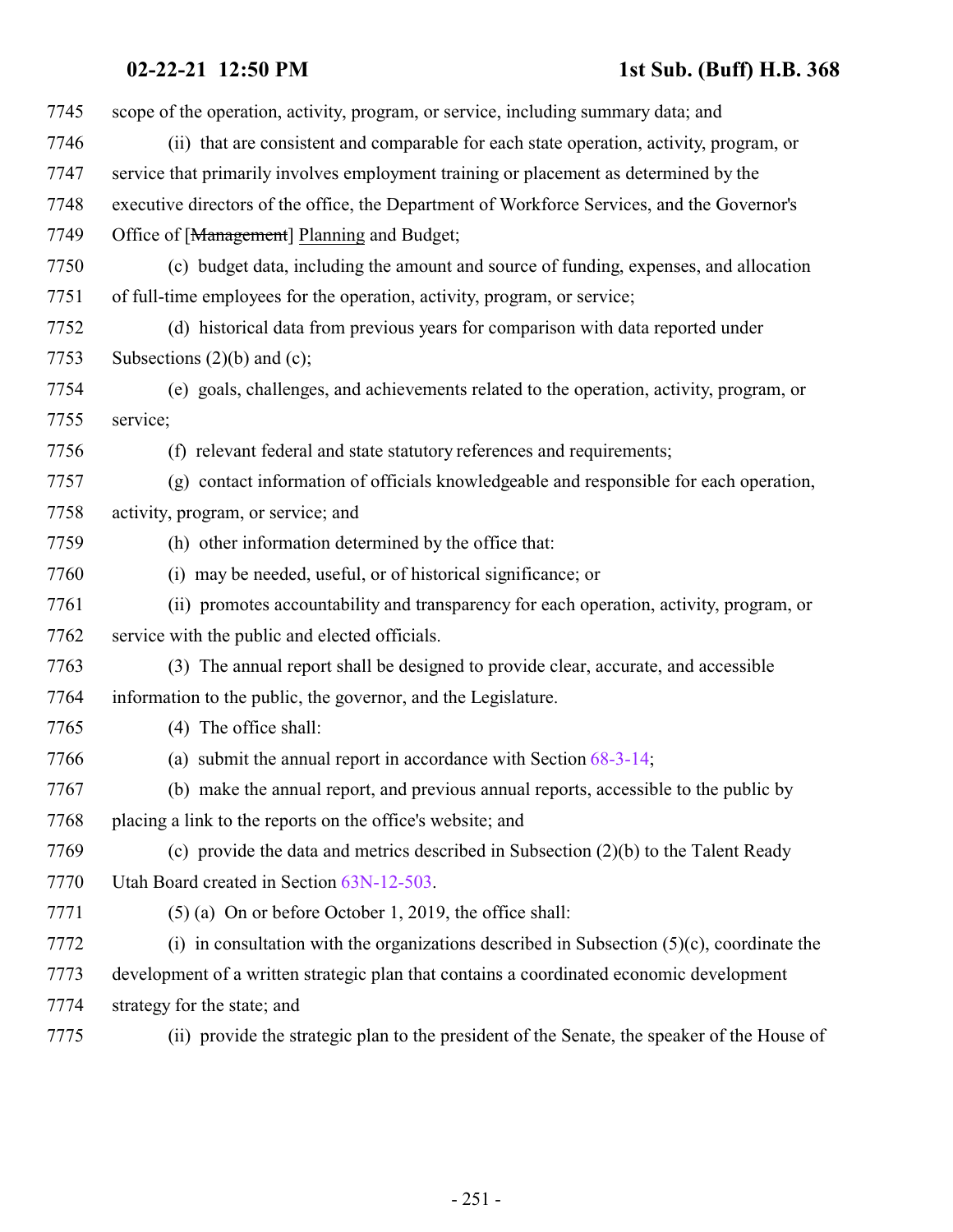| 7776 | Representatives, and the Economic Development and Workforce Services Interim Committee.         |
|------|-------------------------------------------------------------------------------------------------|
| 7777 | (b) The strategic plan shall:                                                                   |
| 7778 | (i) establish a statewide economic development strategy that consists of a limited set of       |
| 7779 | clear, concise, and defined principles and goals;                                               |
| 7780 | (ii) recommend targeted economic development policies that will further the                     |
| 7781 | implementation of the economic development strategy described in this section;                  |
| 7782 | (iii) identify each of the relevant state-level economic development agencies, including        |
| 7783 | the agencies described in Subsection $(5)(c)$ ;                                                 |
| 7784 | (iv) outline the functional role in furthering the state's economic development strategy        |
| 7785 | for each relevant state-level economic development agency;                                      |
| 7786 | (v) establish specific principles and make specific recommendations to decrease                 |
| 7787 | competition and increase communication and cooperation among state-level economic               |
| 7788 | development agencies, providers and administrators of economic development programs in the      |
| 7789 | state, nonprofit entities that participate in economic development in the state, and local      |
| 7790 | governments;                                                                                    |
| 7791 | (vi) recommend a fundamental realignment of economic development programs in the                |
| 7792 | state to ensure each program's purpose is congruent with the mission of the organization within |
| 7793 | which the program is located;                                                                   |
| 7794 | (vii) address rural economic development by:                                                    |
| 7795 | (A) establishing goals and principles to ensure the state's economic development                |
| 7796 | strategy works for both urban and rural areas of the state; and                                 |
| 7797 | (B) providing recommendations on how existing rural economic development                        |
| 7798 | programs should be restructured or realigned;                                                   |
| 7799 | (viii) assess the effectiveness of the state's economic development incentives and make         |
| 7800 | recommendations regarding:                                                                      |
| 7801 | (A) how incentive policies could be improved; and                                               |
| 7802 | (B) how incentives could be better coordinated among state-level economic                       |
| 7803 | development agencies and local governments;                                                     |
| 7804 | (ix) make recommendations regarding how to align the state's economic development               |
| 7805 | strategy and policies in order to take advantage of the strengths and address the weaknesses of |
| 7806 | the state's current and projected urban and rural workforce;                                    |
|      |                                                                                                 |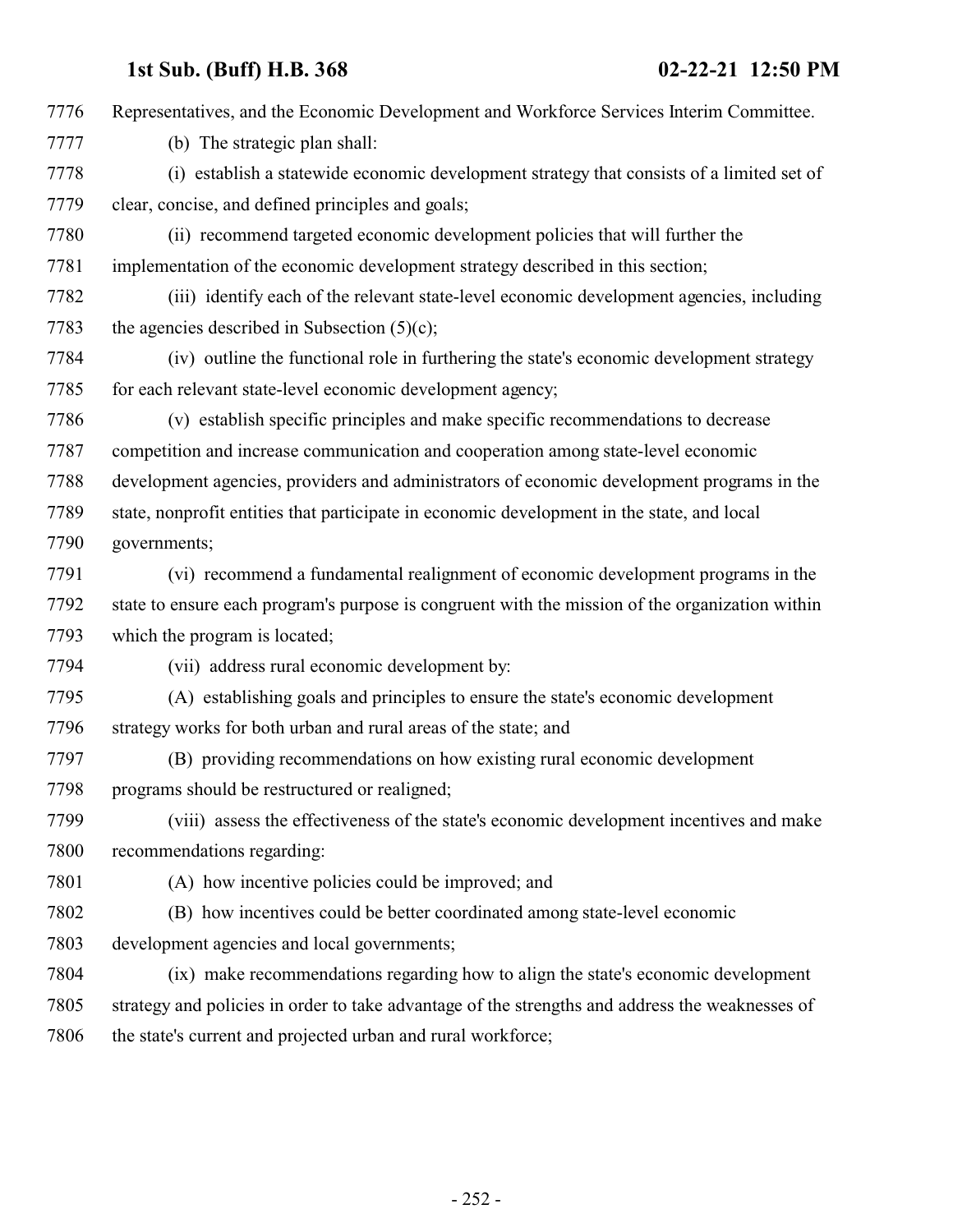## **02-22-21 12:50 PM 1st Sub. (Buff) H.B. 368**

| 7807 | (x) make recommendations regarding how to monitor and assess whether certain                  |
|------|-----------------------------------------------------------------------------------------------|
| 7808 | economic development policies further the statewide economic development strategy described   |
| 7809 | in this section, including recommendations on performance metrics to measure results; and     |
| 7810 | (xi) align the strategic plan with each element of the statewide economic development         |
| 7811 | strategy.                                                                                     |
| 7812 | (c) The office shall coordinate the development of the strategic plan by working in           |
| 7813 | coordination with and obtaining information from other state agencies, including:             |
| 7814 | (i) the Department of Workforce Services;                                                     |
| 7815 | (ii) the Office of Energy Development;                                                        |
| 7816 | (iii) the State Board of Education; and                                                       |
| 7817 | (iv) the Utah Board of Higher Education.                                                      |
| 7818 | (d) If contacted by the office, other state agencies, including those described in            |
| 7819 | Subsection $(5)(c)$ , shall, in accordance with state and federal law, share information and  |
| 7820 | cooperate with the office in coordinating the development of the strategic plan.              |
| 7821 | Section 102. Section 63N-2-107 is amended to read:                                            |
| 7822 | 63N-2-107. Reports of new state revenues, partial rebates, and tax credits.                   |
| 7823 | (1) Before October 1 of each year, the office shall submit a report to the Governor's         |
| 7824 | Office of [Management] Planning and Budget, the Office of the Legislative Fiscal Analyst, and |
| 7825 | the Division of Finance identifying:                                                          |
| 7826 | (a) (i) the total estimated amount of new state revenues created from new commercial          |
| 7827 | projects in development zones;                                                                |
| 7828 | (ii) the estimated amount of new state revenues from new commercial projects in               |
| 7829 | development zones that will be generated from:                                                |
| 7830 | $(A)$ sales tax;                                                                              |
| 7831 | (B) income tax; and                                                                           |
| 7832 | (C) corporate franchise and income tax; and                                                   |
| 7833 | (iii) the minimum number of new incremental jobs and high paying jobs that will be            |
| 7834 | created before any tax credit is awarded; and                                                 |
| 7835 | (b) the total estimated amount of tax credits that the office projects that business          |
| 7836 | entities, local government entities, or community reinvestment agencies will qualify to claim |
| 7837 | under this part.                                                                              |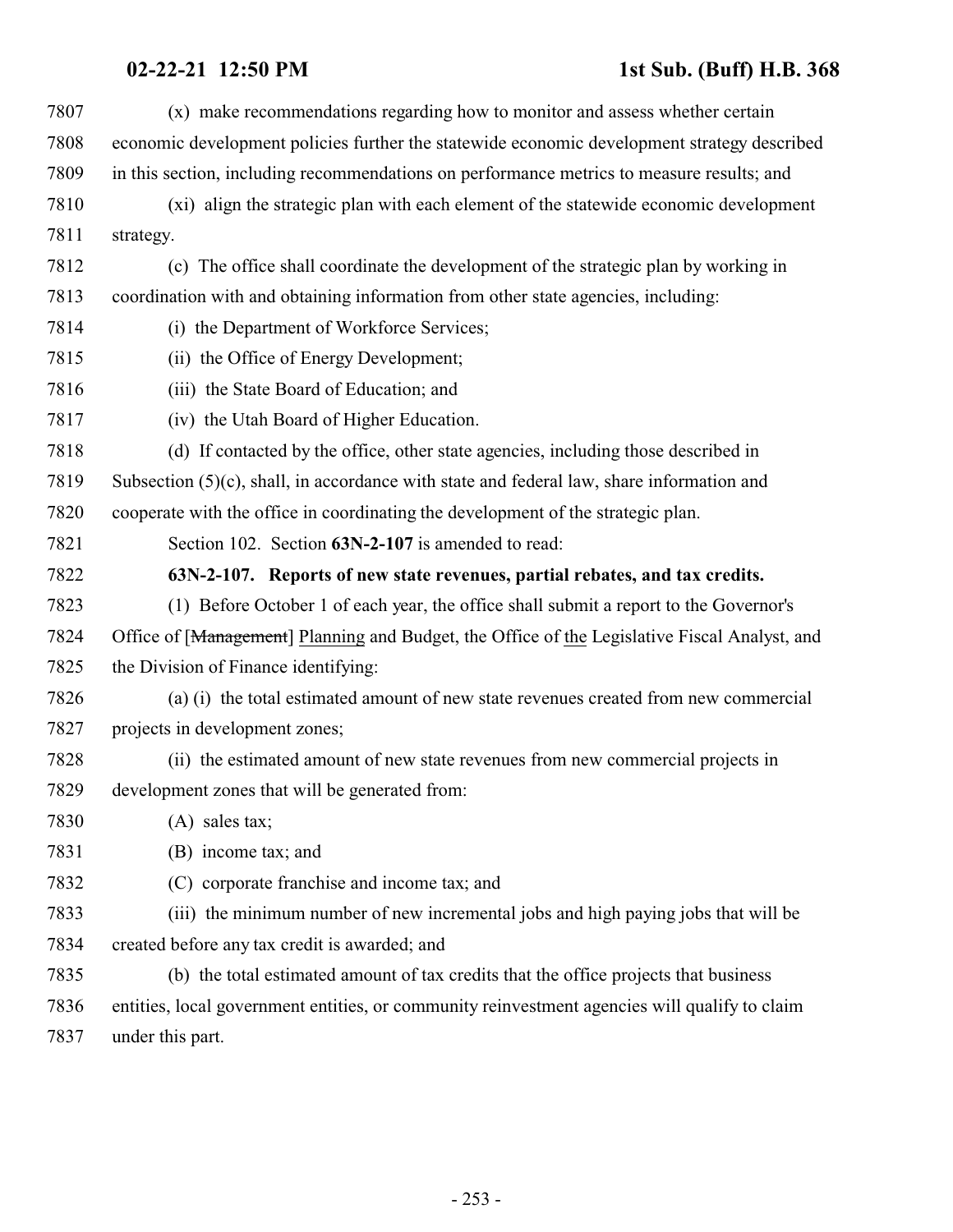(2) By the first business day of each month, the office shall submit a report to the Governor's Office of [Management] Planning and Budget, the Office of the Legislative Fiscal Analyst, and the Division of Finance identifying: (a) each new agreement entered into by the office since the last report; (b) the estimated amount of new state revenues that will be generated under each agreement; (c) the estimated maximum amount of tax credits that a business entity, local government entity, or community reinvestment agency could qualify for under each agreement; and (d) the minimum number of new incremental jobs and high paying jobs that will be created before any tax credit is awarded. 7849 (3) At the reasonable request of the Governor's Office of [Management] Planning and Budget, the Office of the Legislative Fiscal Analyst, or the Division of Finance, the office shall provide additional information about the tax credit, new incremental jobs and high paying jobs, costs, and economic benefits related to this part, if the information is part of a public record as defined in Section [63G-2-103](http://le.utah.gov/UtahCode/SectionLookup.jsp?section=63g-2-103&session=2021GS). Section 103. Section **63N-2-811** is amended to read: **63N-2-811. Reports of tax credits.** (1) Before December 1 of each year, the office shall submit a report to the Governor's 7857 Office of [Management] Planning and Budget, the Office of the Legislative Fiscal Analyst, and the Division of Finance identifying: (a) the total amount listed on tax credit certificates the office issues under this part; and (b) the criteria that the office uses in prioritizing the issuance of tax credits amongst tax credit applicants. (2) By the first business day of each month, the office shall submit a report to the Governor's Office of [Management] Planning and Budget, the Office of the Legislative Fiscal Analyst, and the Division of Finance identifying: (a) each new agreement entered into by the office since the last report; (b) the total amount listed on tax credit certificates the office issues under this part; and (c) the criteria that the office uses in prioritizing the issuance of tax credits amongst tax credit applicants.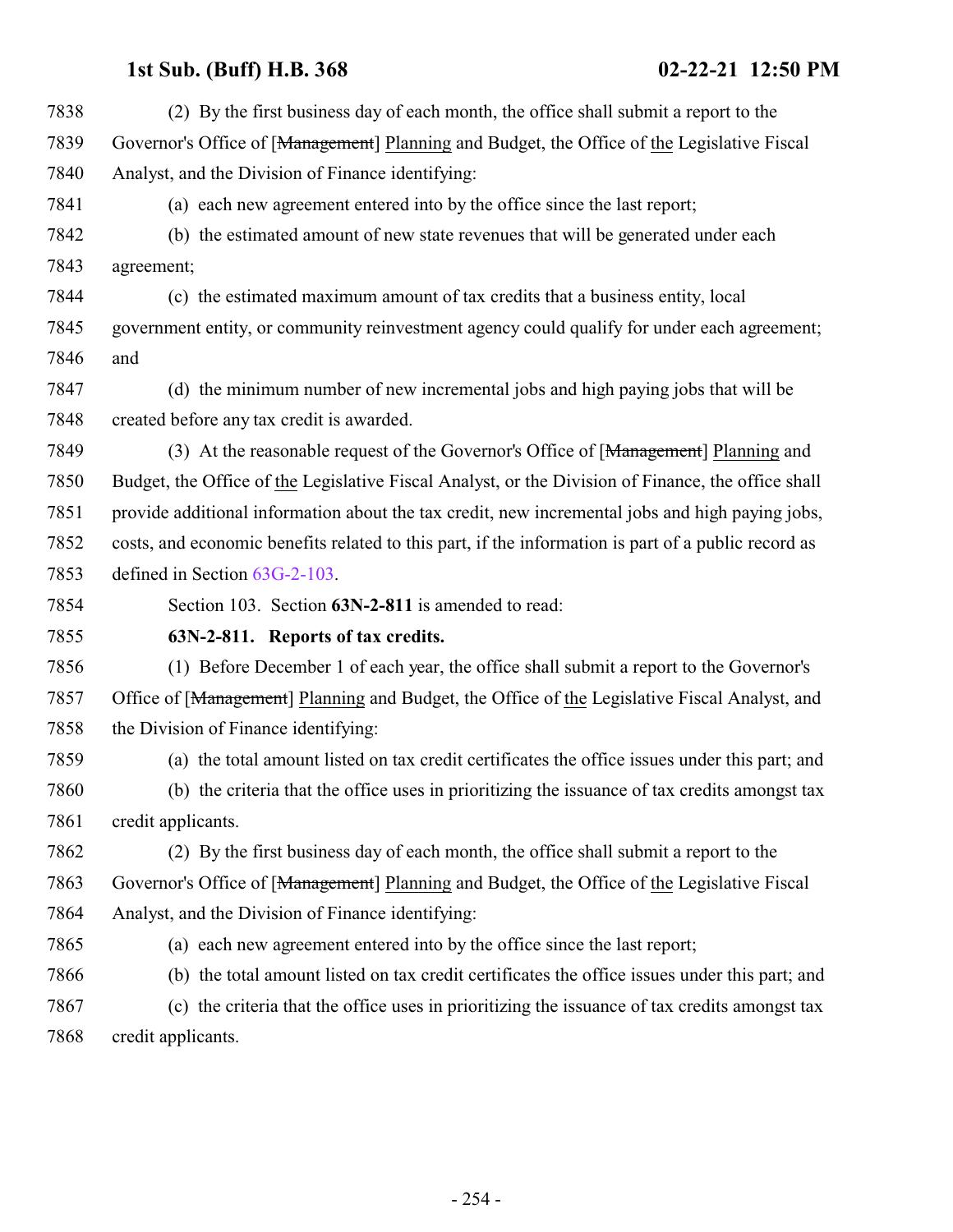Section 104. Section **63N-3-111** is amended to read: **63N-3-111. Annual policy considerations.** (1) (a) The board shall determine annually which industries or groups of industries shall be targeted industries as defined in Section [63N-3-102](http://le.utah.gov/UtahCode/SectionLookup.jsp?section=63n-3-102&session=2021GS). (b) The office shall make recommendations to state and federal agencies, local governments, the governor, and the Legislature regarding policies and initiatives that promote the economic development of targeted industries. (c) The office may create one or more voluntary advisory committees that may include public and private stakeholders to solicit input on policy guidance and best practices in encouraging the economic development of targeted industries. (2) In designating an economically disadvantaged rural area, the board shall consider the average agricultural and nonagricultural wage, personal income, unemployment, and employment in the area. (3) In evaluating the economic impact of applications for assistance, the board shall use an econometric cost-benefit model or models adopted by the Governor's Office of 7884 [Management] Planning and Budget. (4) The board may establish: (a) minimum interest rates to be applied to loans granted that reflect a fair social rate of return to the state comparable to prevailing market-based rates such as the prime rate, U.S. Government T-bill rate, or bond coupon rate as paid by the state, adjusted by social indicators such as the rate of unemployment; and (b) minimum applicant expense ratios, as long as they are at least equal to those required under Subsection [63N-3-105](http://le.utah.gov/UtahCode/SectionLookup.jsp?section=63n-3-105&session=2021GS)(1)(a) or [63N-3-108](http://le.utah.gov/UtahCode/SectionLookup.jsp?section=63n-3-108&session=2021GS)(1)(b)(i)(A). Section 105. Section **63N-9-104** is amended to read: **63N-9-104. Creation of outdoor recreation office and appointment of director -- Responsibilities of outdoor recreation office.** (1) There is created within the Governor's Office of Economic Development the Utah Office of Outdoor Recreation. (2) (a) The executive director shall appoint a director of the outdoor recreation office. (b) The director shall report to the executive director and may appoint staff. (3) The outdoor recreation office shall: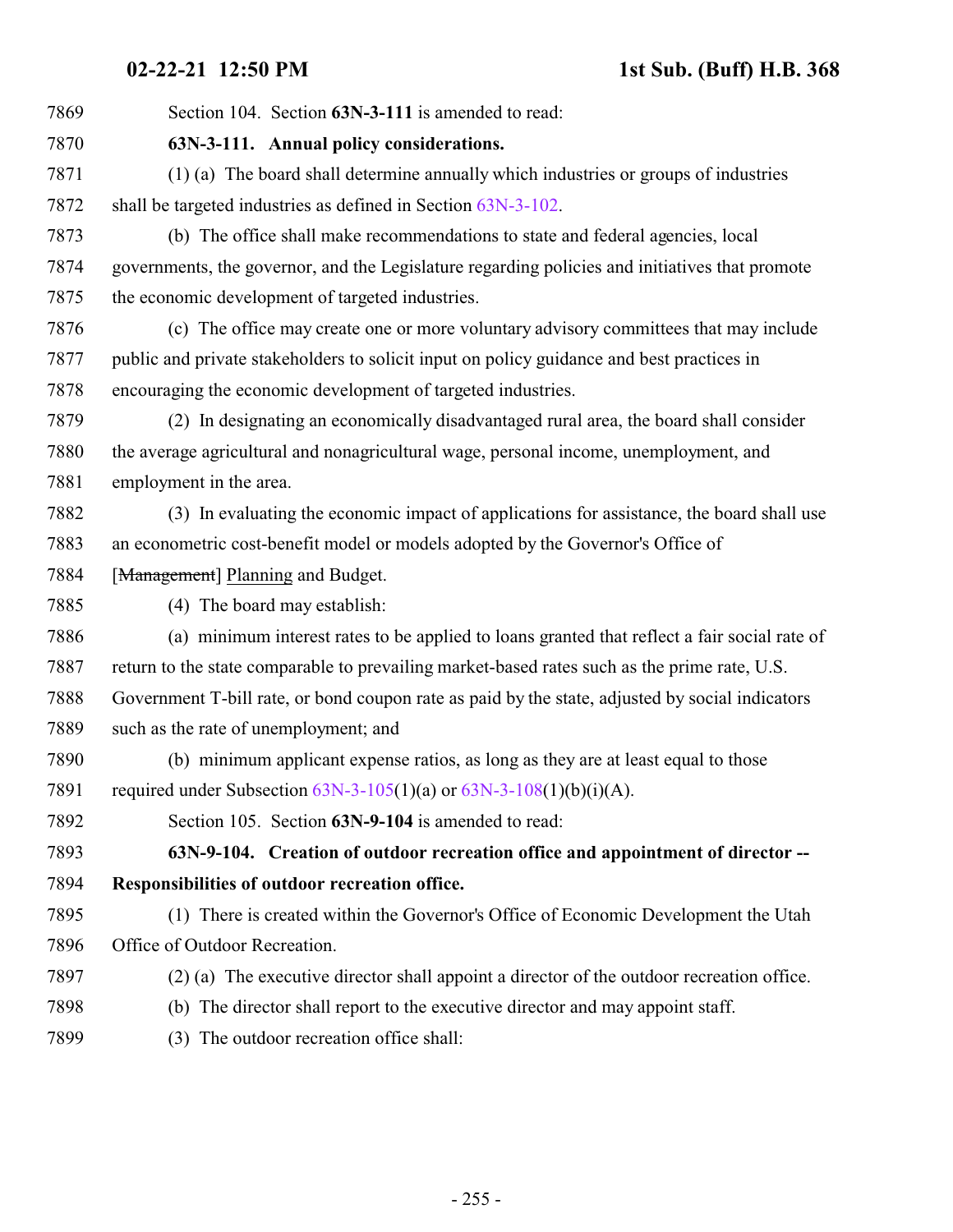| 7900 | (a) coordinate outdoor recreation policy, management, and promotion:                      |
|------|-------------------------------------------------------------------------------------------|
| 7901 | among state and federal agencies and local government entities in the state; and<br>(i)   |
| 7902 | (ii) with the Public Lands Policy Coordinating Office created in Section $[63J-4-602]$    |
| 7903 | 63L-11-201, if public land is involved;                                                   |
| 7904 | (b) promote economic development in the state by:                                         |
| 7905 | (i) coordinating with outdoor recreation stakeholders;                                    |
| 7906 | (ii) improving recreational opportunities; and                                            |
| 7907 | (iii) recruiting outdoor recreation business;                                             |
| 7908 | (c) recommend to the governor and Legislature policies and initiatives to enhance         |
| 7909 | recreational amenities and experiences in the state and help implement those policies and |
| 7910 | initiatives;                                                                              |
| 7911 | (d) develop data regarding the impacts of outdoor recreation in the state; and            |
| 7912 | (e) promote the health and social benefits of outdoor recreation, especially to young     |
| 7913 | people.                                                                                   |
| 7914 | (4) By following the procedures and requirements of Title 63J, Chapter 5, Federal         |
| 7915 | Funds Procedures Act, the outdoor recreation office may:                                  |
| 7916 | (a) seek federal grants or loans;                                                         |
| 7917 | (b) seek to participate in federal programs; and                                          |
| 7918 | (c) in accordance with applicable federal program guidelines, administer federally        |
| 7919 | funded outdoor recreation programs.                                                       |
| 7920 | (5) For purposes of administering this part, the outdoor recreation office may make       |
| 7921 | rules in accordance with Title 63G, Chapter 3, Utah Administrative Rulemaking Act.        |
| 7922 | Section 106. Section 64-13e-105 is amended to read:                                       |
| 7923 | 64-13e-105. Meeting to discuss daily incarceration rates.                                 |
| 7924 | (1) Before September 30 of each year, the individuals described in Subsection (2) shall   |
| 7925 | meet to review and discuss:                                                               |
| 7926 | (a) the actual state daily incarceration rate, described in Section $64-13e-103.1$ ;      |
| 7927 | (b) the actual county daily incarceration rate; and                                       |
| 7928 | (c) the compilation described in Subsection $64-13e-104(7)$ .                             |
| 7929 | The following individuals shall meet in accordance with Subsection (1):<br>(2)            |
| 7930 | as designated by the Utah Sheriffs Association:<br>(a)                                    |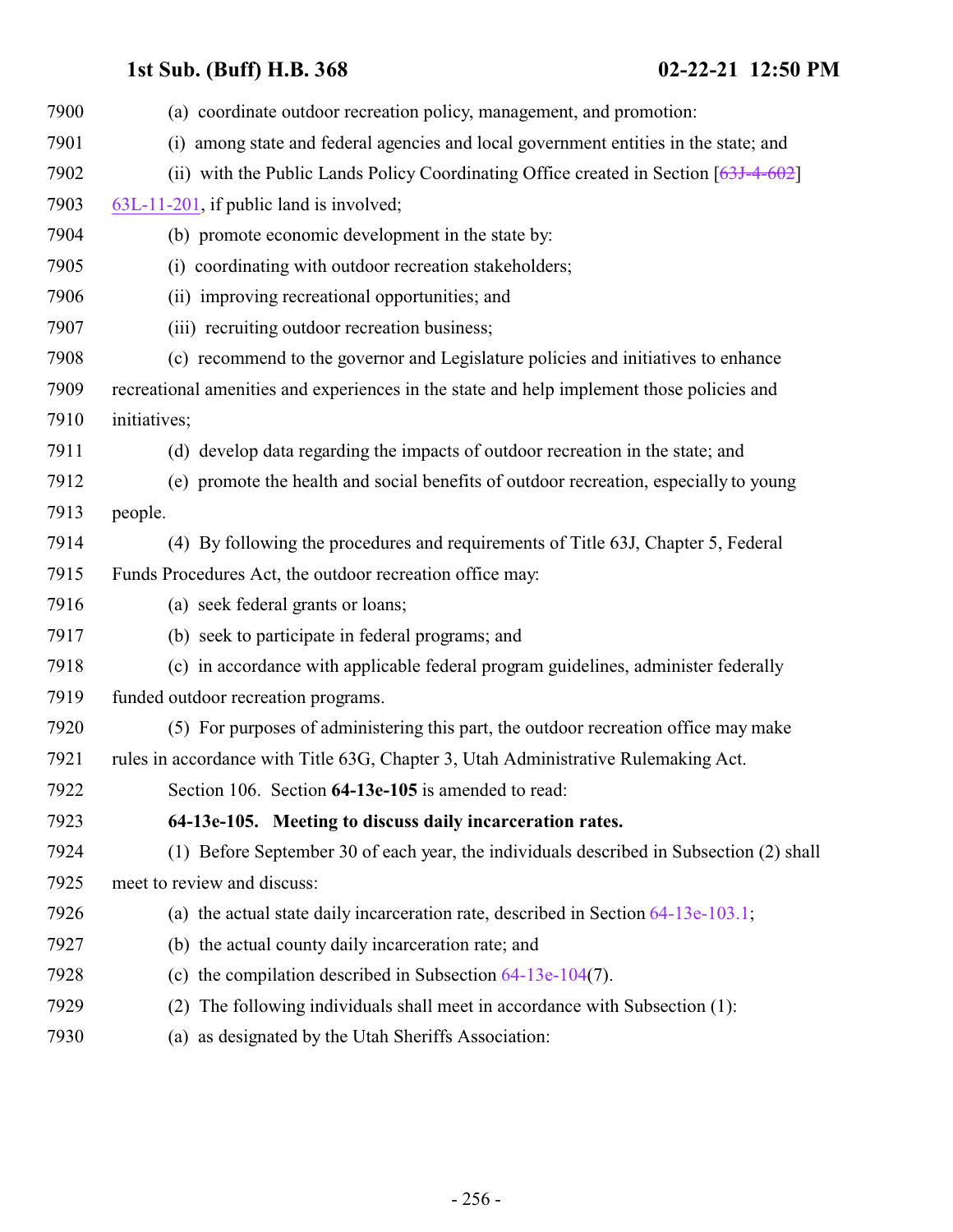| 7931 | (i) one sheriff of a county that is currently under contract with the department to house            |
|------|------------------------------------------------------------------------------------------------------|
| 7932 | state inmates; and                                                                                   |
| 7933 | (ii) one sheriff of a county that is currently receiving reimbursement from the                      |
| 7934 | department for housing state probationary inmates or state parole inmates;                           |
| 7935 | (b) the executive director of the department or the executive director's designee;                   |
| 7936 | (c) as designated by the Utah Association of Counties:                                               |
| 7937 | (i) one member of the legislative body of one county that is currently under contract                |
| 7938 | with the department to house state inmates; and                                                      |
| 7939 | (ii) one member of the legislative body of one county that is currently receiving                    |
| 7940 | reimbursement from the department for housing state probationary inmates or state parole             |
| 7941 | inmates;                                                                                             |
| 7942 | (d) the executive director of the Commission on Criminal and Juvenile Justice or the                 |
| 7943 | executive director's designee; and                                                                   |
| 7944 | (e) the executive director of the Governor's Office of [Management] Planning and                     |
| 7945 | Budget or the executive director's designee.                                                         |
| 7946 | Section 107. Section 67-4-16 is amended to read:                                                     |
| 7947 | 67-4-16. State financial advisor -- Duties -- Conflict of interest restrictions.                     |
| 7948 | (1) The state treasurer may hire a state financial advisor on a fee-for-service basis.               |
| 7949 | The state financial advisor shall advise the state treasurer, the executive director of<br>(2)       |
| 7950 | the Governor's Office of [Management] Planning and Budget, the director of the Division of           |
| 7951 | Finance, the director of the Division of Facilities Construction and Management, and the             |
| 7952 | Legislature and its staff offices on the issuance of bonds and other debt, and on all other public   |
| 7953 | debt matters generally.                                                                              |
| 7954 | (3) The financial advisor may assist in the preparation of the official statement,                   |
| 7955 | represent the state's creditworthiness before credit rating agencies, and assist in the preparation, |
| 7956 | marketing, or issuance of public debt.                                                               |
| 7957 | (4) (a) The state financial advisor or the firm that the advisor represents may not                  |
| 7958 | negotiate to underwrite debt issued by the state of Utah for which he has provided financial         |
| 7959 | advisor services.                                                                                    |
| 7960 | (b) The state financial advisor may enter a competitive bid, either for his own account              |
| 7961 | or in cooperation with others, in response to a call for public bids for the sale of state debt.     |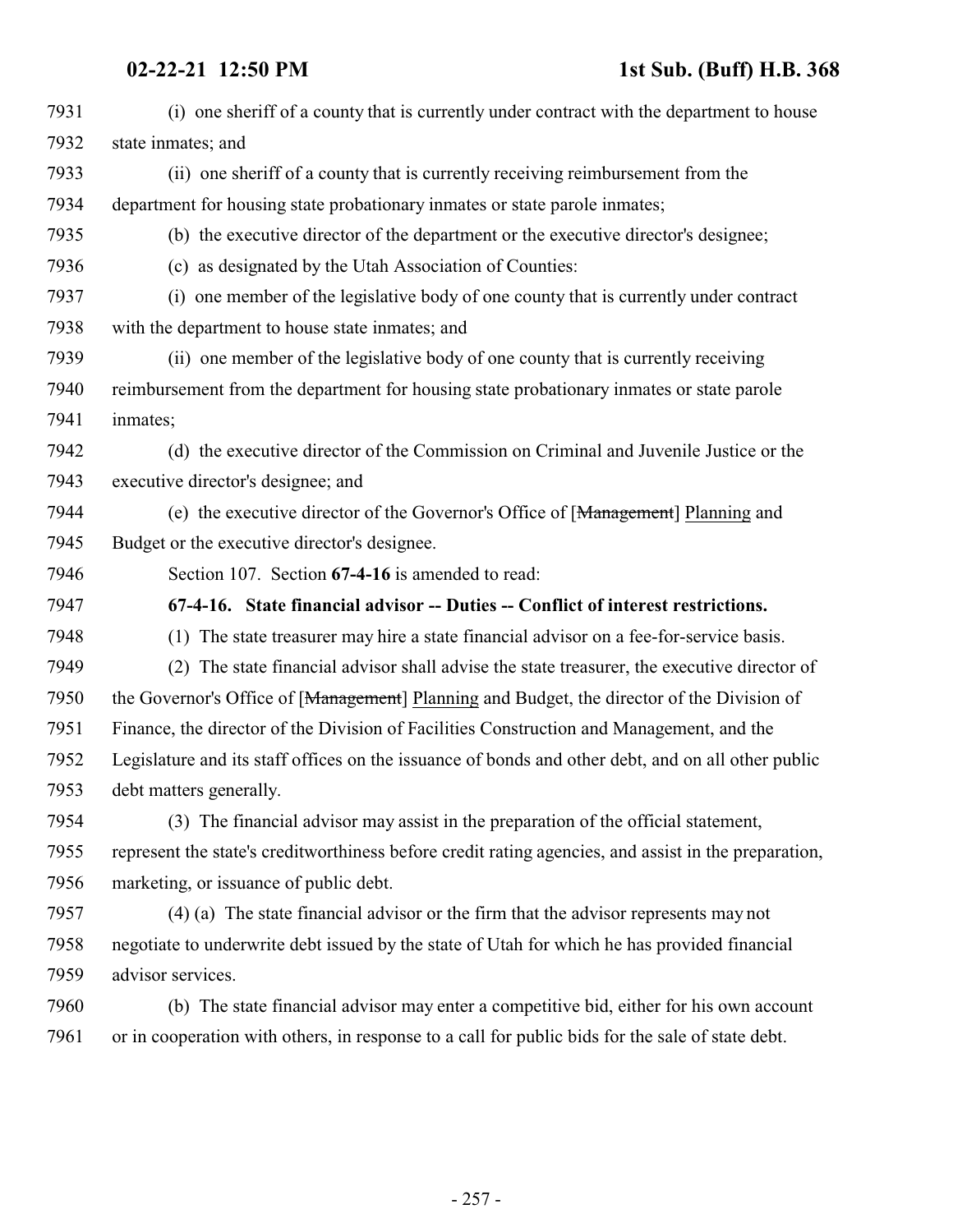| 7962 | (5) (a) Fees directly related to the preparation, marketing, or issuance of public debt,      |
|------|-----------------------------------------------------------------------------------------------|
| 7963 | including ordinary and necessary expenses, may be paid from the debt proceeds.                |
| 7964 | (b) Fees for other services shall be paid from the state treasurer's budget.                  |
| 7965 | Section 108. Section 67-5-34 is amended to read:                                              |
| 7966 | 67-5-34. Rate committee -- Membership -- Duties.                                              |
| 7967 | $(1)$ (a) There is created a rate committee that consists of:                                 |
| 7968 | (i) the executive director of the Governor's Office of [Management] Planning and              |
| 7969 | Budget, or the executive director's designee; and                                             |
| 7970 | (ii) the executive directors of six state agencies that use or are likely to use services and |
| 7971 | pay rates to the Office of the Attorney General's internal service fund, appointed by the     |
| 7972 | governor for a two-year term, or the executive directors' designees.                          |
| 7973 | (b) The rate committee shall elect a chair from the rate committee's members.                 |
| 7974 | (2) Each member of the rate committee who is a state government employee and does             |
| 7975 | not receive salary, per diem, or expenses from the member's agency for the member's service   |
| 7976 | on the rate committee shall receive no compensation, benefits, per diem, or expenses for the  |
| 7977 | member's service on the rate committee.                                                       |
| 7978 | (3) The Office of the Attorney General shall provide staff services to the rate               |
| 7979 | committee.                                                                                    |
| 7980 | (4) The Office of the Attorney General shall submit to the rate committee a proposed          |
| 7981 | rate and fee schedule for legal services rendered by the Office of the Attorney General to an |
| 7982 | agency.                                                                                       |
| 7983 | $(5)$ (a) The rate committee shall:                                                           |
| 7984 | (i) conduct meetings in accordance with Title 52, Chapter 4, Open and Public Meetings         |
| 7985 | Act;                                                                                          |
| 7986 | (ii) review the proposed rate and fee schedules and, at the rate committee's discretion,      |
| 7987 | approve, increase, or decrease the rate and fee schedules;                                    |
| 7988 | (iii) recommend a proposed rate and fee schedule for the internal service fund to:            |
| 7989 | (A) the Governor's Office of [Management] Planning and Budget; and                            |
| 7990 | (B) each legislative appropriations subcommittee that, in accordance with Section             |
| 7991 | 63J-1-410, approves the internal service fund rates, fees, and budget; and                    |
| 7992 | (iv) review and approve, increase or decrease an interim rate, fee, or amount when the        |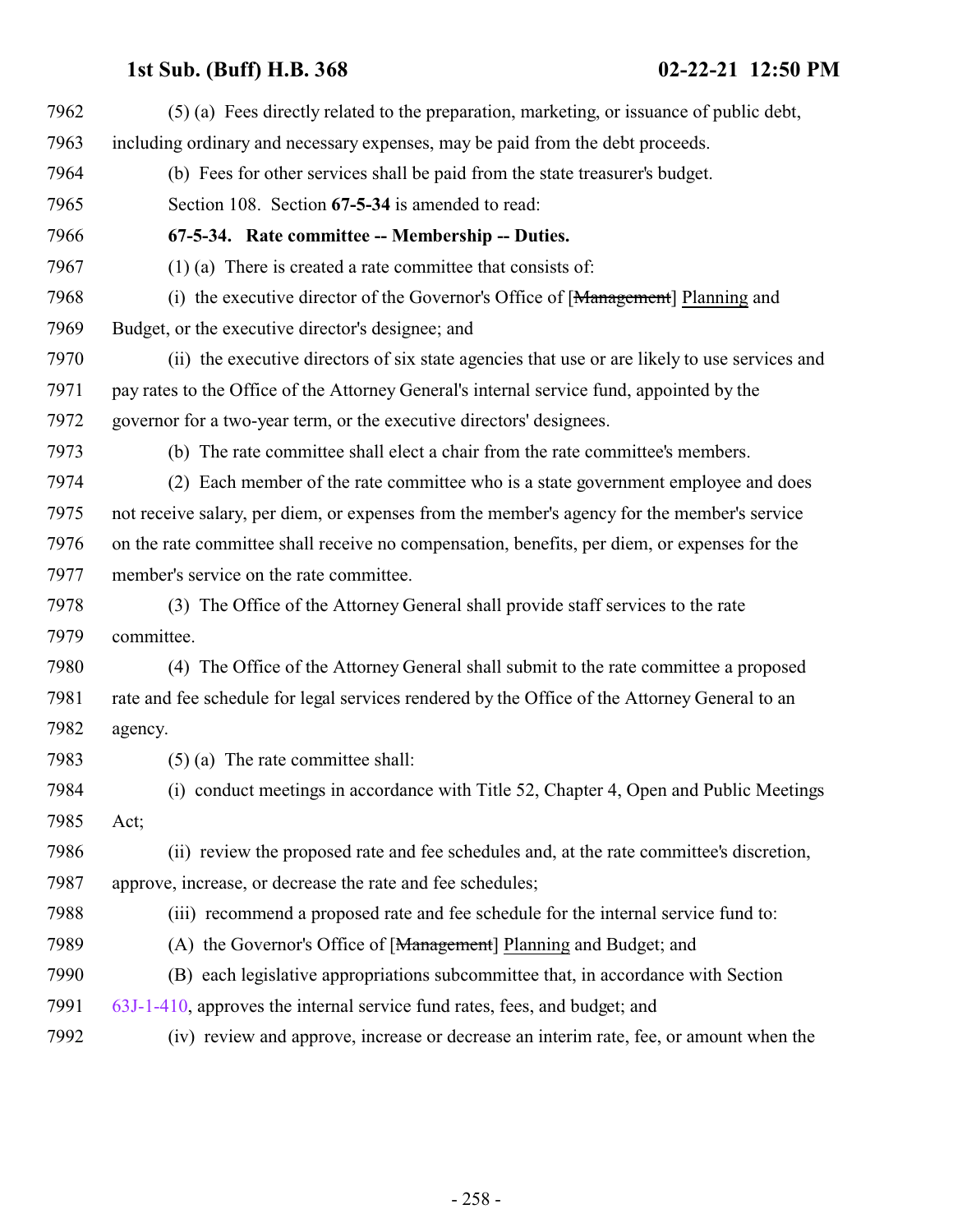| 7993 | office begins a new service or introduces a new product between annual general sessions of the     |
|------|----------------------------------------------------------------------------------------------------|
| 7994 | Legislature.                                                                                       |
| 7995 | (b) The committee may, in accordance with Subsection $63J-1-410(4)$ , decrease a rate,             |
| 7996 | fee, or amount that has been approved by the Legislature.                                          |
| 7997 | Section 109. Section 67-19-11 is amended to read:                                                  |
| 7998 | 67-19-11. Use of department facilities -- Field office facilities cost allocation --               |
| 7999 | Rate committee.                                                                                    |
| 8000 | (1) (a) An agency or a political subdivision of the state shall allow the department to            |
| 8001 | use public buildings under the agency's of the political subdivision's control, and furnish heat,  |
| 8002 | light, and furniture, for any examination, training, hearing, or investigation authorized by this  |
| 8003 | chapter.                                                                                           |
| 8004 | (b) An agency or political subdivision that allows the department to use a public                  |
| 8005 | building under Subsection $(1)(a)$ shall pay the cost of the department's use of the public        |
| 8006 | building.                                                                                          |
| 8007 | (2) The executive director shall:                                                                  |
| 8008 | (a) prepare an annual budget request for the department;                                           |
| 8009 | (b) submit the budget request to the governor and the Legislature; and                             |
| 8010 | (c) before charging a fee for services provided by the department's internal service fund          |
| 8011 | to an executive branch agency:                                                                     |
| 8012 | (i) submit the proposed rates, fees, and cost analysis to the Rate Committee established           |
| 8013 | under Subsection (3); and                                                                          |
| 8014 | (ii) obtain the approval of the Legislature as required under Section 63J-1-410.                   |
| 8015 | (3) (a) There is created a rate committee that shall consist of the executive directors of         |
| 8016 | seven state agencies that use services and pay rates to one of the department internal service     |
| 8017 | funds, or their designee, appointed by the governor for a two-year term.                           |
| 8018 | (b) (i) Of the seven executive agencies represented on the rate committee under                    |
| 8019 | Subsection $(3)(a)$ , only one of the following may be represented on the committee, if at all, at |
| 8020 | any one time:                                                                                      |
| 8021 | (A) the Governor's Office of [Management] Planning and Budget;                                     |
| 8022 | (B) the Division of Finance;                                                                       |
| 8023 | (C) the Department of Administrative Services; or                                                  |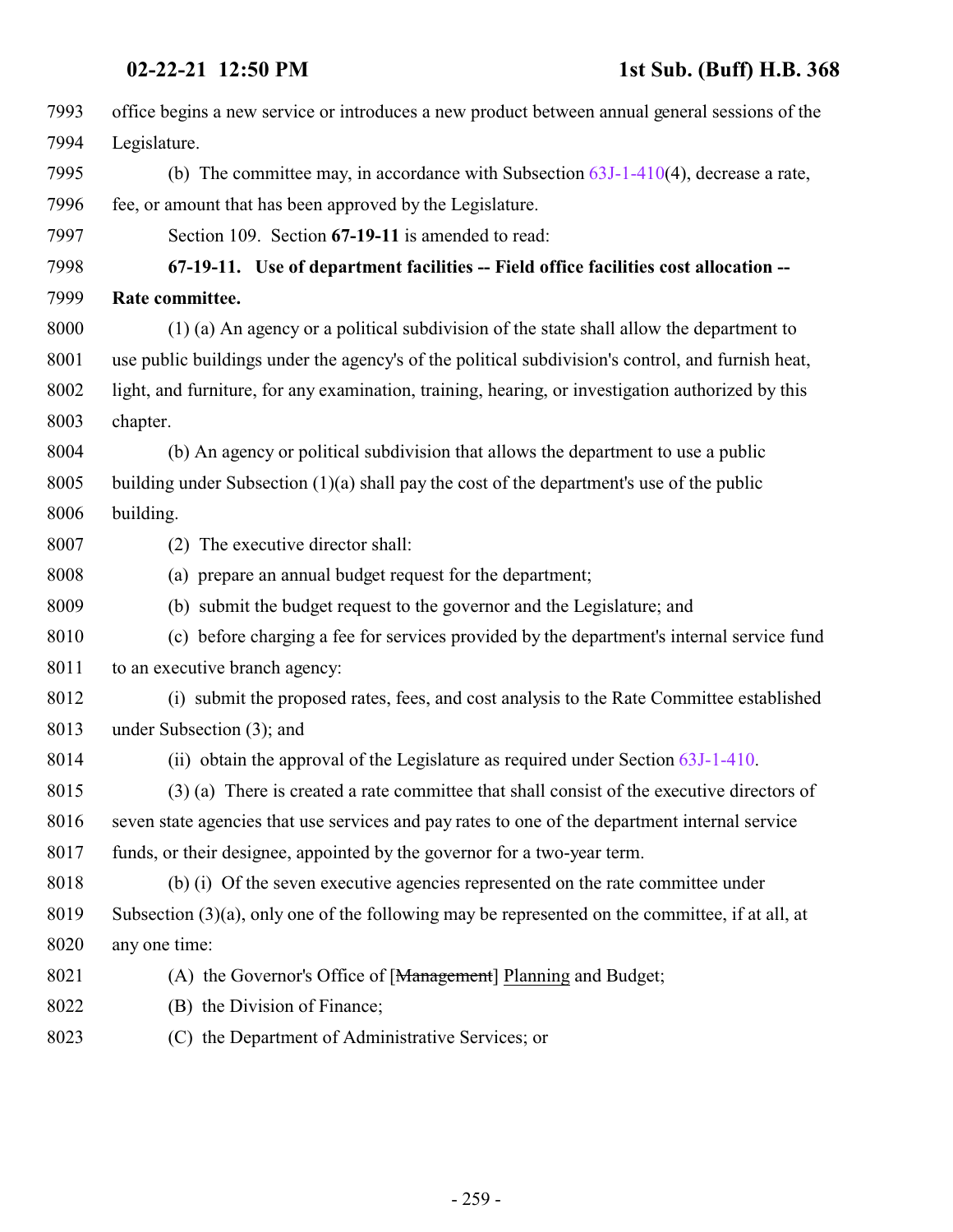| 8024 | (D) the Department of Technology Services.                                                   |
|------|----------------------------------------------------------------------------------------------|
| 8025 | (ii) The department may not have a representative on the rate committee.                     |
| 8026 | (c) (i) The rate committee shall elect a chair from the rate committee's members.            |
| 8027 | (ii) Each member of the rate committee who is a state government employee and who            |
| 8028 | does not receive salary, per diem, or expenses from the member's agency for the member's     |
| 8029 | service on the rate committee shall receive no compensation, benefits, per diem, or expenses |
| 8030 | for the member's service on the rate committee.                                              |
| 8031 | (d) The department shall provide staff services to the rate committee.                       |
| 8032 | (4) (a) The department shall submit to the rate committee a proposed rate and fee            |
| 8033 | schedule for:                                                                                |
| 8034 | (i) human resource management services rendered; and                                         |
| 8035 | (ii) costs incurred by the Office of the Attorney General in defending the state in a        |
| 8036 | grievance under review by the Career Service Review Office.                                  |
| 8037 | (b) The rate committee shall:                                                                |
| 8038 | (i) conduct meetings in accordance with Title 52, Chapter 4, Open and Public Meetings        |
| 8039 | Act;                                                                                         |
| 8040 | (ii) meet at least once each calendar year to:                                               |
| 8041 | (A) discuss the service performance of each internal service fund;                           |
| 8042 | (B) review the proposed rate and fee schedules;                                              |
| 8043 | (C) at the rate committee's discretion, approve, increase, or decrease the rate and fee      |
| 8044 | schedules described in Subsection $(4)(b)(ii)(B)$ ; and                                      |
| 8045 | (D) discuss any prior or potential adjustments to the service level received by state        |
| 8046 | agencies that pay rates to an internal service fund;                                         |
| 8047 | (iii) recommend a proposed rate and fee schedule for the internal service fund to:           |
| 8048 | (A) the Governor's Office of [Management] Planning and Budget; and                           |
| 8049 | (B) each legislative appropriations subcommittee that, in accordance with Section            |
| 8050 | 63J-1-410, approves the internal service fund rates, fees, and budget; and                   |
| 8051 | (iv) review and approve, increase or decrease an interim rate, fee, or amount when the       |
| 8052 | department begins a new service or introduces a new product between annual general sessions  |
| 8053 | of the Legislature.                                                                          |
| 8054 | (c) The committee may in accordance with Subsection $63J-1-410(4)$ decrease a rate,          |
|      |                                                                                              |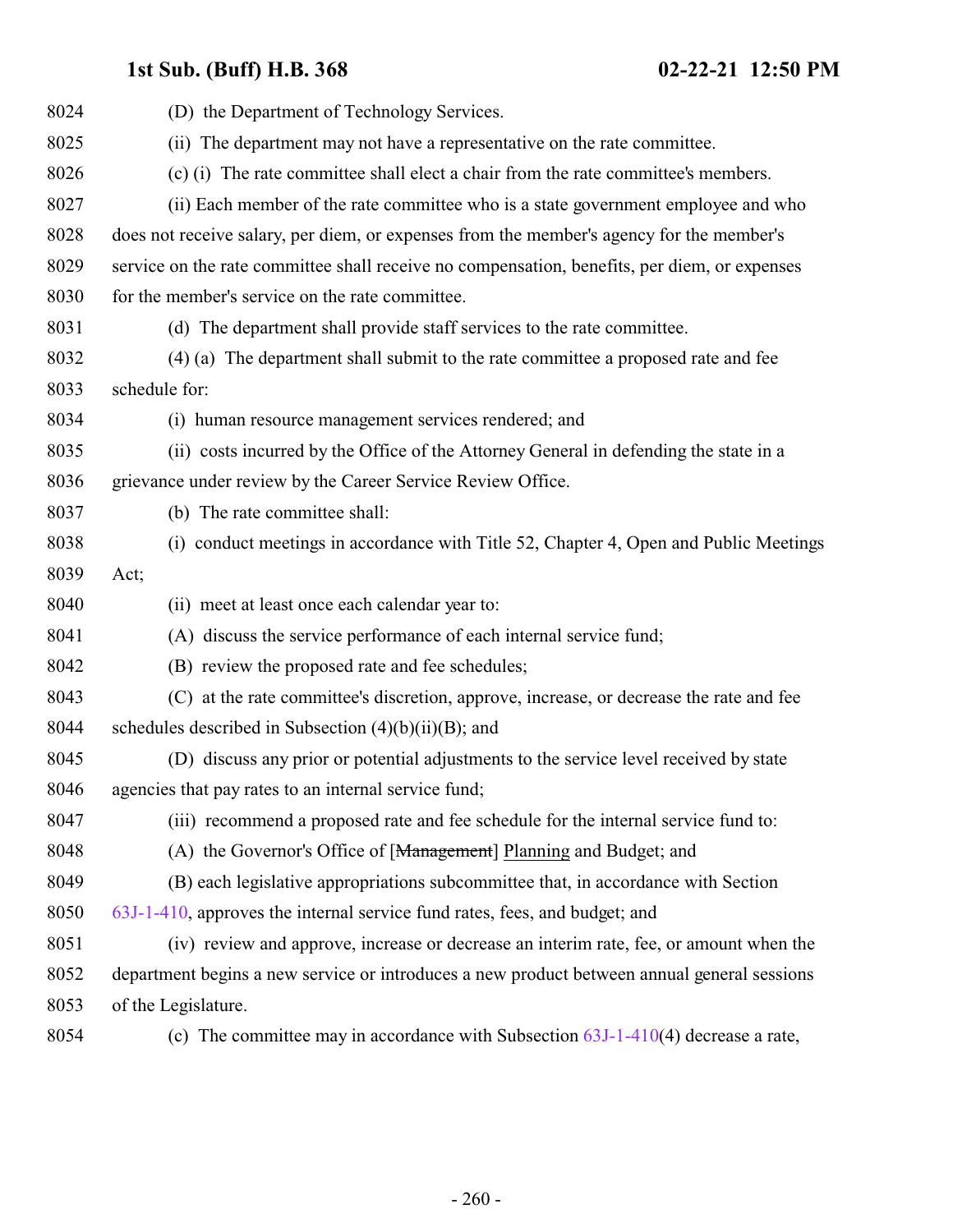<span id="page-260-0"></span>

| 8055 | fee, or amount that has been approved by the Legislature.                                       |
|------|-------------------------------------------------------------------------------------------------|
| 8056 | Section 110. Section 67-19-15 is amended to read:                                               |
| 8057 | 67-19-15. Career service -- Exempt positions -- Schedules for civil service                     |
| 8058 | positions -- Coverage of career service provisions.                                             |
| 8059 | (1) Except as otherwise provided by law or by rules and regulations established for             |
| 8060 | federally aided programs, the following positions are exempt from the career service provisions |
| 8061 | of this chapter and are designated under the following schedules:                               |
| 8062 | (a) schedule AA includes the governor, members of the Legislature, and all other                |
| 8063 | elected state officers;                                                                         |
| 8064 | (b) schedule AB includes appointed executives and board or commission executives                |
| 8065 | enumerated in Section 67-22-2;                                                                  |
| 8066 | (c) schedule AC includes all employees and officers in:                                         |
| 8067 | (i) the office and at the residence of the governor;                                            |
| 8068 | (ii) the Public Lands Policy Coordinating [Council] Office;                                     |
| 8069 | (iii) the Office of the State Auditor; and                                                      |
| 8070 | (iv) the Office of the State Treasurer;                                                         |
| 8071 | (d) schedule AD includes employees who:                                                         |
| 8072 | (i) are in a confidential relationship to an agency head or commissioner; and                   |
| 8073 | (ii) report directly to, and are supervised by, a department head, commissioner, or             |
| 8074 | deputy director of an agency or its equivalent;                                                 |
| 8075 | (e) schedule AE includes each employee of the State Board of Education that the State           |
| 8076 | Board of Education designates as exempt from the career service provisions of this chapter;     |
| 8077 | (f) schedule AG includes employees in the Office of the Attorney General who are                |
| 8078 | under their own career service pay plan under Sections $67-5-7$ through $67-5-13$ ;             |
| 8079 | (g) schedule AH includes:                                                                       |
| 8080 | (i) teaching staff of all state institutions; and                                               |
| 8081 | (ii) employees of the Utah Schools for the Deaf and the Blind who are:                          |
| 8082 | (A) educational interpreters as classified by the department; or                                |
| 8083 | (B) educators as defined by Section 53E-8-102;                                                  |
| 8084 | (h) schedule AN includes employees of the Legislature;                                          |
| 8085 | (i) schedule AO includes employees of the judiciary;                                            |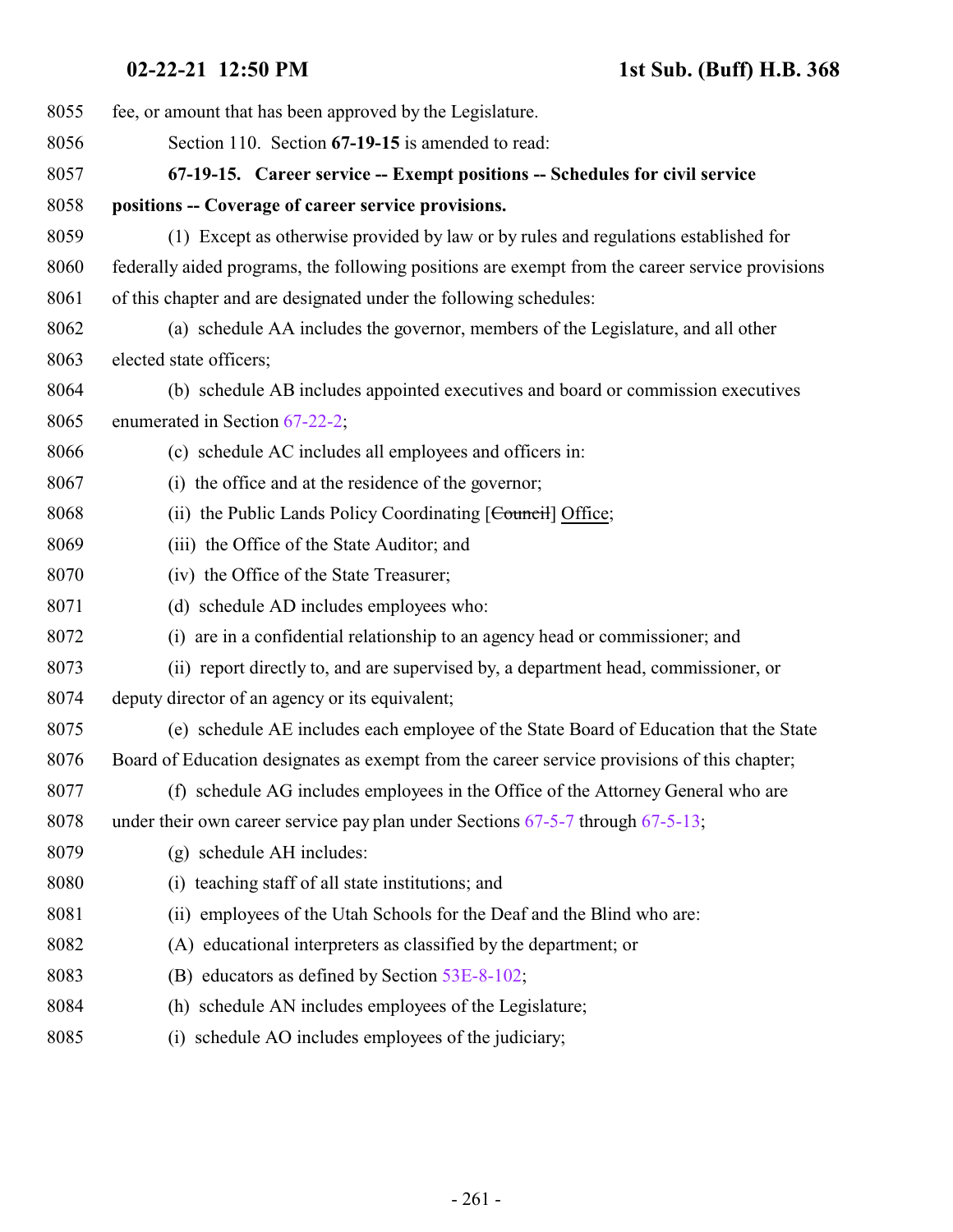| 8086 | (i) schedule AP includes all judges in the judiciary;                                         |
|------|-----------------------------------------------------------------------------------------------|
| 8087 | (k) schedule AQ includes:                                                                     |
| 8088 | (i) members of state and local boards and councils appointed by the governor and              |
| 8089 | governing bodies of agencies;                                                                 |
| 8090 | (ii) a water commissioner appointed under Section $73-5-1$ ;                                  |
| 8091 | (iii) other local officials serving in an ex officio capacity; and                            |
| 8092 | (iv) officers, faculty, and other employees of state universities and other state             |
| 8093 | institutions of higher education;                                                             |
| 8094 | (1) schedule AR includes employees in positions that involve responsibility:                  |
| 8095 | (i) for determining policy;                                                                   |
| 8096 | (ii) for determining the way in which a policy is carried out; or                             |
| 8097 | (iii) of a type not appropriate for career service, as determined by the agency head with     |
| 8098 | the concurrence of the executive director;                                                    |
| 8099 | (m) schedule AS includes any other employee:                                                  |
| 8100 | (i) whose appointment is required by statute to be career service exempt;                     |
| 8101 | (ii) whose agency is not subject to this chapter; or                                          |
| 8102 | (iii) whose agency has authority to make rules regarding the performance,                     |
| 8103 | compensation, and bonuses for its employees;                                                  |
| 8104 | (n) schedule AT includes employees of the Department of Technology Services,                  |
| 8105 | designated as executive/professional positions by the executive director of the Department of |
| 8106 | Technology Services with the concurrence of the executive director;                           |
| 8107 | (o) schedule AU includes patients and inmates employed in state institutions;                 |
| 8108 | (p) employees of the Department of Workforce Services, designated as schedule AW:             |
| 8109 | (i) who are temporary employees that are federally funded and are required to work            |
| 8110 | under federally qualified merit principles as certified by the director; or                   |
| 8111 | (ii) for whom substantially all of their work is repetitive, measurable, or transaction       |
| 8112 | based, and who voluntarily apply for and are accepted by the Department of Workforce          |
| 8113 | Services to work in a pay for performance program designed by the Department of Workforce     |
| 8114 | Services with the concurrence of the executive director; and                                  |
| 8115 | (q) for employees in positions that are temporary, seasonal, time limited, funding            |
| 8116 | limited, or variable hour in nature, under schedule codes and parameters established by the   |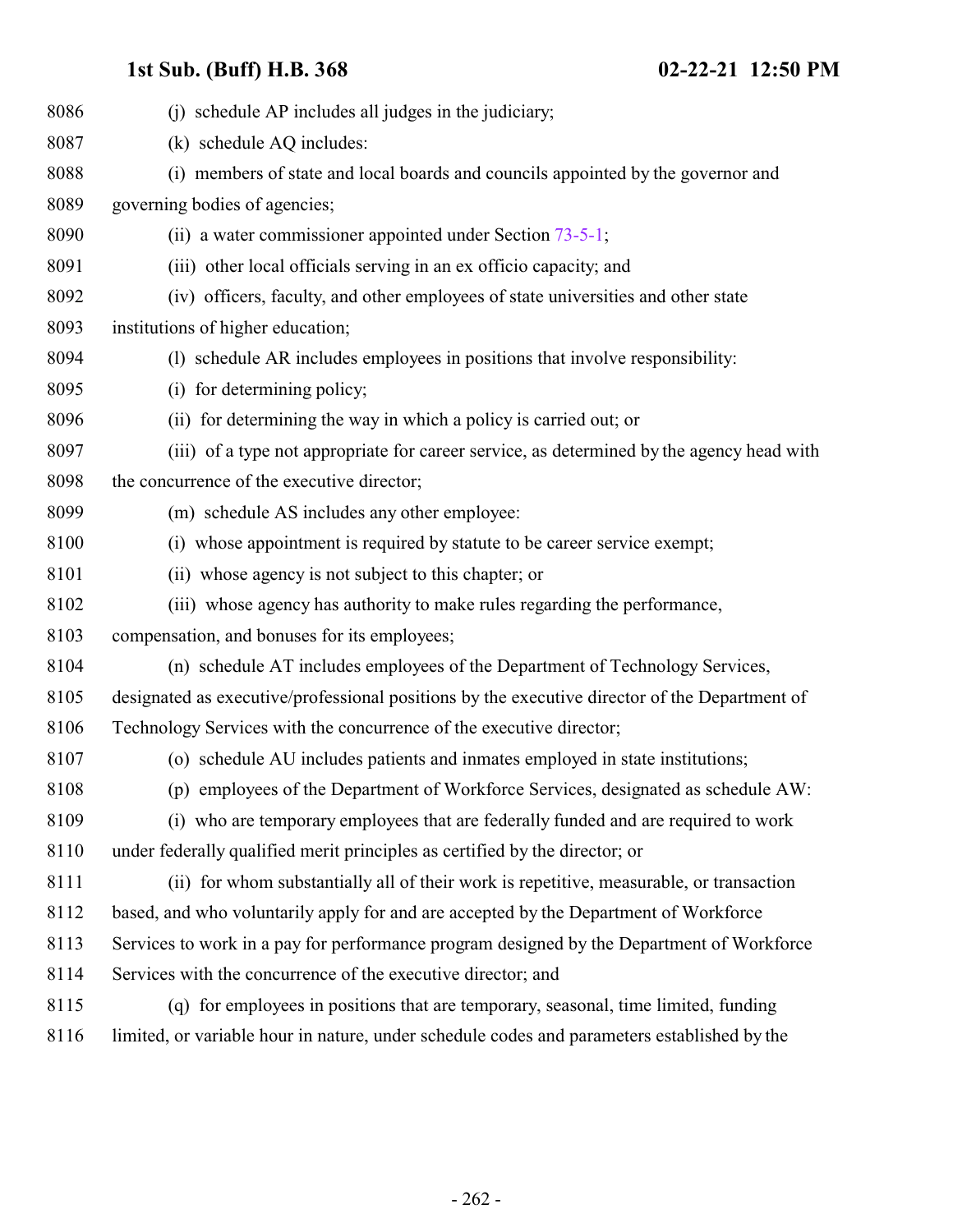**02-22-21 12:50 PM 1st Sub. (Buff) H.B. 368**

| 8117 | department by administrative rule.                                                              |
|------|-------------------------------------------------------------------------------------------------|
| 8118 | (2) The civil service shall consist of two schedules as follows:                                |
| 8119 | (a) (i) Schedule A is the schedule consisting of positions under Subsection (1).                |
| 8120 | (ii) Removal from any appointive position under schedule A, unless otherwise                    |
| 8121 | regulated by statute, is at the pleasure of the appointing officers without regard to tenure.   |
| 8122 | (b) Schedule B is the competitive career service schedule, consisting of:                       |
| 8123 | (i) all positions filled through competitive selection procedures as defined by the             |
| 8124 | executive director; or                                                                          |
| 8125 | (ii) positions filled through a department approved on-the-job examination intended to          |
| 8126 | appoint a qualified person with a disability, or a veteran in accordance with Title 71, Chapter |
| 8127 | 10, Veterans Preference.                                                                        |
| 8128 | (3) (a) The executive director, after consultation with the heads of concerned executive        |
| 8129 | branch departments and agencies and with the approval of the governor, shall allocate positions |
| 8130 | to the appropriate schedules under this section.                                                |
| 8131 | (b) Agency heads shall make requests and obtain approval from the executive director            |
| 8132 | before changing the schedule assignment and tenure rights of any position.                      |
| 8133 | (c) Unless the executive director's decision is reversed by the governor, when the              |
| 8134 | executive director denies an agency's request, the executive director's decision is final.      |
| 8135 | (4) (a) Compensation for employees of the Legislature shall be established by the               |
| 8136 | directors of the legislative offices in accordance with Section 36-12-7.                        |
| 8137 | (b) Compensation for employees of the judiciary shall be established by the state court         |
| 8138 | administrator in accordance with Section 78A-2-107.                                             |
| 8139 | (c) Compensation for officers, faculty, and other employees of state universities and           |
| 8140 | institutions of higher education shall be established as provided in Title 53B, Chapter 1,      |
| 8141 | Governance, Powers, Rights, and Responsibilities, and Title 53B, Chapter 2, Institutions of     |
| 8142 | Higher Education.                                                                               |
| 8143 | (d) Unless otherwise provided by law, compensation for all other schedule A                     |
| 8144 | employees shall be established by their appointing authorities, within ranges approved by, and  |
| 8145 | after consultation with the executive director of the Department of Human Resource              |
| 8146 | Management.                                                                                     |
| 8147 | (5) An employee who is in a position designated schedule AC and who holds career                |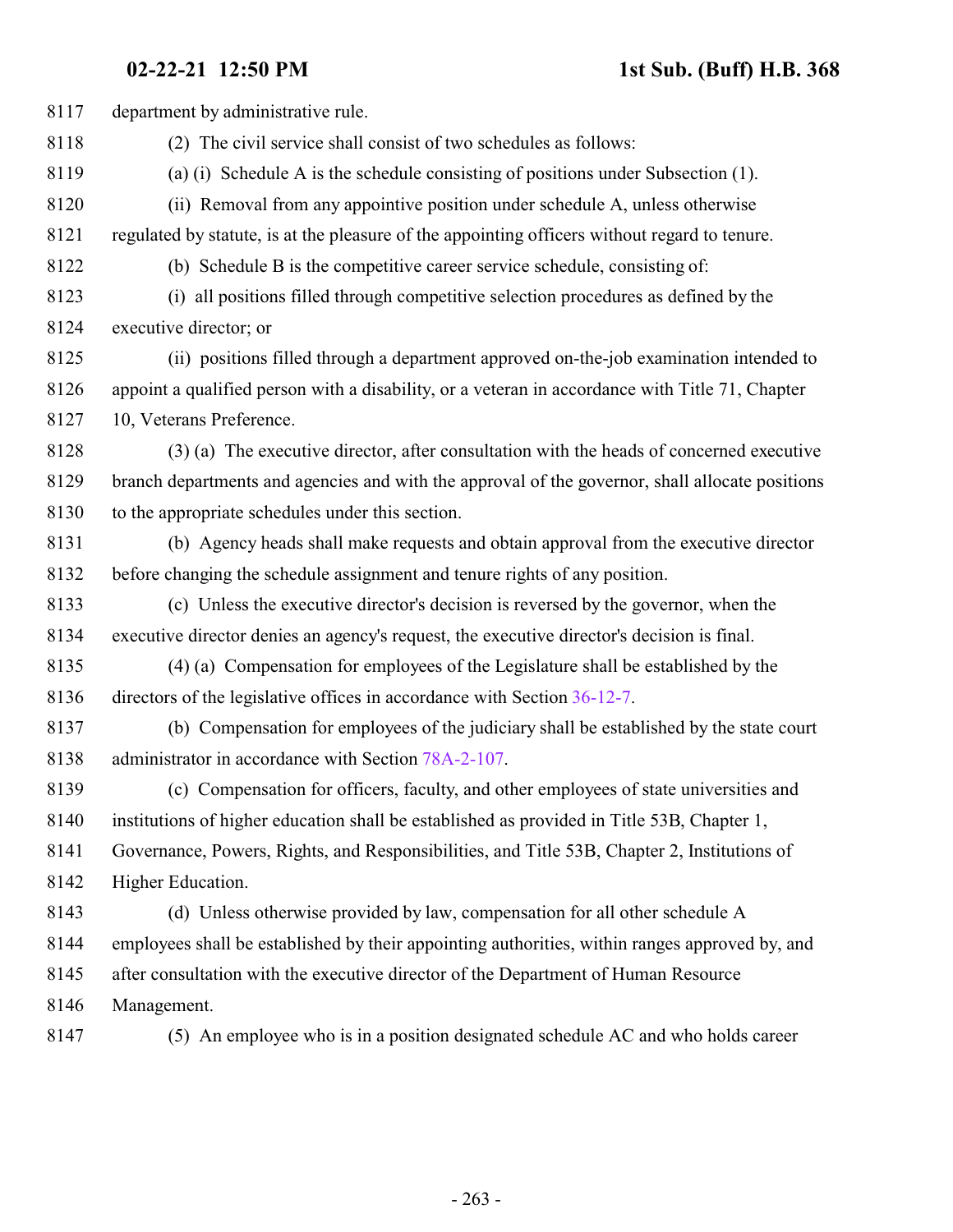| 8148 | service status on June 30, 2010, shall retain the career service status if the employee:       |
|------|------------------------------------------------------------------------------------------------|
| 8149 | (a) remains in the position that the employee is in on June 30, 2010; and                      |
| 8150 | (b) does not elect to convert to career service exempt status in accordance with a rule        |
| 8151 | made by the department.                                                                        |
| 8152 | Section 111. Section 67-19-43 is amended to read:                                              |
| 8153 | 67-19-43. State employee matching supplemental defined contribution benefit.                   |
| 8154 | (1) As used in this section:                                                                   |
| 8155 | (a) "Qualifying account" means:                                                                |
| 8156 | (i) a defined contribution plan qualified under Section $401(k)$ of the Internal Revenue       |
| 8157 | Code, which is sponsored by the Utah State Retirement Board; or                                |
| 8158 | (ii) a deemed Individual Retirement Account authorized under the Internal Revenue              |
| 8159 | Code, which is sponsored by the Utah State Retirement Board; or                                |
| 8160 | (iii) a similar savings plan or account authorized under the Internal Revenue Code,            |
| 8161 | which is sponsored by the Utah State Retirement Board.                                         |
| 8162 | (b) "Qualifying employee" means an employee who is:                                            |
| 8163 | $(i)$ in a position that is:                                                                   |
| 8164 | (A) receiving retirement benefits under Title 49, Utah State Retirement and Insurance          |
| 8165 | Benefit Act; and                                                                               |
| 8166 | (B) accruing paid leave benefits that can be used in the current and future calendar           |
| 8167 | years; and                                                                                     |
| 8168 | (ii) not an employee who is reemployed as that term is:                                        |
| 8169 | (A) defined in Section $49-11-1202$ ; or                                                       |
| 8170 | (B) used in Section $49-11-504$ .                                                              |
| 8171 | (2) Subject to the requirements of Subsection (3) and beginning on or after January 4,         |
| 8172 | 2014, an employer shall make a biweekly matching contribution to every qualifying employee's   |
| 8173 | defined contribution plan qualified under Section 401(k) of the Internal Revenue Code, subject |
| 8174 | to federal requirements and limitations, which is sponsored by the Utah State Retirement       |
| 8175 | Board.                                                                                         |
| 8176 | $(3)$ (a) In accordance with the requirements of this Subsection $(3)$ , each qualifying       |
| 8177 | employee shall be eligible to receive the same dollar amount for the contribution under        |
| 8178 | Subsection (2).                                                                                |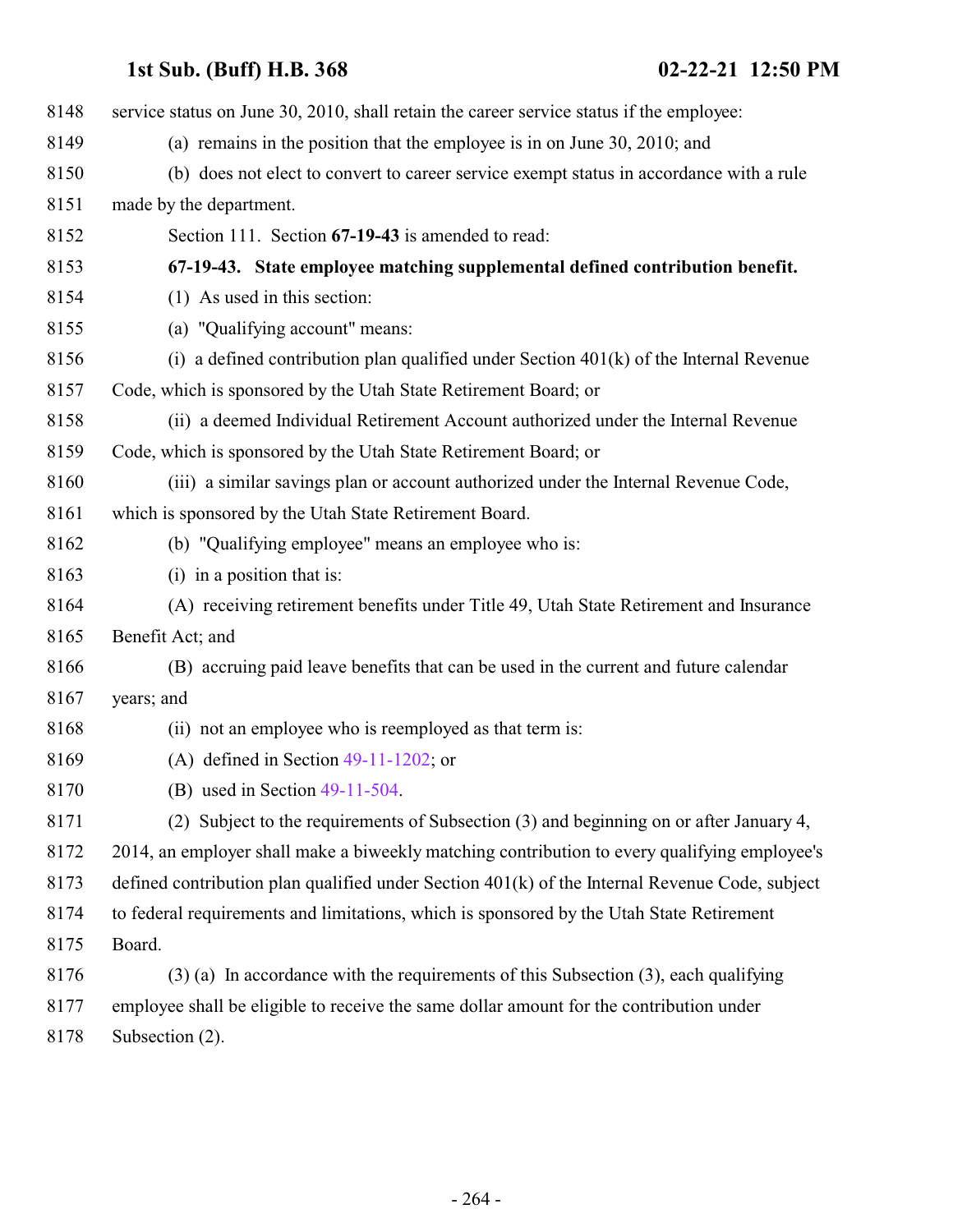(b) A qualifying employee: (i) shall receive the contribution amount determined under Subsection (3)(c) if the qualifying employee makes a voluntary personal contribution to one or more qualifying accounts in an amount equal to or greater than the employer's contribution amount determined in Subsection (3)(c); (ii) shall receive a partial contribution amount that is equal to the qualifying employee's personal contribution amount if the employee makes a voluntary personal contribution to one or more qualifying accounts in an amount less than the employer's contribution amount determined in Subsection (3)(c); or (iii) may not receive a contribution under Subsection (2) if the qualifying employee does not make a voluntary personal contribution to a qualifying account. 8190 (c) (i) Subject to the maximum limit under Subsection  $(3)(c)(iii)$ , the Legislature shall annually determine the contribution amount that an employer shall provide to each qualifying employee under Subsection (2). (ii) The department shall make recommendations annually to the Legislature on the contribution amount required under Subsection (2), in consultation with the Governor's Office of [Management] Planning and Budget and the Division of Finance. (iii) The biweekly matching contribution amount required under Subsection (2) may not exceed \$26 for each qualifying employee. (4) A qualifying employee is eligible to receive the biweekly contribution under this section for any pay period in which the employee is in a paid status or other status protected by federal or state law. (5) The employer and employee contributions made and related earnings under this section vest immediately upon deposit and can be withdrawn by the employee at any time, subject to Internal Revenue Code regulations on the withdrawals. (6) In accordance with Title 63G, Chapter 3, Utah Administrative Rulemaking Act, the executive director shall make rules establishing procedures to implement the provisions of this section. Section 112. Section **67-19d-202** is amended to read: **67-19d-202. Board of trustees of the State Post-Retirement Benefits Trust Fund and the Elected Official Post-Retirement Benefits Trust Fund.**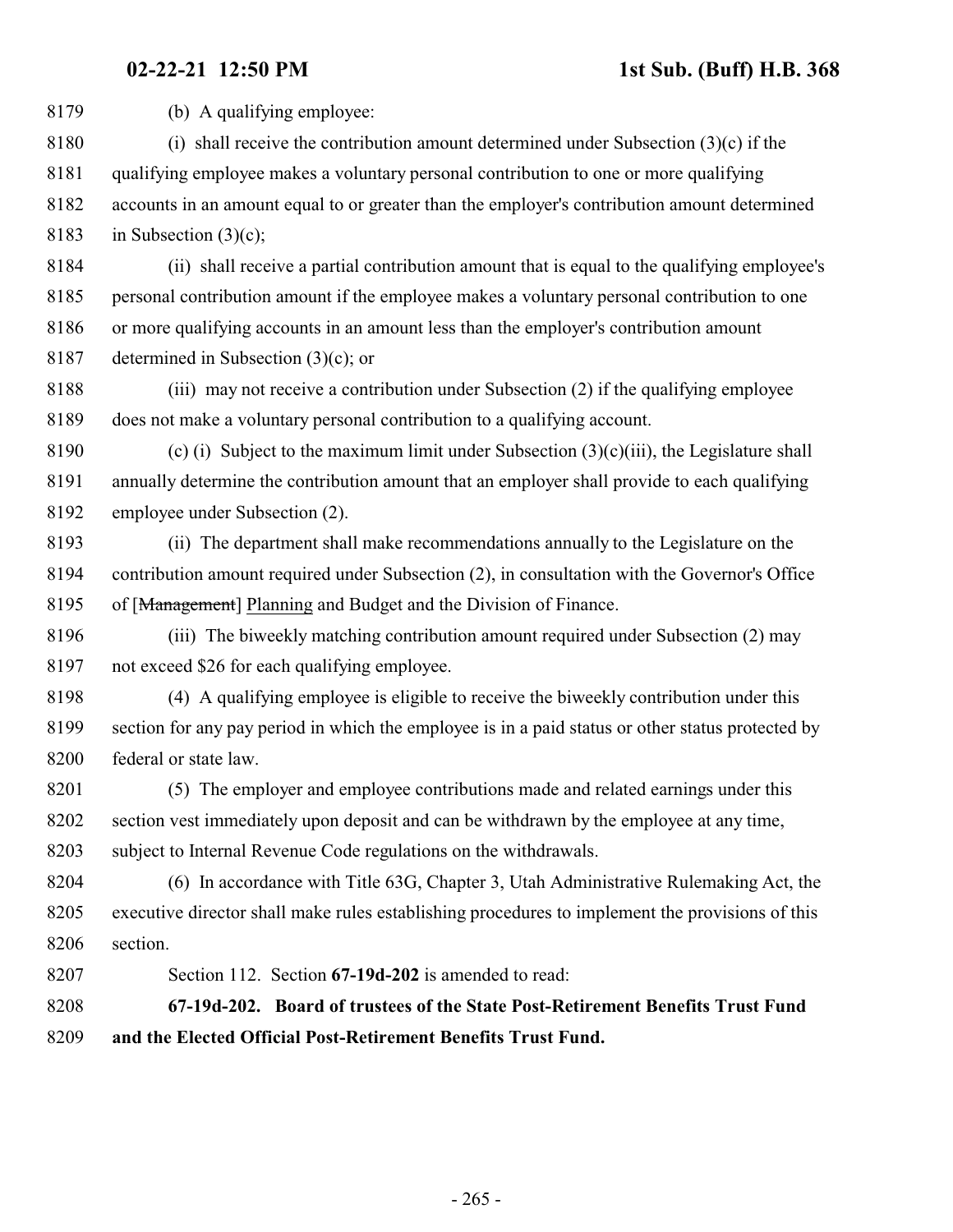| 8210 | (1) (a) There is created a board of trustees of the State Post-Retirement Benefits Trust    |
|------|---------------------------------------------------------------------------------------------|
| 8211 | Fund and the Elected Official Post-Retirement Benefits Trust Fund composed of three         |
| 8212 | members:                                                                                    |
| 8213 | (i) the state treasurer or designee;                                                        |
| 8214 | (ii) the director of the Division of Finance or designee; and                               |
| 8215 | (iii) the executive director of the Governor's Office of [Management] Planning and          |
| 8216 | Budget or designee.                                                                         |
| 8217 | (b) The state treasurer is chair of the board.                                              |
| 8218 | (c) Three members of the board are a quorum.                                                |
| 8219 | (d) A member may not receive compensation or benefits for the member's service, but         |
| 8220 | may receive per diem and travel expenses in accordance with:                                |
| 8221 | (i) Section $63A-3-106$ ;                                                                   |
| 8222 | (ii) Section $63A-3-107$ ; and                                                              |
| 8223 | (iii) rules made by the Division of Finance pursuant to Sections $63A-3-106$ and            |
| 8224 | 63A-3-107.                                                                                  |
| 8225 | (e) (i) Except as provided in Subsection $(1)(e)(ii)$ , the state treasurer shall staff the |
| 8226 | board of trustees.                                                                          |
| 8227 | (ii) The Division of Finance shall provide accounting services for the trust fund.          |
| 8228 | (2) The board shall:                                                                        |
| 8229 | (a) on behalf of the state, act as trustee of the State Post-Retirement Benefits Trust      |
| 8230 | Fund created under Section 67-19d-201 and the Elected Official Post-Retirement Benefits     |
| 8231 | Trust Fund created under Section 67-19d-201.5 and exercise the state's fiduciary            |
| 8232 | responsibilities;                                                                           |
| 8233 | (b) meet at least twice per year;                                                           |
| 8234 | (c) review and approve all policies, projections, rules, criteria, procedures, forms,       |
| 8235 | standards, performance goals, and actuarial reports;                                        |
| 8236 | (d) review and approve the budget for each trust fund described under Subsection            |
| 8237 | (2)(a);                                                                                     |
| 8238 | (e) review financial records for each trust fund described under Subsection $(2)(a)$ ,      |
| 8239 | including trust fund receipts, expenditures, and investments;                               |
| 8240 | (f) commission and obtain actuarial studies of the liabilities for each trust fund          |
|      |                                                                                             |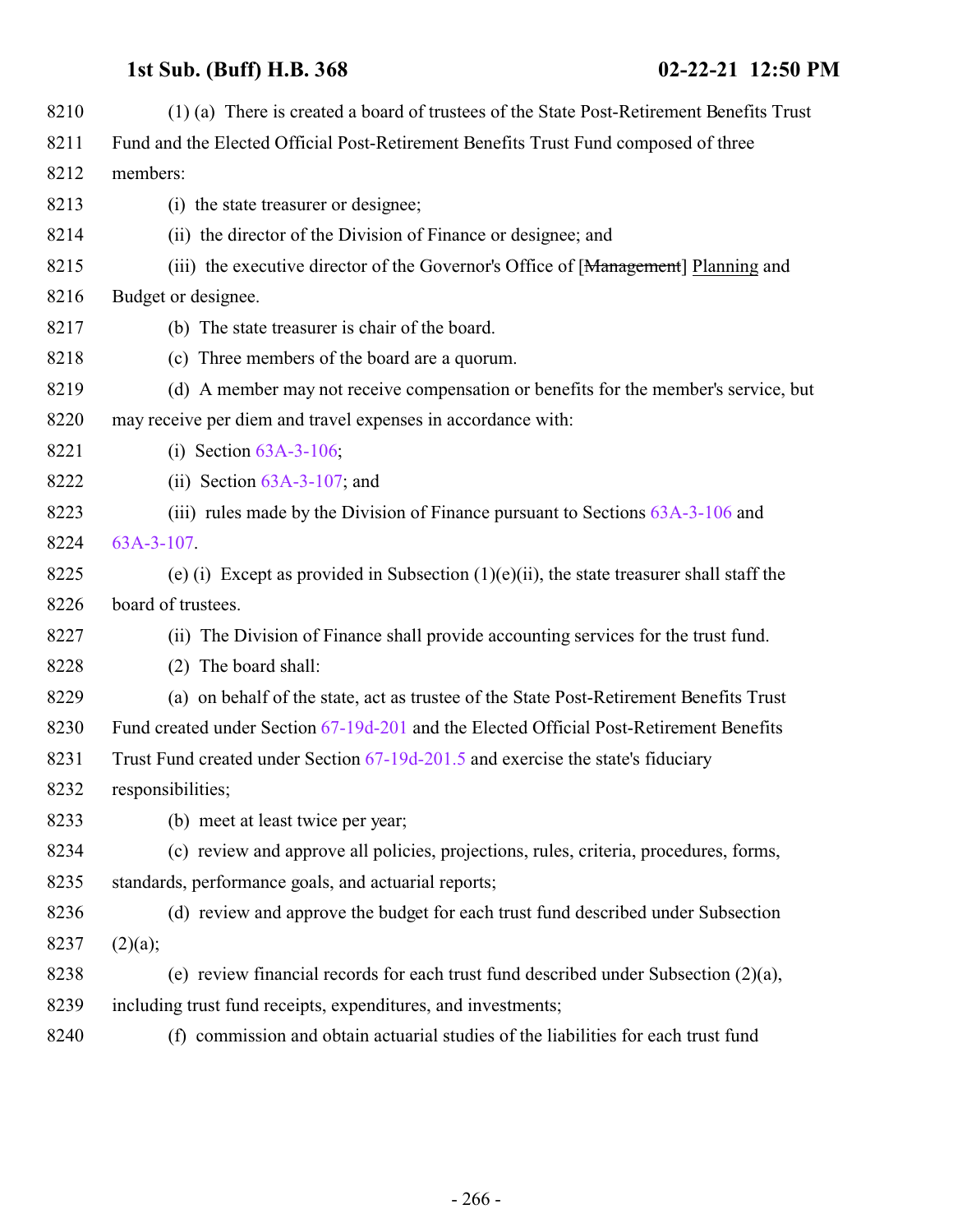| 8241 | described under Subsection $(2)(a)$ ;                                                       |
|------|---------------------------------------------------------------------------------------------|
| 8242 | (g) for purposes of the State Post-Retirement Benefits Trust Fund, establish labor          |
| 8243 | additive rates to charge all federal, state, and other programs to cover:                   |
| 8244 | (i) the annual required contribution as determined by actuary; and                          |
| 8245 | (ii) the administrative expenses of the trust fund; and                                     |
| 8246 | (h) do any other things necessary to perform the state's fiduciary obligations under each   |
| 8247 | trust fund described under Subsection $(2)(a)$ .                                            |
| 8248 | (3) The attorney general shall:                                                             |
| 8249 | (a) act as legal counsel and provide legal representation to the board of trustees; and     |
| 8250 | (b) attend, or direct an attorney from the Office of the Attorney General to attend, each   |
| 8251 | meeting of the board of trustees.                                                           |
| 8252 | Section 113. Section 67-19f-202 is amended to read:                                         |
| 8253 | 67-19f-202. Board of trustees of the State Employees' Annual Leave Trust Fund.              |
| 8254 | (1) (a) There is created a board of trustees of the State Employees' Annual Leave Trust     |
| 8255 | Fund composed of the following three members:                                               |
| 8256 | (i) the state treasurer or the state treasurer's designee;                                  |
| 8257 | (ii) the director of the Division of Finance or the director's designee; and                |
| 8258 | (iii) the executive director of the Governor's Office of [Management] Planning and          |
| 8259 | Budget or the executive director's designee.                                                |
| 8260 | (b) The state treasurer is chair of the board.                                              |
| 8261 | (c) Three members of the board is a quorum.                                                 |
| 8262 | (d) A member may not receive compensation or benefits for the member's service, but         |
| 8263 | may receive per diem and travel expenses as allowed in:                                     |
| 8264 | (i) Section $63A-3-106$ ;                                                                   |
| 8265 | (ii) Section $63A-3-107$ ; and                                                              |
| 8266 | (iii) rules made by the Division of Finance according to Sections 63A-3-106 and             |
| 8267 | 63A-3-107.                                                                                  |
| 8268 | (e) (i) Except as provided in Subsection $(1)(e)(ii)$ , the state treasurer shall staff the |
| 8269 | board of trustees.                                                                          |
| 8270 | (ii) The Division of Finance shall provide accounting services for the trust fund.          |
| 8271 | The board shall:<br>(2)                                                                     |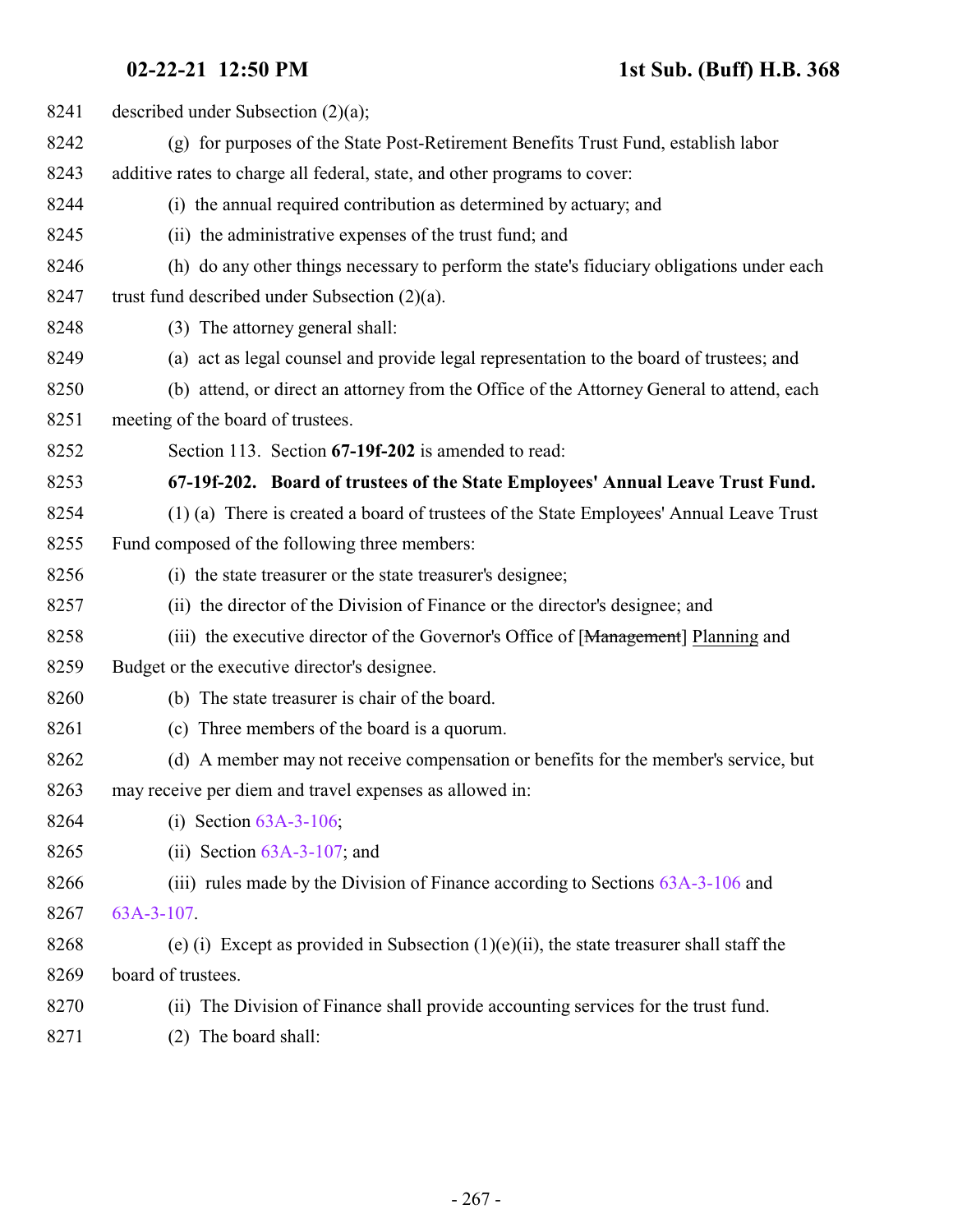<span id="page-267-0"></span>

| 8272 | (a) on behalf of the state, act as trustee of the trust fund created under Section        |
|------|-------------------------------------------------------------------------------------------|
| 8273 | $67-19f-201$ and exercise the state's fiduciary responsibilities;                         |
| 8274 | (b) meet at least twice per year;                                                         |
| 8275 | (c) review and approve the policies, projections, rules, criteria, procedures, forms,     |
| 8276 | standards, performance goals, and actuarial reports for the trust fund;                   |
| 8277 | (d) review and approve the budget for the trust fund;                                     |
| 8278 | (e) review financial records for the trust fund, including trust fund receipts,           |
| 8279 | expenditures, and investments; and                                                        |
| 8280 | (f) do any other things necessary to perform the state's fiduciary obligations under the  |
| 8281 | trust fund.                                                                               |
| 8282 | (3) The board may:                                                                        |
| 8283 | (a) commission and obtain actuarial studies of the liabilities for the trust fund; and    |
| 8284 | (b) for purposes of the trust fund, establish labor additive rates to charge for the      |
| 8285 | administrative expenses of the trust fund.                                                |
| 8286 | (4) The attorney general shall:                                                           |
| 8287 | (a) act as legal counsel and provide legal representation to the board of trustees; and   |
| 8288 | (b) attend, or direct an attorney from the Office of the Attorney General to attend, each |
| 8289 | meeting of the board of trustees.                                                         |
| 8290 | Section 114. Section 67-22-2 is amended to read:                                          |
| 8291 | 67-22-2. Compensation -- Other state officers.                                            |
| 8292 | (1) As used in this section:                                                              |
| 8293 | (a) "Appointed executive" means the:                                                      |
| 8294 | (i) commissioner of the Department of Agriculture and Food;                               |
| 8295 | (ii) commissioner of the Insurance Department;                                            |
| 8296 | (iii) commissioner of the Labor Commission;                                               |
| 8297 | (iv) director, Department of Alcoholic Beverage Control;                                  |
| 8298 | (v) commissioner of the Department of Financial Institutions;                             |
| 8299 | (vi) executive director, Department of Commerce;                                          |
| 8300 | (vii) executive director, Commission on Criminal and Juvenile Justice;                    |
| 8301 | (viii) adjutant general;                                                                  |
| 8302 | (ix) executive director, Department of Heritage and Arts;                                 |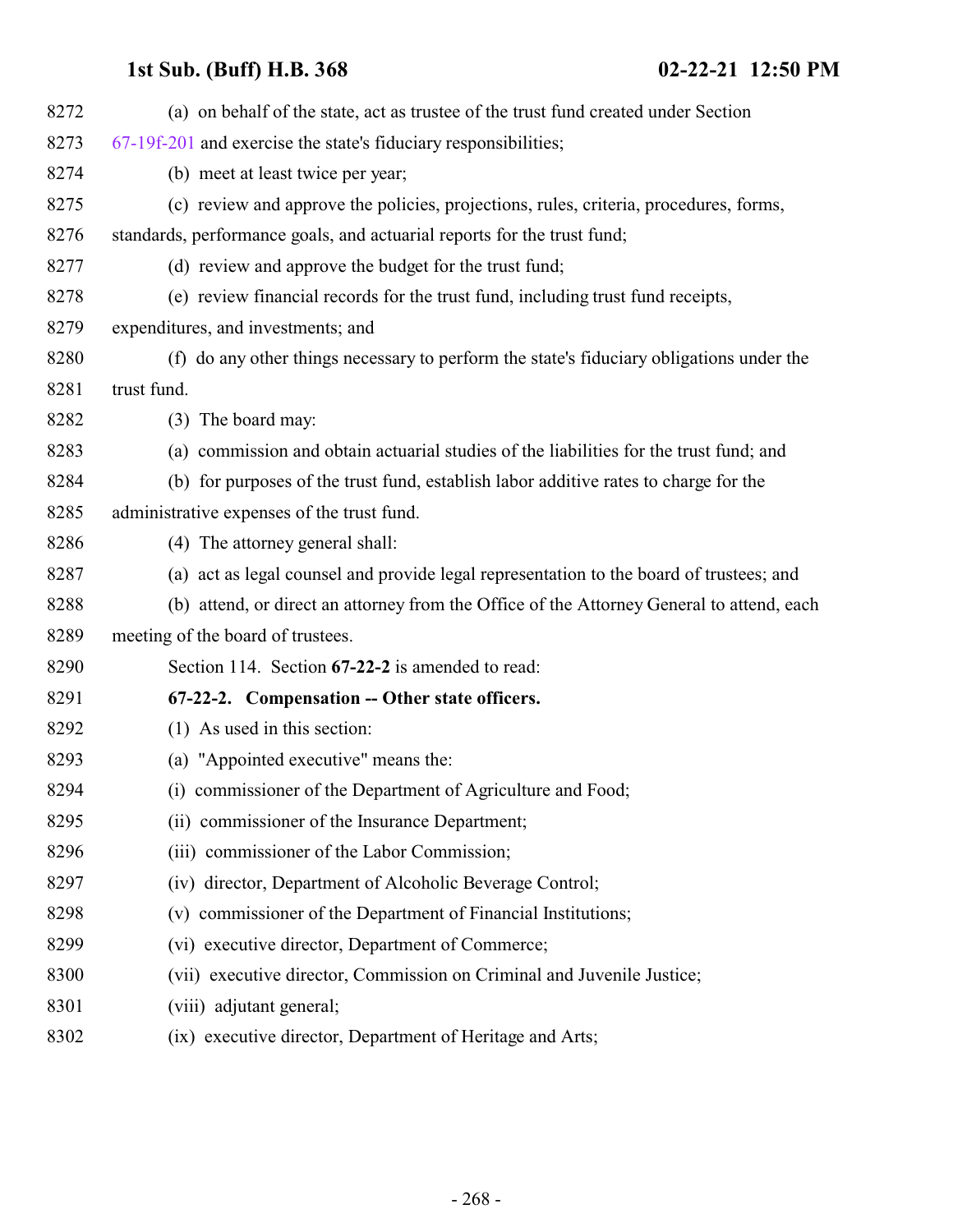| 8303 | (x) executive director, Department of Corrections;                                    |
|------|---------------------------------------------------------------------------------------|
| 8304 | (xi) commissioner, Department of Public Safety;                                       |
| 8305 | (xii) executive director, Department of Natural Resources;                            |
| 8306 | (xiii) executive director, Governor's Office of [Management] Planning and Budget;     |
| 8307 | (xiv) executive director, Department of Administrative Services;                      |
| 8308 | (xv) executive director, Department of Human Resource Management;                     |
| 8309 | (xvi) executive director, Department of Environmental Quality;                        |
| 8310 | (xvii) director, Governor's Office of Economic Development;                           |
| 8311 | (xviii) executive director, Utah Science Technology and Research Governing            |
| 8312 | Authority;                                                                            |
| 8313 | (xix) executive director, Department of Workforce Services;                           |
| 8314 | (xx) executive director, Department of Health, Nonphysician;                          |
| 8315 | (xxi) executive director, Department of Human Services;                               |
| 8316 | (xxii) executive director, Department of Transportation;                              |
| 8317 | (xxiii) executive director, Department of Technology Services; [and]                  |
| 8318 | (xxiv) executive director, Department of Veterans and Military Affairs[-]; and        |
| 8319 | (xxv) executive director, Public Lands Policy Coordinating Office, created in Section |
| 8320 | $63L-11-201$ .                                                                        |
| 8321 | (b) "Board or commission executive" means:                                            |
| 8322 | (i) members, Board of Pardons and Parole;                                             |
| 8323 | (ii) chair, State Tax Commission;                                                     |
| 8324 | (iii) commissioners, State Tax Commission;                                            |
| 8325 | (iv) executive director, State Tax Commission;                                        |
| 8326 | (v) chair, Public Service Commission; and                                             |
| 8327 | (vi) commissioners, Public Service Commission.                                        |
| 8328 | (c) "Deputy" means the person who acts as the appointed executive's second in         |
| 8329 | command as determined by the Department of Human Resource Management.                 |
| 8330 | (2) (a) The executive director of the Department of Human Resource Management         |
| 8331 | shall:                                                                                |
| 8332 | (i) before October 31 of each year, recommend to the governor a compensation plan for |
| 8333 | the appointed executives and the board or commission executives; and                  |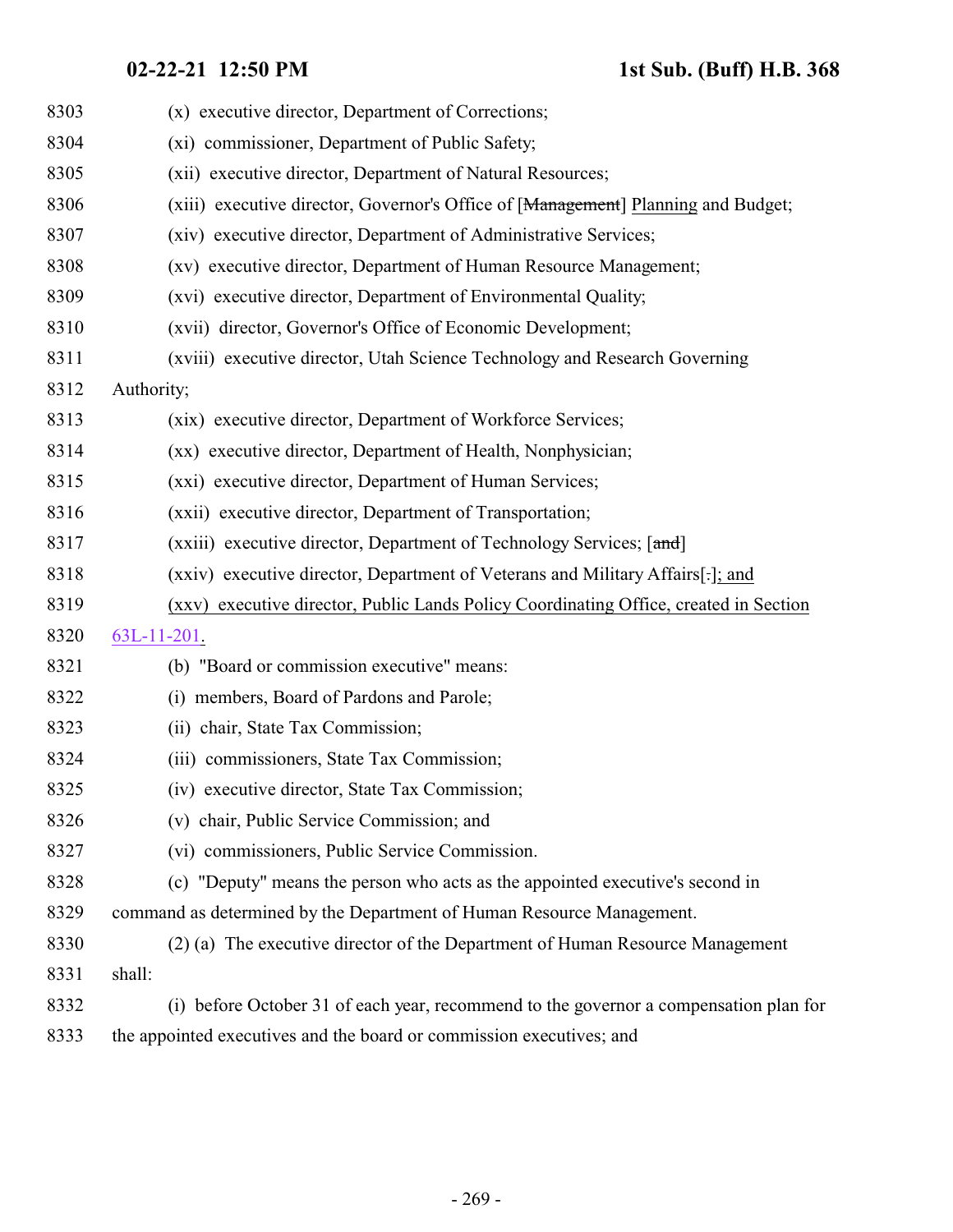| 8334 | (ii) base those recommendations on market salary studies conducted by the Department              |
|------|---------------------------------------------------------------------------------------------------|
| 8335 | of Human Resource Management.                                                                     |
| 8336 | (b) (i) The Department of Human Resource Management shall determine the salary                    |
| 8337 | range for the appointed executives by:                                                            |
| 8338 | (A) identifying the salary range assigned to the appointed executive's deputy;                    |
| 8339 | (B) designating the lowest minimum salary from those deputies' salary ranges as the               |
| 8340 | minimum salary for the appointed executives' salary range; and                                    |
| 8341 | (C) designating 105% of the highest maximum salary range from those deputies' salary              |
| 8342 | ranges as the maximum salary for the appointed executives' salary range.                          |
| 8343 | (ii) If the deputy is a medical doctor, the Department of Human Resource Management               |
| 8344 | may not consider that deputy's salary range in designating the salary range for appointed         |
| 8345 | executives.                                                                                       |
| 8346 | (c) (i) Except as provided in Subsection $(2)(c)(ii)$ , in establishing the salary ranges for     |
| 8347 | board or commission executives, the Department of Human Resource Management shall set             |
| 8348 | the maximum salary in the salary range for each of those positions at 90% of the salary for       |
| 8349 | district judges as established in the annual appropriation act under Section $67-8-2$ .           |
| 8350 | (ii) In establishing the salary ranges for an individual described in Subsection $(1)(b)(ii)$     |
| 8351 | or (iii), the Department of Human Resource Management shall set the maximum salary in the         |
| 8352 | salary range for each of those positions at 100% of the salary for district judges as established |
| 8353 | in the annual appropriation act under Section 67-8-2.                                             |
| 8354 | $(3)$ (a) (i) Except as provided in Subsection $(3)(a)(ii)$ , the governor shall establish a      |
| 8355 | specific salary for each appointed executive within the range established under Subsection        |
| 8356 | (2)(b).                                                                                           |
| 8357 | (ii) If the executive director of the Department of Health is a physician, the governor           |
| 8358 | shall establish a salary within the highest physician salary range established by the Department  |
| 8359 | of Human Resource Management.                                                                     |
| 8360 | (iii) The governor may provide salary increases for appointed executives within the               |
| 8361 | range established by Subsection $(2)(b)$ and identified in Subsection $(3)(a)(ii)$ .              |
| 8362 | (b) The governor shall apply the same overtime regulations applicable to other FLSA               |
| 8363 | exempt positions.                                                                                 |
| 8364 | (c) The governor may develop standards and criteria for reviewing the appointed                   |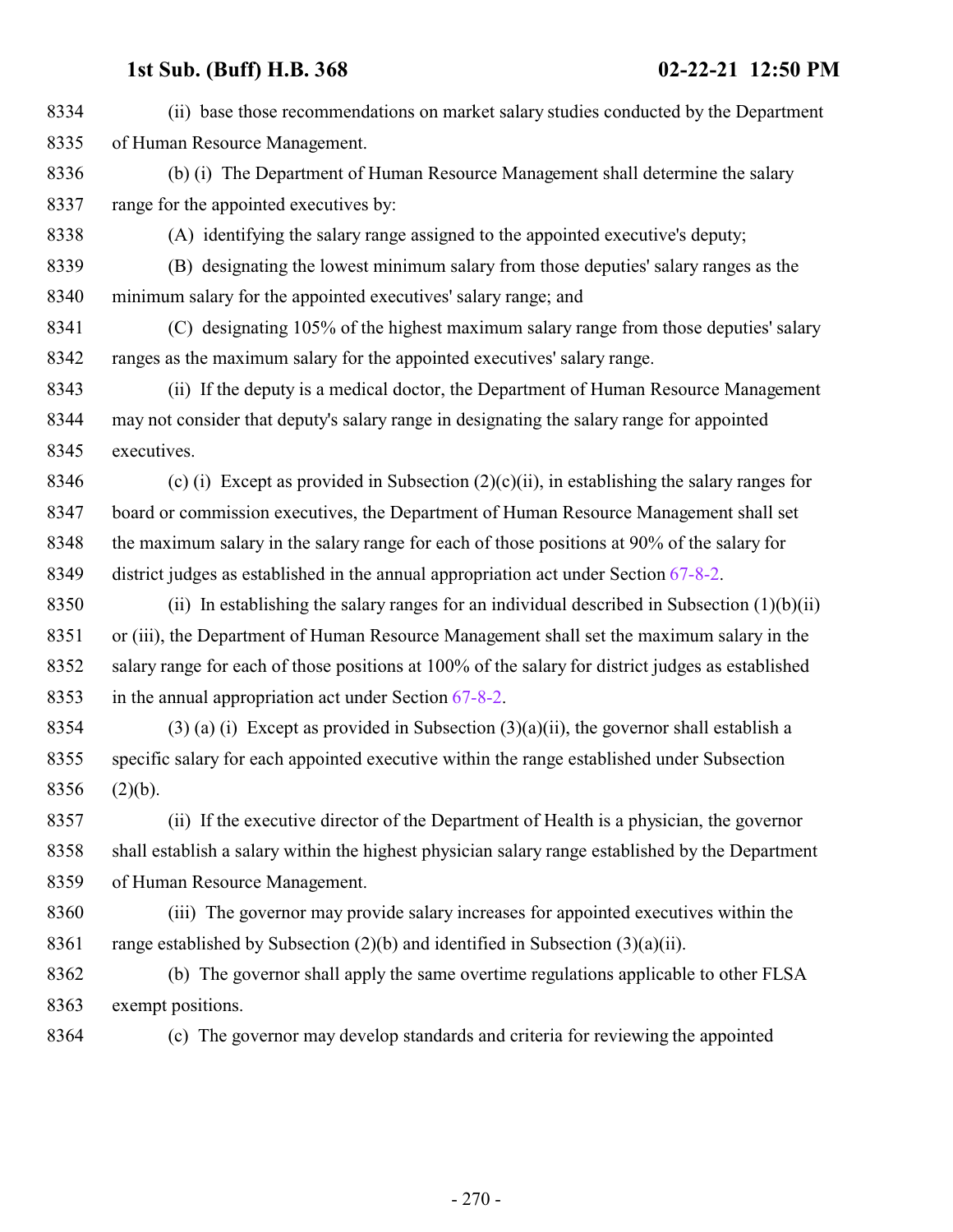| 8365 | executives.                                                                                     |
|------|-------------------------------------------------------------------------------------------------|
| 8366 | (4) Salaries for other Schedule A employees, as defined in Section $67-19-15$ , that are        |
| 8367 | not provided for in this chapter, or in Title 67, Chapter 8, Utah Elected Official and Judicial |
| 8368 | Salary Act, shall be established as provided in Section 67-19-15.                               |
| 8369 | (5) (a) The Legislature fixes benefits for the appointed executives and the board or            |
| 8370 | commission executives as follows:                                                               |
| 8371 | (i) the option of participating in a state retirement system established by Title 49, Utah      |
| 8372 | State Retirement and Insurance Benefit Act, or in a deferred compensation plan administered     |
| 8373 | by the State Retirement Office in accordance with the Internal Revenue Code and its             |
| 8374 | accompanying rules and regulations;                                                             |
| 8375 | (ii) health insurance;                                                                          |
| 8376 | (iii) dental insurance;                                                                         |
| 8377 | (iv) basic life insurance;                                                                      |
| 8378 | (v) unemployment compensation;                                                                  |
| 8379 | (vi) workers' compensation;                                                                     |
| 8380 | (vii) required employer contribution to Social Security;                                        |
| 8381 | (viii) long-term disability income insurance;                                                   |
| 8382 | (ix) the same additional state-paid life insurance available to other noncareer service         |
| 8383 | employees;                                                                                      |
| 8384 | (x) the same severance pay available to other noncareer service employees;                      |
| 8385 | (xi) the same leave, holidays, and allowances granted to Schedule B state employees as          |
| 8386 | follows:                                                                                        |
| 8387 | (A) sick leave;                                                                                 |
| 8388 | (B) converted sick leave if accrued prior to January 1, 2014;                                   |
| 8389 | (C) educational allowances;                                                                     |
| 8390 | (D) holidays; and                                                                               |
| 8391 | (E) annual leave except that annual leave shall be accrued at the maximum rate                  |
| 8392 | provided to Schedule B state employees;                                                         |
| 8393 | (xii) the option to convert accumulated sick leave to cash or insurance benefits as             |
| 8394 | provided by law or rule upon resignation or retirement according to the same criteria and       |
| 8395 | procedures applied to Schedule B state employees;                                               |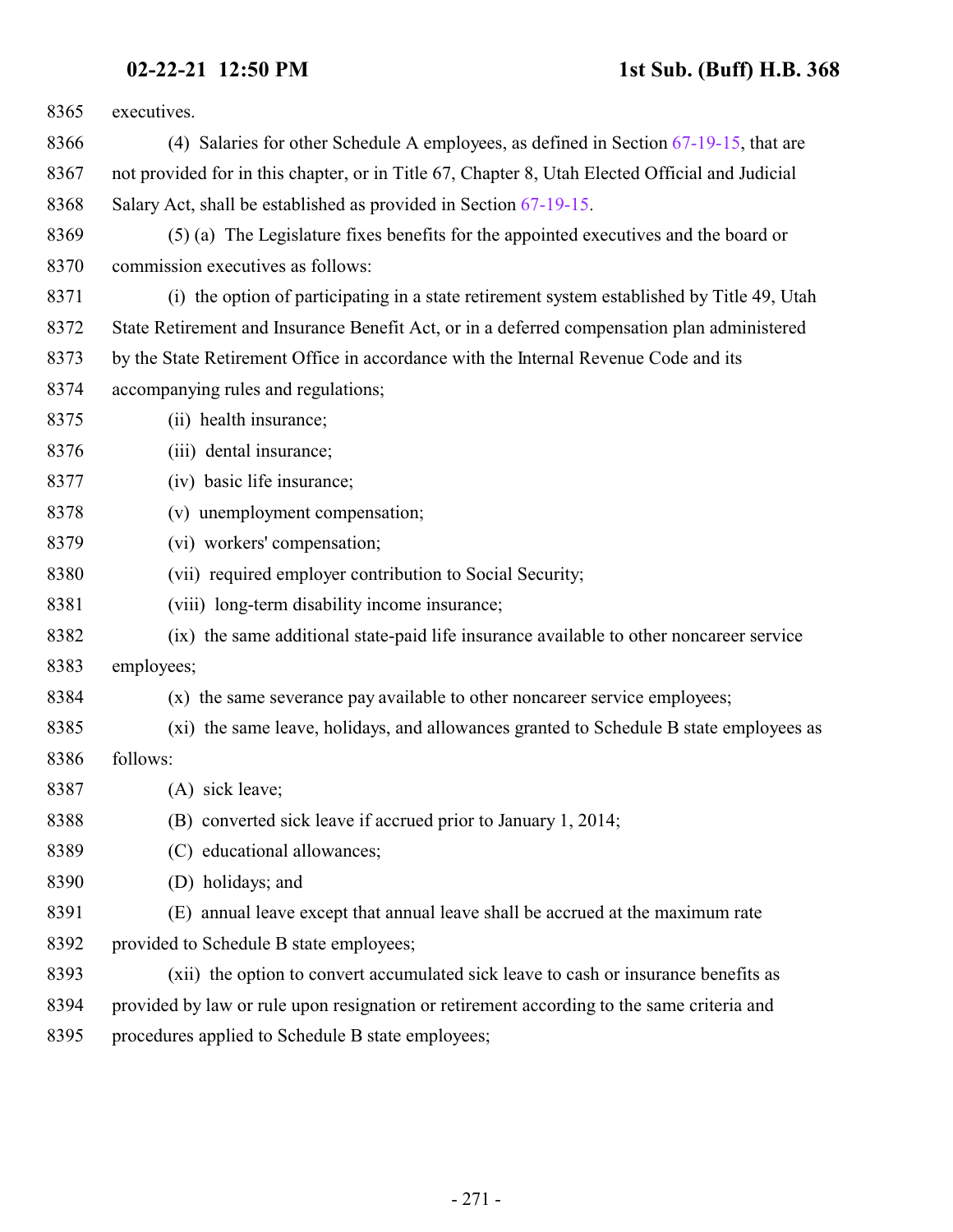| 8396 | (xiii) the option to purchase additional life insurance at group insurance rates according |
|------|--------------------------------------------------------------------------------------------|
| 8397 | to the same criteria and procedures applied to Schedule B state employees; and             |
| 8398 | (xiv) professional memberships if being a member of the professional organization is a     |
| 8399 | requirement of the position.                                                               |
| 8400 | (b) Each department shall pay the cost of additional state-paid life insurance for its     |
| 8401 | executive director from its existing budget.                                               |
| 8402 | (6) The Legislature fixes the following additional benefits:                               |
| 8403 | (a) for the executive director of the State Tax Commission a vehicle for official and      |
| 8404 | personal use;                                                                              |
| 8405 | (b) for the executive director of the Department of Transportation a vehicle for official  |
| 8406 | and personal use;                                                                          |
| 8407 | (c) for the executive director of the Department of Natural Resources a vehicle for        |
| 8408 | commute and official use;                                                                  |
| 8409 | (d) for the commissioner of Public Safety:                                                 |
| 8410 | (i) an accidental death insurance policy if POST certified; and                            |
| 8411 | (ii) a public safety vehicle for official and personal use;                                |
| 8412 | (e) for the executive director of the Department of Corrections:                           |
| 8413 | (i) an accidental death insurance policy if POST certified; and                            |
| 8414 | (ii) a public safety vehicle for official and personal use;                                |
| 8415 | (f) for the adjutant general a vehicle for official and personal use; and                  |
| 8416 | (g) for each member of the Board of Pardons and Parole a vehicle for commute and           |
| 8417 | official use.                                                                              |
| 8418 | Section 115. Section 79-2-201 is amended to read:                                          |
| 8419 | 79-2-201. Department of Natural Resources created.                                         |
| 8420 | (1) There is created the Department of Natural Resources.                                  |
| 8421 | The department comprises the following:<br>(2)                                             |
| 8422 | (a) Board of Water Resources, created in Section 73-10-1.5;                                |
| 8423 | (b) Board of Oil, Gas, and Mining, created in Section $40-6-4$ ;                           |
| 8424 | (c) Board of Parks and Recreation, created in Section 79-4-301;                            |
| 8425 | (d) Wildlife Board, created in Section 23-14-2;                                            |
| 8426 | (e) Board of the Utah Geological Survey, created in Section 79-3-301;                      |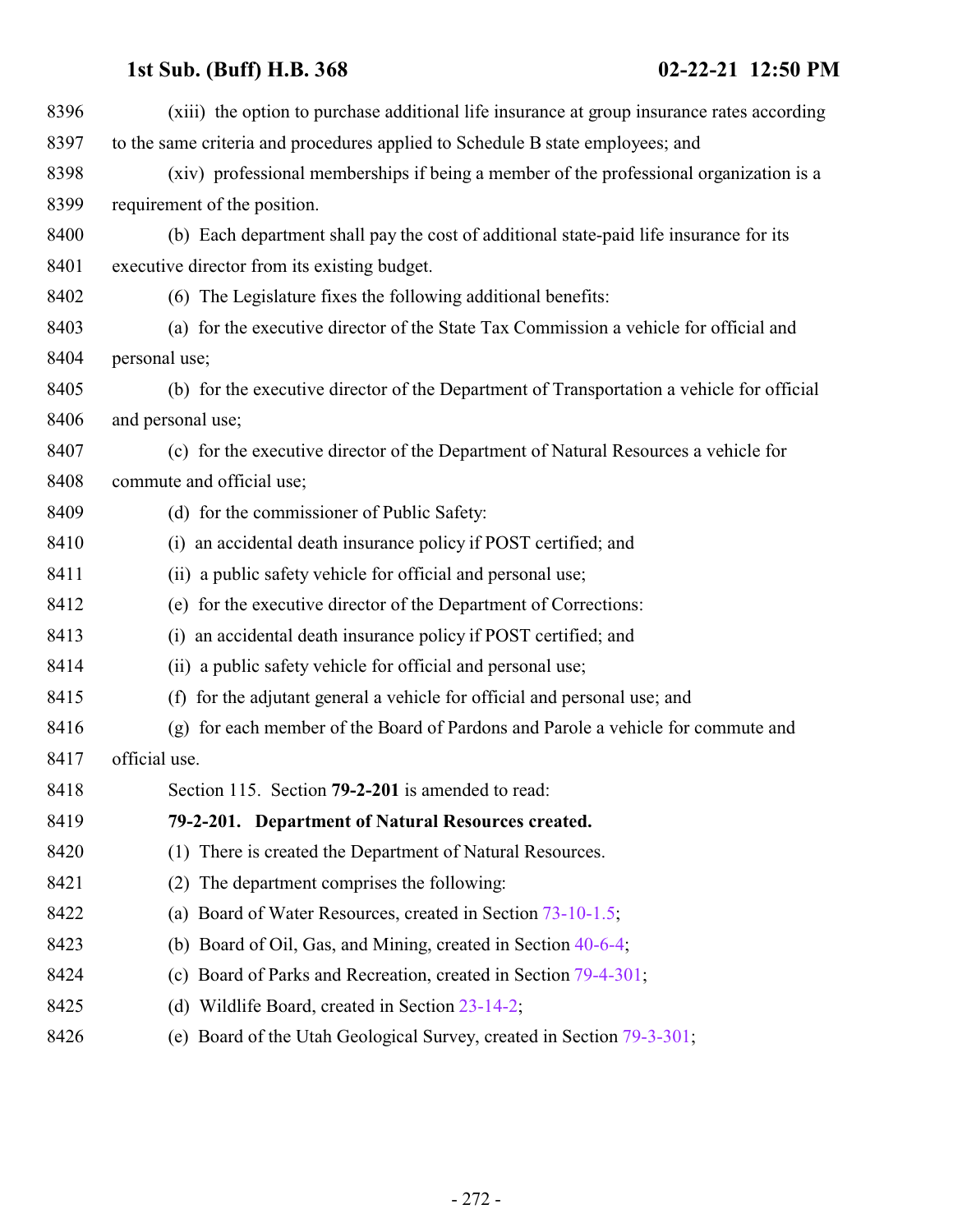| 8427 | (f) Water Development Coordinating Council, created in Section 73-10c-3;                       |
|------|------------------------------------------------------------------------------------------------|
| 8428 | (g) Division of Water Rights, created in Section $73-2-1.1$ ;                                  |
| 8429 | (h) Division of Water Resources, created in Section 73-10-18;                                  |
| 8430 | Division of Forestry, Fire, and State Lands, created in Section 65A-1-4;<br>(i)                |
| 8431 | (i) Division of Oil, Gas, and Mining, created in Section $40-6-15$ ;                           |
| 8432 | (k) Division of Parks and Recreation, created in Section 79-4-201;                             |
| 8433 | (1) Division of Wildlife Resources, created in Section 23-14-1;                                |
| 8434 | (m) Utah Geological Survey, created in Section 79-3-201;                                       |
| 8435 | (n) Heritage Trees Advisory Committee, created in Section 65A-8-306;                           |
| 8436 | (o) Recreational Trails Advisory Council, authorized by Section 79-5-201;                      |
| 8437 | (p) Boating Advisory Council, authorized by Section 73-18-3.5;                                 |
| 8438 | (q) Wildlife Board Nominating Committee, created in Section 23-14-2.5;                         |
| 8439 | Wildlife Regional Advisory Councils, created in Section 23-14-2.6;<br>(r)                      |
| 8440 | (s) Utah Watersheds Council, created in Section 73-10g-304; [and]                              |
| 8441 | (t) Utah Natural Resources Legacy Fund Board, created in Section 23-31-202[-]; and             |
| 8442 | (u) Public Lands Policy Coordinating Office created in Section 63L-11-201.                     |
| 8443 | Section 116. Repealer.                                                                         |
| 8444 | This bill repeals:                                                                             |
| 8445 | Section 63J-4-701, Definitions.                                                                |
| 8446 | Section 63J-4-702, Employability to Careers Program Board.                                     |
| 8447 | Section 63J-4-703, Employability to Careers Program Restricted Account.                        |
| 8448 | Section 63J-4-704, Results-based contracts -- Board duties.                                    |
| 8449 | Section 63J-4-705, Employability to Careers Program.                                           |
| 8450 | Section 63J-4-706, Feasibility analysis.                                                       |
| 8451 | Section 63J-4-707, Components of an education, employability training, and                     |
| 8452 | workforce placement program.                                                                   |
| 8453 | Section 63J-4-708, Reporting.                                                                  |
| 8454 | Section 117. Intent language.                                                                  |
| 8455 | It is the intent of the Legislature that the Division of Finance transfer any money            |
| 8456 | remaining in the Employability to Careers Restricted Account at the end of fiscal year 2021 to |
| 8457 | the General Fund.                                                                              |